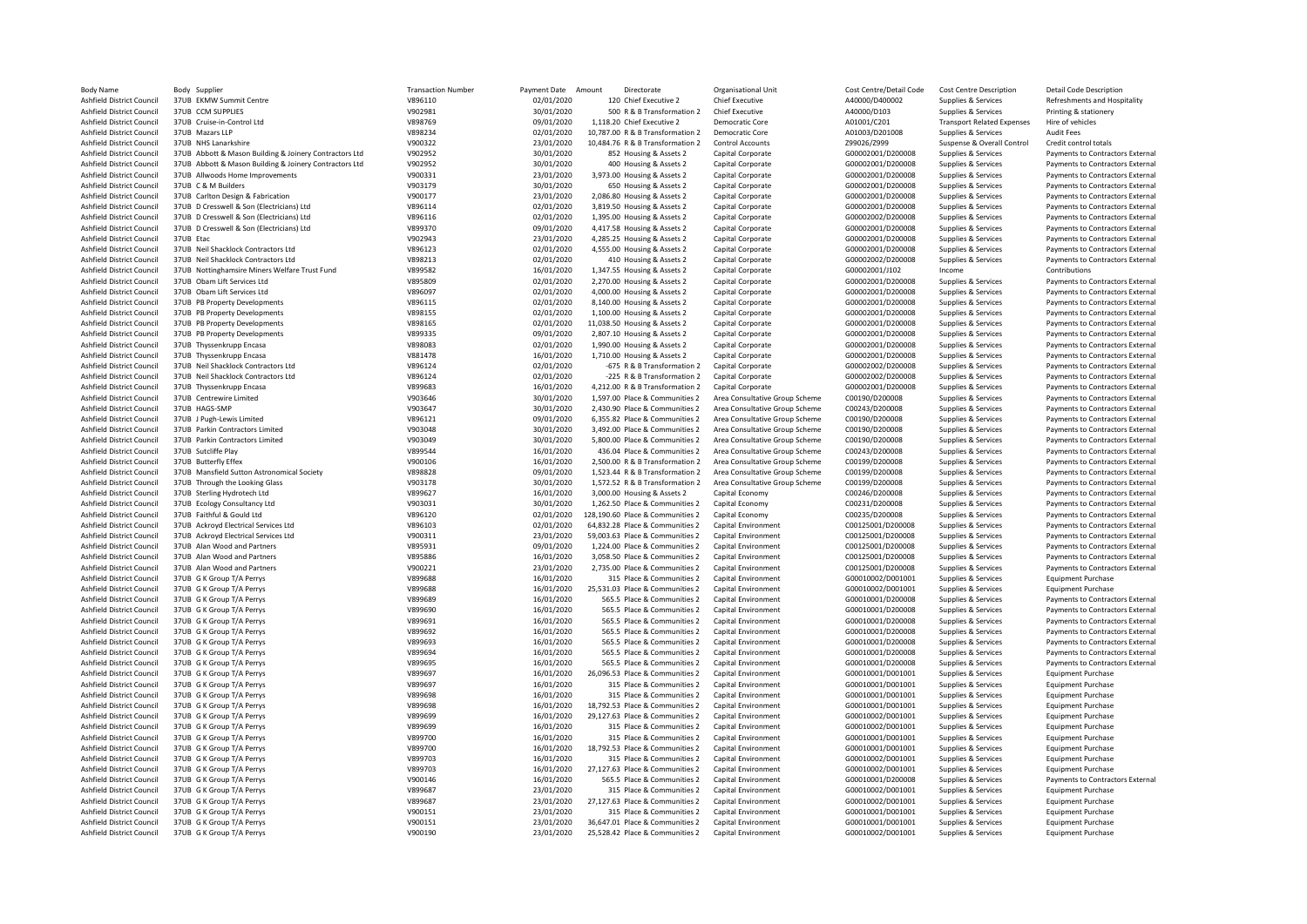| Ashfield District Council | 37UB G K Group T/A Perrys                 | V900190 | 23/01/2020 | 315 Place & Communities 2         | Capital Environment            | G00010002/D001001 | Supplies & Services | <b>Equipment Purchase</b>        |
|---------------------------|-------------------------------------------|---------|------------|-----------------------------------|--------------------------------|-------------------|---------------------|----------------------------------|
| Ashfield District Council | 37UB G K Group T/A Perrys                 | V900191 | 23/01/2020 | 315 Place & Communities 2         | Capital Environment            | G00010002/D001001 | Supplies & Services | <b>Equipment Purchase</b>        |
| Ashfield District Council | 37UB G K Group T/A Perrys                 | V900191 | 23/01/2020 | 27.127.63 Place & Communities 2   | Capital Environment            | G00010002/D001001 | Supplies & Services | <b>Equipment Purchase</b>        |
| Ashfield District Council | 37UB Guy Taylor Associates                | V898548 | 09/01/2020 | 917 Place & Communities 2         | Capital Environment            | C00125001/D200008 | Supplies & Services | Payments to Contractors External |
| Ashfield District Council | 37UB Quality Construction and Scaffolding | V899575 | 16/01/2020 | 41,312.65 Place & Communities 2   | Capital Environment            | C00125001/D200008 | Supplies & Services | Payments to Contractors External |
| Ashfield District Council | 37UB Quality Construction and Scaffolding | V902121 | 23/01/2020 | 32,596.70 Place & Communities 2   | Capital Environment            | C00125001/D200008 | Supplies & Services | Payments to Contractors External |
| Ashfield District Council | 37UB Quality Construction and Scaffolding | V902121 | 23/01/2020 | 48,895.06 Place & Communities 2   | Capital Environment            | C00125001/D200008 | Supplies & Services | Payments to Contractors External |
| Ashfield District Council | 37UB Terberg Matec UK                     | V899595 | 16/01/2020 | 162,534.00 Place & Communities 2  | Capital Environment            | G00010001/D001001 | Supplies & Services | <b>Equipment Purchase</b>        |
| Ashfield District Council | 37UB Terberg Matec UK                     | V899596 | 16/01/2020 | 165,825.00 Place & Communities 2  | Capital Environment            | G00010001/D001001 | Supplies & Services | <b>Equipment Purchase</b>        |
| Ashfield District Council | 37UB Terberg Matec UK                     | V899597 | 16/01/2020 | 165,825.00 Place & Communities 2  | Capital Environment            | G00010001/D001001 | Supplies & Services | <b>Equipment Purchase</b>        |
| Ashfield District Council | 37UB Terberg Matec UK                     | V899598 | 16/01/2020 | 175,450.00 Place & Communities 2  | Capital Environment            | G00010001/D001001 | Supplies & Services | <b>Equipment Purchase</b>        |
| Ashfield District Council | 37UB Terberg Matec UK                     | V899676 | 16/01/2020 | 175,450.00 Place & Communities 2  | Capital Environment            | G00010001/D001001 | Supplies & Services | <b>Equipment Purchase</b>        |
|                           |                                           |         |            |                                   |                                |                   |                     |                                  |
| Ashfield District Council | 37UB Terberg Matec UK                     | V899706 | 16/01/2020 | 175,450.00 Place & Communities 2  | Capital Environment            | G00010001/D001001 | Supplies & Services | <b>Equipment Purchase</b>        |
| Ashfield District Council | 37UB Terberg Matec UK                     | V899708 | 16/01/2020 | 175,450.00 Place & Communities 2  | Capital Environment            | G00010001/D001001 | Supplies & Services | <b>Equipment Purchase</b>        |
| Ashfield District Council | 37UB WM Longreach T/A WMP Contracting Ltd | V896104 | 02/01/2020 | 54,234.69 Place & Communities 2   | Capital Environment            | C00125001/D200008 | Supplies & Services | Payments to Contractors External |
| Ashfield District Council | 37UB Dulux Decorator Centre               | V898593 | 09/01/2020 | 147.31 Housing & Assets 2         | Capital Housing Revenue        | G00450003/D200033 | Supplies & Services | <b>Decoration Vouchers</b>       |
| Ashfield District Council | 37UB Dulux Decorator Centre               | V898595 | 09/01/2020 | 58.12 Housing & Assets 2          | Capital Housing Revenue        | G00450003/D200033 | Supplies & Services | <b>Decoration Vouchers</b>       |
| Ashfield District Council | 37UB Dulux Decorator Centre               | V898596 | 09/01/2020 | 57.8 Housing & Assets 2           | Capital Housing Revenue        | G00450003/D200033 | Supplies & Services | <b>Decoration Vouchers</b>       |
| Ashfield District Council | 37UB Dulux Decorator Centre               | V898597 | 09/01/2020 | 58.05 Housing & Assets 2          | Capital Housing Revenue        | G00450003/D200033 | Supplies & Services | <b>Decoration Vouchers</b>       |
| Ashfield District Council | 37UB Dulux Decorator Centre               | V898598 | 09/01/2020 | 58.21 Housing & Assets 2          | Capital Housing Revenue        | G00450003/D200033 | Supplies & Services | <b>Decoration Vouchers</b>       |
| Ashfield District Council | 37UB Dulux Decorator Centre               | V898599 | 09/01/2020 | 57.02 Housing & Assets 2          | Capital Housing Revenue        | G00450003/D200033 | Supplies & Services | <b>Decoration Vouchers</b>       |
| Ashfield District Council | 37UB Wilko Retail Limited                 | V898594 | 09/01/2020 | 43.33 Housing & Assets 2          | Capital Housing Revenue        | G00450003/D200033 | Supplies & Services | <b>Decoration Vouchers</b>       |
| Ashfield District Council | 37UB Wilko Retail Limited                 | V898600 | 09/01/2020 | 66.21 Housing & Assets 2          | Capital Housing Revenue        | G00450003/D200033 | Supplies & Services | <b>Decoration Vouchers</b>       |
| Ashfield District Council | 37UB Wilko Retail Limited                 | V898601 | 09/01/2020 | 48.33 Housing & Assets 2          | Capital Housing Revenue        | G00450003/D200033 | Supplies & Services | <b>Decoration Vouchers</b>       |
| Ashfield District Council | 37UB Wilko Retail Limited                 | V898602 | 09/01/2020 | 63.33 Housing & Assets 2          | Capital Housing Revenue        | G00450003/D200033 | Supplies & Services | <b>Decoration Vouchers</b>       |
| Ashfield District Council | 37UB Wilko Retail Limited                 | V898603 | 09/01/2020 | 66.67 Housing & Assets 2          | Capital Housing Revenue        | G00450003/D200033 | Supplies & Services | <b>Decoration Vouchers</b>       |
| Ashfield District Council | 37UB Wilko Retail Limited                 | V898604 | 09/01/2020 | 200 Housing & Assets 2            | Capital Housing Revenue        | G00450003/D200033 | Supplies & Services | <b>Decoration Vouchers</b>       |
| Ashfield District Council | 37UB Wilko Retail Limited                 | V898605 | 09/01/2020 | 111.67 Housing & Assets 2         | Capital Housing Revenue        | G00450003/D200033 | Supplies & Services | <b>Decoration Vouchers</b>       |
|                           | 37UB Wilko Retail Limited                 |         |            |                                   |                                |                   |                     |                                  |
| Ashfield District Council |                                           | V898606 | 09/01/2020 | 41.46 Housing & Assets 2          | Capital Housing Revenue        | G00450003/D200033 | Supplies & Services | <b>Decoration Vouchers</b>       |
| Ashfield District Council | 37UB Wilko Retail Limited                 | V898607 | 09/01/2020 | 60.83 Housing & Assets 2          | Capital Housing Revenue        | G00450003/D200033 | Supplies & Services | <b>Decoration Vouchers</b>       |
| Ashfield District Council | 37UB Wilko Retail Limited                 | V898608 | 09/01/2020 | 123.92 Housing & Assets 2         | Capital Housing Revenue        | G00450003/D200033 | Supplies & Services | <b>Decoration Vouchers</b>       |
| Ashfield District Council | 37UB Wilko Retail Limited                 | V898609 | 09/01/2020 | 59.13 Housing & Assets 2          | Capital Housing Revenue        | G00450003/D200033 | Supplies & Services | <b>Decoration Vouchers</b>       |
| Ashfield District Council | 37UB Wilko Retail Limited                 | V898610 | 09/01/2020 | 53.33 Housing & Assets 2          | Capital Housing Revenue        | G00450003/D200033 | Supplies & Services | <b>Decoration Vouchers</b>       |
| Ashfield District Council | 37UB Wilko Retail Limited                 | V898611 | 09/01/2020 | 63.71 Housing & Assets 2          | Capital Housing Revenue        | G00450003/D200033 | Supplies & Services | <b>Decoration Vouchers</b>       |
| Ashfield District Council | 37UB Wilko Retail Limited                 | V898612 | 09/01/2020 | 39.17 Housing & Assets 2          | Capital Housing Revenue        | G00450003/D200033 | Supplies & Services | <b>Decoration Vouchers</b>       |
| Ashfield District Council | 37UB Wilko Retail Limited                 | V898613 | 09/01/2020 | 108.33 Housing & Assets 2         | Capital Housing Revenue        | G00450003/D200033 | Supplies & Services | <b>Decoration Vouchers</b>       |
| Ashfield District Council | 37UB Wilko Retail Limited                 | V898614 | 09/01/2020 | 42.5 Housing & Assets 2           | Capital Housing Revenue        | G00450003/D200033 | Supplies & Services | <b>Decoration Vouchers</b>       |
| Ashfield District Council | 37UB Wilko Retail Limited                 | V898615 | 09/01/2020 | 47.5 Housing & Assets 2           | Capital Housing Revenue        | G00450003/D200033 | Supplies & Services | <b>Decoration Vouchers</b>       |
| Ashfield District Council | 37UB Wilko Retail Limited                 | V898616 | 09/01/2020 | 81.67 Housing & Assets 2          | Capital Housing Revenue        | G00450003/D200033 | Supplies & Services | <b>Decoration Vouchers</b>       |
| Ashfield District Council | 37UB Wilko Retail Limited                 | V898617 | 09/01/2020 | 96.25 Housing & Assets 2          | Capital Housing Revenue        | G00450003/D200033 | Supplies & Services | <b>Decoration Vouchers</b>       |
| Ashfield District Council | 37UB Wilko Retail Limited                 | V898618 | 09/01/2020 | 191.92 Housing & Assets 2         | Capital Housing Revenue        | G00450003/D200033 | Supplies & Services | <b>Decoration Vouchers</b>       |
| Ashfield District Council | 37UB Wilko Retail Limited                 | V898619 | 09/01/2020 | 81.67 Housing & Assets 2          | Capital Housing Revenue        | G00450003/D200033 | Supplies & Services | <b>Decoration Vouchers</b>       |
| Ashfield District Council | 37UB Wilko Retail Limited                 | V898620 | 09/01/2020 | 57.5 Housing & Assets 2           | Capital Housing Revenue        | G00450003/D200033 | Supplies & Services | <b>Decoration Vouchers</b>       |
| Ashfield District Council | 37UB Wilko Retail Limited                 | V898621 | 09/01/2020 | 61.67 Housing & Assets 2          | Capital Housing Revenue        | G00450003/D200033 | Supplies & Services | <b>Decoration Vouchers</b>       |
| Ashfield District Council | 37UB Wilko Retail Limited                 | V898622 | 09/01/2020 | 41.67 Housing & Assets 2          |                                | G00450003/D200033 |                     | <b>Decoration Vouchers</b>       |
|                           |                                           |         |            |                                   | Capital Housing Revenue        |                   | Supplies & Services |                                  |
| Ashfield District Council | 37UB Wilko Retail Limited                 | V898850 | 09/01/2020 | 60.83 Housing & Assets 2          | Capital Housing Revenue        | G00450003/D200033 | Supplies & Services | <b>Decoration Vouchers</b>       |
| Ashfield District Council | 37UB Wilko Retail Limited                 | V899320 | 09/01/2020 | 41.42 Housing & Assets 2          | Capital Housing Revenue        | G00450003/D200033 | Supplies & Services | <b>Decoration Vouchers</b>       |
| Ashfield District Council | 37UB Wilko Retail Limited                 | V899321 | 09/01/2020 | 108.33 Housing & Assets 2         | Capital Housing Revenue        | G00450003/D200033 | Supplies & Services | <b>Decoration Vouchers</b>       |
| Ashfield District Council | 37UB Wilko Retail Limited                 | V899322 | 09/01/2020 | 173.33 Housing & Assets 2         | Capital Housing Revenue        | G00450003/D200033 | Supplies & Services | <b>Decoration Vouchers</b>       |
| Ashfield District Council | 37UB Wilko Retail Limited                 | V899323 | 09/01/2020 | 58.33 Housing & Assets 2          | Capital Housing Revenue        | G00450003/D200033 | Supplies & Services | <b>Decoration Vouchers</b>       |
| Ashfield District Council | 37UB Wilko Retail Limited                 | V899324 | 09/01/2020 | 104.17 Housing & Assets 2         | Capital Housing Revenue        | G00450003/D200033 | Supplies & Services | <b>Decoration Vouchers</b>       |
| Ashfield District Council | 37UB Wilko Retail Limited                 | V899325 | 09/01/2020 | 52.83 Housing & Assets 2          | Capital Housing Revenue        | G00450003/D200033 | Supplies & Services | <b>Decoration Vouchers</b>       |
| Ashfield District Council | 37UB Wilko Retail Limited                 | V899326 | 09/01/2020 | 48.33 Housing & Assets 2          | Capital Housing Revenue        | G00450003/D200033 | Supplies & Services | <b>Decoration Vouchers</b>       |
| Ashfield District Council | 37UB Wilko Retail Limited                 | V899327 | 09/01/2020 | 71.75 Housing & Assets 2          | Capital Housing Revenue        | G00450003/D200033 | Supplies & Services | <b>Decoration Vouchers</b>       |
| Ashfield District Council | 37UB Wilko Retail Limited                 | V899328 | 09/01/2020 | 96.67 Housing & Assets 2          | Capital Housing Revenue        | G00450003/D200033 | Supplies & Services | <b>Decoration Vouchers</b>       |
| Ashfield District Council | 37UB Wilko Retail Limited                 | V899329 | 09/01/2020 | 57.5 Housing & Assets 2           | Capital Housing Revenue        | G00450003/D200033 | Supplies & Services | <b>Decoration Vouchers</b>       |
| Ashfield District Council | 37UB Wilko Retail Limited                 | V899330 | 09/01/2020 | 244.08 Housing & Assets 2         | Capital Housing Revenue        | G00450003/D200033 | Supplies & Services | <b>Decoration Vouchers</b>       |
| Ashfield District Council | 37UB Wilko Retail Limited                 | V899331 | 09/01/2020 | 108.33 Housing & Assets 2         | Capital Housing Revenue        | G00450003/D200033 | Supplies & Services | <b>Decoration Vouchers</b>       |
| Ashfield District Council | 37UB Wilko Retail Limited                 | V899332 | 09/01/2020 | 48.33 Housing & Assets 2          | Capital Housing Revenue        | G00450003/D200033 | Supplies & Services | <b>Decoration Vouchers</b>       |
| Ashfield District Council | 37UB Wilko Retail Limited                 | V899333 | 09/01/2020 | 48.75 Housing & Assets 2          | Capital Housing Revenue        | G00450003/D200033 | Supplies & Services | <b>Decoration Vouchers</b>       |
| Ashfield District Council | 37UB Wilko Retail Limited                 | V899613 | 16/01/2020 | 54.17 Housing & Assets 2          | Capital Housing Revenue        | G00450003/D200033 | Supplies & Services | <b>Decoration Vouchers</b>       |
|                           |                                           |         |            |                                   |                                |                   |                     |                                  |
| Ashfield District Council | 37UB Wilko Retail Limited                 | V899614 | 16/01/2020 | 46.67 Housing & Assets 2          | Capital Housing Revenue        | G00450003/D200033 | Supplies & Services | <b>Decoration Vouchers</b>       |
| Ashfield District Council | 37UB Wilko Retail Limited                 | V899615 | 16/01/2020 | 219.17 Housing & Assets 2         | Capital Housing Revenue        | G00450003/D200033 | Supplies & Services | <b>Decoration Vouchers</b>       |
| Ashfield District Council | 37UB Wilko Retail Limited                 | V899616 | 16/01/2020 | 54.17 Housing & Assets 2          | Capital Housing Revenue        | G00450003/D200033 | Supplies & Services | <b>Decoration Vouchers</b>       |
| Ashfield District Council | 37UB Wilko Retail Limited                 | V899617 | 16/01/2020 | 66.67 Housing & Assets 2          | Capital Housing Revenue        | G00450003/D200033 | Supplies & Services | <b>Decoration Vouchers</b>       |
| Ashfield District Council | 37UB Wilko Retail Limited                 | V899618 | 16/01/2020 | 50.5 Housing & Assets 2           | Capital Housing Revenue        | G00450003/D200033 | Supplies & Services | <b>Decoration Vouchers</b>       |
| Ashfield District Council | 37UB Wilko Retail Limited                 | V899619 | 16/01/2020 | 48.33 Housing & Assets 2          | Capital Housing Revenue        | G00450003/D200033 | Supplies & Services | <b>Decoration Vouchers</b>       |
| Ashfield District Council | 37UB Wilko Retail Limited                 | V899620 | 16/01/2020 | 60.83 Housing & Assets 2          | Capital Housing Revenue        | G00450003/D200033 | Supplies & Services | <b>Decoration Vouchers</b>       |
| Ashfield District Council | 37UB Wilko Retail Limited                 | V899621 | 16/01/2020 | 259.17 Housing & Assets 2         | Capital Housing Revenue        | G00450003/D200033 | Supplies & Services | <b>Decoration Vouchers</b>       |
| Ashfield District Council | 37UB Wilko Retail Limited                 | V899622 | 16/01/2020 | 133.33 Housing & Assets 2         | Capital Housing Revenue        | G00450003/D200033 | Supplies & Services | <b>Decoration Vouchers</b>       |
| Ashfield District Council | 37UB J Tomlinson Ltd                      | V898519 | 02/01/2020 | 101,120.77 R & B Transformation 2 | <b>Capital Housing Revenue</b> | G00450001/D200008 | Supplies & Services | Payments to Contractors External |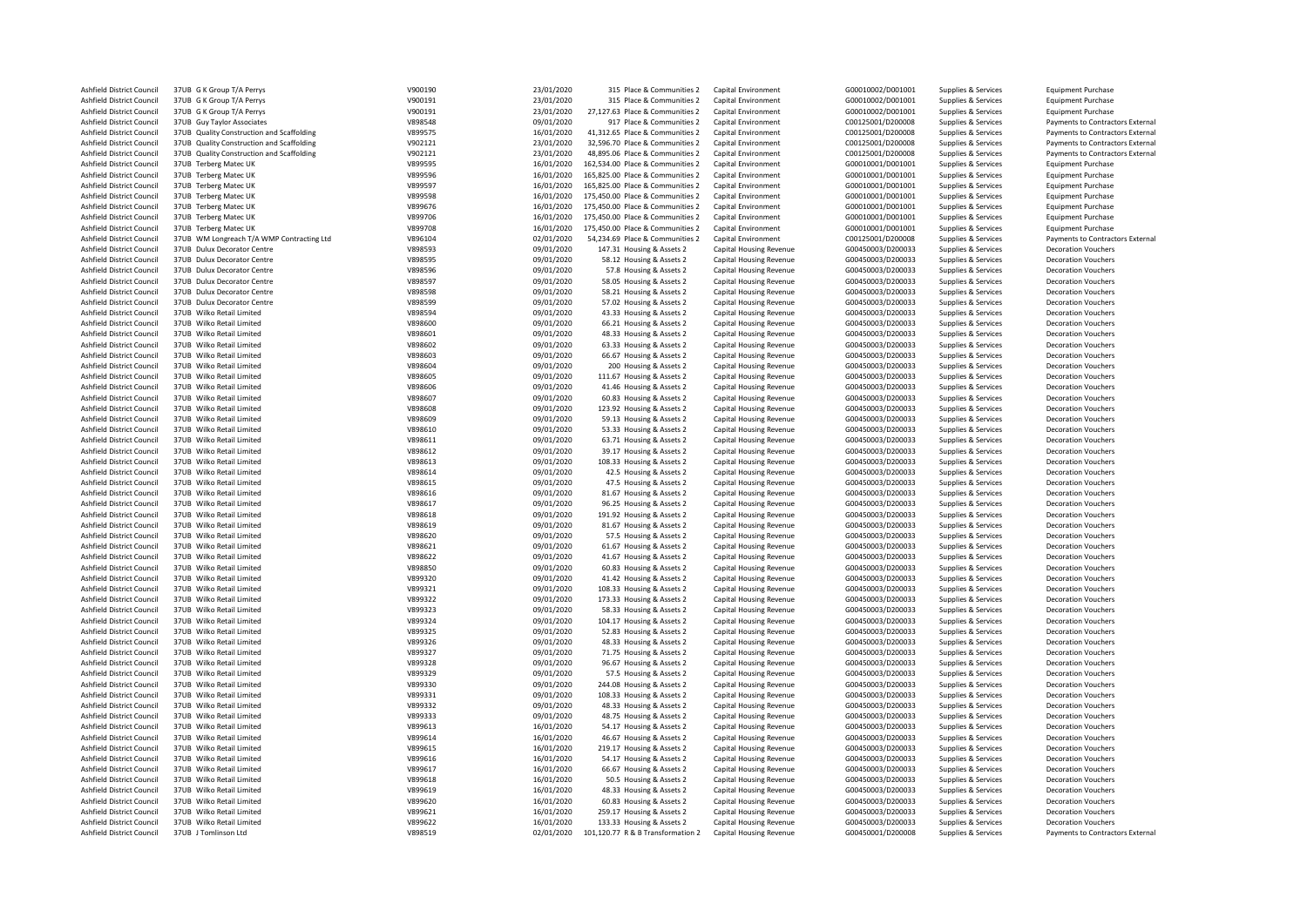| Ashfield District Council | 37UB J Tomlinson Ltd            | V898519 | 02/01/2020 | 32,026.14 R & B Transformation 2   | <b>Capital Housing Revenue</b> | G00450005/D200008 | Supplies & Services      | Payments to Contractors External |
|---------------------------|---------------------------------|---------|------------|------------------------------------|--------------------------------|-------------------|--------------------------|----------------------------------|
| Ashfield District Council | 37UB J Tomlinson Ltd            | V898519 | 02/01/2020 | 275,580.07 R & B Transformation 2  | Capital Housing Revenue        | G00450007/D200008 | Supplies & Services      | Payments to Contractors External |
| Ashfield District Council | 37UB J Tomlinson Ltd            | V898519 | 02/01/2020 | 126,367.07 R & B Transformation 2  | Capital Housing Revenue        | G00450008/D200008 | Supplies & Services      | Payments to Contractors External |
| Ashfield District Council | 37UB J Tomlinson Ltd            | V898519 | 02/01/2020 | 5,711.29 R & B Transformation 2    | Capital Housing Revenue        | G00470001/D200008 | Supplies & Services      | Payments to Contractors External |
| Ashfield District Council | 37UB J Tomlinson Ltd            | V898519 | 02/01/2020 | 204,887.25 R & B Transformation 2  | Capital Housing Revenue        | G00450004/D200008 | Supplies & Services      | Payments to Contractors External |
|                           |                                 |         |            |                                    |                                |                   |                          |                                  |
| Ashfield District Council | 37UB J Tomlinson Ltd            | V898519 | 02/01/2020 | -300,359.55 R & B Transformation 2 | Capital Housing Revenue        | G00480001/D200008 | Supplies & Services      | Payments to Contractors External |
| Ashfield District Council | 37UB J Tomlinson Ltd            | V899711 | 16/01/2020 | 30,505.09 R & B Transformation 2   | <b>Capital Housing Revenue</b> | G00450005/D200008 | Supplies & Services      | Payments to Contractors External |
| Ashfield District Council | 37UB J Tomlinson Ltd            | V899711 | 16/01/2020 | 91,767.23 R & B Transformation 2   | Capital Housing Revenue        | G00450008/D200008 | Supplies & Services      | Payments to Contractors External |
| Ashfield District Council | 37UB J Tomlinson Ltd            | V899711 | 16/01/2020 | 871.31 R & B Transformation 2      | Capital Housing Revenue        | G00470001/D200008 | Supplies & Services      | Payments to Contractors External |
| Ashfield District Council | 37UB J Tomlinson Ltd            | V899711 | 16/01/2020 | 61,970.94 R & B Transformation 2   | Capital Housing Revenue        | G00450001/D200008 | Supplies & Services      | Payments to Contractors External |
| Ashfield District Council | 37UB J Tomlinson Ltd            | V899711 | 16/01/2020 | 111,672.41 R & B Transformation 2  | Capital Housing Revenue        | G00450004/D200008 | Supplies & Services      | Payments to Contractors External |
| Ashfield District Council | 37UB J Tomlinson Ltd            | V899711 | 16/01/2020 | 14,123.61 R & B Transformation 2   | Capital Housing Revenue        | G00460004/D200008 | Supplies & Services      | Payments to Contractors External |
|                           |                                 |         |            |                                    |                                |                   |                          |                                  |
| Ashfield District Council | 37UB Miltons Wallpapers Limited | V903042 | 30/01/2020 | 1,899.80 R & B Transformation 2    | Capital Housing Revenue        | G00450003/D200033 | Supplies & Services      | <b>Decoration Vouchers</b>       |
| Ashfield District Council | 37UB Wilko Retail Limited       | V900117 | 16/01/2020 | 54.17 R & B Transformation 2       | <b>Capital Housing Revenue</b> | G00450003/D200033 | Supplies & Services      | <b>Decoration Vouchers</b>       |
| Ashfield District Council | 37UB Wilko Retail Limited       | V900118 | 16/01/2020 | 53.33 R & B Transformation 2       | <b>Capital Housing Revenue</b> | G00450003/D200033 | Supplies & Services      | <b>Decoration Vouchers</b>       |
| Ashfield District Council | 37UB Wilko Retail Limited       | V900119 | 16/01/2020 | 46.04 R & B Transformation 2       | Capital Housing Revenue        | G00450003/D200033 | Supplies & Services      | <b>Decoration Vouchers</b>       |
| Ashfield District Council | 37UB Wilko Retail Limited       | V900120 | 16/01/2020 | 140.83 R & B Transformation 2      | Capital Housing Revenue        | G00450003/D200033 | Supplies & Services      | <b>Decoration Vouchers</b>       |
| Ashfield District Council | 37UB Wilko Retail Limited       | V900121 | 16/01/2020 | 60.83 R & B Transformation 2       | Capital Housing Revenue        | G00450003/D200033 | Supplies & Services      | <b>Decoration Vouchers</b>       |
| Ashfield District Council | 37UB Wilko Retail Limited       | V900122 | 16/01/2020 | 148.33 R & B Transformation 2      | Capital Housing Revenue        | G00450003/D200033 | Supplies & Services      | <b>Decoration Vouchers</b>       |
|                           |                                 |         |            |                                    |                                |                   |                          |                                  |
| Ashfield District Council | 37UB Wilko Retail Limited       | V900123 | 16/01/2020 | 54.17 R & B Transformation 2       | Capital Housing Revenue        | G00450003/D200033 | Supplies & Services      | <b>Decoration Vouchers</b>       |
| Ashfield District Council | 37UB Wilko Retail Limited       | V900124 | 16/01/2020 | 69.17 R & B Transformation 2       | Capital Housing Revenue        | G00450003/D200033 | Supplies & Services      | <b>Decoration Vouchers</b>       |
| Ashfield District Council | 37UB Wilko Retail Limited       | V900125 | 16/01/2020 | 46.38 R & B Transformation 2       | Capital Housing Revenue        | G00450003/D200033 | Supplies & Services      | <b>Decoration Vouchers</b>       |
| Ashfield District Council | 37UB Wilko Retail Limited       | V900126 | 16/01/2020 | 138.33 R & B Transformation 2      | Capital Housing Revenue        | G00450003/D200033 | Supplies & Services      | <b>Decoration Vouchers</b>       |
| Ashfield District Council | 37UB Wilko Retail Limited       | V900127 | 16/01/2020 | 198.67 R & B Transformation 2      | Capital Housing Revenue        | G00450003/D200033 | Supplies & Services      | <b>Decoration Vouchers</b>       |
| Ashfield District Council | 37UB Wilko Retail Limited       | V900128 | 16/01/2020 | 65.83 R & B Transformation 2       | Capital Housing Revenue        | G00450003/D200033 | Supplies & Services      | <b>Decoration Vouchers</b>       |
| Ashfield District Council | 37UB Wilko Retail Limited       | V902138 | 23/01/2020 | 55.08 R & B Transformation 2       | Capital Housing Revenue        | G00450003/D200033 | Supplies & Services      | <b>Decoration Vouchers</b>       |
|                           | 37UB Wilko Retail Limited       |         |            |                                    |                                |                   |                          |                                  |
| Ashfield District Council |                                 | V902139 | 23/01/2020 | 145 R & B Transformation 2         | Capital Housing Revenue        | G00450003/D200033 | Supplies & Services      | <b>Decoration Vouchers</b>       |
| Ashfield District Council | 37UB Wilko Retail Limited       | V902140 | 23/01/2020 | 128.33 R & B Transformation 2      | Capital Housing Revenue        | G00450003/D200033 | Supplies & Services      | <b>Decoration Vouchers</b>       |
| Ashfield District Council | 37UB Wilko Retail Limited       | V902141 | 23/01/2020 | 40.83 R & B Transformation 2       | Capital Housing Revenue        | G00450003/D200033 | Supplies & Services      | <b>Decoration Vouchers</b>       |
| Ashfield District Council | 37UB Wilko Retail Limited       | V902142 | 23/01/2020 | 54.17 R & B Transformation 2       | Capital Housing Revenue        | G00450003/D200033 | Supplies & Services      | <b>Decoration Vouchers</b>       |
| Ashfield District Council | 37UB Wilko Retail Limited       | V902143 | 23/01/2020 | 82.67 R & B Transformation 2       | Capital Housing Revenue        | G00450003/D200033 | Supplies & Services      | <b>Decoration Vouchers</b>       |
| Ashfield District Council | 37UB Wilko Retail Limited       | V902144 | 23/01/2020 | 54.17 R & B Transformation 2       | Capital Housing Revenue        | G00450003/D200033 | Supplies & Services      | <b>Decoration Vouchers</b>       |
|                           |                                 |         |            |                                    |                                |                   |                          |                                  |
| Ashfield District Council | 37UB Wilko Retail Limited       | V902145 | 23/01/2020 | 87.58 R & B Transformation 2       | <b>Capital Housing Revenue</b> | G00450003/D200033 | Supplies & Services      | <b>Decoration Vouchers</b>       |
| Ashfield District Council | 37UB Wilko Retail Limited       | V902146 | 23/01/2020 | 251.67 R & B Transformation 2      | Capital Housing Revenue        | G00450003/D200033 | Supplies & Services      | <b>Decoration Vouchers</b>       |
| Ashfield District Council | 37UB Wilko Retail Limited       | V902147 | 23/01/2020 | 109.58 R & B Transformation 2      | Capital Housing Revenue        | G00450003/D200033 | Supplies & Services      | <b>Decoration Vouchers</b>       |
| Ashfield District Council | 37UB Wilko Retail Limited       | V902148 | 23/01/2020 | 132.88 R & B Transformation 2      | Capital Housing Revenue        | G00450003/D200033 | Supplies & Services      | <b>Decoration Vouchers</b>       |
| Ashfield District Council | 37UB Wilko Retail Limited       | V902149 | 23/01/2020 | 71.67 R & B Transformation 2       | Capital Housing Revenue        | G00450003/D200033 | Supplies & Services      | <b>Decoration Vouchers</b>       |
| Ashfield District Council | 37UB Wilko Retail Limited       | V902150 | 23/01/2020 | 56.46 R & B Transformation 2       | Capital Housing Revenue        | G00450003/D200033 | Supplies & Services      | <b>Decoration Vouchers</b>       |
| Ashfield District Council | 37UB Wilko Retail Limited       | V902151 | 23/01/2020 | 32.58 R & B Transformation 2       | Capital Housing Revenue        | G00450003/D200033 | Supplies & Services      | <b>Decoration Vouchers</b>       |
| Ashfield District Council | 37UB Wilko Retail Limited       | V902152 | 23/01/2020 | 276.67 R & B Transformation 2      | Capital Housing Revenue        | G00450003/D200033 | Supplies & Services      | <b>Decoration Vouchers</b>       |
|                           |                                 |         |            |                                    |                                |                   |                          |                                  |
| Ashfield District Council | 37UB Wilko Retail Limited       | V902153 | 23/01/2020 | 56.67 R & B Transformation 2       | Capital Housing Revenue        | G00450003/D200033 | Supplies & Services      | <b>Decoration Vouchers</b>       |
| Ashfield District Council | 37UB Wilko Retail Limited       | V902154 | 23/01/2020 | 62.5 R & B Transformation 2        | Capital Housing Revenue        | G00450003/D200033 | Supplies & Services      | <b>Decoration Vouchers</b>       |
| Ashfield District Council | 37UB Wilko Retail Limited       | V902155 | 23/01/2020 | 56.67 R & B Transformation 2       | Capital Housing Revenue        | G00450003/D200033 | Supplies & Services      | <b>Decoration Vouchers</b>       |
| Ashfield District Council | 37UB Wilko Retail Limited       | V902950 | 23/01/2020 | 54.17 R & B Transformation 2       | Capital Housing Revenue        | G00450003/D200033 | Supplies & Services      | <b>Decoration Vouchers</b>       |
| Ashfield District Council | 37UB Wilko Retail Limited       | V902951 | 23/01/2020 | 214.5 R & B Transformation 2       | Capital Housing Revenue        | G00450003/D200033 | Supplies & Services      | <b>Decoration Vouchers</b>       |
| Ashfield District Council | 37UB British Gas Business       | V898717 | 09/01/2020 | 23.71 Housing & Assets 2           | Housing OP and SN              | G51022/B102       | <b>Premises Expenses</b> | Electricity                      |
|                           |                                 |         |            |                                    |                                |                   |                          |                                  |
| Ashfield District Council | 37UB Hoot Fire & Security Ltd   | V899425 | 16/01/2020 | 331.5 Housing & Assets 2           | Housing OP and SN              | G51013/B003011    | <b>Premises Expenses</b> | Fire Alarms                      |
| Ashfield District Council | 37UB Morris Vermaport Ltd       | V896061 | 02/01/2020 | 150.75 Housing & Assets 2          | Housing OP and SN              | G51028/B003006    | <b>Premises Expenses</b> | Lift                             |
| Ashfield District Council | 37UB British Gas Business       | V896106 | 02/01/2020 | 12.85 R & B Transformation 2       | Housing OP and SN              | G51012/B102       | <b>Premises Expenses</b> | Electricity                      |
| Ashfield District Council | 37UB British Gas Business       | V898710 | 09/01/2020 | 251.4 R & B Transformation 2       | Housing OP and SN              | G51007/B102       | <b>Premises Expenses</b> | Electricity                      |
| Ashfield District Council | 37UB British Gas Business       | V898710 | 09/01/2020 | 210.03 R & B Transformation 2      | Housing OP and SN              | G51008/B102       | <b>Premises Expenses</b> | Electricity                      |
| Ashfield District Council | 37UB British Gas Business       | V898710 | 09/01/2020 | 25.16 R & B Transformation 2       | Housing OP and SN              | G51009/B102       | <b>Premises Expenses</b> | Electricity                      |
| Ashfield District Council | 37UB British Gas Business       | V898710 | 09/01/2020 | 45.8 R & B Transformation 2        | Housing OP and SN              | G51009/B102       | <b>Premises Expenses</b> | Electricity                      |
| Ashfield District Council | 37UB British Gas Business       | V898710 | 09/01/2020 | 22.12 R & B Transformation 2       | Housing OP and SN              | G51012/B102       | <b>Premises Expenses</b> | Electricity                      |
|                           |                                 |         |            |                                    |                                |                   |                          |                                  |
| Ashfield District Council | 37UB British Gas Business       | V898710 | 09/01/2020 | 91.48 R & B Transformation 2       | Housing OP and SN              | G51015/B102       | <b>Premises Expenses</b> | Electricity                      |
| Ashfield District Council | 37UB British Gas Business       | V898710 | 09/01/2020 | 95.12 R & B Transformation 2       | Housing OP and SN              | G51015/B102       | <b>Premises Expenses</b> | Electricity                      |
| Ashfield District Council | 37UB British Gas Business       | V898710 | 09/01/2020 | 508.96 R & B Transformation 2      | Housing OP and SN              | G51015/B102       | <b>Premises Expenses</b> | Electricity                      |
| Ashfield District Council | 37UB British Gas Business       | V898710 | 09/01/2020 | 27.36 R & B Transformation 2       | Housing OP and SN              | G51017/B102       | <b>Premises Expenses</b> | Electricity                      |
| Ashfield District Council | 37UB British Gas Business       | V898710 | 09/01/2020 | 37.11 R & B Transformation 2       | Housing OP and SN              | G51017/B102       | <b>Premises Expenses</b> | Electricity                      |
| Ashfield District Council | 37UB British Gas Business       | V898710 | 09/01/2020 | 383.77 R & B Transformation 2      | Housing OP and SN              | G51019/B102       | <b>Premises Expenses</b> | Electricity                      |
| Ashfield District Council | 37UB British Gas Business       | V898710 | 09/01/2020 | 565.83 R & B Transformation 2      | Housing OP and SN              | G51020/B102       | <b>Premises Expenses</b> | Electricity                      |
|                           |                                 |         |            |                                    |                                |                   |                          |                                  |
| Ashfield District Council | 37UB British Gas Business       | V898710 | 09/01/2020 | 6.33 R & B Transformation 2        | Housing OP and SN              | G51021/B102       | <b>Premises Expenses</b> | Electricity                      |
| Ashfield District Council | 37UB British Gas Business       | V898710 | 09/01/2020 | 32.46 R & B Transformation 2       | Housing OP and SN              | G51021/B102       | <b>Premises Expenses</b> | Electricity                      |
| Ashfield District Council | 37UB British Gas Business       | V898710 | 09/01/2020 | 21.01 R & B Transformation 2       | Housing OP and SN              | G51022/B102       | <b>Premises Expenses</b> | Electricity                      |
| Ashfield District Council | 37UB British Gas Business       | V898710 | 09/01/2020 | 416.82 R & B Transformation 2      | Housing OP and SN              | G51022/B102       | <b>Premises Expenses</b> | Electricity                      |
| Ashfield District Council | 37UB British Gas Business       | V898710 | 09/01/2020 | 6.87 R & B Transformation 2        | Housing OP and SN              | G51061/B102       | <b>Premises Expenses</b> | Electricity                      |
| Ashfield District Council | 37UB British Gas Business       | V898710 | 09/01/2020 | 8.29 R & B Transformation 2        | Housing OP and SN              | G51063/B102       | <b>Premises Expenses</b> | Electricity                      |
| Ashfield District Council | 37UB British Gas Business       | V898710 | 09/01/2020 | 49.11 R & B Transformation 2       | Housing OP and SN              | G51009/B102       | <b>Premises Expenses</b> |                                  |
|                           |                                 |         |            |                                    |                                |                   |                          | Electricity                      |
| Ashfield District Council | 37UB British Gas Business       | V898710 | 09/01/2020 | 99.65 R & B Transformation 2       | Housing OP and SN              | G51009/B102       | <b>Premises Expenses</b> | Electricity                      |
| Ashfield District Council | 37UB British Gas Business       | V898710 | 09/01/2020 | 12.09 R & B Transformation 2       | Housing OP and SN              | G51012/B102       | Premises Expenses        | Electricity                      |
| Ashfield District Council | 37UB British Gas Business       | V898710 | 09/01/2020 | 27.81 R & B Transformation 2       | Housing OP and SN              | G51013/B102       | <b>Premises Expenses</b> | Electricity                      |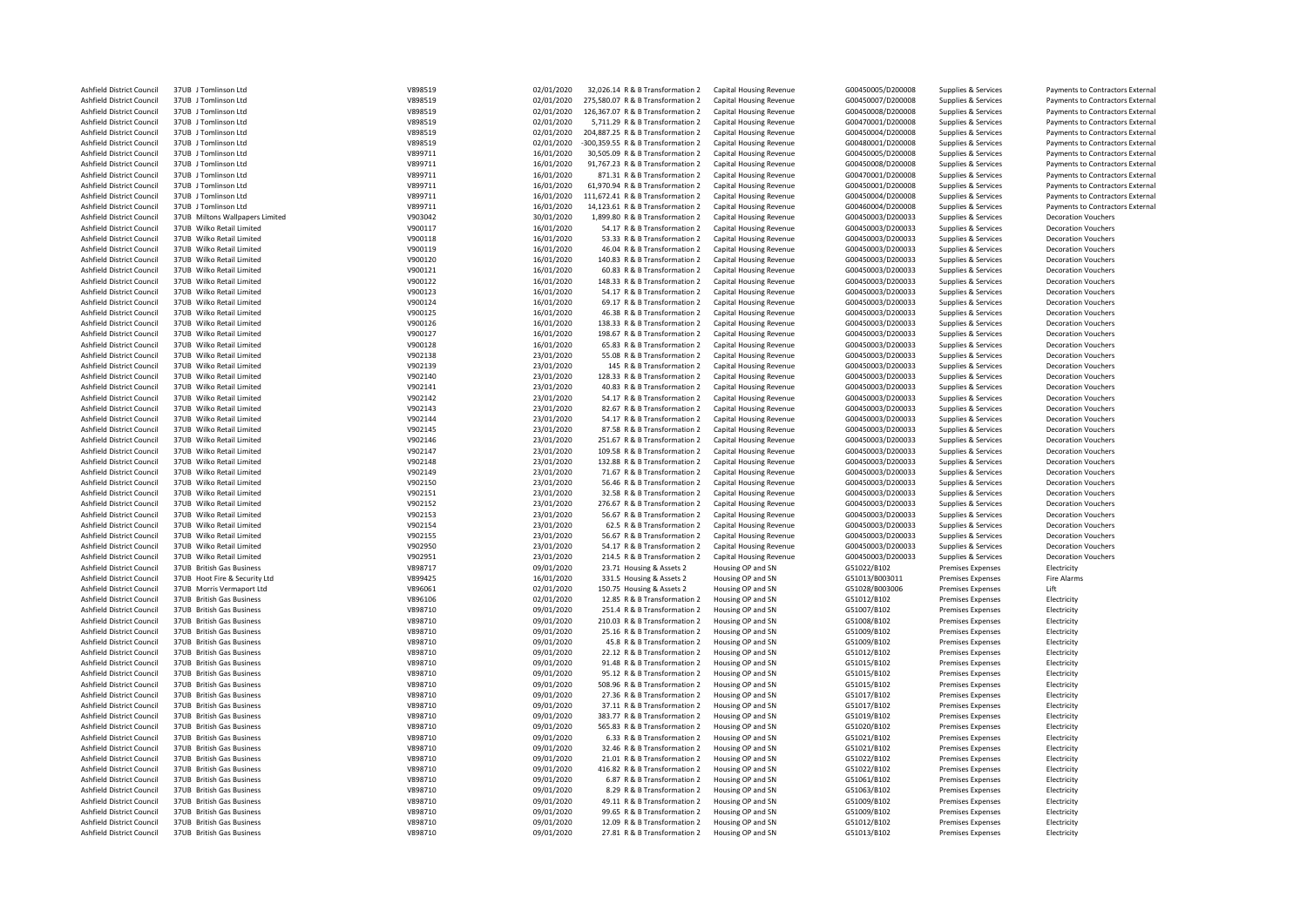| Ashfield District Council | 37UB British Gas Business | V898710 | 09/01/2020 | 617.39 R & B Transformation 2   | Housing OP and SN | G51015/B102 | <b>Premises Expenses</b> | Electricity |
|---------------------------|---------------------------|---------|------------|---------------------------------|-------------------|-------------|--------------------------|-------------|
| Ashfield District Council | 37UB British Gas Business | V898710 | 09/01/2020 | 36.02 R & B Transformation 2    | Housing OP and SN | G51017/B102 | <b>Premises Expenses</b> | Electricity |
| Ashfield District Council | 37UB British Gas Business | V898710 | 09/01/2020 | 36.39 R & B Transformation 2    | Housing OP and SN | G51017/B102 | <b>Premises Expenses</b> | Electricity |
|                           |                           |         |            |                                 |                   |             |                          |             |
| Ashfield District Council | 37UB British Gas Business | V898710 | 09/01/2020 | 16.21 R & B Transformation 2    | Housing OP and SN | G51021/B102 | <b>Premises Expenses</b> | Electricity |
| Ashfield District Council | 37UB British Gas Business | V898710 | 09/01/2020 | 1,756.42 R & B Transformation 2 | Housing OP and SN | G51021/B102 | Premises Expenses        | Electricity |
| Ashfield District Council | 37UB British Gas Business | V898710 | 09/01/2020 | 22.61 R & B Transformation 2    | Housing OP and SN | G51022/B102 | Premises Expenses        | Electricity |
| Ashfield District Council | 37UB British Gas Business | V898710 | 09/01/2020 | 22.93 R & B Transformation 2    | Housing OP and SN | G51022/B102 | <b>Premises Expenses</b> | Electricity |
| Ashfield District Council | 37UB British Gas Business | V898710 | 09/01/2020 | 59.84 R & B Transformation 2    | Housing OP and SN | G51022/B102 | Premises Expenses        | Electricity |
| Ashfield District Council | 37UB British Gas Business | V898710 | 09/01/2020 | 98.05 R & B Transformation 2    | Housing OP and SN | G51023/B102 | Premises Expenses        | Electricity |
|                           |                           |         |            |                                 |                   |             |                          |             |
| Ashfield District Council | 37UB British Gas Business | V898710 | 09/01/2020 | 478.64 R & B Transformation 2   | Housing OP and SN | G51023/B102 | <b>Premises Expenses</b> | Electricity |
| Ashfield District Council | 37UB British Gas Business | V898710 | 09/01/2020 | 79.95 R & B Transformation 2    | Housing OP and SN | G51024/B102 | <b>Premises Expenses</b> | Electricity |
| Ashfield District Council | 37UB British Gas Business | V898710 | 09/01/2020 | 18.19 R & B Transformation 2    | Housing OP and SN | G51029/B102 | <b>Premises Expenses</b> | Electricity |
| Ashfield District Council | 37UB British Gas Business | V898710 | 09/01/2020 | 33.26 R & B Transformation 2    | Housing OP and SN | G51029/B102 | <b>Premises Expenses</b> | Electricity |
| Ashfield District Council | 37UB British Gas Business | V898710 | 09/01/2020 | 15.77 R & B Transformation 2    | Housing OP and SN | G51030/B102 | <b>Premises Expenses</b> | Electricity |
| Ashfield District Council | 37UB British Gas Business | V898710 | 09/01/2020 | 42.29 R & B Transformation 2    | Housing OP and SN | G51032/B102 | <b>Premises Expenses</b> | Electricity |
| Ashfield District Council | 37UB British Gas Business | V898710 | 09/01/2020 | 56.17 R & B Transformation 2    | Housing OP and SN | G51032/B102 | <b>Premises Expenses</b> | Electricity |
|                           |                           |         |            |                                 |                   |             |                          |             |
| Ashfield District Council | 37UB British Gas Business | V898710 | 09/01/2020 | 60.53 R & B Transformation 2    | Housing OP and SN | G51032/B102 | <b>Premises Expenses</b> | Electricity |
| Ashfield District Council | 37UB British Gas Business | V898710 | 09/01/2020 | 63.32 R & B Transformation 2    | Housing OP and SN | G51032/B102 | <b>Premises Expenses</b> | Electricity |
| Ashfield District Council | 37UB British Gas Business | V898710 | 09/01/2020 | 9.89 R & B Transformation 2     | Housing OP and SN | G51033/B102 | <b>Premises Expenses</b> | Electricity |
| Ashfield District Council | 37UB British Gas Business | V898710 | 09/01/2020 | 65.68 R & B Transformation 2    | Housing OP and SN | G51034/B102 | <b>Premises Expenses</b> | Electricity |
| Ashfield District Council | 37UB British Gas Business | V898710 | 09/01/2020 | 18.06 R & B Transformation 2    | Housing OP and SN | G51036/B102 | <b>Premises Expenses</b> | Electricity |
| Ashfield District Council | 37UB British Gas Business | V898710 | 09/01/2020 | 17.36 R & B Transformation 2    | Housing OP and SN | G51039/B102 | <b>Premises Expenses</b> | Electricity |
| Ashfield District Council | 37UB British Gas Business | V898710 |            | 32.29 R & B Transformation 2    | Housing OP and SN |             | <b>Premises Expenses</b> |             |
|                           |                           |         | 09/01/2020 |                                 |                   | G51040/B102 |                          | Electricity |
| Ashfield District Council | 37UB British Gas Business | V898710 | 09/01/2020 | 12.21 R & B Transformation 2    | Housing OP and SN | G51041/B102 | Premises Expenses        | Electricity |
| Ashfield District Council | 37UB British Gas Business | V898710 | 09/01/2020 | 19.03 R & B Transformation 2    | Housing OP and SN | G51041/B102 | Premises Expenses        | Electricity |
| Ashfield District Council | 37UB British Gas Business | V898710 | 09/01/2020 | 16.67 R & B Transformation 2    | Housing OP and SN | G51042/B102 | <b>Premises Expenses</b> | Electricity |
| Ashfield District Council | 37UB British Gas Business | V898710 | 09/01/2020 | 11.24 R & B Transformation 2    | Housing OP and SN | G51043/B102 | <b>Premises Expenses</b> | Electricity |
| Ashfield District Council | 37UB British Gas Business | V898710 | 09/01/2020 | 22.05 R & B Transformation 2    | Housing OP and SN | G51043/B102 | <b>Premises Expenses</b> | Electricity |
| Ashfield District Council | 37UB British Gas Business | V898710 | 09/01/2020 | 14.26 R & B Transformation 2    | Housing OP and SN | G51044/B102 | <b>Premises Expenses</b> | Electricity |
|                           |                           |         |            |                                 |                   |             |                          |             |
| Ashfield District Council | 37UB British Gas Business | V898710 | 09/01/2020 | 13.53 R & B Transformation 2    | Housing OP and SN | G51046/B102 | <b>Premises Expenses</b> | Electricity |
| Ashfield District Council | 37UB British Gas Business | V898710 | 09/01/2020 | 14.69 R & B Transformation 2    | Housing OP and SN | G51046/B102 | <b>Premises Expenses</b> | Electricity |
| Ashfield District Council | 37UB British Gas Business | V898710 | 09/01/2020 | 18.92 R & B Transformation 2    | Housing OP and SN | G51046/B102 | <b>Premises Expenses</b> | Electricity |
| Ashfield District Council | 37UB British Gas Business | V898710 | 09/01/2020 | 32.54 R & B Transformation 2    | Housing OP and SN | G51048/B102 | <b>Premises Expenses</b> | Electricity |
| Ashfield District Council | 37UB British Gas Business | V898710 | 09/01/2020 | 28.5 R & B Transformation 2     | Housing OP and SN | G51049/B102 | <b>Premises Expenses</b> | Electricity |
| Ashfield District Council | 37UB British Gas Business | V898710 | 09/01/2020 | 14.4 R & B Transformation 2     | Housing OP and SN | G51050/B102 | <b>Premises Expenses</b> | Electricity |
| Ashfield District Council | 37UB British Gas Business | V898710 | 09/01/2020 | -15.39 R & B Transformation 2   | Housing OP and SN | G51052/B102 | Premises Expenses        | Electricity |
|                           |                           |         |            |                                 |                   |             |                          |             |
| Ashfield District Council | 37UB British Gas Business | V898710 | 09/01/2020 | -14.42 R & B Transformation 2   | Housing OP and SN | G51052/B102 | <b>Premises Expenses</b> | Electricity |
| Ashfield District Council | 37UB British Gas Business | V898710 | 09/01/2020 | 8.85 R & B Transformation 2     | Housing OP and SN | G51052/B102 | <b>Premises Expenses</b> | Electricity |
| Ashfield District Council | 37UB British Gas Business | V898710 | 09/01/2020 | 10.05 R & B Transformation 2    | Housing OP and SN | G51052/B102 | <b>Premises Expenses</b> | Electricity |
| Ashfield District Council | 37UB British Gas Business | V898710 | 09/01/2020 | 20.15 R & B Transformation 2    | Housing OP and SN | G51052/B102 | <b>Premises Expenses</b> | Electricity |
| Ashfield District Council | 37UB British Gas Business | V898710 | 09/01/2020 | 7.56 R & B Transformation 2     | Housing OP and SN | G51054/B102 | <b>Premises Expenses</b> | Electricity |
| Ashfield District Council | 37UB British Gas Business | V898710 | 09/01/2020 | 11.34 R & B Transformation 2    | Housing OP and SN | G51055/B102 | <b>Premises Expenses</b> | Electricity |
|                           |                           |         |            |                                 |                   |             |                          |             |
| Ashfield District Council | 37UB British Gas Business | V898710 | 09/01/2020 | 17.58 R & B Transformation 2    | Housing OP and SN | G51056/B102 | Premises Expenses        | Electricity |
| Ashfield District Council | 37UB British Gas Business | V898710 | 09/01/2020 | 19.31 R & B Transformation 2    | Housing OP and SN | G51058/B102 | Premises Expenses        | Electricity |
| Ashfield District Council | 37UB British Gas Business | V898710 | 09/01/2020 | 22.93 R & B Transformation 2    | Housing OP and SN | G51060/B102 | <b>Premises Expenses</b> | Electricity |
| Ashfield District Council | 37UB British Gas Business | V898710 | 09/01/2020 | 26.83 R & B Transformation 2    | Housing OP and SN | G51060/B102 | Premises Expenses        | Electricity |
| Ashfield District Council | 37UB British Gas Business | V898710 | 09/01/2020 | 25.91 R & B Transformation 2    | Housing OP and SN | G51027/B102 | <b>Premises Expenses</b> | Electricity |
| Ashfield District Council | 37UB British Gas Business | V898710 | 09/01/2020 | 30 R & B Transformation 2       | Housing OP and SN | G51027/B102 | <b>Premises Expenses</b> | Electricity |
| Ashfield District Council | 37UB British Gas Business | V898710 | 09/01/2020 | 308.64 R & B Transformation 2   | Housing OP and SN | G51028/B102 | <b>Premises Expenses</b> | Electricity |
|                           |                           |         |            |                                 |                   |             |                          |             |
| Ashfield District Council | 37UB British Gas Business | V898710 | 09/01/2020 | 18.77 R & B Transformation 2    | Housing OP and SN | G51029/B102 | <b>Premises Expenses</b> | Electricity |
| Ashfield District Council | 37UB British Gas Business | V898710 | 09/01/2020 | 486.77 R & B Transformation 2   | Housing OP and SN | G51030/B102 | <b>Premises Expenses</b> | Electricity |
| Ashfield District Council | 37UB British Gas Business | V898710 | 09/01/2020 | 47.82 R & B Transformation 2    | Housing OP and SN | G51032/B102 | <b>Premises Expenses</b> | Electricity |
| Ashfield District Council | 37UB British Gas Business | V898710 | 09/01/2020 | 48.31 R & B Transformation 2    | Housing OP and SN | G51032/B102 | Premises Expenses        | Electricity |
| Ashfield District Council | 37UB British Gas Business | V898710 | 09/01/2020 | 53.38 R & B Transformation 2    | Housing OP and SN | G51032/B102 | <b>Premises Expenses</b> | Electricity |
| Ashfield District Council | 37UB British Gas Business | V898710 | 09/01/2020 | 53.88 R & B Transformation 2    | Housing OP and SN | G51032/B102 | Premises Expenses        | Electricity |
| Ashfield District Council | 37UB British Gas Business | V898710 | 09/01/2020 | 54.13 R & B Transformation 2    | Housing OP and SN | G51032/B102 | <b>Premises Expenses</b> | Electricity |
|                           |                           |         |            |                                 |                   |             |                          |             |
| Ashfield District Council | 37UB British Gas Business | V898710 | 09/01/2020 | 60.05 R & B Transformation 2    | Housing OP and SN | G51032/B102 | <b>Premises Expenses</b> | Electricity |
| Ashfield District Council | 37UB British Gas Business | V898710 | 09/01/2020 | 10.4 R & B Transformation 2     | Housing OP and SN | G51033/B102 | <b>Premises Expenses</b> | Electricity |
| Ashfield District Council | 37UB British Gas Business | V898710 | 09/01/2020 | 60.12 R & B Transformation 2    | Housing OP and SN | G51033/B102 | <b>Premises Expenses</b> | Electricity |
| Ashfield District Council | 37UB British Gas Business | V898710 | 09/01/2020 | 29.06 R & B Transformation 2    | Housing OP and SN | G51035/B102 | <b>Premises Expenses</b> | Electricity |
| Ashfield District Council | 37UB British Gas Business | V898710 | 09/01/2020 | 17.22 R & B Transformation 2    | Housing OP and SN | G51036/B102 | <b>Premises Expenses</b> | Electricity |
| Ashfield District Council | 37UB British Gas Business | V898710 | 09/01/2020 | 37.3 R & B Transformation 2     | Housing OP and SN | G51037/B102 | <b>Premises Expenses</b> | Electricity |
| Ashfield District Council |                           |         | 09/01/2020 |                                 | Housing OP and SN | G51038/B102 |                          |             |
|                           | 37UB British Gas Business | V898710 |            | 35.33 R & B Transformation 2    |                   |             | <b>Premises Expenses</b> | Electricity |
| Ashfield District Council | 37UB British Gas Business | V898710 | 09/01/2020 | 17.92 R & B Transformation 2    | Housing OP and SN | G51039/B102 | <b>Premises Expenses</b> | Electricity |
| Ashfield District Council | 37UB British Gas Business | V898710 | 09/01/2020 | 19.03 R & B Transformation 2    | Housing OP and SN | G51039/B102 | <b>Premises Expenses</b> | Electricity |
| Ashfield District Council | 37UB British Gas Business | V898710 | 09/01/2020 | 22.84 R & B Transformation 2    | Housing OP and SN | G51039/B102 | <b>Premises Expenses</b> | Electricity |
| Ashfield District Council | 37UB British Gas Business | V898710 | 09/01/2020 | 17.5 R & B Transformation 2     | Housing OP and SN | G51042/B102 | <b>Premises Expenses</b> | Electricity |
| Ashfield District Council | 37UB British Gas Business | V898710 | 09/01/2020 | 23.21 R & B Transformation 2    | Housing OP and SN | G51042/B102 | <b>Premises Expenses</b> | Electricity |
| Ashfield District Council | 37UB British Gas Business | V898710 | 09/01/2020 | 24.05 R & B Transformation 2    | Housing OP and SN | G51042/B102 | <b>Premises Expenses</b> | Electricity |
| Ashfield District Council | 37UB British Gas Business | V898710 | 09/01/2020 | 20.89 R & B Transformation 2    | Housing OP and SN | G51043/B102 | Premises Expenses        | Electricity |
| Ashfield District Council | 37UB British Gas Business | V898710 | 09/01/2020 | 16.53 R & B Transformation 2    |                   | G51061/B102 |                          |             |
|                           |                           |         |            |                                 | Housing OP and SN |             | <b>Premises Expenses</b> | Electricity |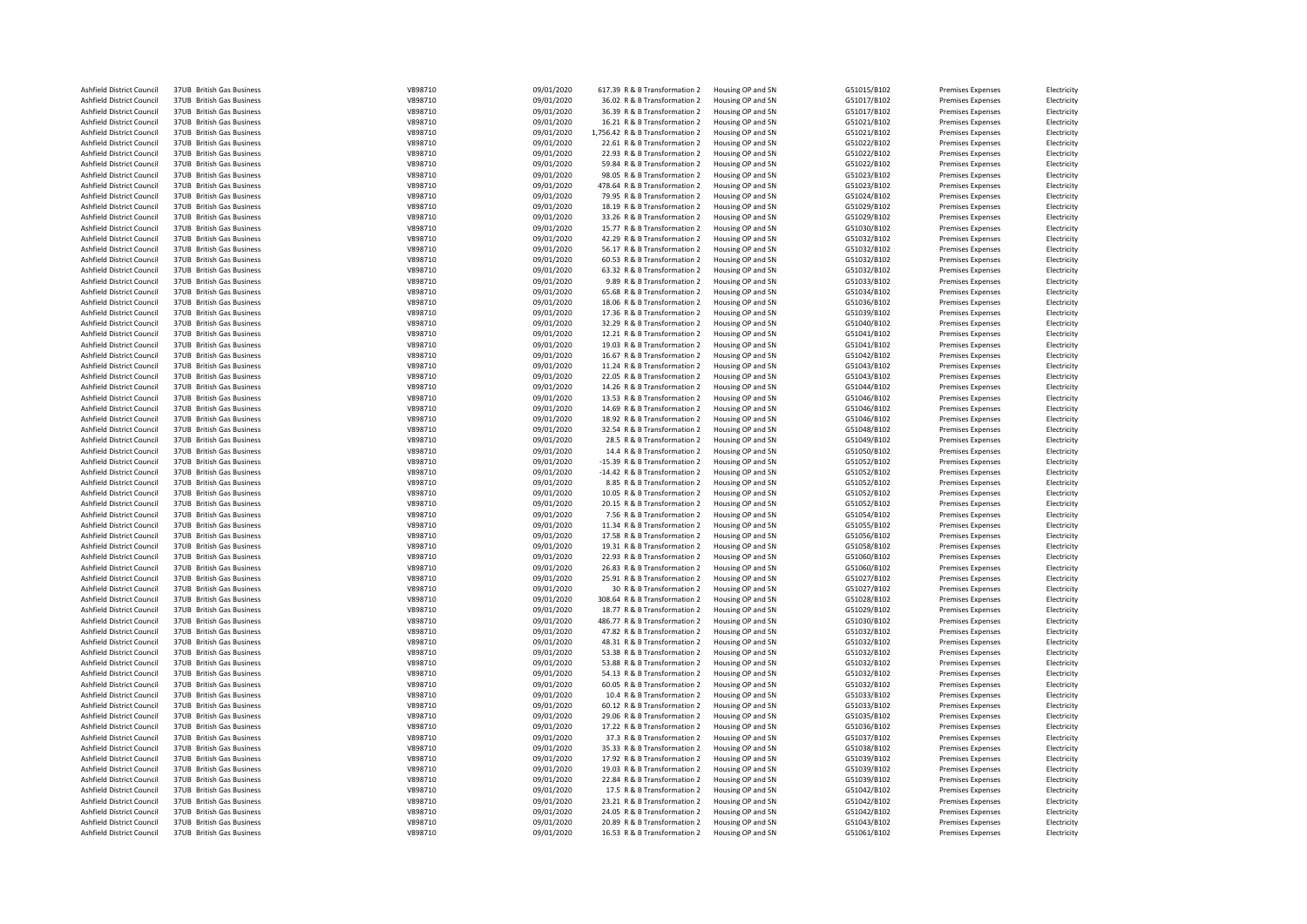| Ashfield District Council | 37UB British Gas Business           | V898710 | 09/01/2020 | 16.81 R & B Transformation 2    | Housing OP and SN | G51062/B102    | Premises Expenses        | Electricity                        |
|---------------------------|-------------------------------------|---------|------------|---------------------------------|-------------------|----------------|--------------------------|------------------------------------|
|                           |                                     |         |            |                                 |                   |                |                          |                                    |
| Ashfield District Council | 37UB British Gas Business           | V898710 | 09/01/2020 | 29.28 R & B Transformation 2    | Housing OP and SN | G51052/B102    | Premises Expenses        | Electricity                        |
| Ashfield District Council | 37UB British Gas Business           | V898710 | 09/01/2020 | 18.2 R & B Transformation 2     | Housing OP and SN | G51053/B102    | <b>Premises Expenses</b> | Electricity                        |
| Ashfield District Council | 37UB British Gas Business           | V898710 | 09/01/2020 | 7.15 R & B Transformation 2     | Housing OP and SN | G51054/B102    | <b>Premises Expenses</b> | Electricity                        |
| Ashfield District Council | 37UB British Gas Business           | V898710 | 09/01/2020 | 18.34 R & B Transformation 2    | Housing OP and SN | G51054/B102    | <b>Premises Expenses</b> | Electricity                        |
| Ashfield District Council | 37UB British Gas Business           | V898710 | 09/01/2020 | 13.09 R & B Transformation 2    | Housing OP and SN | G51055/B102    | <b>Premises Expenses</b> | Electricity                        |
| Ashfield District Council | 37UB British Gas Business           | V898710 | 09/01/2020 | 34.49 R & B Transformation 2    | Housing OP and SN | G51057/B102    | Premises Expenses        | Electricity                        |
| Ashfield District Council | 37UB British Gas Business           | V898710 |            | 20.98 R & B Transformation 2    | Housing OP and SN | G51058/B102    | Premises Expenses        |                                    |
|                           |                                     |         | 09/01/2020 |                                 |                   |                |                          | Electricity                        |
| Ashfield District Council | 37UB British Gas Business           | V898710 | 09/01/2020 | 27.36 R & B Transformation 2    | Housing OP and SN | G51059/B102    | <b>Premises Expenses</b> | Electricity                        |
| Ashfield District Council | 37UB British Gas Business           | V898710 | 09/01/2020 | 23.77 R & B Transformation 2    | Housing OP and SN | G51060/B102    | <b>Premises Expenses</b> | Electricity                        |
| Ashfield District Council | 37UB British Gas Business           | V898710 | 09/01/2020 | 16.25 R & B Transformation 2    | Housing OP and SN | G51061/B102    | <b>Premises Expenses</b> | Electricity                        |
| Ashfield District Council | 37UB British Gas Business           | V898710 | 09/01/2020 | 16.39 R & B Transformation 2    | Housing OP and SN | G51061/B102    | Premises Expenses        | Electricity                        |
| Ashfield District Council | 37UB British Gas Business           | V898710 | 09/01/2020 | 24.59 R & B Transformation 2    | Housing OP and SN | G51043/B102    | <b>Premises Expenses</b> | Electricity                        |
|                           |                                     |         |            |                                 |                   |                |                          |                                    |
| Ashfield District Council | 37UB British Gas Business           | V898710 | 09/01/2020 | 15.57 R & B Transformation 2    | Housing OP and SN | G51044/B102    | <b>Premises Expenses</b> | Electricity                        |
| Ashfield District Council | 37UB British Gas Business           | V898710 | 09/01/2020 | 20.66 R & B Transformation 2    | Housing OP and SN | G51045/B102    | <b>Premises Expenses</b> | Electricity                        |
| Ashfield District Council | 37UB British Gas Business           | V898710 | 09/01/2020 | 17.46 R & B Transformation 2    | Housing OP and SN | G51046/B102    | <b>Premises Expenses</b> | Electricity                        |
| Ashfield District Council | 37UB British Gas Business           | V898710 | 09/01/2020 | 62.89 R & B Transformation 2    | Housing OP and SN | G51047/B102    | <b>Premises Expenses</b> | Electricity                        |
| Ashfield District Council | 37UB British Gas Business           | V898710 | 09/01/2020 | 17.09 R & B Transformation 2    | Housing OP and SN | G51048/B102    | <b>Premises Expenses</b> | Electricity                        |
| Ashfield District Council | 37UB British Gas Business           | V898710 | 09/01/2020 | 17.92 R & B Transformation 2    | Housing OP and SN | G51049/B102    | <b>Premises Expenses</b> | Electricity                        |
|                           |                                     |         |            |                                 |                   |                |                          |                                    |
| Ashfield District Council | 37UB British Gas Business           | V898710 | 09/01/2020 | 18.76 R & B Transformation 2    | Housing OP and SN | G51049/B102    | <b>Premises Expenses</b> | Electricity                        |
| Ashfield District Council | 37UB British Gas Business           | V898710 | 09/01/2020 | 8.29 R & B Transformation 2     | Housing OP and SN | G51050/B102    | <b>Premises Expenses</b> | Electricity                        |
| Ashfield District Council | 37UB British Gas Business           | V898710 | 09/01/2020 | 7.56 R & B Transformation 2     | Housing OP and SN | G51051/B102    | <b>Premises Expenses</b> | Electricity                        |
| Ashfield District Council | 37UB British Gas Business           | V898710 | 09/01/2020 | 8.85 R & B Transformation 2     | Housing OP and SN | G51052/B102    | <b>Premises Expenses</b> | Electricity                        |
| Ashfield District Council | 37UB British Gas Business           | V898824 | 16/01/2020 | 321.65 R & B Transformation 2   | Housing OP and SN | G51013/B102    | <b>Premises Expenses</b> | Electricity                        |
| Ashfield District Council | 37UB British Gas Business           | V898825 | 16/01/2020 | 9.92 R & B Transformation 2     | Housing OP and SN | G51013/B102    | <b>Premises Expenses</b> | Electricity                        |
|                           |                                     |         |            |                                 |                   |                |                          |                                    |
| Ashfield District Council | 37UB British Gas Business           | V899350 | 16/01/2020 | 481.62 R & B Transformation 2   | Housing OP and SN | G51013/B102    | <b>Premises Expenses</b> | Electricity                        |
| Ashfield District Council | 37UB British Gas Business           | V899529 | 16/01/2020 | 17.01 R & B Transformation 2    | Housing OP and SN | G51021/B102    | <b>Premises Expenses</b> | Electricity                        |
| Ashfield District Council | 37UB British Gas Business           | V899531 | 16/01/2020 | 7.92 R & B Transformation 2     | Housing OP and SN | G51013/B102    | <b>Premises Expenses</b> | Electricity                        |
| Ashfield District Council | 37UB British Gas Business           | V902940 | 30/01/2020 | 13.42 R & B Transformation 2    | Housing OP and SN | G51012/B102    | Premises Expenses        | Electricity                        |
| Ashfield District Council | 37UB British Telecom PLC            | V894405 | 16/01/2020 | 150.4 R & B Transformation 2    | Housing OP and SN | G51013/D301002 | Supplies & Services      | Telephones                         |
| Ashfield District Council | 37UB British Telecom PLC            | V898853 | 16/01/2020 | 208.22 R & B Transformation 2   | Housing OP and SN | G51015/D301002 | Supplies & Services      | Telephones                         |
|                           |                                     |         |            |                                 |                   |                |                          |                                    |
| Ashfield District Council | 37UB Corona Energy Retail 4 Limited | V903007 | 30/01/2020 | 153.48 R & B Transformation 2   | Housing OP and SN | G51008/B101    | <b>Premises Expenses</b> | Gas                                |
| Ashfield District Council | 37UB Corona Energy Retail 4 Limited | V903007 | 30/01/2020 | 147.79 R & B Transformation 2   | Housing OP and SN | G51009/B101    | <b>Premises Expenses</b> | Gas                                |
| Ashfield District Council | 37UB Corona Energy Retail 4 Limited | V903007 | 30/01/2020 | 1,384.54 R & B Transformation 2 | Housing OP and SN | G51013/B101    | <b>Premises Expenses</b> | Gas                                |
| Ashfield District Council | 37UB Corona Energy Retail 4 Limited | V903007 | 30/01/2020 | 964.96 R & B Transformation 2   | Housing OP and SN | G51019/B101    | <b>Premises Expenses</b> | Gas                                |
| Ashfield District Council | 37UB Corona Energy Retail 4 Limited | V903007 | 30/01/2020 | 1,907.81 R & B Transformation 2 | Housing OP and SN | G51019/B101    | <b>Premises Expenses</b> | Gas                                |
|                           |                                     |         |            |                                 |                   |                |                          |                                    |
| Ashfield District Council | 37UB Corona Energy Retail 4 Limited | V903007 | 30/01/2020 | 1,432.22 R & B Transformation 2 | Housing OP and SN | G51027/B101    | <b>Premises Expenses</b> | Gas                                |
| Ashfield District Council | 37UB Corona Energy Retail 4 Limited | V903007 | 30/01/2020 | 1,204.77 R & B Transformation 2 | Housing OP and SN | G51028/B101    | <b>Premises Expenses</b> | Gas                                |
| Ashfield District Council | 37UB Corona Energy Retail 4 Limited | V903007 | 30/01/2020 | 172.57 R & B Transformation 2   | Housing OP and SN | G51007/B101    | Premises Expenses        | Gas                                |
| Ashfield District Council | 37UB Corona Energy Retail 4 Limited | V903007 | 30/01/2020 | 242.81 R & B Transformation 2   | Housing OP and SN | G51007/B101    | <b>Premises Expenses</b> | Gas                                |
| Ashfield District Council | 37UB Corona Energy Retail 4 Limited | V903007 | 30/01/2020 | 75.72 R & B Transformation 2    | Housing OP and SN | G51015/B101    | <b>Premises Expenses</b> | Gas                                |
| Ashfield District Council | 37UB Corona Energy Retail 4 Limited | V903007 | 30/01/2020 | 1,044.23 R & B Transformation 2 | Housing OP and SN | G51019/B101    | <b>Premises Expenses</b> | Gas                                |
|                           |                                     |         |            |                                 |                   |                |                          |                                    |
| Ashfield District Council | 37UB Corona Energy Retail 4 Limited | V903007 | 30/01/2020 | 1,909.26 R & B Transformation 2 | Housing OP and SN | G51022/B101    | <b>Premises Expenses</b> | Gas                                |
| Ashfield District Council | 37UB Corona Energy Retail 4 Limited | V903007 | 30/01/2020 | 1,577.22 R & B Transformation 2 | Housing OP and SN | G51030/B101    | Premises Expenses        | Gas                                |
| Ashfield District Council | 37UB Daisy Telecoms Ltd             | V898182 | 02/01/2020 | 12.8 R & B Transformation 2     | Housing OP and SN | G51015/D301002 | Supplies & Services      | Telephones                         |
| Ashfield District Council | 37UB Daisy Telecoms Ltd             | V898182 | 02/01/2020 | 5.33 R & B Transformation 2     | Housing OP and SN | G51027/D301002 | Supplies & Services      | Telephones                         |
| Ashfield District Council | 37UB Daisy Telecoms Ltd             | V898182 | 02/01/2020 | 6.4 R & B Transformation 2      | Housing OP and SN | G51028/D301002 | Supplies & Services      | Telephones                         |
| Ashfield District Council | 37UB Daisy Telecoms Ltd             | V898182 | 02/01/2020 | 6.4 R & B Transformation 2      | Housing OP and SN | G51030/D301002 | Supplies & Services      | Telephones                         |
|                           |                                     |         |            |                                 |                   |                |                          |                                    |
| Ashfield District Council | 37UB Daisy Telecoms Ltd             | V898181 | 09/01/2020 | 138.6 R & B Transformation 2    | Housing OP and SN | G51001/D301002 | Supplies & Services      | Telephones                         |
| Ashfield District Council | 37UB Daisy Telecoms Ltd             | V898181 | 09/01/2020 | 22.4 R & B Transformation 2     | Housing OP and SN | G51015/D301002 | Supplies & Services      | Telephones                         |
| Ashfield District Council | 37UB Daisy Telecoms Ltd             | V898181 | 09/01/2020 | 69.99 R & B Transformation 2    | Housing OP and SN | G51015/D301006 | Supplies & Services      | Alarm Lines                        |
| Ashfield District Council | 37UB Daisy Telecoms Ltd             | V898181 | 09/01/2020 | 38.15 R & B Transformation 2    | Housing OP and SN | G51021/D301006 | Supplies & Services      | Alarm Lines                        |
| Ashfield District Council | 37UB Daisy Telecoms Ltd             | V898181 | 09/01/2020 | 61.58 R & B Transformation 2    | Housing OP and SN | G51022/D301006 | Supplies & Services      | Alarm Lines                        |
| Ashfield District Council | 37UB Daisy Telecoms Ltd             | V898181 | 09/01/2020 | 12.6 R & B Transformation 2     | Housing OP and SN | G51023/B003011 | Premises Expenses        | Fire Alarms                        |
|                           |                                     |         |            |                                 |                   |                |                          |                                    |
| Ashfield District Council | 37UB Daisy Telecoms Ltd             | V898181 | 09/01/2020 | 12.9 R & B Transformation 2     | Housing OP and SN | G51023/D301006 | Supplies & Services      | Alarm Lines                        |
| Ashfield District Council | 37UB Daisy Telecoms Ltd             | V898181 | 09/01/2020 | 50.6 R & B Transformation 2     | Housing OP and SN | G51026/D301006 | Supplies & Services      | Alarm Lines                        |
| Ashfield District Council | 37UB Daisy Telecoms Ltd             | V898181 | 09/01/2020 | 35 R & B Transformation 2       | Housing OP and SN | G51027/D301002 | Supplies & Services      | Telephones                         |
| Ashfield District Council | 37UB Daisy Telecoms Ltd             | V898181 | 09/01/2020 | 25.5 R & B Transformation 2     | Housing OP and SN | G51027/D301006 | Supplies & Services      | Alarm Lines                        |
| Ashfield District Council | 37UB Daisy Telecoms Ltd             | V898181 | 09/01/2020 | 12.6 R & B Transformation 2     | Housing OP and SN | G51028/B003011 | Premises Expenses        | Fire Alarms                        |
| Ashfield District Council | 37UB Daisy Telecoms Ltd             | V898181 | 09/01/2020 | 12.6 R & B Transformation 2     | Housing OP and SN | G51030/B004006 | <b>Premises Expenses</b> | General; Building Repairs & Courts |
|                           |                                     |         |            |                                 |                   |                |                          |                                    |
| Ashfield District Council | 37UB Daisy Telecoms Ltd             | V898181 | 09/01/2020 | 204.1 R & B Transformation 2    | Housing OP and SN | G51001/B003010 | <b>Premises Expenses</b> | CCTV Cameras                       |
| Ashfield District Council | 37UB Daisy Telecoms Ltd             | V898181 | 09/01/2020 | 12.6 R & B Transformation 2     | Housing OP and SN | G51008/B003011 | <b>Premises Expenses</b> | Fire Alarms                        |
| Ashfield District Council | 37UB Daisy Telecoms Ltd             | V898181 | 09/01/2020 | 12.6 R & B Transformation 2     | Housing OP and SN | G51009/B003011 | <b>Premises Expenses</b> | <b>Fire Alarms</b>                 |
| Ashfield District Council | 37UB Daisy Telecoms Ltd             | V898181 | 09/01/2020 | 12.6 R & B Transformation 2     | Housing OP and SN | G51022/D301002 | Supplies & Services      | Telephones                         |
| Ashfield District Council | 37UB Daisy Telecoms Ltd             | V898181 | 09/01/2020 | 22.4 R & B Transformation 2     | Housing OP and SN | G51028/D301002 | Supplies & Services      | Telephones                         |
|                           |                                     |         |            |                                 |                   |                |                          |                                    |
| Ashfield District Council | 37UB Daisy Telecoms Ltd             | V898181 | 09/01/2020 | 25.45 R & B Transformation 2    | Housing OP and SN | G51028/D301006 | Supplies & Services      | Alarm Lines                        |
| Ashfield District Council | 37UB Daisy Telecoms Ltd             | V898181 | 09/01/2020 | 22.4 R & B Transformation 2     | Housing OP and SN | G51030/D301002 | Supplies & Services      | Telephones                         |
| Ashfield District Council | 37UB Daisy Telecoms Ltd             | V898181 | 09/01/2020 | 38 R & B Transformation 2       | Housing OP and SN | G51030/D301006 | Supplies & Services      | Alarm Lines                        |
| Ashfield District Council | 37UB Daisy Telecoms Ltd             | V898581 | 16/01/2020 | 203.3 R & B Transformation 2    | Housing OP and SN | G51001/B003010 | Premises Expenses        | CCTV Cameras                       |
| Ashfield District Council | 37UB Daisy Telecoms Ltd             | V898581 | 16/01/2020 | 12.6 R & B Transformation 2     | Housing OP and SN | G51008/B003011 | <b>Premises Expenses</b> | <b>Fire Alarms</b>                 |
| Ashfield District Council | 37UB Daisy Telecoms Ltd             | V898581 | 16/01/2020 | 38.1 R & B Transformation 2     | Housing OP and SN | G51021/D301006 | Supplies & Services      | Alarm Lines                        |
|                           |                                     |         |            |                                 |                   |                |                          |                                    |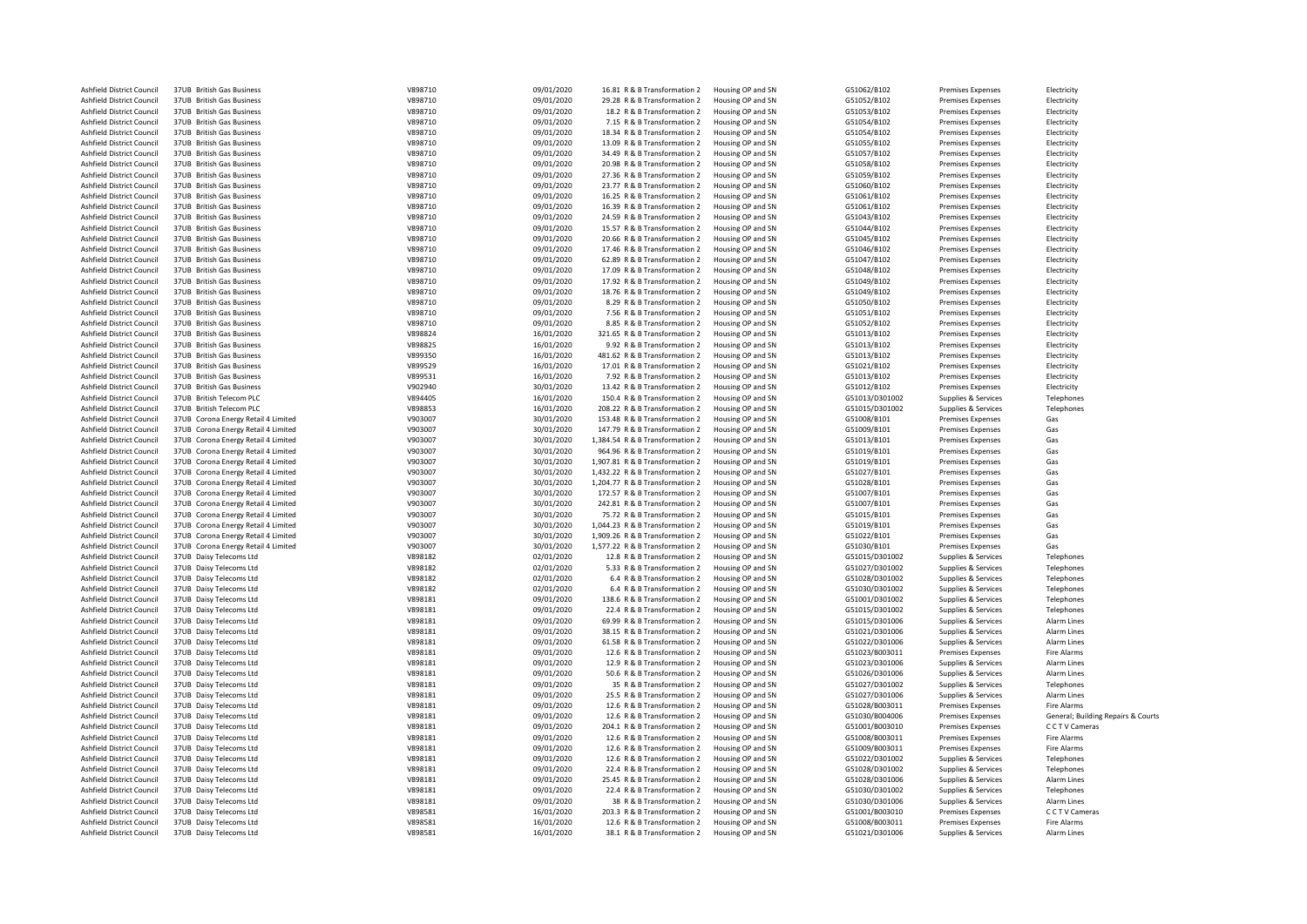| Ashfield District Council                              | 37UB Daisy Telecoms Ltd                        | V898581            | 16/01/2020               | 12.6 R & B Transformation 2                                        | Housing OP and SN                      | G51022/D301002             | Supplies & Services                                  | Telephones                         |
|--------------------------------------------------------|------------------------------------------------|--------------------|--------------------------|--------------------------------------------------------------------|----------------------------------------|----------------------------|------------------------------------------------------|------------------------------------|
| Ashfield District Council                              | 37UB Daisy Telecoms Ltd                        | V898581            | 16/01/2020               | 25.75 R & B Transformation 2                                       | Housing OP and SN                      | G51028/D301006             | Supplies & Services                                  | Alarm Lines                        |
| Ashfield District Council                              | 37UB Daisy Telecoms Ltd                        | V898581            | 16/01/2020               | 12.6 R & B Transformation 2                                        | Housing OP and SN                      | G51030/B004006             | <b>Premises Expenses</b>                             | General; Building Repairs & Courts |
| Ashfield District Council                              | 37UB Daisy Telecoms Ltd                        | V898581            | 16/01/2020               | 12.6 R & B Transformation 2                                        | Housing OP and SN                      | G51028/B003011             | <b>Premises Expenses</b>                             | Fire Alarms                        |
| Ashfield District Council                              | 37UB Daisy Telecoms Ltd                        | V898581            | 16/01/2020               | 138.6 R & B Transformation 2                                       | Housing OP and SN                      | G51001/D301002             | Supplies & Services                                  | Telephones                         |
| Ashfield District Council                              | 37UB Daisy Telecoms Ltd                        | V898581            | 16/01/2020               | 12.6 R & B Transformation 2                                        | Housing OP and SN                      | G51009/B003011             | Premises Expenses                                    | Fire Alarms                        |
| Ashfield District Council                              | 37UB Daisy Telecoms Ltd                        | V898581            | 16/01/2020               | 22.4 R & B Transformation 2                                        | Housing OP and SN                      | G51015/D301002             | Supplies & Services                                  | Telephones                         |
| Ashfield District Council                              | 37UB Daisy Telecoms Ltd                        | V898581            | 16/01/2020               | 60.45 R & B Transformation 2                                       | Housing OP and SN                      | G51015/D301006             | Supplies & Services                                  | Alarm Lines                        |
| Ashfield District Council                              | 37UB Daisy Telecoms Ltd                        | V898581            | 16/01/2020               | 60.45 R & B Transformation 2                                       | Housing OP and SN                      | G51022/D301006             | Supplies & Services                                  | Alarm Lines                        |
| Ashfield District Council                              | 37UB Daisy Telecoms Ltd                        | V898581            | 16/01/2020               | 12.6 R & B Transformation 2                                        | Housing OP and SN                      | G51023/B003011             | <b>Premises Expenses</b>                             | Fire Alarms                        |
| Ashfield District Council                              | 37UB Daisy Telecoms Ltd                        | V898581            | 16/01/2020               | 12.75 R & B Transformation 2                                       | Housing OP and SN                      | G51023/D301006             | Supplies & Services                                  | Alarm Lines                        |
| Ashfield District Council                              | 37UB Daisy Telecoms Ltd                        | V898581            | 16/01/2020               | 50.75 R & B Transformation 2                                       | Housing OP and SN                      | G51026/D301006             | Supplies & Services                                  | Alarm Lines                        |
| Ashfield District Council                              | 37UB Daisy Telecoms Ltd                        | V898581            | 16/01/2020               | 35 R & B Transformation 2                                          | Housing OP and SN                      | G51027/D301002             | Supplies & Services                                  | Telephones                         |
| Ashfield District Council                              | 37UB Daisy Telecoms Ltd                        | V898581            | 16/01/2020               | 25.35 R & B Transformation 2                                       | Housing OP and SN                      | G51027/D301006             | Supplies & Services                                  | Alarm Lines                        |
| Ashfield District Council                              | 37UB Daisy Telecoms Ltd                        | V898581            | 16/01/2020               | 22.4 R & B Transformation 2                                        | Housing OP and SN                      | G51028/D301002             | Supplies & Services                                  | Telephones                         |
| Ashfield District Council                              | 37UB Daisy Telecoms Ltd                        | V898581            | 16/01/2020               | 22.4 R & B Transformation 2                                        | Housing OP and SN                      | G51030/D301002             | Supplies & Services                                  | Telephones                         |
| Ashfield District Council                              | 37UB Daisy Telecoms Ltd                        | V898581            | 16/01/2020               | 38.25 R & B Transformation 2                                       | Housing OP and SN                      | G51030/D301006             | Supplies & Services                                  | Alarm Lines                        |
| Ashfield District Council                              | 37UB Daisy Telecoms Ltd                        | V899546            | 16/01/2020               | 6.4 R & B Transformation 2                                         | Housing OP and SN                      | G51028/D301002             | Supplies & Services                                  | Telephones                         |
| Ashfield District Council                              | 37UB Daisy Telecoms Ltd                        | V899546            | 16/01/2020               | 6.4 R & B Transformation 2                                         | Housing OP and SN                      | G51030/D301002             | Supplies & Services                                  | Telephones                         |
| Ashfield District Council                              | 37UB Daisy Telecoms Ltd                        | V899546            | 16/01/2020               | 5.33 R & B Transformation 2                                        | Housing OP and SN                      | G51027/D301002             | Supplies & Services                                  | Telephones                         |
| Ashfield District Council                              | 37UB Daisy Telecoms Ltd                        | V899546            | 16/01/2020               | 12.8 R & B Transformation 2                                        | Housing OP and SN                      | G51015/D301002             | Supplies & Services                                  | Telephones                         |
|                                                        |                                                |                    |                          |                                                                    |                                        |                            |                                                      |                                    |
| Ashfield District Council<br>Ashfield District Council | 37UB EDF Energy 1 Ltd<br>37UB EDF Energy 1 Ltd | V898827<br>V898827 | 09/01/2020<br>09/01/2020 | 1,879.54 R & B Transformation 2<br>2,096.32 R & B Transformation 2 | Housing OP and SN<br>Housing OP and SN | G51026/B102                | <b>Premises Expenses</b>                             | Electricity                        |
| Ashfield District Council                              | 37UB EDF Energy 1 Ltd                          | V898827            | 09/01/2020               | -1,298.72 R & B Transformation 2                                   | Housing OP and SN                      | G51026/B102<br>G51026/B102 | <b>Premises Expenses</b><br><b>Premises Expenses</b> | Electricity<br>Electricity         |
|                                                        |                                                |                    |                          |                                                                    |                                        |                            |                                                      |                                    |
| Ashfield District Council                              | 37UB EDF Energy 1 Ltd                          | V898827            | 09/01/2020               | 1,298.72 R & B Transformation 2                                    | Housing OP and SN                      | G51026/B102                | <b>Premises Expenses</b>                             | Electricity                        |
| Ashfield District Council                              | 37UB EDF Energy 1 Ltd                          | V898827            | 09/01/2020               | 1,298.72 R & B Transformation 2                                    | Housing OP and SN                      | G51026/B102                | <b>Premises Expenses</b>                             | Electricity                        |
| Ashfield District Council                              | 37UB EDF Energy 1 Ltd                          | V898827            | 09/01/2020               | 2,212.47 R & B Transformation 2                                    | Housing OP and SN                      | G51026/B102                | <b>Premises Expenses</b>                             | Electricity                        |
| Ashfield District Council                              | 37UB EDF Energy 1 Ltd                          | V898827            | 09/01/2020               | -1,298.72 R & B Transformation 2                                   | Housing OP and SN                      | G51026/B102                | <b>Premises Expenses</b>                             | Electricity                        |
| Ashfield District Council                              | 37UB Morris Vermaport Ltd                      | V896031            | 02/01/2020               | 63.75 R & B Transformation 2                                       | Housing OP and SN                      | G51030/B003006             | <b>Premises Expenses</b>                             | <b>Lift</b>                        |
| Ashfield District Council                              | 37UB Morris Vermaport Ltd                      | V896050            | 02/01/2020               | 91.5 R & B Transformation 2                                        | Housing OP and SN                      | G51030/B003006             | <b>Premises Expenses</b>                             | 1 ift                              |
| Ashfield District Council                              | 37UB Morris Vermaport Ltd                      | V895621            | 23/01/2020               | 96 R & B Transformation 2                                          | Housing OP and SN                      | G51022/B003006             | <b>Premises Expenses</b>                             | Lift                               |
| Ashfield District Council                              | 37UB Morris Vermaport Ltd                      | V895621            | 23/01/2020               | 96 R & B Transformation 2                                          | Housing OP and SN                      | G51026/B003006             | <b>Premises Expenses</b>                             | Lift                               |
| Ashfield District Council                              | 37UB Morris Vermaport Ltd                      | V895621            | 23/01/2020               | 96 R & B Transformation 2                                          | Housing OP and SN                      | G51027/B003006             | <b>Premises Expenses</b>                             | Lift                               |
| Ashfield District Council                              | 37UB Morris Vermaport Ltd                      | V895621            | 23/01/2020               | 96 R & B Transformation 2                                          | Housing OP and SN                      | G51028/B003006             | <b>Premises Expenses</b>                             | lift                               |
| Ashfield District Council                              | 37UB Morris Vermaport Ltd                      | V895621            | 23/01/2020               | 96 R & B Transformation 2                                          | Housing OP and SN                      | G51007/B003006             | <b>Premises Expenses</b>                             | 1 ift                              |
| Ashfield District Council                              | 37UB Morris Vermaport Ltd                      | V895621            | 23/01/2020               | 192 R & B Transformation 2                                         | Housing OP and SN                      | G51013/B003006             | <b>Premises Expenses</b>                             | Lift                               |
| Ashfield District Council                              | 37UB Morris Vermaport Ltd                      | V895621            | 23/01/2020               | 192 R & B Transformation 2                                         | Housing OP and SN                      | G51015/B003006             | <b>Premises Expenses</b>                             | Lift                               |
| Ashfield District Council                              | 37UB Morris Vermaport Ltd                      | V895621            | 23/01/2020               | 96 R & B Transformation 2                                          | Housing OP and SN                      | G51021/B003006             | <b>Premises Expenses</b>                             | Lift                               |
| Ashfield District Council                              | 37UB Morris Vermaport Ltd                      | V895621            | 23/01/2020               | 96 R & B Transformation 2                                          | Housing OP and SN                      | G51023/B003006             | <b>Premises Expenses</b>                             | <b>Lift</b>                        |
| Ashfield District Council                              | 37UB Morris Vermaport Ltd                      | V895621            | 23/01/2020               | 96 R & B Transformation 2                                          | Housing OP and SN                      | G51030/B003006             | <b>Premises Expenses</b>                             | Lift                               |
| Ashfield District Council                              | 37UB Severn Trent Water Ltd                    | V899527            | 16/01/2020               | 1,717.74 R & B Transformation 2                                    | Housing OP and SN                      | G51007/B401                | <b>Premises Expenses</b>                             | Water rates                        |
| Ashfield District Council                              | 37UB Water Plus Limited                        | V898161            | 09/01/2020               | 731.77 R & B Transformation 2                                      | Housing OP and SN                      | G51023/B401                | <b>Premises Expenses</b>                             | Water rates                        |
| Ashfield District Council                              | 37UB Water Plus Limited                        | V898162            | 09/01/2020               | 292.66 R & B Transformation 2                                      | Housing OP and SN                      | G51028/B401                | <b>Premises Expenses</b>                             | Water rates                        |
| Ashfield District Council                              | 37UB Water Plus Limited                        | V898210            | 09/01/2020               | 39.88 R & B Transformation 2                                       | Housing OP and SN                      | G51022/B401                | <b>Premises Expenses</b>                             | Water rates                        |
| Ashfield District Council                              | 37UB Water Plus Limited                        | V898211            | 09/01/2020               | 159.48 R & B Transformation 2                                      | Housing OP and SN                      | G51026/B401                | <b>Premises Expenses</b>                             | Water rates                        |
| Ashfield District Council                              | 37UB Water Plus Limited                        | V898212            | 09/01/2020               | 107.78 R & B Transformation 2                                      | Housing OP and SN                      | G51022/B401                | <b>Premises Expenses</b>                             | Water rates                        |
| Ashfield District Council                              | 37UB Water Plus Limited                        | V898705            | 09/01/2020               | 362.61 R & B Transformation 2                                      | Housing OP and SN                      | G51009/B401                | <b>Premises Expenses</b>                             | Water rates                        |
| Ashfield District Council                              | 37UB Water Plus Limited                        | V898709            | 16/01/2020               | 8.99 R & B Transformation 2                                        | Housing OP and SN                      | G51015/B401                | Premises Expenses                                    | Water rates                        |
| Ashfield District Council                              | 37UB Water Plus Limited                        | V898835            | 16/01/2020               | 20.01 R & B Transformation 2                                       | Housing OP and SN                      | G51015/B401                | <b>Premises Expenses</b>                             | Water rates                        |
| Ashfield District Council                              | 37UB Water Plus Limited                        | V898854            | 16/01/2020               | 28.74 R & B Transformation 2                                       | Housing OP and SN                      | G51015/B401                | <b>Premises Expenses</b>                             | Water rates                        |
| Ashfield District Council                              | 37UB Water Plus Limited                        | V898855            | 16/01/2020               | 17.19 R & B Transformation 2                                       | Housing OP and SN                      | G51015/B401                | <b>Premises Expenses</b>                             | Water rates                        |
| Ashfield District Council                              | 37UB Water Plus Limited                        | V898857            | 16/01/2020               | 23.51 R & B Transformation 2                                       | Housing OP and SN                      | G51015/B401                | <b>Premises Expenses</b>                             | Water rates                        |
| Ashfield District Council                              | 37UB Water Plus Limited                        | V898858            | 16/01/2020               | 17.39 R & B Transformation 2                                       | Housing OP and SN                      | G51015/B401                | <b>Premises Expenses</b>                             | Water rates                        |
| Ashfield District Council                              | 37UB Water Plus Limited                        | V898859            | 16/01/2020               | 74.87 R & B Transformation 2                                       | Housing OP and SN                      | G51015/B401                | <b>Premises Expenses</b>                             | Water rates                        |
| Ashfield District Council                              | 37UB Water Plus Limited                        | V898860            | 16/01/2020               | 20 R & B Transformation 2                                          | Housing OP and SN                      | G51015/B401                | <b>Premises Expenses</b>                             | Water rates                        |
| Ashfield District Council                              | 37UB Water Plus Limited                        | V898861            | 16/01/2020               | 17.39 R & B Transformation 2                                       | Housing OP and SN                      | G51015/B401                | <b>Premises Expenses</b>                             | Water rates                        |
| Ashfield District Council                              | 37UB Water Plus Limited                        | V898862            | 16/01/2020               | 23.51 R & B Transformation 2                                       | Housing OP and SN                      | G51015/B401                | <b>Premises Expenses</b>                             | Water rates                        |
|                                                        | 37UB Water Plus Limited                        | V898863            |                          |                                                                    |                                        |                            |                                                      |                                    |
| Ashfield District Council                              |                                                |                    | 16/01/2020               | 20 R & B Transformation 2                                          | Housing OP and SN                      | G51015/B401                | <b>Premises Expenses</b>                             | Water rates                        |
| Ashfield District Council                              | 37UB Water Plus Limited                        | V898864            | 16/01/2020               | 31.35 R & B Transformation 2                                       | Housing OP and SN                      | G51015/B401                | <b>Premises Expenses</b>                             | Water rates                        |
| Ashfield District Council                              | 37UB Water Plus Limited                        | V899297            | 16/01/2020               | 33.96 R & B Transformation 2                                       | Housing OP and SN                      | G51015/B401                | <b>Premises Expenses</b>                             | Water rates                        |
| Ashfield District Council                              | 37UB Water Plus Limited                        | V899421            | 16/01/2020               | 54.96 R & B Transformation 2                                       | Housing OP and SN                      | G51015/B401                | <b>Premises Expenses</b>                             | Water rates                        |
| Ashfield District Council                              | 37UB Water Plus Limited                        | V899532            | 16/01/2020               | 98.4 R & B Transformation 2                                        | Housing OP and SN                      | G51015/B401                | <b>Premises Expenses</b>                             | Water rates                        |
| Ashfield District Council                              | 37UB Water Plus Limited                        | V900182            | 23/01/2020               | 16.3 R & B Transformation 2                                        | Housing OP and SN                      | G51015/B401                | <b>Premises Expenses</b>                             | Water rates                        |
| Ashfield District Council                              | 37UB Water Plus Limited                        | V902123            | 30/01/2020               | 31.81 R & B Transformation 2                                       | Housing OP and SN                      | G51015/B401                | <b>Premises Expenses</b>                             | Water rates                        |
| Ashfield District Council                              | 37UB aAFD Services Ltd                         | V898166            | 02/01/2020               | 2,318.57 Housing & Assets 2                                        | <b>Housing Revenue Account</b>         | N23000/B003004             | Premises Expenses                                    | Cleaning                           |
| Ashfield District Council                              | 37UB aAFD Services Ltd                         | V898167            | 02/01/2020               | 2,291.67 Housing & Assets 2                                        | <b>Housing Revenue Account</b>         | N23000/B003004             | Premises Expenses                                    | Cleaning                           |
| Ashfield District Council                              | 37UB aAFD Services Ltd                         | V895888            | 23/01/2020               | 2,291.67 Housing & Assets 2                                        | Housing Revenue Account                | N23000/B003004             | <b>Premises Expenses</b>                             | Cleaning                           |
| Ashfield District Council                              | 37UB Hi-Spec Facilities Services PLC           | V900105            | 23/01/2020               | 34.25 Housing & Assets 2                                           | <b>Housing Revenue Account</b>         | G23000/B003005             | <b>Premises Expenses</b>                             | <b>Window Cleaning</b>             |
| Ashfield District Council                              | 37UB Hi-Spec Facilities Services PLC           | V900105            | 23/01/2020               | 17.53 Housing & Assets 2                                           | <b>Housing Revenue Account</b>         | G23000/B003005             | <b>Premises Expenses</b>                             | <b>Window Cleaning</b>             |
| Ashfield District Council                              | 37UB Hi-Spec Facilities Services PLC           | V900105            | 23/01/2020               | 16.7 Housing & Assets 2                                            | <b>Housing Revenue Account</b>         | G23000/B003005             | <b>Premises Expenses</b>                             | <b>Window Cleaning</b>             |
| Ashfield District Council                              | 37UB Hi-Spec Facilities Services PLC           | V900105            | 23/01/2020               | 108.71 Housing & Assets 2                                          | <b>Housing Revenue Account</b>         | G23000/B003005             | <b>Premises Expenses</b>                             | <b>Window Cleaning</b>             |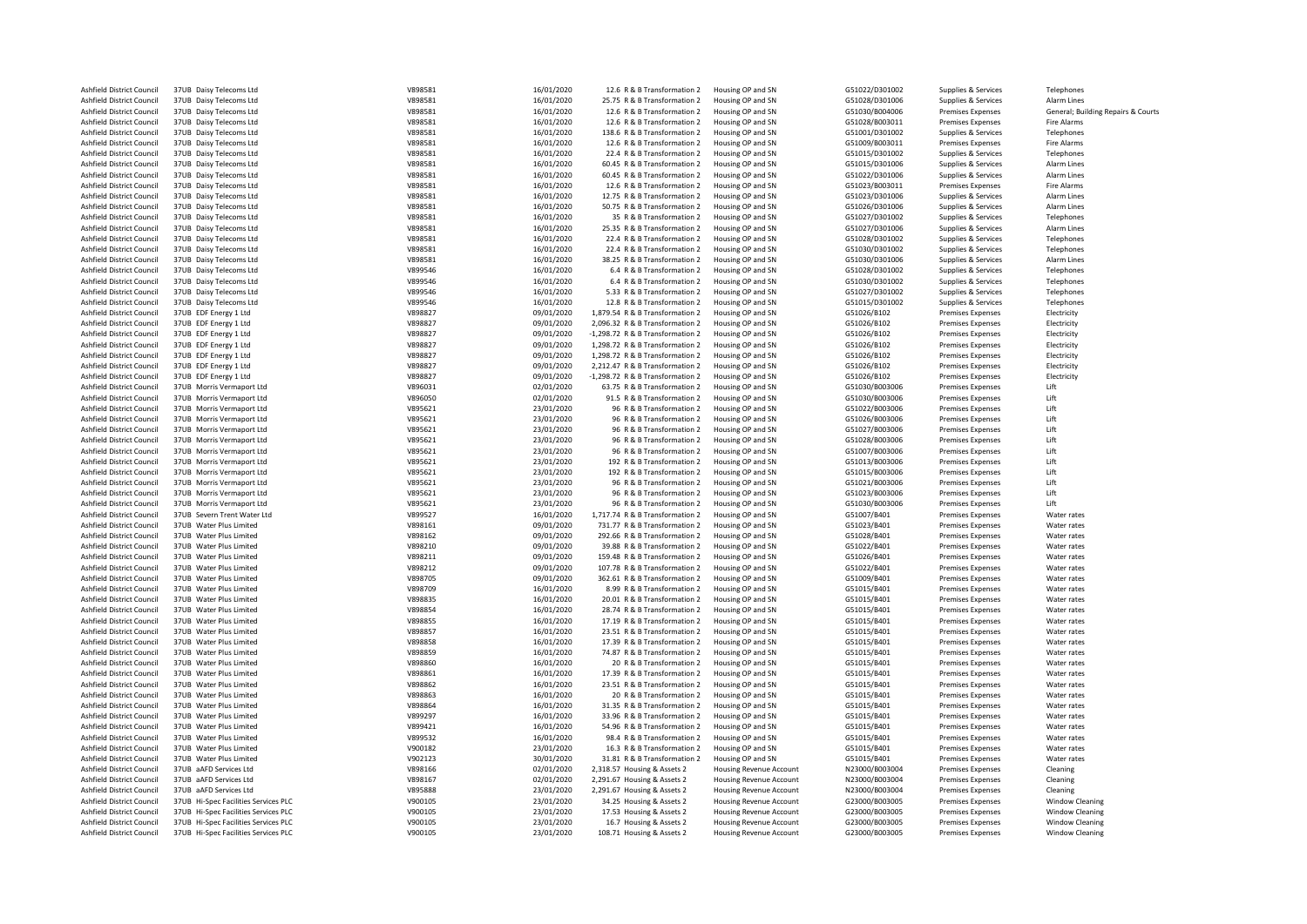| Ashfield District Council | 37UB Hoot Fire & Security Ltd        | V898076 | 02/01/2020 | 40 Housing & Assets 2            | <b>Housing Revenue Account</b> | G23011001/B002002 | <b>Premises Expenses</b>          | Fire, Intruder, CCTV, Access Control     |
|---------------------------|--------------------------------------|---------|------------|----------------------------------|--------------------------------|-------------------|-----------------------------------|------------------------------------------|
| Ashfield District Council | 37UB Hoot Fire & Security Ltd        | V898078 | 02/01/2020 | 80 Housing & Assets 2            | <b>Housing Revenue Account</b> | G23100002/B002002 | <b>Premises Expenses</b>          | Fire, Intruder, CCTV, Access Control     |
| Ashfield District Council | 37UB Hoot Fire & Security Ltd        | V898080 | 02/01/2020 | 58 Housing & Assets 2            | <b>Housing Revenue Account</b> | G23100002/B002002 | <b>Premises Expenses</b>          | Fire, Intruder, CCTV, Access Control     |
| Ashfield District Council | 37UB Hoot Fire & Security Ltd        | V898082 | 02/01/2020 | 16 Housing & Assets 2            | <b>Housing Revenue Account</b> | G23011001/B002002 | <b>Premises Expenses</b>          | Fire, Intruder, CCTV, Access Control     |
| Ashfield District Council | 37UB Lantei Ltd                      | V895701 | 09/01/2020 | 97.5 Housing & Assets 2          | <b>Housing Revenue Account</b> | G23100004/B002010 | <b>Premises Expenses</b>          | <b>Fixed Electrical Testing</b>          |
| Ashfield District Council | 37UB Lantei Ltd                      | V895702 | 09/01/2020 | 162.5 Housing & Assets 2         | <b>Housing Revenue Account</b> | G23100001/B002010 | <b>Premises Expenses</b>          | <b>Fixed Electrical Testing</b>          |
| Ashfield District Council | 37UB Lantei Ltd                      | V899311 | 09/01/2020 | 110.5 Housing & Assets 2         | <b>Housing Revenue Account</b> | G23100007/B002010 | <b>Premises Expenses</b>          | <b>Fixed Electrical Testing</b>          |
| Ashfield District Council | 37UB Lantei Ltd                      | V899312 | 09/01/2020 | 130 Housing & Assets 2           | <b>Housing Revenue Account</b> | G23100003/B002010 | <b>Premises Expenses</b>          | <b>Fixed Electrical Testing</b>          |
| Ashfield District Council | 37UB Lantei Ltd                      | V899313 | 09/01/2020 | 143 Housing & Assets 2           | <b>Housing Revenue Account</b> | G23100005/B002010 | <b>Premises Expenses</b>          | <b>Fixed Electrical Testing</b>          |
| Ashfield District Council | 37UB Office Furniture 2000 (UK) Ltd  | V903274 | 30/01/2020 | 465 Housing & Assets 2           | <b>Housing Revenue Account</b> | N23000/D002004    | Supplies & Services               | <b>Equipment Maintenance</b>             |
| Ashfield District Council | 37UB Office Furniture 2000 (UK) Ltd  | V903275 | 30/01/2020 | 155 Housing & Assets 2           | <b>Housing Revenue Account</b> | N23000/D002004    | Supplies & Services               | <b>Equipment Maintenance</b>             |
|                           |                                      |         |            | 3,750.00 Housing & Assets 2      |                                | N23000/C404       |                                   |                                          |
| Ashfield District Council | 37UB Reef London Limited             | V899292 | 09/01/2020 |                                  | <b>Housing Revenue Account</b> |                   | <b>Transport Related Expenses</b> | <b>Parking Permits</b>                   |
| Ashfield District Council | 37UB WCS Group Ltd                   | V898091 | 02/01/2020 | 43.67 Housing & Assets 2         | <b>Housing Revenue Account</b> | G23100002/B002008 | <b>Premises Expenses</b>          | Legionella Monitoring                    |
| Ashfield District Council | 37UB WCS Group Ltd                   | V898092 | 02/01/2020 | 43.67 Housing & Assets 2         | Housing Revenue Account        | G23100005/B002008 | Premises Expenses                 | Legionella Monitoring                    |
| Ashfield District Council | 37UB WCS Group Ltd                   | V898093 | 02/01/2020 | 43.67 Housing & Assets 2         | <b>Housing Revenue Account</b> | G23100001/B002008 | <b>Premises Expenses</b>          | Legionella Monitoring                    |
| Ashfield District Council | 37UB WCS Group Ltd                   | V898095 | 02/01/2020 | 45.33 Housing & Assets 2         | <b>Housing Revenue Account</b> | G23100003/B002008 | Premises Expenses                 | Legionella Monitoring                    |
| Ashfield District Council | 37UB WCS Group Ltd                   | V898098 | 02/01/2020 | 43.67 Housing & Assets 2         | <b>Housing Revenue Account</b> | G23100004/B002008 | <b>Premises Expenses</b>          | Legionella Monitoring                    |
| Ashfield District Council | 37UB WCS Group Ltd                   | V898100 | 02/01/2020 | 43.67 Housing & Assets 2         | <b>Housing Revenue Account</b> | G23100006/B002008 | <b>Premises Expenses</b>          | Legionella Monitoring                    |
| Ashfield District Council | 37UB WCS Group Ltd                   | V898120 | 02/01/2020 | 43.67 Housing & Assets 2         | Housing Revenue Account        | G23100007/B002008 | <b>Premises Expenses</b>          | Legionella Monitoring                    |
| Ashfield District Council | 37UB Ashfield Citizens Advice Bureau | V898569 | 09/01/2020 | 2,450.00 Place & Communities 2   | <b>Housing Revenue Account</b> | G23000/D201010    | Supplies & Services               | Professional and Consultancy Services    |
| Ashfield District Council | 37UB British Gas Business            | V896106 | 02/01/2020 | 234.17 R & B Transformation 2    | <b>Housing Revenue Account</b> | G23100001/B102    | <b>Premises Expenses</b>          | Electricity                              |
| Ashfield District Council | 37UB British Gas Business            | V896106 | 02/01/2020 | 61.85 R & B Transformation 2     | <b>Housing Revenue Account</b> | G23100002/B102    | <b>Premises Expenses</b>          | Electricity                              |
| Ashfield District Council | 37UB British Gas Business            | V896106 | 02/01/2020 | 273.63 R & B Transformation 2    | <b>Housing Revenue Account</b> | G23100003/B102    | Premises Expenses                 | Electricity                              |
| Ashfield District Council | 37UB British Gas Business            | V896106 | 02/01/2020 | 48.72 R & B Transformation 2     | <b>Housing Revenue Account</b> | G23100006/B102    | <b>Premises Expenses</b>          | Electricity                              |
| Ashfield District Council | 37UB British Gas Business            | V896106 | 02/01/2020 | 59.02 R & B Transformation 2     | Housing Revenue Account        | G23100004/B102    | <b>Premises Expenses</b>          | Electricity                              |
| Ashfield District Council | 37UB British Gas Business            | V896106 | 02/01/2020 | 40.22 R & B Transformation 2     | <b>Housing Revenue Account</b> | G23100005/B102    | <b>Premises Expenses</b>          | Electricity                              |
| Ashfield District Council | 37UB British Gas Business            | V896106 | 02/01/2020 | 112.54 R & B Transformation 2    | <b>Housing Revenue Account</b> | G23100007/B102    | <b>Premises Expenses</b>          | Electricity                              |
| Ashfield District Council | 37UB British Gas Business            | V902940 |            | 378.45 R & B Transformation 2    | <b>Housing Revenue Account</b> | G23100001/B102    |                                   |                                          |
|                           |                                      |         | 30/01/2020 |                                  |                                |                   | Premises Expenses                 | Electricity                              |
| Ashfield District Council | 37UB British Gas Business            | V902940 | 30/01/2020 | 288.41 R & B Transformation 2    | <b>Housing Revenue Account</b> | G23100003/B102    | <b>Premises Expenses</b>          | Electricity                              |
| Ashfield District Council | 37UB British Gas Business            | V902940 | 30/01/2020 | 44.93 R & B Transformation 2     | Housing Revenue Account        | G23100005/B102    | <b>Premises Expenses</b>          | Electricity                              |
| Ashfield District Council | 37UB British Gas Business            | V902940 | 30/01/2020 | 49.37 R & B Transformation 2     | <b>Housing Revenue Account</b> | G23100006/B102    | <b>Premises Expenses</b>          | Electricity                              |
| Ashfield District Council | 37UB British Gas Business            | V902940 | 30/01/2020 | 109.69 R & B Transformation 2    | <b>Housing Revenue Account</b> | G23100007/B102    | <b>Premises Expenses</b>          | Electricity                              |
| Ashfield District Council | 37UB British Gas Business            | V902940 | 30/01/2020 | 68.7 R & B Transformation 2      | Housing Revenue Account        | G23100002/B102    | <b>Premises Expenses</b>          | Electricity                              |
| Ashfield District Council | 37UB British Gas Business            | V902940 | 30/01/2020 | 52.73 R & B Transformation 2     | Housing Revenue Account        | G23100004/B102    | <b>Premises Expenses</b>          | Electricity                              |
| Ashfield District Council | 37UB Civica UK Ltd                   | V896029 | 02/01/2020 | 11,197.05 R & B Transformation 2 | <b>Housing Revenue Account</b> | G23000/D001001    | Supplies & Services               | <b>Equipment Purchase</b>                |
| Ashfield District Council | 37UB Corona Energy Retail 4 Limited  | V903007 | 30/01/2020 | 149.53 R & B Transformation 2    | Housing Revenue Account        | G23100004/B101    | <b>Premises Expenses</b>          | Gas                                      |
| Ashfield District Council | 37UB Corona Energy Retail 4 Limited  | V903007 | 30/01/2020 | 700.68 R & B Transformation 2    | <b>Housing Revenue Account</b> | N23000/B101       | <b>Premises Expenses</b>          | Gas                                      |
| Ashfield District Council | 37UB Corona Energy Retail 4 Limited  | V903007 | 30/01/2020 | 242.92 R & B Transformation 2    | <b>Housing Revenue Account</b> | G23100002/B101    | <b>Premises Expenses</b>          | Gas                                      |
| Ashfield District Council | 37UB Corona Energy Retail 4 Limited  | V903007 | 30/01/2020 | 157.81 R & B Transformation 2    | <b>Housing Revenue Account</b> | G23100005/B101    | <b>Premises Expenses</b>          | Gas                                      |
| Ashfield District Council | 37UB Corona Energy Retail 4 Limited  | V903007 | 30/01/2020 | 198.22 R & B Transformation 2    | <b>Housing Revenue Account</b> | G23100006/B101    | <b>Premises Expenses</b>          | Gas                                      |
| Ashfield District Council | 37UB Corona Energy Retail 4 Limited  | V903007 | 30/01/2020 | 147.9 R & B Transformation 2     | Housing Revenue Account        | G23100007/B101    | <b>Premises Expenses</b>          | Gas                                      |
| Ashfield District Council | 37UB Daisy Telecoms Ltd              | V894836 | 02/01/2020 | 34.32 R & B Transformation 2     | <b>Housing Revenue Account</b> | G23100007/D301002 | Supplies & Services               | Telephones                               |
| Ashfield District Council | 37UB Daisy Telecoms Ltd              | V894836 | 02/01/2020 | 34.32 R & B Transformation 2     | Housing Revenue Account        | G23100002/D301002 | Supplies & Services               | Telephones                               |
| Ashfield District Council | 37UB Daisy Telecoms Ltd              | V898181 | 09/01/2020 | 12.6 R & B Transformation 2      | Housing Revenue Account        | G23100001/B003026 | <b>Premises Expenses</b>          | Radio Controlled /Radio Equipment        |
|                           |                                      |         |            |                                  |                                |                   |                                   |                                          |
| Ashfield District Council | 37UB Daisy Telecoms Ltd              | V898181 | 09/01/2020 | 12.6 R & B Transformation 2      | <b>Housing Revenue Account</b> | G23100004/B003026 | Premises Expenses                 | Radio Controlled / Radio Equipment       |
| Ashfield District Council | 37UB Daisy Telecoms Ltd              | V898181 | 09/01/2020 | 12.6 R & B Transformation 2      | <b>Housing Revenue Account</b> | G23100005/B003026 | <b>Premises Expenses</b>          | Radio Controlled / Radio Equipment       |
| Ashfield District Council | 37UB Daisy Telecoms Ltd              | V898181 | 09/01/2020 | 12.6 R & B Transformation 2      | <b>Housing Revenue Account</b> | G23100006/B003026 | <b>Premises Expenses</b>          | Radio Controlled / Radio Equipment       |
| Ashfield District Council | 37UB Daisy Telecoms Ltd              | V898181 | 09/01/2020 | 12.7 R & B Transformation 2      | <b>Housing Revenue Account</b> | G23100007/B003026 | <b>Premises Expenses</b>          | Radio Controlled / Radio Equipment       |
| Ashfield District Council | 37UB Daisy Telecoms Ltd              | V898181 | 09/01/2020 | 54.24 R & B Transformation 2     | <b>Housing Revenue Account</b> | N23000/D301006    | Supplies & Services               | Alarm Lines                              |
| Ashfield District Council | 37UB Daisy Telecoms Ltd              | V898581 | 16/01/2020 | 12.6 R & B Transformation 2      | <b>Housing Revenue Account</b> | G23100001/B003026 | <b>Premises Expenses</b>          | Radio Controlled / Radio Equipment       |
| Ashfield District Council | 37UB Daisy Telecoms Ltd              | V898581 | 16/01/2020 | 12.6 R & B Transformation 2      | <b>Housing Revenue Account</b> | G23100005/B003026 | <b>Premises Expenses</b>          | Radio Controlled / Radio Equipment       |
| Ashfield District Council | 37UB Daisy Telecoms Ltd              | V898581 | 16/01/2020 | 54.24 R & B Transformation 2     | Housing Revenue Account        | N23000/D301006    | Supplies & Services               | Alarm Lines                              |
| Ashfield District Council | 37UB Daisy Telecoms Ltd              | V898581 | 16/01/2020 | 12.6 R & B Transformation 2      | <b>Housing Revenue Account</b> | G23100004/B003026 | <b>Premises Expenses</b>          | Radio Controlled / Radio Equipment       |
| Ashfield District Council | 37UB Daisy Telecoms Ltd              | V898581 | 16/01/2020 | 12.6 R & B Transformation 2      | <b>Housing Revenue Account</b> | G23100006/B003026 | Premises Expenses                 | Radio Controlled /Radio Equipment        |
| Ashfield District Council | 37UB Daisy Telecoms Ltd              | V898581 | 16/01/2020 | 12.86 R & B Transformation 2     | Housing Revenue Account        | G23100007/B003026 | <b>Premises Expenses</b>          | Radio Controlled / Radio Equipment       |
| Ashfield District Council | 37UB EDF Energy 1 Ltd                | V898827 | 09/01/2020 | 1,761.86 R & B Transformation 2  | <b>Housing Revenue Account</b> | N23000/B102       | <b>Premises Expenses</b>          | Electricity                              |
| Ashfield District Council | 37UB Marsh UK Ltd                    | V900179 | 23/01/2020 | 8,845.40 R & B Transformation 2  | <b>Housing Revenue Account</b> | G23003/B807       | <b>Premises Expenses</b>          | <b>Tenants Contents</b>                  |
| Ashfield District Council | 37UB Morris Vermaport Ltd            | V895621 | 23/01/2020 | 96 R & B Transformation 2        | <b>Housing Revenue Account</b> | N23000/B001001    | <b>Premises Expenses</b>          | <b>General Repairs Asset Maintenance</b> |
| Ashfield District Council | 37UB Robin Hood Energy Ltd           | V902115 | 30/01/2020 | 363.36 R & B Transformation 2    | <b>Housing Revenue Account</b> | G23011007/B101    | <b>Premises Expenses</b>          | Gas                                      |
|                           |                                      | V902115 |            |                                  |                                |                   |                                   |                                          |
| Ashfield District Council | 37UB Robin Hood Energy Ltd           |         | 30/01/2020 | 135.63 R & B Transformation 2    | <b>Housing Revenue Account</b> | G23011007/B102    | <b>Premises Expenses</b>          | Electricity                              |
| Ashfield District Council | 37UB Robin Hood Energy Ltd           | V902125 | 30/01/2020 | 46.8 R & B Transformation 2      | <b>Housing Revenue Account</b> | G23011030/B102    | <b>Premises Expenses</b>          | Electricity                              |
| Ashfield District Council | 37UB Robin Hood Energy Ltd           | V902125 | 30/01/2020 | 61.71 R & B Transformation 2     | <b>Housing Revenue Account</b> | G23011030/B101    | <b>Premises Expenses</b>          | Gas                                      |
| Ashfield District Council | 37UB Robin Hood Energy Ltd           | V903047 | 30/01/2020 | 33.75 R & B Transformation 2     | Housing Revenue Account        | G23011035/B102    | <b>Premises Expenses</b>          | Electricity                              |
| Ashfield District Council | 37UB Robin Hood Energy Ltd           | V903047 | 30/01/2020 | 147.23 R & B Transformation 2    | <b>Housing Revenue Account</b> | G23011035/B101    | Premises Expenses                 | Gas                                      |
| Ashfield District Council | 37UB Water Plus Limited              | V899599 | 23/01/2020 | 23.06 R & B Transformation 2     | <b>Housing Revenue Account</b> | G23100001/B401    | <b>Premises Expenses</b>          | Water rates                              |
| Ashfield District Council | 37UB Water Plus Limited              | V899599 | 23/01/2020 | 36.12 R & B Transformation 2     | <b>Housing Revenue Account</b> | G23100002/B401    | <b>Premises Expenses</b>          | Water rates                              |
| Ashfield District Council | 37UB Water Plus Limited              | V899599 | 23/01/2020 | 39.12 R & B Transformation 2     | <b>Housing Revenue Account</b> | G23100006/B401    | <b>Premises Expenses</b>          | Water rates                              |
| Ashfield District Council | 37UB Water Plus Limited              | V899599 | 23/01/2020 | 57.03 R & B Transformation 2     | <b>Housing Revenue Account</b> | G23100007/B401    | <b>Premises Expenses</b>          | Water rates                              |
| Ashfield District Council | 37UB Water Plus Limited              | V899599 | 23/01/2020 | 24.04 R & B Transformation 2     | Housing Revenue Account        | G23100003/B401    | <b>Premises Expenses</b>          | Water rates                              |
| Ashfield District Council | 37UB Water Plus Limited              | V899599 | 23/01/2020 | 37.11 R & B Transformation 2     | <b>Housing Revenue Account</b> | G23100004/B401    | <b>Premises Expenses</b>          | Water rates                              |
| Ashfield District Council | 37UB Water Plus Limited              | V899599 | 23/01/2020 | 28.28 R & B Transformation 2     | <b>Housing Revenue Account</b> | G23100005/B401    | <b>Premises Expenses</b>          | Water rates                              |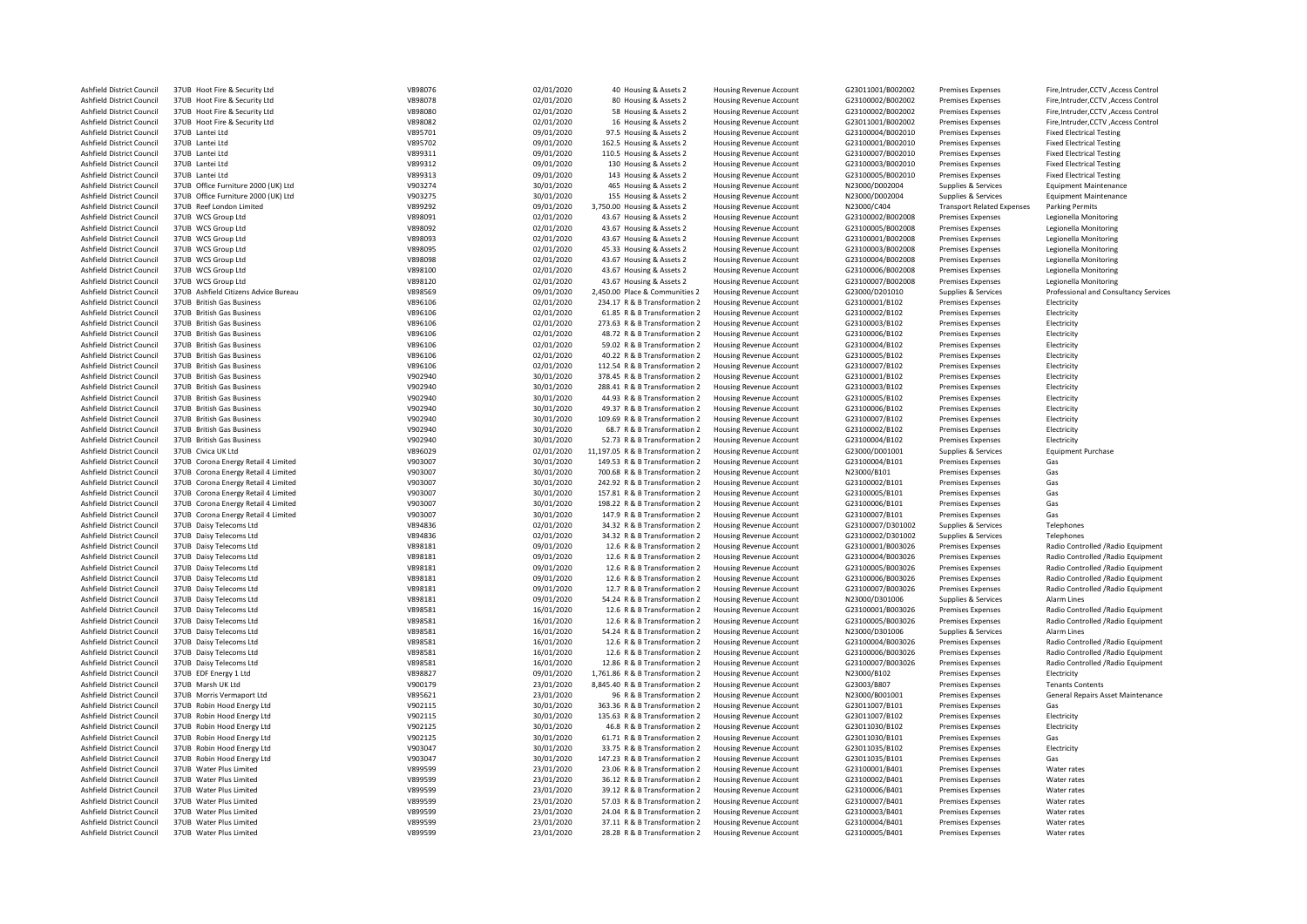| Ashfield District Council                              | 37UB Housemark Ltd                                     | V899376            | 09/01/2020               | 9,344.60 Housing & Assets 2                                 | HS Management                                                                | G70000/D201007                   | Supplies & Services                        | Membership/Subscriptions                                 |
|--------------------------------------------------------|--------------------------------------------------------|--------------------|--------------------------|-------------------------------------------------------------|------------------------------------------------------------------------------|----------------------------------|--------------------------------------------|----------------------------------------------------------|
| Ashfield District Council                              | 37UB Capita Business Services Limited                  | V895638            | 09/01/2020               | 183.6 R & B Transformation 2                                | <b>HS Management</b>                                                         | G70000/D302001                   | Supplies & Services                        | Purchase                                                 |
| Ashfield District Council                              | 37UB Capita Business Services Limited                  | V895638            | 09/01/2020               | 5,075.00 R & B Transformation 2                             | HS Management                                                                | G70000/D302001                   | Supplies & Services                        | Purchase                                                 |
| Ashfield District Council                              | 37UB Capita Business Services Limited                  | V895638            | 09/01/2020               | 61.2 R & B Transformation 2                                 | <b>HS Management</b>                                                         | G70000/D302001                   | Supplies & Services                        | Purchase                                                 |
| Ashfield District Council                              | 37UB CCM SUPPLIES                                      | V902983            | 30/01/2020               | 35 R & B Transformation 2                                   | <b>HS Management</b>                                                         | G70000/D201010                   | Supplies & Services                        | Professional and Consultancy Services                    |
| Ashfield District Council                              | 37UB Bibby Factors (Leicester) Ltd                     | V898064            | 09/01/2020               | 831.72 Housing & Assets 2                                   | Lettings and PS                                                              | G53000/A200004                   | <b>Employee Expenses</b>                   | <b>Agency Staff</b>                                      |
| Ashfield District Council                              | 37UB Bibby Factors (Leicester) Ltd                     | V898557            | 09/01/2020               | 409.21 Housing & Assets 2                                   | Lettings and PS                                                              | G53000/A200004                   | <b>Employee Expenses</b>                   | <b>Agency Staff</b>                                      |
| Ashfield District Council                              | 37UB Bibby Factors (Leicester) Ltd                     | V898558            | 09/01/2020               | 327.82 Housing & Assets 2                                   | Lettings and PS                                                              | G53000/A200004                   | <b>Employee Expenses</b>                   | <b>Agency Staff</b>                                      |
| Ashfield District Council                              | 37UB Bibby Factors (Leicester) Ltd                     | V899577            | 16/01/2020               | 835.35 Housing & Assets 2                                   | Lettings and PS                                                              | G53000/A200004                   | <b>Employee Expenses</b>                   | <b>Agency Staff</b>                                      |
| Ashfield District Council                              | 37UB Bibby Factors (Leicester) Ltd                     | V903182            | 30/01/2020               | 22.02 Housing & Assets 2                                    | Lettings and PS                                                              | G53000/D001001                   | Supplies & Services                        | <b>Equipment Purchase</b>                                |
| Ashfield District Council                              | 37UB Bibby Factors (Leicester) Ltd                     | V903182            | 30/01/2020               | 867.41 Housing & Assets 2                                   | Lettings and PS                                                              | G53000/A200004                   | <b>Employee Expenses</b>                   | <b>Agency Staff</b>                                      |
| Ashfield District Council                              | 37UB TurnerFox Recruitment Limited                     | V902136            | 23/01/2020               | 501.35 Housing & Assets 2                                   | Lettings and PS                                                              | G53000/A200004                   | <b>Employee Expenses</b>                   | <b>Agency Staff</b>                                      |
| Ashfield District Council                              | 37UB TurnerFox Recruitment Limited                     | V902137            | 23/01/2020               | 202.1 Housing & Assets 2                                    | Lettings and PS                                                              | G53000/A200004                   | <b>Employee Expenses</b>                   | <b>Agency Staff</b>                                      |
| Ashfield District Council                              | 37UB TurnerFox Recruitment Limited                     | V903276            | 30/01/2020               | 501.35 Housing & Assets 2                                   | Lettings and PS                                                              | G53000/A200004                   | <b>Employee Expenses</b>                   | <b>Agency Staff</b>                                      |
| Ashfield District Council                              | 37UB TurnerFox Recruitment Limited                     | V903277            | 30/01/2020               | 501.35 Housing & Assets 2                                   | Lettings and PS                                                              | G53000/A200004                   | <b>Employee Expenses</b>                   | <b>Agency Staff</b>                                      |
| Ashfield District Council                              | 37UB TurnerFox Recruitment Limited                     | V903635            | 30/01/2020               | 336.83 Housing & Assets 2                                   | Lettings and PS                                                              | G53000/A200004                   | <b>Employee Expenses</b>                   | <b>Agency Staff</b>                                      |
| Ashfield District Council                              | 37UB Bibby Factors (Leicester) Ltd                     | V898767            | 09/01/2020               | 327.6 R & B Transformation 2                                | Lettings and PS                                                              | G53000/A200004                   | <b>Employee Expenses</b>                   | <b>Agency Staff</b>                                      |
| Ashfield District Council                              | 37UB Bibby Factors (Leicester) Ltd                     | V902117            | 23/01/2020               | 608.83 R & B Transformation 2                               | Lettings and PS                                                              | G53000/A200004                   | <b>Employee Expenses</b>                   | <b>Agency Staff</b>                                      |
| Ashfield District Council                              | 37UB EE Limited<br>37UB Royal Mail                     | V898186<br>V896093 | 09/01/2020               | 12.5 R & B Transformation 2                                 | Lettings and PS                                                              | G53000/D301003                   | Supplies & Services                        | Mobiles                                                  |
| Ashfield District Council                              |                                                        |                    | 02/01/2020               | 23.73 R & B Transformation 2                                | Lettings and PS                                                              | G53000/D301001                   | Supplies & Services                        | Postages                                                 |
| Ashfield District Council                              | 37UB Royal Mail                                        | V898074            | 09/01/2020               | 22.51 R & B Transformation 2                                | Lettings and PS                                                              | G53000/D301001                   | Supplies & Services                        | Postages                                                 |
| Ashfield District Council<br>Ashfield District Council | 37UB Royal Mail<br>37UB Royal Mail                     | V898822<br>V900145 | 30/01/2020<br>30/01/2020 | 38.4 R & B Transformation 2<br>13.29 R & B Transformation 2 | Lettings and PS<br>Lettings and PS                                           | G53000/D301001<br>G53000/D301001 | Supplies & Services<br>Supplies & Services | Postages<br>Postages                                     |
| Ashfield District Council                              | 37UB Royal Mail                                        | V902131            | 30/01/2020               | 22.78 R & B Transformation 2                                | Lettings and PS                                                              | G53000/D301001                   | Supplies & Services                        | Postages                                                 |
| Ashfield District Council                              | 37UB Royal Mail                                        | V903266            | 30/01/2020               | 41.33 R & B Transformation 2                                |                                                                              | G53000/D301001                   |                                            |                                                          |
| Ashfield District Council                              | 37UB EE Limited                                        | V898186            | 09/01/2020               | 19.5 R & B Transformation 2                                 | Lettings and PS<br><b>Procurement Section</b>                                | G58000/D301003                   | Supplies & Services<br>Supplies & Services | Postages<br>Mobiles                                      |
| Ashfield District Council                              | 37UB Miltons Wallpapers Limited                        | V898852            | 09/01/2020               | 450.45 Housing & Assets 2                                   | Tech Servs Planned Responsive                                                | G56004/D200033                   | Supplies & Services                        | <b>Decoration Vouchers</b>                               |
| Ashfield District Council                              | 37UB VPS (UK) Ltd                                      | V898738            | 16/01/2020               | 31.65 Housing & Assets 2                                    | Tech Servs Planned Responsive                                                | G56013/B004010                   | <b>Premises Expenses</b>                   | PM Void Screens                                          |
| Ashfield District Council                              | 37UB VPS (UK) Ltd                                      | V898738            | 16/01/2020               | 102.65 Housing & Assets 2                                   | <b>Tech Servs Planned Responsive</b>                                         | G56013/B004010                   | Premises Expenses                          | PM Void Screens                                          |
| Ashfield District Council                              | 37UB VPS (UK) Ltd                                      | V898738            | 16/01/2020               | 131.6 Housing & Assets 2                                    | Tech Servs Planned Responsive                                                | G56013/B004010                   | Premises Expenses                          | PM Void Screens                                          |
| Ashfield District Council                              | 37UB VPS (UK) Ltd                                      | V898738            | 16/01/2020               | 76.35 Housing & Assets 2                                    | Tech Servs Planned Responsive                                                | G56013/B004010                   | <b>Premises Expenses</b>                   | PM Void Screens                                          |
| Ashfield District Council                              | 37UB VPS (UK) Ltd                                      | V898738            | 16/01/2020               | 31.65 Housing & Assets 2                                    | <b>Tech Servs Planned Responsive</b>                                         | G56013/B004010                   | Premises Expenses                          | PM Void Screens                                          |
| Ashfield District Council                              | 37UB VPS (UK) Ltd                                      | V898739            | 16/01/2020               | 131.6 Housing & Assets 2                                    | <b>Tech Servs Planned Responsive</b>                                         | G56005/B004010                   | Premises Expenses                          | PM Void Screens                                          |
| Ashfield District Council                              | 37UB VPS (UK) Ltd                                      | V898739            | 16/01/2020               | 102.65 Housing & Assets 2                                   | <b>Tech Servs Planned Responsive</b>                                         | G56005/B004010                   | Premises Expenses                          | PM Void Screens                                          |
| Ashfield District Council                              | 37UB VPS (UK) Ltd                                      | V898739            | 16/01/2020               | 105.5 Housing & Assets 2                                    | Tech Servs Planned Responsive                                                | G56005/B004010                   | <b>Premises Expenses</b>                   | PM Void Screens                                          |
| Ashfield District Council                              | 37UB VPS (UK) Ltd                                      | V898739            | 16/01/2020               | 47.35 Housing & Assets 2                                    | Tech Servs Planned Responsive                                                | G56005/B004010                   | <b>Premises Expenses</b>                   | PM Void Screens                                          |
| Ashfield District Council                              | 37UB VPS (UK) Ltd                                      | V898739            | 16/01/2020               | 31.65 Housing & Assets 2                                    | <b>Tech Servs Planned Responsive</b>                                         | G56005/B004010                   | Premises Expenses                          | PM Void Screens                                          |
| Ashfield District Council                              | 37UB WCS Group Ltd                                     | V902936            | 23/01/2020               | 90 Housing & Assets 2                                       | <b>Tech Servs Planned Responsive</b>                                         | G56005/B004015                   | <b>Premises Expenses</b>                   | PM Risk Manage (Asbest/Legion)                           |
| Ashfield District Council                              | 37UB WCS Group Ltd                                     | V902936            | 23/01/2020               | 75 Housing & Assets 2                                       | Tech Servs Planned Responsive                                                | G56005/B004015                   | <b>Premises Expenses</b>                   | PM Risk Manage (Asbest/Legion)                           |
| Ashfield District Council                              | 37UB WCS Group Ltd                                     | V902936            | 23/01/2020               | 75 Housing & Assets 2                                       | Tech Servs Planned Responsive                                                | G56009/B004015                   | <b>Premises Expenses</b>                   | PM Risk Manage (Asbest/Legion)                           |
| Ashfield District Council                              | 37UB WCS Group Ltd                                     | V902936            | 23/01/2020               | 75 Housing & Assets 2                                       | <b>Tech Servs Planned Responsive</b>                                         | G56013/B004015                   | <b>Premises Expenses</b>                   | PM Risk Manage (Asbest/Legion)                           |
| Ashfield District Council                              | 37UB WCS Group Ltd                                     | V902936            | 23/01/2020               | 75 Housing & Assets 2                                       | <b>Tech Servs Planned Responsive</b>                                         | G56013/B004015                   | Premises Expenses                          | PM Risk Manage (Asbest/Legion)                           |
| Ashfield District Council                              | 37UB WCS Group Ltd                                     | V902936            | 23/01/2020               | 75 Housing & Assets 2                                       | <b>Tech Servs Planned Responsive</b>                                         | G56013/B004015                   | <b>Premises Expenses</b>                   | PM Risk Manage (Asbest/Legion)                           |
| Ashfield District Council                              | 37UB WCS Group Ltd                                     | V902936            | 23/01/2020               | 90 Housing & Assets 2                                       | Tech Servs Planned Responsive                                                | G56013/B004015                   | <b>Premises Expenses</b>                   | PM Risk Manage (Asbest/Legion)                           |
| Ashfield District Council                              | 37UB WCS Group Ltd                                     | V902936            | 23/01/2020               | 75 Housing & Assets 2                                       | <b>Tech Servs Planned Responsive</b>                                         | G56013/B004015                   | Premises Expenses                          | PM Risk Manage (Asbest/Legion)                           |
| Ashfield District Council                              | 37UB WCS Group Ltd                                     | V902936            | 23/01/2020               | 75 Housing & Assets 2                                       | Tech Servs Planned Responsive                                                | G56013/B004015                   | <b>Premises Expenses</b>                   | PM Risk Manage (Asbest/Legion)                           |
| Ashfield District Council                              | 37UB WCS Group Ltd                                     | V902936            | 23/01/2020               | 75 Housing & Assets 2                                       | <b>Tech Servs Planned Responsive</b>                                         | G56017/B004015                   | Premises Expenses                          | PM Risk Manage (Asbest/Legion)                           |
| Ashfield District Council                              | 37UB WCS Group Ltd                                     | V902936            | 23/01/2020               | 75 Housing & Assets 2                                       | Tech Servs Planned Responsive                                                | G56005/B004015                   | Premises Expenses                          | PM Risk Manage (Asbest/Legion)                           |
| Ashfield District Council                              | 37UB WCS Group Ltd                                     | V902936            | 23/01/2020               | 145 Housing & Assets 2                                      | <b>Tech Servs Planned Responsive</b>                                         | G56009/B004015                   | <b>Premises Expenses</b>                   | PM Risk Manage (Asbest/Legion)                           |
| Ashfield District Council                              | 37UB WCS Group Ltd                                     | V902936            | 23/01/2020               | 75 Housing & Assets 2                                       | Tech Servs Planned Responsive                                                | G56013/B004015                   | Premises Expenses                          | PM Risk Manage (Asbest/Legion)                           |
| Ashfield District Council                              | 37UB Wilko Retail Limited                              | V898836            | 09/01/2020               | 137.5 Housing & Assets 2                                    | Tech Servs Planned Responsive                                                | G56004/D200033                   | Supplies & Services                        | <b>Decoration Vouchers</b>                               |
| Ashfield District Council                              | 37UB Wilko Retail Limited                              | V898837            | 09/01/2020               | 74.92 Housing & Assets 2                                    | <b>Tech Servs Planned Responsive</b>                                         | G56004/D200033                   | Supplies & Services                        | <b>Decoration Vouchers</b>                               |
| Ashfield District Council                              | 37UB Wilko Retail Limited                              | V898838            | 09/01/2020               | 122.5 Housing & Assets 2                                    | <b>Tech Servs Planned Responsive</b>                                         | G56004/D200033                   | Supplies & Services                        | <b>Decoration Vouchers</b>                               |
| Ashfield District Council                              | 37UB Wilko Retail Limited                              | V898839            | 09/01/2020               | 150 Housing & Assets 2                                      | Tech Servs Planned Responsive                                                | G56004/D200033                   | Supplies & Services                        | <b>Decoration Vouchers</b>                               |
| Ashfield District Council                              | 37UB Wilko Retail Limited                              | V898840            | 09/01/2020               | 112.5 Housing & Assets 2                                    | <b>Tech Servs Planned Responsive</b>                                         | G56004/D200033                   | Supplies & Services                        | <b>Decoration Vouchers</b>                               |
| Ashfield District Council                              | 37UB Wilko Retail Limited                              | V898841            | 09/01/2020               | 252.5 Housing & Assets 2                                    | <b>Tech Servs Planned Responsive</b>                                         | G56004/D200033                   | Supplies & Services                        | <b>Decoration Vouchers</b>                               |
| Ashfield District Council                              | 37UB Wilko Retail Limited                              | V898842            | 09/01/2020               | 138.75 Housing & Assets 2                                   | <b>Tech Servs Planned Responsive</b>                                         | G56004/D200033                   | Supplies & Services                        | <b>Decoration Vouchers</b>                               |
| Ashfield District Council                              | 37UB Wilko Retail Limited                              | V898843            | 09/01/2020               | 137.08 Housing & Assets 2                                   | <b>Tech Servs Planned Responsive</b>                                         | G56004/D200033                   | Supplies & Services                        | <b>Decoration Vouchers</b>                               |
| Ashfield District Council                              | 37UB Wilko Retail Limited                              | V898844            | 09/01/2020               | 166.67 Housing & Assets 2                                   | <b>Tech Servs Planned Responsive</b>                                         | G56004/D200033                   | Supplies & Services                        | <b>Decoration Vouchers</b>                               |
| Ashfield District Council                              | 37UB Wilko Retail Limited                              | V898845            | 09/01/2020               | 74.17 Housing & Assets 2                                    | Tech Servs Planned Responsive                                                | G56004/D200033                   | Supplies & Services                        | <b>Decoration Vouchers</b>                               |
| Ashfield District Council                              | 37UB Wilko Retail Limited                              | V898846            | 09/01/2020               | 99.79 Housing & Assets 2                                    | <b>Tech Servs Planned Responsive</b>                                         | G56004/D200033                   | Supplies & Services                        | <b>Decoration Vouchers</b>                               |
| Ashfield District Council                              | 37UB Wilko Retail Limited                              | V898847            | 09/01/2020               | 148.33 Housing & Assets 2                                   | Tech Servs Planned Responsive                                                | G56004/D200033                   | Supplies & Services                        | <b>Decoration Vouchers</b>                               |
| Ashfield District Council                              | 37UB Wilko Retail Limited                              | V898848            | 09/01/2020               | 74.17 Housing & Assets 2                                    | Tech Servs Planned Responsive                                                | G56004/D200033                   | Supplies & Services                        | <b>Decoration Vouchers</b>                               |
| Ashfield District Council                              | 37UB Wilko Retail Limited                              | V898849            | 09/01/2020               | 326.67 Housing & Assets 2                                   | Tech Servs Planned Responsive                                                | G56004/D200033                   | Supplies & Services                        | <b>Decoration Vouchers</b>                               |
| Ashfield District Council                              | 37UB Wilko Retail Limited                              | V899334            | 09/01/2020               | 83.33 Housing & Assets 2                                    | Tech Servs Planned Responsive                                                | G56004/D200033                   | Supplies & Services                        | <b>Decoration Vouchers</b>                               |
| Ashfield District Council                              | 37UB Wilko Retail Limited                              | V899601            | 16/01/2020               | 198.9 Housing & Assets 2                                    | <b>Tech Servs Planned Responsive</b>                                         | G56004/D200033                   | Supplies & Services                        | <b>Decoration Vouchers</b>                               |
| Ashfield District Council                              | 37UB Wilko Retail Limited                              | V899602            | 16/01/2020               | 116.46 Housing & Assets 2                                   | <b>Tech Servs Planned Responsive</b>                                         | G56004/D200033                   | Supplies & Services                        | <b>Decoration Vouchers</b>                               |
| Ashfield District Council<br>Ashfield District Council | 37UB Wilko Retail Limited<br>37UB Wilko Retail Limited | V899603<br>V899604 | 16/01/2020               | 145.45 Housing & Assets 2                                   | <b>Tech Servs Planned Responsive</b><br><b>Tech Servs Planned Responsive</b> | G56004/D200033                   | Supplies & Services                        | <b>Decoration Vouchers</b><br><b>Decoration Vouchers</b> |
|                                                        |                                                        |                    | 16/01/2020               | 174.17 Housing & Assets 2                                   |                                                                              | G56004/D200033                   | Supplies & Services                        |                                                          |
| Ashfield District Council<br>Ashfield District Council | 37UB Wilko Retail Limited<br>37UB Wilko Retail Limited | V899605<br>V899606 | 16/01/2020<br>16/01/2020 | 96.25 Housing & Assets 2<br>112.92 Housing & Assets 2       | <b>Tech Servs Planned Responsive</b><br><b>Tech Servs Planned Responsive</b> | G56004/D200033<br>G56004/D200033 | Supplies & Services                        | <b>Decoration Vouchers</b><br><b>Decoration Vouchers</b> |
|                                                        |                                                        |                    |                          |                                                             |                                                                              |                                  | Supplies & Services                        |                                                          |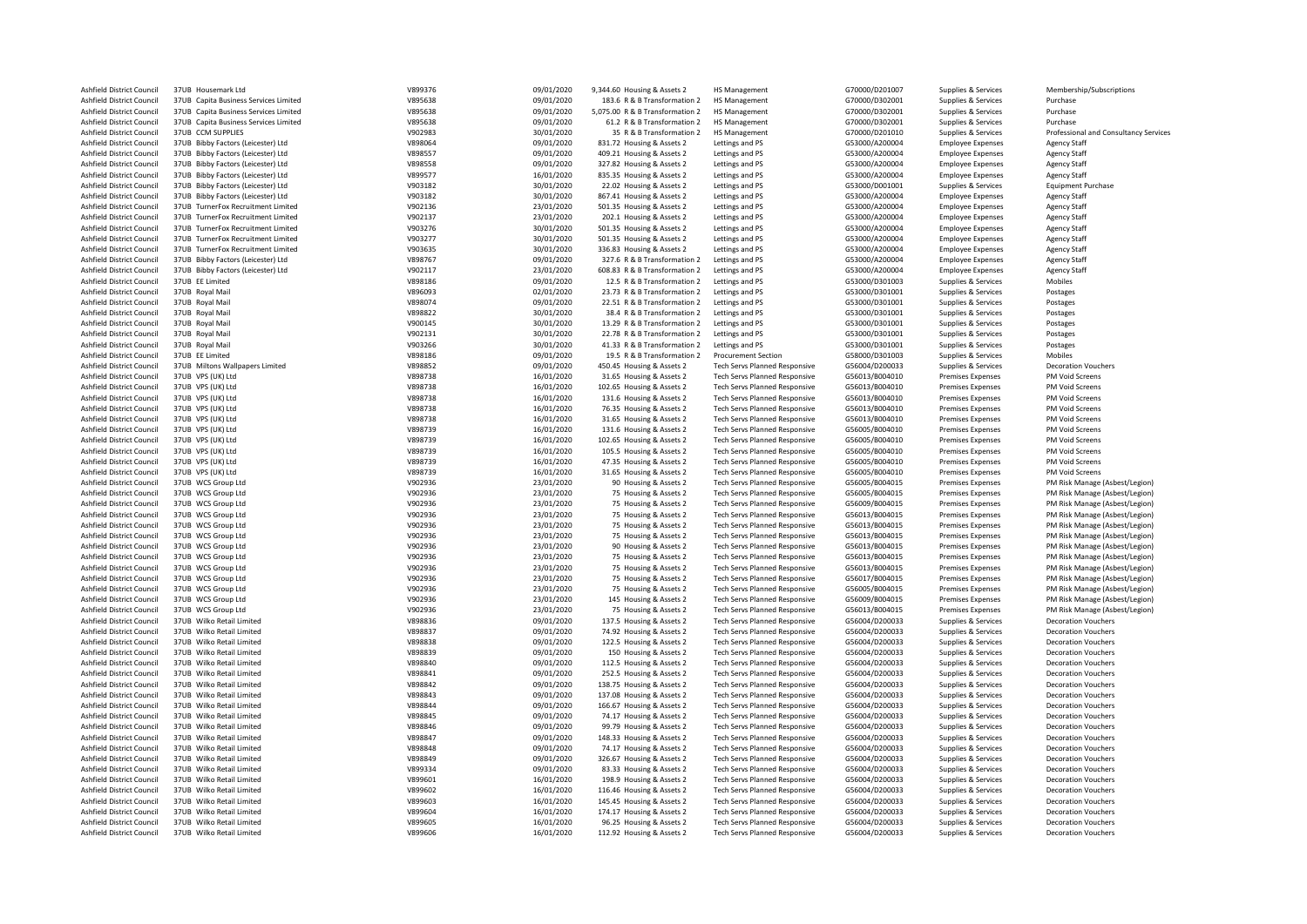| Ashfield District Council | 37UB Wilko Retail Limited                      | V899607 | 16/01/2020 | 160.42 Housing & Assets 2        | <b>Tech Servs Planned Responsive</b> | G56004/D200033 | Supplies & Services      | <b>Decoration Vouchers</b>       |
|---------------------------|------------------------------------------------|---------|------------|----------------------------------|--------------------------------------|----------------|--------------------------|----------------------------------|
| Ashfield District Council | 37UB Wilko Retail Limited                      | V899608 | 16/01/2020 | 83.33 Housing & Assets 2         | <b>Tech Servs Planned Responsive</b> | G56004/D200033 | Supplies & Services      | <b>Decoration Vouchers</b>       |
| Ashfield District Council | 37UB Wilko Retail Limited                      | V899609 | 16/01/2020 | 83.33 Housing & Assets 2         | <b>Tech Servs Planned Responsive</b> | G56004/D200033 | Supplies & Services      | <b>Decoration Vouchers</b>       |
| Ashfield District Council | 37UB Wilko Retail Limited                      | V899610 | 16/01/2020 | 135.83 Housing & Assets 2        | <b>Tech Servs Planned Responsive</b> | G56004/D200033 | Supplies & Services      | <b>Decoration Vouchers</b>       |
| Ashfield District Council | 37UB Wilko Retail Limited                      | V899611 | 16/01/2020 | 110.13 Housing & Assets 2        | <b>Tech Servs Planned Responsive</b> | G56004/D200033 | Supplies & Services      | <b>Decoration Vouchers</b>       |
| Ashfield District Council | 37UB Wilko Retail Limited                      | V899612 | 16/01/2020 | 90 Housing & Assets 2            | <b>Tech Servs Planned Responsive</b> | G56004/D200033 | Supplies & Services      | <b>Decoration Vouchers</b>       |
|                           | 37UB Wilko Retail Limited                      | V900312 |            |                                  |                                      |                |                          |                                  |
| Ashfield District Council |                                                |         | 23/01/2020 | 87.5 Housing & Assets 2          | Tech Servs Planned Responsive        | G56004/D200033 | Supplies & Services      | <b>Decoration Vouchers</b>       |
| Ashfield District Council | 37UB Wilko Retail Limited                      | V900112 | 16/01/2020 | 92.33 R & B Transformation 2     | <b>Tech Servs Planned Responsive</b> | G56004/D200033 | Supplies & Services      | <b>Decoration Vouchers</b>       |
| Ashfield District Council | 37UB Wilko Retail Limited                      | V900113 | 16/01/2020 | 83.33 R & B Transformation 2     | <b>Tech Servs Planned Responsive</b> | G56004/D200033 | Supplies & Services      | <b>Decoration Vouchers</b>       |
| Ashfield District Council | 37UB Wilko Retail Limited                      | V900114 | 16/01/2020 | 148.33 R & B Transformation 2    | <b>Tech Servs Planned Responsive</b> | G56004/D200033 | Supplies & Services      | <b>Decoration Vouchers</b>       |
| Ashfield District Council | 37UB Wilko Retail Limited                      | V900115 | 16/01/2020 | 104.17 R & B Transformation 2    | <b>Tech Servs Planned Responsive</b> | G56004/D200033 | Supplies & Services      | <b>Decoration Vouchers</b>       |
| Ashfield District Council | 37UB Wilko Retail Limited                      | V900116 | 16/01/2020 | 150.08 R & B Transformation 2    | <b>Tech Servs Planned Responsive</b> | G56004/D200033 | Supplies & Services      | <b>Decoration Vouchers</b>       |
| Ashfield District Council | 37UB Wilko Retail Limited                      | V902156 | 23/01/2020 | 112.5 R & B Transformation 2     | <b>Tech Servs Planned Responsive</b> | G56004/D200033 | Supplies & Services      | <b>Decoration Vouchers</b>       |
|                           |                                                |         |            |                                  |                                      |                |                          |                                  |
| Ashfield District Council | 37UB Wilko Retail Limited                      | V902157 | 23/01/2020 | 90.83 R & B Transformation 2     | <b>Tech Servs Planned Responsive</b> | G56004/D200033 | Supplies & Services      | <b>Decoration Vouchers</b>       |
| Ashfield District Council | 37UB Wilko Retail Limited                      | V902158 | 23/01/2020 | 102.5 R & B Transformation 2     | Tech Servs Planned Responsive        | G56004/D200033 | Supplies & Services      | <b>Decoration Vouchers</b>       |
| Ashfield District Council | 37UB Wilko Retail Limited                      | V902159 | 23/01/2020 | 161.67 R & B Transformation 2    | <b>Tech Servs Planned Responsive</b> | G56004/D200033 | Supplies & Services      | <b>Decoration Vouchers</b>       |
| Ashfield District Council | 37UB Wilko Retail Limited                      | V902160 | 23/01/2020 | 83.33 R & B Transformation 2     | <b>Tech Servs Planned Responsive</b> | G56004/D200033 | Supplies & Services      | <b>Decoration Vouchers</b>       |
| Ashfield District Council | 37UB Wilko Retail Limited                      | V902161 | 23/01/2020 | 85.08 R & B Transformation 2     | <b>Tech Servs Planned Responsive</b> | G56004/D200033 | Supplies & Services      | <b>Decoration Vouchers</b>       |
| Ashfield District Council | 37UB Wilko Retail Limited                      | V902162 | 23/01/2020 | 135 R & B Transformation 2       | Tech Servs Planned Responsive        | G56004/D200033 | Supplies & Services      | <b>Decoration Vouchers</b>       |
| Ashfield District Council | 37UB Wilko Retail Limited                      | V902163 | 23/01/2020 | 39.95 R & B Transformation 2     | Tech Servs Planned Responsive        | G56004/D200033 | Supplies & Services      | <b>Decoration Vouchers</b>       |
| Ashfield District Council | 37UB Wilko Retail Limited                      | V902164 | 23/01/2020 | 100 R & B Transformation 2       | <b>Tech Servs Planned Responsive</b> | G56004/D200033 | Supplies & Services      | <b>Decoration Vouchers</b>       |
|                           |                                                |         |            |                                  |                                      |                |                          |                                  |
| Ashfield District Council | 37UB Wilko Retail Limited                      | V902165 | 23/01/2020 | 90.38 R & B Transformation 2     | Tech Servs Planned Responsive        | G56004/D200033 | Supplies & Services      | <b>Decoration Vouchers</b>       |
| Ashfield District Council | 37UB Wilko Retail Limited                      | V902166 | 23/01/2020 | 131.67 R & B Transformation 2    | <b>Tech Servs Planned Responsive</b> | G56004/D200033 | Supplies & Services      | <b>Decoration Vouchers</b>       |
| Ashfield District Council | 37UB Wilko Retail Limited                      | V902167 | 23/01/2020 | 109.63 R & B Transformation 2    | <b>Tech Servs Planned Responsive</b> | G56004/D200033 | Supplies & Services      | <b>Decoration Vouchers</b>       |
| Ashfield District Council | 37UB Wilko Retail Limited                      | V902949 | 23/01/2020 | 193.08 R & B Transformation 2    | Tech Servs Planned Responsive        | G56004/D200033 | Supplies & Services      | <b>Decoration Vouchers</b>       |
| Ashfield District Council | 37UB H W Martin (Plant) Limited                | V889903 | 30/01/2020 | 48.03 Place & Communities 2      | <b>Technical Services Depot</b>      | G57000/D200002 | Supplies & Services      | <b>Refuse Collection</b>         |
| Ashfield District Council | 37UB H W Martin (Plant) Limited                | V894333 | 30/01/2020 | 13.56 Place & Communities 2      | <b>Technical Services Depot</b>      | G57000/D200002 | Supplies & Services      | <b>Refuse Collection</b>         |
| Ashfield District Council | 37UB A L Dalton Limited                        | V899963 | 17/01/2020 | 650 R & B Transformation 2       | <b>Technical Services Depot</b>      | G57000/D002004 | Supplies & Services      | <b>Equipment Maintenance</b>     |
|                           |                                                |         |            |                                  |                                      |                |                          |                                  |
| Ashfield District Council | 37UB ABN AMRO Commercial Finance PLC           | V899099 | 13/01/2020 | 9.5 R & B Transformation 2       | <b>Technical Services Depot</b>      | G57000/A200004 | <b>Employee Expenses</b> | <b>Agency Staff</b>              |
| Ashfield District Council | 37UB ABN AMRO Commercial Finance PLC           | V899100 | 13/01/2020 | 9.5 R & B Transformation 2       | <b>Technical Services Depot</b>      | G57000/A200004 | <b>Employee Expenses</b> | <b>Agency Staff</b>              |
| Ashfield District Council | 37UB ABN AMRO Commercial Finance PLC           | V899101 | 13/01/2020 | 123.5 R & B Transformation 2     | <b>Technical Services Depot</b>      | G57000/A200004 | <b>Employee Expenses</b> | <b>Agency Staff</b>              |
| Ashfield District Council | 37UB ABN AMRO Commercial Finance PLC           | V899102 | 13/01/2020 | 513 R & B Transformation 2       | <b>Technical Services Depot</b>      | G57000/A200004 | <b>Employee Expenses</b> | Agency Staff                     |
| Ashfield District Council | 37UB ABN AMRO Commercial Finance PLC           | V899103 | 13/01/2020 | 703 R & B Transformation 2       | <b>Technical Services Depot</b>      | G57000/A200004 | <b>Employee Expenses</b> | Agency Staff                     |
| Ashfield District Council | 37UB ABN AMRO Commercial Finance PLC           | V899104 | 13/01/2020 | 323 R & B Transformation 2       | <b>Technical Services Depot</b>      | G57000/A200004 | <b>Employee Expenses</b> | Agency Staff                     |
| Ashfield District Council | 37UB ABN AMRO Commercial Finance PLC           | V899105 | 13/01/2020 | 104.5 R & B Transformation 2     | <b>Technical Services Depot</b>      | G57000/A200004 | <b>Employee Expenses</b> | <b>Agency Staff</b>              |
| Ashfield District Council | 37UB ABN AMRO Commercial Finance PLC           | V899150 | 13/01/2020 | 617.5 R & B Transformation 2     | <b>Technical Services Depot</b>      | G57000/A200004 |                          |                                  |
|                           |                                                |         |            |                                  |                                      |                | <b>Employee Expenses</b> | <b>Agency Staff</b>              |
| Ashfield District Council | 37UB ABN AMRO Commercial Finance PLC           | V899151 | 13/01/2020 | 475 R & B Transformation 2       | <b>Technical Services Depot</b>      | G57000/A200004 | <b>Employee Expenses</b> | Agency Staff                     |
| Ashfield District Council | 37UB ABN AMRO Commercial Finance PLC           | V899152 | 13/01/2020 | 703 R & B Transformation 2       | <b>Technical Services Depot</b>      | G57000/A200004 | <b>Employee Expenses</b> | <b>Agency Staff</b>              |
| Ashfield District Council | 37UB AGS Tech Ltd                              | V902178 | 27/01/2020 | -50 R & B Transformation 2       | <b>Technical Services Depot</b>      | G57002/D200008 | Supplies & Services      | Payments to Contractors External |
| Ashfield District Council | 37UB AGS Tech Ltd                              | V902297 | 27/01/2020 | 50 R & B Transformation 2        | <b>Technical Services Depot</b>      | G57002/D200008 | Supplies & Services      | Payments to Contractors External |
| Ashfield District Council | 37UB AGS Tech Ltd                              | V902298 | 27/01/2020 | 50 R & B Transformation 2        | <b>Technical Services Depot</b>      | G57002/D200008 | Supplies & Services      | Payments to Contractors External |
| Ashfield District Council | 37UB AGS Tech Ltd                              | V902299 | 27/01/2020 | 50 R & B Transformation 2        | <b>Technical Services Depot</b>      | G57002/D200008 | Supplies & Services      | Payments to Contractors External |
| Ashfield District Council | 37UB AGS Tech Ltd                              | V902300 | 27/01/2020 | 50 R & B Transformation 2        | <b>Technical Services Depot</b>      | G57002/D200008 | Supplies & Services      | Payments to Contractors External |
|                           |                                                |         |            |                                  |                                      |                |                          |                                  |
| Ashfield District Council | 37UB AGS Tech Ltd                              | V902301 | 27/01/2020 | 50 R & B Transformation 2        | <b>Technical Services Depot</b>      | G57002/D200008 | Supplies & Services      | Payments to Contractors External |
| Ashfield District Council | 37UB AGS Tech Ltd                              | V902302 | 27/01/2020 | 52.21 R & B Transformation 2     | <b>Technical Services Depot</b>      | G57002/D200008 | Supplies & Services      | Payments to Contractors External |
| Ashfield District Council | 37UB AGS Tech Ltd                              | V902303 | 27/01/2020 | 50 R & B Transformation 2        | <b>Technical Services Depot</b>      | G57002/D200008 | Supplies & Services      | Payments to Contractors External |
| Ashfield District Council | 37UB AGS Tech Ltd                              | V902304 | 27/01/2020 | 51.72 R & B Transformation 2     | <b>Technical Services Depot</b>      | G57002/D200008 | Supplies & Services      | Payments to Contractors External |
| Ashfield District Council | 37UB AGS Tech Ltd                              | V902305 | 27/01/2020 | 50 R & B Transformation 2        | <b>Technical Services Depot</b>      | G57002/D200008 | Supplies & Services      | Payments to Contractors External |
| Ashfield District Council | 37UB AGS Tech Ltd                              | V902306 | 27/01/2020 | 50 R & B Transformation 2        | <b>Technical Services Depot</b>      | G57002/D200008 | Supplies & Services      | Payments to Contractors External |
| Ashfield District Council | 37UB AGS Tech Ltd                              | V902307 | 27/01/2020 | 50 R & B Transformation 2        | <b>Technical Services Depot</b>      | G57002/D200008 | Supplies & Services      | Payments to Contractors External |
| Ashfield District Council | 37UB AGS Tech Ltd                              | V902308 | 27/01/2020 | 50 R & B Transformation 2        | <b>Technical Services Depot</b>      | G57002/D200008 | Supplies & Services      | Payments to Contractors External |
| Ashfield District Council | 37UB AGS Tech Ltd                              | V902309 | 27/01/2020 | 50 R & B Transformation 2        | <b>Technical Services Depot</b>      | G57002/D200008 | Supplies & Services      | Payments to Contractors External |
|                           |                                                |         |            |                                  |                                      |                |                          |                                  |
| Ashfield District Council | 37UB AGS Tech Ltd                              | V902521 | 27/01/2020 | 50 R & B Transformation 2        | <b>Technical Services Depot</b>      | G57002/D200008 | Supplies & Services      | Payments to Contractors External |
| Ashfield District Council | 37UB AGS Tech Ltd                              | V902522 | 27/01/2020 | 100 R & B Transformation 2       | <b>Technical Services Depot</b>      | G57002/D200008 | Supplies & Services      | Payments to Contractors External |
| Ashfield District Council | 37UB AGS Tech Ltd                              | V902545 | 27/01/2020 | 50 R & B Transformation 2        | <b>Technical Services Depot</b>      | G57002/D200008 | Supplies & Services      | Payments to Contractors External |
| Ashfield District Council | 37UB AGS Tech Ltd                              | V902546 | 27/01/2020 | 50 R & B Transformation 2        | <b>Technical Services Depot</b>      | G57002/D200008 | Supplies & Services      | Payments to Contractors External |
| Ashfield District Council | 37UB AGS Tech Ltd                              | V902547 | 27/01/2020 | 52.21 R & B Transformation 2     | <b>Technical Services Depot</b>      | G57002/D200008 | Supplies & Services      | Payments to Contractors External |
| Ashfield District Council | 37UB AGS Tech Itd                              | V902548 | 27/01/2020 | 50 R & B Transformation 2        | <b>Technical Services Depot</b>      | G57002/D200008 | Supplies & Services      | Payments to Contractors External |
| Ashfield District Council | 37UB AGS Tech Ltd                              | V902549 | 27/01/2020 | 50 R & B Transformation 2        | <b>Technical Services Depot</b>      | G57002/D200008 |                          | Payments to Contractors External |
|                           |                                                |         |            |                                  |                                      |                | Supplies & Services      |                                  |
| Ashfield District Council | 37UB AGS Tech Ltd                              | V902550 | 27/01/2020 | 50 R & B Transformation 2        | <b>Technical Services Depot</b>      | G57002/D200008 | Supplies & Services      | Payments to Contractors External |
| Ashfield District Council | 37UB AGS Tech Ltd                              | V902551 | 27/01/2020 | 615 R & B Transformation 2       | <b>Technical Services Depot</b>      | G57002/D200008 | Supplies & Services      | Payments to Contractors External |
| Ashfield District Council | 37UB AGS Tech Ltd                              | V902552 | 27/01/2020 | 615 R & B Transformation 2       | <b>Technical Services Depot</b>      | G57002/D200008 | Supplies & Services      | Payments to Contractors External |
| Ashfield District Council | 37UB AGS Tech Ltd                              | V902553 | 27/01/2020 | 615 R & B Transformation 2       | <b>Technical Services Depot</b>      | G57002/D200008 | Supplies & Services      | Payments to Contractors External |
| Ashfield District Council | 37UB AGS Tech Ltd                              | V902554 | 27/01/2020 | 615 R & B Transformation 2       | <b>Technical Services Depot</b>      | G57002/D200008 | Supplies & Services      | Payments to Contractors External |
| Ashfield District Council | 37UB AGS Tech Ltd                              | V902555 | 27/01/2020 | 50 R & B Transformation 2        | <b>Technical Services Depot</b>      | G57002/D200008 | Supplies & Services      | Payments to Contractors External |
| Ashfield District Council | 37UB AGS Tech Ltd                              | V902556 | 27/01/2020 | 50 R & B Transformation 2        | <b>Technical Services Depot</b>      | G57002/D200008 | Supplies & Services      | Payments to Contractors External |
|                           |                                                |         |            |                                  |                                      |                |                          |                                  |
| Ashfield District Council | 37UB AGS Tech Ltd                              | V902557 | 27/01/2020 | 615 R & B Transformation 2       | <b>Technical Services Depot</b>      | G57002/D200008 | Supplies & Services      | Payments to Contractors External |
| Ashfield District Council | 37UB AGS Tech Ltd                              | V902558 | 27/01/2020 | 615 R & B Transformation 2       | <b>Technical Services Depot</b>      | G57002/D200008 | Supplies & Services      | Payments to Contractors External |
| Ashfield District Council | 37UB AGS Tech Ltd                              | V902559 | 27/01/2020 | 50 R & B Transformation 2        | <b>Technical Services Depot</b>      | G57002/D200008 | Supplies & Services      | Payments to Contractors External |
| Ashfield District Council | 37UB Alfred Bagnall & Sons (East Midlands) Ltd | V898868 | 13/01/2020 | 17,885.84 R & B Transformation 2 | <b>Technical Services Depot</b>      | G57002/D200008 | Supplies & Services      | Payments to Contractors External |
| Ashfield District Council | 37UB Brays Pipelines Limited                   | V902570 | 27/01/2020 | 350 R & B Transformation 2       | <b>Technical Services Depot</b>      | G57002/D200008 | Supplies & Services      | Payments to Contractors External |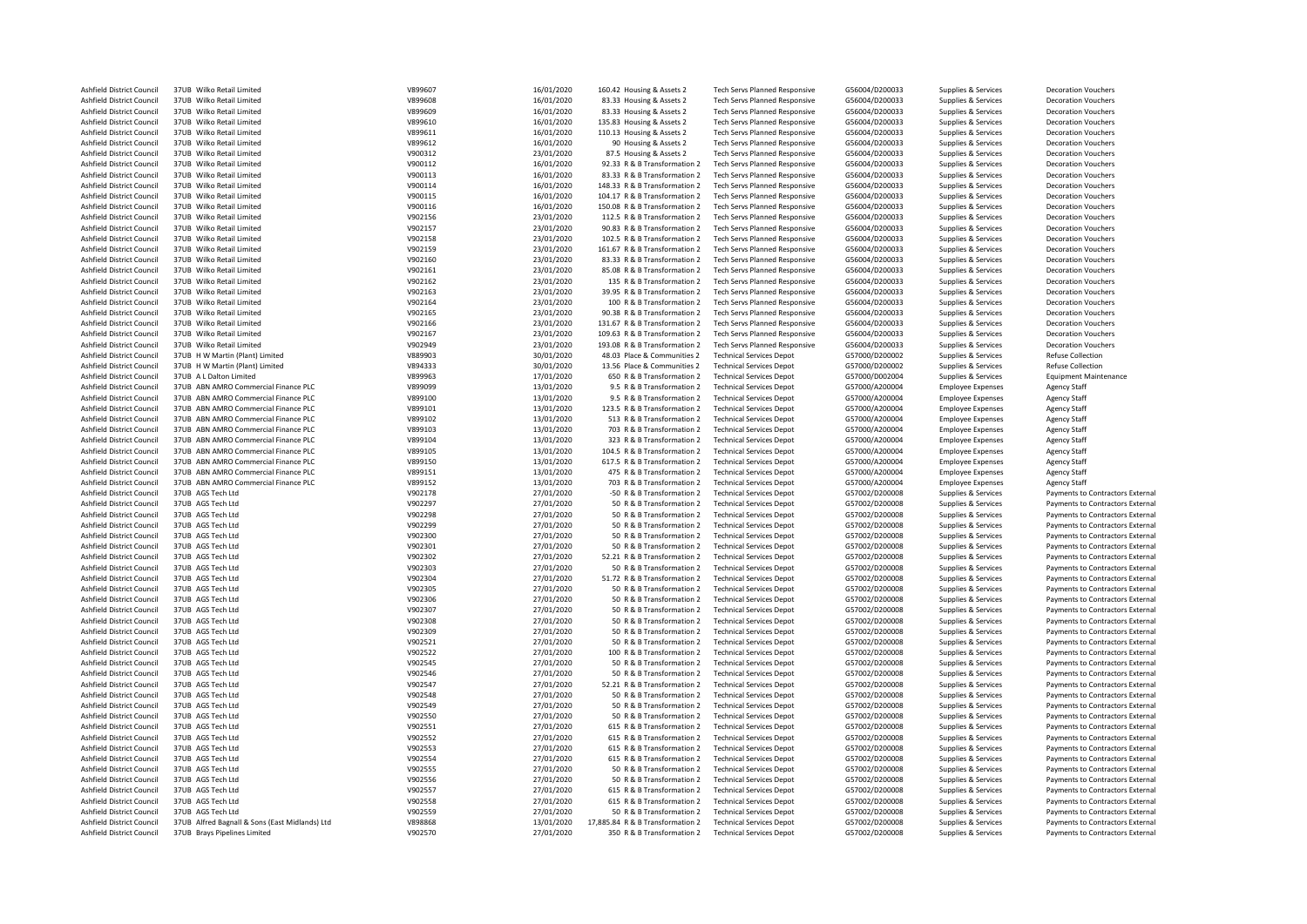| Ashfield District Council | 37UB Brays Pipelines Limited             | V902571 | 27/01/2020 | 350 R & B Transformation 2      | <b>Technical Services Depot</b> | G57002/D200008 | Supplies & Services | Payments to Contractors External        |
|---------------------------|------------------------------------------|---------|------------|---------------------------------|---------------------------------|----------------|---------------------|-----------------------------------------|
| Ashfield District Council | 37UB Brays Pipelines Limited             | V902572 | 27/01/2020 | 750 R & B Transformation 2      | <b>Technical Services Depot</b> | G57002/D200008 | Supplies & Services | Payments to Contractors External        |
| Ashfield District Council | 37UB Brays Pipelines Limited             | V902573 | 27/01/2020 | 350 R & B Transformation 2      | <b>Technical Services Depot</b> | G57002/D200008 | Supplies & Services | Payments to Contractors External        |
| Ashfield District Council | 37UB Brays Pipelines Limited             | V902574 | 27/01/2020 | 250 R & B Transformation 2      | <b>Technical Services Depot</b> | G57002/D200008 | Supplies & Services | Payments to Contractors External        |
| Ashfield District Council | 37UB Brays Pipelines Limited             | V902575 | 27/01/2020 | 100 R & B Transformation 2      | <b>Technical Services Depot</b> | G57002/D200008 | Supplies & Services | Payments to Contractors External        |
| Ashfield District Council | 37UB Cash & Carry Windows Ltd            | V898316 | 03/01/2020 | 142.5 R & B Transformation 2    | <b>Technical Services Depot</b> | G57002/D200008 | Supplies & Services | Payments to Contractors External        |
| Ashfield District Council | 37UB Cash & Carry Windows Ltd            | V898316 | 03/01/2020 | 38 R & B Transformation 2       | <b>Technical Services Depot</b> | G57002/D200008 | Supplies & Services | Payments to Contractors External        |
|                           |                                          |         |            |                                 |                                 |                |                     |                                         |
| Ashfield District Council | 37UB Cash & Carry Windows Ltd            | V898316 | 03/01/2020 | 38 R & B Transformation 2       | <b>Technical Services Depot</b> | G57002/D200008 | Supplies & Services | Payments to Contractors External        |
| Ashfield District Council | 37UB Cash & Carry Windows Ltd            | V898316 | 03/01/2020 | 38 R & B Transformation 2       | <b>Technical Services Depot</b> | G57002/D200008 | Supplies & Services | Payments to Contractors External        |
| Ashfield District Council | 37UB Cash & Carry Windows Ltd            | V898316 | 03/01/2020 | 76 R & B Transformation 2       | <b>Technical Services Depot</b> | G57002/D200008 | Supplies & Services | Payments to Contractors External        |
| Ashfield District Council | 37UB Cash & Carry Windows Ltd            | V898316 | 03/01/2020 | 104.5 R & B Transformation 2    | <b>Technical Services Depot</b> | G57002/D200008 | Supplies & Services | Payments to Contractors External        |
| Ashfield District Council | 37UB Cash & Carry Windows Ltd            | V898316 | 03/01/2020 | 114 R & B Transformation 2      | <b>Technical Services Depot</b> | G57002/D200008 | Supplies & Services | Payments to Contractors External        |
| Ashfield District Council | 37UB Cash & Carry Windows Ltd            | V898316 | 03/01/2020 | 161.5 R & B Transformation 2    | <b>Technical Services Depot</b> | G57002/D200008 | Supplies & Services | Payments to Contractors External        |
| Ashfield District Council | 37UB Cash & Carry Windows Ltd            | V898316 | 03/01/2020 | 38 R & B Transformation 2       | <b>Technical Services Depot</b> | G57002/D200008 | Supplies & Services | Payments to Contractors External        |
| Ashfield District Council | 37UB Cash & Carry Windows Ltd            | V898316 | 03/01/2020 | 47.5 R & B Transformation 2     | <b>Technical Services Depot</b> | G57002/D200008 | Supplies & Services | Payments to Contractors External        |
| Ashfield District Council | 37UB Cash & Carry Windows Ltd            | V898316 | 03/01/2020 | 114 R & B Transformation 2      | <b>Technical Services Depot</b> | G57002/D200008 | Supplies & Services | Payments to Contractors External        |
|                           |                                          |         |            |                                 |                                 |                |                     |                                         |
| Ashfield District Council | 37UB Cash & Carry Windows Ltd            | V898316 | 03/01/2020 | 38 R & B Transformation 2       | <b>Technical Services Depot</b> | G57002/D200008 | Supplies & Services | Payments to Contractors External        |
| Ashfield District Council | 37UB Cash & Carry Windows Ltd            | V898316 | 03/01/2020 | 47.5 R & B Transformation 2     | <b>Technical Services Depot</b> | G57002/D200008 | Supplies & Services | Payments to Contractors External        |
| Ashfield District Council | 37UB Cash & Carry Windows Ltd            | V898316 | 03/01/2020 | 38 R & B Transformation 2       | <b>Technical Services Depot</b> | G57002/D200008 | Supplies & Services | Payments to Contractors External        |
| Ashfield District Council | 37UB Cash & Carry Windows Ltd            | V898316 | 03/01/2020 | 190 R & B Transformation 2      | <b>Technical Services Depot</b> | G57002/D200008 | Supplies & Services | Payments to Contractors External        |
| Ashfield District Council | 37UB Cash & Carry Windows Ltd            | V898316 | 03/01/2020 | 38 R & B Transformation 2       | <b>Technical Services Depot</b> | G57002/D200008 | Supplies & Services | Payments to Contractors External        |
| Ashfield District Council | 37UB Cash & Carry Windows Ltd            | V898316 | 03/01/2020 | 237.5 R & B Transformation 2    | <b>Technical Services Depot</b> | G57002/D200008 | Supplies & Services | Payments to Contractors External        |
| Ashfield District Council | 37UB Cash & Carry Windows Ltd            | V898316 | 03/01/2020 | 114 R & B Transformation 2      | <b>Technical Services Depot</b> | G57002/D200008 | Supplies & Services | Payments to Contractors External        |
| Ashfield District Council | 37UB Cash & Carry Windows Ltd            | V898316 | 03/01/2020 | 47.5 R & B Transformation 2     | <b>Technical Services Depot</b> | G57002/D200008 | Supplies & Services | Payments to Contractors External        |
| Ashfield District Council | 37UB Cash & Carry Windows Ltd            | V898316 | 03/01/2020 | 114 R & B Transformation 2      | <b>Technical Services Depot</b> | G57002/D200008 | Supplies & Services | Payments to Contractors External        |
| Ashfield District Council | 37UB Cash & Carry Windows Ltd            | V898316 | 03/01/2020 | 101.65 R & B Transformation 2   | <b>Technical Services Depot</b> | G57002/D200008 | Supplies & Services | Payments to Contractors External        |
|                           |                                          |         |            |                                 |                                 |                |                     |                                         |
| Ashfield District Council | 37UB Cash & Carry Windows Ltd            | V898316 | 03/01/2020 | 114 R & B Transformation 2      | <b>Technical Services Depot</b> | G57002/D200008 | Supplies & Services | Payments to Contractors External        |
| Ashfield District Council | 37UB Cash & Carry Windows Ltd            | V898316 | 03/01/2020 | 114 R & B Transformation 2      | <b>Technical Services Depot</b> | G57002/D200008 | Supplies & Services | Payments to Contractors External        |
| Ashfield District Council | 37UB Cash & Carry Windows Ltd            | V898316 | 03/01/2020 | 76 R & B Transformation 2       | <b>Technical Services Depot</b> | G57002/D200008 | Supplies & Services | Payments to Contractors External        |
| Ashfield District Council | 37UB Cash & Carry Windows Ltd            | V898316 | 03/01/2020 | 304 R & B Transformation 2      | <b>Technical Services Depot</b> | G57002/D200008 | Supplies & Services | Payments to Contractors External        |
| Ashfield District Council | 37UB Cash & Carry Windows Ltd            | V898316 | 03/01/2020 | 38 R & B Transformation 2       | <b>Technical Services Depot</b> | G57002/D200008 | Supplies & Services | Payments to Contractors External        |
| Ashfield District Council | 37UB Cash & Carry Windows Ltd            | V898316 | 03/01/2020 | 38 R & B Transformation 2       | <b>Technical Services Depot</b> | G57002/D200008 | Supplies & Services | Payments to Contractors External        |
| Ashfield District Council | 37UB Cash & Carry Windows Ltd            | V898316 | 03/01/2020 | 114 R & B Transformation 2      | <b>Technical Services Depot</b> | G57002/D200008 | Supplies & Services | Payments to Contractors External        |
| Ashfield District Council | 37UB Cash & Carry Windows Ltd            | V898316 | 03/01/2020 | 38 R & B Transformation 2       | <b>Technical Services Depot</b> | G57002/D200008 | Supplies & Services | Payments to Contractors External        |
| Ashfield District Council | 37UB Cash & Carry Windows Ltd            | V898316 | 03/01/2020 | 38 R & B Transformation 2       | <b>Technical Services Depot</b> | G57002/D200008 | Supplies & Services | Payments to Contractors External        |
| Ashfield District Council | 37UB Cash & Carry Windows Ltd            | V898346 | 03/01/2020 | 3,532.00 R & B Transformation 2 | <b>Technical Services Depot</b> | G57002/D200008 | Supplies & Services | Payments to Contractors External        |
|                           |                                          |         |            |                                 |                                 |                |                     |                                         |
| Ashfield District Council | 37UB City Plumbing Supplies Holdings Ltd | V899205 | 13/01/2020 | 95.55 R & B Transformation 2    | <b>Technical Services Depot</b> | G57000/D001004 | Supplies & Services | Chemicals and Materials Purchase        |
| Ashfield District Council | 37UB City Plumbing Supplies Holdings Ltd | V899207 | 13/01/2020 | 34.03 R & B Transformation 2    | <b>Technical Services Depot</b> | G57000/D001004 | Supplies & Services | Chemicals and Materials Purchase        |
| Ashfield District Council | 37UB City Plumbing Supplies Holdings Ltd | V899207 | 13/01/2020 | 65.05 R & B Transformation 2    | <b>Technical Services Depot</b> | G57000/D001004 | Supplies & Services | <b>Chemicals and Materials Purchase</b> |
| Ashfield District Council | 37UB City Plumbing Supplies Holdings Ltd | V899207 | 13/01/2020 | 30.95 R & B Transformation 2    | <b>Technical Services Depot</b> | G57000/D001004 | Supplies & Services | Chemicals and Materials Purchase        |
| Ashfield District Council | 37UB City Plumbing Supplies Holdings Ltd | V899212 | 13/01/2020 | 148.24 R & B Transformation 2   | <b>Technical Services Depot</b> | G57000/D001004 | Supplies & Services | Chemicals and Materials Purchase        |
| Ashfield District Council | 37UB City Plumbing Supplies Holdings Ltd | V899213 | 13/01/2020 | 58.28 R & B Transformation 2    | <b>Technical Services Depot</b> | G57000/D001004 | Supplies & Services | Chemicals and Materials Purchase        |
| Ashfield District Council | 37UB City Plumbing Supplies Holdings Ltd | V899217 | 13/01/2020 | 19.05 R & B Transformation 2    | <b>Technical Services Depot</b> | G57000/D001004 | Supplies & Services | Chemicals and Materials Purchase        |
| Ashfield District Council | 37UB City Plumbing Supplies Holdings Ltd | V899218 | 13/01/2020 | 44.18 R & B Transformation 2    | <b>Technical Services Depot</b> | G57000/D001004 | Supplies & Services | Chemicals and Materials Purchase        |
| Ashfield District Council | 37UB City Plumbing Supplies Holdings Ltd | V899221 | 13/01/2020 | 12.34 R & B Transformation 2    | <b>Technical Services Depot</b> | G57000/D001004 | Supplies & Services | Chemicals and Materials Purchase        |
|                           |                                          |         |            |                                 |                                 |                |                     |                                         |
| Ashfield District Council | 37UB City Plumbing Supplies Holdings Ltd | V899227 | 13/01/2020 | 7.47 R & B Transformation 2     | <b>Technical Services Depot</b> | G57000/D001004 | Supplies & Services | Chemicals and Materials Purchase        |
| Ashfield District Council | 37UB City Plumbing Supplies Holdings Ltd | V899227 | 13/01/2020 | 2.24 R & B Transformation 2     | <b>Technical Services Depot</b> | G57000/D001004 | Supplies & Services | Chemicals and Materials Purchase        |
| Ashfield District Council | 37UB City Plumbing Supplies Holdings Ltd | V899230 | 13/01/2020 | 51.52 R & B Transformation 2    | <b>Technical Services Depot</b> | G57000/D001004 | Supplies & Services | Chemicals and Materials Purchase        |
| Ashfield District Council | 37UB City Plumbing Supplies Holdings Ltd | V899231 | 13/01/2020 | 19.94 R & B Transformation 2    | <b>Technical Services Depot</b> | G57000/D001004 | Supplies & Services | Chemicals and Materials Purchase        |
| Ashfield District Council | 37UB City Plumbing Supplies Holdings Ltd | V899233 | 13/01/2020 | 106.77 R & B Transformation 2   | <b>Technical Services Depot</b> | G57000/D001004 | Supplies & Services | Chemicals and Materials Purchase        |
| Ashfield District Council | 37UB City Plumbing Supplies Holdings Ltd | V899237 | 13/01/2020 | 25.45 R & B Transformation 2    | <b>Technical Services Depot</b> | G57000/D001004 | Supplies & Services | Chemicals and Materials Purchase        |
| Ashfield District Council | 37UB City Plumbing Supplies Holdings Ltd | V899237 | 13/01/2020 | 19.23 R & B Transformation 2    | <b>Technical Services Depot</b> | G57000/D001004 | Supplies & Services | Chemicals and Materials Purchase        |
| Ashfield District Council | 37UB City Plumbing Supplies Holdings Ltd | V899237 | 13/01/2020 | 34.88 R & B Transformation 2    | <b>Technical Services Depot</b> | G57000/D001004 | Supplies & Services | Chemicals and Materials Purchase        |
| Ashfield District Council | 37UB City Plumbing Supplies Holdings Ltd | V899238 | 13/01/2020 | 14.98 R & B Transformation 2    | <b>Technical Services Depot</b> | G57000/D001004 | Supplies & Services | Chemicals and Materials Purchase        |
|                           |                                          |         |            |                                 |                                 |                |                     |                                         |
| Ashfield District Council | 37UB City Plumbing Supplies Holdings Ltd | V899239 | 13/01/2020 | 68.7 R & B Transformation 2     | <b>Technical Services Depot</b> | G57000/D001004 | Supplies & Services | Chemicals and Materials Purchase        |
| Ashfield District Council | 37UB City Plumbing Supplies Holdings Ltd | V899239 | 13/01/2020 | 34.88 R & B Transformation 2    | <b>Technical Services Depot</b> | G57000/D001004 | Supplies & Services | Chemicals and Materials Purchase        |
| Ashfield District Council | 37UB City Plumbing Supplies Holdings Ltd | V899239 | 13/01/2020 | 31.71 R & B Transformation 2    | <b>Technical Services Depot</b> | G57000/D001004 | Supplies & Services | Chemicals and Materials Purchase        |
| Ashfield District Council | 37UB City Plumbing Supplies Holdings Ltd | V899979 | 27/01/2020 | 6.78 R & B Transformation 2     | <b>Technical Services Depot</b> | G57000/D001004 | Supplies & Services | Chemicals and Materials Purchase        |
| Ashfield District Council | 37UB City Plumbing Supplies Holdings Ltd | V902402 | 27/01/2020 | 22.36 R & B Transformation 2    | <b>Technical Services Depot</b> | G57000/D001004 | Supplies & Services | <b>Chemicals and Materials Purchase</b> |
| Ashfield District Council | 37UB City Plumbing Supplies Holdings Ltd | V902402 | 27/01/2020 | 2.95 R & B Transformation 2     | <b>Technical Services Depot</b> | G57000/D001004 | Supplies & Services | Chemicals and Materials Purchase        |
| Ashfield District Council | 37UB City Plumbing Supplies Holdings Ltd | V902403 | 27/01/2020 | 46.83 R & B Transformation 2    | <b>Technical Services Depot</b> | G57000/D001004 | Supplies & Services | Chemicals and Materials Purchase        |
| Ashfield District Council | 37UB City Plumbing Supplies Holdings Ltd | V902404 | 27/01/2020 | 41.68 R & B Transformation 2    | <b>Technical Services Depot</b> | G57000/D001004 | Supplies & Services | Chemicals and Materials Purchase        |
| Ashfield District Council | 37UB City Plumbing Supplies Holdings Ltd | V902405 | 27/01/2020 | 6.22 R & B Transformation 2     | <b>Technical Services Depot</b> | G57000/D001004 | Supplies & Services | Chemicals and Materials Purchase        |
|                           |                                          |         |            |                                 |                                 |                |                     |                                         |
| Ashfield District Council | 37UB City Plumbing Supplies Holdings Ltd | V902406 | 27/01/2020 | 446.62 R & B Transformation 2   | <b>Technical Services Depot</b> | G57000/D001004 | Supplies & Services | Chemicals and Materials Purchase        |
| Ashfield District Council | 37UB City Plumbing Supplies Holdings Ltd | V902406 | 27/01/2020 | 59.58 R & B Transformation 2    | <b>Technical Services Depot</b> | G57000/D001004 | Supplies & Services | Chemicals and Materials Purchase        |
| Ashfield District Council | 37UB City Plumbing Supplies Holdings Ltd | V902407 | 27/01/2020 | 37.98 R & B Transformation 2    | <b>Technical Services Depot</b> | G57000/D001004 | Supplies & Services | Chemicals and Materials Purchase        |
| Ashfield District Council | 37UB City Plumbing Supplies Holdings Ltd | V902407 | 27/01/2020 | 34.88 R & B Transformation 2    | <b>Technical Services Depot</b> | G57000/D001004 | Supplies & Services | Chemicals and Materials Purchase        |
| Ashfield District Council | 37UB City Plumbing Supplies Holdings Ltd | V902408 | 27/01/2020 | 30.77 R & B Transformation 2    | <b>Technical Services Depot</b> | G57000/D001004 | Supplies & Services | Chemicals and Materials Purchase        |
| Ashfield District Council | 37UB City Plumbing Supplies Holdings Ltd | V902409 | 27/01/2020 | 17.96 R & B Transformation 2    | <b>Technical Services Depot</b> | G57000/D001004 | Supplies & Services | Chemicals and Materials Purchase        |
| Ashfield District Council | 37UB City Plumbing Supplies Holdings Ltd | V902410 | 27/01/2020 | 22.81 R & B Transformation 2    | <b>Technical Services Depot</b> | G57000/D001004 | Supplies & Services | Chemicals and Materials Purchase        |
| Ashfield District Council | 37UB City Plumbing Supplies Holdings Ltd | V902410 | 27/01/2020 | 25.45 R & B Transformation 2    | <b>Technical Services Depot</b> | G57000/D001004 | Supplies & Services | Chemicals and Materials Purchase        |
|                           |                                          |         |            |                                 |                                 |                |                     |                                         |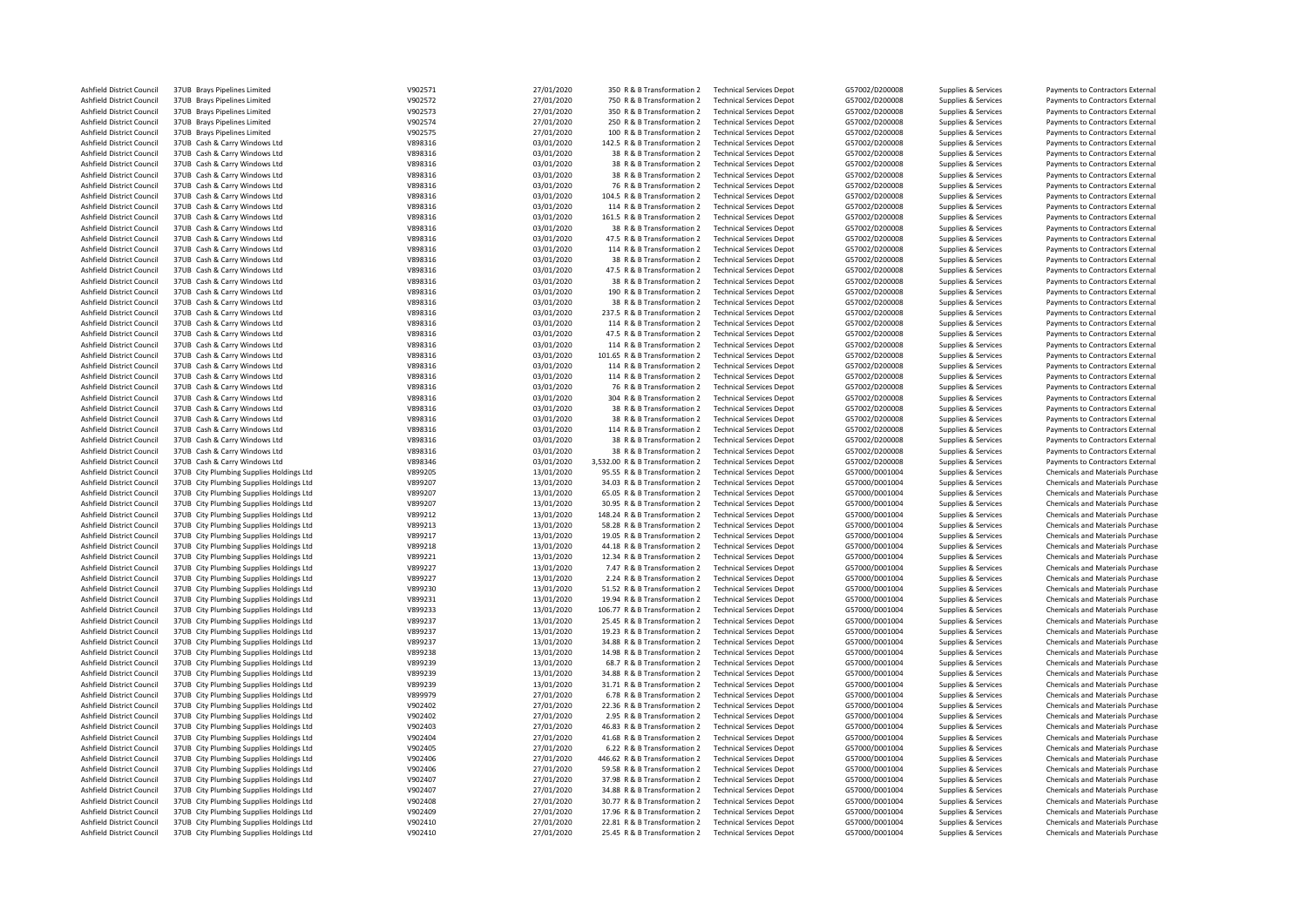| Ashfield District Council        | 37UB City Plumbing Supplies Holdings Ltd | V902410 | 27/01/2020 | 102.15 R & B Transformation 2    | <b>Technical Services Depot</b> | G57000/D001004 | Supplies & Services      | <b>Chemicals and Materials Purchase</b> |
|----------------------------------|------------------------------------------|---------|------------|----------------------------------|---------------------------------|----------------|--------------------------|-----------------------------------------|
| Ashfield District Council        | 37UB City Plumbing Supplies Holdings Ltd | V902411 | 27/01/2020 | 40.21 R & B Transformation 2     | <b>Technical Services Depot</b> | G57000/D001004 | Supplies & Services      | <b>Chemicals and Materials Purchase</b> |
| Ashfield District Council        | 37UB City Plumbing Supplies Holdings Ltd | V902411 | 27/01/2020 | 31.45 R & B Transformation 2     | <b>Technical Services Depot</b> | G57000/D001004 | Supplies & Services      | <b>Chemicals and Materials Purchase</b> |
| Ashfield District Council        | 37UB City Plumbing Supplies Holdings Ltd | V902411 | 27/01/2020 | 31.8 R & B Transformation 2      | <b>Technical Services Depot</b> | G57000/D001004 | Supplies & Services      | <b>Chemicals and Materials Purchase</b> |
| Ashfield District Council        | 37UB Daisy Telecoms Ltd                  | V898181 | 09/01/2020 | 17.13 R & B Transformation 2     | <b>Technical Services Depot</b> | G57000/D301003 | Supplies & Services      | Mobiles                                 |
| Ashfield District Council        | 37UB Daisy Telecoms Ltd                  | V898581 | 16/01/2020 | 17.27 R & B Transformation 2     | <b>Technical Services Depot</b> | G57000/D301003 | Supplies & Services      | Mobiles                                 |
| Ashfield District Council        | 37UB Dalrod UK Ltd                       | V898315 | 03/01/2020 | 60.47 R & B Transformation 2     | <b>Technical Services Depot</b> | G57002/D200008 | Supplies & Services      | Payments to Contractors External        |
| Ashfield District Council        | 37UB Dalrod UK Ltd                       | V898347 | 03/01/2020 | 60.47 R & B Transformation 2     | <b>Technical Services Depot</b> | G57002/D200008 | Supplies & Services      | Payments to Contractors External        |
| Ashfield District Council        | 37UB Dalrod UK Ltd                       | V898348 | 03/01/2020 | 60.47 R & B Transformation 2     | <b>Technical Services Depot</b> | G57002/D200008 | Supplies & Services      | Payments to Contractors External        |
| Ashfield District Council        | 37UB Dalrod UK Ltd                       | V898349 | 03/01/2020 | 60.47 R & B Transformation 2     | <b>Technical Services Depot</b> | G57002/D200008 | Supplies & Services      | Payments to Contractors External        |
| Ashfield District Council        | 37UB Dalrod UK Ltd                       | V898350 | 03/01/2020 | 78 R & B Transformation 2        | <b>Technical Services Depot</b> | G57002/D200008 | Supplies & Services      | Payments to Contractors External        |
| Ashfield District Council        | 37UB Dalrod UK Ltd                       | V898351 | 03/01/2020 | 60.47 R & B Transformation 2     | <b>Technical Services Depot</b> | G57002/D200008 | Supplies & Services      | Payments to Contractors External        |
| Ashfield District Council        | 37UB Dalrod UK Ltd                       | V898378 | 03/01/2020 | 60.47 R & B Transformation 2     | <b>Technical Services Depot</b> | G57002/D200008 | Supplies & Services      | Payments to Contractors External        |
| Ashfield District Council        | 37UB Dalrod UK Ltd                       | V898379 | 03/01/2020 | 60.47 R & B Transformation 2     | <b>Technical Services Depot</b> | G57002/D200008 | Supplies & Services      | Payments to Contractors External        |
| Ashfield District Council        | 37UB Dalrod UK Ltd                       | V898380 | 03/01/2020 | 60.47 R & B Transformation 2     | <b>Technical Services Depot</b> | G57002/D200008 | Supplies & Services      | Payments to Contractors External        |
| Ashfield District Council        | 37UB Dalrod UK Ltd                       | V898381 | 03/01/2020 | 60.47 R & B Transformation 2     | <b>Technical Services Depot</b> | G57002/D200008 | Supplies & Services      | Payments to Contractors External        |
|                                  | 37UB Dalrod UK Ltd                       | V898382 |            |                                  |                                 |                |                          |                                         |
| Ashfield District Council        |                                          |         | 03/01/2020 | 60.47 R & B Transformation 2     | <b>Technical Services Depot</b> | G57002/D200008 | Supplies & Services      | Payments to Contractors External        |
| Ashfield District Council        | 37UB Dalrod UK Ltd                       | V898383 | 03/01/2020 | 120.94 R & B Transformation 2    | <b>Technical Services Depot</b> | G57002/D200008 | Supplies & Services      | Payments to Contractors External        |
| Ashfield District Council        | 37UB Dalrod UK Ltd                       | V898384 | 03/01/2020 | 60.47 R & B Transformation 2     | <b>Technical Services Depot</b> | G57002/D200008 | Supplies & Services      | Payments to Contractors External        |
| Ashfield District Council        | 37UB Dalrod UK Ltd                       | V899996 | 17/01/2020 | 1,640.00 R & B Transformation 2  | <b>Technical Services Depot</b> | G57002/D200008 | Supplies & Services      | Payments to Contractors External        |
| Ashfield District Council        | 37UB Dalrod UK Ltd                       | V902561 | 27/01/2020 | 60.47 R & B Transformation 2     | <b>Technical Services Depot</b> | G57002/D200008 | Supplies & Services      | Payments to Contractors External        |
| Ashfield District Council        | 37UB Dalrod UK Ltd                       | V902562 | 27/01/2020 | 60.47 R & B Transformation 2     | <b>Technical Services Depot</b> | G57002/D200008 | Supplies & Services      | Payments to Contractors External        |
| Ashfield District Council        | 37UB Dalrod UK Ltd                       | V902563 | 27/01/2020 | 120.94 R & B Transformation 2    | <b>Technical Services Depot</b> | G57002/D200008 | Supplies & Services      | Payments to Contractors External        |
| Ashfield District Council        | 37UB Dalrod UK Ltd                       | V902564 | 27/01/2020 | 60.47 R & B Transformation 2     | <b>Technical Services Depot</b> | G57002/D200008 | Supplies & Services      | Payments to Contractors External        |
| Ashfield District Council        | 37UB Dalrod UK Ltd                       | V902565 | 27/01/2020 | 60.47 R & B Transformation 2     | <b>Technical Services Depot</b> | G57002/D200008 | Supplies & Services      | Payments to Contractors External        |
| Ashfield District Council        | 37UB Dalrod UK Ltd                       | V902566 | 27/01/2020 | 60.47 R & B Transformation 2     | <b>Technical Services Depot</b> | G57002/D200008 | Supplies & Services      | Payments to Contractors External        |
| Ashfield District Council        | 37UB Dalrod UK Ltd                       | V902567 | 27/01/2020 | 60.47 R & B Transformation 2     | <b>Technical Services Depot</b> | G57002/D200008 | Supplies & Services      | Payments to Contractors External        |
| Ashfield District Council        | 37UB Dalrod UK Ltd                       | V902568 | 27/01/2020 | 60.47 R & B Transformation 2     | <b>Technical Services Depot</b> | G57002/D200008 | Supplies & Services      | Payments to Contractors External        |
| Ashfield District Council        | 37UB Dalrod UK Ltd                       | V902569 | 27/01/2020 | 60.47 R & B Transformation 2     | <b>Technical Services Depot</b> | G57002/D200008 | Supplies & Services      | Payments to Contractors External        |
| Ashfield District Council        | 37UB Deltron Lifts Limited               | V898303 | 03/01/2020 | -205 R & B Transformation 2      | <b>Technical Services Depot</b> | G57002/D200008 | Supplies & Services      | Payments to Contractors External        |
|                                  | 37UB Deltron Lifts Limited               |         | 03/01/2020 |                                  |                                 |                |                          |                                         |
| Ashfield District Council        |                                          | V898313 |            | 1,450.00 R & B Transformation 2  | <b>Technical Services Depot</b> | G57002/D200008 | Supplies & Services      | Payments to Contractors External        |
| Ashfield District Council        | 37UB Deltron Lifts Limited               | V898386 | 03/01/2020 | 995 R & B Transformation 2       | <b>Technical Services Depot</b> | G57002/D200008 | Supplies & Services      | Payments to Contractors External        |
| Ashfield District Council        | 37UB Deltron Lifts Limited               | V898387 | 03/01/2020 | 260 R & B Transformation 2       | <b>Technical Services Depot</b> | G57002/D200008 | Supplies & Services      | Payments to Contractors External        |
| Ashfield District Council        | 37UB Deltron Lifts Limited               | V898388 | 03/01/2020 | 35 R & B Transformation 2        | <b>Technical Services Depot</b> | G57002/D200008 | Supplies & Services      | Payments to Contractors External        |
| Ashfield District Council        | 37UB Deltron Lifts Limited               | V898389 | 03/01/2020 | 256 R & B Transformation 2       | <b>Technical Services Depot</b> | G57002/D200008 | Supplies & Services      | Payments to Contractors External        |
| Ashfield District Council        | 37UB Deltron Lifts Limited               | V898390 | 03/01/2020 | 145 R & B Transformation 2       | <b>Technical Services Depot</b> | G57002/D200008 | Supplies & Services      | Payments to Contractors External        |
| <b>Ashfield District Council</b> | 37UB Deltron Lifts Limited               | V898391 | 03/01/2020 | 435 R & B Transformation 2       | <b>Technical Services Depot</b> | G57002/D200008 | Supplies & Services      | Payments to Contractors External        |
| Ashfield District Council        | 37UB Deltron Lifts Limited               | V898392 | 03/01/2020 | 6 R & B Transformation 2         | <b>Technical Services Depot</b> | G57002/D200008 | Supplies & Services      | Payments to Contractors External        |
| Ashfield District Council        | 37UB Deltron Lifts Limited               | V898393 | 03/01/2020 | 165 R & B Transformation 2       | <b>Technical Services Depot</b> | G57002/D200008 | Supplies & Services      | Payments to Contractors External        |
| Ashfield District Council        | 37UB Deltron Lifts Limited               | V899822 | 17/01/2020 | 6,900.00 R & B Transformation 2  | <b>Technical Services Depot</b> | G57002/D200008 | Supplies & Services      | Payments to Contractors External        |
| Ashfield District Council        | 37UB EE Limited                          | V898186 | 09/01/2020 | 117.18 R & B Transformation 2    | <b>Technical Services Depot</b> | G57000/D301003 | Supplies & Services      | Mobiles                                 |
| Ashfield District Council        | 37UB Excel Cleaning Solutions Ltd        | V898344 | 03/01/2020 | 80 R & B Transformation 2        | <b>Technical Services Depot</b> | G57002/D200008 | Supplies & Services      | Payments to Contractors External        |
| Ashfield District Council        | 37UB Excel Cleaning Solutions Ltd        | V898345 | 03/01/2020 | 400 R & B Transformation 2       | <b>Technical Services Depot</b> | G57002/D200008 | Supplies & Services      | Payments to Contractors External        |
| Ashfield District Council        | 37UB Havs                                | V899113 | 13/01/2020 | 634.8 R & B Transformation 2     | <b>Technical Services Depot</b> | G57000/A200004 | <b>Employee Expenses</b> | <b>Agency Staff</b>                     |
| Ashfield District Council        | 37UB Hays                                | V899114 | 13/01/2020 | 690.81 R & B Transformation 2    | <b>Technical Services Depot</b> | G57000/A200004 | <b>Employee Expenses</b> | <b>Agency Staff</b>                     |
|                                  |                                          |         |            |                                  |                                 |                |                          |                                         |
| Ashfield District Council        | 37UB Hays                                | V899153 | 13/01/2020 | 690.81 R & B Transformation 2    | <b>Technical Services Depot</b> | G57000/A200004 | <b>Employee Expenses</b> | <b>Agency Staff</b>                     |
| Ashfield District Council        | 37UB High Park Industries Ltd            | V902416 | 27/01/2020 | 65.79 R & B Transformation 2     | <b>Technical Services Depot</b> | G57000/D001004 | Supplies & Services      | <b>Chemicals and Materials Purchase</b> |
| Ashfield District Council        | 37UB J Tomlinson Ltd                     | V898304 | 03/01/2020 | -2,917.59 R & B Transformation 2 | <b>Technical Services Depot</b> | G57002/D200008 | Supplies & Services      | Payments to Contractors External        |
| Ashfield District Council        | 37UB J Tomlinson Ltd                     | V898306 | 03/01/2020 | 19.97 R & B Transformation 2     | <b>Technical Services Depot</b> | G57002/D200008 | Supplies & Services      | Payments to Contractors External        |
| Ashfield District Council        | 37UB J Tomlinson Ltd                     | V898307 | 03/01/2020 | 19.97 R & B Transformation 2     | <b>Technical Services Depot</b> | G57002/D200008 | Supplies & Services      | Payments to Contractors External        |
| Ashfield District Council        | 37UB J Tomlinson Ltd                     | V898310 | 03/01/2020 | 2,625.00 R & B Transformation 2  | <b>Technical Services Depot</b> | G57002/D200008 | Supplies & Services      | Payments to Contractors External        |
| Ashfield District Council        | 37UB J Tomlinson Ltd                     | V898311 | 03/01/2020 | 309.99 R & B Transformation 2    | <b>Technical Services Depot</b> | G57002/D200008 | Supplies & Services      | Payments to Contractors External        |
| Ashfield District Council        | 37UB J Tomlinson Ltd                     | V898317 | 03/01/2020 | 2,917.59 R & B Transformation 2  | <b>Technical Services Depot</b> | G57002/D200008 | Supplies & Services      | Payments to Contractors External        |
| Ashfield District Council        | 37UB J Tomlinson Ltd                     | V898372 | 03/01/2020 | 136.48 R & B Transformation 2    | <b>Technical Services Depot</b> | G57002/D200008 | Supplies & Services      | Payments to Contractors External        |
| Ashfield District Council        | 37UB J Tomlinson Ltd                     | V898373 | 03/01/2020 | 39.4 R & B Transformation 2      | <b>Technical Services Depot</b> | G57002/D200008 | Supplies & Services      | Payments to Contractors External        |
| Ashfield District Council        | 37UB J Tomlinson Ltd                     | V898374 | 03/01/2020 | 36.25 R & B Transformation 2     | <b>Technical Services Depot</b> | G57002/D200008 | Supplies & Services      | Payments to Contractors External        |
| Ashfield District Council        | 37UB J Tomlinson Ltd                     | V898375 | 03/01/2020 | 71.87 R & B Transformation 2     | <b>Technical Services Depot</b> | G57002/D200008 | Supplies & Services      | Payments to Contractors External        |
| Ashfield District Council        | 37UB J Tomlinson Ltd                     | V898395 | 03/01/2020 | 60.82 R & B Transformation 2     | <b>Technical Services Depot</b> | G57002/D200008 | Supplies & Services      | Payments to Contractors External        |
| Ashfield District Council        | 37UB J Tomlinson Ltd                     | V898396 | 03/01/2020 | 60.82 R & B Transformation 2     | <b>Technical Services Depot</b> | G57002/D200008 | Supplies & Services      | Payments to Contractors External        |
| Ashfield District Council        | 37UB J Tomlinson Ltd                     | V898397 | 03/01/2020 | 60.82 R & B Transformation 2     | <b>Technical Services Depot</b> | G57002/D200008 | Supplies & Services      | Payments to Contractors External        |
| Ashfield District Council        | 37UB J Tomlinson Ltd                     | V898398 | 03/01/2020 | 60.82 R & B Transformation 2     | <b>Technical Services Depot</b> | G57002/D200008 | Supplies & Services      | Payments to Contractors External        |
|                                  |                                          |         |            |                                  |                                 |                |                          |                                         |
| Ashfield District Council        | 37UB J Tomlinson Ltd                     | V898399 | 03/01/2020 | 60.82 R & B Transformation 2     | <b>Technical Services Depot</b> | G57002/D200008 | Supplies & Services      | Payments to Contractors External        |
| Ashfield District Council        | 37UB J Tomlinson Ltd                     | V898400 | 03/01/2020 | 60.82 R & B Transformation 2     | <b>Technical Services Depot</b> | G57002/D200008 | Supplies & Services      | Payments to Contractors External        |
| Ashfield District Council        | 37UB J Tomlinson Ltd                     | V898401 | 03/01/2020 | 60.82 R & B Transformation 2     | <b>Technical Services Depot</b> | G57002/D200008 | Supplies & Services      | Payments to Contractors External        |
| Ashfield District Council        | 37UB J Tomlinson Ltd                     | V898402 | 03/01/2020 | 60.82 R & B Transformation 2     | <b>Technical Services Depot</b> | G57002/D200008 | Supplies & Services      | Payments to Contractors External        |
| Ashfield District Council        | 37UB J Tomlinson Ltd                     | V898403 | 03/01/2020 | 60.82 R & B Transformation 2     | <b>Technical Services Depot</b> | G57002/D200008 | Supplies & Services      | Payments to Contractors External        |
| Ashfield District Council        | 37UB J Tomlinson Ltd                     | V898404 | 03/01/2020 | 60.82 R & B Transformation 2     | <b>Technical Services Depot</b> | G57002/D200008 | Supplies & Services      | Payments to Contractors External        |
| Ashfield District Council        | 37UB J Tomlinson Ltd                     | V898405 | 03/01/2020 | 60.82 R & B Transformation 2     | <b>Technical Services Depot</b> | G57002/D200008 | Supplies & Services      | Payments to Contractors External        |
| Ashfield District Council        | 37UB J Tomlinson Ltd                     | V898406 | 03/01/2020 | 60.82 R & B Transformation 2     | <b>Technical Services Depot</b> | G57002/D200008 | Supplies & Services      | Payments to Contractors External        |
| Ashfield District Council        | 37UB J Tomlinson Ltd                     | V898407 | 03/01/2020 | 60.82 R & B Transformation 2     | <b>Technical Services Depot</b> | G57002/D200008 | Supplies & Services      | Payments to Contractors External        |
| Ashfield District Council        | 37UB J Tomlinson Ltd                     | V898408 | 03/01/2020 | 60.82 R & B Transformation 2     | <b>Technical Services Depot</b> | G57002/D200008 | Supplies & Services      | Payments to Contractors External        |
|                                  |                                          |         |            |                                  |                                 |                |                          |                                         |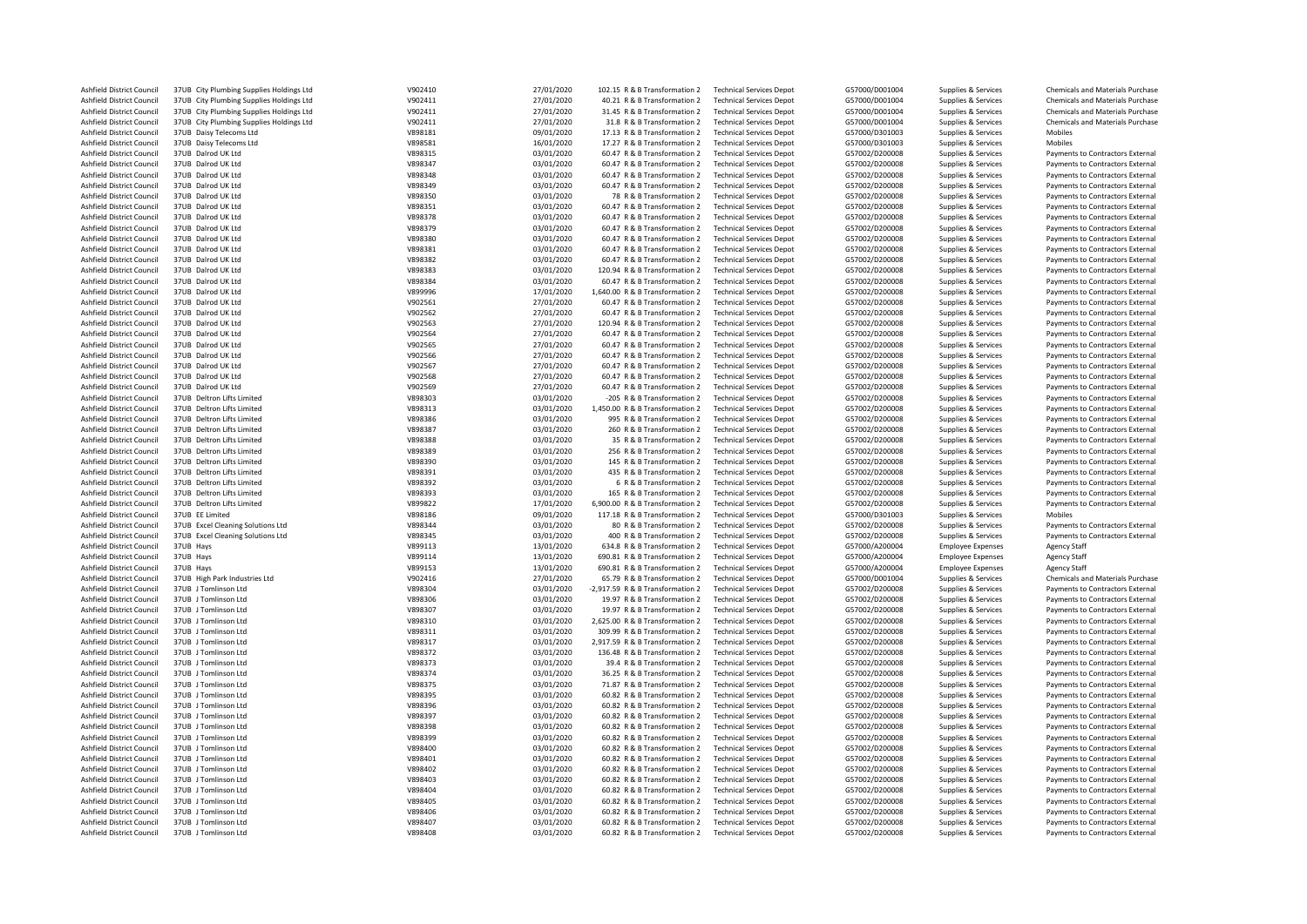| Ashfield District Council | 37UB J Tomlinson Ltd | V898409 | 03/01/2020 | 60.82 R & B Transformation 2 | <b>Technical Services Depot</b> | G57002/D200008 | Supplies & Services | Payments to Contractors External |
|---------------------------|----------------------|---------|------------|------------------------------|---------------------------------|----------------|---------------------|----------------------------------|
| Ashfield District Council | 37UB J Tomlinson Ltd | V898410 | 03/01/2020 | 60.82 R & B Transformation 2 | <b>Technical Services Depot</b> | G57002/D200008 | Supplies & Services | Payments to Contractors External |
| Ashfield District Council | 37UB J Tomlinson Ltd | V898411 | 03/01/2020 | 60.82 R & B Transformation 2 | <b>Technical Services Depot</b> | G57002/D200008 | Supplies & Services | Payments to Contractors External |
| Ashfield District Council | 37UB J Tomlinson Ltd | V898412 | 03/01/2020 | 60.82 R & B Transformation 2 | <b>Technical Services Depot</b> | G57002/D200008 | Supplies & Services | Payments to Contractors External |
| Ashfield District Council | 37UB J Tomlinson Ltd | V898413 | 03/01/2020 | 60.82 R & B Transformation 2 | <b>Technical Services Depot</b> | G57002/D200008 | Supplies & Services | Payments to Contractors External |
| Ashfield District Council | 37UB J Tomlinson Ltd | V898414 | 03/01/2020 | 60.82 R & B Transformation 2 | <b>Technical Services Depot</b> | G57002/D200008 | Supplies & Services | Payments to Contractors External |
| Ashfield District Council | 37UB J Tomlinson Ltd | V898415 | 03/01/2020 | 60.82 R & B Transformation 2 | <b>Technical Services Depot</b> | G57002/D200008 | Supplies & Services | Payments to Contractors External |
| Ashfield District Council | 37UB J Tomlinson Ltd | V898416 | 03/01/2020 | 60.82 R & B Transformation 2 | <b>Technical Services Depot</b> | G57002/D200008 | Supplies & Services | Payments to Contractors External |
| Ashfield District Council | 37UB J Tomlinson Ltd | V898417 | 03/01/2020 | 60.82 R & B Transformation 2 | <b>Technical Services Depot</b> | G57002/D200008 | Supplies & Services | Payments to Contractors External |
| Ashfield District Council | 37UB J Tomlinson Ltd | V898418 |            | 60.82 R & B Transformation 2 | <b>Technical Services Depot</b> | G57002/D200008 |                     | Payments to Contractors External |
|                           |                      | V898419 | 03/01/2020 |                              |                                 |                | Supplies & Services |                                  |
| Ashfield District Council | 37UB J Tomlinson Ltd |         | 03/01/2020 | 60.82 R & B Transformation 2 | <b>Technical Services Depot</b> | G57002/D200008 | Supplies & Services | Payments to Contractors External |
| Ashfield District Council | 37UB J Tomlinson Ltd | V898420 | 03/01/2020 | 60.82 R & B Transformation 2 | <b>Technical Services Depot</b> | G57002/D200008 | Supplies & Services | Payments to Contractors External |
| Ashfield District Council | 37UB J Tomlinson Ltd | V898421 | 03/01/2020 | 60.82 R & B Transformation 2 | <b>Technical Services Depot</b> | G57002/D200008 | Supplies & Services | Payments to Contractors External |
| Ashfield District Council | 37UB J Tomlinson Ltd | V898422 | 03/01/2020 | 60.82 R & B Transformation 2 | <b>Technical Services Depot</b> | G57002/D200008 | Supplies & Services | Payments to Contractors External |
| Ashfield District Council | 37UB J Tomlinson Ltd | V898423 | 03/01/2020 | 60.82 R & B Transformation 2 | <b>Technical Services Depot</b> | G57002/D200008 | Supplies & Services | Payments to Contractors External |
| Ashfield District Council | 37UB J Tomlinson Ltd | V898424 | 03/01/2020 | 60.82 R & B Transformation 2 | <b>Technical Services Depot</b> | G57002/D200008 | Supplies & Services | Payments to Contractors External |
| Ashfield District Council | 37UB J Tomlinson Ltd | V898425 | 03/01/2020 | 60.82 R & B Transformation 2 | <b>Technical Services Depot</b> | G57002/D200008 | Supplies & Services | Payments to Contractors External |
| Ashfield District Council | 37UB J Tomlinson Ltd | V898426 | 03/01/2020 | 60.82 R & B Transformation 2 | <b>Technical Services Depot</b> | G57002/D200008 | Supplies & Services | Payments to Contractors External |
| Ashfield District Council | 37UB J Tomlinson Ltd | V898427 | 03/01/2020 | 60.82 R & B Transformation 2 | <b>Technical Services Depot</b> | G57002/D200008 | Supplies & Services | Payments to Contractors External |
| Ashfield District Council | 37UB J Tomlinson Ltd | V898428 | 03/01/2020 | 60.82 R & B Transformation 2 | <b>Technical Services Depot</b> | G57002/D200008 | Supplies & Services | Payments to Contractors External |
| Ashfield District Council | 37UB J Tomlinson Ltd | V898429 | 03/01/2020 | 60.82 R & B Transformation 2 | <b>Technical Services Depot</b> | G57002/D200008 | Supplies & Services | Payments to Contractors External |
| Ashfield District Council | 37UB J Tomlinson Ltd | V898430 | 03/01/2020 | 60.82 R & B Transformation 2 | <b>Technical Services Depot</b> | G57002/D200008 | Supplies & Services | Payments to Contractors External |
| Ashfield District Council | 37UB J Tomlinson Ltd | V898431 | 03/01/2020 | 60.82 R & B Transformation 2 | <b>Technical Services Depot</b> | G57002/D200008 | Supplies & Services | Payments to Contractors External |
| Ashfield District Council | 37UB J Tomlinson Ltd | V898432 | 03/01/2020 | 60.82 R & B Transformation 2 | <b>Technical Services Depot</b> | G57002/D200008 | Supplies & Services | Payments to Contractors External |
| Ashfield District Council | 37UB J Tomlinson Ltd | V898433 | 03/01/2020 | 60.82 R & B Transformation 2 | <b>Technical Services Depot</b> | G57002/D200008 | Supplies & Services | Payments to Contractors External |
| Ashfield District Council | 37UB J Tomlinson Ltd | V898434 | 03/01/2020 | 60.82 R & B Transformation 2 | <b>Technical Services Depot</b> | G57002/D200008 | Supplies & Services | Payments to Contractors External |
| Ashfield District Council | 37UB J Tomlinson Ltd | V898435 | 03/01/2020 | 60.82 R & B Transformation 2 | <b>Technical Services Depot</b> | G57002/D200008 | Supplies & Services | Payments to Contractors External |
| Ashfield District Council | 37UB J Tomlinson Ltd | V898436 | 03/01/2020 | 60.82 R & B Transformation 2 | <b>Technical Services Depot</b> | G57002/D200008 | Supplies & Services | Payments to Contractors External |
| Ashfield District Council | 37UB J Tomlinson Ltd | V898437 | 03/01/2020 | 60.82 R & B Transformation 2 | <b>Technical Services Depot</b> | G57002/D200008 | Supplies & Services | Payments to Contractors External |
| Ashfield District Council | 37UB J Tomlinson Ltd | V898438 | 03/01/2020 | 60.82 R & B Transformation 2 | <b>Technical Services Depot</b> | G57002/D200008 | Supplies & Services | Payments to Contractors External |
| Ashfield District Council | 37UB J Tomlinson Ltd | V898439 | 03/01/2020 | 60.82 R & B Transformation 2 | <b>Technical Services Depot</b> | G57002/D200008 | Supplies & Services | Payments to Contractors External |
|                           | 37UB J Tomlinson Ltd | V898440 |            | 60.82 R & B Transformation 2 |                                 | G57002/D200008 |                     |                                  |
| Ashfield District Council |                      |         | 03/01/2020 |                              | <b>Technical Services Depot</b> |                | Supplies & Services | Payments to Contractors External |
| Ashfield District Council | 37UB J Tomlinson Ltd | V898441 | 03/01/2020 | 60.82 R & B Transformation 2 | <b>Technical Services Depot</b> | G57002/D200008 | Supplies & Services | Payments to Contractors External |
| Ashfield District Council | 37UB J Tomlinson Ltd | V898442 | 03/01/2020 | 60.82 R & B Transformation 2 | <b>Technical Services Depot</b> | G57002/D200008 | Supplies & Services | Payments to Contractors External |
| Ashfield District Council | 37UB J Tomlinson Ltd | V898443 | 03/01/2020 | 60.82 R & B Transformation 2 | <b>Technical Services Depot</b> | G57002/D200008 | Supplies & Services | Payments to Contractors External |
| Ashfield District Council | 37UB J Tomlinson Ltd | V898444 | 03/01/2020 | 60.82 R & B Transformation 2 | <b>Technical Services Depot</b> | G57002/D200008 | Supplies & Services | Payments to Contractors External |
| Ashfield District Council | 37UB J Tomlinson Ltd | V898445 | 03/01/2020 | 60.82 R & B Transformation 2 | <b>Technical Services Depot</b> | G57002/D200008 | Supplies & Services | Payments to Contractors External |
| Ashfield District Council | 37UB J Tomlinson Ltd | V898446 | 03/01/2020 | 60.82 R & B Transformation 2 | <b>Technical Services Depot</b> | G57002/D200008 | Supplies & Services | Payments to Contractors External |
| Ashfield District Council | 37UB J Tomlinson Ltd | V898447 | 03/01/2020 | 60.82 R & B Transformation 2 | <b>Technical Services Depot</b> | G57002/D200008 | Supplies & Services | Payments to Contractors External |
| Ashfield District Council | 37UB J Tomlinson Ltd | V898448 | 03/01/2020 | 60.82 R & B Transformation 2 | <b>Technical Services Depot</b> | G57002/D200008 | Supplies & Services | Payments to Contractors External |
| Ashfield District Council | 37UB J Tomlinson Ltd | V898449 | 03/01/2020 | 60.82 R & B Transformation 2 | <b>Technical Services Depot</b> | G57002/D200008 | Supplies & Services | Payments to Contractors External |
| Ashfield District Council | 37UB J Tomlinson Ltd | V898450 | 03/01/2020 | 60.82 R & B Transformation 2 | <b>Technical Services Depot</b> | G57002/D200008 | Supplies & Services | Payments to Contractors External |
| Ashfield District Council | 37UB J Tomlinson Ltd | V898451 | 03/01/2020 | 60.82 R & B Transformation 2 | <b>Technical Services Depot</b> | G57002/D200008 | Supplies & Services | Payments to Contractors External |
| Ashfield District Council | 37UB J Tomlinson Ltd | V898452 | 03/01/2020 | 60.82 R & B Transformation 2 | <b>Technical Services Depot</b> | G57002/D200008 | Supplies & Services | Payments to Contractors External |
| Ashfield District Council | 37UB J Tomlinson Ltd | V898453 | 03/01/2020 | 60.82 R & B Transformation 2 | <b>Technical Services Depot</b> | G57002/D200008 | Supplies & Services | Payments to Contractors External |
| Ashfield District Council | 37UB J Tomlinson Ltd | V898454 | 03/01/2020 | 60.82 R & B Transformation 2 | <b>Technical Services Depot</b> | G57002/D200008 | Supplies & Services | Payments to Contractors External |
| Ashfield District Council | 37UB J Tomlinson Ltd | V898455 | 03/01/2020 | 60.82 R & B Transformation 2 | <b>Technical Services Depot</b> | G57002/D200008 | Supplies & Services | Payments to Contractors External |
| Ashfield District Council | 37UB J Tomlinson Ltd | V898456 | 03/01/2020 | 60.82 R & B Transformation 2 | <b>Technical Services Depot</b> | G57002/D200008 | Supplies & Services | Payments to Contractors External |
| Ashfield District Council | 37UB J Tomlinson Ltd | V898457 | 03/01/2020 | 60.82 R & B Transformation 2 | <b>Technical Services Depot</b> | G57002/D200008 | Supplies & Services | Payments to Contractors External |
| Ashfield District Council | 37UB J Tomlinson Ltd | V898458 | 03/01/2020 | 60.82 R & B Transformation 2 | <b>Technical Services Depot</b> | G57002/D200008 | Supplies & Services | Payments to Contractors External |
| Ashfield District Council | 37UB J Tomlinson Ltd | V898459 | 03/01/2020 | 60.82 R & B Transformation 2 | <b>Technical Services Depot</b> | G57002/D200008 | Supplies & Services | Payments to Contractors External |
| Ashfield District Council | 37UB J Tomlinson Ltd | V898460 | 03/01/2020 | 60.82 R & B Transformation 2 | <b>Technical Services Depot</b> | G57002/D200008 | Supplies & Services | Payments to Contractors External |
| Ashfield District Council | 37UB J Tomlinson Ltd | V898461 | 03/01/2020 | 60.82 R & B Transformation 2 | <b>Technical Services Depot</b> | G57002/D200008 | Supplies & Services | Payments to Contractors External |
| Ashfield District Council | 37UB J Tomlinson Ltd | V898462 | 03/01/2020 | 60.82 R & B Transformation 2 | <b>Technical Services Depot</b> | G57002/D200008 | Supplies & Services | Payments to Contractors External |
| Ashfield District Council | 37UB J Tomlinson Ltd | V898463 | 03/01/2020 | 60.82 R & B Transformation 2 | <b>Technical Services Depot</b> | G57002/D200008 | Supplies & Services | Payments to Contractors External |
| Ashfield District Council | 37UB J Tomlinson Ltd | V898464 | 03/01/2020 | 60.82 R & B Transformation 2 | <b>Technical Services Depot</b> | G57002/D200008 | Supplies & Services | Payments to Contractors External |
| Ashfield District Council | 37UB J Tomlinson Ltd | V898465 | 03/01/2020 | 60.82 R & B Transformation 2 | <b>Technical Services Depot</b> | G57002/D200008 | Supplies & Services | Payments to Contractors External |
| Ashfield District Council | 37UB J Tomlinson Ltd | V898466 | 03/01/2020 | 60.82 R & B Transformation 2 | <b>Technical Services Depot</b> | G57002/D200008 | Supplies & Services | Payments to Contractors External |
| Ashfield District Council | 37UB J Tomlinson Ltd | V898467 | 03/01/2020 | 60.82 R & B Transformation 2 | <b>Technical Services Depot</b> | G57002/D200008 | Supplies & Services | Payments to Contractors External |
| Ashfield District Council | 37UB J Tomlinson Ltd | V898468 | 03/01/2020 | 60.82 R & B Transformation 2 | <b>Technical Services Depot</b> | G57002/D200008 | Supplies & Services | Payments to Contractors External |
|                           |                      | V898469 |            |                              |                                 |                |                     |                                  |
| Ashfield District Council | 37UB J Tomlinson Ltd |         | 03/01/2020 | 60.82 R & B Transformation 2 | <b>Technical Services Depot</b> | G57002/D200008 | Supplies & Services | Payments to Contractors External |
| Ashfield District Council | 37UB J Tomlinson Ltd | V898470 | 03/01/2020 | 60.82 R & B Transformation 2 | <b>Technical Services Depot</b> | G57002/D200008 | Supplies & Services | Payments to Contractors External |
| Ashfield District Council | 37UB J Tomlinson Ltd | V898471 | 03/01/2020 | 60.82 R & B Transformation 2 | <b>Technical Services Depot</b> | G57002/D200008 | Supplies & Services | Payments to Contractors External |
| Ashfield District Council | 37UB J Tomlinson Ltd | V898472 | 03/01/2020 | 60.82 R & B Transformation 2 | <b>Technical Services Depot</b> | G57002/D200008 | Supplies & Services | Payments to Contractors External |
| Ashfield District Council | 37UB J Tomlinson Ltd | V898473 | 03/01/2020 | 60.82 R & B Transformation 2 | <b>Technical Services Depot</b> | G57002/D200008 | Supplies & Services | Payments to Contractors External |
| Ashfield District Council | 37UB J Tomlinson Ltd | V898474 | 03/01/2020 | 60.82 R & B Transformation 2 | <b>Technical Services Depot</b> | G57002/D200008 | Supplies & Services | Payments to Contractors External |
| Ashfield District Council | 37UB J Tomlinson Ltd | V898475 | 03/01/2020 | 60.82 R & B Transformation 2 | <b>Technical Services Depot</b> | G57002/D200008 | Supplies & Services | Payments to Contractors External |
| Ashfield District Council | 37UB J Tomlinson Ltd | V898476 | 03/01/2020 | 60.82 R & B Transformation 2 | <b>Technical Services Depot</b> | G57002/D200008 | Supplies & Services | Payments to Contractors External |
| Ashfield District Council | 37UB J Tomlinson Ltd | V898477 | 03/01/2020 | 60.82 R & B Transformation 2 | <b>Technical Services Depot</b> | G57002/D200008 | Supplies & Services | Payments to Contractors External |
| Ashfield District Council | 37UB J Tomlinson Ltd | V898478 | 03/01/2020 | 60.82 R & B Transformation 2 | <b>Technical Services Depot</b> | G57002/D200008 | Supplies & Services | Payments to Contractors External |
| Ashfield District Council | 37UB J Tomlinson Ltd | V898479 | 03/01/2020 | 60.82 R & B Transformation 2 | <b>Technical Services Depot</b> | G57002/D200008 | Supplies & Services | Payments to Contractors External |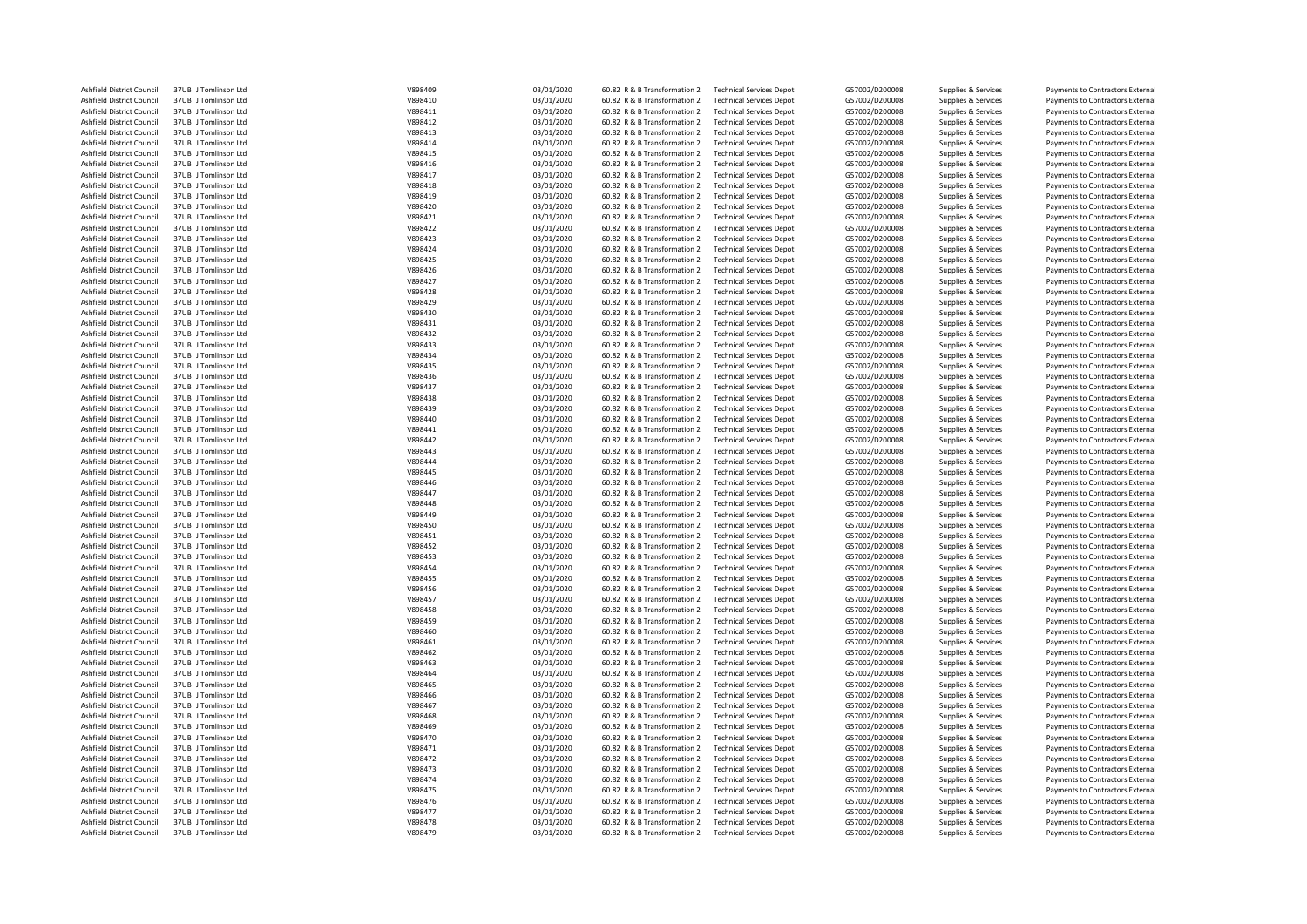| Ashfield District Council        | 37UB J Tomlinson Ltd | V898480 | 03/01/2020 | 60.82 R & B Transformation 2  | <b>Technical Services Depot</b> | G57002/D200008 | Supplies & Services | Payments to Contractors External |
|----------------------------------|----------------------|---------|------------|-------------------------------|---------------------------------|----------------|---------------------|----------------------------------|
| Ashfield District Council        | 37UB J Tomlinson Ltd | V898481 | 03/01/2020 | 60.82 R & B Transformation 2  | <b>Technical Services Depot</b> | G57002/D200008 | Supplies & Services | Payments to Contractors External |
| Ashfield District Council        | 37UB J Tomlinson Ltd | V898482 | 03/01/2020 | 60.82 R & B Transformation 2  | <b>Technical Services Depot</b> | G57002/D200008 | Supplies & Services | Payments to Contractors External |
| Ashfield District Council        | 37UB J Tomlinson Ltd | V898483 | 03/01/2020 | 60.82 R & B Transformation 2  | <b>Technical Services Depot</b> | G57002/D200008 | Supplies & Services | Payments to Contractors External |
|                                  |                      |         |            |                               |                                 |                |                     |                                  |
| Ashfield District Council        | 37UB J Tomlinson Ltd | V898484 | 03/01/2020 | 60.82 R & B Transformation 2  | <b>Technical Services Depot</b> | G57002/D200008 | Supplies & Services | Payments to Contractors External |
| Ashfield District Council        | 37UB J Tomlinson Ltd | V898485 | 03/01/2020 | 60.82 R & B Transformation 2  | <b>Technical Services Depot</b> | G57002/D200008 | Supplies & Services | Payments to Contractors External |
| Ashfield District Council        | 37UB J Tomlinson Ltd | V898486 | 03/01/2020 | 60.82 R & B Transformation 2  | <b>Technical Services Depot</b> | G57002/D200008 | Supplies & Services | Payments to Contractors External |
| Ashfield District Council        | 37UB J Tomlinson Ltd | V898487 | 03/01/2020 | 60.82 R & B Transformation 2  | <b>Technical Services Depot</b> | G57002/D200008 | Supplies & Services | Payments to Contractors External |
| Ashfield District Council        | 37UB J Tomlinson Ltd | V898488 | 03/01/2020 | 60.82 R & B Transformation 2  | <b>Technical Services Depot</b> | G57002/D200008 | Supplies & Services | Payments to Contractors External |
| Ashfield District Council        | 37UB J Tomlinson Ltd | V898489 | 03/01/2020 | 60.82 R & B Transformation 2  | <b>Technical Services Depot</b> | G57002/D200008 | Supplies & Services | Payments to Contractors External |
| Ashfield District Council        | 37UB J Tomlinson Ltd | V898490 | 03/01/2020 | 60.82 R & B Transformation 2  | <b>Technical Services Depot</b> | G57002/D200008 | Supplies & Services | Payments to Contractors External |
| Ashfield District Council        | 37UB J Tomlinson Ltd | V898491 | 03/01/2020 | 60.82 R & B Transformation 2  | <b>Technical Services Depot</b> | G57002/D200008 | Supplies & Services | Payments to Contractors External |
| Ashfield District Council        | 37UB J Tomlinson Ltd | V898492 | 03/01/2020 | 60.82 R & B Transformation 2  | <b>Technical Services Depot</b> | G57002/D200008 | Supplies & Services | Payments to Contractors External |
| Ashfield District Council        | 37UB J Tomlinson Ltd | V898493 | 03/01/2020 | 60.82 R & B Transformation 2  | <b>Technical Services Depot</b> | G57002/D200008 | Supplies & Services | Payments to Contractors External |
|                                  |                      |         |            |                               |                                 |                |                     |                                  |
| Ashfield District Council        | 37UB J Tomlinson Ltd | V898494 | 03/01/2020 | 60.82 R & B Transformation 2  | <b>Technical Services Depot</b> | G57002/D200008 | Supplies & Services | Payments to Contractors External |
| Ashfield District Council        | 37UB J Tomlinson Ltd | V898495 | 03/01/2020 | 60.82 R & B Transformation 2  | <b>Technical Services Depot</b> | G57002/D200008 | Supplies & Services | Payments to Contractors External |
| Ashfield District Council        | 37UB J Tomlinson Ltd | V898496 | 03/01/2020 | 60.82 R & B Transformation 2  | <b>Technical Services Depot</b> | G57002/D200008 | Supplies & Services | Payments to Contractors External |
| Ashfield District Council        | 37UB J Tomlinson Ltd | V898497 | 03/01/2020 | 60.82 R & B Transformation 2  | <b>Technical Services Depot</b> | G57002/D200008 | Supplies & Services | Payments to Contractors External |
| Ashfield District Council        | 37UB J Tomlinson Ltd | V898498 | 03/01/2020 | 60.82 R & B Transformation 2  | <b>Technical Services Depot</b> | G57002/D200008 | Supplies & Services | Payments to Contractors External |
| Ashfield District Council        | 37UB J Tomlinson Ltd | V898499 | 03/01/2020 | 60.82 R & B Transformation 2  | <b>Technical Services Depot</b> | G57002/D200008 | Supplies & Services | Payments to Contractors External |
| Ashfield District Council        | 37UB J Tomlinson Ltd | V898500 | 03/01/2020 | 60.82 R & B Transformation 2  | <b>Technical Services Depot</b> | G57002/D200008 | Supplies & Services | Payments to Contractors External |
| <b>Ashfield District Council</b> | 37UB J Tomlinson Ltd | V898501 | 03/01/2020 | 60.82 R & B Transformation 2  | <b>Technical Services Depot</b> | G57002/D200008 | Supplies & Services | Payments to Contractors External |
| Ashfield District Council        | 37UB J Tomlinson Ltd | V898502 | 03/01/2020 | 60.82 R & B Transformation 2  | <b>Technical Services Depot</b> | G57002/D200008 | Supplies & Services | Payments to Contractors External |
|                                  |                      | V898503 | 03/01/2020 |                               |                                 |                |                     |                                  |
| Ashfield District Council        | 37UB J Tomlinson Ltd |         |            | 60.82 R & B Transformation 2  | <b>Technical Services Depot</b> | G57002/D200008 | Supplies & Services | Payments to Contractors External |
| Ashfield District Council        | 37UB Tomlinson Itd   | V898504 | 03/01/2020 | 60.82 R & B Transformation 2  | <b>Technical Services Depot</b> | G57002/D200008 | Supplies & Services | Payments to Contractors External |
| Ashfield District Council        | 37UB J Tomlinson Ltd | V898505 | 03/01/2020 | 60.82 R & B Transformation 2  | <b>Technical Services Depot</b> | G57002/D200008 | Supplies & Services | Payments to Contractors External |
| Ashfield District Council        | 37UB J Tomlinson Ltd | V898506 | 03/01/2020 | 60.82 R & B Transformation 2  | <b>Technical Services Depot</b> | G57002/D200008 | Supplies & Services | Payments to Contractors External |
| Ashfield District Council        | 37UB J Tomlinson Ltd | V898507 | 03/01/2020 | 60.82 R & B Transformation 2  | <b>Technical Services Depot</b> | G57002/D200008 | Supplies & Services | Payments to Contractors External |
| Ashfield District Council        | 37UB J Tomlinson Ltd | V898508 | 03/01/2020 | 60.82 R & B Transformation 2  | <b>Technical Services Depot</b> | G57002/D200008 | Supplies & Services | Payments to Contractors External |
| Ashfield District Council        | 37UB J Tomlinson Ltd | V898509 | 03/01/2020 | 60.82 R & B Transformation 2  | <b>Technical Services Depot</b> | G57002/D200008 | Supplies & Services | Payments to Contractors External |
| Ashfield District Council        | 37UB J Tomlinson Ltd | V898510 | 03/01/2020 | 60.82 R & B Transformation 2  | <b>Technical Services Depot</b> | G57002/D200008 | Supplies & Services | Payments to Contractors External |
| Ashfield District Council        | 37UB J Tomlinson Ltd | V898511 | 03/01/2020 | 60.82 R & B Transformation 2  | <b>Technical Services Depot</b> | G57002/D200008 | Supplies & Services | Payments to Contractors External |
| Ashfield District Council        | 37UB J Tomlinson Ltd | V898512 | 03/01/2020 | 60.82 R & B Transformation 2  | <b>Technical Services Depot</b> | G57002/D200008 | Supplies & Services | Payments to Contractors External |
| Ashfield District Council        | 37UB J Tomlinson Ltd | V898513 | 03/01/2020 | 60.82 R & B Transformation 2  | <b>Technical Services Depot</b> | G57002/D200008 | Supplies & Services |                                  |
|                                  |                      |         |            |                               |                                 |                |                     | Payments to Contractors External |
| Ashfield District Council        | 37UB J Tomlinson Ltd | V898514 | 03/01/2020 | 60.82 R & B Transformation 2  | <b>Technical Services Depot</b> | G57002/D200008 | Supplies & Services | Payments to Contractors External |
| Ashfield District Council        | 37UB J Tomlinson Ltd | V898515 | 03/01/2020 | 60.82 R & B Transformation 2  | <b>Technical Services Depot</b> | G57002/D200008 | Supplies & Services | Payments to Contractors External |
| Ashfield District Council        | 37UB J Tomlinson Ltd | V898516 | 03/01/2020 | 60.82 R & B Transformation 2  | <b>Technical Services Depot</b> | G57002/D200008 | Supplies & Services | Payments to Contractors External |
| Ashfield District Council        | 37UB J Tomlinson Ltd | V898517 | 03/01/2020 | 60.82 R & B Transformation 2  | <b>Technical Services Depot</b> | G57002/D200008 | Supplies & Services | Payments to Contractors External |
| Ashfield District Council        | 37UB J Tomlinson Ltd | V898518 | 03/01/2020 | 60.82 R & B Transformation 2  | <b>Technical Services Depot</b> | G57002/D200008 | Supplies & Services | Payments to Contractors External |
| Ashfield District Council        | 37UB J Tomlinson Ltd | V898869 | 13/01/2020 | 38.66 R & B Transformation 2  | <b>Technical Services Depot</b> | G57002/D200008 | Supplies & Services | Payments to Contractors External |
| Ashfield District Council        | 37UB J Tomlinson Ltd | V898870 | 13/01/2020 | 107.64 R & B Transformation 2 | <b>Technical Services Depot</b> | G57002/D200008 | Supplies & Services | Payments to Contractors External |
| Ashfield District Council        | 37UB J Tomlinson Ltd | V898871 | 13/01/2020 | 99.87 R & B Transformation 2  | <b>Technical Services Depot</b> | G57002/D200008 | Supplies & Services | Payments to Contractors External |
| Ashfield District Council        | 37UB J Tomlinson Ltd | V898872 | 13/01/2020 | 107.64 R & B Transformation 2 | <b>Technical Services Depot</b> | G57002/D200008 | Supplies & Services | Payments to Contractors External |
| Ashfield District Council        | 37UB J Tomlinson Ltd | V898873 | 13/01/2020 | 74.34 R & B Transformation 2  | <b>Technical Services Depot</b> | G57002/D200008 | Supplies & Services | Payments to Contractors External |
|                                  |                      |         |            |                               |                                 |                |                     |                                  |
| Ashfield District Council        | 37UB J Tomlinson Ltd | V898874 | 13/01/2020 | 42.27 R & B Transformation 2  | <b>Technical Services Depot</b> | G57002/D200008 | Supplies & Services | Payments to Contractors External |
| Ashfield District Council        | 37UB J Tomlinson Ltd | V898875 | 13/01/2020 | 107.64 R & B Transformation 2 | <b>Technical Services Depot</b> | G57002/D200008 | Supplies & Services | Payments to Contractors External |
| Ashfield District Council        | 37UB J Tomlinson Ltd | V898876 | 13/01/2020 | 60.82 R & B Transformation 2  | <b>Technical Services Depot</b> | G57002/D200008 | Supplies & Services | Payments to Contractors External |
| Ashfield District Council        | 37UB J Tomlinson Ltd | V898877 | 13/01/2020 | 60.82 R & B Transformation 2  | <b>Technical Services Depot</b> | G57002/D200008 | Supplies & Services | Payments to Contractors External |
| Ashfield District Council        | 37UB J Tomlinson Ltd | V898878 | 13/01/2020 | 60.82 R & B Transformation 2  | <b>Technical Services Depot</b> | G57002/D200008 | Supplies & Services | Payments to Contractors External |
| Ashfield District Council        | 37UB J Tomlinson Ltd | V898879 | 13/01/2020 | 60.82 R & B Transformation 2  | <b>Technical Services Depot</b> | G57002/D200008 | Supplies & Services | Payments to Contractors External |
| Ashfield District Council        | 37UB J Tomlinson Ltd | V898880 | 13/01/2020 | 60.82 R & B Transformation 2  | <b>Technical Services Depot</b> | G57002/D200008 | Supplies & Services | Payments to Contractors External |
| Ashfield District Council        | 37UB J Tomlinson Ltd | V898881 | 13/01/2020 | 60.82 R & B Transformation 2  | <b>Technical Services Depot</b> | G57002/D200008 | Supplies & Services | Payments to Contractors External |
| Ashfield District Council        | 37UB J Tomlinson Ltd | V898882 | 13/01/2020 | 60.82 R & B Transformation 2  | <b>Technical Services Depot</b> | G57002/D200008 | Supplies & Services | Payments to Contractors External |
| Ashfield District Council        | 37UB J Tomlinson Ltd | V898883 | 13/01/2020 | 60.82 R & B Transformation 2  | <b>Technical Services Depot</b> | G57002/D200008 | Supplies & Services | Payments to Contractors External |
| Ashfield District Council        | 37UB J Tomlinson Ltd | V898884 |            | 60.82 R & B Transformation 2  | <b>Technical Services Depot</b> | G57002/D200008 |                     |                                  |
|                                  |                      |         | 13/01/2020 |                               |                                 |                | Supplies & Services | Payments to Contractors External |
| Ashfield District Council        | 37UB J Tomlinson Ltd | V898885 | 13/01/2020 | 60.82 R & B Transformation 2  | <b>Technical Services Depot</b> | G57002/D200008 | Supplies & Services | Payments to Contractors External |
| Ashfield District Council        | 37UB J Tomlinson Ltd | V898886 | 13/01/2020 | 60.82 R & B Transformation 2  | <b>Technical Services Depot</b> | G57002/D200008 | Supplies & Services | Payments to Contractors External |
| Ashfield District Council        | 37UB J Tomlinson Ltd | V898887 | 13/01/2020 | 60.82 R & B Transformation 2  | <b>Technical Services Depot</b> | G57002/D200008 | Supplies & Services | Payments to Contractors External |
| Ashfield District Council        | 37UB J Tomlinson Ltd | V898888 | 13/01/2020 | 60.82 R & B Transformation 2  | <b>Technical Services Depot</b> | G57002/D200008 | Supplies & Services | Payments to Contractors External |
| Ashfield District Council        | 37UB J Tomlinson Ltd | V898889 | 13/01/2020 | 60.82 R & B Transformation 2  | <b>Technical Services Depot</b> | G57002/D200008 | Supplies & Services | Payments to Contractors External |
| Ashfield District Council        | 37UB J Tomlinson Ltd | V898890 | 13/01/2020 | 60.82 R & B Transformation 2  | <b>Technical Services Depot</b> | G57002/D200008 | Supplies & Services | Payments to Contractors External |
| Ashfield District Council        | 37UB J Tomlinson Ltd | V898891 | 13/01/2020 | 60.82 R & B Transformation 2  | <b>Technical Services Depot</b> | G57002/D200008 | Supplies & Services | Payments to Contractors External |
| Ashfield District Council        | 37UB J Tomlinson Ltd | V898892 | 13/01/2020 | 60.82 R & B Transformation 2  | <b>Technical Services Depot</b> | G57002/D200008 | Supplies & Services | Payments to Contractors External |
| Ashfield District Council        | 37UB J Tomlinson Ltd | V898893 | 13/01/2020 | 60.82 R & B Transformation 2  | <b>Technical Services Depot</b> | G57002/D200008 | Supplies & Services | Payments to Contractors External |
| Ashfield District Council        | 37UB J Tomlinson Ltd | V898894 |            | 60.82 R & B Transformation 2  |                                 | G57002/D200008 |                     |                                  |
|                                  |                      |         | 13/01/2020 |                               | <b>Technical Services Depot</b> |                | Supplies & Services | Payments to Contractors External |
| Ashfield District Council        | 37UB J Tomlinson Ltd | V898895 | 13/01/2020 | 60.82 R & B Transformation 2  | <b>Technical Services Depot</b> | G57002/D200008 | Supplies & Services | Payments to Contractors External |
| Ashfield District Council        | 37UB J Tomlinson Ltd | V898896 | 13/01/2020 | 60.82 R & B Transformation 2  | <b>Technical Services Depot</b> | G57002/D200008 | Supplies & Services | Payments to Contractors External |
| Ashfield District Council        | 37UB J Tomlinson Ltd | V898897 | 13/01/2020 | 60.82 R & B Transformation 2  | <b>Technical Services Depot</b> | G57002/D200008 | Supplies & Services | Payments to Contractors External |
| Ashfield District Council        | 37UB J Tomlinson Ltd | V898898 | 13/01/2020 | 60.82 R & B Transformation 2  | <b>Technical Services Depot</b> | G57002/D200008 | Supplies & Services | Payments to Contractors External |
| Ashfield District Council        | 37UB J Tomlinson Ltd | V898899 | 13/01/2020 | 60.82 R & B Transformation 2  | <b>Technical Services Depot</b> | G57002/D200008 | Supplies & Services | Payments to Contractors External |
| Ashfield District Council        | 37UB J Tomlinson Ltd | V898900 | 13/01/2020 | 60.82 R & B Transformation 2  | <b>Technical Services Depot</b> | G57002/D200008 | Supplies & Services | Payments to Contractors External |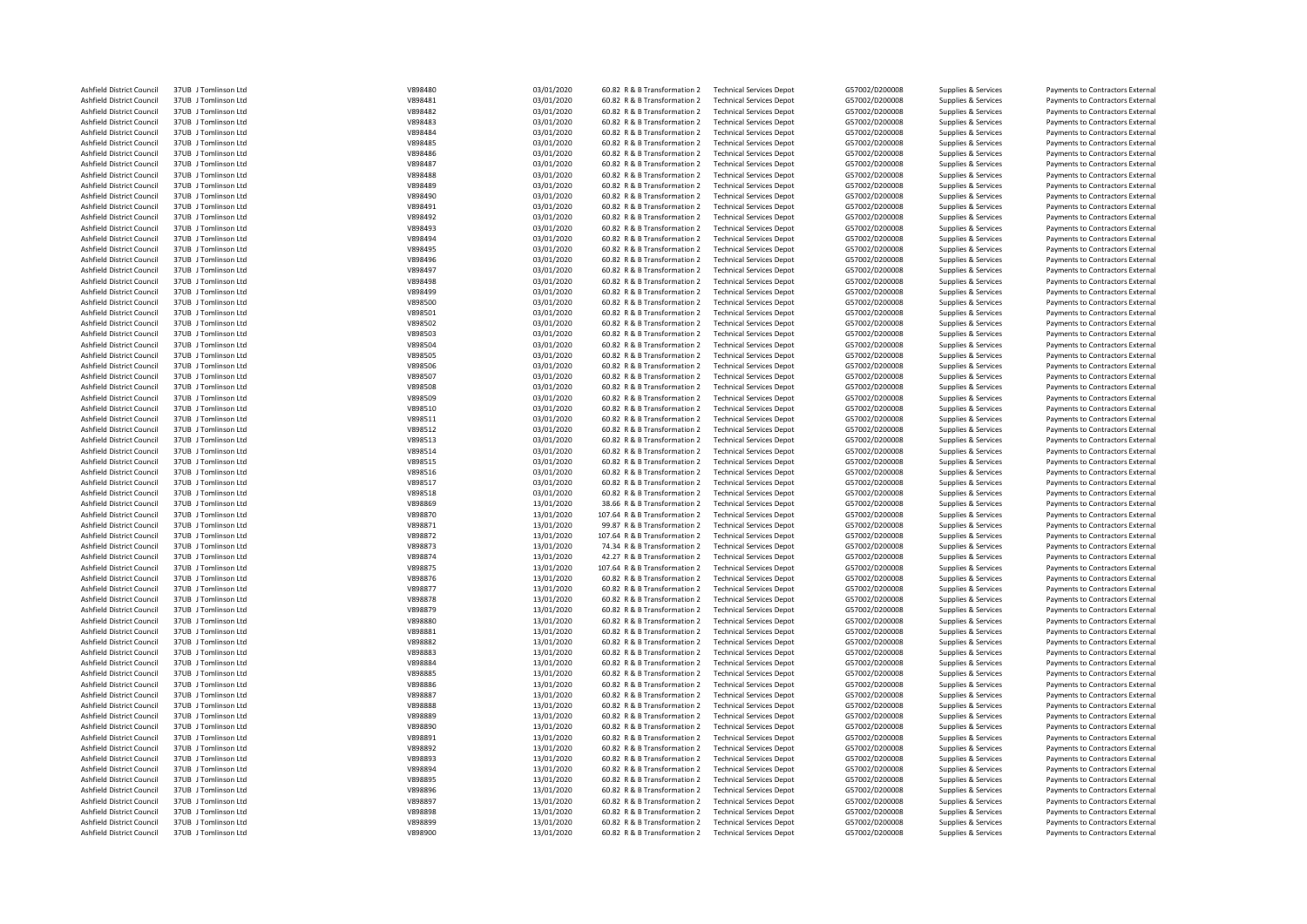| Ashfield District Council | 37UB J Tomlinson Ltd | V898901 | 13/01/2020 | 60.82 R & B Transformation 2 | <b>Technical Services Depot</b> | G57002/D200008 | Supplies & Services | Payments to Contractors External |
|---------------------------|----------------------|---------|------------|------------------------------|---------------------------------|----------------|---------------------|----------------------------------|
| Ashfield District Council | 37UB J Tomlinson Ltd | V898902 | 13/01/2020 | 60.82 R & B Transformation 2 | <b>Technical Services Depot</b> | G57002/D200008 | Supplies & Services | Payments to Contractors External |
| Ashfield District Council | 37UB J Tomlinson Ltd | V898903 | 13/01/2020 | 60.82 R & B Transformation 2 | <b>Technical Services Depot</b> | G57002/D200008 | Supplies & Services | Payments to Contractors External |
| Ashfield District Council | 37UB J Tomlinson Ltd | V898904 | 13/01/2020 | 60.82 R & B Transformation 2 | <b>Technical Services Depot</b> | G57002/D200008 | Supplies & Services | Payments to Contractors External |
| Ashfield District Council | 37UB J Tomlinson Ltd | V898905 | 13/01/2020 | 60.82 R & B Transformation 2 | <b>Technical Services Depot</b> | G57002/D200008 | Supplies & Services | Payments to Contractors External |
| Ashfield District Council | 37UB J Tomlinson Ltd | V898906 | 13/01/2020 | 60.82 R & B Transformation 2 | <b>Technical Services Depot</b> | G57002/D200008 | Supplies & Services | Payments to Contractors External |
| Ashfield District Council | 37UB J Tomlinson Ltd | V898907 | 13/01/2020 | 60.82 R & B Transformation 2 | <b>Technical Services Depot</b> | G57002/D200008 | Supplies & Services | Payments to Contractors External |
| Ashfield District Council | 37UB J Tomlinson Ltd | V898908 | 13/01/2020 | 60.82 R & B Transformation 2 | <b>Technical Services Depot</b> | G57002/D200008 | Supplies & Services | Payments to Contractors External |
| Ashfield District Council | 37UB J Tomlinson Ltd | V898909 | 13/01/2020 | 60.82 R & B Transformation 2 | <b>Technical Services Depot</b> | G57002/D200008 | Supplies & Services | Payments to Contractors External |
| Ashfield District Council | 37UB J Tomlinson Ltd | V898910 | 13/01/2020 | 60.82 R & B Transformation 2 | <b>Technical Services Depot</b> | G57002/D200008 | Supplies & Services | Payments to Contractors External |
| Ashfield District Council | 37UB J Tomlinson Ltd | V898911 | 13/01/2020 | 60.82 R & B Transformation 2 | <b>Technical Services Depot</b> | G57002/D200008 | Supplies & Services | Payments to Contractors External |
| Ashfield District Council | 37UB J Tomlinson Ltd | V898912 | 13/01/2020 | 60.82 R & B Transformation 2 | <b>Technical Services Depot</b> | G57002/D200008 | Supplies & Services | Payments to Contractors External |
|                           | 37UB J Tomlinson Ltd | V898913 | 13/01/2020 | 60.82 R & B Transformation 2 |                                 | G57002/D200008 |                     |                                  |
| Ashfield District Council |                      |         |            |                              | <b>Technical Services Depot</b> |                | Supplies & Services | Payments to Contractors External |
| Ashfield District Council | 37UB J Tomlinson Ltd | V898914 | 13/01/2020 | 60.82 R & B Transformation 2 | <b>Technical Services Depot</b> | G57002/D200008 | Supplies & Services | Payments to Contractors External |
| Ashfield District Council | 37UB J Tomlinson Ltd | V898915 | 13/01/2020 | 60.82 R & B Transformation 2 | <b>Technical Services Depot</b> | G57002/D200008 | Supplies & Services | Payments to Contractors External |
| Ashfield District Council | 37UB J Tomlinson Ltd | V898916 | 13/01/2020 | 60.82 R & B Transformation 2 | <b>Technical Services Depot</b> | G57002/D200008 | Supplies & Services | Payments to Contractors External |
| Ashfield District Council | 37UB J Tomlinson Ltd | V898917 | 13/01/2020 | 60.82 R & B Transformation 2 | <b>Technical Services Depot</b> | G57002/D200008 | Supplies & Services | Payments to Contractors External |
| Ashfield District Council | 37UB   Tomlinson Itd | V898918 | 13/01/2020 | 60.82 R & B Transformation 2 | <b>Technical Services Depot</b> | G57002/D200008 | Supplies & Services | Payments to Contractors External |
| Ashfield District Council | 37UB J Tomlinson Ltd | V898919 | 13/01/2020 | 60.82 R & B Transformation 2 | <b>Technical Services Depot</b> | G57002/D200008 | Supplies & Services | Payments to Contractors External |
| Ashfield District Council | 37UB J Tomlinson Ltd | V898920 | 13/01/2020 | 60.82 R & B Transformation 2 | <b>Technical Services Depot</b> | G57002/D200008 | Supplies & Services | Payments to Contractors External |
| Ashfield District Council | 37UB J Tomlinson Ltd | V898921 | 13/01/2020 | 60.82 R & B Transformation 2 | <b>Technical Services Depot</b> | G57002/D200008 | Supplies & Services | Payments to Contractors External |
| Ashfield District Council | 37UB J Tomlinson Ltd | V898922 | 13/01/2020 | 60.82 R & B Transformation 2 | <b>Technical Services Depot</b> | G57002/D200008 | Supplies & Services | Payments to Contractors External |
| Ashfield District Council | 37UB J Tomlinson Ltd | V898923 | 13/01/2020 | 60.82 R & B Transformation 2 | <b>Technical Services Depot</b> | G57002/D200008 | Supplies & Services | Payments to Contractors External |
| Ashfield District Council | 37UB J Tomlinson Ltd | V898924 | 13/01/2020 | 60.82 R & B Transformation 2 | <b>Technical Services Depot</b> | G57002/D200008 | Supplies & Services | Payments to Contractors External |
| Ashfield District Council | 37UB J Tomlinson Ltd | V898925 | 13/01/2020 | 60.82 R & B Transformation 2 | <b>Technical Services Depot</b> | G57002/D200008 | Supplies & Services | Payments to Contractors External |
| Ashfield District Council | 37UB J Tomlinson Ltd | V898926 | 13/01/2020 | 60.82 R & B Transformation 2 | <b>Technical Services Depot</b> | G57002/D200008 | Supplies & Services | Payments to Contractors External |
| Ashfield District Council | 37UB J Tomlinson Ltd | V898927 |            |                              | <b>Technical Services Depot</b> |                |                     |                                  |
|                           |                      |         | 13/01/2020 | 60.82 R & B Transformation 2 |                                 | G57002/D200008 | Supplies & Services | Payments to Contractors External |
| Ashfield District Council | 37UB J Tomlinson Ltd | V898928 | 13/01/2020 | 60.82 R & B Transformation 2 | <b>Technical Services Depot</b> | G57002/D200008 | Supplies & Services | Payments to Contractors External |
| Ashfield District Council | 37UB J Tomlinson Ltd | V898929 | 13/01/2020 | 60.82 R & B Transformation 2 | <b>Technical Services Depot</b> | G57002/D200008 | Supplies & Services | Payments to Contractors External |
| Ashfield District Council | 37UB J Tomlinson Ltd | V898930 | 13/01/2020 | 60.82 R & B Transformation 2 | <b>Technical Services Depot</b> | G57002/D200008 | Supplies & Services | Payments to Contractors External |
| Ashfield District Council | 37UB J Tomlinson Ltd | V898931 | 13/01/2020 | 60.82 R & B Transformation 2 | <b>Technical Services Depot</b> | G57002/D200008 | Supplies & Services | Payments to Contractors External |
| Ashfield District Council | 37UB J Tomlinson Ltd | V898932 | 13/01/2020 | 60.82 R & B Transformation 2 | <b>Technical Services Depot</b> | G57002/D200008 | Supplies & Services | Payments to Contractors External |
| Ashfield District Council | 37UB J Tomlinson Ltd | V898933 | 13/01/2020 | 60.82 R & B Transformation 2 | <b>Technical Services Depot</b> | G57002/D200008 | Supplies & Services | Payments to Contractors External |
| Ashfield District Council | 37UB J Tomlinson Ltd | V898934 | 13/01/2020 | 60.82 R & B Transformation 2 | <b>Technical Services Depot</b> | G57002/D200008 | Supplies & Services | Payments to Contractors External |
| Ashfield District Council | 37UB J Tomlinson Ltd | V898935 | 13/01/2020 | 60.82 R & B Transformation 2 | <b>Technical Services Depot</b> | G57002/D200008 | Supplies & Services | Payments to Contractors External |
| Ashfield District Council | 37UB J Tomlinson Ltd | V898936 | 13/01/2020 | 60.82 R & B Transformation 2 | <b>Technical Services Depot</b> | G57002/D200008 | Supplies & Services | Payments to Contractors External |
| Ashfield District Council | 37UB J Tomlinson Ltd | V898937 | 13/01/2020 | 60.82 R & B Transformation 2 | <b>Technical Services Depot</b> | G57002/D200008 | Supplies & Services | Payments to Contractors External |
| Ashfield District Council | 37UB J Tomlinson Ltd | V898938 | 13/01/2020 | 60.82 R & B Transformation 2 | <b>Technical Services Depot</b> | G57002/D200008 | Supplies & Services | Payments to Contractors External |
| Ashfield District Council | 37UB J Tomlinson Ltd | V898939 | 13/01/2020 | 60.82 R & B Transformation 2 | <b>Technical Services Depot</b> | G57002/D200008 | Supplies & Services | Payments to Contractors External |
| Ashfield District Council | 37UB J Tomlinson Ltd | V898940 | 13/01/2020 | 60.82 R & B Transformation 2 | <b>Technical Services Depot</b> | G57002/D200008 | Supplies & Services | Payments to Contractors External |
| Ashfield District Council | 37UB J Tomlinson Ltd | V898941 | 13/01/2020 | 60.82 R & B Transformation 2 | <b>Technical Services Depot</b> | G57002/D200008 |                     |                                  |
|                           |                      |         |            |                              |                                 |                | Supplies & Services | Payments to Contractors External |
| Ashfield District Council | 37UB J Tomlinson Ltd | V898942 | 13/01/2020 | 60.82 R & B Transformation 2 | <b>Technical Services Depot</b> | G57002/D200008 | Supplies & Services | Payments to Contractors External |
| Ashfield District Council | 37UB J Tomlinson Ltd | V898943 | 13/01/2020 | 60.82 R & B Transformation 2 | <b>Technical Services Depot</b> | G57002/D200008 | Supplies & Services | Payments to Contractors External |
| Ashfield District Council | 37UB J Tomlinson Ltd | V898944 | 13/01/2020 | 60.82 R & B Transformation 2 | <b>Technical Services Depot</b> | G57002/D200008 | Supplies & Services | Payments to Contractors External |
| Ashfield District Council | 37UB J Tomlinson Ltd | V898945 | 13/01/2020 | 60.82 R & B Transformation 2 | <b>Technical Services Depot</b> | G57002/D200008 | Supplies & Services | Payments to Contractors External |
| Ashfield District Council | 37UB J Tomlinson Ltd | V898946 | 13/01/2020 | 60.82 R & B Transformation 2 | <b>Technical Services Depot</b> | G57002/D200008 | Supplies & Services | Payments to Contractors External |
| Ashfield District Council | 37UB J Tomlinson Ltd | V898947 | 13/01/2020 | 60.82 R & B Transformation 2 | <b>Technical Services Depot</b> | G57002/D200008 | Supplies & Services | Payments to Contractors External |
| Ashfield District Council | 37UB J Tomlinson Ltd | V898948 | 13/01/2020 | 60.82 R & B Transformation 2 | <b>Technical Services Depot</b> | G57002/D200008 | Supplies & Services | Payments to Contractors External |
| Ashfield District Council | 37UB J Tomlinson Ltd | V898949 | 13/01/2020 | 60.82 R & B Transformation 2 | <b>Technical Services Depot</b> | G57002/D200008 | Supplies & Services | Payments to Contractors External |
| Ashfield District Council | 37UB J Tomlinson Ltd | V898950 | 13/01/2020 | 60.82 R & B Transformation 2 | <b>Technical Services Depot</b> | G57002/D200008 | Supplies & Services | Payments to Contractors External |
| Ashfield District Council | 37UB J Tomlinson Ltd | V898951 | 13/01/2020 | 60.82 R & B Transformation 2 | <b>Technical Services Depot</b> | G57002/D200008 | Supplies & Services | Payments to Contractors External |
| Ashfield District Council | 37UB J Tomlinson Ltd | V898952 | 13/01/2020 | 60.82 R & B Transformation 2 | <b>Technical Services Depot</b> | G57002/D200008 | Supplies & Services | Payments to Contractors External |
| Ashfield District Council | 37UB J Tomlinson Ltd | V898953 | 13/01/2020 | 60.82 R & B Transformation 2 | <b>Technical Services Depot</b> | G57002/D200008 | Supplies & Services | Payments to Contractors External |
| Ashfield District Council | 37UB J Tomlinson Ltd | V898954 | 13/01/2020 | 60.82 R & B Transformation 2 | <b>Technical Services Depot</b> | G57002/D200008 | Supplies & Services | Payments to Contractors External |
| Ashfield District Council | 37UB J Tomlinson Ltd | V898955 | 13/01/2020 | 60.82 R & B Transformation 2 | <b>Technical Services Depot</b> | G57002/D200008 | Supplies & Services | Payments to Contractors External |
| Ashfield District Council | 37UB J Tomlinson Ltd | V898956 | 13/01/2020 | 60.82 R & B Transformation 2 | <b>Technical Services Depot</b> | G57002/D200008 | Supplies & Services | Payments to Contractors External |
| Ashfield District Council | 37UB J Tomlinson Ltd | V898957 |            | 60.82 R & B Transformation 2 | <b>Technical Services Depot</b> | G57002/D200008 | Supplies & Services | Payments to Contractors External |
|                           |                      |         | 13/01/2020 |                              |                                 |                |                     |                                  |
| Ashfield District Council | 37UB J Tomlinson Ltd | V898958 | 13/01/2020 | 60.82 R & B Transformation 2 | <b>Technical Services Depot</b> | G57002/D200008 | Supplies & Services | Payments to Contractors External |
| Ashfield District Council | 37UB J Tomlinson Ltd | V898959 | 13/01/2020 | 60.82 R & B Transformation 2 | <b>Technical Services Depot</b> | G57002/D200008 | Supplies & Services | Payments to Contractors External |
| Ashfield District Council | 37UB J Tomlinson Ltd | V898960 | 13/01/2020 | 60.82 R & B Transformation 2 | <b>Technical Services Depot</b> | G57002/D200008 | Supplies & Services | Payments to Contractors External |
| Ashfield District Council | 37UB J Tomlinson Ltd | V898961 | 13/01/2020 | 60.82 R & B Transformation 2 | <b>Technical Services Depot</b> | G57002/D200008 | Supplies & Services | Payments to Contractors External |
| Ashfield District Council | 37UB J Tomlinson Ltd | V898962 | 13/01/2020 | 60.82 R & B Transformation 2 | <b>Technical Services Depot</b> | G57002/D200008 | Supplies & Services | Payments to Contractors External |
| Ashfield District Council | 37UB J Tomlinson Ltd | V898963 | 13/01/2020 | 60.82 R & B Transformation 2 | <b>Technical Services Depot</b> | G57002/D200008 | Supplies & Services | Payments to Contractors External |
| Ashfield District Council | 37UB J Tomlinson Ltd | V898964 | 13/01/2020 | 60.82 R & B Transformation 2 | <b>Technical Services Depot</b> | G57002/D200008 | Supplies & Services | Payments to Contractors External |
| Ashfield District Council | 37UB J Tomlinson Ltd | V898965 | 13/01/2020 | 60.82 R & B Transformation 2 | <b>Technical Services Depot</b> | G57002/D200008 | Supplies & Services | Payments to Contractors External |
| Ashfield District Council | 37UB J Tomlinson Ltd | V898966 | 13/01/2020 | 60.82 R & B Transformation 2 | <b>Technical Services Depot</b> | G57002/D200008 | Supplies & Services | Payments to Contractors External |
| Ashfield District Council | 37UB J Tomlinson Ltd | V898967 | 13/01/2020 | 60.82 R & B Transformation 2 | <b>Technical Services Depot</b> | G57002/D200008 | Supplies & Services | Payments to Contractors External |
| Ashfield District Council | 37UB J Tomlinson Ltd | V898968 | 13/01/2020 | 60.82 R & B Transformation 2 | <b>Technical Services Depot</b> | G57002/D200008 | Supplies & Services | Payments to Contractors External |
| Ashfield District Council | 37UB J Tomlinson Ltd | V898969 | 13/01/2020 | 60.82 R & B Transformation 2 | <b>Technical Services Depot</b> | G57002/D200008 | Supplies & Services | Payments to Contractors External |
| Ashfield District Council | 37UB J Tomlinson Ltd | V898970 | 13/01/2020 | 60.82 R & B Transformation 2 | <b>Technical Services Depot</b> | G57002/D200008 | Supplies & Services | Payments to Contractors External |
| Ashfield District Council | 37UB J Tomlinson Ltd | V898971 | 13/01/2020 | 60.82 R & B Transformation 2 | <b>Technical Services Depot</b> | G57002/D200008 | Supplies & Services | Payments to Contractors External |
|                           |                      |         |            |                              |                                 |                |                     |                                  |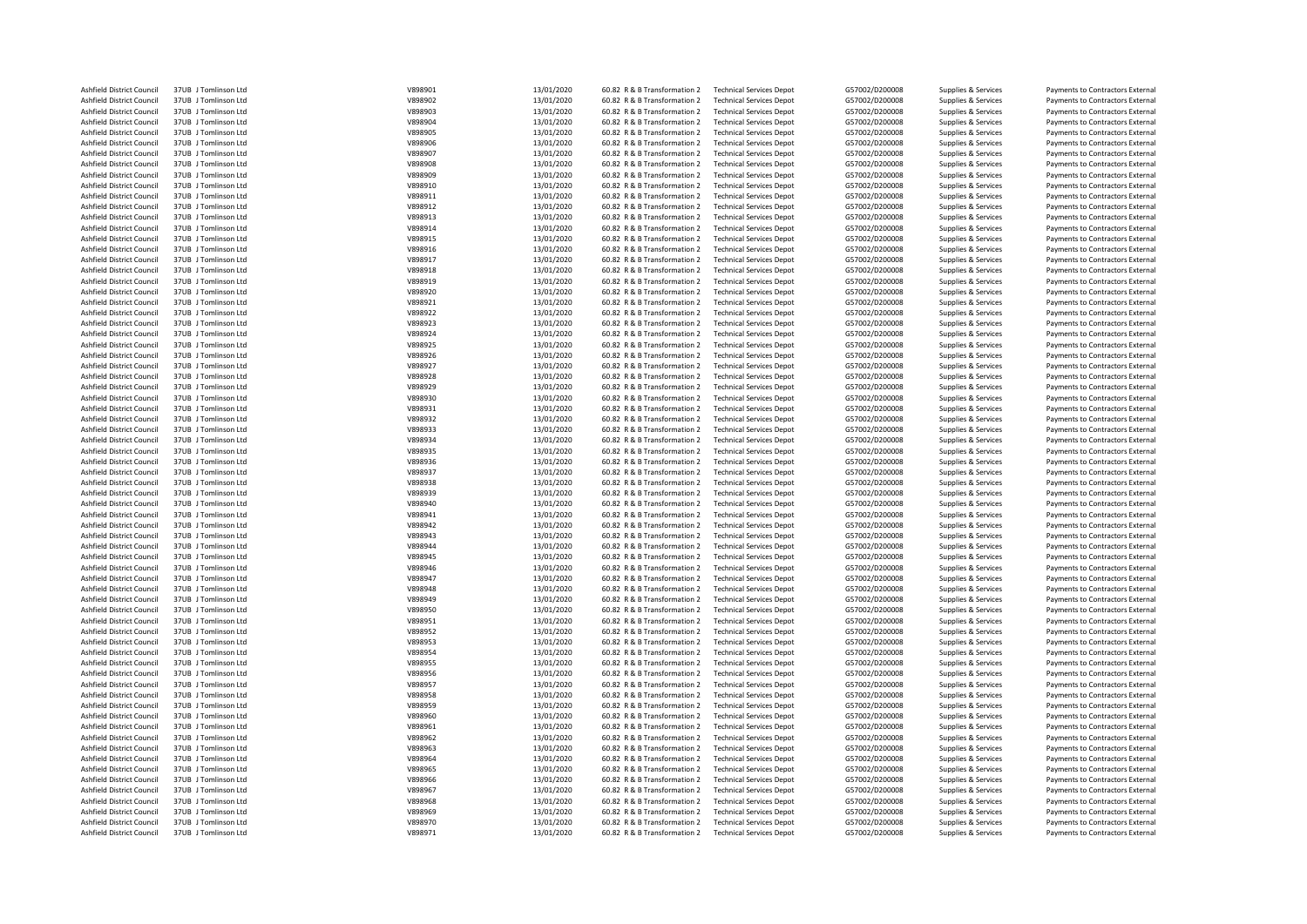| Ashfield District Council | 37UB J Tomlinson Ltd | V898972 | 13/01/2020 | 60.82 R & B Transformation 2  | <b>Technical Services Depot</b> | G57002/D200008 | Supplies & Services | Payments to Contractors External |
|---------------------------|----------------------|---------|------------|-------------------------------|---------------------------------|----------------|---------------------|----------------------------------|
| Ashfield District Council | 37UB J Tomlinson Ltd | V898973 | 13/01/2020 | 60.82 R & B Transformation 2  | <b>Technical Services Depot</b> | G57002/D200008 | Supplies & Services | Payments to Contractors External |
| Ashfield District Council | 37UB J Tomlinson Ltd | V898974 | 13/01/2020 | 60.82 R & B Transformation 2  | <b>Technical Services Depot</b> | G57002/D200008 | Supplies & Services | Payments to Contractors External |
| Ashfield District Council | 37UB J Tomlinson Ltd | V898975 | 13/01/2020 | 60.82 R & B Transformation 2  | <b>Technical Services Depot</b> | G57002/D200008 | Supplies & Services | Payments to Contractors External |
| Ashfield District Council | 37UB J Tomlinson Ltd | V898976 | 13/01/2020 | 60.82 R & B Transformation 2  | <b>Technical Services Depot</b> | G57002/D200008 | Supplies & Services | Payments to Contractors External |
| Ashfield District Council | 37UB J Tomlinson Ltd | V898977 | 13/01/2020 | 60.82 R & B Transformation 2  | <b>Technical Services Depot</b> | G57002/D200008 | Supplies & Services | Payments to Contractors External |
| Ashfield District Council | 37UB J Tomlinson Ltd | V898978 | 13/01/2020 | 60.82 R & B Transformation 2  | <b>Technical Services Depot</b> | G57002/D200008 | Supplies & Services | Payments to Contractors External |
| Ashfield District Council | 37UB J Tomlinson Ltd | V898979 | 13/01/2020 | 60.82 R & B Transformation 2  | <b>Technical Services Depot</b> | G57002/D200008 | Supplies & Services | Payments to Contractors External |
| Ashfield District Council | 37UB J Tomlinson Ltd | V898980 | 13/01/2020 | 60.82 R & B Transformation 2  | <b>Technical Services Depot</b> | G57002/D200008 | Supplies & Services | Payments to Contractors External |
| Ashfield District Council | 37UB J Tomlinson Ltd | V898981 | 13/01/2020 | 60.82 R & B Transformation 2  | <b>Technical Services Depot</b> | G57002/D200008 | Supplies & Services | Payments to Contractors External |
| Ashfield District Council | 37UB J Tomlinson Ltd | V898982 | 13/01/2020 | 60.82 R & B Transformation 2  | <b>Technical Services Depot</b> | G57002/D200008 | Supplies & Services | Payments to Contractors External |
| Ashfield District Council | 37UB J Tomlinson Ltd | V898983 | 13/01/2020 | 60.82 R & B Transformation 2  | <b>Technical Services Depot</b> | G57002/D200008 | Supplies & Services | Payments to Contractors External |
|                           |                      | V898984 |            | 60.82 R & B Transformation 2  |                                 |                |                     |                                  |
| Ashfield District Council | 37UB J Tomlinson Ltd |         | 13/01/2020 |                               | <b>Technical Services Depot</b> | G57002/D200008 | Supplies & Services | Payments to Contractors External |
| Ashfield District Council | 37UB J Tomlinson Ltd | V898985 | 13/01/2020 | 60.82 R & B Transformation 2  | <b>Technical Services Depot</b> | G57002/D200008 | Supplies & Services | Payments to Contractors External |
| Ashfield District Council | 37UB J Tomlinson Ltd | V898986 | 13/01/2020 | 60.82 R & B Transformation 2  | <b>Technical Services Depot</b> | G57002/D200008 | Supplies & Services | Payments to Contractors External |
| Ashfield District Council | 37UB J Tomlinson Ltd | V898987 | 13/01/2020 | 60.82 R & B Transformation 2  | <b>Technical Services Depot</b> | G57002/D200008 | Supplies & Services | Payments to Contractors External |
| Ashfield District Council | 37UB J Tomlinson Ltd | V898988 | 13/01/2020 | 60.82 R & B Transformation 2  | <b>Technical Services Depot</b> | G57002/D200008 | Supplies & Services | Payments to Contractors External |
| Ashfield District Council | 37UB   Tomlinson Itd | V898989 | 13/01/2020 | 60.82 R & B Transformation 2  | <b>Technical Services Depot</b> | G57002/D200008 | Supplies & Services | Payments to Contractors External |
| Ashfield District Council | 37UB J Tomlinson Ltd | V898990 | 13/01/2020 | 60.82 R & B Transformation 2  | <b>Technical Services Depot</b> | G57002/D200008 | Supplies & Services | Payments to Contractors External |
| Ashfield District Council | 37UB J Tomlinson Ltd | V898991 | 13/01/2020 | 66.59 R & B Transformation 2  | <b>Technical Services Depot</b> | G57002/D200008 | Supplies & Services | Payments to Contractors External |
| Ashfield District Council | 37UB J Tomlinson Ltd | V898992 | 13/01/2020 | 41.06 R & B Transformation 2  | <b>Technical Services Depot</b> | G57002/D200008 | Supplies & Services | Payments to Contractors External |
| Ashfield District Council | 37UB J Tomlinson Ltd | V898993 | 13/01/2020 | 24.41 R & B Transformation 2  | <b>Technical Services Depot</b> | G57002/D200008 | Supplies & Services | Payments to Contractors External |
| Ashfield District Council | 37UB J Tomlinson Ltd | V898994 | 13/01/2020 | 124.28 R & B Transformation 2 | <b>Technical Services Depot</b> | G57002/D200008 | Supplies & Services | Payments to Contractors External |
| Ashfield District Council | 37UB J Tomlinson Ltd | V898995 | 13/01/2020 | 55.74 R & B Transformation 2  | <b>Technical Services Depot</b> | G57002/D200008 | Supplies & Services | Payments to Contractors External |
| Ashfield District Council | 37UB J Tomlinson Ltd | V898996 | 13/01/2020 | 33.29 R & B Transformation 2  | <b>Technical Services Depot</b> | G57002/D200008 | Supplies & Services | Payments to Contractors External |
| Ashfield District Council | 37UB J Tomlinson Ltd | V898997 | 13/01/2020 | 33.29 R & B Transformation 2  | <b>Technical Services Depot</b> | G57002/D200008 |                     | Payments to Contractors External |
|                           |                      |         |            |                               |                                 |                | Supplies & Services |                                  |
| Ashfield District Council | 37UB J Tomlinson Ltd | V898998 | 13/01/2020 | 33.29 R & B Transformation 2  | <b>Technical Services Depot</b> | G57002/D200008 | Supplies & Services | Payments to Contractors External |
| Ashfield District Council | 37UB J Tomlinson Ltd | V898999 | 13/01/2020 | 33.29 R & B Transformation 2  | <b>Technical Services Depot</b> | G57002/D200008 | Supplies & Services | Payments to Contractors External |
| Ashfield District Council | 37UB J Tomlinson Ltd | V899000 | 13/01/2020 | 71.14 R & B Transformation 2  | <b>Technical Services Depot</b> | G57002/D200008 | Supplies & Services | Payments to Contractors External |
| Ashfield District Council | 37UB J Tomlinson Ltd | V899001 | 13/01/2020 | 40.89 R & B Transformation 2  | <b>Technical Services Depot</b> | G57002/D200008 | Supplies & Services | Payments to Contractors External |
| Ashfield District Council | 37UB J Tomlinson Ltd | V899002 | 13/01/2020 | 40.89 R & B Transformation 2  | <b>Technical Services Depot</b> | G57002/D200008 | Supplies & Services | Payments to Contractors External |
| Ashfield District Council | 37UB J Tomlinson Ltd | V899003 | 13/01/2020 | 33.29 R & B Transformation 2  | <b>Technical Services Depot</b> | G57002/D200008 | Supplies & Services | Payments to Contractors External |
| Ashfield District Council | 37UB J Tomlinson Ltd | V899004 | 13/01/2020 | 40.89 R & B Transformation 2  | <b>Technical Services Depot</b> | G57002/D200008 | Supplies & Services | Payments to Contractors External |
| Ashfield District Council | 37UB J Tomlinson Ltd | V899005 | 13/01/2020 | 40.89 R & B Transformation 2  | <b>Technical Services Depot</b> | G57002/D200008 | Supplies & Services | Payments to Contractors External |
| Ashfield District Council | 37UB J Tomlinson Ltd | V899006 | 13/01/2020 | 40.89 R & B Transformation 2  | <b>Technical Services Depot</b> | G57002/D200008 | Supplies & Services | Payments to Contractors External |
| Ashfield District Council | 37UB J Tomlinson Ltd | V899007 | 13/01/2020 | 40.89 R & B Transformation 2  | <b>Technical Services Depot</b> | G57002/D200008 | Supplies & Services | Payments to Contractors External |
| Ashfield District Council | 37UB J Tomlinson Ltd | V899008 | 13/01/2020 | 45.65 R & B Transformation 2  | <b>Technical Services Depot</b> | G57002/D200008 | Supplies & Services | Payments to Contractors External |
| Ashfield District Council | 37UB J Tomlinson Ltd | V899009 | 13/01/2020 | 37.09 R & B Transformation 2  | <b>Technical Services Depot</b> | G57002/D200008 | Supplies & Services | Payments to Contractors External |
| Ashfield District Council | 37UB J Tomlinson Ltd | V899010 | 13/01/2020 | 45.65 R & B Transformation 2  | <b>Technical Services Depot</b> | G57002/D200008 | Supplies & Services | Payments to Contractors External |
| Ashfield District Council | 37UB J Tomlinson Ltd | V899011 | 13/01/2020 | 40.89 R & B Transformation 2  | <b>Technical Services Depot</b> | G57002/D200008 | Supplies & Services | Payments to Contractors External |
| Ashfield District Council | 37UB J Tomlinson Ltd | V899012 | 13/01/2020 | 37.09 R & B Transformation 2  | <b>Technical Services Depot</b> | G57002/D200008 |                     |                                  |
|                           |                      |         |            |                               |                                 |                | Supplies & Services | Payments to Contractors External |
| Ashfield District Council | 37UB J Tomlinson Ltd | V899013 | 13/01/2020 | 51.68 R & B Transformation 2  | <b>Technical Services Depot</b> | G57002/D200008 | Supplies & Services | Payments to Contractors External |
| Ashfield District Council | 37UB J Tomlinson Ltd | V899014 | 13/01/2020 | 47.88 R & B Transformation 2  | <b>Technical Services Depot</b> | G57002/D200008 | Supplies & Services | Payments to Contractors External |
| Ashfield District Council | 37UB J Tomlinson Ltd | V899015 | 13/01/2020 | 37.09 R & B Transformation 2  | <b>Technical Services Depot</b> | G57002/D200008 | Supplies & Services | Payments to Contractors External |
| Ashfield District Council | 37UB J Tomlinson Ltd | V899016 | 13/01/2020 | 37.09 R & B Transformation 2  | <b>Technical Services Depot</b> | G57002/D200008 | Supplies & Services | Payments to Contractors External |
| Ashfield District Council | 37UB J Tomlinson Ltd | V899017 | 13/01/2020 | 37.09 R & B Transformation 2  | <b>Technical Services Depot</b> | G57002/D200008 | Supplies & Services | Payments to Contractors External |
| Ashfield District Council | 37UB J Tomlinson Ltd | V899018 | 13/01/2020 | 40.89 R & B Transformation 2  | <b>Technical Services Depot</b> | G57002/D200008 | Supplies & Services | Payments to Contractors External |
| Ashfield District Council | 37UB J Tomlinson Ltd | V899019 | 13/01/2020 | 40.89 R & B Transformation 2  | <b>Technical Services Depot</b> | G57002/D200008 | Supplies & Services | Payments to Contractors External |
| Ashfield District Council | 37UB J Tomlinson Ltd | V899020 | 13/01/2020 | 51.68 R & B Transformation 2  | <b>Technical Services Depot</b> | G57002/D200008 | Supplies & Services | Payments to Contractors External |
| Ashfield District Council | 37UB J Tomlinson Ltd | V899021 | 13/01/2020 | 51.68 R & B Transformation 2  | <b>Technical Services Depot</b> | G57002/D200008 | Supplies & Services | Payments to Contractors External |
| Ashfield District Council | 37UB J Tomlinson Ltd | V899022 | 13/01/2020 | 40.89 R & B Transformation 2  | <b>Technical Services Depot</b> | G57002/D200008 | Supplies & Services | Payments to Contractors External |
| Ashfield District Council | 37UB J Tomlinson Ltd | V899023 | 13/01/2020 | 37.09 R & B Transformation 2  | <b>Technical Services Depot</b> | G57002/D200008 | Supplies & Services | Payments to Contractors External |
| Ashfield District Council | 37UB J Tomlinson Ltd | V899024 | 13/01/2020 | 74.18 R & B Transformation 2  | <b>Technical Services Depot</b> | G57002/D200008 | Supplies & Services | Payments to Contractors External |
| Ashfield District Council | 37UB J Tomlinson Ltd | V899025 | 13/01/2020 | 37.09 R & B Transformation 2  | <b>Technical Services Depot</b> | G57002/D200008 | Supplies & Services | Payments to Contractors External |
| Ashfield District Council | 37UB J Tomlinson Ltd | V899026 | 13/01/2020 | 37.09 R & B Transformation 2  | <b>Technical Services Depot</b> | G57002/D200008 | Supplies & Services | Payments to Contractors External |
|                           | 37UB J Tomlinson Ltd | V899027 | 13/01/2020 | 30.99 R & B Transformation 2  |                                 | G57002/D200008 |                     |                                  |
| Ashfield District Council |                      |         |            |                               | <b>Technical Services Depot</b> |                | Supplies & Services | Payments to Contractors External |
| Ashfield District Council | 37UB J Tomlinson Ltd | V899028 | 13/01/2020 | 61.99 R & B Transformation 2  | <b>Technical Services Depot</b> | G57002/D200008 | Supplies & Services | Payments to Contractors External |
| Ashfield District Council | 37UB J Tomlinson Ltd | V899037 | 13/01/2020 | 21.82 R & B Transformation 2  | <b>Technical Services Depot</b> | G57002/D200008 | Supplies & Services | Payments to Contractors External |
| Ashfield District Council | 37UB J Tomlinson Ltd | V899038 | 13/01/2020 | 11 R & B Transformation 2     | <b>Technical Services Depot</b> | G57002/D200008 | Supplies & Services | Payments to Contractors External |
| Ashfield District Council | 37UB J Tomlinson Ltd | V899039 | 13/01/2020 | 11 R & B Transformation 2     | <b>Technical Services Depot</b> | G57002/D200008 | Supplies & Services | Payments to Contractors External |
| Ashfield District Council | 37UB J Tomlinson Ltd | V899040 | 13/01/2020 | 11 R & B Transformation 2     | <b>Technical Services Depot</b> | G57002/D200008 | Supplies & Services | Payments to Contractors External |
| Ashfield District Council | 37UB J Tomlinson Ltd | V899041 | 13/01/2020 | 11 R & B Transformation 2     | <b>Technical Services Depot</b> | G57002/D200008 | Supplies & Services | Payments to Contractors External |
| Ashfield District Council | 37UB J Tomlinson Ltd | V899042 | 13/01/2020 | 11 R & B Transformation 2     | <b>Technical Services Depot</b> | G57002/D200008 | Supplies & Services | Payments to Contractors External |
| Ashfield District Council | 37UB J Tomlinson Ltd | V899043 | 13/01/2020 | 11 R & B Transformation 2     | <b>Technical Services Depot</b> | G57002/D200008 | Supplies & Services | Payments to Contractors External |
| Ashfield District Council | 37UB J Tomlinson Ltd | V899044 | 13/01/2020 | 33 R & B Transformation 2     | <b>Technical Services Depot</b> | G57002/D200008 | Supplies & Services | Payments to Contractors External |
| Ashfield District Council | 37UB J Tomlinson Ltd | V899045 | 13/01/2020 | 11 R & B Transformation 2     | <b>Technical Services Depot</b> | G57002/D200008 | Supplies & Services | Payments to Contractors External |
| Ashfield District Council | 37UB J Tomlinson Ltd | V899046 | 13/01/2020 | 11 R & B Transformation 2     | <b>Technical Services Depot</b> | G57002/D200008 | Supplies & Services | Payments to Contractors External |
| Ashfield District Council | 37UB J Tomlinson Ltd | V899047 | 13/01/2020 | 14.27 R & B Transformation 2  | <b>Technical Services Depot</b> | G57002/D200008 | Supplies & Services | Payments to Contractors External |
| Ashfield District Council | 37UB J Tomlinson Ltd | V899048 | 13/01/2020 | 14.27 R & B Transformation 2  | <b>Technical Services Depot</b> | G57002/D200008 | Supplies & Services | Payments to Contractors External |
| Ashfield District Council | 37UB J Tomlinson Ltd | V899049 | 13/01/2020 | 14.27 R & B Transformation 2  | <b>Technical Services Depot</b> | G57002/D200008 | Supplies & Services | Payments to Contractors External |
| Ashfield District Council | 37UB J Tomlinson Ltd | V899050 | 13/01/2020 | 14.27 R & B Transformation 2  | <b>Technical Services Depot</b> | G57002/D200008 | Supplies & Services | Payments to Contractors External |
|                           |                      |         |            |                               |                                 |                |                     |                                  |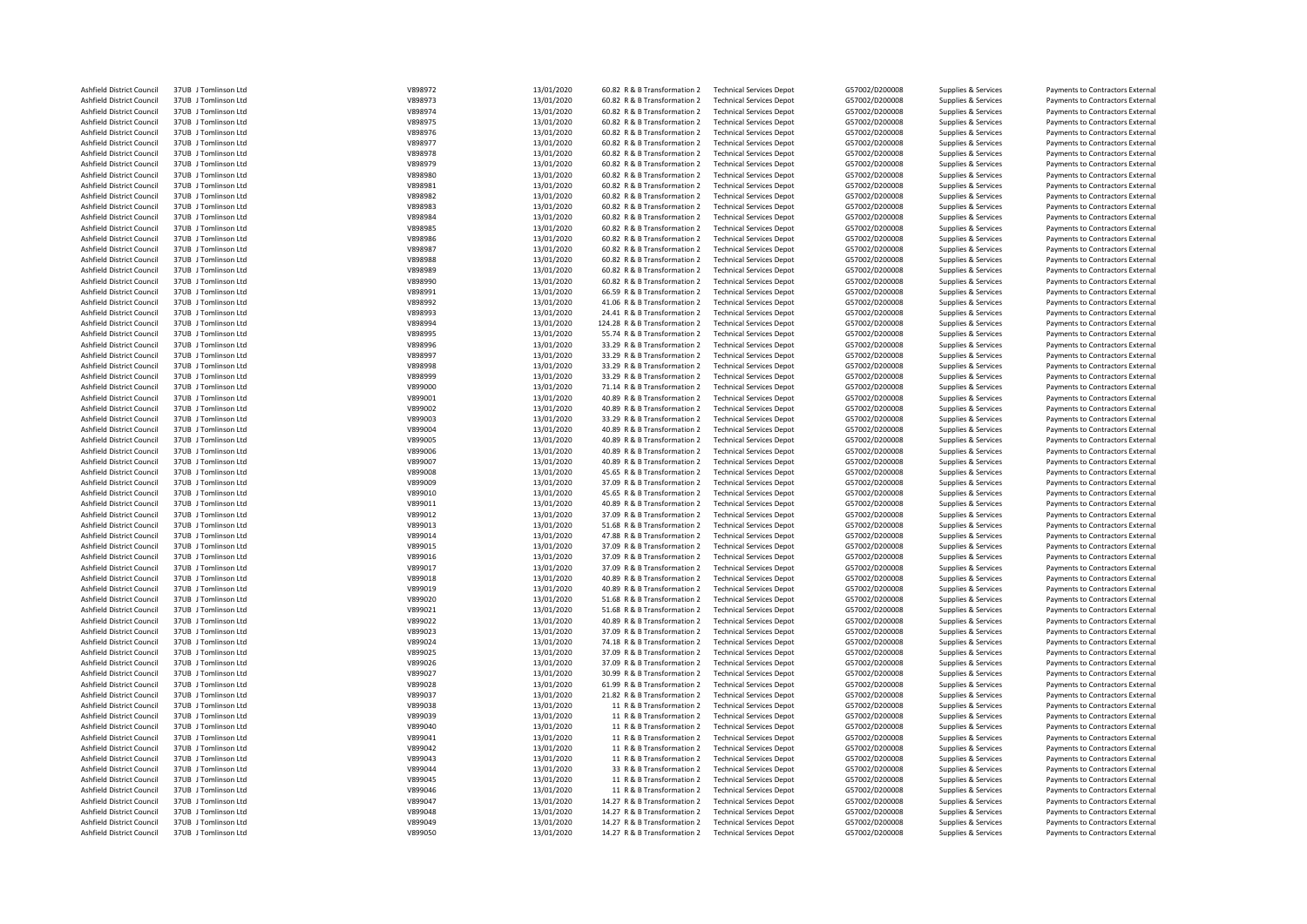| Ashfield District Council | 37UB J Tomlinson Ltd | V899051 | 13/01/2020 | 14.27 R & B Transformation 2  | <b>Technical Services Depot</b> | G57002/D200008 | Supplies & Services | Payments to Contractors External |
|---------------------------|----------------------|---------|------------|-------------------------------|---------------------------------|----------------|---------------------|----------------------------------|
| Ashfield District Council | 37UB J Tomlinson Ltd | V899052 | 13/01/2020 | 33.29 R & B Transformation 2  | <b>Technical Services Depot</b> | G57002/D200008 | Supplies & Services | Payments to Contractors External |
| Ashfield District Council | 37UB J Tomlinson Ltd | V899053 | 13/01/2020 | 33.29 R & B Transformation 2  | <b>Technical Services Depot</b> | G57002/D200008 | Supplies & Services | Payments to Contractors External |
| Ashfield District Council | 37UB J Tomlinson Ltd | V899054 | 13/01/2020 | 33.29 R & B Transformation 2  | <b>Technical Services Depot</b> | G57002/D200008 | Supplies & Services | Payments to Contractors External |
| Ashfield District Council | 37UB J Tomlinson Ltd | V899055 | 13/01/2020 | 33.29 R & B Transformation 2  | <b>Technical Services Depot</b> | G57002/D200008 | Supplies & Services | Payments to Contractors External |
| Ashfield District Council | 37UB J Tomlinson Ltd | V899056 | 13/01/2020 | 33.29 R & B Transformation 2  | <b>Technical Services Depot</b> | G57002/D200008 | Supplies & Services | Payments to Contractors External |
| Ashfield District Council | 37UB J Tomlinson Ltd | V899057 | 13/01/2020 | 33.29 R & B Transformation 2  | <b>Technical Services Depot</b> | G57002/D200008 | Supplies & Services | Payments to Contractors External |
| Ashfield District Council | 37UB J Tomlinson Ltd | V899058 | 13/01/2020 | 33.29 R & B Transformation 2  | <b>Technical Services Depot</b> | G57002/D200008 | Supplies & Services | Payments to Contractors External |
| Ashfield District Council | 37UB J Tomlinson Ltd | V899059 | 13/01/2020 | 33.29 R & B Transformation 2  | <b>Technical Services Depot</b> | G57002/D200008 | Supplies & Services | Payments to Contractors External |
| Ashfield District Council | 37UB J Tomlinson Ltd | V899060 | 13/01/2020 | 33.29 R & B Transformation 2  | <b>Technical Services Depot</b> | G57002/D200008 | Supplies & Services | Payments to Contractors External |
| Ashfield District Council | 37UB J Tomlinson Ltd | V899061 | 13/01/2020 | 33.29 R & B Transformation 2  | <b>Technical Services Depot</b> | G57002/D200008 | Supplies & Services | Payments to Contractors External |
| Ashfield District Council | 37UB J Tomlinson Ltd | V899062 | 13/01/2020 | 33.29 R & B Transformation 2  | <b>Technical Services Depot</b> | G57002/D200008 | Supplies & Services | Payments to Contractors External |
| Ashfield District Council | 37UB J Tomlinson Ltd | V899063 | 13/01/2020 | 33.29 R & B Transformation 2  | <b>Technical Services Depot</b> | G57002/D200008 | Supplies & Services | Payments to Contractors External |
|                           |                      |         |            |                               |                                 |                |                     |                                  |
| Ashfield District Council | 37UB J Tomlinson Ltd | V899064 | 13/01/2020 | 33.29 R & B Transformation 2  | <b>Technical Services Depot</b> | G57002/D200008 | Supplies & Services | Payments to Contractors External |
| Ashfield District Council | 37UB J Tomlinson Ltd | V899065 | 13/01/2020 | 11 R & B Transformation 2     | <b>Technical Services Depot</b> | G57002/D200008 | Supplies & Services | Payments to Contractors External |
| Ashfield District Council | 37UB J Tomlinson Ltd | V899066 | 13/01/2020 | 61.82 R & B Transformation 2  | <b>Technical Services Depot</b> | G57002/D200008 | Supplies & Services | Payments to Contractors External |
| Ashfield District Council | 37UB J Tomlinson Ltd | V899067 | 13/01/2020 | 73.81 R & B Transformation 2  | <b>Technical Services Depot</b> | G57002/D200008 | Supplies & Services | Payments to Contractors External |
| Ashfield District Council | 37UB   Tomlinson Itd | V899068 | 13/01/2020 | 7.23 R & B Transformation 2   | <b>Technical Services Depot</b> | G57002/D200008 | Supplies & Services | Payments to Contractors External |
| Ashfield District Council | 37UB J Tomlinson Ltd | V899069 | 13/01/2020 | 74.34 R & B Transformation 2  | <b>Technical Services Depot</b> | G57002/D200008 | Supplies & Services | Payments to Contractors External |
| Ashfield District Council | 37UB J Tomlinson Ltd | V899070 | 13/01/2020 | 107.63 R & B Transformation 2 | <b>Technical Services Depot</b> | G57002/D200008 | Supplies & Services | Payments to Contractors External |
| Ashfield District Council | 37UB J Tomlinson Ltd | V899071 | 13/01/2020 | 60.82 R & B Transformation 2  | <b>Technical Services Depot</b> | G57002/D200008 | Supplies & Services | Payments to Contractors External |
| Ashfield District Council | 37UB J Tomlinson Ltd | V899072 | 13/01/2020 | 60.82 R & B Transformation 2  | <b>Technical Services Depot</b> | G57002/D200008 | Supplies & Services | Payments to Contractors External |
| Ashfield District Council | 37UB J Tomlinson Ltd | V899073 | 13/01/2020 | 60.82 R & B Transformation 2  | <b>Technical Services Depot</b> | G57002/D200008 | Supplies & Services | Payments to Contractors External |
| Ashfield District Council | 37UB J Tomlinson Ltd | V899074 | 13/01/2020 | 60.82 R & B Transformation 2  | <b>Technical Services Depot</b> | G57002/D200008 | Supplies & Services | Payments to Contractors External |
| Ashfield District Council | 37UB J Tomlinson Ltd | V899075 | 13/01/2020 | 60.82 R & B Transformation 2  | <b>Technical Services Depot</b> | G57002/D200008 | Supplies & Services | Payments to Contractors External |
| Ashfield District Council | 37UB J Tomlinson Ltd | V899076 | 13/01/2020 | 60.82 R & B Transformation 2  | <b>Technical Services Depot</b> | G57002/D200008 | Supplies & Services | Payments to Contractors External |
| Ashfield District Council | 37UB J Tomlinson Ltd | V899077 | 13/01/2020 | 60.82 R & B Transformation 2  | <b>Technical Services Depot</b> | G57002/D200008 | Supplies & Services | Payments to Contractors External |
| Ashfield District Council | 37UB J Tomlinson Ltd | V899078 | 13/01/2020 | 60.82 R & B Transformation 2  | <b>Technical Services Depot</b> | G57002/D200008 |                     | Payments to Contractors External |
|                           |                      |         |            |                               |                                 |                | Supplies & Services |                                  |
| Ashfield District Council | 37UB J Tomlinson Ltd | V899079 | 13/01/2020 | 60.82 R & B Transformation 2  | <b>Technical Services Depot</b> | G57002/D200008 | Supplies & Services | Payments to Contractors External |
| Ashfield District Council | 37UB J Tomlinson Ltd | V899080 | 13/01/2020 | 60.82 R & B Transformation 2  | <b>Technical Services Depot</b> | G57002/D200008 | Supplies & Services | Payments to Contractors External |
| Ashfield District Council | 37UB J Tomlinson Ltd | V899081 | 13/01/2020 | 60.82 R & B Transformation 2  | <b>Technical Services Depot</b> | G57002/D200008 | Supplies & Services | Payments to Contractors External |
| Ashfield District Council | 37UB J Tomlinson Ltd | V899082 | 13/01/2020 | 60.82 R & B Transformation 2  | <b>Technical Services Depot</b> | G57002/D200008 | Supplies & Services | Payments to Contractors External |
| Ashfield District Council | 37UB J Tomlinson Ltd | V899083 | 13/01/2020 | 60.82 R & B Transformation 2  | <b>Technical Services Depot</b> | G57002/D200008 | Supplies & Services | Payments to Contractors External |
| Ashfield District Council | 37UB J Tomlinson Ltd | V899084 | 13/01/2020 | 60.82 R & B Transformation 2  | <b>Technical Services Depot</b> | G57002/D200008 | Supplies & Services | Payments to Contractors External |
| Ashfield District Council | 37UB J Tomlinson Ltd | V899085 | 13/01/2020 | 60.82 R & B Transformation 2  | <b>Technical Services Depot</b> | G57002/D200008 | Supplies & Services | Payments to Contractors External |
| Ashfield District Council | 37UB J Tomlinson Ltd | V899086 | 13/01/2020 | 60.82 R & B Transformation 2  | <b>Technical Services Depot</b> | G57002/D200008 | Supplies & Services | Payments to Contractors External |
| Ashfield District Council | 37UB J Tomlinson Ltd | V899087 | 13/01/2020 | 60.82 R & B Transformation 2  | <b>Technical Services Depot</b> | G57002/D200008 | Supplies & Services | Payments to Contractors External |
| Ashfield District Council | 37UB J Tomlinson Ltd | V899088 | 13/01/2020 | 60.82 R & B Transformation 2  | <b>Technical Services Depot</b> | G57002/D200008 | Supplies & Services | Payments to Contractors External |
| Ashfield District Council | 37UB J Tomlinson Ltd | V899089 | 13/01/2020 | 60.82 R & B Transformation 2  | <b>Technical Services Depot</b> | G57002/D200008 | Supplies & Services | Payments to Contractors External |
| Ashfield District Council | 37UB J Tomlinson Ltd | V899090 | 13/01/2020 | 60.82 R & B Transformation 2  | <b>Technical Services Depot</b> | G57002/D200008 | Supplies & Services | Payments to Contractors External |
| Ashfield District Council | 37UB J Tomlinson Ltd | V899091 | 13/01/2020 | 60.82 R & B Transformation 2  | <b>Technical Services Depot</b> | G57002/D200008 | Supplies & Services | Payments to Contractors External |
| Ashfield District Council | 37UB J Tomlinson Ltd | V899092 | 13/01/2020 | 60.82 R & B Transformation 2  | <b>Technical Services Depot</b> | G57002/D200008 | Supplies & Services | Payments to Contractors External |
| Ashfield District Council | 37UB J Tomlinson Ltd | V899093 | 13/01/2020 | 60.82 R & B Transformation 2  | <b>Technical Services Depot</b> | G57002/D200008 | Supplies & Services |                                  |
| Ashfield District Council | 37UB J Tomlinson Ltd | V899094 | 13/01/2020 | 60.82 R & B Transformation 2  | <b>Technical Services Depot</b> | G57002/D200008 |                     | Payments to Contractors External |
|                           |                      |         |            |                               |                                 |                | Supplies & Services | Payments to Contractors External |
| Ashfield District Council | 37UB J Tomlinson Ltd | V884844 | 17/01/2020 | 45.65 R & B Transformation 2  | <b>Technical Services Depot</b> | G57002/D200008 | Supplies & Services | Payments to Contractors External |
| Ashfield District Council | 37UB J Tomlinson Ltd | V884846 | 17/01/2020 | 45.65 R & B Transformation 2  | <b>Technical Services Depot</b> | G57002/D200008 | Supplies & Services | Payments to Contractors External |
| Ashfield District Council | 37UB J Tomlinson Ltd | V889312 | 17/01/2020 | 33.9 R & B Transformation 2   | <b>Technical Services Depot</b> | G57002/D200008 | Supplies & Services | Payments to Contractors External |
| Ashfield District Council | 37UB J Tomlinson Ltd | V899751 | 17/01/2020 | 11 R & B Transformation 2     | <b>Technical Services Depot</b> | G57002/D200008 | Supplies & Services | Payments to Contractors External |
| Ashfield District Council | 37UB J Tomlinson Ltd | V899762 | 17/01/2020 | 19.02 R & B Transformation 2  | <b>Technical Services Depot</b> | G57002/D200008 | Supplies & Services | Payments to Contractors External |
| Ashfield District Council | 37UB J Tomlinson Ltd | V899763 | 17/01/2020 | 22.83 R & B Transformation 2  | <b>Technical Services Depot</b> | G57002/D200008 | Supplies & Services | Payments to Contractors External |
| Ashfield District Council | 37UB J Tomlinson Ltd | V899764 | 17/01/2020 | 22.83 R & B Transformation 2  | <b>Technical Services Depot</b> | G57002/D200008 | Supplies & Services | Payments to Contractors External |
| Ashfield District Council | 37UB J Tomlinson Ltd | V899765 | 17/01/2020 | 22.83 R & B Transformation 2  | <b>Technical Services Depot</b> | G57002/D200008 | Supplies & Services | Payments to Contractors External |
| Ashfield District Council | 37UB J Tomlinson Ltd | V899766 | 17/01/2020 | 22.83 R & B Transformation 2  | <b>Technical Services Depot</b> | G57002/D200008 | Supplies & Services | Payments to Contractors External |
| Ashfield District Council | 37UB J Tomlinson Ltd | V899767 | 17/01/2020 | 45.66 R & B Transformation 2  | <b>Technical Services Depot</b> | G57002/D200008 | Supplies & Services | Payments to Contractors External |
| Ashfield District Council | 37UB J Tomlinson Ltd | V899768 | 17/01/2020 | 21.82 R & B Transformation 2  | <b>Technical Services Depot</b> | G57002/D200008 | Supplies & Services | Payments to Contractors External |
| Ashfield District Council | 37UB J Tomlinson Ltd | V899769 | 17/01/2020 | 21.82 R & B Transformation 2  | <b>Technical Services Depot</b> | G57002/D200008 | Supplies & Services | Payments to Contractors External |
| Ashfield District Council | 37UB J Tomlinson Ltd | V899770 | 17/01/2020 | 21.82 R & B Transformation 2  | <b>Technical Services Depot</b> | G57002/D200008 | Supplies & Services | Payments to Contractors External |
| Ashfield District Council | 37UB J Tomlinson Ltd | V899771 | 17/01/2020 | 21.82 R & B Transformation 2  | <b>Technical Services Depot</b> | G57002/D200008 | Supplies & Services | Payments to Contractors External |
| Ashfield District Council | 37UB J Tomlinson Ltd | V899772 | 17/01/2020 | 21.82 R & B Transformation 2  | <b>Technical Services Depot</b> | G57002/D200008 | Supplies & Services | Payments to Contractors External |
|                           |                      |         |            |                               |                                 |                |                     |                                  |
| Ashfield District Council | 37UB J Tomlinson Ltd | V899773 | 17/01/2020 | 21.82 R & B Transformation 2  | <b>Technical Services Depot</b> | G57002/D200008 | Supplies & Services | Payments to Contractors External |
| Ashfield District Council | 37UB J Tomlinson Ltd | V899774 | 17/01/2020 | 21.82 R & B Transformation 2  | <b>Technical Services Depot</b> | G57002/D200008 | Supplies & Services | Payments to Contractors External |
| Ashfield District Council | 37UB J Tomlinson Ltd | V899775 | 17/01/2020 | 94.42 R & B Transformation 2  | <b>Technical Services Depot</b> | G57002/D200008 | Supplies & Services | Payments to Contractors External |
| Ashfield District Council | 37UB J Tomlinson Ltd | V899776 | 17/01/2020 | 21.82 R & B Transformation 2  | <b>Technical Services Depot</b> | G57002/D200008 | Supplies & Services | Payments to Contractors External |
| Ashfield District Council | 37UB J Tomlinson Ltd | V899777 | 17/01/2020 | 21.82 R & B Transformation 2  | <b>Technical Services Depot</b> | G57002/D200008 | Supplies & Services | Payments to Contractors External |
| Ashfield District Council | 37UB J Tomlinson Ltd | V899778 | 17/01/2020 | 21.82 R & B Transformation 2  | <b>Technical Services Depot</b> | G57002/D200008 | Supplies & Services | Payments to Contractors External |
| Ashfield District Council | 37UB J Tomlinson Ltd | V899779 | 17/01/2020 | 21.82 R & B Transformation 2  | <b>Technical Services Depot</b> | G57002/D200008 | Supplies & Services | Payments to Contractors External |
| Ashfield District Council | 37UB J Tomlinson Ltd | V899780 | 17/01/2020 | 21.82 R & B Transformation 2  | <b>Technical Services Depot</b> | G57002/D200008 | Supplies & Services | Payments to Contractors External |
| Ashfield District Council | 37UB J Tomlinson Ltd | V899781 | 17/01/2020 | 21.82 R & B Transformation 2  | <b>Technical Services Depot</b> | G57002/D200008 | Supplies & Services | Payments to Contractors External |
| Ashfield District Council | 37UB J Tomlinson Ltd | V899782 | 17/01/2020 | 21.82 R & B Transformation 2  | <b>Technical Services Depot</b> | G57002/D200008 | Supplies & Services | Payments to Contractors External |
| Ashfield District Council | 37UB J Tomlinson Ltd | V899783 | 17/01/2020 | 21.82 R & B Transformation 2  | <b>Technical Services Depot</b> | G57002/D200008 | Supplies & Services | Payments to Contractors External |
| Ashfield District Council | 37UB J Tomlinson Ltd | V899784 | 17/01/2020 | 21.82 R & B Transformation 2  | <b>Technical Services Depot</b> | G57002/D200008 | Supplies & Services | Payments to Contractors External |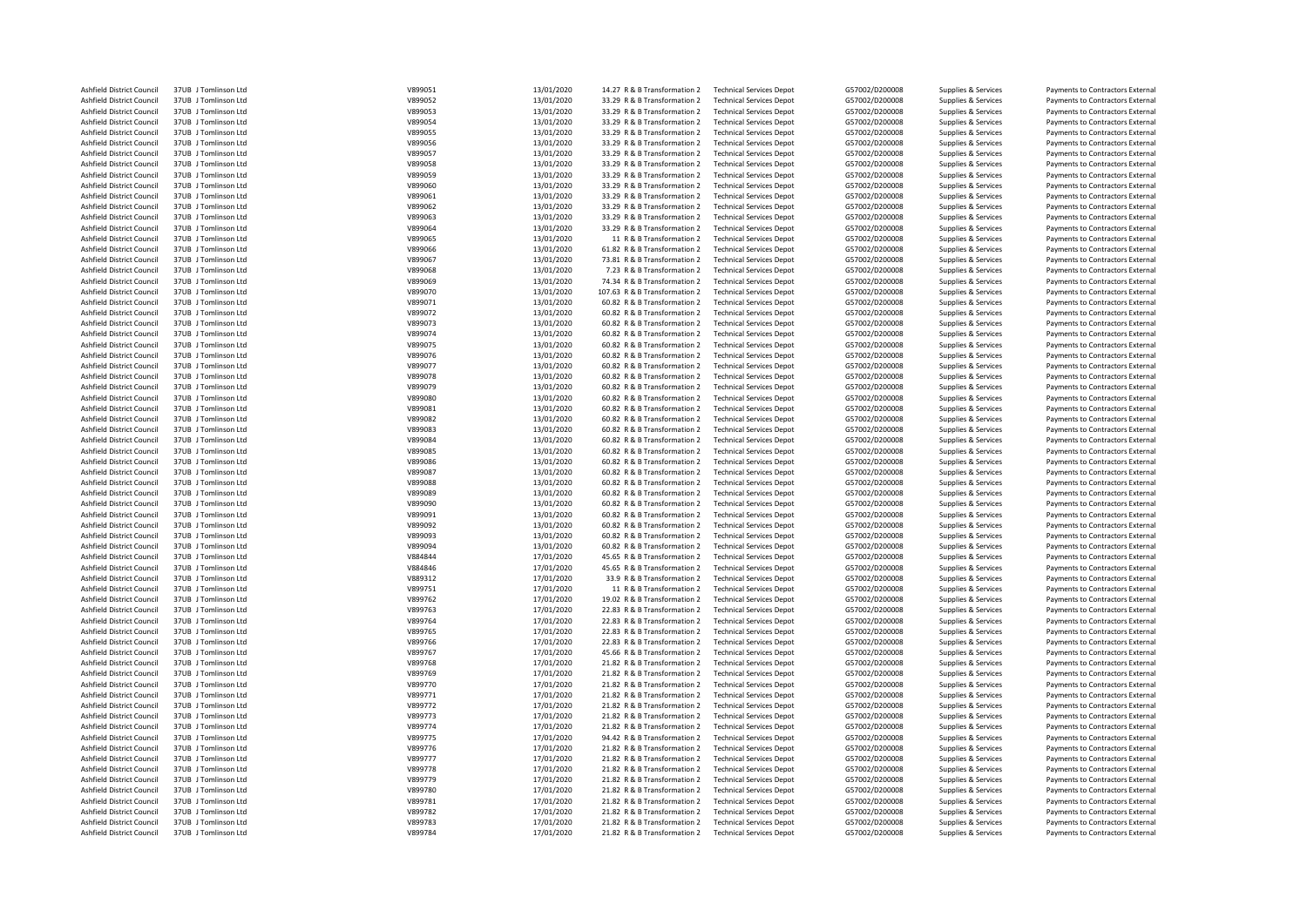| Ashfield District Council | 37UB J Tomlinson Ltd | V899785 | 17/01/2020 | 21.82 R & B Transformation 2 | <b>Technical Services Depot</b> | G57002/D200008 | Supplies & Services | Payments to Contractors External |
|---------------------------|----------------------|---------|------------|------------------------------|---------------------------------|----------------|---------------------|----------------------------------|
| Ashfield District Council | 37UB J Tomlinson Ltd | V899786 | 17/01/2020 | 21.82 R & B Transformation 2 | <b>Technical Services Depot</b> | G57002/D200008 | Supplies & Services | Payments to Contractors External |
| Ashfield District Council | 37UB J Tomlinson Ltd | V899787 | 17/01/2020 | 21.82 R & B Transformation 2 | <b>Technical Services Depot</b> | G57002/D200008 | Supplies & Services | Payments to Contractors External |
| Ashfield District Council | 37UB J Tomlinson Ltd | V899788 | 17/01/2020 | 21.82 R & B Transformation 2 | <b>Technical Services Depot</b> | G57002/D200008 | Supplies & Services | Payments to Contractors External |
| Ashfield District Council | 37UB J Tomlinson Ltd | V899789 | 17/01/2020 | 21.82 R & B Transformation 2 | <b>Technical Services Depot</b> | G57002/D200008 | Supplies & Services | Payments to Contractors External |
| Ashfield District Council | 37UB J Tomlinson Ltd | V899790 | 17/01/2020 | 21.82 R & B Transformation 2 | <b>Technical Services Depot</b> | G57002/D200008 | Supplies & Services | Payments to Contractors External |
| Ashfield District Council | 37UB J Tomlinson Ltd | V899791 |            | 21.82 R & B Transformation 2 | <b>Technical Services Depot</b> | G57002/D200008 |                     | Payments to Contractors External |
|                           |                      |         | 17/01/2020 |                              |                                 |                | Supplies & Services |                                  |
| Ashfield District Council | 37UB J Tomlinson Ltd | V899792 | 17/01/2020 | 21.82 R & B Transformation 2 | <b>Technical Services Depot</b> | G57002/D200008 | Supplies & Services | Payments to Contractors External |
| Ashfield District Council | 37UB J Tomlinson Ltd | V899793 | 17/01/2020 | 44.65 R & B Transformation 2 | <b>Technical Services Depot</b> | G57002/D200008 | Supplies & Services | Payments to Contractors External |
| Ashfield District Council | 37UB J Tomlinson Ltd | V899794 | 17/01/2020 | 58.86 R & B Transformation 2 | <b>Technical Services Depot</b> | G57002/D200008 | Supplies & Services | Payments to Contractors External |
| Ashfield District Council | 37UB J Tomlinson Ltd | V899795 | 17/01/2020 | 55.11 R & B Transformation 2 | <b>Technical Services Depot</b> | G57002/D200008 | Supplies & Services | Payments to Contractors External |
| Ashfield District Council | 37UB J Tomlinson Ltd | V899796 | 17/01/2020 | 21.82 R & B Transformation 2 | <b>Technical Services Depot</b> | G57002/D200008 | Supplies & Services | Payments to Contractors External |
| Ashfield District Council | 37UB J Tomlinson Ltd | V899797 | 17/01/2020 | 75.09 R & B Transformation 2 | <b>Technical Services Depot</b> | G57002/D200008 | Supplies & Services | Payments to Contractors External |
| Ashfield District Council | 37UB J Tomlinson Ltd | V899798 | 17/01/2020 | 21.82 R & B Transformation 2 | <b>Technical Services Depot</b> | G57002/D200008 | Supplies & Services | Payments to Contractors External |
| Ashfield District Council | 37UB J Tomlinson Ltd | V899799 | 17/01/2020 | 21.82 R & B Transformation 2 | <b>Technical Services Depot</b> | G57002/D200008 | Supplies & Services | Payments to Contractors External |
| Ashfield District Council | 37UB J Tomlinson Ltd | V899800 | 17/01/2020 | 21.82 R & B Transformation 2 | <b>Technical Services Depot</b> | G57002/D200008 | Supplies & Services | Payments to Contractors External |
| Ashfield District Council | 37UB J Tomlinson Ltd | V899801 | 17/01/2020 | 21.82 R & B Transformation 2 | <b>Technical Services Depot</b> | G57002/D200008 | Supplies & Services | Payments to Contractors External |
| Ashfield District Council | 37UB J Tomlinson Ltd | V899802 | 17/01/2020 | 21.82 R & B Transformation 2 | <b>Technical Services Depot</b> | G57002/D200008 | Supplies & Services | Payments to Contractors External |
|                           |                      |         |            |                              |                                 |                |                     |                                  |
| Ashfield District Council | 37UB J Tomlinson Ltd | V899803 | 17/01/2020 | 21.82 R & B Transformation 2 | <b>Technical Services Depot</b> | G57002/D200008 | Supplies & Services | Payments to Contractors External |
| Ashfield District Council | 37UB J Tomlinson Ltd | V899804 | 17/01/2020 | 37.54 R & B Transformation 2 | <b>Technical Services Depot</b> | G57002/D200008 | Supplies & Services | Payments to Contractors External |
| Ashfield District Council | 37UB J Tomlinson Ltd | V899805 | 17/01/2020 | 88.4 R & B Transformation 2  | <b>Technical Services Depot</b> | G57002/D200008 | Supplies & Services | Payments to Contractors External |
| Ashfield District Council | 37UB J Tomlinson Ltd | V899806 | 17/01/2020 | 65.57 R & B Transformation 2 | <b>Technical Services Depot</b> | G57002/D200008 | Supplies & Services | Payments to Contractors External |
| Ashfield District Council | 37UB J Tomlinson Ltd | V899807 | 17/01/2020 | 15.22 R & B Transformation 2 | <b>Technical Services Depot</b> | G57002/D200008 | Supplies & Services | Payments to Contractors External |
| Ashfield District Council | 37UB J Tomlinson Ltd | V899808 | 17/01/2020 | 26.79 R & B Transformation 2 | <b>Technical Services Depot</b> | G57002/D200008 | Supplies & Services | Payments to Contractors External |
| Ashfield District Council | 37UB J Tomlinson Ltd | V899809 | 17/01/2020 | 26.79 R & B Transformation 2 | <b>Technical Services Depot</b> | G57002/D200008 | Supplies & Services | Payments to Contractors External |
| Ashfield District Council | 37UB J Tomlinson Ltd | V899810 | 17/01/2020 | 26.79 R & B Transformation 2 | <b>Technical Services Depot</b> | G57002/D200008 | Supplies & Services | Payments to Contractors External |
| Ashfield District Council | 37UB J Tomlinson Ltd | V899811 | 17/01/2020 | 26.79 R & B Transformation 2 | <b>Technical Services Depot</b> | G57002/D200008 | Supplies & Services | Payments to Contractors External |
| Ashfield District Council | 37UB J Tomlinson Ltd | V899812 | 17/01/2020 | 26.79 R & B Transformation 2 | <b>Technical Services Depot</b> | G57002/D200008 | Supplies & Services | Payments to Contractors External |
| Ashfield District Council | 37UB J Tomlinson Ltd | V899813 | 17/01/2020 | 26.79 R & B Transformation 2 | <b>Technical Services Depot</b> | G57002/D200008 | Supplies & Services | Payments to Contractors External |
| Ashfield District Council | 37UB J Tomlinson Ltd | V899814 | 17/01/2020 | 26.79 R & B Transformation 2 | <b>Technical Services Depot</b> | G57002/D200008 | Supplies & Services | Payments to Contractors External |
|                           |                      |         |            |                              |                                 |                |                     |                                  |
| Ashfield District Council | 37UB J Tomlinson Ltd | V899815 | 17/01/2020 | 26.79 R & B Transformation 2 | <b>Technical Services Depot</b> | G57002/D200008 | Supplies & Services | Payments to Contractors External |
| Ashfield District Council | 37UB J Tomlinson Ltd | V899816 | 17/01/2020 | 15.22 R & B Transformation 2 | <b>Technical Services Depot</b> | G57002/D200008 | Supplies & Services | Payments to Contractors External |
| Ashfield District Council | 37UB J Tomlinson Ltd | V899817 | 17/01/2020 | 22.83 R & B Transformation 2 | <b>Technical Services Depot</b> | G57002/D200008 | Supplies & Services | Payments to Contractors External |
| Ashfield District Council | 37UB J Tomlinson Ltd | V899818 | 17/01/2020 | 22.83 R & B Transformation 2 | <b>Technical Services Depot</b> | G57002/D200008 | Supplies & Services | Payments to Contractors External |
| Ashfield District Council | 37UB J Tomlinson Ltd | V899819 | 17/01/2020 | 18.87 R & B Transformation 2 | <b>Technical Services Depot</b> | G57002/D200008 | Supplies & Services | Payments to Contractors External |
| Ashfield District Council | 37UB J Tomlinson Ltd | V899820 | 17/01/2020 | 18.87 R & B Transformation 2 | <b>Technical Services Depot</b> | G57002/D200008 | Supplies & Services | Payments to Contractors External |
| Ashfield District Council | 37UB J Tomlinson Ltd | V899823 | 17/01/2020 | 60.82 R & B Transformation 2 | <b>Technical Services Depot</b> | G57002/D200008 | Supplies & Services | Payments to Contractors External |
| Ashfield District Council | 37UB J Tomlinson Ltd | V899824 | 17/01/2020 | 60.82 R & B Transformation 2 | <b>Technical Services Depot</b> | G57002/D200008 | Supplies & Services | Payments to Contractors External |
| Ashfield District Council | 37UB J Tomlinson Ltd | V899825 | 17/01/2020 | 60.82 R & B Transformation 2 | <b>Technical Services Depot</b> | G57002/D200008 | Supplies & Services | Payments to Contractors External |
| Ashfield District Council | 37UB J Tomlinson Ltd | V899826 | 17/01/2020 | 60.82 R & B Transformation 2 | <b>Technical Services Depot</b> | G57002/D200008 | Supplies & Services | Payments to Contractors External |
| Ashfield District Council | 37UB J Tomlinson Ltd | V899827 | 17/01/2020 | 60.82 R & B Transformation 2 | <b>Technical Services Depot</b> | G57002/D200008 | Supplies & Services | Payments to Contractors External |
| Ashfield District Council | 37UB J Tomlinson Ltd | V899828 | 17/01/2020 | 60.82 R & B Transformation 2 | <b>Technical Services Depot</b> | G57002/D200008 | Supplies & Services | Payments to Contractors External |
| Ashfield District Council | 37UB J Tomlinson Ltd | V899829 |            | 60.82 R & B Transformation 2 | <b>Technical Services Depot</b> | G57002/D200008 |                     |                                  |
|                           |                      |         | 17/01/2020 |                              |                                 |                | Supplies & Services | Payments to Contractors External |
| Ashfield District Council | 37UB J Tomlinson Ltd | V899830 | 17/01/2020 | 60.82 R & B Transformation 2 | <b>Technical Services Depot</b> | G57002/D200008 | Supplies & Services | Payments to Contractors External |
| Ashfield District Council | 37UB J Tomlinson Ltd | V899831 | 17/01/2020 | 60.82 R & B Transformation 2 | <b>Technical Services Depot</b> | G57002/D200008 | Supplies & Services | Payments to Contractors External |
| Ashfield District Council | 37UB J Tomlinson Ltd | V899832 | 17/01/2020 | 60.82 R & B Transformation 2 | <b>Technical Services Depot</b> | G57002/D200008 | Supplies & Services | Payments to Contractors External |
| Ashfield District Council | 37UB J Tomlinson Ltd | V899833 | 17/01/2020 | 60.82 R & B Transformation 2 | <b>Technical Services Depot</b> | G57002/D200008 | Supplies & Services | Payments to Contractors External |
| Ashfield District Council | 37UB J Tomlinson Ltd | V899834 | 17/01/2020 | 60.82 R & B Transformation 2 | <b>Technical Services Depot</b> | G57002/D200008 | Supplies & Services | Payments to Contractors External |
| Ashfield District Council | 37UB J Tomlinson Ltd | V899835 | 17/01/2020 | 60.82 R & B Transformation 2 | <b>Technical Services Depot</b> | G57002/D200008 | Supplies & Services | Payments to Contractors External |
| Ashfield District Council | 37UB J Tomlinson Ltd | V899836 | 17/01/2020 | 60.82 R & B Transformation 2 | <b>Technical Services Depot</b> | G57002/D200008 | Supplies & Services | Payments to Contractors External |
| Ashfield District Council | 37UB J Tomlinson Ltd | V899837 | 17/01/2020 | 60.82 R & B Transformation 2 | <b>Technical Services Depot</b> | G57002/D200008 | Supplies & Services | Payments to Contractors External |
| Ashfield District Council | 37UB J Tomlinson Ltd | V899838 | 17/01/2020 | 60.82 R & B Transformation 2 | <b>Technical Services Depot</b> | G57002/D200008 | Supplies & Services | Payments to Contractors External |
| Ashfield District Council | 37UB J Tomlinson Ltd | V899839 | 17/01/2020 | 60.82 R & B Transformation 2 | <b>Technical Services Depot</b> | G57002/D200008 | Supplies & Services | Payments to Contractors External |
| Ashfield District Council | 37UB J Tomlinson Ltd | V899840 | 17/01/2020 | 60.82 R & B Transformation 2 | <b>Technical Services Depot</b> | G57002/D200008 | Supplies & Services | Payments to Contractors External |
|                           | 37UB J Tomlinson Ltd | V899841 |            | 60.82 R & B Transformation 2 |                                 |                |                     |                                  |
| Ashfield District Council |                      |         | 17/01/2020 |                              | <b>Technical Services Depot</b> | G57002/D200008 | Supplies & Services | Payments to Contractors External |
| Ashfield District Council | 37UB J Tomlinson Ltd | V899842 | 17/01/2020 | 60.82 R & B Transformation 2 | <b>Technical Services Depot</b> | G57002/D200008 | Supplies & Services | Payments to Contractors External |
| Ashfield District Council | 37UB J Tomlinson Ltd | V899843 | 17/01/2020 | 60.82 R & B Transformation 2 | <b>Technical Services Depot</b> | G57002/D200008 | Supplies & Services | Payments to Contractors External |
| Ashfield District Council | 37UB J Tomlinson Ltd | V899844 | 17/01/2020 | 60.82 R & B Transformation 2 | <b>Technical Services Depot</b> | G57002/D200008 | Supplies & Services | Payments to Contractors External |
| Ashfield District Council | 37UB J Tomlinson Ltd | V899845 | 17/01/2020 | 60.82 R & B Transformation 2 | <b>Technical Services Depot</b> | G57002/D200008 | Supplies & Services | Payments to Contractors External |
| Ashfield District Council | 37UB J Tomlinson Ltd | V899846 | 17/01/2020 | 60.82 R & B Transformation 2 | <b>Technical Services Depot</b> | G57002/D200008 | Supplies & Services | Payments to Contractors External |
| Ashfield District Council | 37UB J Tomlinson Ltd | V899847 | 17/01/2020 | 60.82 R & B Transformation 2 | <b>Technical Services Depot</b> | G57002/D200008 | Supplies & Services | Payments to Contractors External |
| Ashfield District Council | 37UB J Tomlinson Ltd | V899848 | 17/01/2020 | 60.82 R & B Transformation 2 | <b>Technical Services Depot</b> | G57002/D200008 | Supplies & Services | Payments to Contractors External |
| Ashfield District Council | 37UB J Tomlinson Ltd | V899849 | 17/01/2020 | 60.82 R & B Transformation 2 | <b>Technical Services Depot</b> | G57002/D200008 | Supplies & Services | Payments to Contractors External |
| Ashfield District Council | 37UB J Tomlinson Ltd | V899850 | 17/01/2020 | 60.82 R & B Transformation 2 | <b>Technical Services Depot</b> | G57002/D200008 | Supplies & Services | Payments to Contractors External |
| Ashfield District Council | 37UB J Tomlinson Ltd | V899851 | 17/01/2020 | 60.82 R & B Transformation 2 | <b>Technical Services Depot</b> | G57002/D200008 | Supplies & Services | Payments to Contractors External |
| Ashfield District Council | 37UB J Tomlinson Ltd | V899852 | 17/01/2020 | 60.82 R & B Transformation 2 | <b>Technical Services Depot</b> | G57002/D200008 | Supplies & Services | Payments to Contractors External |
| Ashfield District Council | 37UB J Tomlinson Ltd | V899853 | 17/01/2020 | 60.82 R & B Transformation 2 | <b>Technical Services Depot</b> | G57002/D200008 | Supplies & Services | Payments to Contractors External |
|                           |                      |         |            |                              |                                 |                |                     |                                  |
| Ashfield District Council | 37UB J Tomlinson Ltd | V899854 | 17/01/2020 | 60.82 R & B Transformation 2 | <b>Technical Services Depot</b> | G57002/D200008 | Supplies & Services | Payments to Contractors External |
| Ashfield District Council | 37UB J Tomlinson Ltd | V899855 | 17/01/2020 | 60.82 R & B Transformation 2 | <b>Technical Services Depot</b> | G57002/D200008 | Supplies & Services | Payments to Contractors External |
| Ashfield District Council | 37UB J Tomlinson Ltd | V899856 | 17/01/2020 | 60.82 R & B Transformation 2 | <b>Technical Services Depot</b> | G57002/D200008 | Supplies & Services | Payments to Contractors External |
| Ashfield District Council | 37UB J Tomlinson Ltd | V899857 | 17/01/2020 | 60.82 R & B Transformation 2 | <b>Technical Services Depot</b> | G57002/D200008 | Supplies & Services | Payments to Contractors External |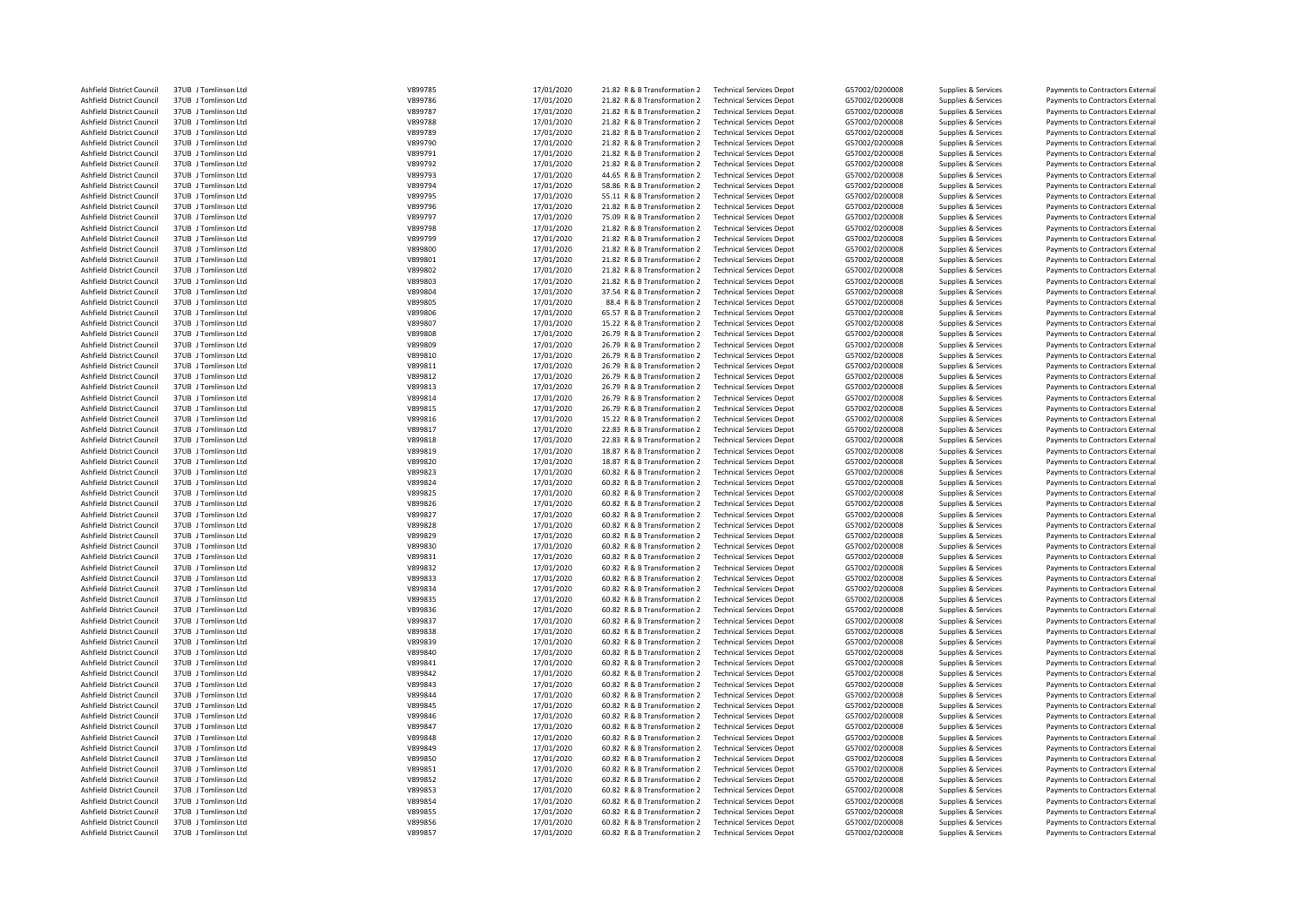| Ashfield District Council | 37UB J Tomlinson Ltd | V899858 | 17/01/2020 | 60.82 R & B Transformation 2 | <b>Technical Services Depot</b> | G57002/D200008 | Supplies & Services | Payments to Contractors External |
|---------------------------|----------------------|---------|------------|------------------------------|---------------------------------|----------------|---------------------|----------------------------------|
| Ashfield District Council | 37UB J Tomlinson Ltd | V899859 | 17/01/2020 | 60.82 R & B Transformation 2 | <b>Technical Services Depot</b> | G57002/D200008 | Supplies & Services | Payments to Contractors External |
| Ashfield District Council | 37UB J Tomlinson Ltd | V899860 | 17/01/2020 | 60.82 R & B Transformation 2 | <b>Technical Services Depot</b> | G57002/D200008 | Supplies & Services | Payments to Contractors External |
| Ashfield District Council | 37UB J Tomlinson Ltd | V899861 | 17/01/2020 | 60.82 R & B Transformation 2 | <b>Technical Services Depot</b> | G57002/D200008 | Supplies & Services | Payments to Contractors External |
| Ashfield District Council | 37UB J Tomlinson Ltd | V899862 | 17/01/2020 | 60.82 R & B Transformation 2 | <b>Technical Services Depot</b> | G57002/D200008 | Supplies & Services | Payments to Contractors External |
| Ashfield District Council | 37UB J Tomlinson Ltd | V899863 | 17/01/2020 | 60.82 R & B Transformation 2 | <b>Technical Services Depot</b> | G57002/D200008 | Supplies & Services | Payments to Contractors External |
| Ashfield District Council | 37UB J Tomlinson Ltd | V899864 |            | 60.82 R & B Transformation 2 | <b>Technical Services Depot</b> | G57002/D200008 |                     | Payments to Contractors External |
|                           |                      |         | 17/01/2020 |                              |                                 |                | Supplies & Services |                                  |
| Ashfield District Council | 37UB J Tomlinson Ltd | V899865 | 17/01/2020 | 60.82 R & B Transformation 2 | <b>Technical Services Depot</b> | G57002/D200008 | Supplies & Services | Payments to Contractors External |
| Ashfield District Council | 37UB J Tomlinson Ltd | V899866 | 17/01/2020 | 60.82 R & B Transformation 2 | <b>Technical Services Depot</b> | G57002/D200008 | Supplies & Services | Payments to Contractors External |
| Ashfield District Council | 37UB J Tomlinson Ltd | V899867 | 17/01/2020 | 60.82 R & B Transformation 2 | <b>Technical Services Depot</b> | G57002/D200008 | Supplies & Services | Payments to Contractors External |
| Ashfield District Council | 37UB J Tomlinson Ltd | V899868 | 17/01/2020 | 60.82 R & B Transformation 2 | <b>Technical Services Depot</b> | G57002/D200008 | Supplies & Services | Payments to Contractors External |
| Ashfield District Council | 37UB J Tomlinson Ltd | V899869 | 17/01/2020 | 60.82 R & B Transformation 2 | <b>Technical Services Depot</b> | G57002/D200008 | Supplies & Services | Payments to Contractors External |
| Ashfield District Council | 37UB J Tomlinson Ltd | V899870 | 17/01/2020 | 60.82 R & B Transformation 2 | <b>Technical Services Depot</b> | G57002/D200008 | Supplies & Services | Payments to Contractors External |
| Ashfield District Council | 37UB J Tomlinson Ltd | V899871 | 17/01/2020 | 60.82 R & B Transformation 2 | <b>Technical Services Depot</b> | G57002/D200008 | Supplies & Services | Payments to Contractors External |
| Ashfield District Council | 37UB J Tomlinson Ltd | V899872 | 17/01/2020 | 60.82 R & B Transformation 2 | <b>Technical Services Depot</b> | G57002/D200008 | Supplies & Services | Payments to Contractors External |
| Ashfield District Council | 37UB J Tomlinson Ltd | V899873 | 17/01/2020 | 60.82 R & B Transformation 2 | <b>Technical Services Depot</b> | G57002/D200008 | Supplies & Services | Payments to Contractors External |
|                           |                      |         |            |                              |                                 |                |                     |                                  |
| Ashfield District Council | 37UB J Tomlinson Ltd | V899874 | 17/01/2020 | 60.82 R & B Transformation 2 | <b>Technical Services Depot</b> | G57002/D200008 | Supplies & Services | Payments to Contractors External |
| Ashfield District Council | 37UB J Tomlinson Ltd | V899875 | 17/01/2020 | 60.82 R & B Transformation 2 | <b>Technical Services Depot</b> | G57002/D200008 | Supplies & Services | Payments to Contractors External |
| Ashfield District Council | 37UB J Tomlinson Ltd | V899876 | 17/01/2020 | 60.82 R & B Transformation 2 | <b>Technical Services Depot</b> | G57002/D200008 | Supplies & Services | Payments to Contractors External |
| Ashfield District Council | 37UB J Tomlinson Ltd | V899877 | 17/01/2020 | 60.82 R & B Transformation 2 | <b>Technical Services Depot</b> | G57002/D200008 | Supplies & Services | Payments to Contractors External |
| Ashfield District Council | 37UB J Tomlinson Ltd | V899878 | 17/01/2020 | 60.82 R & B Transformation 2 | <b>Technical Services Depot</b> | G57002/D200008 | Supplies & Services | Payments to Contractors External |
| Ashfield District Council | 37UB J Tomlinson Ltd | V899879 | 17/01/2020 | 60.82 R & B Transformation 2 | <b>Technical Services Depot</b> | G57002/D200008 | Supplies & Services | Payments to Contractors External |
| Ashfield District Council | 37UB J Tomlinson Ltd | V899880 | 17/01/2020 | 60.82 R & B Transformation 2 | <b>Technical Services Depot</b> | G57002/D200008 | Supplies & Services | Payments to Contractors External |
| Ashfield District Council | 37UB J Tomlinson Ltd | V899881 | 17/01/2020 | 60.82 R & B Transformation 2 | <b>Technical Services Depot</b> | G57002/D200008 | Supplies & Services | Payments to Contractors External |
| Ashfield District Council | 37UB J Tomlinson Ltd | V899882 | 17/01/2020 | 60.82 R & B Transformation 2 | <b>Technical Services Depot</b> | G57002/D200008 | Supplies & Services | Payments to Contractors External |
|                           |                      |         |            |                              |                                 |                |                     |                                  |
| Ashfield District Council | 37UB J Tomlinson Ltd | V899883 | 17/01/2020 | 60.82 R & B Transformation 2 | <b>Technical Services Depot</b> | G57002/D200008 | Supplies & Services | Payments to Contractors External |
| Ashfield District Council | 37UB J Tomlinson Ltd | V899884 | 17/01/2020 | 60.82 R & B Transformation 2 | <b>Technical Services Depot</b> | G57002/D200008 | Supplies & Services | Payments to Contractors External |
| Ashfield District Council | 37UB J Tomlinson Ltd | V899885 | 17/01/2020 | 60.82 R & B Transformation 2 | <b>Technical Services Depot</b> | G57002/D200008 | Supplies & Services | Payments to Contractors External |
| Ashfield District Council | 37UB J Tomlinson Ltd | V899886 | 17/01/2020 | 60.82 R & B Transformation 2 | <b>Technical Services Depot</b> | G57002/D200008 | Supplies & Services | Payments to Contractors External |
| Ashfield District Council | 37UB J Tomlinson Ltd | V899887 | 17/01/2020 | 60.82 R & B Transformation 2 | <b>Technical Services Depot</b> | G57002/D200008 | Supplies & Services | Payments to Contractors External |
| Ashfield District Council | 37UB J Tomlinson Ltd | V899888 | 17/01/2020 | 60.82 R & B Transformation 2 | <b>Technical Services Depot</b> | G57002/D200008 | Supplies & Services | Payments to Contractors External |
| Ashfield District Council | 37UB J Tomlinson Ltd | V899889 | 17/01/2020 | 60.82 R & B Transformation 2 | <b>Technical Services Depot</b> | G57002/D200008 | Supplies & Services | Payments to Contractors External |
| Ashfield District Council | 37UB J Tomlinson Ltd | V899890 | 17/01/2020 | 60.82 R & B Transformation 2 | <b>Technical Services Depot</b> | G57002/D200008 | Supplies & Services | Payments to Contractors External |
| Ashfield District Council | 37UB J Tomlinson Ltd | V899891 | 17/01/2020 | 60.82 R & B Transformation 2 | <b>Technical Services Depot</b> | G57002/D200008 | Supplies & Services | Payments to Contractors External |
| Ashfield District Council | 37UB J Tomlinson Ltd | V899892 | 17/01/2020 | 60.82 R & B Transformation 2 | <b>Technical Services Depot</b> | G57002/D200008 | Supplies & Services | Payments to Contractors External |
|                           | 37UB J Tomlinson Ltd | V899893 |            |                              |                                 |                |                     |                                  |
| Ashfield District Council |                      |         | 17/01/2020 | 60.82 R & B Transformation 2 | <b>Technical Services Depot</b> | G57002/D200008 | Supplies & Services | Payments to Contractors External |
| Ashfield District Council | 37UB J Tomlinson Ltd | V899894 | 17/01/2020 | 60.82 R & B Transformation 2 | <b>Technical Services Depot</b> | G57002/D200008 | Supplies & Services | Payments to Contractors External |
| Ashfield District Council | 37UB J Tomlinson Ltd | V899895 | 17/01/2020 | 60.82 R & B Transformation 2 | <b>Technical Services Depot</b> | G57002/D200008 | Supplies & Services | Payments to Contractors External |
| Ashfield District Council | 37UB J Tomlinson Ltd | V899896 | 17/01/2020 | 60.82 R & B Transformation 2 | <b>Technical Services Depot</b> | G57002/D200008 | Supplies & Services | Payments to Contractors External |
| Ashfield District Council | 37UB J Tomlinson Ltd | V899897 | 17/01/2020 | 60.82 R & B Transformation 2 | <b>Technical Services Depot</b> | G57002/D200008 | Supplies & Services | Payments to Contractors External |
| Ashfield District Council | 37UB J Tomlinson Ltd | V899898 | 17/01/2020 | 60.82 R & B Transformation 2 | <b>Technical Services Depot</b> | G57002/D200008 | Supplies & Services | Payments to Contractors External |
| Ashfield District Council | 37UB J Tomlinson Ltd | V899899 | 17/01/2020 | 60.82 R & B Transformation 2 | <b>Technical Services Depot</b> | G57002/D200008 | Supplies & Services | Payments to Contractors External |
| Ashfield District Council | 37UB J Tomlinson Ltd | V899900 | 17/01/2020 | 60.82 R & B Transformation 2 | <b>Technical Services Depot</b> | G57002/D200008 | Supplies & Services | Payments to Contractors External |
| Ashfield District Council | 37UB J Tomlinson Ltd | V899901 | 17/01/2020 | 60.82 R & B Transformation 2 | <b>Technical Services Depot</b> | G57002/D200008 | Supplies & Services | Payments to Contractors External |
|                           | 37UB J Tomlinson Ltd | V899902 |            |                              |                                 |                |                     |                                  |
| Ashfield District Council |                      |         | 17/01/2020 | 60.82 R & B Transformation 2 | <b>Technical Services Depot</b> | G57002/D200008 | Supplies & Services | Payments to Contractors External |
| Ashfield District Council | 37UB J Tomlinson Ltd | V899903 | 17/01/2020 | 60.82 R & B Transformation 2 | <b>Technical Services Depot</b> | G57002/D200008 | Supplies & Services | Payments to Contractors External |
| Ashfield District Council | 37UB J Tomlinson Ltd | V899904 | 17/01/2020 | 60.82 R & B Transformation 2 | <b>Technical Services Depot</b> | G57002/D200008 | Supplies & Services | Payments to Contractors External |
| Ashfield District Council | 37UB J Tomlinson Ltd | V899905 | 17/01/2020 | 60.82 R & B Transformation 2 | <b>Technical Services Depot</b> | G57002/D200008 | Supplies & Services | Payments to Contractors External |
| Ashfield District Council | 37UB J Tomlinson Ltd | V899906 | 17/01/2020 | 60.82 R & B Transformation 2 | <b>Technical Services Depot</b> | G57002/D200008 | Supplies & Services | Payments to Contractors External |
| Ashfield District Council | 37UB J Tomlinson Ltd | V899907 | 17/01/2020 | 60.82 R & B Transformation 2 | <b>Technical Services Depot</b> | G57002/D200008 | Supplies & Services | Payments to Contractors External |
| Ashfield District Council | 37UB J Tomlinson Ltd | V899908 | 17/01/2020 | 60.82 R & B Transformation 2 | <b>Technical Services Depot</b> | G57002/D200008 | Supplies & Services | Payments to Contractors External |
| Ashfield District Council | 37UB J Tomlinson Ltd | V899909 | 17/01/2020 | 60.82 R & B Transformation 2 | <b>Technical Services Depot</b> | G57002/D200008 | Supplies & Services | Payments to Contractors External |
| Ashfield District Council | 37UB J Tomlinson Ltd | V899910 | 17/01/2020 | 60.82 R & B Transformation 2 | <b>Technical Services Depot</b> | G57002/D200008 | Supplies & Services | Payments to Contractors External |
| Ashfield District Council | 37UB J Tomlinson Ltd | V899911 | 17/01/2020 | 60.82 R & B Transformation 2 | <b>Technical Services Depot</b> | G57002/D200008 |                     |                                  |
|                           |                      |         |            |                              |                                 |                | Supplies & Services | Payments to Contractors External |
| Ashfield District Council | 37UB J Tomlinson Ltd | V899912 | 17/01/2020 | 60.82 R & B Transformation 2 | <b>Technical Services Depot</b> | G57002/D200008 | Supplies & Services | Payments to Contractors External |
| Ashfield District Council | 37UB J Tomlinson Ltd | V899913 | 17/01/2020 | 60.82 R & B Transformation 2 | <b>Technical Services Depot</b> | G57002/D200008 | Supplies & Services | Payments to Contractors External |
| Ashfield District Council | 37UB J Tomlinson Ltd | V899914 | 17/01/2020 | 60.82 R & B Transformation 2 | <b>Technical Services Depot</b> | G57002/D200008 | Supplies & Services | Payments to Contractors External |
| Ashfield District Council | 37UB J Tomlinson Ltd | V899915 | 17/01/2020 | 60.82 R & B Transformation 2 | <b>Technical Services Depot</b> | G57002/D200008 | Supplies & Services | Payments to Contractors External |
| Ashfield District Council | 37UB J Tomlinson Ltd | V899916 | 17/01/2020 | 60.82 R & B Transformation 2 | <b>Technical Services Depot</b> | G57002/D200008 | Supplies & Services | Payments to Contractors External |
| Ashfield District Council | 37UB J Tomlinson Ltd | V899917 | 17/01/2020 | 60.82 R & B Transformation 2 | <b>Technical Services Depot</b> | G57002/D200008 | Supplies & Services | Payments to Contractors External |
| Ashfield District Council | 37UB J Tomlinson Ltd | V899918 | 17/01/2020 | 60.82 R & B Transformation 2 | <b>Technical Services Depot</b> | G57002/D200008 | Supplies & Services | Payments to Contractors External |
| Ashfield District Council | 37UB J Tomlinson Ltd | V899919 | 17/01/2020 | 60.82 R & B Transformation 2 | <b>Technical Services Depot</b> | G57002/D200008 | Supplies & Services | Payments to Contractors External |
| Ashfield District Council | 37UB J Tomlinson Ltd | V899920 | 17/01/2020 | 60.82 R & B Transformation 2 | <b>Technical Services Depot</b> | G57002/D200008 | Supplies & Services | Payments to Contractors External |
|                           | 37UB J Tomlinson Ltd |         |            |                              |                                 |                |                     |                                  |
| Ashfield District Council |                      | V899921 | 17/01/2020 | 60.82 R & B Transformation 2 | <b>Technical Services Depot</b> | G57002/D200008 | Supplies & Services | Payments to Contractors External |
| Ashfield District Council | 37UB J Tomlinson Ltd | V899922 | 17/01/2020 | 60.82 R & B Transformation 2 | <b>Technical Services Depot</b> | G57002/D200008 | Supplies & Services | Payments to Contractors External |
| Ashfield District Council | 37UB J Tomlinson Ltd | V899923 | 17/01/2020 | 60.82 R & B Transformation 2 | <b>Technical Services Depot</b> | G57002/D200008 | Supplies & Services | Payments to Contractors External |
| Ashfield District Council | 37UB J Tomlinson Ltd | V899924 | 17/01/2020 | 60.82 R & B Transformation 2 | <b>Technical Services Depot</b> | G57002/D200008 | Supplies & Services | Payments to Contractors External |
| Ashfield District Council | 37UB J Tomlinson Ltd | V899925 | 17/01/2020 | 60.82 R & B Transformation 2 | <b>Technical Services Depot</b> | G57002/D200008 | Supplies & Services | Payments to Contractors External |
| Ashfield District Council | 37UB J Tomlinson Ltd | V899926 | 17/01/2020 | 60.82 R & B Transformation 2 | <b>Technical Services Depot</b> | G57002/D200008 | Supplies & Services | Payments to Contractors External |
| Ashfield District Council | 37UB J Tomlinson Ltd | V899927 | 17/01/2020 | 60.82 R & B Transformation 2 | <b>Technical Services Depot</b> | G57002/D200008 | Supplies & Services | Payments to Contractors External |
| Ashfield District Council | 37UB J Tomlinson Ltd | V899928 | 17/01/2020 | 60.82 R & B Transformation 2 | <b>Technical Services Depot</b> | G57002/D200008 | Supplies & Services | Payments to Contractors External |
|                           |                      |         |            |                              |                                 |                |                     |                                  |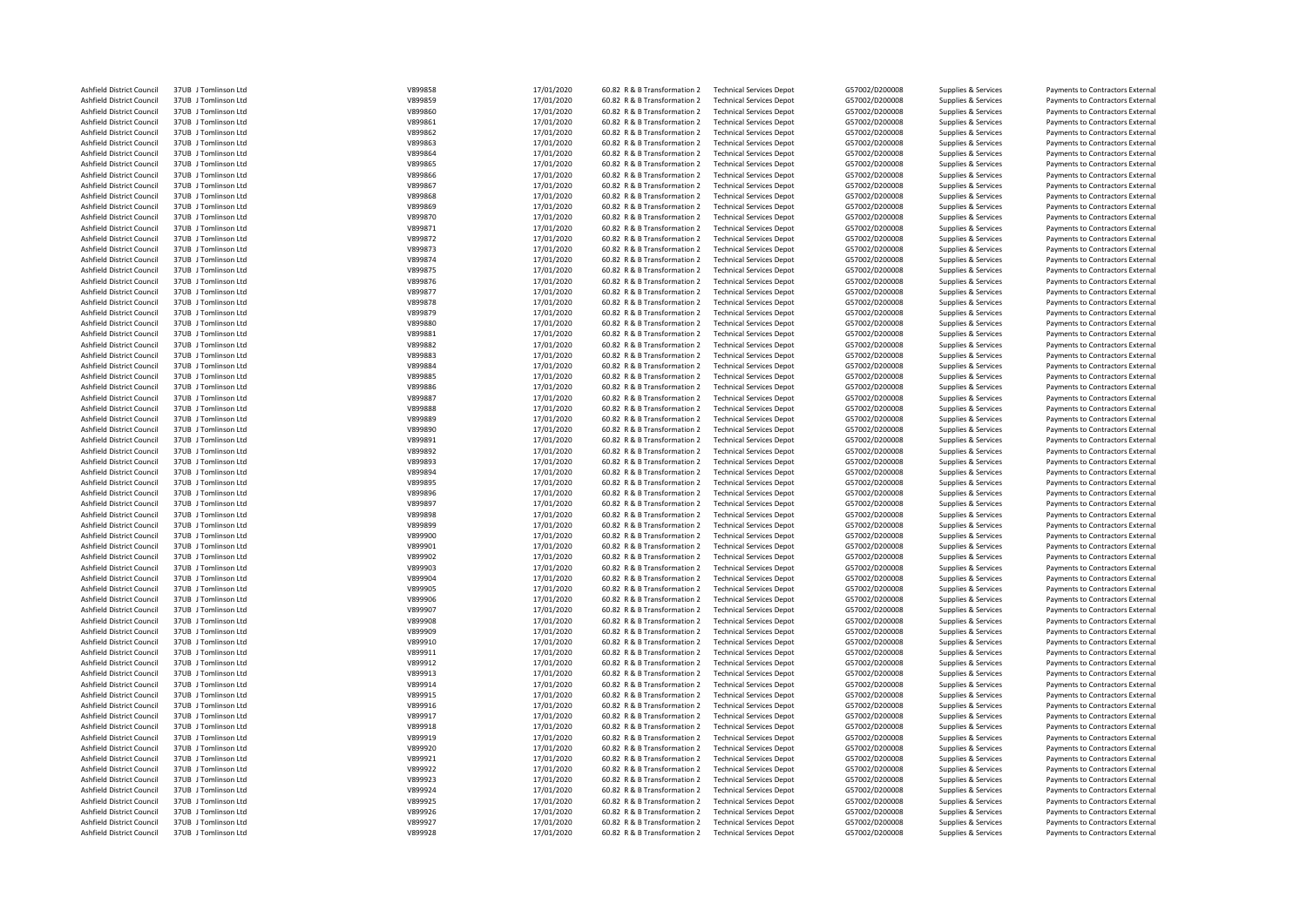| Ashfield District Council | 37UB J Tomlinson Ltd | V899929 | 17/01/2020 | 60.82 R & B Transformation 2 | <b>Technical Services Depot</b> | G57002/D200008 | Supplies & Services | Payments to Contractors External |
|---------------------------|----------------------|---------|------------|------------------------------|---------------------------------|----------------|---------------------|----------------------------------|
| Ashfield District Council | 37UB J Tomlinson Ltd | V899930 | 17/01/2020 | 60.82 R & B Transformation 2 | <b>Technical Services Depot</b> | G57002/D200008 | Supplies & Services | Payments to Contractors External |
| Ashfield District Council | 37UB J Tomlinson Ltd | V899931 | 17/01/2020 | 60.82 R & B Transformation 2 | <b>Technical Services Depot</b> | G57002/D200008 | Supplies & Services | Payments to Contractors External |
| Ashfield District Council | 37UB J Tomlinson Ltd | V899932 | 17/01/2020 | 60.82 R & B Transformation 2 | <b>Technical Services Depot</b> | G57002/D200008 | Supplies & Services | Payments to Contractors External |
| Ashfield District Council | 37UB J Tomlinson Ltd | V899933 | 17/01/2020 | 60.82 R & B Transformation 2 | <b>Technical Services Depot</b> | G57002/D200008 | Supplies & Services | Payments to Contractors External |
| Ashfield District Council | 37UB J Tomlinson Ltd | V899934 | 17/01/2020 | 60.82 R & B Transformation 2 | <b>Technical Services Depot</b> | G57002/D200008 | Supplies & Services | Payments to Contractors External |
| Ashfield District Council | 37UB J Tomlinson Ltd | V899935 | 17/01/2020 | 60.82 R & B Transformation 2 | <b>Technical Services Depot</b> | G57002/D200008 | Supplies & Services | Payments to Contractors External |
| Ashfield District Council | 37UB J Tomlinson Ltd | V899936 | 17/01/2020 | 60.82 R & B Transformation 2 | <b>Technical Services Depot</b> | G57002/D200008 | Supplies & Services | Payments to Contractors External |
| Ashfield District Council | 37UB J Tomlinson Ltd | V899937 | 17/01/2020 | 60.82 R & B Transformation 2 |                                 | G57002/D200008 |                     |                                  |
|                           |                      |         |            |                              | <b>Technical Services Depot</b> |                | Supplies & Services | Payments to Contractors External |
| Ashfield District Council | 37UB J Tomlinson Ltd | V899938 | 17/01/2020 | 60.82 R & B Transformation 2 | <b>Technical Services Depot</b> | G57002/D200008 | Supplies & Services | Payments to Contractors External |
| Ashfield District Council | 37UB J Tomlinson Ltd | V899939 | 17/01/2020 | 60.82 R & B Transformation 2 | <b>Technical Services Depot</b> | G57002/D200008 | Supplies & Services | Payments to Contractors External |
| Ashfield District Council | 37UB J Tomlinson Ltd | V899940 | 17/01/2020 | 60.82 R & B Transformation 2 | <b>Technical Services Depot</b> | G57002/D200008 | Supplies & Services | Payments to Contractors External |
| Ashfield District Council | 37UB J Tomlinson Ltd | V899941 | 17/01/2020 | 60.82 R & B Transformation 2 | <b>Technical Services Depot</b> | G57002/D200008 | Supplies & Services | Payments to Contractors External |
| Ashfield District Council | 37UB J Tomlinson Ltd | V899942 | 17/01/2020 | 60.82 R & B Transformation 2 | <b>Technical Services Depot</b> | G57002/D200008 | Supplies & Services | Payments to Contractors External |
| Ashfield District Council | 37UB J Tomlinson Ltd | V899943 | 17/01/2020 | 60.82 R & B Transformation 2 | <b>Technical Services Depot</b> | G57002/D200008 | Supplies & Services | Payments to Contractors External |
| Ashfield District Council | 37UB J Tomlinson Ltd | V899944 | 17/01/2020 | 60.82 R & B Transformation 2 | <b>Technical Services Depot</b> | G57002/D200008 | Supplies & Services | Payments to Contractors External |
| Ashfield District Council | 37UB J Tomlinson Ltd | V899945 | 17/01/2020 | 60.82 R & B Transformation 2 | <b>Technical Services Depot</b> | G57002/D200008 | Supplies & Services | Payments to Contractors External |
| Ashfield District Council | 37UB   Tomlinson Itd | V899946 | 17/01/2020 | 60.82 R & B Transformation 2 | <b>Technical Services Depot</b> | G57002/D200008 | Supplies & Services | Payments to Contractors External |
| Ashfield District Council | 37UB J Tomlinson Ltd | V899947 | 17/01/2020 | 60.82 R & B Transformation 2 | <b>Technical Services Depot</b> | G57002/D200008 | Supplies & Services | Payments to Contractors External |
| Ashfield District Council | 37UB J Tomlinson Ltd | V899948 | 17/01/2020 | 60.82 R & B Transformation 2 | <b>Technical Services Depot</b> | G57002/D200008 | Supplies & Services | Payments to Contractors External |
| Ashfield District Council | 37UB J Tomlinson Ltd | V899949 | 17/01/2020 | 60.82 R & B Transformation 2 | <b>Technical Services Depot</b> | G57002/D200008 | Supplies & Services | Payments to Contractors External |
| Ashfield District Council | 37UB J Tomlinson Ltd | V899950 | 17/01/2020 | 60.82 R & B Transformation 2 | <b>Technical Services Depot</b> | G57002/D200008 | Supplies & Services | Payments to Contractors External |
| Ashfield District Council | 37UB J Tomlinson Ltd | V899951 | 17/01/2020 | 60.82 R & B Transformation 2 | <b>Technical Services Depot</b> | G57002/D200008 | Supplies & Services | Payments to Contractors External |
| Ashfield District Council | 37UB J Tomlinson Ltd | V899952 | 17/01/2020 | 60.82 R & B Transformation 2 | <b>Technical Services Depot</b> | G57002/D200008 | Supplies & Services | Payments to Contractors External |
| Ashfield District Council | 37UB J Tomlinson Ltd | V899953 | 17/01/2020 | 60.82 R & B Transformation 2 | <b>Technical Services Depot</b> | G57002/D200008 | Supplies & Services | Payments to Contractors External |
| Ashfield District Council | 37UB J Tomlinson Ltd | V899954 |            | 60.82 R & B Transformation 2 | <b>Technical Services Depot</b> | G57002/D200008 |                     | Payments to Contractors External |
|                           |                      |         | 17/01/2020 |                              | <b>Technical Services Depot</b> |                | Supplies & Services |                                  |
| Ashfield District Council | 37UB J Tomlinson Ltd | V899986 | 17/01/2020 | 38.2 R & B Transformation 2  |                                 | G57002/D200008 | Supplies & Services | Payments to Contractors External |
| Ashfield District Council | 37UB J Tomlinson Ltd | V899988 | 17/01/2020 | 38.2 R & B Transformation 2  | <b>Technical Services Depot</b> | G57002/D200008 | Supplies & Services | Payments to Contractors External |
| Ashfield District Council | 37UB J Tomlinson Ltd | V899989 | 17/01/2020 | 68.64 R & B Transformation 2 | <b>Technical Services Depot</b> | G57002/D200008 | Supplies & Services | Payments to Contractors External |
| Ashfield District Council | 37UB J Tomlinson Ltd | V899990 | 17/01/2020 | 38.2 R & B Transformation 2  | <b>Technical Services Depot</b> | G57002/D200008 | Supplies & Services | Payments to Contractors External |
| Ashfield District Council | 37UB J Tomlinson Ltd | V899991 | 17/01/2020 | 60.02 R & B Transformation 2 | <b>Technical Services Depot</b> | G57002/D200008 | Supplies & Services | Payments to Contractors External |
| Ashfield District Council | 37UB J Tomlinson Ltd | V899992 | 17/01/2020 | 38.2 R & B Transformation 2  | <b>Technical Services Depot</b> | G57002/D200008 | Supplies & Services | Payments to Contractors External |
| Ashfield District Council | 37UB J Tomlinson Ltd | V899993 | 17/01/2020 | 38.2 R & B Transformation 2  | <b>Technical Services Depot</b> | G57002/D200008 | Supplies & Services | Payments to Contractors External |
| Ashfield District Council | 37UB J Tomlinson Ltd | V899995 | 17/01/2020 | 38.2 R & B Transformation 2  | <b>Technical Services Depot</b> | G57002/D200008 | Supplies & Services | Payments to Contractors External |
| Ashfield District Council | 37UB J Tomlinson Ltd | V899998 | 17/01/2020 | 38.2 R & B Transformation 2  | <b>Technical Services Depot</b> | G57002/D200008 | Supplies & Services | Payments to Contractors External |
| Ashfield District Council | 37UB J Tomlinson Ltd | V900000 | 17/01/2020 | 38.2 R & B Transformation 2  | <b>Technical Services Depot</b> | G57002/D200008 | Supplies & Services | Payments to Contractors External |
| Ashfield District Council | 37UB J Tomlinson Ltd | V900002 | 17/01/2020 | 38.2 R & B Transformation 2  | <b>Technical Services Depot</b> | G57002/D200008 | Supplies & Services | Payments to Contractors External |
| Ashfield District Council | 37UB J Tomlinson Ltd | V900004 | 17/01/2020 | 38.2 R & B Transformation 2  | <b>Technical Services Depot</b> | G57002/D200008 | Supplies & Services | Payments to Contractors External |
| Ashfield District Council | 37UB J Tomlinson Ltd | V900005 | 17/01/2020 | 68.64 R & B Transformation 2 | <b>Technical Services Depot</b> | G57002/D200008 | Supplies & Services | Payments to Contractors External |
| Ashfield District Council | 37UB J Tomlinson Ltd | V900006 | 17/01/2020 | 38.2 R & B Transformation 2  | <b>Technical Services Depot</b> | G57002/D200008 | Supplies & Services | Payments to Contractors External |
| Ashfield District Council | 37UB J Tomlinson Ltd | V900012 | 17/01/2020 | 15.22 R & B Transformation 2 | <b>Technical Services Depot</b> | G57002/D200008 | Supplies & Services | Payments to Contractors External |
| Ashfield District Council | 37UB J Tomlinson Ltd | V900014 | 17/01/2020 | 15.22 R & B Transformation 2 | <b>Technical Services Depot</b> | G57002/D200008 | Supplies & Services | Payments to Contractors External |
|                           |                      |         |            |                              |                                 |                |                     |                                  |
| Ashfield District Council | 37UB J Tomlinson Ltd | V900018 | 17/01/2020 | 62.99 R & B Transformation 2 | <b>Technical Services Depot</b> | G57002/D200008 | Supplies & Services | Payments to Contractors External |
| Ashfield District Council | 37UB J Tomlinson Ltd | V900021 | 17/01/2020 | 62.99 R & B Transformation 2 | <b>Technical Services Depot</b> | G57002/D200008 | Supplies & Services | Payments to Contractors External |
| Ashfield District Council | 37UB J Tomlinson Ltd | V900022 | 17/01/2020 | 62.99 R & B Transformation 2 | <b>Technical Services Depot</b> | G57002/D200008 | Supplies & Services | Payments to Contractors External |
| Ashfield District Council | 37UB J Tomlinson Ltd | V900024 | 17/01/2020 | 62.99 R & B Transformation 2 | <b>Technical Services Depot</b> | G57002/D200008 | Supplies & Services | Payments to Contractors External |
| Ashfield District Council | 37UB J Tomlinson Ltd | V900026 | 17/01/2020 | 62.99 R & B Transformation 2 | <b>Technical Services Depot</b> | G57002/D200008 | Supplies & Services | Payments to Contractors External |
| Ashfield District Council | 37UB J Tomlinson Ltd | V900027 | 17/01/2020 | 96.82 R & B Transformation 2 | <b>Technical Services Depot</b> | G57002/D200008 | Supplies & Services | Payments to Contractors External |
| Ashfield District Council | 37UB J Tomlinson Ltd | V900029 | 17/01/2020 | 62.99 R & B Transformation 2 | <b>Technical Services Depot</b> | G57002/D200008 | Supplies & Services | Payments to Contractors External |
| Ashfield District Council | 37UB J Tomlinson Ltd | V900030 | 17/01/2020 | 62.99 R & B Transformation 2 | <b>Technical Services Depot</b> | G57002/D200008 | Supplies & Services | Payments to Contractors External |
| Ashfield District Council | 37UB J Tomlinson Ltd | V900033 | 17/01/2020 | 84.81 R & B Transformation 2 | <b>Technical Services Depot</b> | G57002/D200008 | Supplies & Services | Payments to Contractors External |
| Ashfield District Council | 37UB J Tomlinson Ltd | V900035 | 17/01/2020 | 62.99 R & B Transformation 2 | <b>Technical Services Depot</b> | G57002/D200008 | Supplies & Services | Payments to Contractors External |
| Ashfield District Council | 37UB J Tomlinson Ltd | V900036 | 17/01/2020 | 62.99 R & B Transformation 2 | <b>Technical Services Depot</b> | G57002/D200008 | Supplies & Services | Payments to Contractors External |
| Ashfield District Council | 37UB J Tomlinson Ltd | V900037 | 17/01/2020 | 62.99 R & B Transformation 2 | <b>Technical Services Depot</b> | G57002/D200008 | Supplies & Services | Payments to Contractors External |
| Ashfield District Council | 37UB J Tomlinson Ltd | V900038 | 17/01/2020 | 62.99 R & B Transformation 2 | <b>Technical Services Depot</b> | G57002/D200008 | Supplies & Services | Payments to Contractors External |
| Ashfield District Council | 37UB J Tomlinson Ltd | V900041 | 17/01/2020 | 62.99 R & B Transformation 2 | <b>Technical Services Depot</b> | G57002/D200008 | Supplies & Services | Payments to Contractors External |
| Ashfield District Council | 37UB J Tomlinson Ltd | V900042 | 17/01/2020 | 62.99 R & B Transformation 2 | <b>Technical Services Depot</b> | G57002/D200008 | Supplies & Services | Payments to Contractors External |
| Ashfield District Council | 37UB J Tomlinson Ltd | V900044 | 17/01/2020 | 62.99 R & B Transformation 2 | <b>Technical Services Depot</b> | G57002/D200008 | Supplies & Services | Payments to Contractors External |
| Ashfield District Council | 37UB J Tomlinson Ltd | V900047 | 17/01/2020 | 62.99 R & B Transformation 2 | <b>Technical Services Depot</b> | G57002/D200008 | Supplies & Services | Payments to Contractors External |
| Ashfield District Council | 37UB J Tomlinson Ltd | V900049 | 17/01/2020 | 62.99 R & B Transformation 2 | <b>Technical Services Depot</b> | G57002/D200008 | Supplies & Services | Payments to Contractors External |
|                           |                      |         |            |                              |                                 |                |                     |                                  |
| Ashfield District Council | 37UB J Tomlinson Ltd | V900052 | 17/01/2020 | 73.99 R & B Transformation 2 | <b>Technical Services Depot</b> | G57002/D200008 | Supplies & Services | Payments to Contractors External |
| Ashfield District Council | 37UB J Tomlinson Ltd | V900053 | 17/01/2020 | 74.78 R & B Transformation 2 | <b>Technical Services Depot</b> | G57002/D200008 | Supplies & Services | Payments to Contractors External |
| Ashfield District Council | 37UB J Tomlinson Ltd | V900054 | 17/01/2020 | 62.99 R & B Transformation 2 | <b>Technical Services Depot</b> | G57002/D200008 | Supplies & Services | Payments to Contractors External |
| Ashfield District Council | 37UB J Tomlinson Ltd | V900055 | 17/01/2020 | 15.22 R & B Transformation 2 | <b>Technical Services Depot</b> | G57002/D200008 | Supplies & Services | Payments to Contractors External |
| Ashfield District Council | 37UB J Tomlinson Ltd | V900056 | 17/01/2020 | 62.99 R & B Transformation 2 | <b>Technical Services Depot</b> | G57002/D200008 | Supplies & Services | Payments to Contractors External |
| Ashfield District Council | 37UB J Tomlinson Ltd | V900057 | 17/01/2020 | 62.99 R & B Transformation 2 | <b>Technical Services Depot</b> | G57002/D200008 | Supplies & Services | Payments to Contractors External |
| Ashfield District Council | 37UB J Tomlinson Ltd | V900058 | 17/01/2020 | 62.99 R & B Transformation 2 | <b>Technical Services Depot</b> | G57002/D200008 | Supplies & Services | Payments to Contractors External |
| Ashfield District Council | 37UB J Tomlinson Ltd | V900059 | 17/01/2020 | 82.01 R & B Transformation 2 | <b>Technical Services Depot</b> | G57002/D200008 | Supplies & Services | Payments to Contractors External |
| Ashfield District Council | 37UB J Tomlinson Ltd | V900060 | 17/01/2020 | 15.22 R & B Transformation 2 | <b>Technical Services Depot</b> | G57002/D200008 | Supplies & Services | Payments to Contractors External |
| Ashfield District Council | 37UB J Tomlinson Ltd | V900061 | 17/01/2020 | 30.44 R & B Transformation 2 | <b>Technical Services Depot</b> | G57002/D200008 | Supplies & Services | Payments to Contractors External |
| Ashfield District Council | 37UB J Tomlinson Ltd | V900062 | 17/01/2020 | 30.44 R & B Transformation 2 | <b>Technical Services Depot</b> | G57002/D200008 | Supplies & Services | Payments to Contractors External |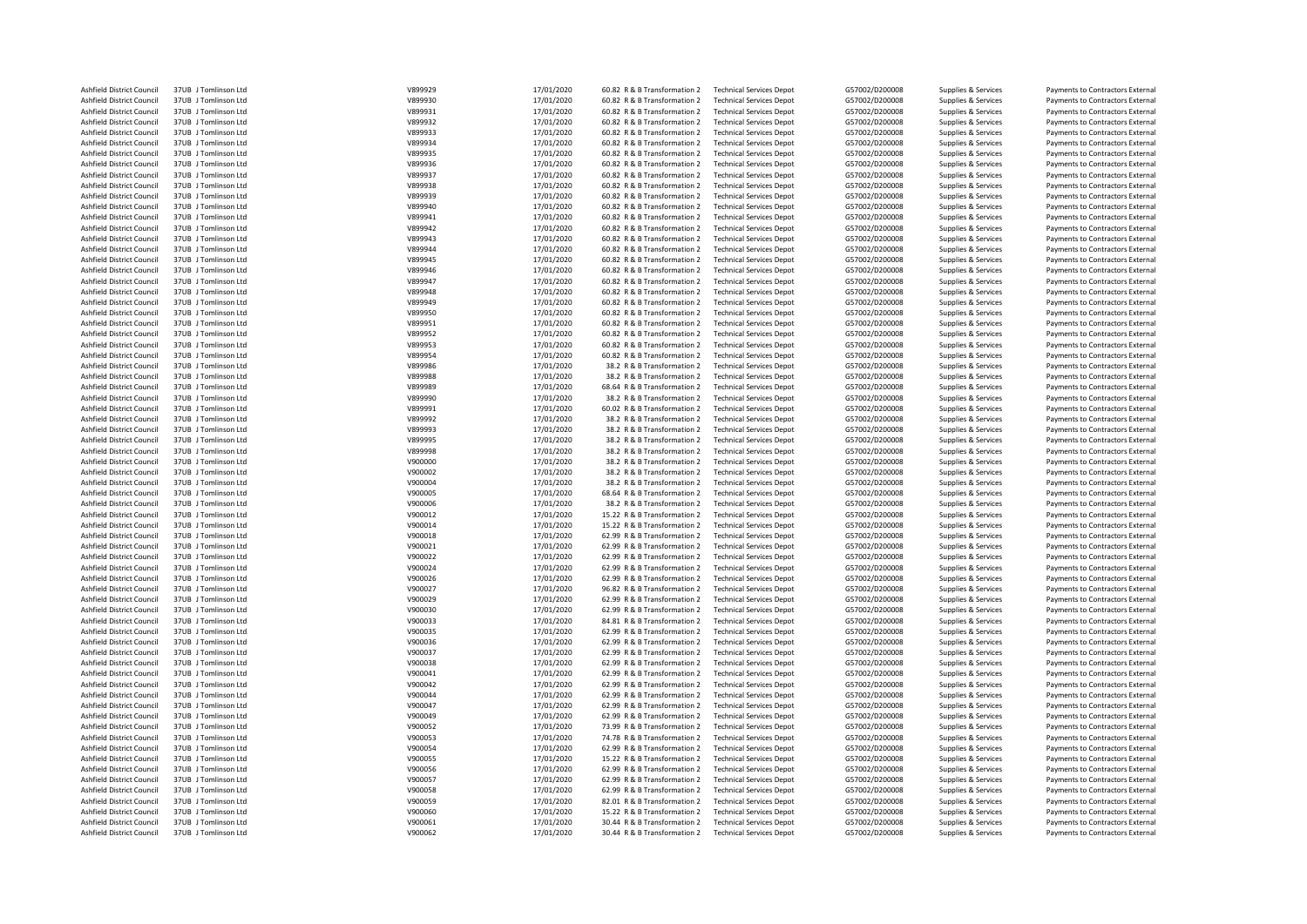| Ashfield District Council | 37UB J Tomlinson Ltd | V900063 | 17/01/2020 | 30.44 R & B Transformation 2 | <b>Technical Services Depot</b> | G57002/D200008 | Supplies & Services | Payments to Contractors External |
|---------------------------|----------------------|---------|------------|------------------------------|---------------------------------|----------------|---------------------|----------------------------------|
| Ashfield District Council | 37UB J Tomlinson Ltd | V900064 | 17/01/2020 | 30.44 R & B Transformation 2 | <b>Technical Services Depot</b> | G57002/D200008 | Supplies & Services | Payments to Contractors External |
| Ashfield District Council | 37UB J Tomlinson Ltd | V900065 | 17/01/2020 | 30.44 R & B Transformation 2 | <b>Technical Services Depot</b> | G57002/D200008 | Supplies & Services | Payments to Contractors External |
| Ashfield District Council | 37UB J Tomlinson Ltd | V900066 | 17/01/2020 | 30.44 R & B Transformation 2 | <b>Technical Services Depot</b> | G57002/D200008 | Supplies & Services | Payments to Contractors External |
| Ashfield District Council | 37UB J Tomlinson Ltd | V900067 | 17/01/2020 | 30.44 R & B Transformation 2 | <b>Technical Services Depot</b> | G57002/D200008 | Supplies & Services | Payments to Contractors External |
| Ashfield District Council | 37UB J Tomlinson Ltd | V900068 | 17/01/2020 | 30.44 R & B Transformation 2 | <b>Technical Services Depot</b> | G57002/D200008 | Supplies & Services | Payments to Contractors External |
| Ashfield District Council | 37UB J Tomlinson Ltd | V900069 | 17/01/2020 | 52.26 R & B Transformation 2 | <b>Technical Services Depot</b> | G57002/D200008 | Supplies & Services | Payments to Contractors External |
| Ashfield District Council | 37UB J Tomlinson Ltd | V900070 | 17/01/2020 | 53.27 R & B Transformation 2 | <b>Technical Services Depot</b> | G57002/D200008 | Supplies & Services | Payments to Contractors External |
| Ashfield District Council | 37UB J Tomlinson Ltd | V900071 | 17/01/2020 | 83.71 R & B Transformation 2 |                                 | G57002/D200008 |                     |                                  |
|                           |                      |         |            |                              | <b>Technical Services Depot</b> |                | Supplies & Services | Payments to Contractors External |
| Ashfield District Council | 37UB J Tomlinson Ltd | V900072 | 17/01/2020 | 44.65 R & B Transformation 2 | <b>Technical Services Depot</b> | G57002/D200008 | Supplies & Services | Payments to Contractors External |
| Ashfield District Council | 37UB J Tomlinson Ltd | V900073 | 17/01/2020 | 63.71 R & B Transformation 2 | <b>Technical Services Depot</b> | G57002/D200008 | Supplies & Services | Payments to Contractors External |
| Ashfield District Council | 37UB J Tomlinson Ltd | V900074 | 17/01/2020 | 57.07 R & B Transformation 2 | <b>Technical Services Depot</b> | G57002/D200008 | Supplies & Services | Payments to Contractors External |
| Ashfield District Council | 37UB J Tomlinson Ltd | V900075 | 17/01/2020 | 30.44 R & B Transformation 2 | <b>Technical Services Depot</b> | G57002/D200008 | Supplies & Services | Payments to Contractors External |
| Ashfield District Council | 37UB J Tomlinson Ltd | V900076 | 17/01/2020 | 30.44 R & B Transformation 2 | <b>Technical Services Depot</b> | G57002/D200008 | Supplies & Services | Payments to Contractors External |
| Ashfield District Council | 37UB J Tomlinson Ltd | V900077 | 17/01/2020 | 30.44 R & B Transformation 2 | <b>Technical Services Depot</b> | G57002/D200008 | Supplies & Services | Payments to Contractors External |
| Ashfield District Council | 37UB J Tomlinson Ltd | V900078 | 17/01/2020 | 30.44 R & B Transformation 2 | <b>Technical Services Depot</b> | G57002/D200008 | Supplies & Services | Payments to Contractors External |
| Ashfield District Council | 37UB J Tomlinson Ltd | V900079 | 17/01/2020 | 45.66 R & B Transformation 2 | <b>Technical Services Depot</b> | G57002/D200008 | Supplies & Services | Payments to Contractors External |
| Ashfield District Council | 37UB J Tomlinson Ltd | V900080 | 17/01/2020 | 45.66 R & B Transformation 2 | <b>Technical Services Depot</b> | G57002/D200008 | Supplies & Services | Payments to Contractors External |
| Ashfield District Council | 37UB J Tomlinson Ltd | V900081 | 17/01/2020 | 22.83 R & B Transformation 2 | <b>Technical Services Depot</b> | G57002/D200008 | Supplies & Services | Payments to Contractors External |
| Ashfield District Council | 37UB J Tomlinson Ltd | V902181 | 27/01/2020 | 60.82 R & B Transformation 2 | <b>Technical Services Depot</b> | G57002/D200008 | Supplies & Services | Payments to Contractors External |
| Ashfield District Council | 37UB J Tomlinson Ltd | V902182 | 27/01/2020 | 60.82 R & B Transformation 2 | <b>Technical Services Depot</b> | G57002/D200008 | Supplies & Services | Payments to Contractors External |
| Ashfield District Council | 37UB J Tomlinson Ltd | V902183 | 27/01/2020 | 60.82 R & B Transformation 2 | <b>Technical Services Depot</b> | G57002/D200008 | Supplies & Services | Payments to Contractors External |
| Ashfield District Council | 37UB J Tomlinson Ltd | V902184 | 27/01/2020 | 60.82 R & B Transformation 2 | <b>Technical Services Depot</b> | G57002/D200008 | Supplies & Services | Payments to Contractors External |
| Ashfield District Council | 37UB J Tomlinson Ltd | V902185 | 27/01/2020 | 60.82 R & B Transformation 2 | <b>Technical Services Depot</b> | G57002/D200008 | Supplies & Services | Payments to Contractors External |
| Ashfield District Council | 37UB J Tomlinson Ltd | V902186 | 27/01/2020 | 60.82 R & B Transformation 2 | <b>Technical Services Depot</b> | G57002/D200008 | Supplies & Services | Payments to Contractors External |
| Ashfield District Council | 37UB J Tomlinson Ltd | V902187 |            | 60.82 R & B Transformation 2 | <b>Technical Services Depot</b> | G57002/D200008 |                     | Payments to Contractors External |
|                           |                      |         | 27/01/2020 |                              | <b>Technical Services Depot</b> |                | Supplies & Services |                                  |
| Ashfield District Council | 37UB J Tomlinson Ltd | V902188 | 27/01/2020 | 60.82 R & B Transformation 2 |                                 | G57002/D200008 | Supplies & Services | Payments to Contractors External |
| Ashfield District Council | 37UB J Tomlinson Ltd | V902189 | 27/01/2020 | 60.82 R & B Transformation 2 | <b>Technical Services Depot</b> | G57002/D200008 | Supplies & Services | Payments to Contractors External |
| Ashfield District Council | 37UB J Tomlinson Ltd | V902190 | 27/01/2020 | 60.82 R & B Transformation 2 | <b>Technical Services Depot</b> | G57002/D200008 | Supplies & Services | Payments to Contractors External |
| Ashfield District Council | 37UB J Tomlinson Ltd | V902191 | 27/01/2020 | 60.82 R & B Transformation 2 | <b>Technical Services Depot</b> | G57002/D200008 | Supplies & Services | Payments to Contractors External |
| Ashfield District Council | 37UB J Tomlinson Ltd | V902192 | 27/01/2020 | 60.82 R & B Transformation 2 | <b>Technical Services Depot</b> | G57002/D200008 | Supplies & Services | Payments to Contractors External |
| Ashfield District Council | 37UB J Tomlinson Ltd | V902193 | 27/01/2020 | 60.82 R & B Transformation 2 | <b>Technical Services Depot</b> | G57002/D200008 | Supplies & Services | Payments to Contractors External |
| Ashfield District Council | 37UB J Tomlinson Ltd | V902194 | 27/01/2020 | 60.82 R & B Transformation 2 | <b>Technical Services Depot</b> | G57002/D200008 | Supplies & Services | Payments to Contractors External |
| Ashfield District Council | 37UB J Tomlinson Ltd | V902195 | 27/01/2020 | 60.82 R & B Transformation 2 | <b>Technical Services Depot</b> | G57002/D200008 | Supplies & Services | Payments to Contractors External |
| Ashfield District Council | 37UB J Tomlinson Ltd | V902196 | 27/01/2020 | 60.82 R & B Transformation 2 | <b>Technical Services Depot</b> | G57002/D200008 | Supplies & Services | Payments to Contractors External |
| Ashfield District Council | 37UB J Tomlinson Ltd | V902197 | 27/01/2020 | 60.82 R & B Transformation 2 | <b>Technical Services Depot</b> | G57002/D200008 | Supplies & Services | Payments to Contractors External |
| Ashfield District Council | 37UB J Tomlinson Ltd | V902198 | 27/01/2020 | 60.82 R & B Transformation 2 | <b>Technical Services Depot</b> | G57002/D200008 | Supplies & Services | Payments to Contractors External |
| Ashfield District Council | 37UB J Tomlinson Ltd | V902199 | 27/01/2020 | 60.82 R & B Transformation 2 | <b>Technical Services Depot</b> | G57002/D200008 | Supplies & Services | Payments to Contractors External |
| Ashfield District Council | 37UB J Tomlinson Ltd | V902200 | 27/01/2020 | 60.82 R & B Transformation 2 | <b>Technical Services Depot</b> | G57002/D200008 | Supplies & Services | Payments to Contractors External |
| Ashfield District Council | 37UB J Tomlinson Ltd | V902201 | 27/01/2020 | 60.82 R & B Transformation 2 | <b>Technical Services Depot</b> | G57002/D200008 | Supplies & Services | Payments to Contractors External |
| Ashfield District Council | 37UB J Tomlinson Ltd | V902202 | 27/01/2020 | 60.82 R & B Transformation 2 | <b>Technical Services Depot</b> | G57002/D200008 | Supplies & Services | Payments to Contractors External |
| Ashfield District Council | 37UB J Tomlinson Ltd | V902203 | 27/01/2020 | 60.82 R & B Transformation 2 | <b>Technical Services Depot</b> | G57002/D200008 | Supplies & Services | Payments to Contractors External |
|                           |                      |         |            |                              |                                 |                |                     |                                  |
| Ashfield District Council | 37UB J Tomlinson Ltd | V902204 | 27/01/2020 | 60.82 R & B Transformation 2 | <b>Technical Services Depot</b> | G57002/D200008 | Supplies & Services | Payments to Contractors External |
| Ashfield District Council | 37UB J Tomlinson Ltd | V902205 | 27/01/2020 | 60.82 R & B Transformation 2 | <b>Technical Services Depot</b> | G57002/D200008 | Supplies & Services | Payments to Contractors External |
| Ashfield District Council | 37UB J Tomlinson Ltd | V902206 | 27/01/2020 | 60.82 R & B Transformation 2 | <b>Technical Services Depot</b> | G57002/D200008 | Supplies & Services | Payments to Contractors External |
| Ashfield District Council | 37UB J Tomlinson Ltd | V902207 | 27/01/2020 | 60.82 R & B Transformation 2 | <b>Technical Services Depot</b> | G57002/D200008 | Supplies & Services | Payments to Contractors External |
| Ashfield District Council | 37UB J Tomlinson Ltd | V902208 | 27/01/2020 | 60.82 R & B Transformation 2 | <b>Technical Services Depot</b> | G57002/D200008 | Supplies & Services | Payments to Contractors External |
| Ashfield District Council | 37UB J Tomlinson Ltd | V902209 | 27/01/2020 | 60.82 R & B Transformation 2 | <b>Technical Services Depot</b> | G57002/D200008 | Supplies & Services | Payments to Contractors External |
| Ashfield District Council | 37UB J Tomlinson Ltd | V902210 | 27/01/2020 | 60.82 R & B Transformation 2 | <b>Technical Services Depot</b> | G57002/D200008 | Supplies & Services | Payments to Contractors External |
| Ashfield District Council | 37UB J Tomlinson Ltd | V902211 | 27/01/2020 | 60.82 R & B Transformation 2 | <b>Technical Services Depot</b> | G57002/D200008 | Supplies & Services | Payments to Contractors External |
| Ashfield District Council | 37UB J Tomlinson Ltd | V902212 | 27/01/2020 | 60.82 R & B Transformation 2 | <b>Technical Services Depot</b> | G57002/D200008 | Supplies & Services | Payments to Contractors External |
| Ashfield District Council | 37UB J Tomlinson Ltd | V902213 | 27/01/2020 | 60.82 R & B Transformation 2 | <b>Technical Services Depot</b> | G57002/D200008 | Supplies & Services | Payments to Contractors External |
| Ashfield District Council | 37UB J Tomlinson Ltd | V902214 | 27/01/2020 | 60.82 R & B Transformation 2 | <b>Technical Services Depot</b> | G57002/D200008 | Supplies & Services | Payments to Contractors External |
| Ashfield District Council | 37UB J Tomlinson Ltd | V902215 | 27/01/2020 | 60.82 R & B Transformation 2 | <b>Technical Services Depot</b> | G57002/D200008 | Supplies & Services | Payments to Contractors External |
| Ashfield District Council | 37UB J Tomlinson Ltd | V902216 | 27/01/2020 | 60.82 R & B Transformation 2 | <b>Technical Services Depot</b> | G57002/D200008 | Supplies & Services | Payments to Contractors External |
| Ashfield District Council | 37UB J Tomlinson Ltd | V902217 | 27/01/2020 | 60.82 R & B Transformation 2 | <b>Technical Services Depot</b> | G57002/D200008 | Supplies & Services | Payments to Contractors External |
| Ashfield District Council | 37UB J Tomlinson Ltd | V902218 | 27/01/2020 | 60.82 R & B Transformation 2 | <b>Technical Services Depot</b> | G57002/D200008 | Supplies & Services | Payments to Contractors External |
| Ashfield District Council | 37UB J Tomlinson Ltd | V902219 | 27/01/2020 | 60.82 R & B Transformation 2 | <b>Technical Services Depot</b> | G57002/D200008 | Supplies & Services | Payments to Contractors External |
| Ashfield District Council | 37UB J Tomlinson Ltd | V902220 | 27/01/2020 | 60.82 R & B Transformation 2 | <b>Technical Services Depot</b> | G57002/D200008 | Supplies & Services | Payments to Contractors External |
| Ashfield District Council | 37UB J Tomlinson Ltd | V902221 | 27/01/2020 | 60.82 R & B Transformation 2 |                                 | G57002/D200008 |                     |                                  |
|                           |                      |         |            |                              | <b>Technical Services Depot</b> |                | Supplies & Services | Payments to Contractors External |
| Ashfield District Council | 37UB J Tomlinson Ltd | V902222 | 27/01/2020 | 60.82 R & B Transformation 2 | <b>Technical Services Depot</b> | G57002/D200008 | Supplies & Services | Payments to Contractors External |
| Ashfield District Council | 37UB J Tomlinson Ltd | V902223 | 27/01/2020 | 60.82 R & B Transformation 2 | <b>Technical Services Depot</b> | G57002/D200008 | Supplies & Services | Payments to Contractors External |
| Ashfield District Council | 37UB J Tomlinson Ltd | V902224 | 27/01/2020 | 60.82 R & B Transformation 2 | <b>Technical Services Depot</b> | G57002/D200008 | Supplies & Services | Payments to Contractors External |
| Ashfield District Council | 37UB J Tomlinson Ltd | V902225 | 27/01/2020 | 60.82 R & B Transformation 2 | <b>Technical Services Depot</b> | G57002/D200008 | Supplies & Services | Payments to Contractors External |
| Ashfield District Council | 37UB J Tomlinson Ltd | V902226 | 27/01/2020 | 60.82 R & B Transformation 2 | <b>Technical Services Depot</b> | G57002/D200008 | Supplies & Services | Payments to Contractors External |
| Ashfield District Council | 37UB J Tomlinson Ltd | V902227 | 27/01/2020 | 60.82 R & B Transformation 2 | <b>Technical Services Depot</b> | G57002/D200008 | Supplies & Services | Payments to Contractors External |
| Ashfield District Council | 37UB J Tomlinson Ltd | V902228 | 27/01/2020 | 60.82 R & B Transformation 2 | <b>Technical Services Depot</b> | G57002/D200008 | Supplies & Services | Payments to Contractors External |
| Ashfield District Council | 37UB J Tomlinson Ltd | V902229 | 27/01/2020 | 60.82 R & B Transformation 2 | <b>Technical Services Depot</b> | G57002/D200008 | Supplies & Services | Payments to Contractors External |
| Ashfield District Council | 37UB J Tomlinson Ltd | V902230 | 27/01/2020 | 60.82 R & B Transformation 2 | <b>Technical Services Depot</b> | G57002/D200008 | Supplies & Services | Payments to Contractors External |
| Ashfield District Council | 37UB J Tomlinson Ltd | V902231 | 27/01/2020 | 60.82 R & B Transformation 2 | <b>Technical Services Depot</b> | G57002/D200008 | Supplies & Services | Payments to Contractors External |
| Ashfield District Council | 37UB J Tomlinson Ltd | V902232 | 27/01/2020 | 60.82 R & B Transformation 2 | <b>Technical Services Depot</b> | G57002/D200008 | Supplies & Services | Payments to Contractors External |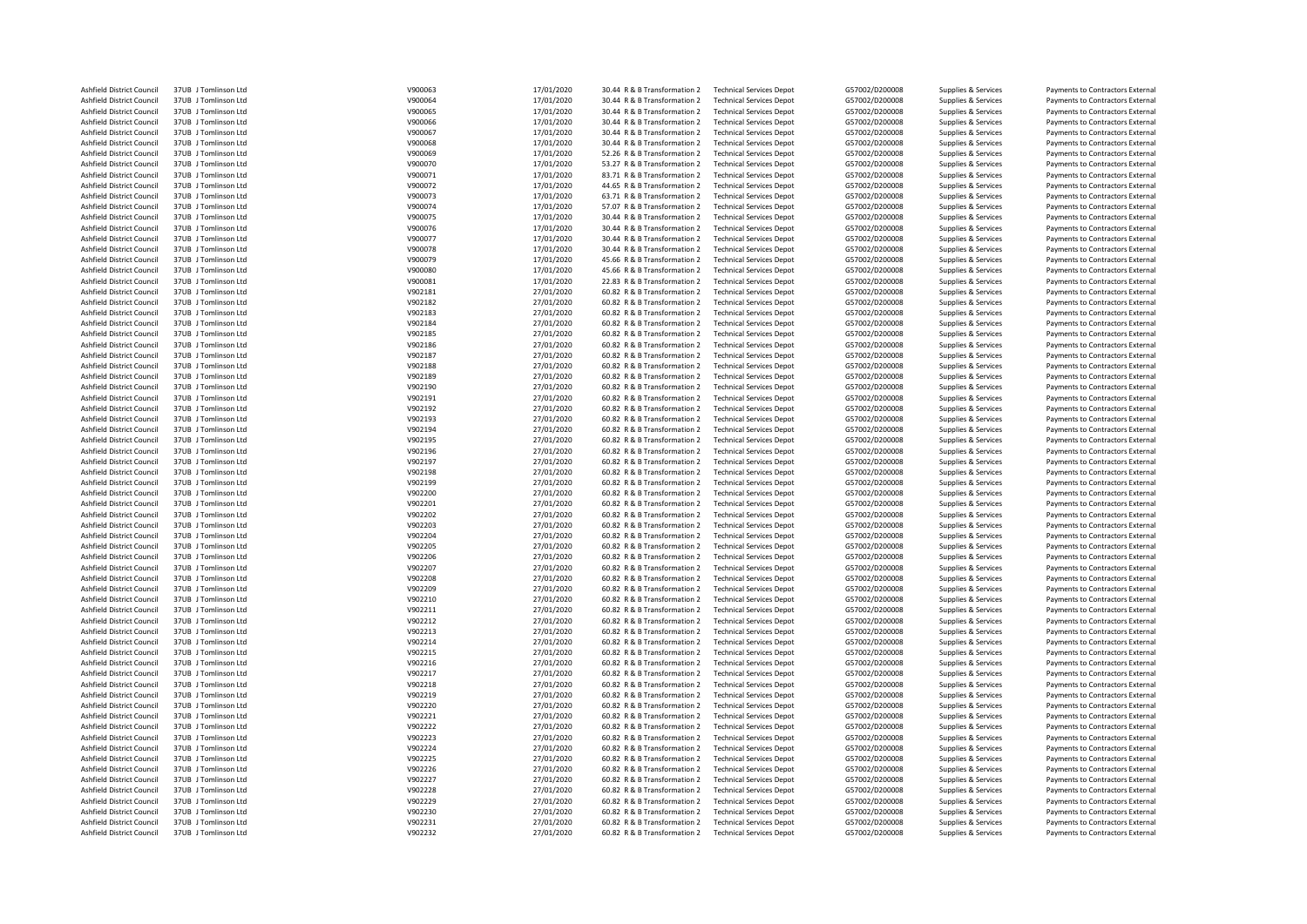| Ashfield District Council                              | 37UB J Tomlinson Ltd | V902233 | 27/01/2020 | 60.82 R & B Transformation 2  | <b>Technical Services Depot</b> | G57002/D200008 | Supplies & Services                        | Payments to Contractors External                                     |
|--------------------------------------------------------|----------------------|---------|------------|-------------------------------|---------------------------------|----------------|--------------------------------------------|----------------------------------------------------------------------|
| Ashfield District Council                              | 37UB J Tomlinson Ltd | V902234 | 27/01/2020 | 60.82 R & B Transformation 2  | <b>Technical Services Depot</b> | G57002/D200008 | Supplies & Services                        | Payments to Contractors External                                     |
| Ashfield District Council                              | 37UB J Tomlinson Ltd | V902235 | 27/01/2020 | 60.82 R & B Transformation 2  | <b>Technical Services Depot</b> | G57002/D200008 | Supplies & Services                        | Payments to Contractors External                                     |
| Ashfield District Council                              | 37UB J Tomlinson Ltd | V902236 | 27/01/2020 | 60.82 R & B Transformation 2  | <b>Technical Services Depot</b> | G57002/D200008 | Supplies & Services                        | Payments to Contractors External                                     |
| Ashfield District Council                              | 37UB J Tomlinson Ltd | V902237 | 27/01/2020 | 60.82 R & B Transformation 2  | <b>Technical Services Depot</b> | G57002/D200008 | Supplies & Services                        | Payments to Contractors External                                     |
| Ashfield District Council                              | 37UB J Tomlinson Ltd | V902238 | 27/01/2020 | 60.82 R & B Transformation 2  | <b>Technical Services Depot</b> | G57002/D200008 | Supplies & Services                        | Payments to Contractors External                                     |
| Ashfield District Council                              | 37UB J Tomlinson Ltd | V902239 | 27/01/2020 | 60.82 R & B Transformation 2  | <b>Technical Services Depot</b> | G57002/D200008 | Supplies & Services                        | Payments to Contractors External                                     |
| Ashfield District Council                              | 37UB J Tomlinson Ltd | V902240 | 27/01/2020 | 60.82 R & B Transformation 2  | <b>Technical Services Depot</b> | G57002/D200008 | Supplies & Services                        | Payments to Contractors External                                     |
| Ashfield District Council                              | 37UB J Tomlinson Ltd | V902241 | 27/01/2020 | 60.82 R & B Transformation 2  | <b>Technical Services Depot</b> | G57002/D200008 | Supplies & Services                        | Payments to Contractors External                                     |
| Ashfield District Council                              | 37UB J Tomlinson Ltd | V902242 | 27/01/2020 | 60.82 R & B Transformation 2  | <b>Technical Services Depot</b> | G57002/D200008 | Supplies & Services                        | Payments to Contractors External                                     |
|                                                        |                      |         |            |                               |                                 |                |                                            |                                                                      |
| Ashfield District Council                              | 37UB J Tomlinson Ltd | V902243 | 27/01/2020 | 60.82 R & B Transformation 2  | <b>Technical Services Depot</b> | G57002/D200008 | Supplies & Services                        | Payments to Contractors External                                     |
| Ashfield District Council                              | 37UB J Tomlinson Ltd | V902244 | 27/01/2020 | 60.82 R & B Transformation 2  | <b>Technical Services Depot</b> | G57002/D200008 | Supplies & Services                        | Payments to Contractors External                                     |
| Ashfield District Council                              | 37UB J Tomlinson Ltd | V902245 | 27/01/2020 | 60.82 R & B Transformation 2  | <b>Technical Services Depot</b> | G57002/D200008 | Supplies & Services                        | Payments to Contractors External                                     |
| Ashfield District Council                              | 37UB J Tomlinson Ltd | V902246 | 27/01/2020 | 60.82 R & B Transformation 2  | <b>Technical Services Depot</b> | G57002/D200008 | Supplies & Services                        | Payments to Contractors External                                     |
| Ashfield District Council                              | 37UB J Tomlinson Ltd | V902247 | 27/01/2020 | 60.82 R & B Transformation 2  | <b>Technical Services Depot</b> | G57002/D200008 | Supplies & Services                        | Payments to Contractors External                                     |
| Ashfield District Council                              | 37UB J Tomlinson Ltd | V902248 | 27/01/2020 | 60.82 R & B Transformation 2  | <b>Technical Services Depot</b> | G57002/D200008 | Supplies & Services                        | Payments to Contractors External                                     |
| Ashfield District Council                              | 37UB J Tomlinson Ltd | V902249 | 27/01/2020 | 60.82 R & B Transformation 2  | <b>Technical Services Depot</b> | G57002/D200008 | Supplies & Services                        | Payments to Contractors External                                     |
| Ashfield District Council                              | 37UB   Tomlinson Itd | V902250 | 27/01/2020 | 60.82 R & B Transformation 2  | <b>Technical Services Depot</b> | G57002/D200008 | Supplies & Services                        | Payments to Contractors External                                     |
| Ashfield District Council                              | 37UB J Tomlinson Ltd | V902251 | 27/01/2020 | 60.82 R & B Transformation 2  | <b>Technical Services Depot</b> | G57002/D200008 | Supplies & Services                        | Payments to Contractors External                                     |
| Ashfield District Council                              | 37UB J Tomlinson Ltd | V902252 | 27/01/2020 | 60.82 R & B Transformation 2  | <b>Technical Services Depot</b> | G57002/D200008 | Supplies & Services                        | Payments to Contractors External                                     |
| Ashfield District Council                              | 37UB J Tomlinson Ltd | V902253 | 27/01/2020 | 60.82 R & B Transformation 2  | <b>Technical Services Depot</b> | G57002/D200008 | Supplies & Services                        | Payments to Contractors External                                     |
| Ashfield District Council                              | 37UB J Tomlinson Ltd | V902254 | 27/01/2020 | 60.82 R & B Transformation 2  | <b>Technical Services Depot</b> | G57002/D200008 | Supplies & Services                        | Payments to Contractors External                                     |
| Ashfield District Council                              | 37UB J Tomlinson Ltd | V902255 | 27/01/2020 | 60.82 R & B Transformation 2  | <b>Technical Services Depot</b> | G57002/D200008 | Supplies & Services                        | Payments to Contractors External                                     |
| Ashfield District Council                              | 37UB J Tomlinson Ltd | V902256 | 27/01/2020 | 60.82 R & B Transformation 2  | <b>Technical Services Depot</b> | G57002/D200008 | Supplies & Services                        | Payments to Contractors External                                     |
| Ashfield District Council                              | 37UB J Tomlinson Ltd | V902257 | 27/01/2020 | 60.82 R & B Transformation 2  | <b>Technical Services Depot</b> | G57002/D200008 | Supplies & Services                        | Payments to Contractors External                                     |
| Ashfield District Council                              | 37UB J Tomlinson Ltd | V902258 | 27/01/2020 | 60.82 R & B Transformation 2  | <b>Technical Services Depot</b> | G57002/D200008 | Supplies & Services                        | Payments to Contractors External                                     |
| Ashfield District Council                              | 37UB J Tomlinson Ltd | V902259 | 27/01/2020 | 60.82 R & B Transformation 2  | <b>Technical Services Depot</b> | G57002/D200008 | Supplies & Services                        | Payments to Contractors External                                     |
| Ashfield District Council                              | 37UB J Tomlinson Ltd | V902260 | 27/01/2020 | 60.82 R & B Transformation 2  | <b>Technical Services Depot</b> | G57002/D200008 | Supplies & Services                        | Payments to Contractors External                                     |
| Ashfield District Council                              | 37UB J Tomlinson Ltd | V902261 | 27/01/2020 | 60.82 R & B Transformation 2  | <b>Technical Services Depot</b> | G57002/D200008 | Supplies & Services                        | Payments to Contractors External                                     |
| Ashfield District Council                              | 37UB J Tomlinson Ltd | V902262 | 27/01/2020 | 60.82 R & B Transformation 2  | <b>Technical Services Depot</b> | G57002/D200008 | Supplies & Services                        | Payments to Contractors External                                     |
| Ashfield District Council                              | 37UB J Tomlinson Ltd | V902263 | 27/01/2020 | 60.82 R & B Transformation 2  | <b>Technical Services Depot</b> | G57002/D200008 | Supplies & Services                        | Payments to Contractors External                                     |
| Ashfield District Council                              | 37UB J Tomlinson Ltd | V902264 | 27/01/2020 | 82.74 R & B Transformation 2  | <b>Technical Services Depot</b> | G57002/D200008 |                                            |                                                                      |
|                                                        |                      |         |            |                               |                                 |                | Supplies & Services                        | Payments to Contractors External                                     |
| Ashfield District Council                              | 37UB J Tomlinson Ltd | V902265 | 27/01/2020 | 78.8 R & B Transformation 2   | <b>Technical Services Depot</b> | G57002/D200008 | Supplies & Services                        | Payments to Contractors External                                     |
| Ashfield District Council                              | 37UB J Tomlinson Ltd | V902266 | 27/01/2020 | 73.99 R & B Transformation 2  | <b>Technical Services Depot</b> | G57002/D200008 | Supplies & Services                        | Payments to Contractors External                                     |
| Ashfield District Council                              | 37UB J Tomlinson Ltd | V902267 | 27/01/2020 | 61.99 R & B Transformation 2  | <b>Technical Services Depot</b> | G57002/D200008 | Supplies & Services                        | Payments to Contractors External                                     |
| Ashfield District Council                              | 37UB J Tomlinson Ltd | V902268 | 27/01/2020 | 46.49 R & B Transformation 2  | <b>Technical Services Depot</b> | G57002/D200008 | Supplies & Services                        | Payments to Contractors External                                     |
| Ashfield District Council                              | 37UB J Tomlinson Ltd | V902269 | 27/01/2020 | 61.99 R & B Transformation 2  | <b>Technical Services Depot</b> | G57002/D200008 | Supplies & Services                        | Payments to Contractors External                                     |
| Ashfield District Council                              | 37UB J Tomlinson Ltd | V902270 | 27/01/2020 | 46.49 R & B Transformation 2  | <b>Technical Services Depot</b> | G57002/D200008 | Supplies & Services                        | Payments to Contractors External                                     |
| Ashfield District Council                              | 37UB J Tomlinson Ltd | V902271 | 27/01/2020 | 61.99 R & B Transformation 2  | <b>Technical Services Depot</b> | G57002/D200008 | Supplies & Services                        | Payments to Contractors External                                     |
| Ashfield District Council                              | 37UB J Tomlinson Ltd | V902272 | 27/01/2020 | 46.49 R & B Transformation 2  | <b>Technical Services Depot</b> | G57002/D200008 | Supplies & Services                        | Payments to Contractors External                                     |
| Ashfield District Council                              | 37UB J Tomlinson Ltd | V902273 | 27/01/2020 | 61.99 R & B Transformation 2  | <b>Technical Services Depot</b> | G57002/D200008 | Supplies & Services                        | Payments to Contractors External                                     |
| Ashfield District Council                              | 37UB J Tomlinson Ltd | V902274 | 27/01/2020 | 61.99 R & B Transformation 2  | <b>Technical Services Depot</b> | G57002/D200008 | Supplies & Services                        | Payments to Contractors External                                     |
| Ashfield District Council                              | 37UB J Tomlinson Ltd | V902275 | 27/01/2020 | 61.99 R & B Transformation 2  | <b>Technical Services Depot</b> | G57002/D200008 | Supplies & Services                        | Payments to Contractors External                                     |
| Ashfield District Council                              | 37UB J Tomlinson Ltd | V902276 | 27/01/2020 | 151.47 R & B Transformation 2 | <b>Technical Services Depot</b> | G57002/D200008 | Supplies & Services                        | Payments to Contractors External                                     |
| Ashfield District Council                              | 37UB J Tomlinson Ltd | V902277 | 27/01/2020 | 166.96 R & B Transformation 2 | <b>Technical Services Depot</b> | G57002/D200008 | Supplies & Services                        | Payments to Contractors External                                     |
| Ashfield District Council                              | 37UB J Tomlinson Ltd | V902278 | 27/01/2020 | 61.99 R & B Transformation 2  | <b>Technical Services Depot</b> | G57002/D200008 | Supplies & Services                        | Payments to Contractors External                                     |
| Ashfield District Council                              | 37UB J Tomlinson Ltd | V902279 | 27/01/2020 | 61.99 R & B Transformation 2  | <b>Technical Services Depot</b> | G57002/D200008 | Supplies & Services                        | Payments to Contractors External                                     |
| Ashfield District Council                              | 37UB J Tomlinson Ltd | V902280 | 27/01/2020 | 61.99 R & B Transformation 2  | <b>Technical Services Depot</b> | G57002/D200008 | Supplies & Services                        | Payments to Contractors External                                     |
| Ashfield District Council                              | 37UB J Tomlinson Ltd | V902281 | 27/01/2020 | 61.99 R & B Transformation 2  | <b>Technical Services Depot</b> | G57002/D200008 | Supplies & Services                        | Payments to Contractors External                                     |
| Ashfield District Council                              | 37UB J Tomlinson Ltd | V902282 | 27/01/2020 | 61.99 R & B Transformation 2  | <b>Technical Services Depot</b> | G57002/D200008 | Supplies & Services                        | Payments to Contractors External                                     |
| Ashfield District Council                              | 37UB J Tomlinson Ltd | V902283 | 27/01/2020 | 61.99 R & B Transformation 2  | <b>Technical Services Depot</b> | G57002/D200008 | Supplies & Services                        | Payments to Contractors External                                     |
| Ashfield District Council                              | 37UB J Tomlinson Ltd | V902284 | 27/01/2020 | 61.99 R & B Transformation 2  | <b>Technical Services Depot</b> | G57002/D200008 | Supplies & Services                        | Payments to Contractors External                                     |
| Ashfield District Council                              | 37UB J Tomlinson Ltd | V902285 | 27/01/2020 | 61.99 R & B Transformation 2  | <b>Technical Services Depot</b> | G57002/D200008 | Supplies & Services                        | Payments to Contractors External                                     |
| Ashfield District Council                              | 37UB J Tomlinson Ltd | V902286 | 27/01/2020 | 61.99 R & B Transformation 2  | <b>Technical Services Depot</b> | G57002/D200008 | Supplies & Services                        | Payments to Contractors External                                     |
| Ashfield District Council                              | 37UB J Tomlinson Ltd | V902287 | 27/01/2020 | 139.47 R & B Transformation 2 | <b>Technical Services Depot</b> | G57002/D200008 | Supplies & Services                        | Payments to Contractors External                                     |
| Ashfield District Council                              | 37UB J Tomlinson Ltd | V902288 | 27/01/2020 | 135.97 R & B Transformation 2 | <b>Technical Services Depot</b> | G57002/D200008 | Supplies & Services                        | Payments to Contractors External                                     |
| Ashfield District Council                              | 37UB J Tomlinson Ltd | V902289 | 27/01/2020 | 123.97 R & B Transformation 2 | <b>Technical Services Depot</b> | G57002/D200008 | Supplies & Services                        | Payments to Contractors External                                     |
| Ashfield District Council                              | 37UB J Tomlinson Ltd | V902290 | 27/01/2020 | 61.99 R & B Transformation 2  | <b>Technical Services Depot</b> | G57002/D200008 | Supplies & Services                        | Payments to Contractors External                                     |
| Ashfield District Council                              | 37UB J Tomlinson Ltd | V902291 | 27/01/2020 | 61.99 R & B Transformation 2  | <b>Technical Services Depot</b> | G57002/D200008 | Supplies & Services                        | Payments to Contractors External                                     |
| Ashfield District Council                              | 37UB J Tomlinson Ltd | V902292 | 27/01/2020 | 46.49 R & B Transformation 2  | <b>Technical Services Depot</b> | G57002/D200008 | Supplies & Services                        | Payments to Contractors External                                     |
| Ashfield District Council                              | 37UB J Tomlinson Ltd | V902293 | 27/01/2020 | 89.48 R & B Transformation 2  | <b>Technical Services Depot</b> | G57002/D200008 | Supplies & Services                        | Payments to Contractors External                                     |
|                                                        | 37UB J Tomlinson Ltd | V902294 | 27/01/2020 | 61.99 R & B Transformation 2  | <b>Technical Services Depot</b> | G57002/D200008 |                                            |                                                                      |
| Ashfield District Council<br>Ashfield District Council | 37UB J Tomlinson Ltd | V902471 | 27/01/2020 | 33.9 R & B Transformation 2   | <b>Technical Services Depot</b> | G57002/D200008 | Supplies & Services<br>Supplies & Services | Payments to Contractors External<br>Payments to Contractors External |
| Ashfield District Council                              | 37UB J Tomlinson Ltd | V902472 |            |                               |                                 |                |                                            |                                                                      |
|                                                        |                      |         | 27/01/2020 | 33.9 R & B Transformation 2   | <b>Technical Services Depot</b> | G57002/D200008 | Supplies & Services                        | Payments to Contractors External                                     |
| Ashfield District Council                              | 37UB J Tomlinson Ltd | V902473 | 27/01/2020 | 71.14 R & B Transformation 2  | <b>Technical Services Depot</b> | G57002/D200008 | Supplies & Services                        | Payments to Contractors External                                     |
| Ashfield District Council                              | 37UB J Tomlinson Ltd | V902474 | 27/01/2020 | 19.97 R & B Transformation 2  | <b>Technical Services Depot</b> | G57002/D200008 | Supplies & Services                        | Payments to Contractors External                                     |
| Ashfield District Council                              | 37UB J Tomlinson Ltd | V902475 | 27/01/2020 | 19.97 R & B Transformation 2  | <b>Technical Services Depot</b> | G57002/D200008 | Supplies & Services                        | Payments to Contractors External                                     |
| Ashfield District Council                              | 37UB J Tomlinson Ltd | V902476 | 27/01/2020 | 19.97 R & B Transformation 2  | <b>Technical Services Depot</b> | G57002/D200008 | Supplies & Services                        | Payments to Contractors External                                     |
| Ashfield District Council                              | 37UB J Tomlinson Ltd | V902477 | 27/01/2020 | 61.99 R & B Transformation 2  | <b>Technical Services Depot</b> | G57002/D200008 | Supplies & Services                        | Payments to Contractors External                                     |
| Ashfield District Council                              | 37UB J Tomlinson Ltd | V902478 | 27/01/2020 | 15.72 R & B Transformation 2  | <b>Technical Services Depot</b> | G57002/D200008 | Supplies & Services                        | Payments to Contractors External                                     |
| Ashfield District Council                              | 37UB J Tomlinson Ltd | V902479 | 27/01/2020 | 19.02 R & B Transformation 2  | <b>Technical Services Depot</b> | G57002/D200008 | Supplies & Services                        | Payments to Contractors External                                     |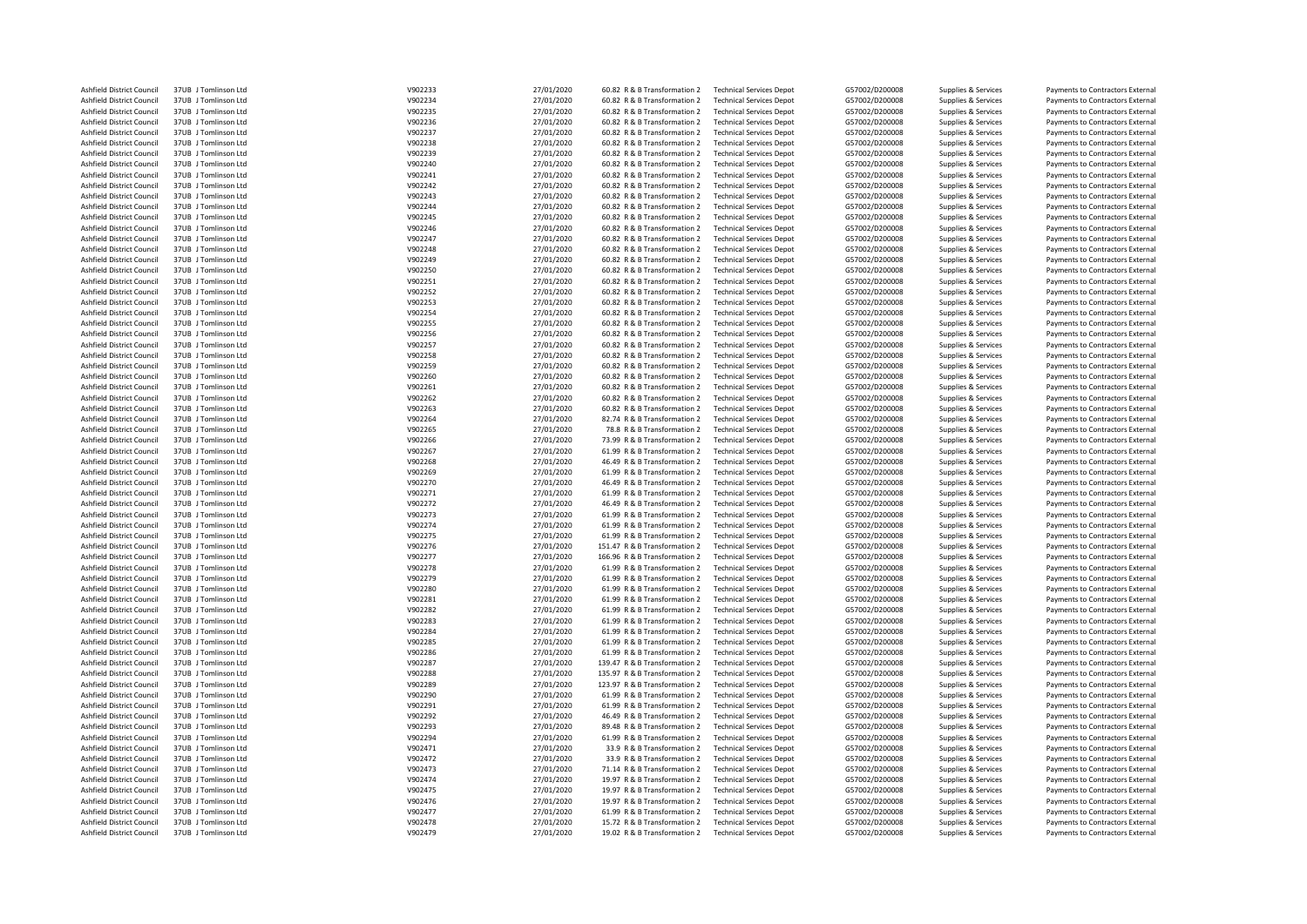| Ashfield District Council | 37UB J Tomlinson Ltd | V902480 | 27/01/2020 | 98.34 R & B Transformation 2 | <b>Technical Services Depot</b> | G57002/D200008 | Supplies & Services | Payments to Contractors External |
|---------------------------|----------------------|---------|------------|------------------------------|---------------------------------|----------------|---------------------|----------------------------------|
| Ashfield District Council | 37UB J Tomlinson Ltd | V902481 | 27/01/2020 | 28.53 R & B Transformation 2 | <b>Technical Services Depot</b> | G57002/D200008 | Supplies & Services | Payments to Contractors External |
| Ashfield District Council | 37UB J Tomlinson Ltd | V902482 | 27/01/2020 | 28.53 R & B Transformation 2 | <b>Technical Services Depot</b> | G57002/D200008 | Supplies & Services | Payments to Contractors External |
| Ashfield District Council | 37UB J Tomlinson Ltd | V902483 | 27/01/2020 | 61.99 R & B Transformation 2 | <b>Technical Services Depot</b> | G57002/D200008 | Supplies & Services | Payments to Contractors External |
| Ashfield District Council | 37UB J Tomlinson Ltd | V902484 | 27/01/2020 | 31.44 R & B Transformation 2 | <b>Technical Services Depot</b> | G57002/D200008 | Supplies & Services | Payments to Contractors External |
| Ashfield District Council | 37UB J Tomlinson Ltd | V902485 | 27/01/2020 | 28.53 R & B Transformation 2 | <b>Technical Services Depot</b> | G57002/D200008 | Supplies & Services | Payments to Contractors External |
| Ashfield District Council | 37UB J Tomlinson Ltd | V902486 | 27/01/2020 | 61.99 R & B Transformation 2 | <b>Technical Services Depot</b> | G57002/D200008 | Supplies & Services | Payments to Contractors External |
|                           |                      |         |            |                              |                                 |                |                     |                                  |
| Ashfield District Council | 37UB J Tomlinson Ltd | V902487 | 27/01/2020 | 61.99 R & B Transformation 2 | <b>Technical Services Depot</b> | G57002/D200008 | Supplies & Services | Payments to Contractors External |
| Ashfield District Council | 37UB J Tomlinson Ltd | V902488 | 27/01/2020 | 61.99 R & B Transformation 2 | <b>Technical Services Depot</b> | G57002/D200008 | Supplies & Services | Payments to Contractors External |
| Ashfield District Council | 37UB J Tomlinson Ltd | V902489 | 27/01/2020 | 15.72 R & B Transformation 2 | <b>Technical Services Depot</b> | G57002/D200008 | Supplies & Services | Payments to Contractors External |
| Ashfield District Council | 37UB J Tomlinson Ltd | V902490 | 27/01/2020 | 61.99 R & B Transformation 2 | <b>Technical Services Depot</b> | G57002/D200008 | Supplies & Services | Payments to Contractors External |
| Ashfield District Council | 37UB J Tomlinson Ltd | V902491 | 27/01/2020 | 15.72 R & B Transformation 2 | <b>Technical Services Depot</b> | G57002/D200008 | Supplies & Services | Payments to Contractors External |
| Ashfield District Council | 37UB J Tomlinson Ltd | V902492 | 27/01/2020 | 61.99 R & B Transformation 2 | <b>Technical Services Depot</b> | G57002/D200008 | Supplies & Services | Payments to Contractors External |
| Ashfield District Council | 37UB J Tomlinson Ltd | V902493 | 27/01/2020 | 64.5 R & B Transformation 2  | <b>Technical Services Depot</b> | G57002/D200008 | Supplies & Services | Payments to Contractors External |
| Ashfield District Council | 37UB J Tomlinson Ltd | V902494 | 27/01/2020 | 61.99 R & B Transformation 2 | <b>Technical Services Depot</b> | G57002/D200008 | Supplies & Services | Payments to Contractors External |
| Ashfield District Council | 37UB J Tomlinson Ltd | V902495 | 27/01/2020 | 28.53 R & B Transformation 2 | <b>Technical Services Depot</b> | G57002/D200008 | Supplies & Services | Payments to Contractors External |
| Ashfield District Council | 37UB J Tomlinson Ltd | V902496 | 27/01/2020 | 61.99 R & B Transformation 2 | <b>Technical Services Depot</b> | G57002/D200008 | Supplies & Services | Payments to Contractors External |
| Ashfield District Council | 37UB J Tomlinson Ltd | V902497 | 27/01/2020 | 15.72 R & B Transformation 2 | <b>Technical Services Depot</b> | G57002/D200008 | Supplies & Services | Payments to Contractors External |
| Ashfield District Council | 37UB J Tomlinson Ltd | V902498 | 27/01/2020 | 61.99 R & B Transformation 2 | <b>Technical Services Depot</b> | G57002/D200008 | Supplies & Services | Payments to Contractors External |
| Ashfield District Council | 37UB J Tomlinson Ltd | V902499 | 27/01/2020 | 32.25 R & B Transformation 2 | <b>Technical Services Depot</b> | G57002/D200008 | Supplies & Services | Payments to Contractors External |
| Ashfield District Council | 37UB J Tomlinson Ltd | V902500 |            | 94.52 R & B Transformation 2 | <b>Technical Services Depot</b> | G57002/D200008 |                     | Payments to Contractors External |
|                           |                      |         | 27/01/2020 |                              |                                 |                | Supplies & Services |                                  |
| Ashfield District Council | 37UB J Tomlinson Ltd | V902501 | 27/01/2020 | 61.99 R & B Transformation 2 | <b>Technical Services Depot</b> | G57002/D200008 | Supplies & Services | Payments to Contractors External |
| Ashfield District Council | 37UB J Tomlinson Ltd | V902502 | 27/01/2020 | 61.99 R & B Transformation 2 | <b>Technical Services Depot</b> | G57002/D200008 | Supplies & Services | Payments to Contractors External |
| Ashfield District Council | 37UB J Tomlinson Ltd | V902503 | 27/01/2020 | 15.72 R & B Transformation 2 | <b>Technical Services Depot</b> | G57002/D200008 | Supplies & Services | Payments to Contractors External |
| Ashfield District Council | 37UB J Tomlinson Ltd | V902504 | 27/01/2020 | 21.84 R & B Transformation 2 | <b>Technical Services Depot</b> | G57002/D200008 | Supplies & Services | Payments to Contractors External |
| Ashfield District Council | 37UB J Tomlinson Ltd | V902505 | 27/01/2020 | 61.99 R & B Transformation 2 | <b>Technical Services Depot</b> | G57002/D200008 | Supplies & Services | Payments to Contractors External |
| Ashfield District Council | 37UB J Tomlinson Ltd | V902506 | 27/01/2020 | 28.53 R & B Transformation 2 | <b>Technical Services Depot</b> | G57002/D200008 | Supplies & Services | Payments to Contractors External |
| Ashfield District Council | 37UB J Tomlinson Ltd | V902507 | 27/01/2020 | 62.51 R & B Transformation 2 | <b>Technical Services Depot</b> | G57002/D200008 | Supplies & Services | Payments to Contractors External |
| Ashfield District Council | 37UB J Tomlinson Ltd | V902508 | 27/01/2020 | 33.9 R & B Transformation 2  | <b>Technical Services Depot</b> | G57002/D200008 | Supplies & Services | Payments to Contractors External |
| Ashfield District Council | 37UB J Tomlinson Ltd | V902509 | 27/01/2020 | 71.14 R & B Transformation 2 | <b>Technical Services Depot</b> | G57002/D200008 | Supplies & Services | Payments to Contractors External |
| Ashfield District Council | 37UB J Tomlinson Ltd | V902510 | 27/01/2020 | 71.14 R & B Transformation 2 | <b>Technical Services Depot</b> | G57002/D200008 | Supplies & Services | Payments to Contractors External |
| Ashfield District Council | 37UB J Tomlinson Ltd | V902511 | 27/01/2020 | 33.9 R & B Transformation 2  | <b>Technical Services Depot</b> | G57002/D200008 | Supplies & Services | Payments to Contractors External |
| Ashfield District Council | 37UB J Tomlinson Ltd | V902512 | 27/01/2020 | 33.9 R & B Transformation 2  | <b>Technical Services Depot</b> | G57002/D200008 | Supplies & Services | Payments to Contractors External |
| Ashfield District Council | 37UB J Tomlinson Ltd | V902513 | 27/01/2020 | 33.9 R & B Transformation 2  | <b>Technical Services Depot</b> | G57002/D200008 | Supplies & Services | Payments to Contractors External |
| Ashfield District Council | 37UB J Tomlinson Ltd | V902514 | 27/01/2020 | 47.22 R & B Transformation 2 | <b>Technical Services Depot</b> | G57002/D200008 | Supplies & Services | Payments to Contractors External |
|                           | 37UB Tomlinson Itd   |         |            |                              |                                 |                |                     |                                  |
| Ashfield District Council |                      | V902515 | 27/01/2020 | 33.9 R & B Transformation 2  | <b>Technical Services Depot</b> | G57002/D200008 | Supplies & Services | Payments to Contractors External |
| Ashfield District Council | 37UB J Tomlinson Ltd | V902516 | 27/01/2020 | 33.9 R & B Transformation 2  | <b>Technical Services Depot</b> | G57002/D200008 | Supplies & Services | Payments to Contractors External |
| Ashfield District Council | 37UB J Tomlinson Ltd | V902517 | 27/01/2020 | 33.9 R & B Transformation 2  | <b>Technical Services Depot</b> | G57002/D200008 | Supplies & Services | Payments to Contractors External |
| Ashfield District Council | 37UB J Tomlinson Ltd | V902518 | 27/01/2020 | 43.41 R & B Transformation 2 | <b>Technical Services Depot</b> | G57002/D200008 | Supplies & Services | Payments to Contractors External |
| Ashfield District Council | 37UB J Tomlinson Ltd | V902519 | 27/01/2020 | 43.41 R & B Transformation 2 | <b>Technical Services Depot</b> | G57002/D200008 | Supplies & Services | Payments to Contractors External |
| Ashfield District Council | 37UB J Tomlinson Ltd | V902520 | 27/01/2020 | 33.9 R & B Transformation 2  | <b>Technical Services Depot</b> | G57002/D200008 | Supplies & Services | Payments to Contractors External |
| Ashfield District Council | 37UB J Tomlinson Ltd | V902577 | 27/01/2020 | 60.82 R & B Transformation 2 | <b>Technical Services Depot</b> | G57002/D200008 | Supplies & Services | Payments to Contractors External |
| Ashfield District Council | 37UB J Tomlinson Ltd | V902578 | 27/01/2020 | 60.82 R & B Transformation 2 | <b>Technical Services Depot</b> | G57002/D200008 | Supplies & Services | Payments to Contractors External |
| Ashfield District Council | 37UB J Tomlinson Ltd | V902579 | 27/01/2020 | 60.82 R & B Transformation 2 | <b>Technical Services Depot</b> | G57002/D200008 | Supplies & Services | Payments to Contractors External |
| Ashfield District Council | 37UB J Tomlinson Ltd | V902580 | 27/01/2020 | 60.82 R & B Transformation 2 | <b>Technical Services Depot</b> | G57002/D200008 | Supplies & Services | Payments to Contractors External |
| Ashfield District Council | 37UB J Tomlinson Ltd | V902581 | 27/01/2020 | 60.82 R & B Transformation 2 | <b>Technical Services Depot</b> | G57002/D200008 | Supplies & Services | Payments to Contractors External |
| Ashfield District Council | 37UB J Tomlinson Ltd | V902582 | 27/01/2020 | 60.82 R & B Transformation 2 | <b>Technical Services Depot</b> | G57002/D200008 | Supplies & Services | Payments to Contractors External |
| Ashfield District Council | 37UB J Tomlinson Ltd | V902583 | 27/01/2020 | 60.82 R & B Transformation 2 | <b>Technical Services Depot</b> | G57002/D200008 | Supplies & Services | Payments to Contractors External |
| Ashfield District Council | 37UB J Tomlinson Ltd | V902584 | 27/01/2020 | 60.82 R & B Transformation 2 | <b>Technical Services Depot</b> | G57002/D200008 | Supplies & Services | Payments to Contractors External |
| Ashfield District Council | 37UB J Tomlinson Ltd | V902585 | 27/01/2020 | 60.82 R & B Transformation 2 | <b>Technical Services Depot</b> | G57002/D200008 | Supplies & Services | Payments to Contractors External |
|                           |                      |         |            |                              |                                 |                |                     |                                  |
| Ashfield District Council | 37UB J Tomlinson Ltd | V902586 | 27/01/2020 | 60.82 R & B Transformation 2 | <b>Technical Services Depot</b> | G57002/D200008 | Supplies & Services | Payments to Contractors External |
| Ashfield District Council | 37UB J Tomlinson Ltd | V902587 | 27/01/2020 | 60.82 R & B Transformation 2 | <b>Technical Services Depot</b> | G57002/D200008 | Supplies & Services | Payments to Contractors External |
| Ashfield District Council | 37UB J Tomlinson Ltd | V902588 | 27/01/2020 | 60.82 R & B Transformation 2 | <b>Technical Services Depot</b> | G57002/D200008 | Supplies & Services | Payments to Contractors External |
| Ashfield District Council | 37UB J Tomlinson Ltd | V902589 | 27/01/2020 | 60.82 R & B Transformation 2 | <b>Technical Services Depot</b> | G57002/D200008 | Supplies & Services | Payments to Contractors External |
| Ashfield District Council | 37UB J Tomlinson Ltd | V902590 | 27/01/2020 | 60.82 R & B Transformation 2 | <b>Technical Services Depot</b> | G57002/D200008 | Supplies & Services | Payments to Contractors External |
| Ashfield District Council | 37UB J Tomlinson Ltd | V902591 | 27/01/2020 | 60.82 R & B Transformation 2 | <b>Technical Services Depot</b> | G57002/D200008 | Supplies & Services | Payments to Contractors External |
| Ashfield District Council | 37UB J Tomlinson Ltd | V902592 | 27/01/2020 | 60.82 R & B Transformation 2 | <b>Technical Services Depot</b> | G57002/D200008 | Supplies & Services | Payments to Contractors External |
| Ashfield District Council | 37UB J Tomlinson Ltd | V902593 | 27/01/2020 | 60.82 R & B Transformation 2 | <b>Technical Services Depot</b> | G57002/D200008 | Supplies & Services | Payments to Contractors External |
| Ashfield District Council | 37UB J Tomlinson Ltd | V902594 | 27/01/2020 | 60.82 R & B Transformation 2 | <b>Technical Services Depot</b> | G57002/D200008 | Supplies & Services | Payments to Contractors External |
| Ashfield District Council | 37UB J Tomlinson Ltd | V902595 | 27/01/2020 | 60.82 R & B Transformation 2 | <b>Technical Services Depot</b> | G57002/D200008 | Supplies & Services | Payments to Contractors External |
| Ashfield District Council | 37UB J Tomlinson Ltd | V902596 | 27/01/2020 | 60.82 R & B Transformation 2 | <b>Technical Services Depot</b> | G57002/D200008 | Supplies & Services | Payments to Contractors External |
| Ashfield District Council | 37UB J Tomlinson Ltd | V902597 | 27/01/2020 | 60.82 R & B Transformation 2 | <b>Technical Services Depot</b> | G57002/D200008 | Supplies & Services | Payments to Contractors External |
| Ashfield District Council | 37UB J Tomlinson Ltd | V902598 | 27/01/2020 | 60.82 R & B Transformation 2 | <b>Technical Services Depot</b> | G57002/D200008 | Supplies & Services | Payments to Contractors External |
| Ashfield District Council | 37UB J Tomlinson Ltd | V902599 | 27/01/2020 | 60.82 R & B Transformation 2 | <b>Technical Services Depot</b> | G57002/D200008 | Supplies & Services | Payments to Contractors External |
| Ashfield District Council | 37UB J Tomlinson Ltd | V902600 | 27/01/2020 | 60.82 R & B Transformation 2 | <b>Technical Services Depot</b> | G57002/D200008 | Supplies & Services | Payments to Contractors External |
| Ashfield District Council | 37UB J Tomlinson Ltd | V902601 | 27/01/2020 | 60.82 R & B Transformation 2 | <b>Technical Services Depot</b> | G57002/D200008 | Supplies & Services | Payments to Contractors External |
|                           |                      |         |            |                              |                                 |                |                     |                                  |
| Ashfield District Council | 37UB J Tomlinson Ltd | V902602 | 27/01/2020 | 60.82 R & B Transformation 2 | <b>Technical Services Depot</b> | G57002/D200008 | Supplies & Services | Payments to Contractors External |
| Ashfield District Council | 37UB J Tomlinson Ltd | V902603 | 27/01/2020 | 60.82 R & B Transformation 2 | <b>Technical Services Depot</b> | G57002/D200008 | Supplies & Services | Payments to Contractors External |
| Ashfield District Council | 37UB J Tomlinson Ltd | V902604 | 27/01/2020 | 60.82 R & B Transformation 2 | <b>Technical Services Depot</b> | G57002/D200008 | Supplies & Services | Payments to Contractors External |
| Ashfield District Council | 37UB J Tomlinson Ltd | V902605 | 27/01/2020 | 60.82 R & B Transformation 2 | <b>Technical Services Depot</b> | G57002/D200008 | Supplies & Services | Payments to Contractors External |
| Ashfield District Council | 37UB J Tomlinson Ltd | V902606 | 27/01/2020 | 60.82 R & B Transformation 2 | <b>Technical Services Depot</b> | G57002/D200008 | Supplies & Services | Payments to Contractors External |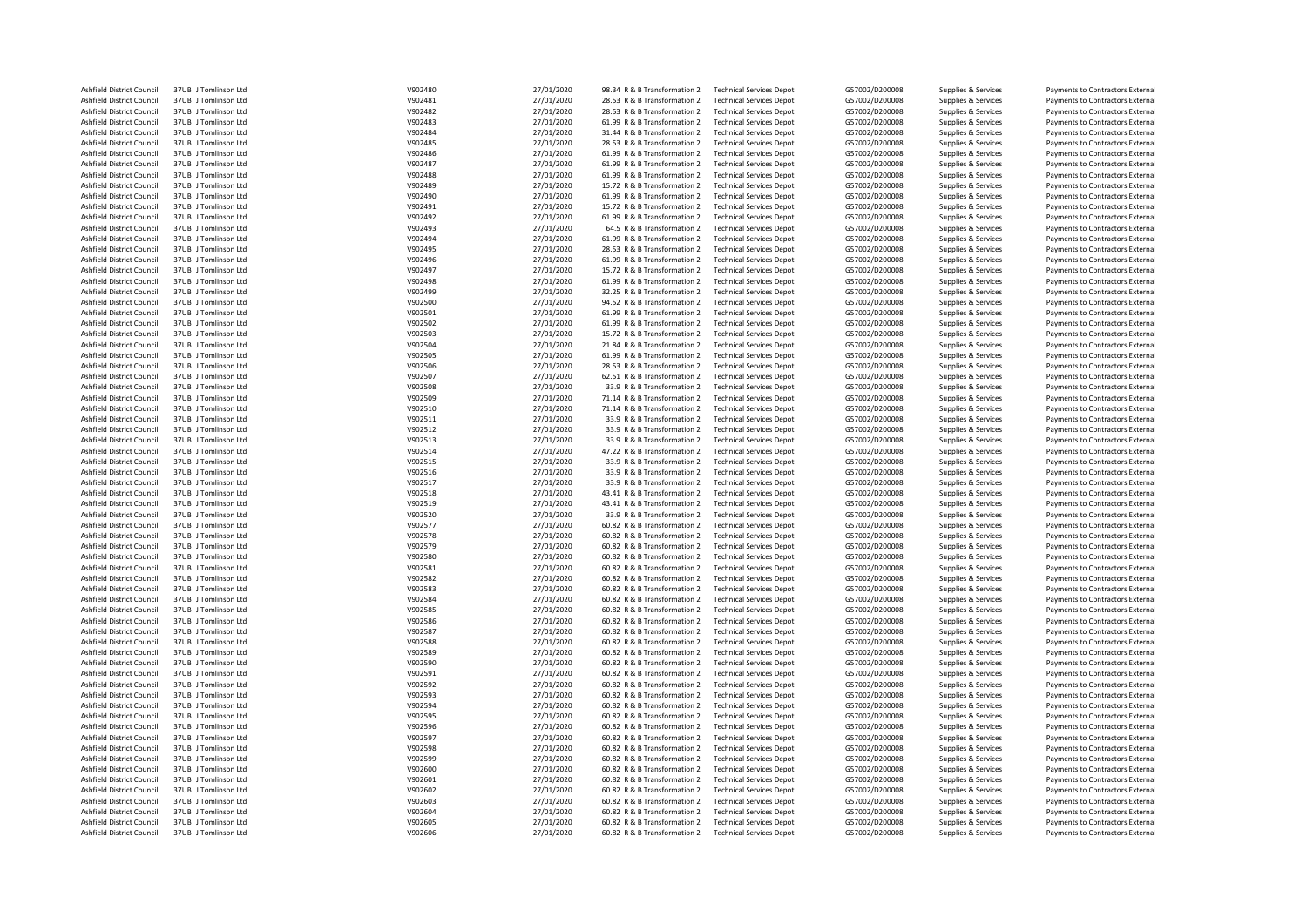| Ashfield District Council | 37UB J Tomlinson Ltd | V902607 | 27/01/2020 | 60.82 R & B Transformation 2 | <b>Technical Services Depot</b> | G57002/D200008 | Supplies & Services | Payments to Contractors External |
|---------------------------|----------------------|---------|------------|------------------------------|---------------------------------|----------------|---------------------|----------------------------------|
| Ashfield District Council | 37UB J Tomlinson Ltd | V902608 | 27/01/2020 | 60.82 R & B Transformation 2 | <b>Technical Services Depot</b> | G57002/D200008 | Supplies & Services | Payments to Contractors External |
| Ashfield District Council | 37UB J Tomlinson Ltd | V902609 | 27/01/2020 | 60.82 R & B Transformation 2 | <b>Technical Services Depot</b> | G57002/D200008 | Supplies & Services | Payments to Contractors External |
| Ashfield District Council | 37UB J Tomlinson Ltd | V902610 | 27/01/2020 | 60.82 R & B Transformation 2 | <b>Technical Services Depot</b> | G57002/D200008 | Supplies & Services | Payments to Contractors External |
| Ashfield District Council | 37UB J Tomlinson Ltd | V902611 | 27/01/2020 | 60.82 R & B Transformation 2 | <b>Technical Services Depot</b> | G57002/D200008 | Supplies & Services | Payments to Contractors External |
| Ashfield District Council | 37UB J Tomlinson Ltd | V902612 | 27/01/2020 | 60.82 R & B Transformation 2 | <b>Technical Services Depot</b> | G57002/D200008 | Supplies & Services | Payments to Contractors External |
| Ashfield District Council | 37UB J Tomlinson Ltd | V902613 | 27/01/2020 | 60.82 R & B Transformation 2 | <b>Technical Services Depot</b> | G57002/D200008 | Supplies & Services | Payments to Contractors External |
| Ashfield District Council | 37UB J Tomlinson Ltd | V902614 | 27/01/2020 | 60.82 R & B Transformation 2 | <b>Technical Services Depot</b> | G57002/D200008 | Supplies & Services | Payments to Contractors External |
| Ashfield District Council | 37UB J Tomlinson Ltd | V902615 | 27/01/2020 | 60.82 R & B Transformation 2 | <b>Technical Services Depot</b> | G57002/D200008 | Supplies & Services | Payments to Contractors External |
| Ashfield District Council | 37UB J Tomlinson Ltd | V902616 | 27/01/2020 | 60.82 R & B Transformation 2 | <b>Technical Services Depot</b> | G57002/D200008 | Supplies & Services | Payments to Contractors External |
| Ashfield District Council | 37UB J Tomlinson Ltd | V902617 | 27/01/2020 | 60.82 R & B Transformation 2 | <b>Technical Services Depot</b> | G57002/D200008 | Supplies & Services | Payments to Contractors External |
| Ashfield District Council | 37UB J Tomlinson Ltd | V902618 | 27/01/2020 | 60.82 R & B Transformation 2 | <b>Technical Services Depot</b> | G57002/D200008 | Supplies & Services | Payments to Contractors External |
| Ashfield District Council | 37UB J Tomlinson Ltd | V902619 | 27/01/2020 | 60.82 R & B Transformation 2 | <b>Technical Services Depot</b> | G57002/D200008 | Supplies & Services | Payments to Contractors External |
| Ashfield District Council | 37UB J Tomlinson Ltd | V902620 | 27/01/2020 | 60.82 R & B Transformation 2 | <b>Technical Services Depot</b> | G57002/D200008 | Supplies & Services | Payments to Contractors External |
| Ashfield District Council | 37UB J Tomlinson Ltd | V902621 | 27/01/2020 | 60.82 R & B Transformation 2 | <b>Technical Services Depot</b> | G57002/D200008 | Supplies & Services | Payments to Contractors External |
| Ashfield District Council | 37UB J Tomlinson Ltd | V902622 | 27/01/2020 | 60.82 R & B Transformation 2 | <b>Technical Services Depot</b> | G57002/D200008 | Supplies & Services | Payments to Contractors External |
| Ashfield District Council | 37UB J Tomlinson Ltd | V902623 | 27/01/2020 | 60.82 R & B Transformation 2 | <b>Technical Services Depot</b> | G57002/D200008 | Supplies & Services | Payments to Contractors External |
| Ashfield District Council | 37UB   Tomlinson Itd | V902624 | 27/01/2020 | 60.82 R & B Transformation 2 | <b>Technical Services Depot</b> | G57002/D200008 | Supplies & Services |                                  |
|                           |                      | V902625 |            |                              |                                 |                |                     | Payments to Contractors External |
| Ashfield District Council | 37UB J Tomlinson Ltd |         | 27/01/2020 | 60.82 R & B Transformation 2 | <b>Technical Services Depot</b> | G57002/D200008 | Supplies & Services | Payments to Contractors External |
| Ashfield District Council | 37UB J Tomlinson Ltd | V902626 | 27/01/2020 | 60.82 R & B Transformation 2 | <b>Technical Services Depot</b> | G57002/D200008 | Supplies & Services | Payments to Contractors External |
| Ashfield District Council | 37UB J Tomlinson Ltd | V902627 | 27/01/2020 | 60.82 R & B Transformation 2 | <b>Technical Services Depot</b> | G57002/D200008 | Supplies & Services | Payments to Contractors External |
| Ashfield District Council | 37UB J Tomlinson Ltd | V902628 | 27/01/2020 | 60.82 R & B Transformation 2 | <b>Technical Services Depot</b> | G57002/D200008 | Supplies & Services | Payments to Contractors External |
| Ashfield District Council | 37UB J Tomlinson Ltd | V902629 | 27/01/2020 | 60.82 R & B Transformation 2 | <b>Technical Services Depot</b> | G57002/D200008 | Supplies & Services | Payments to Contractors External |
| Ashfield District Council | 37UB J Tomlinson Ltd | V902630 | 27/01/2020 | 60.82 R & B Transformation 2 | <b>Technical Services Depot</b> | G57002/D200008 | Supplies & Services | Payments to Contractors External |
| Ashfield District Council | 37UB J Tomlinson Ltd | V902631 | 27/01/2020 | 60.82 R & B Transformation 2 | <b>Technical Services Depot</b> | G57002/D200008 | Supplies & Services | Payments to Contractors External |
| Ashfield District Council | 37UB J Tomlinson Ltd | V902632 | 27/01/2020 | 60.82 R & B Transformation 2 | <b>Technical Services Depot</b> | G57002/D200008 | Supplies & Services | Payments to Contractors External |
| Ashfield District Council | 37UB J Tomlinson Ltd | V902633 | 27/01/2020 | 60.82 R & B Transformation 2 | <b>Technical Services Depot</b> | G57002/D200008 | Supplies & Services | Payments to Contractors External |
| Ashfield District Council | 37UB J Tomlinson Ltd | V902634 | 27/01/2020 | 60.82 R & B Transformation 2 | <b>Technical Services Depot</b> | G57002/D200008 | Supplies & Services | Payments to Contractors External |
| Ashfield District Council | 37UB J Tomlinson Ltd | V902635 | 27/01/2020 | 60.82 R & B Transformation 2 | <b>Technical Services Depot</b> | G57002/D200008 | Supplies & Services | Payments to Contractors External |
| Ashfield District Council | 37UB J Tomlinson Ltd | V902636 | 27/01/2020 | 60.82 R & B Transformation 2 | <b>Technical Services Depot</b> | G57002/D200008 | Supplies & Services | Payments to Contractors External |
| Ashfield District Council | 37UB J Tomlinson Ltd | V902637 | 27/01/2020 | 60.82 R & B Transformation 2 | <b>Technical Services Depot</b> | G57002/D200008 | Supplies & Services | Payments to Contractors External |
| Ashfield District Council | 37UB J Tomlinson Ltd | V902638 | 27/01/2020 | 60.82 R & B Transformation 2 | <b>Technical Services Depot</b> | G57002/D200008 | Supplies & Services | Payments to Contractors External |
| Ashfield District Council | 37UB J Tomlinson Ltd | V902639 | 27/01/2020 | 60.82 R & B Transformation 2 | <b>Technical Services Depot</b> | G57002/D200008 | Supplies & Services | Payments to Contractors External |
| Ashfield District Council | 37UB J Tomlinson Ltd | V902640 | 27/01/2020 | 60.82 R & B Transformation 2 | <b>Technical Services Depot</b> | G57002/D200008 | Supplies & Services | Payments to Contractors External |
| Ashfield District Council | 37UB J Tomlinson Ltd | V902641 | 27/01/2020 | 60.82 R & B Transformation 2 | <b>Technical Services Depot</b> | G57002/D200008 | Supplies & Services | Payments to Contractors External |
| Ashfield District Council | 37UB J Tomlinson Ltd | V902642 | 27/01/2020 | 60.82 R & B Transformation 2 | <b>Technical Services Depot</b> | G57002/D200008 | Supplies & Services | Payments to Contractors External |
| Ashfield District Council | 37UB J Tomlinson Ltd | V902643 | 27/01/2020 | 60.82 R & B Transformation 2 | <b>Technical Services Depot</b> | G57002/D200008 | Supplies & Services | Payments to Contractors External |
| Ashfield District Council | 37UB J Tomlinson Ltd | V902644 | 27/01/2020 | 60.82 R & B Transformation 2 | <b>Technical Services Depot</b> | G57002/D200008 | Supplies & Services | Payments to Contractors External |
| Ashfield District Council | 37UB J Tomlinson Ltd | V902645 | 27/01/2020 | 60.82 R & B Transformation 2 | <b>Technical Services Depot</b> | G57002/D200008 | Supplies & Services | Payments to Contractors External |
| Ashfield District Council | 37UB J Tomlinson Ltd | V902646 | 27/01/2020 | 60.82 R & B Transformation 2 | <b>Technical Services Depot</b> | G57002/D200008 | Supplies & Services | Payments to Contractors External |
| Ashfield District Council | 37UB J Tomlinson Ltd | V902647 | 27/01/2020 | 60.82 R & B Transformation 2 | <b>Technical Services Depot</b> | G57002/D200008 | Supplies & Services | Payments to Contractors External |
| Ashfield District Council | 37UB J Tomlinson Ltd | V902648 | 27/01/2020 | 60.82 R & B Transformation 2 | <b>Technical Services Depot</b> | G57002/D200008 | Supplies & Services | Payments to Contractors External |
| Ashfield District Council | 37UB J Tomlinson Ltd | V902649 | 27/01/2020 | 60.82 R & B Transformation 2 | <b>Technical Services Depot</b> | G57002/D200008 | Supplies & Services | Payments to Contractors External |
| Ashfield District Council | 37UB J Tomlinson Ltd | V902650 | 27/01/2020 | 60.82 R & B Transformation 2 | <b>Technical Services Depot</b> | G57002/D200008 | Supplies & Services | Payments to Contractors External |
| Ashfield District Council | 37UB J Tomlinson Ltd | V902651 | 27/01/2020 | 60.82 R & B Transformation 2 | <b>Technical Services Depot</b> | G57002/D200008 | Supplies & Services | Payments to Contractors External |
| Ashfield District Council | 37UB J Tomlinson Ltd | V902652 | 27/01/2020 | 60.82 R & B Transformation 2 | <b>Technical Services Depot</b> | G57002/D200008 | Supplies & Services | Payments to Contractors External |
| Ashfield District Council | 37UB J Tomlinson Ltd | V902653 | 27/01/2020 | 60.82 R & B Transformation 2 | <b>Technical Services Depot</b> | G57002/D200008 | Supplies & Services | Payments to Contractors External |
| Ashfield District Council | 37UB J Tomlinson Ltd | V902654 | 27/01/2020 | 60.82 R & B Transformation 2 | <b>Technical Services Depot</b> | G57002/D200008 | Supplies & Services | Payments to Contractors External |
| Ashfield District Council | 37UB J Tomlinson Ltd | V902655 | 27/01/2020 | 60.82 R & B Transformation 2 | <b>Technical Services Depot</b> | G57002/D200008 | Supplies & Services | Payments to Contractors External |
| Ashfield District Council | 37UB J Tomlinson Ltd | V902656 | 27/01/2020 | 60.82 R & B Transformation 2 | <b>Technical Services Depot</b> | G57002/D200008 | Supplies & Services | Payments to Contractors External |
| Ashfield District Council | 37UB J Tomlinson Ltd | V902657 | 27/01/2020 | 60.82 R & B Transformation 2 | <b>Technical Services Depot</b> | G57002/D200008 | Supplies & Services | Payments to Contractors External |
| Ashfield District Council | 37UB J Tomlinson Ltd | V902658 | 27/01/2020 | 60.82 R & B Transformation 2 | <b>Technical Services Depot</b> | G57002/D200008 | Supplies & Services | Payments to Contractors External |
| Ashfield District Council | 37UB J Tomlinson Ltd | V902659 | 27/01/2020 | 60.82 R & B Transformation 2 | <b>Technical Services Depot</b> | G57002/D200008 | Supplies & Services |                                  |
| Ashfield District Council | 37UB J Tomlinson Ltd | V902660 |            | 60.82 R & B Transformation 2 | <b>Technical Services Depot</b> | G57002/D200008 |                     | Payments to Contractors External |
| Ashfield District Council | 37UB J Tomlinson Ltd | V902661 | 27/01/2020 | 60.82 R & B Transformation 2 |                                 | G57002/D200008 | Supplies & Services | Payments to Contractors External |
|                           |                      |         | 27/01/2020 |                              | <b>Technical Services Depot</b> |                | Supplies & Services | Payments to Contractors External |
| Ashfield District Council | 37UB J Tomlinson Ltd | V902662 | 27/01/2020 | 60.82 R & B Transformation 2 | <b>Technical Services Depot</b> | G57002/D200008 | Supplies & Services | Payments to Contractors External |
| Ashfield District Council | 37UB J Tomlinson Ltd | V902663 | 27/01/2020 | 60.82 R & B Transformation 2 | <b>Technical Services Depot</b> | G57002/D200008 | Supplies & Services | Payments to Contractors External |
| Ashfield District Council | 37UB J Tomlinson Ltd | V902664 | 27/01/2020 | 60.82 R & B Transformation 2 | <b>Technical Services Depot</b> | G57002/D200008 | Supplies & Services | Payments to Contractors External |
| Ashfield District Council | 37UB J Tomlinson Ltd | V902665 | 27/01/2020 | 60.82 R & B Transformation 2 | <b>Technical Services Depot</b> | G57002/D200008 | Supplies & Services | Payments to Contractors External |
| Ashfield District Council | 37UB J Tomlinson Ltd | V902666 | 27/01/2020 | 60.82 R & B Transformation 2 | <b>Technical Services Depot</b> | G57002/D200008 | Supplies & Services | Payments to Contractors External |
| Ashfield District Council | 37UB J Tomlinson Ltd | V902667 | 27/01/2020 | 60.82 R & B Transformation 2 | <b>Technical Services Depot</b> | G57002/D200008 | Supplies & Services | Payments to Contractors External |
| Ashfield District Council | 37UB J Tomlinson Ltd | V902668 | 27/01/2020 | 60.82 R & B Transformation 2 | <b>Technical Services Depot</b> | G57002/D200008 | Supplies & Services | Payments to Contractors External |
| Ashfield District Council | 37UB J Tomlinson Ltd | V902669 | 27/01/2020 | 60.82 R & B Transformation 2 | <b>Technical Services Depot</b> | G57002/D200008 | Supplies & Services | Payments to Contractors External |
| Ashfield District Council | 37UB J Tomlinson Ltd | V902670 | 27/01/2020 | 60.82 R & B Transformation 2 | <b>Technical Services Depot</b> | G57002/D200008 | Supplies & Services | Payments to Contractors External |
| Ashfield District Council | 37UB J Tomlinson Ltd | V902671 | 27/01/2020 | 60.82 R & B Transformation 2 | <b>Technical Services Depot</b> | G57002/D200008 | Supplies & Services | Payments to Contractors External |
| Ashfield District Council | 37UB J Tomlinson Ltd | V902672 | 27/01/2020 | 60.82 R & B Transformation 2 | <b>Technical Services Depot</b> | G57002/D200008 | Supplies & Services | Payments to Contractors External |
| Ashfield District Council | 37UB J Tomlinson Ltd | V902673 | 27/01/2020 | 60.82 R & B Transformation 2 | <b>Technical Services Depot</b> | G57002/D200008 | Supplies & Services | Payments to Contractors External |
| Ashfield District Council | 37UB J Tomlinson Ltd | V902674 | 27/01/2020 | 60.82 R & B Transformation 2 | <b>Technical Services Depot</b> | G57002/D200008 | Supplies & Services | Payments to Contractors External |
| Ashfield District Council | 37UB J Tomlinson Ltd | V902675 | 27/01/2020 | 60.82 R & B Transformation 2 | <b>Technical Services Depot</b> | G57002/D200008 | Supplies & Services | Payments to Contractors External |
| Ashfield District Council | 37UB J Tomlinson Ltd | V902676 | 27/01/2020 | 60.82 R & B Transformation 2 | <b>Technical Services Depot</b> | G57002/D200008 | Supplies & Services | Payments to Contractors External |
| Ashfield District Council | 37UB J Tomlinson Ltd | V902677 | 27/01/2020 | 60.82 R & B Transformation 2 | <b>Technical Services Depot</b> | G57002/D200008 | Supplies & Services | Payments to Contractors External |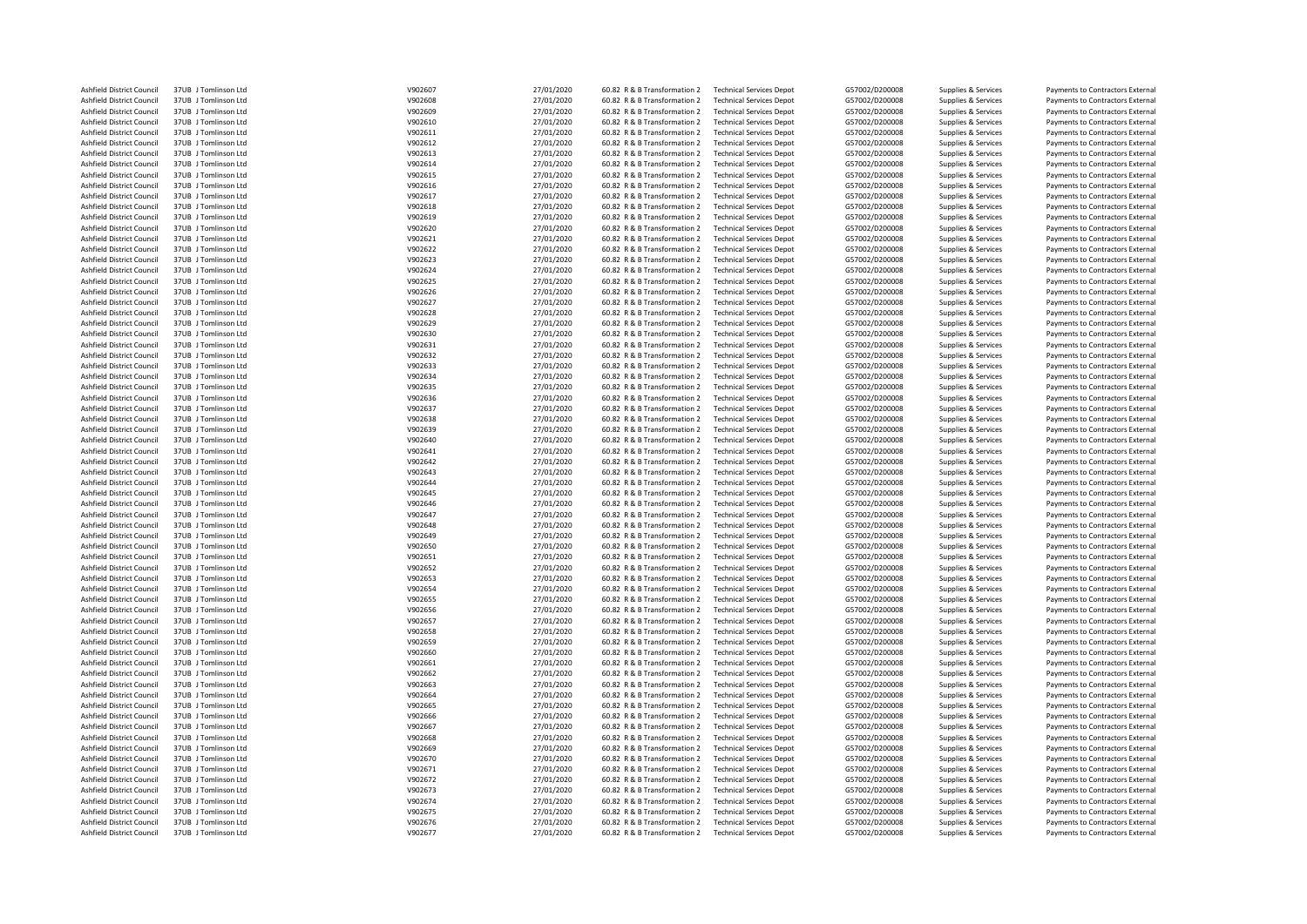| Ashfield District Council | 37UB J Tomlinson Ltd | V902678 | 27/01/2020 | 60.82 R & B Transformation 2 | <b>Technical Services Depot</b> | G57002/D200008 | Supplies & Services | Payments to Contractors External |
|---------------------------|----------------------|---------|------------|------------------------------|---------------------------------|----------------|---------------------|----------------------------------|
| Ashfield District Council | 37UB J Tomlinson Ltd | V902679 | 27/01/2020 | 60.82 R & B Transformation 2 | <b>Technical Services Depot</b> | G57002/D200008 | Supplies & Services | Payments to Contractors External |
| Ashfield District Council | 37UB J Tomlinson Ltd | V902680 | 27/01/2020 | 60.82 R & B Transformation 2 | <b>Technical Services Depot</b> | G57002/D200008 | Supplies & Services | Payments to Contractors External |
| Ashfield District Council | 37UB J Tomlinson Ltd | V902681 | 27/01/2020 | 60.82 R & B Transformation 2 | <b>Technical Services Depot</b> | G57002/D200008 | Supplies & Services | Payments to Contractors External |
|                           |                      |         |            |                              |                                 |                |                     |                                  |
| Ashfield District Council | 37UB J Tomlinson Ltd | V902682 | 27/01/2020 | 60.82 R & B Transformation 2 | <b>Technical Services Depot</b> | G57002/D200008 | Supplies & Services | Payments to Contractors External |
| Ashfield District Council | 37UB J Tomlinson Ltd | V902683 | 27/01/2020 | 60.82 R & B Transformation 2 | <b>Technical Services Depot</b> | G57002/D200008 | Supplies & Services | Payments to Contractors External |
| Ashfield District Council | 37UB J Tomlinson Ltd | V902684 | 27/01/2020 | 60.82 R & B Transformation 2 | <b>Technical Services Depot</b> | G57002/D200008 | Supplies & Services | Payments to Contractors External |
| Ashfield District Council | 37UB J Tomlinson Ltd | V902685 | 27/01/2020 | 60.82 R & B Transformation 2 | <b>Technical Services Depot</b> | G57002/D200008 | Supplies & Services | Payments to Contractors External |
| Ashfield District Council | 37UB J Tomlinson Ltd | V902686 | 27/01/2020 | 60.82 R & B Transformation 2 | <b>Technical Services Depot</b> | G57002/D200008 | Supplies & Services | Payments to Contractors External |
| Ashfield District Council | 37UB J Tomlinson Ltd | V902687 | 27/01/2020 | 60.82 R & B Transformation 2 | <b>Technical Services Depot</b> | G57002/D200008 | Supplies & Services | Payments to Contractors External |
| Ashfield District Council | 37UB J Tomlinson Ltd | V902688 | 27/01/2020 | 60.82 R & B Transformation 2 | <b>Technical Services Depot</b> | G57002/D200008 | Supplies & Services | Payments to Contractors External |
| Ashfield District Council | 37UB J Tomlinson Ltd | V902689 | 27/01/2020 | 60.82 R & B Transformation 2 | <b>Technical Services Depot</b> | G57002/D200008 | Supplies & Services | Payments to Contractors External |
| Ashfield District Council | 37UB J Tomlinson Ltd | V902690 | 27/01/2020 | 60.82 R & B Transformation 2 | <b>Technical Services Depot</b> | G57002/D200008 | Supplies & Services |                                  |
|                           | 37UB J Tomlinson Ltd |         |            |                              |                                 |                |                     | Payments to Contractors External |
| Ashfield District Council |                      | V902691 | 27/01/2020 | 60.82 R & B Transformation 2 | <b>Technical Services Depot</b> | G57002/D200008 | Supplies & Services | Payments to Contractors External |
| Ashfield District Council | 37UB J Tomlinson Ltd | V902692 | 27/01/2020 | 60.82 R & B Transformation 2 | <b>Technical Services Depot</b> | G57002/D200008 | Supplies & Services | Payments to Contractors External |
| Ashfield District Council | 37UB J Tomlinson Ltd | V902693 | 27/01/2020 | 60.82 R & B Transformation 2 | <b>Technical Services Depot</b> | G57002/D200008 | Supplies & Services | Payments to Contractors External |
| Ashfield District Council | 37UB J Tomlinson Ltd | V902694 | 27/01/2020 | 60.82 R & B Transformation 2 | <b>Technical Services Depot</b> | G57002/D200008 | Supplies & Services | Payments to Contractors External |
| Ashfield District Council | 37UB J Tomlinson Ltd | V902695 | 27/01/2020 | 60.82 R & B Transformation 2 | <b>Technical Services Depot</b> | G57002/D200008 | Supplies & Services | Payments to Contractors External |
| Ashfield District Council | 37UB J Tomlinson Ltd | V902696 | 27/01/2020 | 60.82 R & B Transformation 2 | <b>Technical Services Depot</b> | G57002/D200008 | Supplies & Services | Payments to Contractors External |
| Ashfield District Council | 37UB J Tomlinson Ltd | V902697 | 27/01/2020 | 60.82 R & B Transformation 2 | <b>Technical Services Depot</b> | G57002/D200008 | Supplies & Services | Payments to Contractors External |
| Ashfield District Council | 37UB J Tomlinson Ltd | V902698 | 27/01/2020 | 60.82 R & B Transformation 2 | <b>Technical Services Depot</b> | G57002/D200008 | Supplies & Services | Payments to Contractors External |
| Ashfield District Council | 37UB J Tomlinson Ltd | V902699 | 27/01/2020 | 60.82 R & B Transformation 2 | <b>Technical Services Depot</b> | G57002/D200008 | Supplies & Services | Payments to Contractors External |
|                           |                      |         |            | 60.82 R & B Transformation 2 |                                 |                |                     |                                  |
| Ashfield District Council | 37UB J Tomlinson Ltd | V902700 | 27/01/2020 |                              | <b>Technical Services Depot</b> | G57002/D200008 | Supplies & Services | Payments to Contractors External |
| Ashfield District Council | 37UB J Tomlinson Ltd | V902701 | 27/01/2020 | 60.82 R & B Transformation 2 | <b>Technical Services Depot</b> | G57002/D200008 | Supplies & Services | Payments to Contractors External |
| Ashfield District Council | 37UB J Tomlinson Ltd | V902702 | 27/01/2020 | 60.82 R & B Transformation 2 | <b>Technical Services Depot</b> | G57002/D200008 | Supplies & Services | Payments to Contractors External |
| Ashfield District Council | 37UB J Tomlinson Ltd | V902703 | 27/01/2020 | 60.82 R & B Transformation 2 | <b>Technical Services Depot</b> | G57002/D200008 | Supplies & Services | Payments to Contractors External |
| Ashfield District Council | 37UB J Tomlinson Ltd | V902704 | 27/01/2020 | 60.82 R & B Transformation 2 | <b>Technical Services Depot</b> | G57002/D200008 | Supplies & Services | Payments to Contractors External |
| Ashfield District Council | 37UB J Tomlinson Ltd | V902705 | 27/01/2020 | 60.82 R & B Transformation 2 | <b>Technical Services Depot</b> | G57002/D200008 | Supplies & Services | Payments to Contractors External |
| Ashfield District Council | 37UB J Tomlinson Ltd | V902706 | 27/01/2020 | 60.82 R & B Transformation 2 | <b>Technical Services Depot</b> | G57002/D200008 | Supplies & Services | Payments to Contractors External |
| Ashfield District Council | 37UB J Tomlinson Ltd | V902707 | 27/01/2020 | 60.82 R & B Transformation 2 | <b>Technical Services Depot</b> | G57002/D200008 | Supplies & Services | Payments to Contractors External |
| Ashfield District Council | 37UB J Tomlinson Ltd | V902708 | 27/01/2020 | 60.82 R & B Transformation 2 | <b>Technical Services Depot</b> | G57002/D200008 | Supplies & Services | Payments to Contractors External |
| Ashfield District Council | 37UB J Tomlinson Ltd | V902709 | 27/01/2020 | 60.82 R & B Transformation 2 | <b>Technical Services Depot</b> | G57002/D200008 | Supplies & Services | Payments to Contractors External |
|                           |                      |         |            |                              |                                 |                |                     |                                  |
| Ashfield District Council | 37UB J Tomlinson Ltd | V902710 | 27/01/2020 | 60.82 R & B Transformation 2 | <b>Technical Services Depot</b> | G57002/D200008 | Supplies & Services | Payments to Contractors External |
| Ashfield District Council | 37UB J Tomlinson Ltd | V902711 | 27/01/2020 | 60.82 R & B Transformation 2 | <b>Technical Services Depot</b> | G57002/D200008 | Supplies & Services | Payments to Contractors External |
| Ashfield District Council | 37UB J Tomlinson Ltd | V902712 | 27/01/2020 | 60.82 R & B Transformation 2 | <b>Technical Services Depot</b> | G57002/D200008 | Supplies & Services | Payments to Contractors External |
| Ashfield District Council | 37UB Tomlinson Itd   | V902713 | 27/01/2020 | 60.82 R & B Transformation 2 | <b>Technical Services Depot</b> | G57002/D200008 | Supplies & Services | Payments to Contractors External |
| Ashfield District Council | 37UB J Tomlinson Ltd | V902714 | 27/01/2020 | 60.82 R & B Transformation 2 | <b>Technical Services Depot</b> | G57002/D200008 | Supplies & Services | Payments to Contractors External |
| Ashfield District Council | 37UB J Tomlinson Ltd | V902715 | 27/01/2020 | 60.82 R & B Transformation 2 | <b>Technical Services Depot</b> | G57002/D200008 | Supplies & Services | Payments to Contractors External |
| Ashfield District Council | 37UB J Tomlinson Ltd | V902716 | 27/01/2020 | 60.82 R & B Transformation 2 | <b>Technical Services Depot</b> | G57002/D200008 | Supplies & Services | Payments to Contractors External |
| Ashfield District Council | 37UB J Tomlinson Ltd | V902717 | 27/01/2020 | 60.82 R & B Transformation 2 | <b>Technical Services Depot</b> | G57002/D200008 | Supplies & Services | Payments to Contractors External |
| Ashfield District Council | 37UB J Tomlinson Ltd | V902718 | 27/01/2020 | 60.82 R & B Transformation 2 | <b>Technical Services Depot</b> | G57002/D200008 | Supplies & Services | Payments to Contractors External |
| Ashfield District Council | 37UB J Tomlinson Ltd | V902719 | 27/01/2020 | 60.82 R & B Transformation 2 | <b>Technical Services Depot</b> | G57002/D200008 | Supplies & Services | Payments to Contractors External |
| Ashfield District Council | 37UB J Tomlinson Ltd | V902720 |            | 60.82 R & B Transformation 2 | <b>Technical Services Depot</b> | G57002/D200008 |                     |                                  |
|                           |                      |         | 27/01/2020 |                              |                                 |                | Supplies & Services | Payments to Contractors External |
| Ashfield District Council | 37UB J Tomlinson Ltd | V902721 | 27/01/2020 | 60.82 R & B Transformation 2 | <b>Technical Services Depot</b> | G57002/D200008 | Supplies & Services | Payments to Contractors External |
| Ashfield District Council | 37UB J Tomlinson Ltd | V902722 | 27/01/2020 | 60.82 R & B Transformation 2 | <b>Technical Services Depot</b> | G57002/D200008 | Supplies & Services | Payments to Contractors External |
| Ashfield District Council | 37UB J Tomlinson Ltd | V902723 | 27/01/2020 | 60.82 R & B Transformation 2 | <b>Technical Services Depot</b> | G57002/D200008 | Supplies & Services | Payments to Contractors External |
| Ashfield District Council | 37UB J Tomlinson Ltd | V902724 | 27/01/2020 | 60.82 R & B Transformation 2 | <b>Technical Services Depot</b> | G57002/D200008 | Supplies & Services | Payments to Contractors External |
| Ashfield District Council | 37UB J Tomlinson Ltd | V902725 | 27/01/2020 | 60.82 R & B Transformation 2 | <b>Technical Services Depot</b> | G57002/D200008 | Supplies & Services | Payments to Contractors External |
| Ashfield District Council | 37UB J Tomlinson Ltd | V902726 | 27/01/2020 | 60.82 R & B Transformation 2 | <b>Technical Services Depot</b> | G57002/D200008 | Supplies & Services | Payments to Contractors External |
| Ashfield District Council | 37UB J Tomlinson Ltd | V902727 | 27/01/2020 | 60.82 R & B Transformation 2 | <b>Technical Services Depot</b> | G57002/D200008 | Supplies & Services | Payments to Contractors External |
| Ashfield District Council | 37UB J Tomlinson Ltd | V902728 | 27/01/2020 | 60.82 R & B Transformation 2 | <b>Technical Services Depot</b> | G57002/D200008 | Supplies & Services | Payments to Contractors External |
| Ashfield District Council | 37UB J Tomlinson Ltd | V902729 | 27/01/2020 | 60.82 R & B Transformation 2 | <b>Technical Services Depot</b> | G57002/D200008 | Supplies & Services | Payments to Contractors External |
| Ashfield District Council | 37UB J Tomlinson Ltd | V902730 | 27/01/2020 | 60.82 R & B Transformation 2 | <b>Technical Services Depot</b> | G57002/D200008 | Supplies & Services |                                  |
|                           |                      |         |            |                              |                                 |                |                     | Payments to Contractors External |
| Ashfield District Council | 37UB J Tomlinson Ltd | V902731 | 27/01/2020 | 60.82 R & B Transformation 2 | <b>Technical Services Depot</b> | G57002/D200008 | Supplies & Services | Payments to Contractors External |
| Ashfield District Council | 37UB J Tomlinson Ltd | V902732 | 27/01/2020 | 60.82 R & B Transformation 2 | <b>Technical Services Depot</b> | G57002/D200008 | Supplies & Services | Payments to Contractors External |
| Ashfield District Council | 37UB J Tomlinson Ltd | V902733 | 27/01/2020 | 60.82 R & B Transformation 2 | <b>Technical Services Depot</b> | G57002/D200008 | Supplies & Services | Payments to Contractors External |
| Ashfield District Council | 37UB J Tomlinson Ltd | V902734 | 27/01/2020 | 60.82 R & B Transformation 2 | <b>Technical Services Depot</b> | G57002/D200008 | Supplies & Services | Payments to Contractors External |
| Ashfield District Council | 37UB J Tomlinson Ltd | V902735 | 27/01/2020 | 60.82 R & B Transformation 2 | <b>Technical Services Depot</b> | G57002/D200008 | Supplies & Services | Payments to Contractors External |
| Ashfield District Council | 37UB J Tomlinson Ltd | V902736 | 27/01/2020 | 60.82 R & B Transformation 2 | <b>Technical Services Depot</b> | G57002/D200008 | Supplies & Services | Payments to Contractors External |
| Ashfield District Council | 37UB J Tomlinson Ltd | V902737 | 27/01/2020 | 60.82 R & B Transformation 2 | <b>Technical Services Depot</b> | G57002/D200008 | Supplies & Services | Payments to Contractors External |
| Ashfield District Council | 37UB J Tomlinson Ltd | V902738 | 27/01/2020 | 60.82 R & B Transformation 2 | <b>Technical Services Depot</b> | G57002/D200008 | Supplies & Services | Payments to Contractors External |
|                           | 37UB J Tomlinson Ltd | V902739 | 27/01/2020 |                              |                                 | G57002/D200008 |                     |                                  |
| Ashfield District Council |                      |         |            | 60.82 R & B Transformation 2 | <b>Technical Services Depot</b> |                | Supplies & Services | Payments to Contractors External |
| Ashfield District Council | 37UB J Tomlinson Ltd | V902740 | 27/01/2020 | 60.82 R & B Transformation 2 | <b>Technical Services Depot</b> | G57002/D200008 | Supplies & Services | Payments to Contractors External |
| Ashfield District Council | 37UB J Tomlinson Ltd | V902741 | 27/01/2020 | 60.82 R & B Transformation 2 | <b>Technical Services Depot</b> | G57002/D200008 | Supplies & Services | Payments to Contractors External |
| Ashfield District Council | 37UB J Tomlinson Ltd | V902742 | 27/01/2020 | 60.82 R & B Transformation 2 | <b>Technical Services Depot</b> | G57002/D200008 | Supplies & Services | Payments to Contractors External |
| Ashfield District Council | 37UB J Tomlinson Ltd | V902743 | 27/01/2020 | 60.82 R & B Transformation 2 | <b>Technical Services Depot</b> | G57002/D200008 | Supplies & Services | Payments to Contractors External |
| Ashfield District Council | 37UB J Tomlinson Ltd | V902744 | 27/01/2020 | 60.82 R & B Transformation 2 | <b>Technical Services Depot</b> | G57002/D200008 | Supplies & Services | Payments to Contractors External |
| Ashfield District Council | 37UB J Tomlinson Ltd | V902745 | 27/01/2020 | 60.82 R & B Transformation 2 | <b>Technical Services Depot</b> | G57002/D200008 | Supplies & Services | Payments to Contractors External |
| Ashfield District Council | 37UB J Tomlinson Ltd | V902746 | 27/01/2020 | 60.82 R & B Transformation 2 | <b>Technical Services Depot</b> | G57002/D200008 | Supplies & Services | Payments to Contractors External |
| Ashfield District Council | 37UB J Tomlinson Ltd | V902747 | 27/01/2020 | 60.82 R & B Transformation 2 | <b>Technical Services Depot</b> | G57002/D200008 | Supplies & Services | Payments to Contractors External |
| Ashfield District Council | 37UB J Tomlinson Ltd | V902748 | 27/01/2020 | 60.82 R & B Transformation 2 | <b>Technical Services Depot</b> | G57002/D200008 | Supplies & Services | Payments to Contractors External |
|                           |                      |         |            |                              |                                 |                |                     |                                  |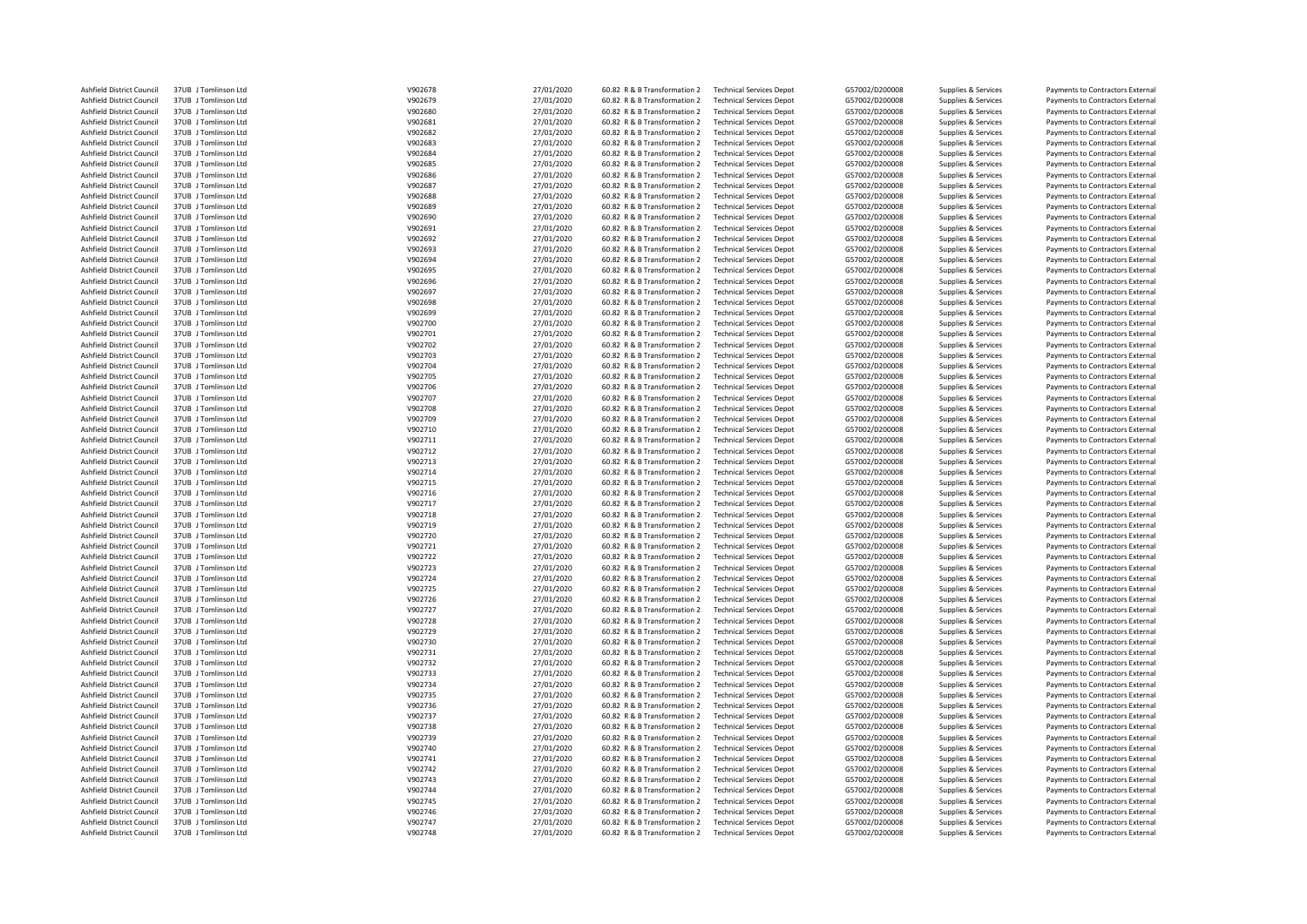| Ashfield District Council | 37UB J Tomlinson Ltd | V902749 | 27/01/2020 | 60.82 R & B Transformation 2 | <b>Technical Services Depot</b> | G57002/D200008 | Supplies & Services | Payments to Contractors External |
|---------------------------|----------------------|---------|------------|------------------------------|---------------------------------|----------------|---------------------|----------------------------------|
| Ashfield District Council | 37UB J Tomlinson Ltd | V902750 | 27/01/2020 | 60.82 R & B Transformation 2 | <b>Technical Services Depot</b> | G57002/D200008 | Supplies & Services | Payments to Contractors External |
| Ashfield District Council | 37UB J Tomlinson Ltd | V902751 | 27/01/2020 | 60.82 R & B Transformation 2 | <b>Technical Services Depot</b> | G57002/D200008 | Supplies & Services | Payments to Contractors External |
| Ashfield District Council | 37UB J Tomlinson Ltd | V902752 | 27/01/2020 | 60.82 R & B Transformation 2 | <b>Technical Services Depot</b> | G57002/D200008 | Supplies & Services | Payments to Contractors External |
|                           |                      |         |            |                              |                                 |                |                     |                                  |
| Ashfield District Council | 37UB J Tomlinson Ltd | V902753 | 27/01/2020 | 60.82 R & B Transformation 2 | <b>Technical Services Depot</b> | G57002/D200008 | Supplies & Services | Payments to Contractors External |
| Ashfield District Council | 37UB J Tomlinson Ltd | V902754 | 27/01/2020 | 60.82 R & B Transformation 2 | <b>Technical Services Depot</b> | G57002/D200008 | Supplies & Services | Payments to Contractors External |
| Ashfield District Council | 37UB J Tomlinson Ltd | V902755 | 27/01/2020 | 60.82 R & B Transformation 2 | <b>Technical Services Depot</b> | G57002/D200008 | Supplies & Services | Payments to Contractors External |
| Ashfield District Council | 37UB J Tomlinson Ltd | V902756 | 27/01/2020 | 60.82 R & B Transformation 2 | <b>Technical Services Depot</b> | G57002/D200008 | Supplies & Services | Payments to Contractors External |
| Ashfield District Council | 37UB J Tomlinson Ltd | V902757 | 27/01/2020 | 60.82 R & B Transformation 2 | <b>Technical Services Depot</b> | G57002/D200008 | Supplies & Services | Payments to Contractors External |
| Ashfield District Council | 37UB J Tomlinson Ltd | V902758 | 27/01/2020 | 60.82 R & B Transformation 2 | <b>Technical Services Depot</b> | G57002/D200008 | Supplies & Services | Payments to Contractors External |
| Ashfield District Council | 37UB J Tomlinson Ltd | V902759 | 27/01/2020 | 60.82 R & B Transformation 2 | <b>Technical Services Depot</b> | G57002/D200008 | Supplies & Services | Payments to Contractors External |
| Ashfield District Council | 37UB J Tomlinson Ltd | V902760 | 27/01/2020 | 60.82 R & B Transformation 2 | <b>Technical Services Depot</b> | G57002/D200008 | Supplies & Services | Payments to Contractors External |
|                           |                      |         |            |                              |                                 |                |                     |                                  |
| Ashfield District Council | 37UB J Tomlinson Ltd | V902761 | 27/01/2020 | 60.82 R & B Transformation 2 | <b>Technical Services Depot</b> | G57002/D200008 | Supplies & Services | Payments to Contractors External |
| Ashfield District Council | 37UB J Tomlinson Ltd | V902762 | 27/01/2020 | 60.82 R & B Transformation 2 | <b>Technical Services Depot</b> | G57002/D200008 | Supplies & Services | Payments to Contractors External |
| Ashfield District Council | 37UB J Tomlinson Ltd | V902763 | 27/01/2020 | 60.82 R & B Transformation 2 | <b>Technical Services Depot</b> | G57002/D200008 | Supplies & Services | Payments to Contractors External |
| Ashfield District Council | 37UB J Tomlinson Ltd | V902764 | 27/01/2020 | 60.82 R & B Transformation 2 | <b>Technical Services Depot</b> | G57002/D200008 | Supplies & Services | Payments to Contractors External |
| Ashfield District Council | 37UB J Tomlinson Ltd | V902765 | 27/01/2020 | 60.82 R & B Transformation 2 | <b>Technical Services Depot</b> | G57002/D200008 | Supplies & Services | Payments to Contractors External |
| Ashfield District Council | 37UB J Tomlinson Ltd | V902766 | 27/01/2020 | 60.82 R & B Transformation 2 | <b>Technical Services Depot</b> | G57002/D200008 | Supplies & Services | Payments to Contractors External |
| Ashfield District Council | 37UB J Tomlinson Ltd | V902767 | 27/01/2020 | 60.82 R & B Transformation 2 | <b>Technical Services Depot</b> | G57002/D200008 | Supplies & Services | Payments to Contractors External |
| Ashfield District Council | 37UB J Tomlinson Ltd | V902768 |            | 60.82 R & B Transformation 2 | <b>Technical Services Depot</b> |                |                     |                                  |
|                           |                      |         | 27/01/2020 |                              |                                 | G57002/D200008 | Supplies & Services | Payments to Contractors External |
| Ashfield District Council | 37UB J Tomlinson Ltd | V902769 | 27/01/2020 | 60.82 R & B Transformation 2 | <b>Technical Services Depot</b> | G57002/D200008 | Supplies & Services | Payments to Contractors External |
| Ashfield District Council | 37UB J Tomlinson Ltd | V902770 | 27/01/2020 | 60.82 R & B Transformation 2 | <b>Technical Services Depot</b> | G57002/D200008 | Supplies & Services | Payments to Contractors External |
| Ashfield District Council | 37UB J Tomlinson Ltd | V902771 | 27/01/2020 | 60.82 R & B Transformation 2 | <b>Technical Services Depot</b> | G57002/D200008 | Supplies & Services | Payments to Contractors External |
| Ashfield District Council | 37UB J Tomlinson Ltd | V902772 | 27/01/2020 | 60.82 R & B Transformation 2 | <b>Technical Services Depot</b> | G57002/D200008 | Supplies & Services | Payments to Contractors External |
| Ashfield District Council | 37UB J Tomlinson Ltd | V902773 | 27/01/2020 | 60.82 R & B Transformation 2 | <b>Technical Services Depot</b> | G57002/D200008 | Supplies & Services | Payments to Contractors External |
| Ashfield District Council | 37UB J Tomlinson Ltd | V902774 | 27/01/2020 | 60.82 R & B Transformation 2 | <b>Technical Services Depot</b> | G57002/D200008 | Supplies & Services | Payments to Contractors External |
|                           |                      |         |            |                              |                                 |                |                     |                                  |
| Ashfield District Council | 37UB J Tomlinson Ltd | V902775 | 27/01/2020 | 60.82 R & B Transformation 2 | <b>Technical Services Depot</b> | G57002/D200008 | Supplies & Services | Payments to Contractors External |
| Ashfield District Council | 37UB J Tomlinson Ltd | V902776 | 27/01/2020 | 60.82 R & B Transformation 2 | <b>Technical Services Depot</b> | G57002/D200008 | Supplies & Services | Payments to Contractors External |
| Ashfield District Council | 37UB J Tomlinson Ltd | V902777 | 27/01/2020 | 60.82 R & B Transformation 2 | <b>Technical Services Depot</b> | G57002/D200008 | Supplies & Services | Payments to Contractors External |
| Ashfield District Council | 37UB J Tomlinson Ltd | V902778 | 27/01/2020 | 60.82 R & B Transformation 2 | <b>Technical Services Depot</b> | G57002/D200008 | Supplies & Services | Payments to Contractors External |
| Ashfield District Council | 37UB J Tomlinson Ltd | V902779 | 27/01/2020 | 60.82 R & B Transformation 2 | <b>Technical Services Depot</b> | G57002/D200008 | Supplies & Services | Payments to Contractors External |
| Ashfield District Council | 37UB J Tomlinson Ltd | V902780 | 27/01/2020 | 60.82 R & B Transformation 2 | <b>Technical Services Depot</b> | G57002/D200008 | Supplies & Services | Payments to Contractors External |
| Ashfield District Council | 37UB J Tomlinson Ltd | V902781 |            | 60.82 R & B Transformation 2 | <b>Technical Services Depot</b> | G57002/D200008 |                     |                                  |
|                           |                      |         | 27/01/2020 |                              |                                 |                | Supplies & Services | Payments to Contractors External |
| Ashfield District Council | 37UB J Tomlinson Ltd | V902782 | 27/01/2020 | 60.82 R & B Transformation 2 | <b>Technical Services Depot</b> | G57002/D200008 | Supplies & Services | Payments to Contractors External |
| Ashfield District Council | 37UB J Tomlinson Ltd | V902783 | 27/01/2020 | 60.82 R & B Transformation 2 | <b>Technical Services Depot</b> | G57002/D200008 | Supplies & Services | Payments to Contractors External |
| Ashfield District Council | 37UB J Tomlinson Ltd | V902784 | 27/01/2020 | 60.82 R & B Transformation 2 | <b>Technical Services Depot</b> | G57002/D200008 | Supplies & Services | Payments to Contractors External |
| Ashfield District Council | 37UB J Tomlinson Ltd | V902785 | 27/01/2020 | 60.82 R & B Transformation 2 | <b>Technical Services Depot</b> | G57002/D200008 | Supplies & Services | Payments to Contractors External |
| Ashfield District Council | 37UB J Tomlinson Ltd | V902786 | 27/01/2020 | 60.82 R & B Transformation 2 | <b>Technical Services Depot</b> | G57002/D200008 | Supplies & Services | Payments to Contractors External |
| Ashfield District Council | 37UB J Tomlinson Ltd | V902787 | 27/01/2020 | 60.82 R & B Transformation 2 | <b>Technical Services Depot</b> | G57002/D200008 | Supplies & Services | Payments to Contractors External |
| Ashfield District Council | 37UB J Tomlinson Ltd | V902788 | 27/01/2020 | 60.82 R & B Transformation 2 | <b>Technical Services Depot</b> | G57002/D200008 | Supplies & Services | Payments to Contractors External |
|                           |                      |         |            |                              |                                 |                |                     |                                  |
| Ashfield District Council | 37UB J Tomlinson Ltd | V902789 | 27/01/2020 | 60.82 R & B Transformation 2 | <b>Technical Services Depot</b> | G57002/D200008 | Supplies & Services | Payments to Contractors External |
| Ashfield District Council | 37UB J Tomlinson Ltd | V902790 | 27/01/2020 | 60.82 R & B Transformation 2 | <b>Technical Services Depot</b> | G57002/D200008 | Supplies & Services | Payments to Contractors External |
| Ashfield District Council | 37UB J Tomlinson Ltd | V902791 | 27/01/2020 | 60.82 R & B Transformation 2 | <b>Technical Services Depot</b> | G57002/D200008 | Supplies & Services | Payments to Contractors External |
| Ashfield District Council | 37UB J Tomlinson Ltd | V902792 | 27/01/2020 | 60.82 R & B Transformation 2 | <b>Technical Services Depot</b> | G57002/D200008 | Supplies & Services | Payments to Contractors External |
| Ashfield District Council | 37UB J Tomlinson Ltd | V902793 | 27/01/2020 | 60.82 R & B Transformation 2 | <b>Technical Services Depot</b> | G57002/D200008 | Supplies & Services | Payments to Contractors External |
| Ashfield District Council | 37UB J Tomlinson Ltd | V902794 | 27/01/2020 | 60.82 R & B Transformation 2 | <b>Technical Services Depot</b> | G57002/D200008 | Supplies & Services | Payments to Contractors External |
| Ashfield District Council | 37UB J Tomlinson Ltd | V902795 | 27/01/2020 | 60.82 R & B Transformation 2 | <b>Technical Services Depot</b> | G57002/D200008 | Supplies & Services | Payments to Contractors External |
|                           |                      |         |            |                              |                                 |                |                     |                                  |
| Ashfield District Council | 37UB J Tomlinson Ltd | V902796 | 27/01/2020 | 60.82 R & B Transformation 2 | <b>Technical Services Depot</b> | G57002/D200008 | Supplies & Services | Payments to Contractors External |
| Ashfield District Council | 37UB J Tomlinson Ltd | V902797 | 27/01/2020 | 60.82 R & B Transformation 2 | <b>Technical Services Depot</b> | G57002/D200008 | Supplies & Services | Payments to Contractors External |
| Ashfield District Council | 37UB J Tomlinson Ltd | V902798 | 27/01/2020 | 60.82 R & B Transformation 2 | <b>Technical Services Depot</b> | G57002/D200008 | Supplies & Services | Payments to Contractors External |
| Ashfield District Council | 37UB J Tomlinson Ltd | V902799 | 27/01/2020 | 60.82 R & B Transformation 2 | <b>Technical Services Depot</b> | G57002/D200008 | Supplies & Services | Payments to Contractors External |
| Ashfield District Council | 37UB J Tomlinson Ltd | V902800 | 27/01/2020 | 60.82 R & B Transformation 2 | <b>Technical Services Depot</b> | G57002/D200008 | Supplies & Services | Payments to Contractors External |
| Ashfield District Council | 37UB J Tomlinson Ltd | V902801 | 27/01/2020 | 60.82 R & B Transformation 2 | <b>Technical Services Depot</b> | G57002/D200008 | Supplies & Services | Payments to Contractors External |
| Ashfield District Council | 37UB J Tomlinson Ltd | V902802 | 27/01/2020 | 60.82 R & B Transformation 2 | <b>Technical Services Depot</b> | G57002/D200008 | Supplies & Services | Payments to Contractors External |
|                           | 37UB J Tomlinson Ltd | V902803 |            |                              |                                 |                |                     |                                  |
| Ashfield District Council |                      |         | 27/01/2020 | 60.82 R & B Transformation 2 | <b>Technical Services Depot</b> | G57002/D200008 | Supplies & Services | Payments to Contractors External |
| Ashfield District Council | 37UB J Tomlinson Ltd | V902804 | 27/01/2020 | 60.82 R & B Transformation 2 | <b>Technical Services Depot</b> | G57002/D200008 | Supplies & Services | Payments to Contractors External |
| Ashfield District Council | 37UB J Tomlinson Ltd | V902805 | 27/01/2020 | 60.82 R & B Transformation 2 | <b>Technical Services Depot</b> | G57002/D200008 | Supplies & Services | Payments to Contractors External |
| Ashfield District Council | 37UB J Tomlinson Ltd | V902806 | 27/01/2020 | 60.82 R & B Transformation 2 | <b>Technical Services Depot</b> | G57002/D200008 | Supplies & Services | Payments to Contractors External |
| Ashfield District Council | 37UB J Tomlinson Ltd | V902807 | 27/01/2020 | 60.82 R & B Transformation 2 | <b>Technical Services Depot</b> | G57002/D200008 | Supplies & Services | Payments to Contractors External |
| Ashfield District Council | 37UB J Tomlinson Ltd | V902808 | 27/01/2020 | 60.82 R & B Transformation 2 | <b>Technical Services Depot</b> | G57002/D200008 | Supplies & Services | Payments to Contractors External |
| Ashfield District Council | 37UB J Tomlinson Ltd | V902809 | 27/01/2020 | 60.82 R & B Transformation 2 | <b>Technical Services Depot</b> | G57002/D200008 | Supplies & Services | Payments to Contractors External |
|                           |                      |         |            |                              |                                 |                |                     |                                  |
| Ashfield District Council | 37UB J Tomlinson Ltd | V902810 | 27/01/2020 | 60.82 R & B Transformation 2 | <b>Technical Services Depot</b> | G57002/D200008 | Supplies & Services | Payments to Contractors External |
| Ashfield District Council | 37UB J Tomlinson Ltd | V902811 | 27/01/2020 | 60.82 R & B Transformation 2 | <b>Technical Services Depot</b> | G57002/D200008 | Supplies & Services | Payments to Contractors External |
| Ashfield District Council | 37UB J Tomlinson Ltd | V902812 | 27/01/2020 | 60.82 R & B Transformation 2 | <b>Technical Services Depot</b> | G57002/D200008 | Supplies & Services | Payments to Contractors External |
| Ashfield District Council | 37UB J Tomlinson Ltd | V902813 | 27/01/2020 | 60.82 R & B Transformation 2 | <b>Technical Services Depot</b> | G57002/D200008 | Supplies & Services | Payments to Contractors External |
| Ashfield District Council | 37UB J Tomlinson Ltd | V902814 | 27/01/2020 | 60.82 R & B Transformation 2 | <b>Technical Services Depot</b> | G57002/D200008 | Supplies & Services | Payments to Contractors External |
| Ashfield District Council | 37UB J Tomlinson Ltd | V902815 | 27/01/2020 | 60.82 R & B Transformation 2 | <b>Technical Services Depot</b> | G57002/D200008 | Supplies & Services | Payments to Contractors External |
| Ashfield District Council | 37UB J Tomlinson Ltd | V902816 | 27/01/2020 | 60.82 R & B Transformation 2 | <b>Technical Services Depot</b> | G57002/D200008 | Supplies & Services | Payments to Contractors External |
| Ashfield District Council | 37UB J Tomlinson Ltd | V902817 | 27/01/2020 | 60.82 R & B Transformation 2 | <b>Technical Services Depot</b> | G57002/D200008 | Supplies & Services | Payments to Contractors External |
|                           |                      |         |            |                              |                                 |                |                     |                                  |
| Ashfield District Council | 37UB J Tomlinson Ltd | V902818 | 27/01/2020 | 60.82 R & B Transformation 2 | <b>Technical Services Depot</b> | G57002/D200008 | Supplies & Services | Payments to Contractors External |
| Ashfield District Council | 37UB J Tomlinson Ltd | V902819 | 27/01/2020 | 60.82 R & B Transformation 2 | <b>Technical Services Depot</b> | G57002/D200008 | Supplies & Services | Payments to Contractors External |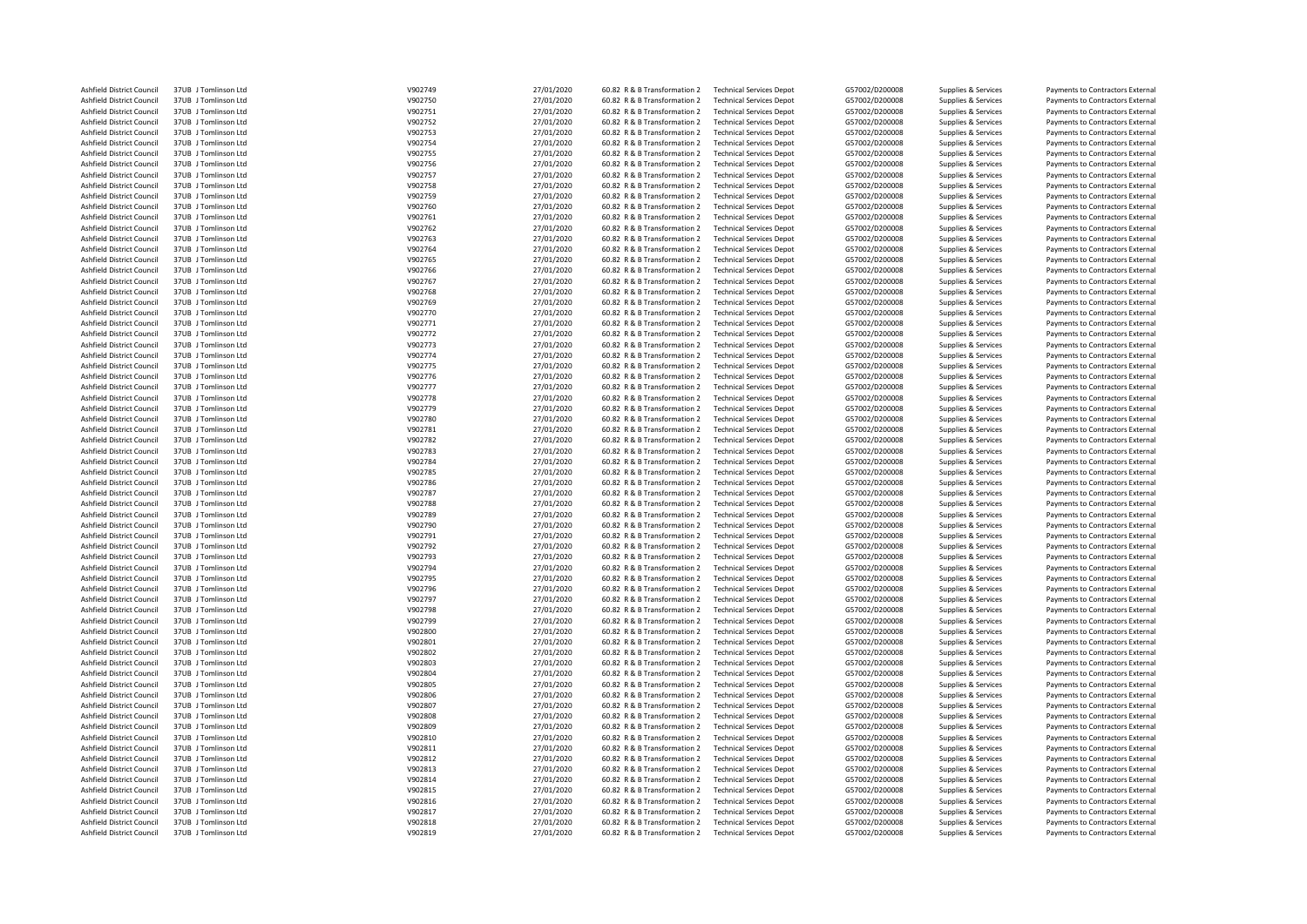| Ashfield District Council | 37UB J Tomlinson Ltd | V902820 | 27/01/2020 | 60.82 R & B Transformation 2 | <b>Technical Services Depot</b> | G57002/D200008 | Supplies & Services | Payments to Contractors External |
|---------------------------|----------------------|---------|------------|------------------------------|---------------------------------|----------------|---------------------|----------------------------------|
| Ashfield District Council | 37UB J Tomlinson Ltd | V902821 | 27/01/2020 | 60.82 R & B Transformation 2 | <b>Technical Services Depot</b> | G57002/D200008 | Supplies & Services | Payments to Contractors External |
| Ashfield District Council | 37UB J Tomlinson Ltd | V902822 | 27/01/2020 | 60.82 R & B Transformation 2 | <b>Technical Services Depot</b> | G57002/D200008 | Supplies & Services | Payments to Contractors External |
| Ashfield District Council | 37UB J Tomlinson Ltd | V902823 | 27/01/2020 | 60.82 R & B Transformation 2 | <b>Technical Services Depot</b> | G57002/D200008 | Supplies & Services | Payments to Contractors External |
| Ashfield District Council | 37UB J Tomlinson Ltd | V902824 | 27/01/2020 | 60.82 R & B Transformation 2 | <b>Technical Services Depot</b> | G57002/D200008 | Supplies & Services | Payments to Contractors External |
| Ashfield District Council | 37UB J Tomlinson Ltd | V902825 | 27/01/2020 | 60.82 R & B Transformation 2 | <b>Technical Services Depot</b> | G57002/D200008 | Supplies & Services | Payments to Contractors External |
| Ashfield District Council | 37UB J Tomlinson Ltd | V902826 | 27/01/2020 | 60.82 R & B Transformation 2 | <b>Technical Services Depot</b> | G57002/D200008 | Supplies & Services | Payments to Contractors External |
|                           |                      |         |            |                              |                                 |                |                     |                                  |
| Ashfield District Council | 37UB J Tomlinson Ltd | V902827 | 27/01/2020 | 60.82 R & B Transformation 2 | <b>Technical Services Depot</b> | G57002/D200008 | Supplies & Services | Payments to Contractors External |
| Ashfield District Council | 37UB J Tomlinson Ltd | V902828 | 27/01/2020 | 60.82 R & B Transformation 2 | <b>Technical Services Depot</b> | G57002/D200008 | Supplies & Services | Payments to Contractors External |
| Ashfield District Council | 37UB J Tomlinson Ltd | V902829 | 27/01/2020 | 60.82 R & B Transformation 2 | <b>Technical Services Depot</b> | G57002/D200008 | Supplies & Services | Payments to Contractors External |
| Ashfield District Council | 37UB J Tomlinson Ltd | V902830 | 27/01/2020 | 60.82 R & B Transformation 2 | <b>Technical Services Depot</b> | G57002/D200008 | Supplies & Services | Payments to Contractors External |
| Ashfield District Council | 37UB J Tomlinson Ltd | V902831 | 27/01/2020 | 60.82 R & B Transformation 2 | <b>Technical Services Depot</b> | G57002/D200008 | Supplies & Services | Payments to Contractors External |
| Ashfield District Council | 37UB J Tomlinson Ltd | V902832 | 27/01/2020 | 60.82 R & B Transformation 2 | <b>Technical Services Depot</b> | G57002/D200008 | Supplies & Services | Payments to Contractors External |
| Ashfield District Council | 37UB J Tomlinson Ltd | V902833 | 27/01/2020 | 60.82 R & B Transformation 2 | <b>Technical Services Depot</b> | G57002/D200008 | Supplies & Services | Payments to Contractors External |
| Ashfield District Council | 37UB J Tomlinson Ltd | V902834 | 27/01/2020 | 60.82 R & B Transformation 2 | <b>Technical Services Depot</b> | G57002/D200008 | Supplies & Services | Payments to Contractors External |
| Ashfield District Council | 37UB J Tomlinson Ltd | V902835 | 27/01/2020 | 60.82 R & B Transformation 2 | <b>Technical Services Depot</b> | G57002/D200008 | Supplies & Services | Payments to Contractors External |
| Ashfield District Council | 37UB J Tomlinson Ltd | V902836 | 27/01/2020 | 60.82 R & B Transformation 2 | <b>Technical Services Depot</b> | G57002/D200008 | Supplies & Services | Payments to Contractors External |
| Ashfield District Council | 37UB J Tomlinson Ltd | V902837 | 27/01/2020 | 60.82 R & B Transformation 2 | <b>Technical Services Depot</b> | G57002/D200008 | Supplies & Services | Payments to Contractors External |
| Ashfield District Council | 37UB J Tomlinson Ltd | V902838 | 27/01/2020 | 60.82 R & B Transformation 2 | <b>Technical Services Depot</b> | G57002/D200008 | Supplies & Services | Payments to Contractors External |
| Ashfield District Council | 37UB J Tomlinson Ltd | V902839 | 27/01/2020 | 60.82 R & B Transformation 2 | <b>Technical Services Depot</b> | G57002/D200008 | Supplies & Services | Payments to Contractors External |
| Ashfield District Council | 37UB J Tomlinson Ltd | V902840 | 27/01/2020 | 60.82 R & B Transformation 2 | <b>Technical Services Depot</b> | G57002/D200008 | Supplies & Services | Payments to Contractors External |
|                           |                      | V902841 |            |                              |                                 |                |                     |                                  |
| Ashfield District Council | 37UB J Tomlinson Ltd |         | 27/01/2020 | 60.82 R & B Transformation 2 | <b>Technical Services Depot</b> | G57002/D200008 | Supplies & Services | Payments to Contractors External |
| Ashfield District Council | 37UB J Tomlinson Ltd | V902842 | 27/01/2020 | 60.82 R & B Transformation 2 | <b>Technical Services Depot</b> | G57002/D200008 | Supplies & Services | Payments to Contractors External |
| Ashfield District Council | 37UB J Tomlinson Ltd | V902843 | 27/01/2020 | 60.82 R & B Transformation 2 | <b>Technical Services Depot</b> | G57002/D200008 | Supplies & Services | Payments to Contractors External |
| Ashfield District Council | 37UB J Tomlinson Ltd | V902844 | 27/01/2020 | 60.82 R & B Transformation 2 | <b>Technical Services Depot</b> | G57002/D200008 | Supplies & Services | Payments to Contractors External |
| Ashfield District Council | 37UB J Tomlinson Ltd | V902845 | 27/01/2020 | 60.82 R & B Transformation 2 | <b>Technical Services Depot</b> | G57002/D200008 | Supplies & Services | Payments to Contractors External |
| Ashfield District Council | 37UB J Tomlinson Ltd | V902846 | 27/01/2020 | 60.82 R & B Transformation 2 | <b>Technical Services Depot</b> | G57002/D200008 | Supplies & Services | Payments to Contractors External |
| Ashfield District Council | 37UB J Tomlinson Ltd | V902847 | 27/01/2020 | 60.82 R & B Transformation 2 | <b>Technical Services Depot</b> | G57002/D200008 | Supplies & Services | Payments to Contractors External |
| Ashfield District Council | 37UB J Tomlinson Ltd | V902848 | 27/01/2020 | 60.82 R & B Transformation 2 | <b>Technical Services Depot</b> | G57002/D200008 | Supplies & Services | Payments to Contractors External |
| Ashfield District Council | 37UB J Tomlinson Ltd | V902849 | 27/01/2020 | 60.82 R & B Transformation 2 | <b>Technical Services Depot</b> | G57002/D200008 | Supplies & Services | Payments to Contractors External |
| Ashfield District Council | 37UB J Tomlinson Ltd | V902850 | 27/01/2020 | 60.82 R & B Transformation 2 | <b>Technical Services Depot</b> | G57002/D200008 | Supplies & Services | Payments to Contractors External |
| Ashfield District Council | 37UB J Tomlinson Ltd | V902851 | 27/01/2020 | 60.82 R & B Transformation 2 | <b>Technical Services Depot</b> | G57002/D200008 | Supplies & Services | Payments to Contractors External |
| Ashfield District Council | 37UB J Tomlinson Ltd | V902852 | 27/01/2020 | 60.82 R & B Transformation 2 | <b>Technical Services Depot</b> | G57002/D200008 | Supplies & Services | Payments to Contractors External |
| Ashfield District Council | 37UB J Tomlinson Ltd | V902853 | 27/01/2020 | 60.82 R & B Transformation 2 | <b>Technical Services Depot</b> | G57002/D200008 | Supplies & Services | Payments to Contractors External |
| Ashfield District Council | 37UB J Tomlinson Ltd | V902854 | 27/01/2020 | 60.82 R & B Transformation 2 | <b>Technical Services Depot</b> | G57002/D200008 | Supplies & Services | Payments to Contractors External |
|                           | 37UB Tomlinson Itd   | V902855 |            |                              |                                 | G57002/D200008 |                     | Payments to Contractors External |
| Ashfield District Council |                      |         | 27/01/2020 | 60.82 R & B Transformation 2 | <b>Technical Services Depot</b> |                | Supplies & Services |                                  |
| Ashfield District Council | 37UB J Tomlinson Ltd | V902856 | 27/01/2020 | 60.82 R & B Transformation 2 | <b>Technical Services Depot</b> | G57002/D200008 | Supplies & Services | Payments to Contractors External |
| Ashfield District Council | 37UB J Tomlinson Ltd | V902857 | 27/01/2020 | 60.82 R & B Transformation 2 | <b>Technical Services Depot</b> | G57002/D200008 | Supplies & Services | Payments to Contractors External |
| Ashfield District Council | 37UB J Tomlinson Ltd | V902858 | 27/01/2020 | 60.82 R & B Transformation 2 | <b>Technical Services Depot</b> | G57002/D200008 | Supplies & Services | Payments to Contractors External |
| Ashfield District Council | 37UB J Tomlinson Ltd | V902859 | 27/01/2020 | 60.82 R & B Transformation 2 | <b>Technical Services Depot</b> | G57002/D200008 | Supplies & Services | Payments to Contractors External |
| Ashfield District Council | 37UB J Tomlinson Ltd | V902860 | 27/01/2020 | 60.82 R & B Transformation 2 | <b>Technical Services Depot</b> | G57002/D200008 | Supplies & Services | Payments to Contractors External |
| Ashfield District Council | 37UB J Tomlinson Ltd | V902861 | 27/01/2020 | 60.82 R & B Transformation 2 | <b>Technical Services Depot</b> | G57002/D200008 | Supplies & Services | Payments to Contractors External |
| Ashfield District Council | 37UB J Tomlinson Ltd | V902862 | 27/01/2020 | 60.82 R & B Transformation 2 | <b>Technical Services Depot</b> | G57002/D200008 | Supplies & Services | Payments to Contractors External |
| Ashfield District Council | 37UB J Tomlinson Ltd | V902863 | 27/01/2020 | 60.82 R & B Transformation 2 | <b>Technical Services Depot</b> | G57002/D200008 | Supplies & Services | Payments to Contractors External |
| Ashfield District Council | 37UB J Tomlinson Ltd | V902864 | 27/01/2020 | 60.82 R & B Transformation 2 | <b>Technical Services Depot</b> | G57002/D200008 | Supplies & Services | Payments to Contractors External |
| Ashfield District Council | 37UB J Tomlinson Ltd | V902865 | 27/01/2020 | 60.82 R & B Transformation 2 | <b>Technical Services Depot</b> | G57002/D200008 | Supplies & Services | Payments to Contractors External |
| Ashfield District Council | 37UB J Tomlinson Ltd | V902866 | 27/01/2020 | 60.82 R & B Transformation 2 | <b>Technical Services Depot</b> | G57002/D200008 | Supplies & Services | Payments to Contractors External |
| Ashfield District Council | 37UB J Tomlinson Ltd | V902867 | 27/01/2020 | 60.82 R & B Transformation 2 | <b>Technical Services Depot</b> | G57002/D200008 | Supplies & Services | Payments to Contractors External |
| Ashfield District Council | 37UB J Tomlinson Ltd | V902868 | 27/01/2020 | 60.82 R & B Transformation 2 | <b>Technical Services Depot</b> | G57002/D200008 | Supplies & Services | Payments to Contractors External |
| Ashfield District Council | 37UB J Tomlinson Ltd | V902869 | 27/01/2020 | 60.82 R & B Transformation 2 | <b>Technical Services Depot</b> | G57002/D200008 | Supplies & Services | Payments to Contractors External |
| Ashfield District Council | 37UB J Tomlinson Ltd | V902870 |            |                              |                                 | G57002/D200008 |                     |                                  |
|                           |                      |         | 27/01/2020 | 60.82 R & B Transformation 2 | <b>Technical Services Depot</b> |                | Supplies & Services | Payments to Contractors External |
| Ashfield District Council | 37UB J Tomlinson Ltd | V902871 | 27/01/2020 | 60.82 R & B Transformation 2 | <b>Technical Services Depot</b> | G57002/D200008 | Supplies & Services | Payments to Contractors External |
| Ashfield District Council | 37UB J Tomlinson Ltd | V902872 | 27/01/2020 | 60.82 R & B Transformation 2 | <b>Technical Services Depot</b> | G57002/D200008 | Supplies & Services | Payments to Contractors External |
| Ashfield District Council | 37UB J Tomlinson Ltd | V902873 | 27/01/2020 | 60.82 R & B Transformation 2 | <b>Technical Services Depot</b> | G57002/D200008 | Supplies & Services | Payments to Contractors External |
| Ashfield District Council | 37UB J Tomlinson Ltd | V902874 | 27/01/2020 | 60.82 R & B Transformation 2 | <b>Technical Services Depot</b> | G57002/D200008 | Supplies & Services | Payments to Contractors External |
| Ashfield District Council | 37UB J Tomlinson Ltd | V902875 | 27/01/2020 | 60.82 R & B Transformation 2 | <b>Technical Services Depot</b> | G57002/D200008 | Supplies & Services | Payments to Contractors External |
| Ashfield District Council | 37UB J Tomlinson Ltd | V902876 | 27/01/2020 | 60.82 R & B Transformation 2 | <b>Technical Services Depot</b> | G57002/D200008 | Supplies & Services | Payments to Contractors External |
| Ashfield District Council | 37UB J Tomlinson Ltd | V902877 | 27/01/2020 | 60.82 R & B Transformation 2 | <b>Technical Services Depot</b> | G57002/D200008 | Supplies & Services | Payments to Contractors External |
| Ashfield District Council | 37UB J Tomlinson Ltd | V902878 | 27/01/2020 | 60.82 R & B Transformation 2 | <b>Technical Services Depot</b> | G57002/D200008 | Supplies & Services | Payments to Contractors External |
| Ashfield District Council | 37UB J Tomlinson Ltd | V902879 | 27/01/2020 | 60.82 R & B Transformation 2 | <b>Technical Services Depot</b> | G57002/D200008 | Supplies & Services | Payments to Contractors External |
| Ashfield District Council | 37UB J Tomlinson Ltd | V902880 | 27/01/2020 | 60.82 R & B Transformation 2 | <b>Technical Services Depot</b> | G57002/D200008 | Supplies & Services | Payments to Contractors External |
| Ashfield District Council | 37UB J Tomlinson Ltd | V902881 | 27/01/2020 | 60.82 R & B Transformation 2 | <b>Technical Services Depot</b> | G57002/D200008 | Supplies & Services | Payments to Contractors External |
| Ashfield District Council | 37UB J Tomlinson Ltd | V902882 | 27/01/2020 | 60.82 R & B Transformation 2 | <b>Technical Services Depot</b> | G57002/D200008 | Supplies & Services | Payments to Contractors External |
| Ashfield District Council | 37UB J Tomlinson Ltd | V902883 | 27/01/2020 | 60.82 R & B Transformation 2 | <b>Technical Services Depot</b> | G57002/D200008 | Supplies & Services | Payments to Contractors External |
| Ashfield District Council | 37UB J Tomlinson Ltd | V902884 | 27/01/2020 | 60.82 R & B Transformation 2 | <b>Technical Services Depot</b> | G57002/D200008 | Supplies & Services | Payments to Contractors External |
| Ashfield District Council | 37UB J Tomlinson Ltd | V902885 | 27/01/2020 | 60.82 R & B Transformation 2 | <b>Technical Services Depot</b> | G57002/D200008 | Supplies & Services | Payments to Contractors External |
|                           |                      |         |            |                              |                                 |                |                     |                                  |
| Ashfield District Council | 37UB J Tomlinson Ltd | V902886 | 27/01/2020 | 60.82 R & B Transformation 2 | <b>Technical Services Depot</b> | G57002/D200008 | Supplies & Services | Payments to Contractors External |
| Ashfield District Council | 37UB J Tomlinson Ltd | V902887 | 27/01/2020 | 60.82 R & B Transformation 2 | <b>Technical Services Depot</b> | G57002/D200008 | Supplies & Services | Payments to Contractors External |
| Ashfield District Council | 37UB J Tomlinson Ltd | V902888 | 27/01/2020 | 60.82 R & B Transformation 2 | <b>Technical Services Depot</b> | G57002/D200008 | Supplies & Services | Payments to Contractors External |
| Ashfield District Council | 37UB J Tomlinson Ltd | V902889 | 27/01/2020 | 60.82 R & B Transformation 2 | <b>Technical Services Depot</b> | G57002/D200008 | Supplies & Services | Payments to Contractors External |
| Ashfield District Council | 37UB J Tomlinson Ltd | V902890 | 27/01/2020 | 60.82 R & B Transformation 2 | <b>Technical Services Depot</b> | G57002/D200008 | Supplies & Services | Payments to Contractors External |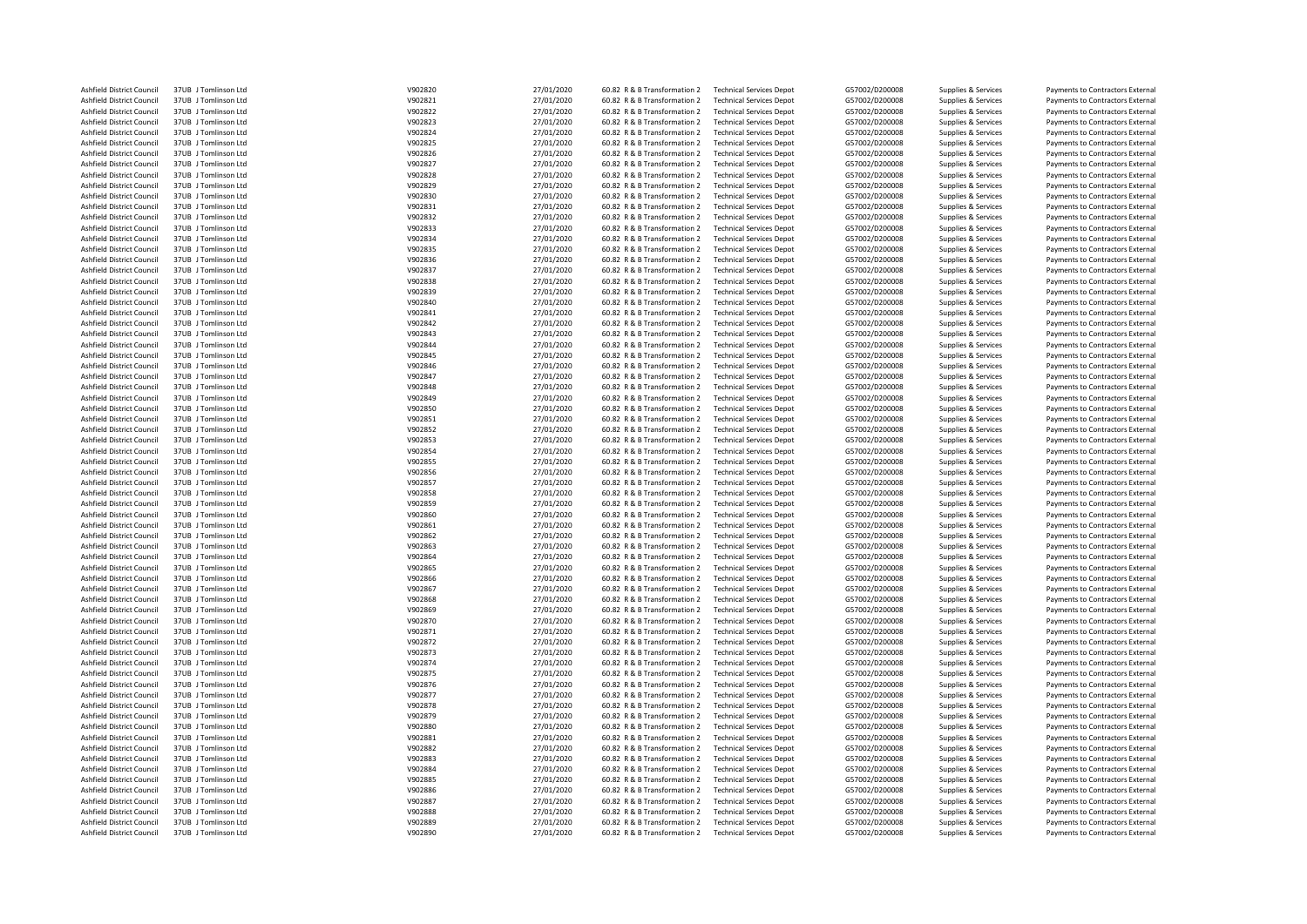| <b>Ashfield District Council</b>                       | 37UB J Tomlinson Ltd                                                   | V902891            | 27/01/2020               | 60.82 R & B Transformation 2                               | <b>Technical Services Depot</b>                                    | G57002/D200008                   | Supplies & Services                        | Payments to Contractors External                                     |
|--------------------------------------------------------|------------------------------------------------------------------------|--------------------|--------------------------|------------------------------------------------------------|--------------------------------------------------------------------|----------------------------------|--------------------------------------------|----------------------------------------------------------------------|
|                                                        |                                                                        |                    |                          |                                                            |                                                                    |                                  |                                            |                                                                      |
| <b>Ashfield District Council</b>                       | 37UB J Tomlinson Ltd                                                   | V902892            | 27/01/2020               | 60.82 R & B Transformation 2                               | <b>Technical Services Depot</b>                                    | G57002/D200008                   | Supplies & Services                        | Payments to Contractors External                                     |
| <b>Ashfield District Council</b>                       | 37UB J Tomlinson Ltd                                                   | V902893            | 27/01/2020               | 60.82 R & B Transformation 2                               | <b>Technical Services Depot</b>                                    | G57002/D200008                   | Supplies & Services                        | Payments to Contractors External                                     |
| Ashfield District Council                              | 37UB J Tomlinson Ltd                                                   | V902894            | 27/01/2020               | 60.82 R & B Transformation 2                               | <b>Technical Services Depot</b>                                    | G57002/D200008                   | Supplies & Services                        | Payments to Contractors External                                     |
| Ashfield District Council                              | 37UB J Tomlinson Ltd                                                   | V902895            | 27/01/2020               | 60.82 R & B Transformation 2                               | <b>Technical Services Depot</b>                                    | G57002/D200008                   | Supplies & Services                        | Payments to Contractors External                                     |
|                                                        |                                                                        |                    |                          |                                                            |                                                                    |                                  |                                            |                                                                      |
| Ashfield District Council                              | 37UB J Tomlinson Ltd                                                   | V902896            | 27/01/2020               | 60.82 R & B Transformation 2                               | <b>Technical Services Depot</b>                                    | G57002/D200008                   | Supplies & Services                        | Payments to Contractors External                                     |
| <b>Ashfield District Council</b>                       | 37UB J Tomlinson Ltd                                                   | V902897            | 27/01/2020               | 60.82 R & B Transformation 2                               | <b>Technical Services Depot</b>                                    | G57002/D200008                   | Supplies & Services                        | Payments to Contractors External                                     |
| Ashfield District Council                              | 37UB J Tomlinson Ltd                                                   | V902898            | 27/01/2020               | 60.82 R & B Transformation 2                               | <b>Technical Services Depot</b>                                    | G57002/D200008                   | Supplies & Services                        | Payments to Contractors External                                     |
|                                                        |                                                                        |                    |                          |                                                            |                                                                    |                                  |                                            |                                                                      |
| Ashfield District Council                              | 37UB J Tomlinson Ltd                                                   | V902899            | 27/01/2020               | 60.82 R & B Transformation 2                               | <b>Technical Services Depot</b>                                    | G57002/D200008                   | Supplies & Services                        | Payments to Contractors External                                     |
| <b>Ashfield District Council</b>                       | 37UB J Tomlinson Ltd                                                   | V902900            | 27/01/2020               | 60.82 R & B Transformation 2                               | <b>Technical Services Depot</b>                                    | G57002/D200008                   | Supplies & Services                        | Payments to Contractors External                                     |
| Ashfield District Council                              | 37UB J Tomlinson Ltd                                                   | V902901            | 27/01/2020               | 60.82 R & B Transformation 2                               | <b>Technical Services Depot</b>                                    | G57002/D200008                   | Supplies & Services                        | Payments to Contractors External                                     |
| Ashfield District Council                              | 37UB J Tomlinson Ltd                                                   | V902902            | 27/01/2020               | 60.82 R & B Transformation 2                               | <b>Technical Services Depot</b>                                    | G57002/D200008                   | Supplies & Services                        | Payments to Contractors External                                     |
|                                                        |                                                                        |                    |                          |                                                            |                                                                    |                                  |                                            |                                                                      |
| Ashfield District Council                              | 37UB J Tomlinson Ltd                                                   | V902903            | 27/01/2020               | 60.82 R & B Transformation 2                               | <b>Technical Services Depot</b>                                    | G57002/D200008                   | Supplies & Services                        | Payments to Contractors External                                     |
| Ashfield District Council                              | 37UB J Tomlinson Ltd                                                   | V902904            | 27/01/2020               | 60.82 R & B Transformation 2                               | <b>Technical Services Depot</b>                                    | G57002/D200008                   | Supplies & Services                        | Payments to Contractors External                                     |
| <b>Ashfield District Council</b>                       | 37UB J Tomlinson Ltd                                                   | V902905            | 27/01/2020               | 60.82 R & B Transformation 2                               | <b>Technical Services Depot</b>                                    | G57002/D200008                   | Supplies & Services                        | Payments to Contractors External                                     |
|                                                        |                                                                        |                    |                          |                                                            |                                                                    |                                  |                                            |                                                                      |
| Ashfield District Council                              | 37UB J Tomlinson Ltd                                                   | V902906            | 27/01/2020               | 60.82 R & B Transformation 2                               | <b>Technical Services Depot</b>                                    | G57002/D200008                   | Supplies & Services                        | Payments to Contractors External                                     |
| Ashfield District Council                              | 37UB J Tomlinson Ltd                                                   | V902907            | 27/01/2020               | 60.82 R & B Transformation 2                               | <b>Technical Services Depot</b>                                    | G57002/D200008                   | Supplies & Services                        | Payments to Contractors External                                     |
| Ashfield District Council                              | 37UB J Tomlinson Ltd                                                   | V902908            | 27/01/2020               | 60.82 R & B Transformation 2                               | <b>Technical Services Depot</b>                                    | G57002/D200008                   | Supplies & Services                        | Payments to Contractors External                                     |
|                                                        |                                                                        |                    |                          |                                                            |                                                                    |                                  |                                            |                                                                      |
| Ashfield District Council                              | 37UB J Tomlinson Ltd                                                   | V902909            | 27/01/2020               | 60.82 R & B Transformation 2                               | <b>Technical Services Depot</b>                                    | G57002/D200008                   | Supplies & Services                        | Payments to Contractors External                                     |
| Ashfield District Council                              | 37UB J Tomlinson Ltd                                                   | V902910            | 27/01/2020               | 60.82 R & B Transformation 2                               | <b>Technical Services Depot</b>                                    | G57002/D200008                   | Supplies & Services                        | Payments to Contractors External                                     |
| Ashfield District Council                              | 37UB J Tomlinson Ltd                                                   | V902911            | 27/01/2020               | 60.82 R & B Transformation 2                               | <b>Technical Services Depot</b>                                    | G57002/D200008                   | Supplies & Services                        | Payments to Contractors External                                     |
|                                                        | 37UB J Tomlinson Ltd                                                   |                    |                          |                                                            |                                                                    |                                  |                                            |                                                                      |
| Ashfield District Council                              |                                                                        | V902912            | 27/01/2020               | 60.82 R & B Transformation 2                               | <b>Technical Services Depot</b>                                    | G57002/D200008                   | Supplies & Services                        | Payments to Contractors External                                     |
| Ashfield District Council                              | 37UB J Tomlinson Ltd                                                   | V902913            | 27/01/2020               | 60.82 R & B Transformation 2                               | <b>Technical Services Depot</b>                                    | G57002/D200008                   | Supplies & Services                        | Payments to Contractors External                                     |
| Ashfield District Council                              | 37UB J Tomlinson Ltd                                                   | V902914            | 27/01/2020               | 60.82 R & B Transformation 2                               | <b>Technical Services Depot</b>                                    | G57002/D200008                   | Supplies & Services                        | Payments to Contractors External                                     |
| <b>Ashfield District Council</b>                       | 37UB J Tomlinson Ltd                                                   | V902915            |                          | 60.82 R & B Transformation 2                               | <b>Technical Services Depot</b>                                    | G57002/D200008                   |                                            | Payments to Contractors External                                     |
|                                                        |                                                                        |                    | 27/01/2020               |                                                            |                                                                    |                                  | Supplies & Services                        |                                                                      |
| <b>Ashfield District Council</b>                       | 37UB J Tomlinson Ltd                                                   | V902916            | 27/01/2020               | 60.82 R & B Transformation 2                               | <b>Technical Services Depot</b>                                    | G57002/D200008                   | Supplies & Services                        | Payments to Contractors External                                     |
| Ashfield District Council                              | 37UB J Tomlinson Ltd                                                   | V902917            | 27/01/2020               | 60.82 R & B Transformation 2                               | <b>Technical Services Depot</b>                                    | G57002/D200008                   | Supplies & Services                        | Payments to Contractors External                                     |
| Ashfield District Council                              | 37UB J Tomlinson Ltd                                                   | V902918            | 27/01/2020               | 60.82 R & B Transformation 2                               | <b>Technical Services Depot</b>                                    | G57002/D200008                   | Supplies & Services                        | Payments to Contractors External                                     |
|                                                        |                                                                        |                    |                          |                                                            |                                                                    |                                  |                                            |                                                                      |
| Ashfield District Council                              | 37UB J Tomlinson Ltd                                                   | V902919            | 27/01/2020               | 60.82 R & B Transformation 2                               | <b>Technical Services Depot</b>                                    | G57002/D200008                   | Supplies & Services                        | Payments to Contractors External                                     |
| Ashfield District Council                              | 37UB J Tomlinson Ltd                                                   | V902920            | 27/01/2020               | 60.82 R & B Transformation 2                               | <b>Technical Services Depot</b>                                    | G57002/D200008                   | Supplies & Services                        | Payments to Contractors External                                     |
| Ashfield District Council                              | 37UB J Tomlinson Ltd                                                   | V902921            | 27/01/2020               | 60.82 R & B Transformation 2                               | <b>Technical Services Depot</b>                                    | G57002/D200008                   | Supplies & Services                        | Payments to Contractors External                                     |
|                                                        |                                                                        |                    |                          |                                                            |                                                                    |                                  |                                            |                                                                      |
| Ashfield District Council                              | 37UB J Tomlinson Ltd                                                   | V902922            | 27/01/2020               | 60.82 R & B Transformation 2                               | <b>Technical Services Depot</b>                                    | G57002/D200008                   | Supplies & Services                        | Payments to Contractors External                                     |
| Ashfield District Council                              | 37UB J Tomlinson Ltd                                                   | V902923            | 27/01/2020               | 60.82 R & B Transformation 2                               | <b>Technical Services Depot</b>                                    | G57002/D200008                   | Supplies & Services                        | Payments to Contractors External                                     |
| <b>Ashfield District Council</b>                       | 37UB J Tomlinson Ltd                                                   | V902924            | 27/01/2020               | 60.82 R & B Transformation 2                               | <b>Technical Services Depot</b>                                    | G57002/D200008                   | Supplies & Services                        | Payments to Contractors External                                     |
| Ashfield District Council                              | 37UB J Tomlinson Ltd                                                   | V902925            | 27/01/2020               | 60.82 R & B Transformation 2                               | <b>Technical Services Depot</b>                                    | G57002/D200008                   | Supplies & Services                        | Payments to Contractors External                                     |
|                                                        |                                                                        |                    |                          |                                                            |                                                                    |                                  |                                            |                                                                      |
| Ashfield District Council                              | 37UB J Tomlinson Ltd                                                   | V902926            | 27/01/2020               | 60.82 R & B Transformation 2                               | <b>Technical Services Depot</b>                                    | G57002/D200008                   | Supplies & Services                        | Payments to Contractors External                                     |
| Ashfield District Council                              | 37UB J Tomlinson Ltd                                                   | V902927            | 27/01/2020               | 60.82 R & B Transformation 2                               | <b>Technical Services Depot</b>                                    | G57002/D200008                   | Supplies & Services                        | Payments to Contractors External                                     |
| Ashfield District Council                              | 37UB J Tomlinson Ltd                                                   | V902928            | 27/01/2020               | 60.82 R & B Transformation 2                               | <b>Technical Services Depot</b>                                    | G57002/D200008                   | Supplies & Services                        | Payments to Contractors External                                     |
|                                                        |                                                                        |                    |                          |                                                            |                                                                    |                                  |                                            |                                                                      |
| <b>Ashfield District Council</b>                       | 37UB Jackson Building Centres Ltd                                      | V895822            | 13/01/2020               | -15.16 R & B Transformation 2                              | <b>Technical Services Depot</b>                                    | G57000/D001004                   | Supplies & Services                        | Chemicals and Materials Purchase                                     |
| Ashfield District Council                              | 37UB Jackson Building Centres Ltd                                      | V899159            | 13/01/2020               | 5.43 R & B Transformation 2                                | <b>Technical Services Depot</b>                                    | G57000/D001004                   | Supplies & Services                        | <b>Chemicals and Materials Purchase</b>                              |
| Ashfield District Council                              | 37UB Jackson Building Centres Ltd                                      | V899160            | 13/01/2020               | 48.6 R & B Transformation 2                                | <b>Technical Services Depot</b>                                    | G57000/D001004                   | Supplies & Services                        | Chemicals and Materials Purchase                                     |
|                                                        |                                                                        |                    |                          |                                                            |                                                                    |                                  |                                            |                                                                      |
| Ashfield District Council                              | 37UB Jackson Building Centres Ltd                                      | V899164            | 13/01/2020               | 87.48 R & B Transformation 2                               | <b>Technical Services Depot</b>                                    | G57000/D001004                   | Supplies & Services                        | Chemicals and Materials Purchase                                     |
| Ashfield District Council                              | 37UB Jackson Building Centres Ltd                                      | V899167            | 13/01/2020               | 10 R & B Transformation 2                                  | <b>Technical Services Depot</b>                                    | G57000/D001004                   | Supplies & Services                        | Chemicals and Materials Purchase                                     |
| <b>Ashfield District Council</b>                       | 37UB Jackson Building Centres Ltd                                      | V899169            | 13/01/2020               | 6.5 R & B Transformation 2                                 | <b>Technical Services Depot</b>                                    | G57000/D001004                   | Supplies & Services                        | Chemicals and Materials Purchase                                     |
|                                                        |                                                                        |                    | 13/01/2020               |                                                            |                                                                    |                                  |                                            |                                                                      |
| Ashfield District Council                              | 37UB Jackson Building Centres Ltd                                      | V899170            |                          | 31.35 R & B Transformation 2                               | <b>Technical Services Depot</b>                                    | G57000/D001004                   | Supplies & Services                        | Chemicals and Materials Purchase                                     |
| Ashfield District Council                              | 37UB Jackson Building Centres Ltd                                      | V899170            | 13/01/2020               | 23.38 R & B Transformation 2                               | <b>Technical Services Depot</b>                                    | G57000/D001004                   | Supplies & Services                        | Chemicals and Materials Purchase                                     |
| <b>Ashfield District Council</b>                       | 37UB Jackson Building Centres Ltd                                      | V899170            | 13/01/2020               | 39.87 R & B Transformation 2                               | <b>Technical Services Depot</b>                                    | G57000/D001004                   | Supplies & Services                        | Chemicals and Materials Purchase                                     |
| Ashfield District Council                              | 37UB Jackson Building Centres Ltd                                      | V899171            | 13/01/2020               | 109.12 R & B Transformation 2                              | <b>Technical Services Depot</b>                                    | G57000/D001004                   | Supplies & Services                        | Chemicals and Materials Purchase                                     |
|                                                        |                                                                        |                    |                          |                                                            |                                                                    |                                  |                                            |                                                                      |
| <b>Ashfield District Council</b>                       | 37UB Jackson Building Centres Ltd                                      | V899172            | 13/01/2020               | 5.88 R & B Transformation 2                                | <b>Technical Services Depot</b>                                    | G57000/D001004                   | Supplies & Services                        | <b>Chemicals and Materials Purchase</b>                              |
| Ashfield District Council                              | 37UB Jackson Building Centres Ltd                                      | V899174            | 13/01/2020               | 8.13 R & B Transformation 2                                | <b>Technical Services Depot</b>                                    | G57000/D001004                   | Supplies & Services                        | <b>Chemicals and Materials Purchase</b>                              |
| Ashfield District Council                              | 37UB Jackson Building Centres Ltd                                      | V899175            | 13/01/2020               | 5.79 R & B Transformation 2                                | <b>Technical Services Depot</b>                                    | G57000/D001004                   | Supplies & Services                        | Chemicals and Materials Purchase                                     |
| Ashfield District Council                              | 37UB Jackson Building Centres Ltd                                      | V899178            | 13/01/2020               | 5.07 R & B Transformation 2                                | <b>Technical Services Depot</b>                                    | G57000/D001004                   | Supplies & Services                        | <b>Chemicals and Materials Purchase</b>                              |
|                                                        |                                                                        |                    |                          |                                                            |                                                                    |                                  |                                            |                                                                      |
| Ashfield District Council                              | 37UB Jackson Building Centres Ltd                                      | V899181            | 13/01/2020               | 7.34 R & B Transformation 2                                | <b>Technical Services Depot</b>                                    | G57000/D001004                   | Supplies & Services                        | Chemicals and Materials Purchase                                     |
| Ashfield District Council                              | 37UB Jackson Building Centres Ltd                                      | V899181            | 13/01/2020               | 15.16 R & B Transformation 2                               | <b>Technical Services Depot</b>                                    | G57000/D001004                   | Supplies & Services                        | <b>Chemicals and Materials Purchase</b>                              |
| Ashfield District Council                              | 37UB Jackson Building Centres Ltd                                      | V899181            | 13/01/2020               | 53.44 R & B Transformation 2                               | <b>Technical Services Depot</b>                                    | G57000/D001004                   | Supplies & Services                        | Chemicals and Materials Purchase                                     |
|                                                        |                                                                        |                    |                          |                                                            |                                                                    |                                  |                                            |                                                                      |
| Ashfield District Council                              | 37UB Jackson Building Centres Ltd                                      | V899182            | 13/01/2020               | 12.64 R & B Transformation 2                               | <b>Technical Services Depot</b>                                    | G57000/D001004                   | Supplies & Services                        | Chemicals and Materials Purchase                                     |
| Ashfield District Council                              | 37UB Jackson Building Centres Ltd                                      | V899183            | 13/01/2020               | 3.55 R & B Transformation 2                                | <b>Technical Services Depot</b>                                    | G57000/D001004                   | Supplies & Services                        | Chemicals and Materials Purchase                                     |
| Ashfield District Council                              | 37UB Jackson Building Centres Ltd                                      | V899183            | 13/01/2020               | 12.6 R & B Transformation 2                                | <b>Technical Services Depot</b>                                    | G57000/D001004                   | Supplies & Services                        | <b>Chemicals and Materials Purchase</b>                              |
|                                                        |                                                                        |                    |                          |                                                            |                                                                    |                                  |                                            | <b>Chemicals and Materials Purchase</b>                              |
| Ashfield District Council                              | 37UB Jackson Building Centres Ltd                                      | V899183            | 13/01/2020               | 7.24 R & B Transformation 2                                | <b>Technical Services Depot</b>                                    | G57000/D001004                   | Supplies & Services                        |                                                                      |
| Ashfield District Council                              | 37UB Jackson Building Centres Ltd                                      | V899184            | 13/01/2020               | 6.68 R & B Transformation 2                                | <b>Technical Services Depot</b>                                    | G57000/D001004                   | Supplies & Services                        | <b>Chemicals and Materials Purchase</b>                              |
| Ashfield District Council                              | 37UB Jackson Building Centres Ltd                                      | V899186            | 13/01/2020               | 17 R & B Transformation 2                                  | <b>Technical Services Depot</b>                                    | G57000/D001004                   | Supplies & Services                        | Chemicals and Materials Purchase                                     |
| <b>Ashfield District Council</b>                       | 37UB Jackson Building Centres Ltd                                      | V899187            | 13/01/2020               | 68.13 R & B Transformation 2                               | <b>Technical Services Depot</b>                                    | G57000/D001004                   | Supplies & Services                        | Chemicals and Materials Purchase                                     |
|                                                        |                                                                        |                    |                          |                                                            |                                                                    |                                  |                                            |                                                                      |
| <b>Ashfield District Council</b>                       | 37UB Jackson Building Centres Ltd                                      | V899188            | 13/01/2020               | 23.46 R & B Transformation 2                               | <b>Technical Services Depot</b>                                    | G57000/D001004                   | Supplies & Services                        | Chemicals and Materials Purchase                                     |
| Ashfield District Council                              | 37UB Jackson Building Centres Ltd                                      | V899731            | 17/01/2020               | -7.95 R & B Transformation 2                               | <b>Technical Services Depot</b>                                    | G57000/D001004                   | Supplies & Services                        | Chemicals and Materials Purchase                                     |
| Ashfield District Council                              | 37UB Jackson Building Centres Ltd                                      | V899744            | 17/01/2020               | 5.05 R & B Transformation 2                                | <b>Technical Services Depot</b>                                    | G57000/D001004                   | Supplies & Services                        | Chemicals and Materials Purchase                                     |
|                                                        |                                                                        |                    |                          |                                                            |                                                                    |                                  |                                            |                                                                      |
| Ashfield District Council                              | 37UB Jackson Building Centres Ltd                                      | V902315            | 27/01/2020               | 33 R & B Transformation 2                                  | <b>Technical Services Depot</b>                                    | G57000/D001004                   | Supplies & Services                        | Chemicals and Materials Purchase                                     |
| <b>Ashfield District Council</b>                       | 37UB Jackson Building Centres Ltd                                      | V902315            | 27/01/2020               | 13 R & B Transformation 2                                  | <b>Technical Services Depot</b>                                    | G57000/D001004                   | Supplies & Services                        | Chemicals and Materials Purchase                                     |
| <b>Ashfield District Council</b>                       | 37UB Jackson Building Centres Ltd                                      | V902315            | 27/01/2020               | 18 R & B Transformation 2                                  | <b>Technical Services Depot</b>                                    | G57000/D001004                   | Supplies & Services                        | Chemicals and Materials Purchase                                     |
| Ashfield District Council                              |                                                                        |                    |                          |                                                            |                                                                    |                                  |                                            |                                                                      |
|                                                        |                                                                        |                    |                          |                                                            |                                                                    |                                  |                                            |                                                                      |
|                                                        | 37UB Jackson Building Centres Ltd                                      | V902319            | 27/01/2020               | 11.2 R & B Transformation 2                                | <b>Technical Services Depot</b>                                    | G57000/D001004                   | Supplies & Services                        | <b>Chemicals and Materials Purchase</b>                              |
| Ashfield District Council<br>Ashfield District Council | 37UB Jackson Building Centres Ltd<br>37UB Jackson Building Centres Ltd | V902319<br>V902319 | 27/01/2020<br>27/01/2020 | 8.18 R & B Transformation 2<br>1.14 R & B Transformation 2 | <b>Technical Services Depot</b><br><b>Technical Services Depot</b> | G57000/D001004<br>G57000/D001004 | Supplies & Services<br>Supplies & Services | Chemicals and Materials Purchase<br>Chemicals and Materials Purchase |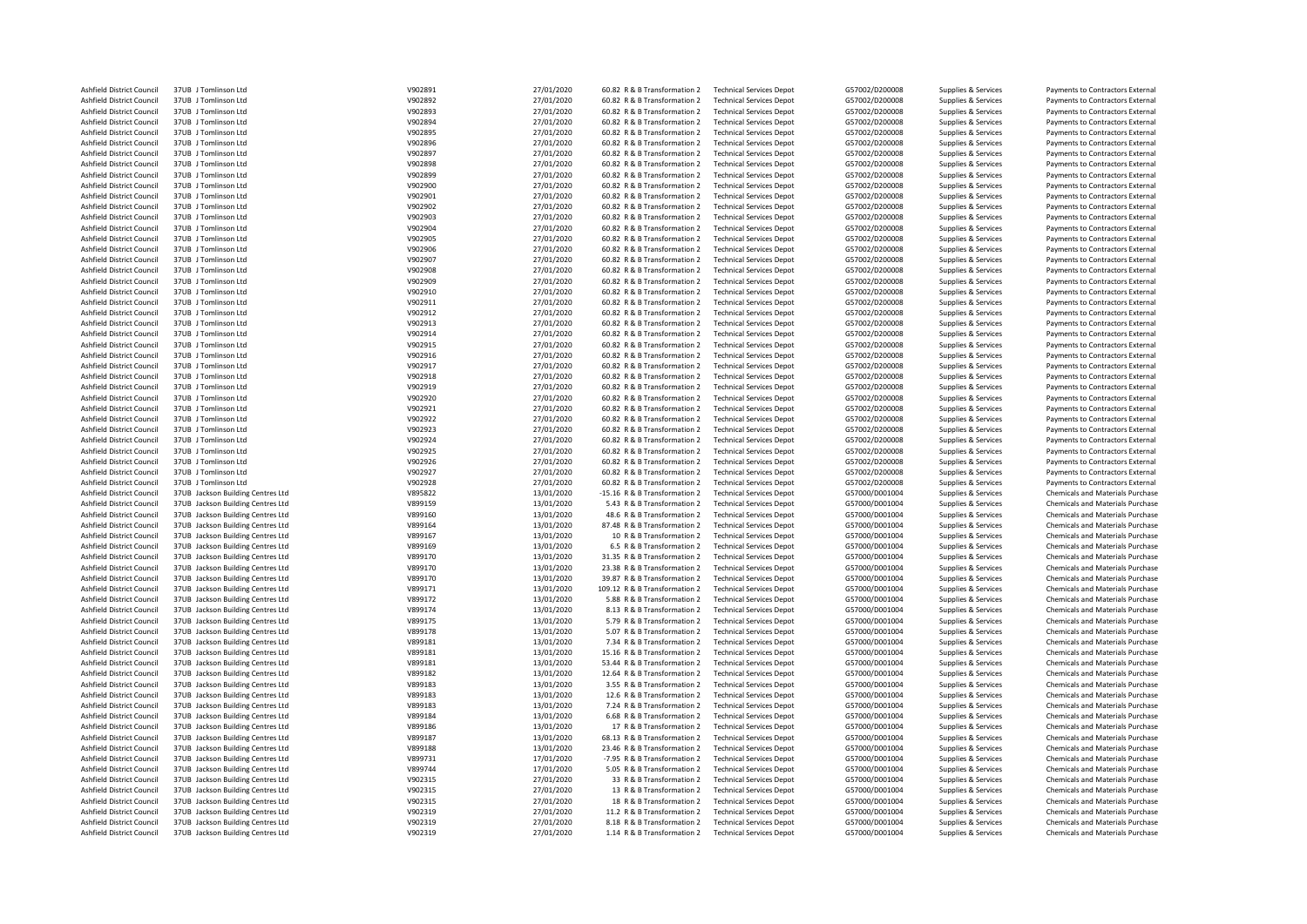| <b>Ashfield District Council</b>                       | 37UB Jackson Building Centres Ltd                        | V902319            | 27/01/2020               | 63.25 R & B Transformation 2                                   | <b>Technical Services Depot</b>                                    | G57000/D001004                   | Supplies & Services                        | Chemicals and Materials Purchase                                     |
|--------------------------------------------------------|----------------------------------------------------------|--------------------|--------------------------|----------------------------------------------------------------|--------------------------------------------------------------------|----------------------------------|--------------------------------------------|----------------------------------------------------------------------|
| <b>Ashfield District Council</b>                       | 37UB Jackson Building Centres Ltd                        | V902320            | 27/01/2020               | 18.98 R & B Transformation 2                                   | <b>Technical Services Depot</b>                                    | G57000/D001004                   | Supplies & Services                        | Chemicals and Materials Purchase                                     |
| <b>Ashfield District Council</b>                       | 37UB Jackson Building Centres Ltd                        | V902326            | 27/01/2020               | 8.27 R & B Transformation 2                                    | <b>Technical Services Depot</b>                                    | G57000/D001004                   | Supplies & Services                        | Chemicals and Materials Purchase                                     |
| Ashfield District Council                              | 37UB Jackson Building Centres Ltd                        | V902362            | 27/01/2020               | 4.23 R & B Transformation 2                                    | <b>Technical Services Depot</b>                                    | G57000/D001004                   | Supplies & Services                        | <b>Chemicals and Materials Purchase</b>                              |
| Ashfield District Council                              | 37UB Jackson Building Centres Ltd                        | V902362            | 27/01/2020               | 8.63 R & B Transformation 2                                    | <b>Technical Services Depot</b>                                    | G57000/D001004                   | Supplies & Services                        | Chemicals and Materials Purchase                                     |
|                                                        |                                                          |                    |                          |                                                                |                                                                    |                                  |                                            |                                                                      |
| Ashfield District Council                              | 37UB Jackson Building Centres Ltd                        | V902362            | 27/01/2020               | 9.73 R & B Transformation 2                                    | <b>Technical Services Depot</b>                                    | G57000/D001004                   | Supplies & Services                        | <b>Chemicals and Materials Purchase</b>                              |
| <b>Ashfield District Council</b>                       | 37UB Jackson Building Centres Ltd                        | V902364            | 27/01/2020               | 75.75 R & B Transformation 2                                   | <b>Technical Services Depot</b>                                    | G57000/D001004                   | Supplies & Services                        | Chemicals and Materials Purchase                                     |
| Ashfield District Council                              | 37UB Jackson Building Centres Ltd                        | V902364            | 27/01/2020               | 51.42 R & B Transformation 2                                   | <b>Technical Services Depot</b>                                    | G57000/D001004                   | Supplies & Services                        | <b>Chemicals and Materials Purchase</b>                              |
| Ashfield District Council                              | 37UB Jackson Building Centres Ltd                        | V902370            | 27/01/2020               | 9.3 R & B Transformation 2                                     | <b>Technical Services Depot</b>                                    | G57000/D001004                   | Supplies & Services                        | Chemicals and Materials Purchase                                     |
| <b>Ashfield District Council</b>                       | 37UB Jackson Building Centres Ltd                        | V902371            | 27/01/2020               | 8.66 R & B Transformation 2                                    | <b>Technical Services Depot</b>                                    | G57000/D001004                   | Supplies & Services                        | Chemicals and Materials Purchase                                     |
| Ashfield District Council                              | 37UB Jackson Building Centres Ltd                        | V902372            | 27/01/2020               | 14.34 R & B Transformation 2                                   | <b>Technical Services Depot</b>                                    | G57000/D001004                   | Supplies & Services                        | Chemicals and Materials Purchase                                     |
| Ashfield District Council                              | 37UB Jackson Building Centres Ltd                        | V902372            | 27/01/2020               | 5.05 R & B Transformation 2                                    | <b>Technical Services Depot</b>                                    | G57000/D001004                   | Supplies & Services                        | Chemicals and Materials Purchase                                     |
|                                                        |                                                          |                    |                          |                                                                |                                                                    |                                  |                                            |                                                                      |
| Ashfield District Council                              | 37UB Jackson Building Centres Ltd                        | V902372            | 27/01/2020               | 19.2 R & B Transformation 2                                    | <b>Technical Services Depot</b>                                    | G57000/D001004                   | Supplies & Services                        | <b>Chemicals and Materials Purchase</b>                              |
| Ashfield District Council                              | 37UB Jackson Building Centres Ltd                        | V902375            | 27/01/2020               | 60 R & B Transformation 2                                      | <b>Technical Services Depot</b>                                    | G57000/D001004                   | Supplies & Services                        | Chemicals and Materials Purchase                                     |
| <b>Ashfield District Council</b>                       | 37UB Lynch Healthcare                                    | V899033            | 13/01/2020               | 2,000.24 R & B Transformation 2                                | <b>Technical Services Depot</b>                                    | G57002/D200008                   | Supplies & Services                        | Payments to Contractors External                                     |
| Ashfield District Council                              | 37UB Midlands Asbestos Solutions Ltd                     | V898342            | 03/01/2020               | 180 R & B Transformation 2                                     | <b>Technical Services Depot</b>                                    | G57002/D200008                   | Supplies & Services                        | Payments to Contractors External                                     |
| <b>Ashfield District Council</b>                       | 37UB Midlands Asbestos Solutions Ltd                     | V898343            | 03/01/2020               | 380 R & B Transformation 2                                     | <b>Technical Services Depot</b>                                    | G57002/D200008                   | Supplies & Services                        | Payments to Contractors External                                     |
| Ashfield District Council                              | 37UB Orbis Protect Limited                               | V898318            | 03/01/2020               | 96.6 R & B Transformation 2                                    | <b>Technical Services Depot</b>                                    | G57002/D200008                   | Supplies & Services                        | Payments to Contractors External                                     |
|                                                        |                                                          |                    |                          |                                                                |                                                                    |                                  |                                            |                                                                      |
| Ashfield District Council                              | 37UB Orbis Protect Limited                               | V898319            | 03/01/2020               | 104.28 R & B Transformation 2                                  | <b>Technical Services Depot</b>                                    | G57002/D200008                   | Supplies & Services                        | Payments to Contractors External                                     |
| Ashfield District Council                              | 37UB Orbis Protect Limited                               | V898320            | 03/01/2020               | 96.6 R & B Transformation 2                                    | <b>Technical Services Depot</b>                                    | G57002/D200008                   | Supplies & Services                        | Payments to Contractors External                                     |
| Ashfield District Council                              | 37UB Orbis Protect Limited                               | V898321            | 03/01/2020               | 200.88 R & B Transformation 2                                  | <b>Technical Services Depot</b>                                    | G57002/D200008                   | Supplies & Services                        | Payments to Contractors External                                     |
| Ashfield District Council                              | 37UB Orbis Protect Limited                               | V898322            | 03/01/2020               | 96.6 R & B Transformation 2                                    | <b>Technical Services Depot</b>                                    | G57002/D200008                   | Supplies & Services                        | Payments to Contractors External                                     |
| Ashfield District Council                              | 37UB Orbis Protect Limited                               | V898323            | 03/01/2020               | 57.62 R & B Transformation 2                                   | <b>Technical Services Depot</b>                                    | G57002/D200008                   | Supplies & Services                        | Payments to Contractors External                                     |
| Ashfield District Council                              | 37UB Orbis Protect Limited                               | V898324            | 03/01/2020               | 57.62 R & B Transformation 2                                   | <b>Technical Services Depot</b>                                    | G57002/D200008                   | Supplies & Services                        | Payments to Contractors External                                     |
|                                                        |                                                          |                    |                          |                                                                |                                                                    |                                  |                                            |                                                                      |
| <b>Ashfield District Council</b>                       | 37UB Orbis Protect Limited                               | V898325            | 03/01/2020               | 154.22 R & B Transformation 2                                  | <b>Technical Services Depot</b>                                    | G57002/D200008                   | Supplies & Services                        | Payments to Contractors External                                     |
| <b>Ashfield District Council</b>                       | 37UB Orbis Protect Limited                               | V898326            | 03/01/2020               | 96.6 R & B Transformation 2                                    | <b>Technical Services Depot</b>                                    | G57002/D200008                   | Supplies & Services                        | Payments to Contractors External                                     |
| Ashfield District Council                              | 37UB Orbis Protect Limited                               | V898327            | 03/01/2020               | 154.22 R & B Transformation 2                                  | <b>Technical Services Depot</b>                                    | G57002/D200008                   | Supplies & Services                        | Payments to Contractors External                                     |
| Ashfield District Council                              | 37UB Orbis Protect Limited                               | V898328            | 03/01/2020               | 200.88 R & B Transformation 2                                  | <b>Technical Services Depot</b>                                    | G57002/D200008                   | Supplies & Services                        | Payments to Contractors External                                     |
| Ashfield District Council                              | 37UB Orbis Protect Limited                               | V898329            | 03/01/2020               | 433.57 R & B Transformation 2                                  | <b>Technical Services Depot</b>                                    | G57002/D200008                   | Supplies & Services                        | Payments to Contractors External                                     |
| Ashfield District Council                              | 37UB Orbis Protect Limited                               | V898330            | 03/01/2020               | 386.91 R & B Transformation 2                                  | <b>Technical Services Depot</b>                                    | G57002/D200008                   | Supplies & Services                        | Payments to Contractors External                                     |
|                                                        |                                                          | V898331            |                          |                                                                |                                                                    | G57002/D200008                   |                                            |                                                                      |
| Ashfield District Council                              | 37UB Orbis Protect Limited                               |                    | 03/01/2020               | 1,053.72 R & B Transformation 2                                | <b>Technical Services Depot</b>                                    |                                  | Supplies & Services                        | Payments to Contractors External                                     |
| Ashfield District Council                              | 37UB Orbis Protect Limited                               | V898332            | 03/01/2020               | 200.88 R & B Transformation 2                                  | <b>Technical Services Depot</b>                                    | G57002/D200008                   | Supplies & Services                        | Payments to Contractors External                                     |
| Ashfield District Council                              | 37UB Orbis Protect Limited                               | V898333            | 03/01/2020               | 104.28 R & B Transformation 2                                  | <b>Technical Services Depot</b>                                    | G57002/D200008                   | Supplies & Services                        | Payments to Contractors External                                     |
| <b>Ashfield District Council</b>                       | 37UB Orbis Protect Limited                               | V898334            | 03/01/2020               | 282.28 R & B Transformation 2                                  | <b>Technical Services Depot</b>                                    | G57002/D200008                   | Supplies & Services                        | Payments to Contractors External                                     |
| Ashfield District Council                              | 37UB Orbis Protect Limited                               | V898335            | 03/01/2020               | 200.88 R & B Transformation 2                                  | <b>Technical Services Depot</b>                                    | G57002/D200008                   | Supplies & Services                        | Payments to Contractors External                                     |
| Ashfield District Council                              | 37UB Orbis Protect Limited                               | V898336            | 03/01/2020               | 154.22 R & B Transformation 2                                  | <b>Technical Services Depot</b>                                    | G57002/D200008                   | Supplies & Services                        | Payments to Contractors External                                     |
|                                                        |                                                          |                    |                          |                                                                |                                                                    |                                  |                                            |                                                                      |
| Ashfield District Council                              | 37UB Orbis Protect Limited                               | V898337            | 03/01/2020               | 57.62 R & B Transformation 2                                   | <b>Technical Services Depot</b>                                    | G57002/D200008                   | Supplies & Services                        | Payments to Contractors External                                     |
| Ashfield District Council                              | 37UB Orbis Protect Limited                               | V898338            | 03/01/2020               | 96.6 R & B Transformation 2                                    | <b>Technical Services Depot</b>                                    | G57002/D200008                   | Supplies & Services                        | Payments to Contractors External                                     |
| <b>Ashfield District Council</b>                       | 37UB Orbis Protect Limited                               | V898339            | 03/01/2020               | 154.22 R & B Transformation 2                                  | <b>Technical Services Depot</b>                                    | G57002/D200008                   | Supplies & Services                        | Payments to Contractors External                                     |
| Ashfield District Council                              | 37UB Orbis Protect Limited                               | V899725            | 17/01/2020               | -461 R & B Transformation 2                                    | <b>Technical Services Depot</b>                                    | G57002/D200008                   | Supplies & Services                        | Payments to Contractors External                                     |
| Ashfield District Council                              | 37UB Orbis Protect Limited                               | V899752            | 17/01/2020               | 193.2 R & B Transformation 2                                   | <b>Technical Services Depot</b>                                    | G57002/D200008                   | Supplies & Services                        | Payments to Contractors External                                     |
| Ashfield District Council                              | 37UB Orbis Protect Limited                               | V899753            | 17/01/2020               | 57.62 R & B Transformation 2                                   | <b>Technical Services Depot</b>                                    | G57002/D200008                   | Supplies & Services                        | Payments to Contractors External                                     |
|                                                        |                                                          |                    |                          |                                                                |                                                                    |                                  |                                            |                                                                      |
| Ashfield District Council                              | 37UB Orbis Protect Limited                               | V899754            | 17/01/2020               | 200.88 R & B Transformation 2                                  | <b>Technical Services Depot</b>                                    | G57002/D200008                   | Supplies & Services                        | Payments to Contractors External                                     |
| <b>Ashfield District Council</b>                       | 37UB Orbis Protect Limited                               | V899755            | 17/01/2020               | 154.22 R & B Transformation 2                                  | <b>Technical Services Depot</b>                                    | G57002/D200008                   | Supplies & Services                        | Payments to Contractors External                                     |
| Ashfield District Council                              | 37UB Orbis Protect Limited                               | V899756            | 17/01/2020               | 104.28 R & B Transformation 2                                  | <b>Technical Services Depot</b>                                    | G57002/D200008                   | Supplies & Services                        | Payments to Contractors External                                     |
| Ashfield District Council                              | 37UB Orbis Protect Limited                               | V899757            | 17/01/2020               | 447.84 R & B Transformation 2                                  | <b>Technical Services Depot</b>                                    | G57002/D200008                   | Supplies & Services                        | Payments to Contractors External                                     |
| <b>Ashfield District Council</b>                       | 37UB Orbis Protect Limited                               | V899758            | 17/01/2020               | 104.28 R & B Transformation 2                                  | <b>Technical Services Depot</b>                                    | G57002/D200008                   | Supplies & Services                        | Payments to Contractors External                                     |
| Ashfield District Council                              | 37UB Orbis Protect Limited                               | V899759            | 17/01/2020               | 433.57 R & B Transformation 2                                  | <b>Technical Services Depot</b>                                    | G57002/D200008                   | Supplies & Services                        | Payments to Contractors External                                     |
| <b>Ashfield District Council</b>                       | 37UB Orbis Protect Limited                               | V899760            | 17/01/2020               | 96.6 R & B Transformation 2                                    | <b>Technical Services Depot</b>                                    | G57002/D200008                   |                                            |                                                                      |
|                                                        |                                                          |                    |                          |                                                                |                                                                    |                                  | Supplies & Services                        | Payments to Contractors External                                     |
| Ashfield District Council                              | 37UB Orbis Protect Limited                               | V899761            | 17/01/2020               | 200.88 R & B Transformation 2                                  | <b>Technical Services Depot</b>                                    | G57002/D200008                   | Supplies & Services                        | Payments to Contractors External                                     |
| Ashfield District Council                              | 37UB Orbis Protect Limited                               | V900082            | 17/01/2020               | 200.88 R & B Transformation 2                                  | <b>Technical Services Depot</b>                                    | G57002/D200008                   | Supplies & Services                        | Payments to Contractors External                                     |
| Ashfield District Council                              | 37UB Orbis Protect Limited                               | V900083            | 17/01/2020               | 200.88 R & B Transformation 2                                  | <b>Technical Services Depot</b>                                    | G57002/D200008                   | Supplies & Services                        | Payments to Contractors External                                     |
| Ashfield District Council                              | 37UB Orbis Protect Limited                               | V900084            | 17/01/2020               | 447.84 R & B Transformation 2                                  | <b>Technical Services Depot</b>                                    | G57002/D200008                   | Supplies & Services                        | Payments to Contractors External                                     |
| <b>Ashfield District Council</b>                       | 37UB Orbis Protect Limited                               | V900085            | 17/01/2020               | 200.88 R & B Transformation 2                                  | <b>Technical Services Depot</b>                                    | G57002/D200008                   | Supplies & Services                        | Payments to Contractors External                                     |
| Ashfield District Council                              | 37UB Orbis Protect Limited                               | V900086            | 17/01/2020               | 433.57 R & B Transformation 2                                  | <b>Technical Services Depot</b>                                    | G57002/D200008                   | Supplies & Services                        | Payments to Contractors External                                     |
|                                                        |                                                          |                    |                          |                                                                |                                                                    |                                  |                                            |                                                                      |
| Ashfield District Council                              | 37UB Orbis Protect Limited                               | V900087            | 17/01/2020               | 104.28 R & B Transformation 2                                  | <b>Technical Services Depot</b>                                    | G57002/D200008                   | Supplies & Services                        | Payments to Contractors External                                     |
| Ashfield District Council                              | 37UB Orbis Protect Limited                               | V900088            | 17/01/2020               | 200.88 R & B Transformation 2                                  | <b>Technical Services Depot</b>                                    | G57002/D200008                   | Supplies & Services                        | Payments to Contractors External                                     |
| <b>Ashfield District Council</b>                       | 37UB Orbis Protect Limited                               | V900089            | 17/01/2020               | 200.88 R & B Transformation 2                                  | <b>Technical Services Depot</b>                                    | G57002/D200008                   | Supplies & Services                        | Payments to Contractors External                                     |
| Ashfield District Council                              | 37UB Orbis Protect Limited                               | V902526            | 27/01/2020               | 96.6 R & B Transformation 2                                    | <b>Technical Services Depot</b>                                    | G57002/D200008                   | Supplies & Services                        | Payments to Contractors External                                     |
| Ashfield District Council                              | 37UB Orbis Protect Limited                               | V902527            | 27/01/2020               | 96.6 R & B Transformation 2                                    | <b>Technical Services Depot</b>                                    | G57002/D200008                   | Supplies & Services                        | Payments to Contractors External                                     |
| Ashfield District Council                              | 37UB Orbis Protect Limited                               | V902528            | 27/01/2020               | 96.6 R & B Transformation 2                                    | <b>Technical Services Depot</b>                                    | G57002/D200008                   | Supplies & Services                        | Payments to Contractors External                                     |
|                                                        |                                                          |                    |                          |                                                                |                                                                    |                                  |                                            |                                                                      |
| <b>Ashfield District Council</b>                       | 37UB Orbis Protect Limited                               | V902529            | 27/01/2020               | 96.6 R & B Transformation 2                                    | <b>Technical Services Depot</b>                                    | G57002/D200008                   | Supplies & Services                        | Payments to Contractors External                                     |
| <b>Ashfield District Council</b>                       | 37UB Orbis Protect Limited                               | V902530            | 27/01/2020               | 351.24 R & B Transformation 2                                  | <b>Technical Services Depot</b>                                    | G57002/D200008                   | Supplies & Services                        | Payments to Contractors External                                     |
| Ashfield District Council                              | 37UB Orbis Protect Limited                               | V902531            | 27/01/2020               | 200.88 R & B Transformation 2                                  | <b>Technical Services Depot</b>                                    | G57002/D200008                   | Supplies & Services                        | Payments to Contractors External                                     |
| Ashfield District Council                              | 37UB Orbis Protect Limited                               | V902532            | 27/01/2020               | 433.57 R & B Transformation 2                                  | <b>Technical Services Depot</b>                                    | G57002/D200008                   | Supplies & Services                        | Payments to Contractors External                                     |
| Ashfield District Council                              | 37UB Orbis Protect Limited                               | V902533            | 27/01/2020               | 200.88 R & B Transformation 2                                  | <b>Technical Services Depot</b>                                    | G57002/D200008                   | Supplies & Services                        | Payments to Contractors External                                     |
| Ashfield District Council                              | 37UB Orbis Protect Limited                               | V902534            | 27/01/2020               | 154.22 R & B Transformation 2                                  | <b>Technical Services Depot</b>                                    | G57002/D200008                   | Supplies & Services                        | Payments to Contractors External                                     |
| <b>Ashfield District Council</b>                       | 37UB Orbis Protect Limited                               | V902535            | 27/01/2020               | 96.6 R & B Transformation 2                                    | <b>Technical Services Depot</b>                                    | G57002/D200008                   |                                            |                                                                      |
|                                                        |                                                          |                    |                          |                                                                |                                                                    |                                  | Supplies & Services                        | Payments to Contractors External                                     |
| Ashfield District Council                              | 37UB Orbis Protect Limited                               | V902536            | 27/01/2020               | 96.6 R & B Transformation 2                                    | <b>Technical Services Depot</b>                                    | G57002/D200008                   | Supplies & Services                        | Payments to Contractors External                                     |
|                                                        |                                                          |                    |                          |                                                                |                                                                    |                                  |                                            |                                                                      |
| Ashfield District Council<br>Ashfield District Council | 37UB Orbis Protect Limited<br>37UB Orbis Protect Limited | V902537<br>V902576 | 27/01/2020<br>27/01/2020 | 154.22 R & B Transformation 2<br>351.24 R & B Transformation 2 | <b>Technical Services Depot</b><br><b>Technical Services Depot</b> | G57002/D200008<br>G57002/D200008 | Supplies & Services<br>Supplies & Services | Payments to Contractors External<br>Payments to Contractors External |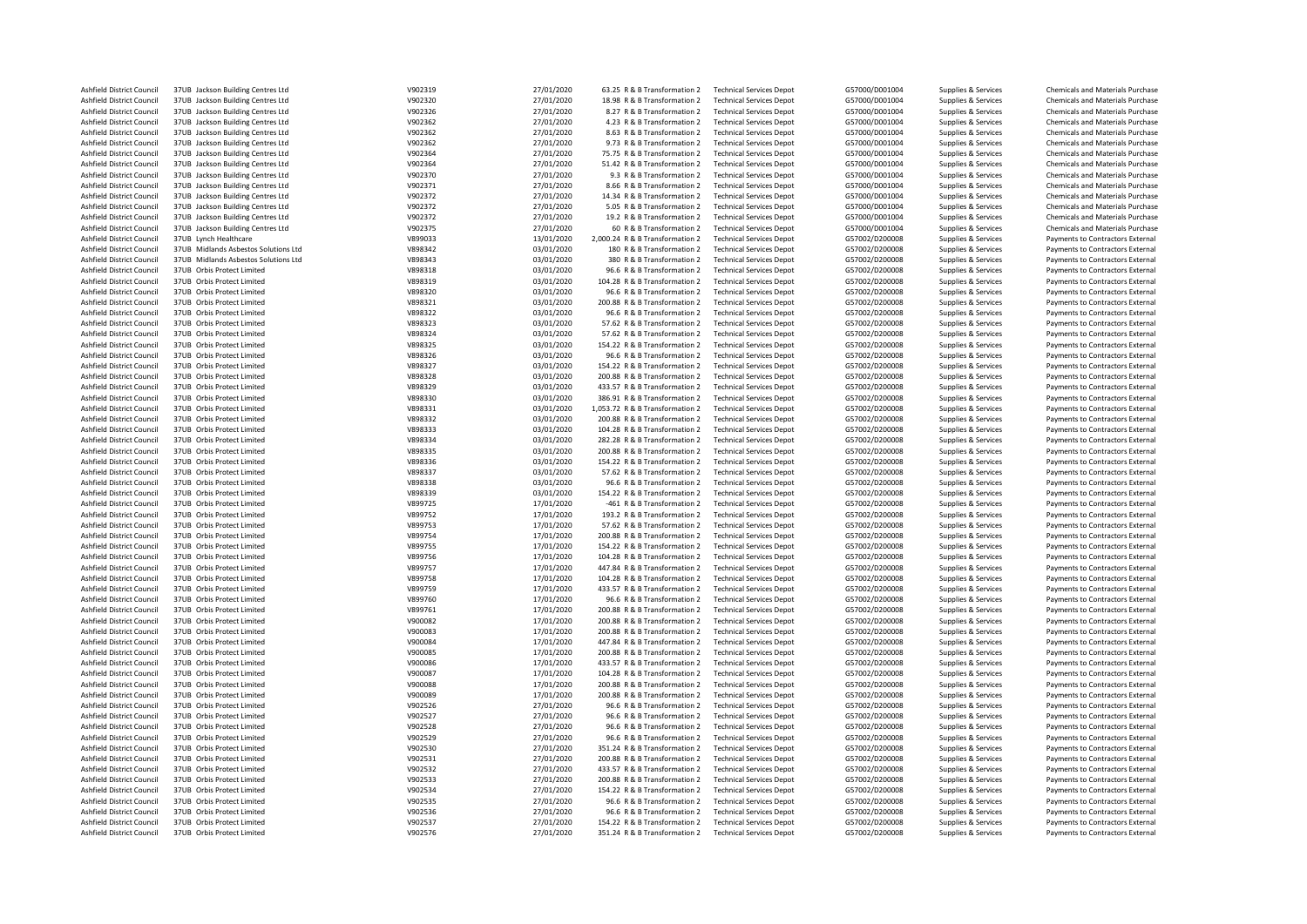| Ashfield District Council | 37UB Parkin Contractors Limited | V898305 | 03/01/2020 | 254.41 R & B Transformation 2    | <b>Technical Services Depot</b> | G57002/D200008 | Supplies & Services | Payments to Contractors External |
|---------------------------|---------------------------------|---------|------------|----------------------------------|---------------------------------|----------------|---------------------|----------------------------------|
| Ashfield District Council | 37UB Parkin Contractors Limited | V898305 | 03/01/2020 | 714.31 R & B Transformation 2    | <b>Technical Services Depot</b> | G57002/D200008 | Supplies & Services | Payments to Contractors External |
| Ashfield District Council | 37UB Parkin Contractors Limited | V898305 | 03/01/2020 | 1,071.46 R & B Transformation 2  | <b>Technical Services Depot</b> | G57002/D200008 | Supplies & Services | Payments to Contractors External |
| Ashfield District Council | 37UB Parkin Contractors Limited | V898305 | 03/01/2020 | 519.06 R & B Transformation 2    | <b>Technical Services Depot</b> | G57002/D200008 | Supplies & Services | Payments to Contractors External |
|                           |                                 |         |            |                                  |                                 |                |                     |                                  |
| Ashfield District Council | 37UB Parkin Contractors Limited | V898305 | 03/01/2020 | 682.02 R & B Transformation 2    | <b>Technical Services Depot</b> | G57002/D200008 | Supplies & Services | Payments to Contractors External |
| Ashfield District Council | 37UB Parkin Contractors Limited | V898305 | 03/01/2020 | 243.58 R & B Transformation 2    | <b>Technical Services Depot</b> | G57002/D200008 | Supplies & Services | Payments to Contractors External |
| Ashfield District Council | 37UB Parkin Contractors Limited | V898305 | 03/01/2020 | 243.58 R & B Transformation 2    | <b>Technical Services Depot</b> | G57002/D200008 | Supplies & Services | Payments to Contractors External |
| Ashfield District Council | 37UB Parkin Contractors Limited | V898305 | 03/01/2020 | 219.22 R & B Transformation 2    | <b>Technical Services Depot</b> | G57002/D200008 | Supplies & Services | Payments to Contractors External |
| Ashfield District Council | 37UB Parkin Contractors Limited | V898305 | 03/01/2020 | 459.9 R & B Transformation 2     | <b>Technical Services Depot</b> | G57002/D200008 | Supplies & Services | Payments to Contractors External |
| Ashfield District Council | 37UB Parkin Contractors Limited | V898305 | 03/01/2020 | 178.58 R & B Transformation 2    | <b>Technical Services Depot</b> | G57002/D200008 | Supplies & Services | Payments to Contractors External |
| Ashfield District Council | 37UB Parkin Contractors Limited | V898305 | 03/01/2020 | 243.58 R & B Transformation 2    | <b>Technical Services Depot</b> | G57002/D200008 | Supplies & Services | Payments to Contractors External |
| Ashfield District Council | 37UB Parkin Contractors Limited | V898305 | 03/01/2020 | 219.22 R & B Transformation 2    | <b>Technical Services Depot</b> | G57002/D200008 | Supplies & Services | Payments to Contractors External |
| Ashfield District Council | 37UB Parkin Contractors Limited | V898305 | 03/01/2020 | 307.84 R & B Transformation 2    | <b>Technical Services Depot</b> | G57002/D200008 | Supplies & Services | Payments to Contractors External |
|                           |                                 |         |            |                                  |                                 |                |                     |                                  |
| Ashfield District Council | 37UB Parkin Contractors Limited | V898305 | 03/01/2020 | 424.06 R & B Transformation 2    | <b>Technical Services Depot</b> | G57002/D200008 | Supplies & Services | Payments to Contractors External |
| Ashfield District Council | 37UB Parkin Contractors Limited | V898305 | 03/01/2020 | 230.88 R & B Transformation 2    | <b>Technical Services Depot</b> | G57002/D200008 | Supplies & Services | Payments to Contractors External |
| Ashfield District Council | 37UB Parkin Contractors Limited | V898305 | 03/01/2020 | 1,103.75 R & B Transformation 2  | <b>Technical Services Depot</b> | G57002/D200008 | Supplies & Services | Payments to Contractors External |
| Ashfield District Council | 37UB Parkin Contractors Limited | V898305 | 03/01/2020 | 377.74 R & B Transformation 2    | <b>Technical Services Depot</b> | G57002/D200008 | Supplies & Services | Payments to Contractors External |
| Ashfield District Council | 37UB Parkin Contractors Limited | V898305 | 03/01/2020 | 230.88 R & B Transformation 2    | <b>Technical Services Depot</b> | G57002/D200008 | Supplies & Services | Payments to Contractors External |
| Ashfield District Council | 37UB Parkin Contractors Limited | V898305 | 03/01/2020 | 230.88 R & B Transformation 2    | <b>Technical Services Depot</b> | G57002/D200008 | Supplies & Services | Payments to Contractors External |
| Ashfield District Council | 37UB Parkin Contractors Limited | V898305 | 03/01/2020 | 538.72 R & B Transformation 2    | <b>Technical Services Depot</b> | G57002/D200008 | Supplies & Services | Payments to Contractors External |
| Ashfield District Council | 37UB Parkin Contractors Limited | V898305 | 03/01/2020 | 254.41 R & B Transformation 2    | <b>Technical Services Depot</b> | G57002/D200008 | Supplies & Services | Payments to Contractors External |
| Ashfield District Council | 37UB Parkin Contractors Limited | V898305 | 03/01/2020 | 373.86 R & B Transformation 2    | <b>Technical Services Depot</b> | G57002/D200008 | Supplies & Services | Payments to Contractors External |
| Ashfield District Council | 37UB Parkin Contractors Limited | V898305 | 03/01/2020 | 146.78 R & B Transformation 2    | <b>Technical Services Depot</b> | G57002/D200008 | Supplies & Services | Payments to Contractors External |
|                           |                                 |         |            |                                  |                                 |                |                     |                                  |
| Ashfield District Council | 37UB Parkin Contractors Limited | V898305 | 03/01/2020 | 381.63 R & B Transformation 2    | <b>Technical Services Depot</b> | G57002/D200008 | Supplies & Services | Payments to Contractors External |
| Ashfield District Council | 37UB Parkin Contractors Limited | V898305 | 03/01/2020 | 1,205.51 R & B Transformation 2  | <b>Technical Services Depot</b> | G57002/D200008 | Supplies & Services | Payments to Contractors External |
| Ashfield District Council | 37UB Parkin Contractors Limited | V898305 | 03/01/2020 | 20.01 R & B Transformation 2     | <b>Technical Services Depot</b> | G57002/D200008 | Supplies & Services | Payments to Contractors External |
| Ashfield District Council | 37UB Parkin Contractors Limited | V898305 | 03/01/2020 | 615.68 R & B Transformation 2    | <b>Technical Services Depot</b> | G57002/D200008 | Supplies & Services | Payments to Contractors External |
| Ashfield District Council | 37UB Parkin Contractors Limited | V898308 | 03/01/2020 | 1,010.55 R & B Transformation 2  | <b>Technical Services Depot</b> | G57002/D200008 | Supplies & Services | Payments to Contractors External |
| Ashfield District Council | 37UB Parkin Contractors Limited | V898312 | 03/01/2020 | 532.9 R & B Transformation 2     | <b>Technical Services Depot</b> | G57002/D200008 | Supplies & Services | Payments to Contractors External |
| Ashfield District Council | 37UB Parkin Contractors Limited | V898312 | 03/01/2020 | 3,163.00 R & B Transformation 2  | <b>Technical Services Depot</b> | G57002/D200008 | Supplies & Services | Payments to Contractors External |
| Ashfield District Council | 37UB Parkin Contractors Limited | V898312 | 03/01/2020 | 1,720.00 R & B Transformation 2  | <b>Technical Services Depot</b> | G57002/D200008 | Supplies & Services | Payments to Contractors External |
| Ashfield District Council | 37UB Parkin Contractors Limited | V898352 | 03/01/2020 | 185 R & B Transformation 2       | <b>Technical Services Depot</b> | G57002/D200008 | Supplies & Services | Payments to Contractors External |
|                           |                                 | V898353 |            |                                  |                                 |                |                     |                                  |
| Ashfield District Council | 37UB Parkin Contractors Limited |         | 03/01/2020 | 70 R & B Transformation 2        | <b>Technical Services Depot</b> | G57002/D200008 | Supplies & Services | Payments to Contractors External |
| Ashfield District Council | 37UB Parkin Contractors Limited | V898354 | 03/01/2020 | 395 R & B Transformation 2       | <b>Technical Services Depot</b> | G57002/D200008 | Supplies & Services | Payments to Contractors External |
| Ashfield District Council | 37UB Parkin Contractors Limited | V898355 | 03/01/2020 | 480 R & B Transformation 2       | <b>Technical Services Depot</b> | G57002/D200008 | Supplies & Services | Payments to Contractors External |
| Ashfield District Council | 37UB Parkin Contractors Limited | V898356 | 03/01/2020 | 290 R & B Transformation 2       | <b>Technical Services Depot</b> | G57002/D200008 | Supplies & Services | Payments to Contractors External |
| Ashfield District Council | 37UB Parkin Contractors Limited | V898357 | 03/01/2020 | 440 R & B Transformation 2       | <b>Technical Services Depot</b> | G57002/D200008 | Supplies & Services | Payments to Contractors External |
| Ashfield District Council | 37UB Parkin Contractors Limited | V898358 | 03/01/2020 | 225 R & B Transformation 2       | <b>Technical Services Depot</b> | G57002/D200008 | Supplies & Services | Payments to Contractors External |
| Ashfield District Council | 37UB Parkin Contractors Limited | V898359 | 03/01/2020 | 45 R & B Transformation 2        | <b>Technical Services Depot</b> | G57002/D200008 | Supplies & Services | Payments to Contractors External |
| Ashfield District Council | 37UB Parkin Contractors Limited | V898360 | 03/01/2020 | 45 R & B Transformation 2        | <b>Technical Services Depot</b> | G57002/D200008 | Supplies & Services | Payments to Contractors External |
| Ashfield District Council | 37UB Parkin Contractors Limited | V898361 | 03/01/2020 | 45 R & B Transformation 2        | <b>Technical Services Depot</b> | G57002/D200008 | Supplies & Services | Payments to Contractors External |
| Ashfield District Council | 37UB Parkin Contractors Limited | V898362 | 03/01/2020 | 180 R & B Transformation 2       | <b>Technical Services Depot</b> | G57002/D200008 | Supplies & Services | Payments to Contractors External |
|                           |                                 |         |            |                                  |                                 |                |                     |                                  |
| Ashfield District Council | 37UB Parkin Contractors Limited | V898363 | 03/01/2020 | 420 R & B Transformation 2       | <b>Technical Services Depot</b> | G57002/D200008 | Supplies & Services | Payments to Contractors External |
| Ashfield District Council | 37UB Parkin Contractors Limited | V898364 | 03/01/2020 | 265 R & B Transformation 2       | <b>Technical Services Depot</b> | G57002/D200008 | Supplies & Services | Payments to Contractors External |
| Ashfield District Council | 37UB Parkin Contractors Limited | V898365 | 03/01/2020 | 575 R & B Transformation 2       | <b>Technical Services Depot</b> | G57002/D200008 | Supplies & Services | Payments to Contractors External |
| Ashfield District Council | 37UB Parkin Contractors Limited | V898366 | 03/01/2020 | 400 R & B Transformation 2       | <b>Technical Services Depot</b> | G57002/D200008 | Supplies & Services | Payments to Contractors External |
| Ashfield District Council | 37UB Parkin Contractors Limited | V898367 | 03/01/2020 | 350 R & B Transformation 2       | <b>Technical Services Depot</b> | G57002/D200008 | Supplies & Services | Payments to Contractors External |
| Ashfield District Council | 37UB Parkin Contractors Limited | V898368 | 03/01/2020 | 686.2 R & B Transformation 2     | <b>Technical Services Depot</b> | G57002/D200008 | Supplies & Services | Payments to Contractors External |
| Ashfield District Council | 37UB Parkin Contractors Limited | V898368 | 03/01/2020 | 1,720.00 R & B Transformation 2  | <b>Technical Services Depot</b> | G57002/D200008 | Supplies & Services | Payments to Contractors External |
| Ashfield District Council | 37UB Parkin Contractors Limited | V898369 | 03/01/2020 | 350 R & B Transformation 2       | <b>Technical Services Depot</b> | G57002/D200008 | Supplies & Services | Payments to Contractors External |
| Ashfield District Council | 37UB Parkin Contractors Limited | V898376 | 03/01/2020 | 550 R & B Transformation 2       | <b>Technical Services Depot</b> | G57002/D200008 | Supplies & Services | Payments to Contractors External |
| Ashfield District Council | 37UB Parkin Contractors Limited | V898377 | 03/01/2020 | 58 R & B Transformation 2        | <b>Technical Services Depot</b> | G57002/D200008 | Supplies & Services | Payments to Contractors External |
|                           |                                 |         |            |                                  |                                 |                |                     |                                  |
| Ashfield District Council | 37UB Parkin Contractors Limited | V898385 | 03/01/2020 | 840 R & B Transformation 2       | <b>Technical Services Depot</b> | G57002/D200008 | Supplies & Services | Payments to Contractors External |
| Ashfield District Council | 37UB Parkin Contractors Limited | V898394 | 03/01/2020 | 2,406.88 R & B Transformation 2  | <b>Technical Services Depot</b> | G57002/D200008 | Supplies & Services | Payments to Contractors External |
| Ashfield District Council | 37UB Parkin Contractors Limited | V898867 | 13/01/2020 | 11,066.00 R & B Transformation 2 | <b>Technical Services Depot</b> | G57002/D200008 | Supplies & Services | Payments to Contractors External |
| Ashfield District Council | 37UB Parkin Contractors Limited | V899029 | 13/01/2020 | 284.28 R & B Transformation 2    | <b>Technical Services Depot</b> | G57002/D200008 | Supplies & Services | Payments to Contractors External |
| Ashfield District Council | 37UB Parkin Contractors Limited | V899032 | 13/01/2020 | 493 R & B Transformation 2       | <b>Technical Services Depot</b> | G57002/D200008 | Supplies & Services | Payments to Contractors External |
| Ashfield District Council | 37UB Parkin Contractors Limited | V899747 | 17/01/2020 | 70.64 R & B Transformation 2     | <b>Technical Services Depot</b> | G57002/D200008 | Supplies & Services | Payments to Contractors External |
| Ashfield District Council | 37UB Parkin Contractors Limited | V899747 | 17/01/2020 | 87.55 R & B Transformation 2     | <b>Technical Services Depot</b> | G57002/D200008 | Supplies & Services | Payments to Contractors External |
| Ashfield District Council | 37UB Parkin Contractors Limited | V899747 | 17/01/2020 | 92.7 R & B Transformation 2      | <b>Technical Services Depot</b> | G57002/D200008 | Supplies & Services | Payments to Contractors External |
| Ashfield District Council | 37UB Parkin Contractors Limited | V899747 | 17/01/2020 | 113.3 R & B Transformation 2     | <b>Technical Services Depot</b> | G57002/D200008 | Supplies & Services | Payments to Contractors External |
|                           |                                 |         |            |                                  |                                 |                |                     |                                  |
| Ashfield District Council | 37UB Parkin Contractors Limited | V899747 | 17/01/2020 | 87.55 R & B Transformation 2     | <b>Technical Services Depot</b> | G57002/D200008 | Supplies & Services | Payments to Contractors External |
| Ashfield District Council | 37UB Parkin Contractors Limited | V899747 | 17/01/2020 | 87.55 R & B Transformation 2     | <b>Technical Services Depot</b> | G57002/D200008 | Supplies & Services | Payments to Contractors External |
| Ashfield District Council | 37UB Parkin Contractors Limited | V899747 | 17/01/2020 | 87.55 R & B Transformation 2     | <b>Technical Services Depot</b> | G57002/D200008 | Supplies & Services | Payments to Contractors External |
| Ashfield District Council | 37UB Parkin Contractors Limited | V899747 | 17/01/2020 | 20.6 R & B Transformation 2      | <b>Technical Services Depot</b> | G57002/D200008 | Supplies & Services | Payments to Contractors External |
| Ashfield District Council | 37UB Parkin Contractors Limited | V899747 | 17/01/2020 | 39.24 R & B Transformation 2     | <b>Technical Services Depot</b> | G57002/D200008 | Supplies & Services | Payments to Contractors External |
| Ashfield District Council | 37UB Parkin Contractors Limited | V899747 | 17/01/2020 | 54.92 R & B Transformation 2     | <b>Technical Services Depot</b> | G57002/D200008 | Supplies & Services | Payments to Contractors External |
| Ashfield District Council | 37UB Parkin Contractors Limited | V899747 | 17/01/2020 | 39.24 R & B Transformation 2     | <b>Technical Services Depot</b> | G57002/D200008 | Supplies & Services | Payments to Contractors External |
| Ashfield District Council | 37UB Parkin Contractors Limited | V899747 | 17/01/2020 | 105.44 R & B Transformation 2    | <b>Technical Services Depot</b> | G57002/D200008 | Supplies & Services | Payments to Contractors External |
| Ashfield District Council | 37UB Parkin Contractors Limited | V899747 | 17/01/2020 | 48.18 R & B Transformation 2     | <b>Technical Services Depot</b> | G57002/D200008 | Supplies & Services | Payments to Contractors External |
| Ashfield District Council | 37UB Parkin Contractors Limited | V899747 | 17/01/2020 | 51.5 R & B Transformation 2      | <b>Technical Services Depot</b> | G57002/D200008 | Supplies & Services | Payments to Contractors External |
|                           |                                 |         |            |                                  |                                 |                |                     |                                  |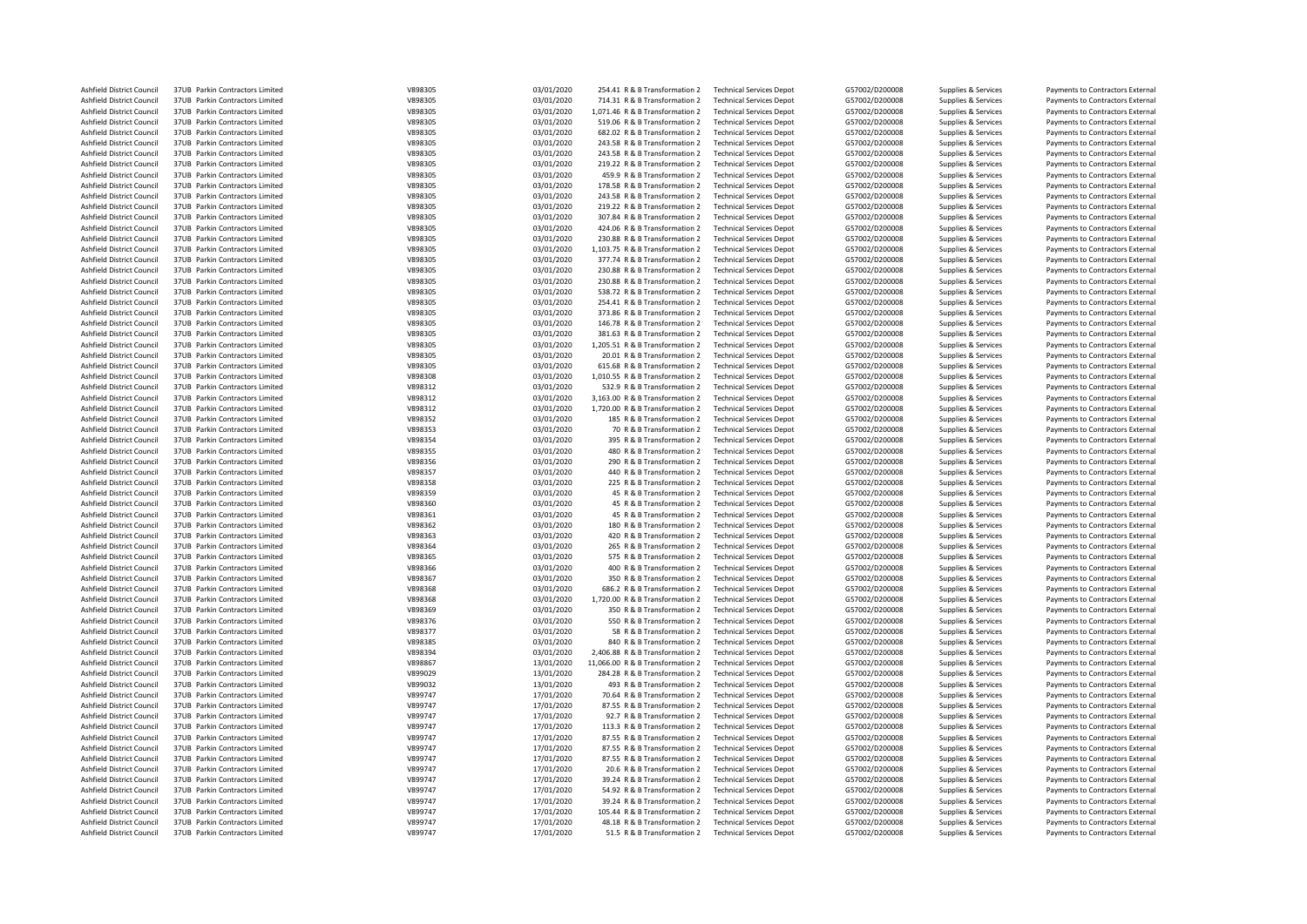| Ashfield District Council | 37UB Parkin Contractors Limited | V899747 | 17/01/2020 | 147.12 R & B Transformation 2 | <b>Technical Services Depot</b> | G57002/D200008 | Supplies & Services | Payments to Contractors External |
|---------------------------|---------------------------------|---------|------------|-------------------------------|---------------------------------|----------------|---------------------|----------------------------------|
| Ashfield District Council | 37UB Parkin Contractors Limited | V899747 | 17/01/2020 | 54.92 R & B Transformation 2  | <b>Technical Services Depot</b> | G57002/D200008 | Supplies & Services | Payments to Contractors External |
| Ashfield District Council | 37UB Parkin Contractors Limited | V899747 | 17/01/2020 | 212.98 R & B Transformation 2 | <b>Technical Services Depot</b> | G57002/D200008 | Supplies & Services | Payments to Contractors External |
| Ashfield District Council | 37UB Parkin Contractors Limited | V899747 | 17/01/2020 | 64.4 R & B Transformation 2   | <b>Technical Services Depot</b> | G57002/D200008 | Supplies & Services | Payments to Contractors External |
| Ashfield District Council | 37UB Parkin Contractors Limited | V899747 | 17/01/2020 | 94.76 R & B Transformation 2  | <b>Technical Services Depot</b> | G57002/D200008 | Supplies & Services | Payments to Contractors External |
| Ashfield District Council | 37UB Parkin Contractors Limited | V899747 | 17/01/2020 | 40.31 R & B Transformation 2  | <b>Technical Services Depot</b> | G57002/D200008 | Supplies & Services | Payments to Contractors External |
| Ashfield District Council | 37UB Parkin Contractors Limited | V899747 | 17/01/2020 | 43.16 R & B Transformation 2  | <b>Technical Services Depot</b> | G57002/D200008 | Supplies & Services | Payments to Contractors External |
| Ashfield District Council | 37UB Parkin Contractors Limited | V899747 |            | 99.37 R & B Transformation 2  | <b>Technical Services Depot</b> | G57002/D200008 |                     | Payments to Contractors External |
|                           |                                 |         | 17/01/2020 |                               |                                 |                | Supplies & Services |                                  |
| Ashfield District Council | 37UB Parkin Contractors Limited | V899747 | 17/01/2020 | 43.16 R & B Transformation 2  | <b>Technical Services Depot</b> | G57002/D200008 | Supplies & Services | Payments to Contractors External |
| Ashfield District Council | 37UB Parkin Contractors Limited | V899747 | 17/01/2020 | 87.55 R & B Transformation 2  | <b>Technical Services Depot</b> | G57002/D200008 | Supplies & Services | Payments to Contractors External |
| Ashfield District Council | 37UB Parkin Contractors Limited | V899747 | 17/01/2020 | 54.96 R & B Transformation 2  | <b>Technical Services Depot</b> | G57002/D200008 | Supplies & Services | Payments to Contractors External |
| Ashfield District Council | 37UB Parkin Contractors Limited | V899747 | 17/01/2020 | 54.92 R & B Transformation 2  | <b>Technical Services Depot</b> | G57002/D200008 | Supplies & Services | Payments to Contractors External |
| Ashfield District Council | 37UB Parkin Contractors Limited | V899747 | 17/01/2020 | 52.96 R & B Transformation 2  | <b>Technical Services Depot</b> | G57002/D200008 | Supplies & Services | Payments to Contractors External |
| Ashfield District Council | 37UB Parkin Contractors Limited | V899747 | 17/01/2020 | 39.24 R & B Transformation 2  | <b>Technical Services Depot</b> | G57002/D200008 | Supplies & Services | Payments to Contractors External |
| Ashfield District Council | 37UB Parkin Contractors Limited | V899747 | 17/01/2020 | 122.85 R & B Transformation 2 | <b>Technical Services Depot</b> | G57002/D200008 | Supplies & Services | Payments to Contractors External |
| Ashfield District Council | 37UB Parkin Contractors Limited | V899747 | 17/01/2020 | 57.88 R & B Transformation 2  | <b>Technical Services Depot</b> | G57002/D200008 | Supplies & Services | Payments to Contractors External |
| Ashfield District Council | 37UB Parkin Contractors Limited | V899747 | 17/01/2020 | 56.65 R & B Transformation 2  | <b>Technical Services Depot</b> | G57002/D200008 | Supplies & Services | Payments to Contractors External |
| Ashfield District Council | 37UB Parkin Contractors Limited | V899747 | 17/01/2020 | 56.65 R & B Transformation 2  | <b>Technical Services Depot</b> | G57002/D200008 | Supplies & Services | Payments to Contractors External |
|                           |                                 |         |            |                               |                                 |                |                     |                                  |
| Ashfield District Council | 37UB Parkin Contractors Limited | V899747 | 17/01/2020 | 87.55 R & B Transformation 2  | <b>Technical Services Depot</b> | G57002/D200008 | Supplies & Services | Payments to Contractors External |
| Ashfield District Council | 37UB Parkin Contractors Limited | V899747 | 17/01/2020 | 87.55 R & B Transformation 2  | <b>Technical Services Depot</b> | G57002/D200008 | Supplies & Services | Payments to Contractors External |
| Ashfield District Council | 37UB Parkin Contractors Limited | V899747 | 17/01/2020 | 87.55 R & B Transformation 2  | <b>Technical Services Depot</b> | G57002/D200008 | Supplies & Services | Payments to Contractors External |
| Ashfield District Council | 37UB Parkin Contractors Limited | V899747 | 17/01/2020 | 92.7 R & B Transformation 2   | <b>Technical Services Depot</b> | G57002/D200008 | Supplies & Services | Payments to Contractors External |
| Ashfield District Council | 37UB Parkin Contractors Limited | V899747 | 17/01/2020 | 23.18 R & B Transformation 2  | <b>Technical Services Depot</b> | G57002/D200008 | Supplies & Services | Payments to Contractors External |
| Ashfield District Council | 37UB Parkin Contractors Limited | V899747 | 17/01/2020 | 23.18 R & B Transformation 2  | <b>Technical Services Depot</b> | G57002/D200008 | Supplies & Services | Payments to Contractors External |
| Ashfield District Council | 37UB Parkin Contractors Limited | V899747 | 17/01/2020 | 216.3 R & B Transformation 2  | <b>Technical Services Depot</b> | G57002/D200008 | Supplies & Services | Payments to Contractors External |
| Ashfield District Council | 37UB Parkin Contractors Limited | V899747 | 17/01/2020 | 23.18 R & B Transformation 2  | <b>Technical Services Depot</b> | G57002/D200008 | Supplies & Services | Payments to Contractors External |
| Ashfield District Council | 37UB Parkin Contractors Limited | V899747 | 17/01/2020 | 84.46 R & B Transformation 2  | <b>Technical Services Depot</b> | G57002/D200008 | Supplies & Services | Payments to Contractors External |
| Ashfield District Council | 37UB Parkin Contractors Limited | V899747 | 17/01/2020 | 73.56 R & B Transformation 2  | <b>Technical Services Depot</b> | G57002/D200008 | Supplies & Services |                                  |
|                           |                                 |         |            |                               |                                 |                |                     | Payments to Contractors External |
| Ashfield District Council | 37UB Parkin Contractors Limited | V899747 | 17/01/2020 | 222.7 R & B Transformation 2  | <b>Technical Services Depot</b> | G57002/D200008 | Supplies & Services | Payments to Contractors External |
| Ashfield District Council | 37UB Parkin Contractors Limited | V899747 | 17/01/2020 | 13.72 R & B Transformation 2  | <b>Technical Services Depot</b> | G57002/D200008 | Supplies & Services | Payments to Contractors External |
| Ashfield District Council | 37UB Parkin Contractors Limited | V899747 | 17/01/2020 | 27.48 R & B Transformation 2  | <b>Technical Services Depot</b> | G57002/D200008 | Supplies & Services | Payments to Contractors External |
| Ashfield District Council | 37UB Parkin Contractors Limited | V899747 | 17/01/2020 | 191.08 R & B Transformation 2 | <b>Technical Services Depot</b> | G57002/D200008 | Supplies & Services | Payments to Contractors External |
| Ashfield District Council | 37UB Parkin Contractors Limited | V899747 | 17/01/2020 | 41.22 R & B Transformation 2  | <b>Technical Services Depot</b> | G57002/D200008 | Supplies & Services | Payments to Contractors External |
| Ashfield District Council | 37UB Parkin Contractors Limited | V899747 | 17/01/2020 | 901.74 R & B Transformation 2 | <b>Technical Services Depot</b> | G57002/D200008 | Supplies & Services | Payments to Contractors External |
| Ashfield District Council | 37UB Parkin Contractors Limited | V899747 | 17/01/2020 | 41.2 R & B Transformation 2   | <b>Technical Services Depot</b> | G57002/D200008 | Supplies & Services | Payments to Contractors External |
| Ashfield District Council | 37UB Parkin Contractors Limited | V899747 | 17/01/2020 | 196.52 R & B Transformation 2 | <b>Technical Services Depot</b> | G57002/D200008 | Supplies & Services | Payments to Contractors External |
| Ashfield District Council | 37UB Parkin Contractors Limited | V899747 | 17/01/2020 | 118.32 R & B Transformation 2 | <b>Technical Services Depot</b> | G57002/D200008 | Supplies & Services | Payments to Contractors External |
| Ashfield District Council | 37UB Parkin Contractors Limited | V899747 | 17/01/2020 | 65.92 R & B Transformation 2  | <b>Technical Services Depot</b> | G57002/D200008 | Supplies & Services | Payments to Contractors External |
|                           |                                 |         |            |                               |                                 |                |                     |                                  |
| Ashfield District Council | 37UB Parkin Contractors Limited | V899747 | 17/01/2020 | 180.25 R & B Transformation 2 | <b>Technical Services Depot</b> | G57002/D200008 | Supplies & Services | Payments to Contractors External |
| Ashfield District Council | 37UB Parkin Contractors Limited | V899747 | 17/01/2020 | 94.16 R & B Transformation 2  | <b>Technical Services Depot</b> | G57002/D200008 | Supplies & Services | Payments to Contractors External |
| Ashfield District Council | 37UB Parkin Contractors Limited | V899747 | 17/01/2020 | 23.18 R & B Transformation 2  | <b>Technical Services Depot</b> | G57002/D200008 | Supplies & Services | Payments to Contractors External |
| Ashfield District Council | 37UB Parkin Contractors Limited | V899747 | 17/01/2020 | 624.18 R & B Transformation 2 | <b>Technical Services Depot</b> | G57002/D200008 | Supplies & Services | Payments to Contractors External |
| Ashfield District Council | 37UB Parkin Contractors Limited | V899747 | 17/01/2020 | 56.65 R & B Transformation 2  | <b>Technical Services Depot</b> | G57002/D200008 | Supplies & Services | Payments to Contractors External |
| Ashfield District Council | 37UB Parkin Contractors Limited | V899747 | 17/01/2020 | 92.42 R & B Transformation 2  | <b>Technical Services Depot</b> | G57002/D200008 | Supplies & Services | Payments to Contractors External |
| Ashfield District Council | 37UB Parkin Contractors Limited | V899747 | 17/01/2020 | 107.12 R & B Transformation 2 | <b>Technical Services Depot</b> | G57002/D200008 | Supplies & Services | Payments to Contractors External |
| Ashfield District Council | 37UB Parkin Contractors Limited | V899747 | 17/01/2020 | 87.55 R & B Transformation 2  | <b>Technical Services Depot</b> | G57002/D200008 | Supplies & Services | Payments to Contractors External |
| Ashfield District Council | 37UB Parkin Contractors Limited | V899747 | 17/01/2020 | 131.84 R & B Transformation 2 | <b>Technical Services Depot</b> | G57002/D200008 | Supplies & Services | Payments to Contractors External |
| Ashfield District Council | 37UB Parkin Contractors Limited | V899747 | 17/01/2020 | 197.77 R & B Transformation 2 | <b>Technical Services Depot</b> | G57002/D200008 | Supplies & Services | Payments to Contractors External |
|                           |                                 |         |            |                               |                                 |                |                     |                                  |
| Ashfield District Council | 37UB Parkin Contractors Limited | V899747 | 17/01/2020 | 309.38 R & B Transformation 2 | <b>Technical Services Depot</b> | G57002/D200008 | Supplies & Services | Payments to Contractors External |
| Ashfield District Council | 37UB Parkin Contractors Limited | V899747 | 17/01/2020 | 18.14 R & B Transformation 2  | <b>Technical Services Depot</b> | G57002/D200008 | Supplies & Services | Payments to Contractors External |
| Ashfield District Council | 37UB Parkin Contractors Limited | V899747 | 17/01/2020 | 65.92 R & B Transformation 2  | <b>Technical Services Depot</b> | G57002/D200008 | Supplies & Services | Payments to Contractors External |
| Ashfield District Council | 37UB Parkin Contractors Limited | V899747 | 17/01/2020 | 30.9 R & B Transformation 2   | <b>Technical Services Depot</b> | G57002/D200008 | Supplies & Services | Payments to Contractors External |
| Ashfield District Council | 37UB Parkin Contractors Limited | V899747 | 17/01/2020 | 304.89 R & B Transformation 2 | <b>Technical Services Depot</b> | G57002/D200008 | Supplies & Services | Payments to Contractors External |
| Ashfield District Council | 37UB Parkin Contractors Limited | V899747 | 17/01/2020 | 49.54 R & B Transformation 2  | <b>Technical Services Depot</b> | G57002/D200008 | Supplies & Services | Payments to Contractors External |
| Ashfield District Council | 37UB Parkin Contractors Limited | V899747 | 17/01/2020 | 23.18 R & B Transformation 2  | <b>Technical Services Depot</b> | G57002/D200008 | Supplies & Services | Payments to Contractors External |
| Ashfield District Council | 37UB Parkin Contractors Limited | V899747 | 17/01/2020 | 86.76 R & B Transformation 2  | <b>Technical Services Depot</b> | G57002/D200008 | Supplies & Services | Payments to Contractors External |
| Ashfield District Council | 37UB Parkin Contractors Limited | V899747 | 17/01/2020 | 23.18 R & B Transformation 2  | <b>Technical Services Depot</b> | G57002/D200008 | Supplies & Services | Payments to Contractors External |
| Ashfield District Council | 37UB Parkin Contractors Limited | V899747 | 17/01/2020 | 142.36 R & B Transformation 2 | <b>Technical Services Depot</b> | G57002/D200008 | Supplies & Services | Payments to Contractors External |
| Ashfield District Council | 37UB Parkin Contractors Limited | V899747 | 17/01/2020 | 168.92 R & B Transformation 2 | <b>Technical Services Depot</b> | G57002/D200008 |                     |                                  |
|                           |                                 |         |            |                               |                                 |                | Supplies & Services | Payments to Contractors External |
| Ashfield District Council | 37UB Parkin Contractors Limited | V899747 | 17/01/2020 | 43.16 R & B Transformation 2  | <b>Technical Services Depot</b> | G57002/D200008 | Supplies & Services | Payments to Contractors External |
| Ashfield District Council | 37UB Parkin Contractors Limited | V899747 | 17/01/2020 | 23.18 R & B Transformation 2  | <b>Technical Services Depot</b> | G57002/D200008 | Supplies & Services | Payments to Contractors External |
| Ashfield District Council | 37UB Parkin Contractors Limited | V899747 | 17/01/2020 | 218.36 R & B Transformation 2 | <b>Technical Services Depot</b> | G57002/D200008 | Supplies & Services | Payments to Contractors External |
| Ashfield District Council | 37UB Parkin Contractors Limited | V899747 | 17/01/2020 | 30.9 R & B Transformation 2   | <b>Technical Services Depot</b> | G57002/D200008 | Supplies & Services | Payments to Contractors External |
| Ashfield District Council | 37UB Parkin Contractors Limited | V899747 | 17/01/2020 | 507.56 R & B Transformation 2 | <b>Technical Services Depot</b> | G57002/D200008 | Supplies & Services | Payments to Contractors External |
| Ashfield District Council | 37UB Parkin Contractors Limited | V899747 | 17/01/2020 | 242.56 R & B Transformation 2 | <b>Technical Services Depot</b> | G57002/D200008 | Supplies & Services | Payments to Contractors External |
| Ashfield District Council | 37UB Parkin Contractors Limited | V899747 | 17/01/2020 | 25.4 R & B Transformation 2   | <b>Technical Services Depot</b> | G57002/D200008 | Supplies & Services | Payments to Contractors External |
| Ashfield District Council | 37UB Parkin Contractors Limited | V899747 | 17/01/2020 | 54.96 R & B Transformation 2  | <b>Technical Services Depot</b> | G57002/D200008 | Supplies & Services | Payments to Contractors External |
| Ashfield District Council | 37UB Parkin Contractors Limited | V899747 | 17/01/2020 | 41.22 R & B Transformation 2  | <b>Technical Services Depot</b> | G57002/D200008 | Supplies & Services | Payments to Contractors External |
| Ashfield District Council | 37UB Parkin Contractors Limited | V899747 | 17/01/2020 | 49.54 R & B Transformation 2  | <b>Technical Services Depot</b> | G57002/D200008 | Supplies & Services | Payments to Contractors External |
| Ashfield District Council | 37UB Parkin Contractors Limited | V899747 | 17/01/2020 | 368.55 R & B Transformation 2 | <b>Technical Services Depot</b> | G57002/D200008 |                     | Payments to Contractors External |
|                           |                                 | V899747 |            |                               |                                 |                | Supplies & Services |                                  |
| Ashfield District Council | 37UB Parkin Contractors Limited |         | 17/01/2020 | 54.96 R & B Transformation 2  | <b>Technical Services Depot</b> | G57002/D200008 | Supplies & Services | Payments to Contractors External |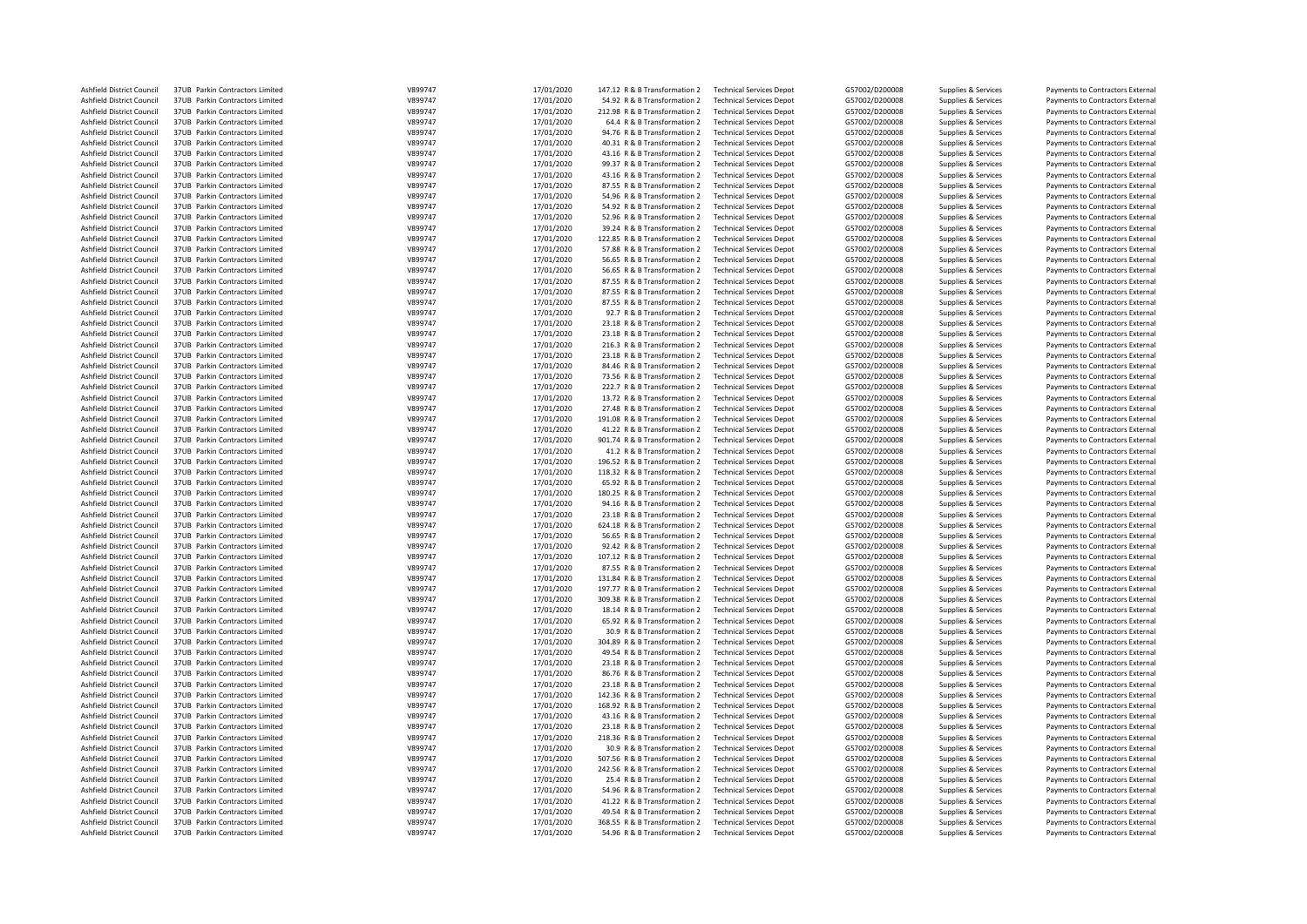| Ashfield District Council        | 37UB Parkin Contractors Limited | V899747 | 17/01/2020 | 20.6 R & B Transformation 2   | <b>Technical Services Depot</b> | G57002/D200008 | Supplies & Services | Payments to Contractors External |
|----------------------------------|---------------------------------|---------|------------|-------------------------------|---------------------------------|----------------|---------------------|----------------------------------|
| Ashfield District Council        | 37UB Parkin Contractors Limited | V899747 | 17/01/2020 | 87.55 R & B Transformation 2  | <b>Technical Services Depot</b> | G57002/D200008 | Supplies & Services | Payments to Contractors External |
| Ashfield District Council        | 37UB Parkin Contractors Limited | V899747 | 17/01/2020 | 87.55 R & B Transformation 2  | <b>Technical Services Depot</b> | G57002/D200008 | Supplies & Services | Payments to Contractors External |
| Ashfield District Council        | 37UB Parkin Contractors Limited | V899747 | 17/01/2020 | 87.55 R & B Transformation 2  | <b>Technical Services Depot</b> | G57002/D200008 | Supplies & Services | Payments to Contractors External |
| Ashfield District Council        | 37UB Parkin Contractors Limited | V899747 | 17/01/2020 | 87.55 R & B Transformation 2  | <b>Technical Services Depot</b> | G57002/D200008 | Supplies & Services | Payments to Contractors External |
| Ashfield District Council        | 37UB Parkin Contractors Limited | V899747 | 17/01/2020 | 27.48 R & B Transformation 2  | <b>Technical Services Depot</b> | G57002/D200008 | Supplies & Services | Payments to Contractors External |
| Ashfield District Council        | 37UB Parkin Contractors Limited | V899747 | 17/01/2020 | 87.55 R & B Transformation 2  | <b>Technical Services Depot</b> | G57002/D200008 | Supplies & Services | Payments to Contractors External |
| Ashfield District Council        | 37UB Parkin Contractors Limited | V899747 | 17/01/2020 | 79.08 R & B Transformation 2  | <b>Technical Services Depot</b> | G57002/D200008 | Supplies & Services | Payments to Contractors External |
| Ashfield District Council        | 37UB Parkin Contractors Limited | V899747 | 17/01/2020 | 87.55 R & B Transformation 2  | <b>Technical Services Depot</b> | G57002/D200008 | Supplies & Services | Payments to Contractors External |
| Ashfield District Council        | 37UB Parkin Contractors Limited | V899747 | 17/01/2020 | 41.48 R & B Transformation 2  | <b>Technical Services Depot</b> | G57002/D200008 | Supplies & Services | Payments to Contractors External |
| Ashfield District Council        | 37UB Parkin Contractors Limited | V899747 | 17/01/2020 | 37.78 R & B Transformation 2  | <b>Technical Services Depot</b> | G57002/D200008 | Supplies & Services | Payments to Contractors External |
| Ashfield District Council        | 37UB Parkin Contractors Limited | V899747 | 17/01/2020 | 87.55 R & B Transformation 2  | <b>Technical Services Depot</b> | G57002/D200008 | Supplies & Services | Payments to Contractors External |
|                                  |                                 | V899747 |            |                               |                                 |                |                     |                                  |
| Ashfield District Council        | 37UB Parkin Contractors Limited |         | 17/01/2020 | 66.72 R & B Transformation 2  | <b>Technical Services Depot</b> | G57002/D200008 | Supplies & Services | Payments to Contractors External |
| Ashfield District Council        | 37UB Parkin Contractors Limited | V899747 | 17/01/2020 | 41.2 R & B Transformation 2   | <b>Technical Services Depot</b> | G57002/D200008 | Supplies & Services | Payments to Contractors External |
| Ashfield District Council        | 37UB Parkin Contractors Limited | V899747 | 17/01/2020 | 54.96 R & B Transformation 2  | <b>Technical Services Depot</b> | G57002/D200008 | Supplies & Services | Payments to Contractors External |
| Ashfield District Council        | 37UB Parkin Contractors Limited | V899747 | 17/01/2020 | 45.62 R & B Transformation 2  | <b>Technical Services Depot</b> | G57002/D200008 | Supplies & Services | Payments to Contractors External |
| Ashfield District Council        | 37UB Parkin Contractors Limited | V899747 | 17/01/2020 | 29.44 R & B Transformation 2  | <b>Technical Services Depot</b> | G57002/D200008 | Supplies & Services | Payments to Contractors External |
| Ashfield District Council        | 37UB Parkin Contractors Limited | V899747 | 17/01/2020 | 32.97 R & B Transformation 2  | <b>Technical Services Depot</b> | G57002/D200008 | Supplies & Services | Payments to Contractors External |
| Ashfield District Council        | 37UB Parkin Contractors Limited | V899747 | 17/01/2020 | 293.88 R & B Transformation 2 | <b>Technical Services Depot</b> | G57002/D200008 | Supplies & Services | Payments to Contractors External |
| Ashfield District Council        | 37UB Parkin Contractors Limited | V899747 | 17/01/2020 | 87.55 R & B Transformation 2  | <b>Technical Services Depot</b> | G57002/D200008 | Supplies & Services | Payments to Contractors External |
| Ashfield District Council        | 37UB Parkin Contractors Limited | V899747 | 17/01/2020 | 484.48 R & B Transformation 2 | <b>Technical Services Depot</b> | G57002/D200008 | Supplies & Services | Payments to Contractors External |
| Ashfield District Council        | 37UB Parkin Contractors Limited | V899747 | 17/01/2020 | 213.44 R & B Transformation 2 | <b>Technical Services Depot</b> | G57002/D200008 | Supplies & Services | Payments to Contractors External |
| Ashfield District Council        | 37UB Parkin Contractors Limited | V899747 | 17/01/2020 | 39.24 R & B Transformation 2  | <b>Technical Services Depot</b> | G57002/D200008 | Supplies & Services | Payments to Contractors External |
| Ashfield District Council        | 37UB Parkin Contractors Limited | V899747 | 17/01/2020 | 87.55 R & B Transformation 2  | <b>Technical Services Depot</b> | G57002/D200008 | Supplies & Services | Payments to Contractors External |
| Ashfield District Council        | 37UB Parkin Contractors Limited | V899747 | 17/01/2020 | 87.55 R & B Transformation 2  | <b>Technical Services Depot</b> | G57002/D200008 | Supplies & Services | Payments to Contractors External |
| Ashfield District Council        | 37UB Parkin Contractors Limited | V899747 | 17/01/2020 | 105.44 R & B Transformation 2 | <b>Technical Services Depot</b> | G57002/D200008 | Supplies & Services | Payments to Contractors External |
| Ashfield District Council        | 37UB Parkin Contractors Limited | V899747 | 17/01/2020 | 87.55 R & B Transformation 2  | <b>Technical Services Depot</b> | G57002/D200008 | Supplies & Services | Payments to Contractors External |
| Ashfield District Council        | 37UB Parkin Contractors Limited | V899747 | 17/01/2020 | 87.55 R & B Transformation 2  | <b>Technical Services Depot</b> | G57002/D200008 |                     | Payments to Contractors External |
|                                  |                                 |         |            |                               |                                 |                | Supplies & Services |                                  |
| Ashfield District Council        | 37UB Parkin Contractors Limited | V899747 | 17/01/2020 | 110.88 R & B Transformation 2 | <b>Technical Services Depot</b> | G57002/D200008 | Supplies & Services | Payments to Contractors External |
| Ashfield District Council        | 37UB Parkin Contractors Limited | V899747 | 17/01/2020 | 41.22 R & B Transformation 2  | <b>Technical Services Depot</b> | G57002/D200008 | Supplies & Services | Payments to Contractors External |
| Ashfield District Council        | 37UB Parkin Contractors Limited | V899747 | 17/01/2020 | 63.76 R & B Transformation 2  | <b>Technical Services Depot</b> | G57002/D200008 | Supplies & Services | Payments to Contractors External |
| Ashfield District Council        | 37UB Parkin Contractors Limited | V899747 | 17/01/2020 | 87.55 R & B Transformation 2  | <b>Technical Services Depot</b> | G57002/D200008 | Supplies & Services | Payments to Contractors External |
| Ashfield District Council        | 37UB Parkin Contractors Limited | V899747 | 17/01/2020 | 52.72 R & B Transformation 2  | <b>Technical Services Depot</b> | G57002/D200008 | Supplies & Services | Payments to Contractors External |
| Ashfield District Council        | 37UB Parkin Contractors Limited | V899747 | 17/01/2020 | 32.97 R & B Transformation 2  | <b>Technical Services Depot</b> | G57002/D200008 | Supplies & Services | Payments to Contractors External |
| Ashfield District Council        | 37UB Parkin Contractors Limited | V899747 | 17/01/2020 | 37.78 R & B Transformation 2  | <b>Technical Services Depot</b> | G57002/D200008 | Supplies & Services | Payments to Contractors External |
| Ashfield District Council        | 37UB Parkin Contractors Limited | V899747 | 17/01/2020 | 31.04 R & B Transformation 2  | <b>Technical Services Depot</b> | G57002/D200008 | Supplies & Services | Payments to Contractors External |
| Ashfield District Council        | 37UB Parkin Contractors Limited | V899747 | 17/01/2020 | 59.84 R & B Transformation 2  | <b>Technical Services Depot</b> | G57002/D200008 | Supplies & Services | Payments to Contractors External |
| Ashfield District Council        | 37UB Parkin Contractors Limited | V899747 | 17/01/2020 | 33.12 R & B Transformation 2  | <b>Technical Services Depot</b> | G57002/D200008 | Supplies & Services | Payments to Contractors External |
| Ashfield District Council        | 37UB Parkin Contractors Limited | V899747 | 17/01/2020 | 79.08 R & B Transformation 2  | <b>Technical Services Depot</b> | G57002/D200008 | Supplies & Services | Payments to Contractors External |
| Ashfield District Council        | 37UB Parkin Contractors Limited | V899747 | 17/01/2020 | 33.86 R & B Transformation 2  | <b>Technical Services Depot</b> | G57002/D200008 | Supplies & Services | Payments to Contractors External |
| Ashfield District Council        | 37UB Parkin Contractors Limited | V899747 | 17/01/2020 | 105.76 R & B Transformation 2 | <b>Technical Services Depot</b> | G57002/D200008 | Supplies & Services | Payments to Contractors External |
| Ashfield District Council        | 37UB Parkin Contractors Limited | V899747 | 17/01/2020 | 27.48 R & B Transformation 2  | <b>Technical Services Depot</b> | G57002/D200008 | Supplies & Services | Payments to Contractors External |
| Ashfield District Council        | 37UB Parkin Contractors Limited | V899747 | 17/01/2020 | 49.54 R & B Transformation 2  | <b>Technical Services Depot</b> | G57002/D200008 | Supplies & Services | Payments to Contractors External |
| Ashfield District Council        | 37UB Parkin Contractors Limited | V899747 | 17/01/2020 | 105.44 R & B Transformation 2 | <b>Technical Services Depot</b> | G57002/D200008 | Supplies & Services | Payments to Contractors External |
|                                  |                                 |         |            |                               |                                 |                |                     |                                  |
| Ashfield District Council        | 37UB Parkin Contractors Limited | V899747 | 17/01/2020 | 92.42 R & B Transformation 2  | <b>Technical Services Depot</b> | G57002/D200008 | Supplies & Services | Payments to Contractors External |
| Ashfield District Council        | 37UB Parkin Contractors Limited | V899747 | 17/01/2020 | 94.76 R & B Transformation 2  | <b>Technical Services Depot</b> | G57002/D200008 | Supplies & Services | Payments to Contractors External |
| Ashfield District Council        | 37UB Parkin Contractors Limited | V899747 | 17/01/2020 | 39.24 R & B Transformation 2  | <b>Technical Services Depot</b> | G57002/D200008 | Supplies & Services | Payments to Contractors External |
| Ashfield District Council        | 37UB Parkin Contractors Limited | V899747 | 17/01/2020 | 77.98 R & B Transformation 2  | <b>Technical Services Depot</b> | G57002/D200008 | Supplies & Services | Payments to Contractors External |
| Ashfield District Council        | 37UB Parkin Contractors Limited | V899747 | 17/01/2020 | 165.56 R & B Transformation 2 | <b>Technical Services Depot</b> | G57002/D200008 | Supplies & Services | Payments to Contractors External |
| Ashfield District Council        | 37UB Parkin Contractors Limited | V899747 | 17/01/2020 | 27.48 R & B Transformation 2  | <b>Technical Services Depot</b> | G57002/D200008 | Supplies & Services | Payments to Contractors External |
| Ashfield District Council        | 37UB Parkin Contractors Limited | V899747 | 17/01/2020 | 206.94 R & B Transformation 2 | <b>Technical Services Depot</b> | G57002/D200008 | Supplies & Services | Payments to Contractors External |
| Ashfield District Council        | 37UB Parkin Contractors Limited | V899747 | 17/01/2020 | 49.54 R & B Transformation 2  | <b>Technical Services Depot</b> | G57002/D200008 | Supplies & Services | Payments to Contractors External |
| Ashfield District Council        | 37UB Parkin Contractors Limited | V899747 | 17/01/2020 | 197.43 R & B Transformation 2 | <b>Technical Services Depot</b> | G57002/D200008 | Supplies & Services | Payments to Contractors External |
| Ashfield District Council        | 37UB Parkin Contractors Limited | V899747 | 17/01/2020 | 20.6 R & B Transformation 2   | <b>Technical Services Depot</b> | G57002/D200008 | Supplies & Services | Payments to Contractors External |
| Ashfield District Council        | 37UB Parkin Contractors Limited | V899747 | 17/01/2020 | 91.17 R & B Transformation 2  | <b>Technical Services Depot</b> | G57002/D200008 | Supplies & Services | Payments to Contractors External |
| Ashfield District Council        | 37UB Parkin Contractors Limited | V899747 | 17/01/2020 | 44.29 R & B Transformation 2  | <b>Technical Services Depot</b> | G57002/D200008 | Supplies & Services | Payments to Contractors External |
| Ashfield District Council        | 37UB Parkin Contractors Limited | V899747 | 17/01/2020 | 44.29 R & B Transformation 2  | <b>Technical Services Depot</b> | G57002/D200008 | Supplies & Services | Payments to Contractors External |
| Ashfield District Council        | 37UB Parkin Contractors Limited | V899747 | 17/01/2020 | 20.6 R & B Transformation 2   | <b>Technical Services Depot</b> | G57002/D200008 | Supplies & Services | Payments to Contractors External |
| Ashfield District Council        | 37UB Parkin Contractors Limited | V899747 | 17/01/2020 | 147.48 R & B Transformation 2 | <b>Technical Services Depot</b> | G57002/D200008 | Supplies & Services | Payments to Contractors External |
| Ashfield District Council        | 37UB Parkin Contractors Limited | V899747 | 17/01/2020 | 35.04 R & B Transformation 2  | <b>Technical Services Depot</b> | G57002/D200008 | Supplies & Services | Payments to Contractors External |
|                                  |                                 |         |            |                               |                                 |                |                     |                                  |
| Ashfield District Council        | 37UB Parkin Contractors Limited | V899747 | 17/01/2020 | 47.08 R & B Transformation 2  | <b>Technical Services Depot</b> | G57002/D200008 | Supplies & Services | Payments to Contractors External |
| <b>Ashfield District Council</b> | 37UB Parkin Contractors Limited | V899747 | 17/01/2020 | 22.06 R & B Transformation 2  | <b>Technical Services Depot</b> | G57002/D200008 | Supplies & Services | Payments to Contractors External |
| Ashfield District Council        | 37UB Parkin Contractors Limited | V899747 | 17/01/2020 | 66.68 R & B Transformation 2  | <b>Technical Services Depot</b> | G57002/D200008 | Supplies & Services | Payments to Contractors External |
| Ashfield District Council        | 37UB Parkin Contractors Limited | V899747 | 17/01/2020 | 32.97 R & B Transformation 2  | <b>Technical Services Depot</b> | G57002/D200008 | Supplies & Services | Payments to Contractors External |
| Ashfield District Council        | 37UB Parkin Contractors Limited | V899747 | 17/01/2020 | 108.15 R & B Transformation 2 | <b>Technical Services Depot</b> | G57002/D200008 | Supplies & Services | Payments to Contractors External |
| Ashfield District Council        | 37UB Parkin Contractors Limited | V899747 | 17/01/2020 | 64.56 R & B Transformation 2  | <b>Technical Services Depot</b> | G57002/D200008 | Supplies & Services | Payments to Contractors External |
| Ashfield District Council        | 37UB Parkin Contractors Limited | V899747 | 17/01/2020 | 180.25 R & B Transformation 2 | <b>Technical Services Depot</b> | G57002/D200008 | Supplies & Services | Payments to Contractors External |
| Ashfield District Council        | 37UB Parkin Contractors Limited | V899747 | 17/01/2020 | 69.14 R & B Transformation 2  | <b>Technical Services Depot</b> | G57002/D200008 | Supplies & Services | Payments to Contractors External |
| Ashfield District Council        | 37UB Parkin Contractors Limited | V899747 | 17/01/2020 | 41.2 R & B Transformation 2   | <b>Technical Services Depot</b> | G57002/D200008 | Supplies & Services | Payments to Contractors External |
| Ashfield District Council        | 37UB Parkin Contractors Limited | V899747 | 17/01/2020 | 82.44 R & B Transformation 2  | <b>Technical Services Depot</b> | G57002/D200008 | Supplies & Services | Payments to Contractors External |
| Ashfield District Council        | 37UB Parkin Contractors Limited | V899747 | 17/01/2020 | 27.48 R & B Transformation 2  | <b>Technical Services Depot</b> | G57002/D200008 | Supplies & Services | Payments to Contractors External |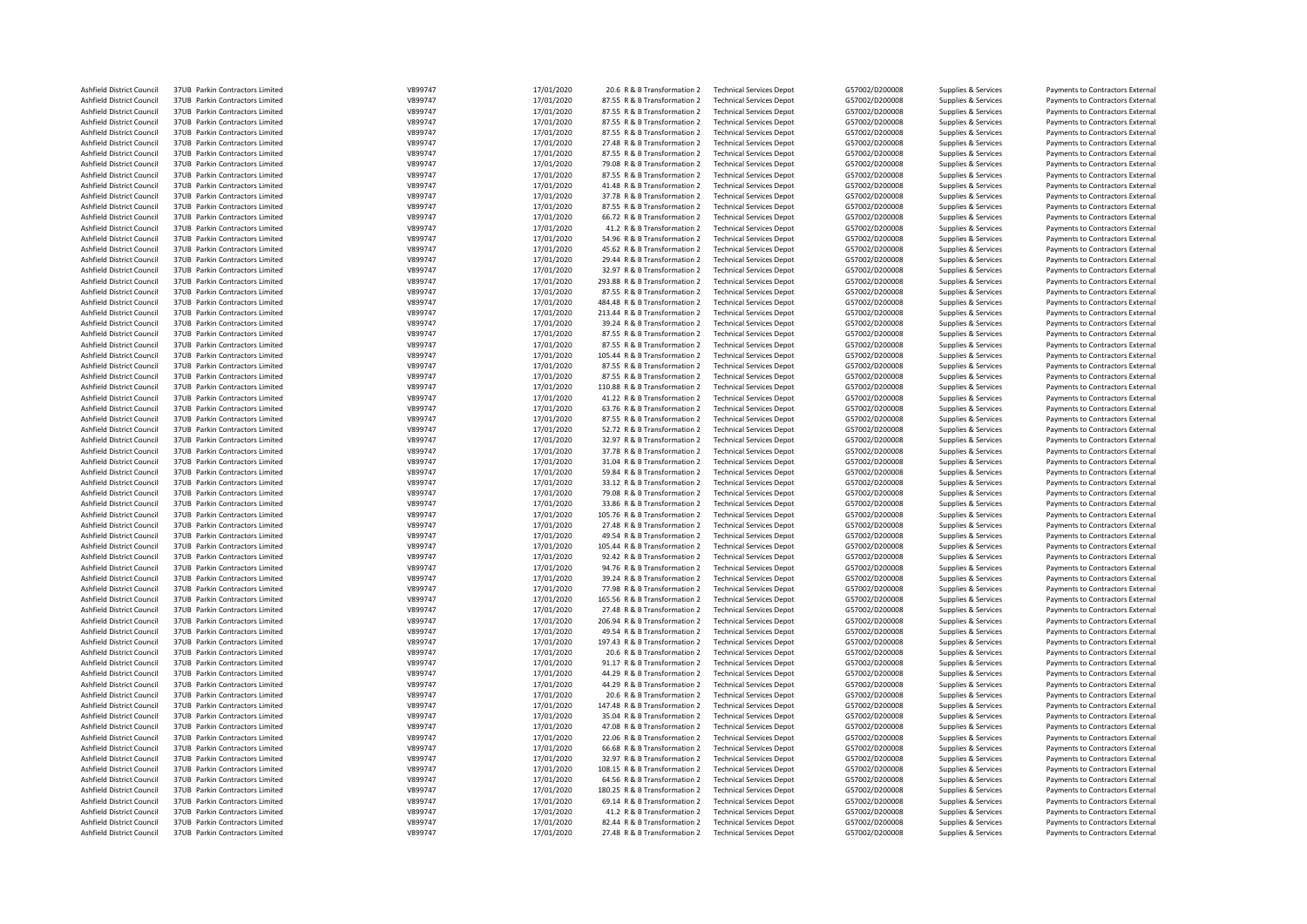| Ashfield District Council                              | 37UB Parkin Contractors Limited                                    | V899747            | 17/01/2020               | 25.98 R & B Transformation 2                                | <b>Technical Services Depot</b>                                    | G57002/D200008 | Supplies & Services                        | Payments to Contractors External                                     |
|--------------------------------------------------------|--------------------------------------------------------------------|--------------------|--------------------------|-------------------------------------------------------------|--------------------------------------------------------------------|----------------|--------------------------------------------|----------------------------------------------------------------------|
| Ashfield District Council                              | 37UB Parkin Contractors Limited                                    | V899747            | 17/01/2020               | 302.18 R & B Transformation 2                               | <b>Technical Services Depot</b>                                    | G57002/D200008 | Supplies & Services                        | Payments to Contractors External                                     |
| Ashfield District Council                              | 37UB Parkin Contractors Limited                                    | V899747            | 17/01/2020               | 32.97 R & B Transformation 2                                | <b>Technical Services Depot</b>                                    | G57002/D200008 | Supplies & Services                        | Payments to Contractors External                                     |
| Ashfield District Council                              | 37UB Parkin Contractors Limited                                    | V899747            | 17/01/2020               | 16.01 R & B Transformation 2                                | <b>Technical Services Depot</b>                                    | G57002/D200008 | Supplies & Services                        | Payments to Contractors External                                     |
| Ashfield District Council                              | 37UB Parkin Contractors Limited                                    | V899747            | 17/01/2020               | 55.42 R & B Transformation 2                                | <b>Technical Services Depot</b>                                    | G57002/D200008 | Supplies & Services                        | Payments to Contractors External                                     |
| Ashfield District Council                              | 37UB Parkin Contractors Limited                                    | V899747            | 17/01/2020               | 133.24 R & B Transformation 2                               | <b>Technical Services Depot</b>                                    | G57002/D200008 | Supplies & Services                        | Payments to Contractors External                                     |
| Ashfield District Council                              | 37UB Parkin Contractors Limited                                    | V899747            | 17/01/2020               | 20.6 R & B Transformation 2                                 | <b>Technical Services Depot</b>                                    | G57002/D200008 | Supplies & Services                        | Payments to Contractors External                                     |
| Ashfield District Council                              | 37UB Parkin Contractors Limited                                    | V899747            | 17/01/2020               | 105.76 R & B Transformation 2                               | <b>Technical Services Depot</b>                                    | G57002/D200008 | Supplies & Services                        | Payments to Contractors External                                     |
| Ashfield District Council                              | 37UB Parkin Contractors Limited                                    | V899747            | 17/01/2020               | 23.56 R & B Transformation 2                                | <b>Technical Services Depot</b>                                    | G57002/D200008 | Supplies & Services                        | Payments to Contractors External                                     |
| Ashfield District Council                              | 37UB Parkin Contractors Limited                                    | V899747            | 17/01/2020               | 28.84 R & B Transformation 2                                | <b>Technical Services Depot</b>                                    | G57002/D200008 | Supplies & Services                        | Payments to Contractors External                                     |
| Ashfield District Council                              | 37UB Parkin Contractors Limited                                    | V899747            | 17/01/2020               | 171.78 R & B Transformation 2                               | <b>Technical Services Depot</b>                                    | G57002/D200008 | Supplies & Services                        | Payments to Contractors External                                     |
| Ashfield District Council                              | 37UB Parkin Contractors Limited                                    | V899747            | 17/01/2020               | 22.06 R & B Transformation 2                                | <b>Technical Services Depot</b>                                    | G57002/D200008 | Supplies & Services                        | Payments to Contractors External                                     |
|                                                        |                                                                    | V899747            | 17/01/2020               |                                                             |                                                                    | G57002/D200008 |                                            |                                                                      |
| Ashfield District Council                              | 37UB Parkin Contractors Limited                                    |                    |                          | 56.37 R & B Transformation 2                                | <b>Technical Services Depot</b>                                    |                | Supplies & Services                        | Payments to Contractors External                                     |
| Ashfield District Council                              | 37UB Parkin Contractors Limited                                    | V899747            | 17/01/2020               | 105.76 R & B Transformation 2                               | <b>Technical Services Depot</b>                                    | G57002/D200008 | Supplies & Services                        | Payments to Contractors External                                     |
| Ashfield District Council                              | 37UB Parkin Contractors Limited                                    | V899747            | 17/01/2020               | 262.55 R & B Transformation 2                               | <b>Technical Services Depot</b>                                    | G57002/D200008 | Supplies & Services                        | Payments to Contractors External                                     |
| Ashfield District Council                              | 37UB Parkin Contractors Limited                                    | V899747            | 17/01/2020               | 53.46 R & B Transformation 2                                | <b>Technical Services Depot</b>                                    | G57002/D200008 | Supplies & Services                        | Payments to Contractors External                                     |
| Ashfield District Council                              | 37UB Parkin Contractors Limited                                    | V899747            | 17/01/2020               | 205.52 R & B Transformation 2                               | <b>Technical Services Depot</b>                                    | G57002/D200008 | Supplies & Services                        | Payments to Contractors External                                     |
| Ashfield District Council                              | 37UB Parkin Contractors Limited                                    | V899747            | 17/01/2020               | 78.48 R & B Transformation 2                                | <b>Technical Services Depot</b>                                    | G57002/D200008 | Supplies & Services                        | Payments to Contractors External                                     |
| Ashfield District Council                              | 37UB Parkin Contractors Limited                                    | V899747            | 17/01/2020               | 74.14 R & B Transformation 2                                | <b>Technical Services Depot</b>                                    | G57002/D200008 | Supplies & Services                        | Payments to Contractors External                                     |
| Ashfield District Council                              | 37UB Parkin Contractors Limited                                    | V899747            | 17/01/2020               | 36.93 R & B Transformation 2                                | <b>Technical Services Depot</b>                                    | G57002/D200008 | Supplies & Services                        | Payments to Contractors External                                     |
| Ashfield District Council                              | 37UB Parkin Contractors Limited                                    | V899747            | 17/01/2020               | 82.44 R & B Transformation 2                                | <b>Technical Services Depot</b>                                    | G57002/D200008 | Supplies & Services                        | Payments to Contractors External                                     |
| Ashfield District Council                              | 37UB Parkin Contractors Limited                                    | V899747            | 17/01/2020               | 87.55 R & B Transformation 2                                | <b>Technical Services Depot</b>                                    | G57002/D200008 | Supplies & Services                        | Payments to Contractors External                                     |
| Ashfield District Council                              | 37UB Parkin Contractors Limited                                    | V899747            | 17/01/2020               | 38.66 R & B Transformation 2                                | <b>Technical Services Depot</b>                                    | G57002/D200008 | Supplies & Services                        | Payments to Contractors External                                     |
| Ashfield District Council                              | 37UB Parkin Contractors Limited                                    | V899747            | 17/01/2020               | 26.68 R & B Transformation 2                                | <b>Technical Services Depot</b>                                    | G57002/D200008 | Supplies & Services                        | Payments to Contractors External                                     |
| Ashfield District Council                              | 37UB Parkin Contractors Limited                                    | V899747            | 17/01/2020               | 64.76 R & B Transformation 2                                | <b>Technical Services Depot</b>                                    | G57002/D200008 | Supplies & Services                        | Payments to Contractors External                                     |
| Ashfield District Council                              | 37UB Parkin Contractors Limited                                    | V899747            | 17/01/2020               | 66.68 R & B Transformation 2                                | <b>Technical Services Depot</b>                                    | G57002/D200008 | Supplies & Services                        | Payments to Contractors External                                     |
| Ashfield District Council                              | 37UB Parkin Contractors Limited                                    | V899747            | 17/01/2020               | 23.56 R & B Transformation 2                                | <b>Technical Services Depot</b>                                    | G57002/D200008 | Supplies & Services                        | Payments to Contractors External                                     |
| Ashfield District Council                              | 37UB Parkin Contractors Limited                                    | V899747            | 17/01/2020               | 15.68 R & B Transformation 2                                | <b>Technical Services Depot</b>                                    | G57002/D200008 | Supplies & Services                        | Payments to Contractors External                                     |
| Ashfield District Council                              | 37UB Parkin Contractors Limited                                    | V899747            |                          | 54.96 R & B Transformation 2                                | <b>Technical Services Depot</b>                                    | G57002/D200008 |                                            | Payments to Contractors External                                     |
|                                                        |                                                                    | V899747            | 17/01/2020<br>17/01/2020 |                                                             |                                                                    | G57002/D200008 | Supplies & Services                        |                                                                      |
| Ashfield District Council<br>Ashfield District Council | 37UB Parkin Contractors Limited<br>37UB Parkin Contractors Limited | V899747            | 17/01/2020               | 25.5 R & B Transformation 2<br>16.01 R & B Transformation 2 | <b>Technical Services Depot</b><br><b>Technical Services Depot</b> | G57002/D200008 | Supplies & Services<br>Supplies & Services | Payments to Contractors External<br>Payments to Contractors External |
| Ashfield District Council                              |                                                                    | V899747            |                          |                                                             |                                                                    |                |                                            |                                                                      |
|                                                        | 37UB Parkin Contractors Limited                                    |                    | 17/01/2020               | 45.62 R & B Transformation 2                                | <b>Technical Services Depot</b>                                    | G57002/D200008 | Supplies & Services                        | Payments to Contractors External                                     |
| Ashfield District Council                              | 37UB Parkin Contractors Limited                                    | V899747            | 17/01/2020               | 37.78 R & B Transformation 2                                | <b>Technical Services Depot</b>                                    | G57002/D200008 | Supplies & Services                        | Payments to Contractors External                                     |
| Ashfield District Council                              | 37UB Parkin Contractors Limited                                    | V899747            | 17/01/2020               | 43.16 R & B Transformation 2                                | <b>Technical Services Depot</b>                                    | G57002/D200008 | Supplies & Services                        | Payments to Contractors External                                     |
| Ashfield District Council                              | 37UB Parkin Contractors Limited                                    | V899747            | 17/01/2020               | 94.16 R & B Transformation 2                                | <b>Technical Services Depot</b>                                    | G57002/D200008 | Supplies & Services                        | Payments to Contractors External                                     |
| Ashfield District Council                              | 37UB Parkin Contractors Limited                                    | V899747            | 17/01/2020               | 156.92 R & B Transformation 2                               | <b>Technical Services Depot</b>                                    | G57002/D200008 | Supplies & Services                        | Payments to Contractors External                                     |
| Ashfield District Council                              | 37UB Parkin Contractors Limited                                    | V899747            | 17/01/2020               | 20.6 R & B Transformation 2                                 | <b>Technical Services Depot</b>                                    | G57002/D200008 | Supplies & Services                        | Payments to Contractors External                                     |
| Ashfield District Council                              | 37UB Parkin Contractors Limited                                    | V899747            | 17/01/2020               | 88.78 R & B Transformation 2                                | <b>Technical Services Depot</b>                                    | G57002/D200008 | Supplies & Services                        | Payments to Contractors External                                     |
| Ashfield District Council                              | 37UB Parkin Contractors Limited                                    | V899747            | 17/01/2020               | 105.76 R & B Transformation 2                               | <b>Technical Services Depot</b>                                    | G57002/D200008 | Supplies & Services                        | Payments to Contractors External                                     |
| Ashfield District Council                              | 37UB Parkin Contractors Limited                                    | V899747            | 17/01/2020               | 47.08 R & B Transformation 2                                | <b>Technical Services Depot</b>                                    | G57002/D200008 | Supplies & Services                        | Payments to Contractors External                                     |
| Ashfield District Council                              | 37UB Parkin Contractors Limited                                    | V899747            | 17/01/2020               | 30.9 R & B Transformation 2                                 | <b>Technical Services Depot</b>                                    | G57002/D200008 | Supplies & Services                        | Payments to Contractors External                                     |
| Ashfield District Council                              | 37UB Parkin Contractors Limited                                    | V899747            | 17/01/2020               | 63.76 R & B Transformation 2                                | <b>Technical Services Depot</b>                                    | G57002/D200008 | Supplies & Services                        | Payments to Contractors External                                     |
| Ashfield District Council                              | 37UB Parkin Contractors Limited                                    | V899747            | 17/01/2020               | 39.24 R & B Transformation 2                                | <b>Technical Services Depot</b>                                    | G57002/D200008 | Supplies & Services                        | Payments to Contractors External                                     |
| Ashfield District Council                              | 37UB Parkin Contractors Limited                                    | V899747            | 17/01/2020               | 65.26 R & B Transformation 2                                | <b>Technical Services Depot</b>                                    | G57002/D200008 | Supplies & Services                        | Payments to Contractors External                                     |
| Ashfield District Council                              | 37UB Parkin Contractors Limited                                    | V899747            | 17/01/2020               | 64.24 R & B Transformation 2                                | <b>Technical Services Depot</b>                                    | G57002/D200008 | Supplies & Services                        | Payments to Contractors External                                     |
| Ashfield District Council                              | 37UB Parkin Contractors Limited                                    | V899747            | 17/01/2020               | 39.24 R & B Transformation 2                                | <b>Technical Services Depot</b>                                    | G57002/D200008 | Supplies & Services                        | Payments to Contractors External                                     |
| Ashfield District Council                              | 37UB Parkin Contractors Limited                                    | V899747            | 17/01/2020               | 189.52 R & B Transformation 2                               | <b>Technical Services Depot</b>                                    | G57002/D200008 | Supplies & Services                        | Payments to Contractors External                                     |
|                                                        |                                                                    |                    |                          |                                                             |                                                                    |                |                                            |                                                                      |
| Ashfield District Council                              | 37UB Parkin Contractors Limited                                    | V899747            | 17/01/2020               | 35.32 R & B Transformation 2                                | <b>Technical Services Depot</b>                                    | G57002/D200008 | Supplies & Services                        | Payments to Contractors External                                     |
| Ashfield District Council                              | 37UB Parkin Contractors Limited<br>37UB Parkin Contractors Limited | V899747<br>V899747 | 17/01/2020               | 29.42 R & B Transformation 2                                | <b>Technical Services Depot</b>                                    | G57002/D200008 | Supplies & Services                        | Payments to Contractors External                                     |
| Ashfield District Council                              |                                                                    |                    | 17/01/2020               | 64.4 R & B Transformation 2                                 | <b>Technical Services Depot</b>                                    | G57002/D200008 | Supplies & Services                        | Payments to Contractors External                                     |
| Ashfield District Council                              | 37UB Parkin Contractors Limited                                    | V899747            | 17/01/2020               | 260.64 R & B Transformation 2                               | <b>Technical Services Depot</b>                                    | G57002/D200008 | Supplies & Services                        | Payments to Contractors External                                     |
| Ashfield District Council                              | 37UB Parkin Contractors Limited                                    | V899747            | 17/01/2020               | 92.42 R & B Transformation 2                                | <b>Technical Services Depot</b>                                    | G57002/D200008 | Supplies & Services                        | Payments to Contractors External                                     |
| Ashfield District Council                              | 37UB Parkin Contractors Limited                                    | V899747            | 17/01/2020               | 92.7 R & B Transformation 2                                 | <b>Technical Services Depot</b>                                    | G57002/D200008 | Supplies & Services                        | Payments to Contractors External                                     |
| Ashfield District Council                              | 37UB Parkin Contractors Limited                                    | V899747            | 17/01/2020               | 139.05 R & B Transformation 2                               | <b>Technical Services Depot</b>                                    | G57002/D200008 | Supplies & Services                        | Payments to Contractors External                                     |
| Ashfield District Council                              | 37UB Parkin Contractors Limited                                    | V899747            | 17/01/2020               | 109.84 R & B Transformation 2                               | <b>Technical Services Depot</b>                                    | G57002/D200008 | Supplies & Services                        | Payments to Contractors External                                     |
| Ashfield District Council                              | 37UB Parkin Contractors Limited                                    | V899747            | 17/01/2020               | 393.12 R & B Transformation 2                               | <b>Technical Services Depot</b>                                    | G57002/D200008 | Supplies & Services                        | Payments to Contractors External                                     |
| Ashfield District Council                              | 37UB Parkin Contractors Limited                                    | V899747            | 17/01/2020               | 87.55 R & B Transformation 2                                | <b>Technical Services Depot</b>                                    | G57002/D200008 | Supplies & Services                        | Payments to Contractors External                                     |
| Ashfield District Council                              | 37UB Parkin Contractors Limited                                    | V899747            | 17/01/2020               | 44.29 R & B Transformation 2                                | <b>Technical Services Depot</b>                                    | G57002/D200008 | Supplies & Services                        | Payments to Contractors External                                     |
| Ashfield District Council                              | 37UB Parkin Contractors Limited                                    | V899747            | 17/01/2020               | 189.52 R & B Transformation 2                               | <b>Technical Services Depot</b>                                    | G57002/D200008 | Supplies & Services                        | Payments to Contractors External                                     |
| Ashfield District Council                              | 37UB Parkin Contractors Limited                                    | V899747            | 17/01/2020               | 31.42 R & B Transformation 2                                | <b>Technical Services Depot</b>                                    | G57002/D200008 | Supplies & Services                        | Payments to Contractors External                                     |
| Ashfield District Council                              | 37UB Parkin Contractors Limited                                    | V899747            | 17/01/2020               | 70.64 R & B Transformation 2                                | <b>Technical Services Depot</b>                                    | G57002/D200008 | Supplies & Services                        | Payments to Contractors External                                     |
| <b>Ashfield District Council</b>                       | 37UB Parkin Contractors Limited                                    | V899747            | 17/01/2020               | 98.1 R & B Transformation 2                                 | <b>Technical Services Depot</b>                                    | G57002/D200008 | Supplies & Services                        | Payments to Contractors External                                     |
| Ashfield District Council                              | 37UB Parkin Contractors Limited                                    | V899747            | 17/01/2020               | 22.06 R & B Transformation 2                                | <b>Technical Services Depot</b>                                    | G57002/D200008 | Supplies & Services                        | Payments to Contractors External                                     |
| Ashfield District Council                              | 37UB Parkin Contractors Limited                                    | V899747            | 17/01/2020               | 51.52 R & B Transformation 2                                | <b>Technical Services Depot</b>                                    | G57002/D200008 | Supplies & Services                        | Payments to Contractors External                                     |
| Ashfield District Council                              | 37UB Parkin Contractors Limited                                    | V899747            | 17/01/2020               | 23.18 R & B Transformation 2                                | <b>Technical Services Depot</b>                                    | G57002/D200008 | Supplies & Services                        | Payments to Contractors External                                     |
| Ashfield District Council                              | 37UB Parkin Contractors Limited                                    | V899747            | 17/01/2020               | 87.55 R & B Transformation 2                                | <b>Technical Services Depot</b>                                    | G57002/D200008 | Supplies & Services                        | Payments to Contractors External                                     |
|                                                        |                                                                    | V899747            | 17/01/2020               |                                                             |                                                                    | G57002/D200008 |                                            |                                                                      |
| Ashfield District Council                              | 37UB Parkin Contractors Limited                                    |                    |                          | 87.55 R & B Transformation 2                                | <b>Technical Services Depot</b>                                    |                | Supplies & Services                        | Payments to Contractors External                                     |
| Ashfield District Council                              | 37UB Parkin Contractors Limited                                    | V899747<br>V899747 | 17/01/2020               | 87.55 R & B Transformation 2                                | <b>Technical Services Depot</b>                                    | G57002/D200008 | Supplies & Services                        | Payments to Contractors External                                     |
| Ashfield District Council                              | 37UB Parkin Contractors Limited                                    |                    | 17/01/2020               | 121.64 R & B Transformation 2                               | <b>Technical Services Depot</b>                                    | G57002/D200008 | Supplies & Services                        | Payments to Contractors External                                     |
| Ashfield District Council                              | 37UB Parkin Contractors Limited                                    | V899747            | 17/01/2020               | 41.2 R & B Transformation 2                                 | <b>Technical Services Depot</b>                                    | G57002/D200008 | Supplies & Services                        | Payments to Contractors External                                     |
| Ashfield District Council                              | 37UB Parkin Contractors Limited                                    | V899747            | 17/01/2020               | 53.46 R & B Transformation 2                                | <b>Technical Services Depot</b>                                    | G57002/D200008 | Supplies & Services                        | Payments to Contractors External                                     |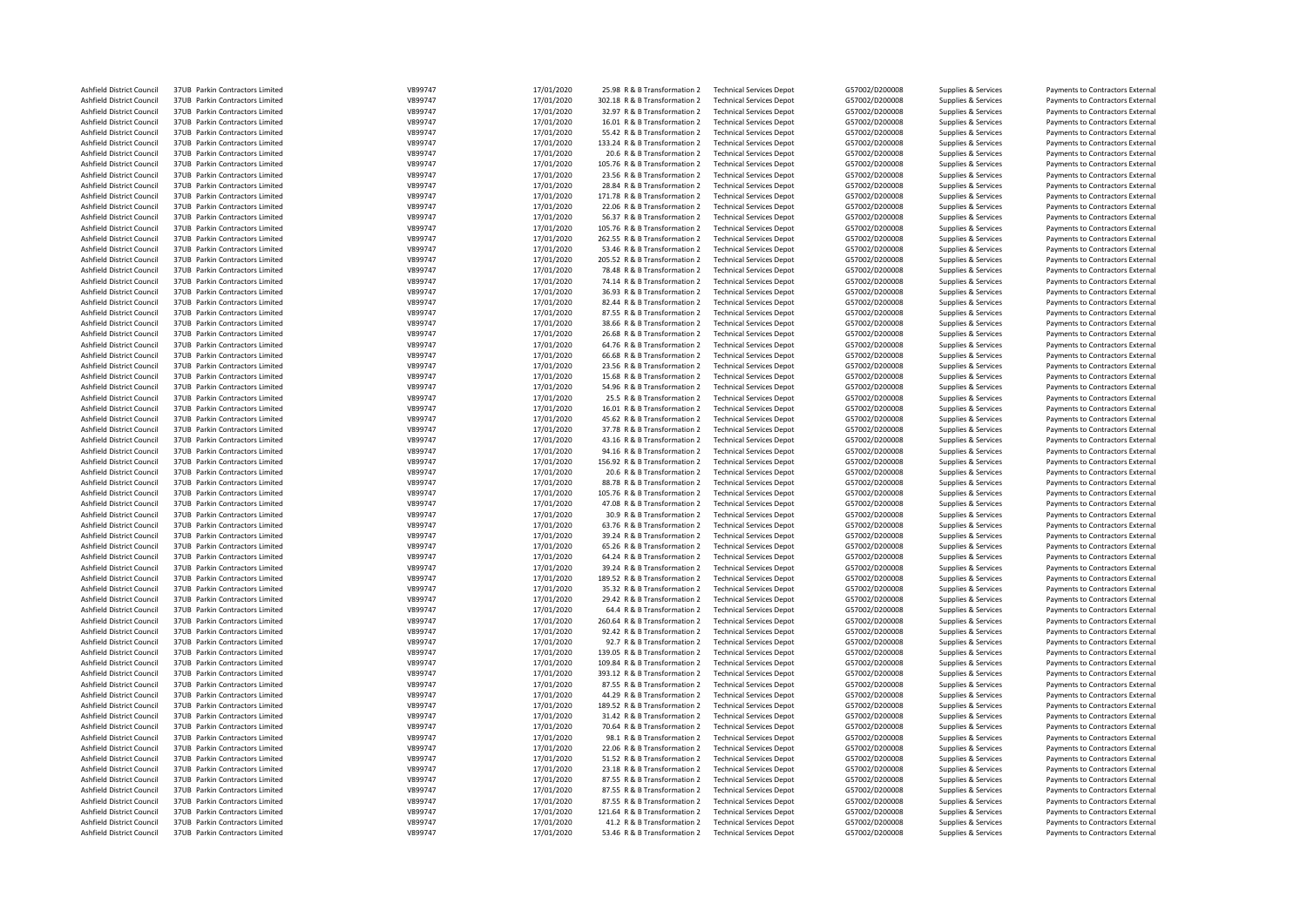| Ashfield District Council                              | 37UB Parkin Contractors Limited                                    | V899747            | 17/01/2020 | 87.55 R & B Transformation 2                                  | <b>Technical Services Depot</b>                                    | G57002/D200008                   | Supplies & Services | Payments to Contractors External |
|--------------------------------------------------------|--------------------------------------------------------------------|--------------------|------------|---------------------------------------------------------------|--------------------------------------------------------------------|----------------------------------|---------------------|----------------------------------|
| Ashfield District Council                              | 37UB Parkin Contractors Limited                                    | V899747            | 17/01/2020 | 87.55 R & B Transformation 2                                  | <b>Technical Services Depot</b>                                    | G57002/D200008                   | Supplies & Services | Payments to Contractors External |
| Ashfield District Council                              | 37UB Parkin Contractors Limited                                    | V899747            | 17/01/2020 | 87.55 R & B Transformation 2                                  | <b>Technical Services Depot</b>                                    | G57002/D200008                   | Supplies & Services | Payments to Contractors External |
| Ashfield District Council                              | 37UB Parkin Contractors Limited                                    | V899747            | 17/01/2020 | 87.55 R & B Transformation 2                                  | <b>Technical Services Depot</b>                                    | G57002/D200008                   | Supplies & Services | Payments to Contractors External |
| Ashfield District Council                              | 37UB Parkin Contractors Limited                                    | V899747            | 17/01/2020 | 159.12 R & B Transformation 2                                 | <b>Technical Services Depot</b>                                    | G57002/D200008                   | Supplies & Services | Payments to Contractors External |
| Ashfield District Council                              | 37UB Parkin Contractors Limited                                    | V899747            | 17/01/2020 | 189.52 R & B Transformation 2                                 | <b>Technical Services Depot</b>                                    | G57002/D200008                   | Supplies & Services | Payments to Contractors External |
| Ashfield District Council                              | 37UB Parkin Contractors Limited                                    | V899821            | 17/01/2020 | 87.55 R & B Transformation 2                                  | <b>Technical Services Depot</b>                                    | G57002/D200008                   | Supplies & Services | Payments to Contractors External |
| Ashfield District Council                              | 37UB Parkin Contractors Limited                                    | V899821            | 17/01/2020 | 87.55 R & B Transformation 2                                  | <b>Technical Services Depot</b>                                    | G57002/D200008                   | Supplies & Services | Payments to Contractors External |
| Ashfield District Council                              | 37UB Parkin Contractors Limited                                    | V899821            | 17/01/2020 | 87.55 R & B Transformation 2                                  | <b>Technical Services Depot</b>                                    | G57002/D200008                   | Supplies & Services | Payments to Contractors External |
|                                                        |                                                                    | V899821            | 17/01/2020 |                                                               |                                                                    | G57002/D200008                   |                     |                                  |
| Ashfield District Council                              | 37UB Parkin Contractors Limited                                    |                    |            | 87.55 R & B Transformation 2                                  | <b>Technical Services Depot</b>                                    |                                  | Supplies & Services | Payments to Contractors External |
| Ashfield District Council                              | 37UB Parkin Contractors Limited                                    | V899821            | 17/01/2020 | 87.55 R & B Transformation 2                                  | <b>Technical Services Depot</b>                                    | G57002/D200008                   | Supplies & Services | Payments to Contractors External |
| Ashfield District Council                              | 37UB Parkin Contractors Limited                                    | V899821            | 17/01/2020 | 87.55 R & B Transformation 2                                  | <b>Technical Services Depot</b>                                    | G57002/D200008                   | Supplies & Services | Payments to Contractors External |
| Ashfield District Council                              | 37UB Parkin Contractors Limited                                    | V899821            | 17/01/2020 | 87.55 R & B Transformation 2                                  | <b>Technical Services Depot</b>                                    | G57002/D200008                   | Supplies & Services | Payments to Contractors External |
| Ashfield District Council                              | 37UB Parkin Contractors Limited                                    | V899821            | 17/01/2020 | 87.55 R & B Transformation 2                                  | <b>Technical Services Depot</b>                                    | G57002/D200008                   | Supplies & Services | Payments to Contractors External |
| Ashfield District Council                              | 37UB Parkin Contractors Limited                                    | V899821            | 17/01/2020 | 87.55 R & B Transformation 2                                  | <b>Technical Services Depot</b>                                    | G57002/D200008                   | Supplies & Services | Payments to Contractors External |
| Ashfield District Council                              | 37UB Parkin Contractors Limited                                    | V899821            | 17/01/2020 | 87.55 R & B Transformation 2                                  | <b>Technical Services Depot</b>                                    | G57002/D200008                   | Supplies & Services | Payments to Contractors External |
| Ashfield District Council                              | 37UB Parkin Contractors Limited                                    | V899821            | 17/01/2020 | 87.55 R & B Transformation 2                                  | <b>Technical Services Depot</b>                                    | G57002/D200008                   | Supplies & Services | Payments to Contractors External |
| Ashfield District Council                              | 37UB Parkin Contractors Limited                                    | V899821            | 17/01/2020 | 64.56 R & B Transformation 2                                  | <b>Technical Services Depot</b>                                    | G57002/D200008                   | Supplies & Services | Payments to Contractors External |
| Ashfield District Council                              | 37UB Parkin Contractors Limited                                    | V899821            | 17/01/2020 | 487.85 R & B Transformation 2                                 | <b>Technical Services Depot</b>                                    | G57002/D200008                   | Supplies & Services | Payments to Contractors External |
| Ashfield District Council                              | 37UB Parkin Contractors Limited                                    | V899821            | 17/01/2020 | 87.55 R & B Transformation 2                                  | <b>Technical Services Depot</b>                                    | G57002/D200008                   | Supplies & Services | Payments to Contractors External |
| Ashfield District Council                              | 37UB Parkin Contractors Limited                                    | V899821            | 17/01/2020 | 87.55 R & B Transformation 2                                  | <b>Technical Services Depot</b>                                    | G57002/D200008                   | Supplies & Services | Payments to Contractors External |
| Ashfield District Council                              | 37UB Parkin Contractors Limited                                    | V899821            | 17/01/2020 | 87.55 R & B Transformation 2                                  | <b>Technical Services Depot</b>                                    | G57002/D200008                   | Supplies & Services | Payments to Contractors External |
| Ashfield District Council                              | 37UB Parkin Contractors Limited                                    | V899821            | 17/01/2020 | 260.59 R & B Transformation 2                                 | <b>Technical Services Depot</b>                                    | G57002/D200008                   | Supplies & Services | Payments to Contractors External |
| Ashfield District Council                              | 37UB Parkin Contractors Limited                                    | V899821            | 17/01/2020 | 188.49 R & B Transformation 2                                 | <b>Technical Services Depot</b>                                    | G57002/D200008                   | Supplies & Services | Payments to Contractors External |
| Ashfield District Council                              | 37UB Parkin Contractors Limited                                    | V899821            | 17/01/2020 | 339.91 R & B Transformation 2                                 | <b>Technical Services Depot</b>                                    | G57002/D200008                   | Supplies & Services | Payments to Contractors External |
| Ashfield District Council                              | 37UB Parkin Contractors Limited                                    | V899821            | 17/01/2020 | 56.65 R & B Transformation 2                                  | <b>Technical Services Depot</b>                                    | G57002/D200008                   | Supplies & Services | Payments to Contractors External |
| Ashfield District Council                              | 37UB Parkin Contractors Limited                                    | V899821            | 17/01/2020 | 169.94 R & B Transformation 2                                 | <b>Technical Services Depot</b>                                    | G57002/D200008                   | Supplies & Services | Payments to Contractors External |
| Ashfield District Council                              | 37UB Parkin Contractors Limited                                    | V899821            | 17/01/2020 | 68.7 R & B Transformation 2                                   | <b>Technical Services Depot</b>                                    | G57002/D200008                   | Supplies & Services | Payments to Contractors External |
| Ashfield District Council                              | 37UB Parkin Contractors Limited                                    | V899821            |            | 211.84 R & B Transformation 2                                 | <b>Technical Services Depot</b>                                    | G57002/D200008                   |                     | Payments to Contractors External |
|                                                        |                                                                    | V899821            | 17/01/2020 |                                                               |                                                                    |                                  | Supplies & Services |                                  |
| Ashfield District Council                              | 37UB Parkin Contractors Limited                                    |                    | 17/01/2020 | 49.54 R & B Transformation 2                                  | <b>Technical Services Depot</b>                                    | G57002/D200008                   | Supplies & Services | Payments to Contractors External |
| Ashfield District Council                              | 37UB Parkin Contractors Limited                                    | V899821            | 17/01/2020 | 47.58 R & B Transformation 2                                  | <b>Technical Services Depot</b>                                    | G57002/D200008                   | Supplies & Services | Payments to Contractors External |
| Ashfield District Council                              | 37UB Parkin Contractors Limited                                    | V899821            | 17/01/2020 | 79.08 R & B Transformation 2                                  | <b>Technical Services Depot</b>                                    | G57002/D200008                   | Supplies & Services | Payments to Contractors External |
| Ashfield District Council                              | 37UB Parkin Contractors Limited                                    | V899821            | 17/01/2020 | 27.48 R & B Transformation 2                                  | <b>Technical Services Depot</b>                                    | G57002/D200008                   | Supplies & Services | Payments to Contractors External |
| Ashfield District Council                              | 37UB Parkin Contractors Limited                                    | V899821            | 17/01/2020 | 51.5 R & B Transformation 2                                   | <b>Technical Services Depot</b>                                    | G57002/D200008                   | Supplies & Services | Payments to Contractors External |
| Ashfield District Council                              | 37UB Parkin Contractors Limited                                    | V899821            | 17/01/2020 | 47.08 R & B Transformation 2                                  | <b>Technical Services Depot</b>                                    | G57002/D200008                   | Supplies & Services | Payments to Contractors External |
| Ashfield District Council                              | 37UB Parkin Contractors Limited                                    | V899821            | 17/01/2020 | 47.08 R & B Transformation 2                                  | <b>Technical Services Depot</b>                                    | G57002/D200008                   | Supplies & Services | Payments to Contractors External |
| Ashfield District Council                              | 37UB Parkin Contractors Limited                                    | V899821            | 17/01/2020 | 87.55 R & B Transformation 2                                  | <b>Technical Services Depot</b>                                    | G57002/D200008                   | Supplies & Services | Payments to Contractors External |
| Ashfield District Council                              | 37UB Parkin Contractors Limited                                    | V899821            | 17/01/2020 | 27.48 R & B Transformation 2                                  | <b>Technical Services Depot</b>                                    | G57002/D200008                   | Supplies & Services | Payments to Contractors External |
| Ashfield District Council                              | 37UB Parkin Contractors Limited                                    | V899821            | 17/01/2020 | 61.82 R & B Transformation 2                                  | <b>Technical Services Depot</b>                                    | G57002/D200008                   | Supplies & Services | Payments to Contractors External |
| Ashfield District Council                              | 37UB Parkin Contractors Limited                                    | V899821            | 17/01/2020 | 164.88 R & B Transformation 2                                 | <b>Technical Services Depot</b>                                    | G57002/D200008                   | Supplies & Services | Payments to Contractors External |
| Ashfield District Council                              | 37UB Parkin Contractors Limited                                    | V899821            | 17/01/2020 | 80.3 R & B Transformation 2                                   | <b>Technical Services Depot</b>                                    | G57002/D200008                   | Supplies & Services | Payments to Contractors External |
| Ashfield District Council                              | 37UB Parkin Contractors Limited                                    | V899821            | 17/01/2020 | 612.85 R & B Transformation 2                                 | <b>Technical Services Depot</b>                                    | G57002/D200008                   | Supplies & Services | Payments to Contractors External |
| Ashfield District Council                              | 37UB Parkin Contractors Limited                                    | V899821            | 17/01/2020 | 125.56 R & B Transformation 2                                 | <b>Technical Services Depot</b>                                    | G57002/D200008                   | Supplies & Services | Payments to Contractors External |
| Ashfield District Council                              | 37UB Parkin Contractors Limited                                    | V899821            | 17/01/2020 | 74.56 R & B Transformation 2                                  | <b>Technical Services Depot</b>                                    | G57002/D200008                   | Supplies & Services | Payments to Contractors External |
| Ashfield District Council                              | 37UB Parkin Contractors Limited                                    | V899821            | 17/01/2020 | 23.18 R & B Transformation 2                                  | <b>Technical Services Depot</b>                                    | G57002/D200008                   | Supplies & Services | Payments to Contractors External |
| Ashfield District Council                              | 37UB Parkin Contractors Limited                                    | V899821            | 17/01/2020 | 105.46 R & B Transformation 2                                 | <b>Technical Services Depot</b>                                    | G57002/D200008                   | Supplies & Services | Payments to Contractors External |
| Ashfield District Council                              | 37UB Parkin Contractors Limited                                    | V899821            | 17/01/2020 | 39.24 R & B Transformation 2                                  | <b>Technical Services Depot</b>                                    | G57002/D200008                   | Supplies & Services | Payments to Contractors External |
| Ashfield District Council                              | 37UB Parkin Contractors Limited                                    | V899821            | 17/01/2020 | 32.02 R & B Transformation 2                                  | <b>Technical Services Depot</b>                                    | G57002/D200008                   | Supplies & Services | Payments to Contractors External |
| Ashfield District Council                              | 37UB Parkin Contractors Limited                                    | V899821            | 17/01/2020 | 43.16 R & B Transformation 2                                  | <b>Technical Services Depot</b>                                    | G57002/D200008                   | Supplies & Services | Payments to Contractors External |
| Ashfield District Council                              | 37UB Parkin Contractors Limited                                    | V899821            | 17/01/2020 | 43.16 R & B Transformation 2                                  | <b>Technical Services Depot</b>                                    | G57002/D200008                   | Supplies & Services | Payments to Contractors External |
| Ashfield District Council                              | 37UB Parkin Contractors Limited                                    | V899821            | 17/01/2020 | 53.46 R & B Transformation 2                                  | <b>Technical Services Depot</b>                                    | G57002/D200008                   | Supplies & Services |                                  |
|                                                        |                                                                    |                    |            |                                                               |                                                                    |                                  |                     | Payments to Contractors External |
| Ashfield District Council<br>Ashfield District Council | 37UB Parkin Contractors Limited<br>37UB Parkin Contractors Limited | V899821<br>V899821 | 17/01/2020 | 43.16 R & B Transformation 2<br>461.44 R & B Transformation 2 | <b>Technical Services Depot</b><br><b>Technical Services Depot</b> | G57002/D200008<br>G57002/D200008 | Supplies & Services | Payments to Contractors External |
|                                                        |                                                                    |                    | 17/01/2020 |                                                               |                                                                    |                                  | Supplies & Services | Payments to Contractors External |
| Ashfield District Council                              | 37UB Parkin Contractors Limited                                    | V899821            | 17/01/2020 | 41.2 R & B Transformation 2                                   | <b>Technical Services Depot</b>                                    | G57002/D200008                   | Supplies & Services | Payments to Contractors External |
| Ashfield District Council                              | 37UB Parkin Contractors Limited                                    | V899821            | 17/01/2020 | 47.08 R & B Transformation 2                                  | <b>Technical Services Depot</b>                                    | G57002/D200008                   | Supplies & Services | Payments to Contractors External |
| Ashfield District Council                              | 37UB Parkin Contractors Limited                                    | V899821            | 17/01/2020 | 20.6 R & B Transformation 2                                   | <b>Technical Services Depot</b>                                    | G57002/D200008                   | Supplies & Services | Payments to Contractors External |
| Ashfield District Council                              | 37UB Parkin Contractors Limited                                    | V899821            | 17/01/2020 | 23.18 R & B Transformation 2                                  | <b>Technical Services Depot</b>                                    | G57002/D200008                   | Supplies & Services | Payments to Contractors External |
| Ashfield District Council                              | 37UB Parkin Contractors Limited                                    | V899821            | 17/01/2020 | 68.62 R & B Transformation 2                                  | <b>Technical Services Depot</b>                                    | G57002/D200008                   | Supplies & Services | Payments to Contractors External |
| Ashfield District Council                              | 37UB Parkin Contractors Limited                                    | V899821            | 17/01/2020 | 39.24 R & B Transformation 2                                  | <b>Technical Services Depot</b>                                    | G57002/D200008                   | Supplies & Services | Payments to Contractors External |
| Ashfield District Council                              | 37UB Parkin Contractors Limited                                    | V899821            | 17/01/2020 | 49.54 R & B Transformation 2                                  | <b>Technical Services Depot</b>                                    | G57002/D200008                   | Supplies & Services | Payments to Contractors External |
| Ashfield District Council                              | 37UB Parkin Contractors Limited                                    | V899821            | 17/01/2020 | 43.16 R & B Transformation 2                                  | <b>Technical Services Depot</b>                                    | G57002/D200008                   | Supplies & Services | Payments to Contractors External |
| <b>Ashfield District Council</b>                       | 37UB Parkin Contractors Limited                                    | V899821            | 17/01/2020 | 229.17 R & B Transformation 2                                 | <b>Technical Services Depot</b>                                    | G57002/D200008                   | Supplies & Services | Payments to Contractors External |
| Ashfield District Council                              | 37UB Parkin Contractors Limited                                    | V899821            | 17/01/2020 | 60.46 R & B Transformation 2                                  | <b>Technical Services Depot</b>                                    | G57002/D200008                   | Supplies & Services | Payments to Contractors External |
| Ashfield District Council                              | 37UB Parkin Contractors Limited                                    | V899821            | 17/01/2020 | 254.4 R & B Transformation 2                                  | <b>Technical Services Depot</b>                                    | G57002/D200008                   | Supplies & Services | Payments to Contractors External |
| Ashfield District Council                              | 37UB Parkin Contractors Limited                                    | V899821            | 17/01/2020 | 252.24 R & B Transformation 2                                 | <b>Technical Services Depot</b>                                    | G57002/D200008                   | Supplies & Services | Payments to Contractors External |
| Ashfield District Council                              | 37UB Parkin Contractors Limited                                    | V899821            | 17/01/2020 | 95.2 R & B Transformation 2                                   | <b>Technical Services Depot</b>                                    | G57002/D200008                   | Supplies & Services | Payments to Contractors External |
| Ashfield District Council                              | 37UB Parkin Contractors Limited                                    | V899821            | 17/01/2020 | 37.28 R & B Transformation 2                                  | <b>Technical Services Depot</b>                                    | G57002/D200008                   | Supplies & Services | Payments to Contractors External |
| Ashfield District Council                              | 37UB Parkin Contractors Limited                                    | V899821            | 17/01/2020 | 27.48 R & B Transformation 2                                  | <b>Technical Services Depot</b>                                    | G57002/D200008                   | Supplies & Services | Payments to Contractors External |
| Ashfield District Council                              | 37UB Parkin Contractors Limited                                    | V899821            | 17/01/2020 | 82.44 R & B Transformation 2                                  | <b>Technical Services Depot</b>                                    | G57002/D200008                   | Supplies & Services | Payments to Contractors External |
| Ashfield District Council                              | 37UB Parkin Contractors Limited                                    | V899821            | 17/01/2020 | 111.82 R & B Transformation 2                                 | <b>Technical Services Depot</b>                                    | G57002/D200008                   | Supplies & Services | Payments to Contractors External |
| Ashfield District Council                              | 37UB Parkin Contractors Limited                                    | V899821            | 17/01/2020 | 23.18 R & B Transformation 2                                  | <b>Technical Services Depot</b>                                    | G57002/D200008                   | Supplies & Services | Payments to Contractors External |
|                                                        |                                                                    |                    |            |                                                               |                                                                    |                                  |                     |                                  |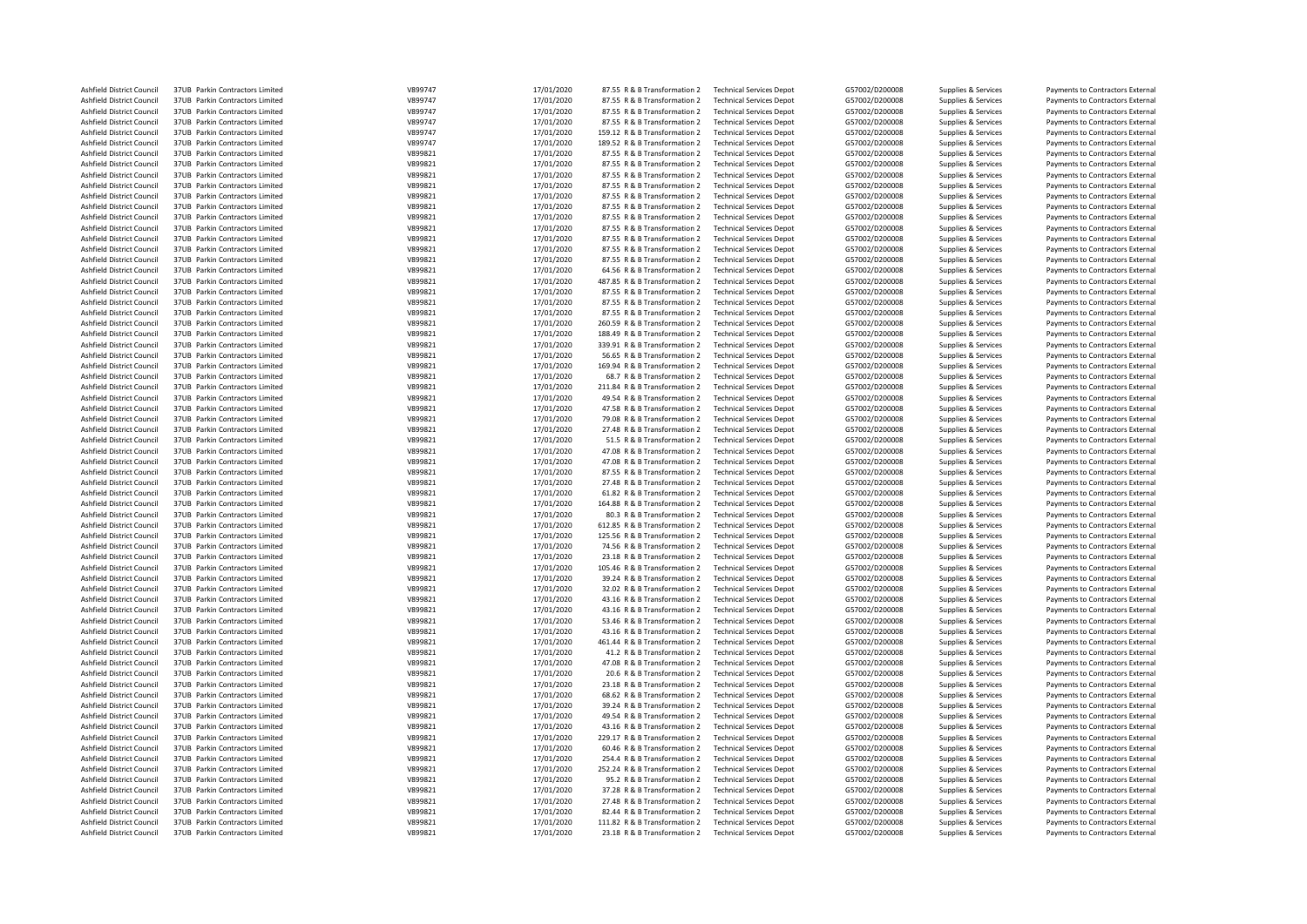| Ashfield District Council        | 37UB Parkin Contractors Limited            | V899821 | 17/01/2020               | 43.16 R & B Transformation 2    | <b>Technical Services Depot</b> | G57002/D200008 | Supplies & Services               | Payments to Contractors External        |
|----------------------------------|--------------------------------------------|---------|--------------------------|---------------------------------|---------------------------------|----------------|-----------------------------------|-----------------------------------------|
| Ashfield District Council        | 37UB Parkin Contractors Limited            | V899821 | 17/01/2020               | 103.96 R & B Transformation 2   | <b>Technical Services Depot</b> | G57002/D200008 | Supplies & Services               | Payments to Contractors External        |
| Ashfield District Council        | 37UB Parkin Contractors Limited            | V899821 | 17/01/2020               | 226.6 R & B Transformation 2    | <b>Technical Services Depot</b> | G57002/D200008 | Supplies & Services               | Payments to Contractors External        |
| Ashfield District Council        | 37UB Parkin Contractors Limited            | V899821 | 17/01/2020               | 29.2 R & B Transformation 2     | <b>Technical Services Depot</b> | G57002/D200008 | Supplies & Services               | Payments to Contractors External        |
| Ashfield District Council        | 37UB Parkin Contractors Limited            | V899821 | 17/01/2020               | 74.56 R & B Transformation 2    | <b>Technical Services Depot</b> | G57002/D200008 | Supplies & Services               | Payments to Contractors External        |
| Ashfield District Council        | 37UB Parkin Contractors Limited            | V899821 | 17/01/2020               | 23.18 R & B Transformation 2    | <b>Technical Services Depot</b> | G57002/D200008 | Supplies & Services               | Payments to Contractors External        |
| Ashfield District Council        | 37UB Parkin Contractors Limited            | V899821 | 17/01/2020               | 64.56 R & B Transformation 2    | <b>Technical Services Depot</b> | G57002/D200008 | Supplies & Services               | Payments to Contractors External        |
| Ashfield District Council        | 37UB Parkin Contractors Limited            | V899821 | 17/01/2020               | 84.86 R & B Transformation 2    | <b>Technical Services Depot</b> | G57002/D200008 | Supplies & Services               | Payments to Contractors External        |
| Ashfield District Council        | 37UB Parkin Contractors Limited            | V899821 | 17/01/2020               | 27.48 R & B Transformation 2    | <b>Technical Services Depot</b> | G57002/D200008 | Supplies & Services               | Payments to Contractors External        |
| Ashfield District Council        | 37UB Parkin Contractors Limited            | V899821 | 17/01/2020               | 175.1 R & B Transformation 2    | <b>Technical Services Depot</b> | G57002/D200008 | Supplies & Services               | Payments to Contractors External        |
| Ashfield District Council        | 37UB Parkin Contractors Limited            | V899821 | 17/01/2020               | 49.54 R & B Transformation 2    | <b>Technical Services Depot</b> | G57002/D200008 | Supplies & Services               | Payments to Contractors External        |
| Ashfield District Council        | 37UB Parkin Contractors Limited            | V899821 | 17/01/2020               | 81.89 R & B Transformation 2    | <b>Technical Services Depot</b> | G57002/D200008 | Supplies & Services               | Payments to Contractors External        |
| Ashfield District Council        | 37UB Parkin Contractors Limited            | V899821 | 17/01/2020               | 109.5 R & B Transformation 2    | <b>Technical Services Depot</b> | G57002/D200008 | Supplies & Services               | Payments to Contractors External        |
| Ashfield District Council        | 37UB Parkin Contractors Limited            | V899821 | 17/01/2020               | 41.2 R & B Transformation 2     | <b>Technical Services Depot</b> | G57002/D200008 | Supplies & Services               | Payments to Contractors External        |
| Ashfield District Council        | 37UB Parkin Contractors Limited            | V899821 | 17/01/2020               | 39.2 R & B Transformation 2     | <b>Technical Services Depot</b> | G57002/D200008 | Supplies & Services               | Payments to Contractors External        |
| Ashfield District Council        | 37UB Parkin Contractors Limited            | V899821 | 17/01/2020               | 27.48 R & B Transformation 2    | <b>Technical Services Depot</b> | G57002/D200008 | Supplies & Services               | Payments to Contractors External        |
| Ashfield District Council        | 37UB Parkin Contractors Limited            | V899821 | 17/01/2020               | 46.36 R & B Transformation 2    | <b>Technical Services Depot</b> | G57002/D200008 | Supplies & Services               | Payments to Contractors External        |
| Ashfield District Council        | 37UB Parkin Contractors Limited            | V899821 | 17/01/2020               | 56.65 R & B Transformation 2    | <b>Technical Services Depot</b> | G57002/D200008 | Supplies & Services               | Payments to Contractors External        |
| Ashfield District Council        | 37UB Parkin Contractors Limited            | V899821 | 17/01/2020               | 133.9 R & B Transformation 2    | <b>Technical Services Depot</b> | G57002/D200008 | Supplies & Services               | Payments to Contractors External        |
|                                  | 37UB Parkin Contractors Limited            | V899821 |                          |                                 |                                 |                |                                   |                                         |
| Ashfield District Council        | 37UB Parkin Contractors Limited            | V899821 | 17/01/2020               | 23.18 R & B Transformation 2    | <b>Technical Services Depot</b> | G57002/D200008 | Supplies & Services               | Payments to Contractors External        |
| Ashfield District Council        |                                            |         | 17/01/2020<br>17/01/2020 | 72.1 R & B Transformation 2     | <b>Technical Services Depot</b> | G57002/D200008 | Supplies & Services               | Payments to Contractors External        |
| Ashfield District Council        | 37UB Parkin Contractors Limited            | V899821 |                          | 56.65 R & B Transformation 2    | <b>Technical Services Depot</b> | G57002/D200008 | Supplies & Services               | Payments to Contractors External        |
| Ashfield District Council        | 37UB Parkin Contractors Limited            | V899821 | 17/01/2020               | 35.32 R & B Transformation 2    | <b>Technical Services Depot</b> | G57002/D200008 | Supplies & Services               | Payments to Contractors External        |
| Ashfield District Council        | 37UB Parkin Contractors Limited            | V899821 | 17/01/2020               | 62.76 R & B Transformation 2    | <b>Technical Services Depot</b> | G57002/D200008 | Supplies & Services               | Payments to Contractors External        |
| Ashfield District Council        | 37UB Parkin Contractors Limited            | V899821 | 17/01/2020               | 47.08 R & B Transformation 2    | <b>Technical Services Depot</b> | G57002/D200008 | Supplies & Services               | Payments to Contractors External        |
| Ashfield District Council        | 37UB Parkin Contractors Limited            | V899821 | 17/01/2020               | 94.16 R & B Transformation 2    | <b>Technical Services Depot</b> | G57002/D200008 | Supplies & Services               | Payments to Contractors External        |
| Ashfield District Council        | 37UB Parkin Contractors Limited            | V899821 | 17/01/2020               | 23.18 R & B Transformation 2    | <b>Technical Services Depot</b> | G57002/D200008 | Supplies & Services               | Payments to Contractors External        |
| Ashfield District Council        | 37UB Parkin Contractors Limited            | V899821 | 17/01/2020               | 188.49 R & B Transformation 2   | <b>Technical Services Depot</b> | G57002/D200008 | Supplies & Services               | Payments to Contractors External        |
| Ashfield District Council        | 37UB Parkin Contractors Limited            | V899821 | 17/01/2020               | 23.18 R & B Transformation 2    | <b>Technical Services Depot</b> | G57002/D200008 | Supplies & Services               | Payments to Contractors External        |
| Ashfield District Council        | 37UB Parkin Contractors Limited            | V899821 | 17/01/2020               | 23.18 R & B Transformation 2    | <b>Technical Services Depot</b> | G57002/D200008 | Supplies & Services               | Payments to Contractors External        |
| Ashfield District Council        | 37UB Parkin Contractors Limited            | V899821 | 17/01/2020               | 23.18 R & B Transformation 2    | <b>Technical Services Depot</b> | G57002/D200008 | Supplies & Services               | Payments to Contractors External        |
| Ashfield District Council        | 37UB Parkin Contractors Limited            | V902524 | 27/01/2020               | 220 R & B Transformation 2      | <b>Technical Services Depot</b> | G57002/D200008 | Supplies & Services               | Payments to Contractors External        |
| Ashfield District Council        | 37UB Parkin Contractors Limited            | V902525 | 27/01/2020               | 425 R & B Transformation 2      | <b>Technical Services Depot</b> | G57002/D200008 | Supplies & Services               | Payments to Contractors External        |
| Ashfield District Council        | 37UB Parkin Contractors Limited            | V902539 | 27/01/2020               | 440 R & B Transformation 2      | <b>Technical Services Depot</b> | G57002/D200008 | Supplies & Services               | Payments to Contractors External        |
| Ashfield District Council        | 37UB Parkin Contractors Limited            | V902540 | 27/01/2020               | 595 R & B Transformation 2      | <b>Technical Services Depot</b> | G57002/D200008 | Supplies & Services               | Payments to Contractors External        |
|                                  |                                            | V902541 |                          |                                 |                                 |                |                                   |                                         |
| Ashfield District Council        | 37UB Parkin Contractors Limited            |         | 27/01/2020               | 120 R & B Transformation 2      | <b>Technical Services Depot</b> | G57002/D200008 | Supplies & Services               | Payments to Contractors External        |
| Ashfield District Council        | 37UB Parkin Contractors Limited            | V902542 | 27/01/2020               | 1,760.00 R & B Transformation 2 | <b>Technical Services Depot</b> | G57002/D200008 | Supplies & Services               | Payments to Contractors External        |
| Ashfield District Council        | 37UB Parkin Contractors Limited            | V902543 | 27/01/2020               | 1,040.00 R & B Transformation 2 | <b>Technical Services Depot</b> | G57002/D200008 | Supplies & Services               | Payments to Contractors External        |
| Ashfield District Council        | 37UB Post Office Limited                   | V898757 |                          | 3,025.00 R & B Transformation 2 | <b>Technical Services Depot</b> | G57000/C060    | <b>Transport Related Expenses</b> | Licences                                |
| Ashfield District Council        | 37UB Queenswood Maintenance Ltd            | V902295 | 09/01/2020<br>27/01/2020 | 310 R & B Transformation 2      | <b>Technical Services Depot</b> | G57002/D200008 | Supplies & Services               | Payments to Contractors External        |
| Ashfield District Council        | 37UB Oueenswood Maintenance I td           | V902295 |                          | 180 R & B Transformation 2      | <b>Technical Services Depot</b> | G57002/D200008 |                                   | Payments to Contractors External        |
|                                  | 37UB Queenswood Maintenance Ltd            |         | 27/01/2020               |                                 |                                 |                | Supplies & Services               |                                         |
| Ashfield District Council        | 37UB Queenswood Maintenance Ltd            | V902295 | 27/01/2020               | 90 R & B Transformation 2       | <b>Technical Services Depot</b> | G57002/D200008 | Supplies & Services               | Payments to Contractors External        |
| Ashfield District Council        |                                            | V902295 | 27/01/2020               | 120 R & B Transformation 2      | <b>Technical Services Depot</b> | G57002/D200008 | Supplies & Services               | Payments to Contractors External        |
| Ashfield District Council        | 37UB Queenswood Maintenance Ltd            | V902295 | 27/01/2020               | 150 R & B Transformation 2      | <b>Technical Services Depot</b> | G57002/D200008 | Supplies & Services               | Payments to Contractors External        |
| Ashfield District Council        | 37UB Queenswood Maintenance Ltd            | V902295 | 27/01/2020               | 130 R & B Transformation 2      | <b>Technical Services Depot</b> | G57002/D200008 | Supplies & Services               | Payments to Contractors External        |
| Ashfield District Council        | 37UB Queenswood Maintenance Ltd            | V902523 | 27/01/2020               | 145 R & B Transformation 2      | <b>Technical Services Depot</b> | G57002/D200008 | Supplies & Services               | Payments to Contractors External        |
| Ashfield District Council        | 37UB Seal Service Ltd                      | V900043 | 17/01/2020               | 2.19 R & B Transformation 2     | <b>Technical Services Depot</b> | G57000/D001004 | Supplies & Services               | Chemicals and Materials Purchase        |
| Ashfield District Council        | 37UB Seal Service Ltd                      | V900043 | 17/01/2020               | 2.95 R & B Transformation 2     | <b>Technical Services Depot</b> | G57000/D001004 | Supplies & Services               | Chemicals and Materials Purchase        |
| Ashfield District Council        | 37UB Seal Service Ltd                      | V900043 | 17/01/2020               | 1.6 R & B Transformation 2      | <b>Technical Services Depot</b> | G57000/D001004 | Supplies & Services               | Chemicals and Materials Purchase        |
| Ashfield District Council        | 37UB Seal Service Ltd                      | V900043 | 17/01/2020               | 8.1 R & B Transformation 2      | <b>Technical Services Depot</b> | G57000/D001004 | Supplies & Services               | Chemicals and Materials Purchase        |
| Ashfield District Council        | 37UB Seal Service Ltd                      | V900045 | 17/01/2020               | 13.72 R & B Transformation 2    | <b>Technical Services Depot</b> | G57000/D001004 | Supplies & Services               | <b>Chemicals and Materials Purchase</b> |
| Ashfield District Council        | 37UB Seal Service Ltd                      | V900045 | 17/01/2020               | 6 R & B Transformation 2        | <b>Technical Services Depot</b> | G57000/D001004 | Supplies & Services               | <b>Chemicals and Materials Purchase</b> |
| Ashfield District Council        | 37UB Seal Service Ltd                      | V900046 | 17/01/2020               | 8.16 R & B Transformation 2     | <b>Technical Services Depot</b> | G57000/D001004 | Supplies & Services               | Chemicals and Materials Purchase        |
| Ashfield District Council        | 37UB Seal Service Ltd                      | V900046 | 17/01/2020               | 7.96 R & B Transformation 2     | <b>Technical Services Depot</b> | G57000/D001004 | Supplies & Services               | Chemicals and Materials Purchase        |
| Ashfield District Council        | 37UB Seal Service Ltd                      | V900046 | 17/01/2020               | 2.6 R & B Transformation 2      | <b>Technical Services Depot</b> | G57000/D001004 | Supplies & Services               | <b>Chemicals and Materials Purchase</b> |
| Ashfield District Council        | 37UB Seal Service Ltd                      | V900046 | 17/01/2020               | 5.11 R & B Transformation 2     | <b>Technical Services Depot</b> | G57000/D001004 | Supplies & Services               | <b>Chemicals and Materials Purchase</b> |
| Ashfield District Council        | 37UB Seal Service Ltd                      | V900046 | 17/01/2020               | 1.68 R & B Transformation 2     | <b>Technical Services Depot</b> | G57000/D001004 | Supplies & Services               | Chemicals and Materials Purchase        |
| Ashfield District Council        | 37UB Seal Service Ltd                      | V900046 | 17/01/2020               | 1.43 R & B Transformation 2     | <b>Technical Services Depot</b> | G57000/D001004 | Supplies & Services               | Chemicals and Materials Purchase        |
| Ashfield District Council        | 37UB Seal Service Ltd                      | V900046 | 17/01/2020               | 3.44 R & B Transformation 2     | <b>Technical Services Depot</b> | G57000/D001004 | Supplies & Services               | Chemicals and Materials Purchase        |
| Ashfield District Council        | 37UB Seal Service Ltd                      | V900048 | 17/01/2020               | 3.25 R & B Transformation 2     | <b>Technical Services Depot</b> | G57000/D001004 | Supplies & Services               | <b>Chemicals and Materials Purchase</b> |
| Ashfield District Council        | 37UB Seal Service Ltd                      | V900050 | 17/01/2020               | 1.99 R & B Transformation 2     | <b>Technical Services Depot</b> | G57000/D001004 | Supplies & Services               | Chemicals and Materials Purchase        |
| Ashfield District Council        | 37UB Smith Bros (Caer Conan) Wholesale Ltd | V899266 | 13/01/2020               | 81.94 R & B Transformation 2    | <b>Technical Services Depot</b> | G57000/D001004 | Supplies & Services               | <b>Chemicals and Materials Purchase</b> |
| Ashfield District Council        | 37UB Smith Bros (Caer Conan) Wholesale Ltd | V899266 | 13/01/2020               | 69.14 R & B Transformation 2    | <b>Technical Services Depot</b> | G57000/D001004 | Supplies & Services               | Chemicals and Materials Purchase        |
| Ashfield District Council        | 37UB T&S Heating                           | V898370 | 03/01/2020               | 267.96 R & B Transformation 2   | <b>Technical Services Depot</b> | G57002/D200008 | Supplies & Services               | Payments to Contractors External        |
| Ashfield District Council        | 37UB T&S Heating                           | V898371 | 03/01/2020               | 438.76 R & B Transformation 2   | <b>Technical Services Depot</b> | G57002/D200008 | Supplies & Services               | Payments to Contractors External        |
| Ashfield District Council        | 37UB T&S Heating                           | V899748 | 17/01/2020               | 436.25 R & B Transformation 2   | <b>Technical Services Depot</b> | G57002/D200008 | Supplies & Services               | Payments to Contractors External        |
| Ashfield District Council        | 37UB T&S Heating                           | V899749 | 17/01/2020               | 415.56 R & B Transformation 2   | <b>Technical Services Depot</b> | G57002/D200008 | Supplies & Services               | Payments to Contractors External        |
| Ashfield District Council        | 37UB T&S Heating                           | V899750 | 17/01/2020               | 512.84 R & B Transformation 2   | <b>Technical Services Depot</b> | G57002/D200008 | Supplies & Services               | Payments to Contractors External        |
| <b>Ashfield District Council</b> | 37UB Terratruck Distribution Services Ltd  | V902422 | 27/01/2020               | 34 R & B Transformation 2       | <b>Technical Services Depot</b> | G57000/D001004 | Supplies & Services               | <b>Chemicals and Materials Purchase</b> |
| Ashfield District Council        | 37UB Terratruck Distribution Services Ltd  | V902422 | 27/01/2020               | 17 R & B Transformation 2       | <b>Technical Services Depot</b> | G57000/D001004 | Supplies & Services               | Chemicals and Materials Purchase        |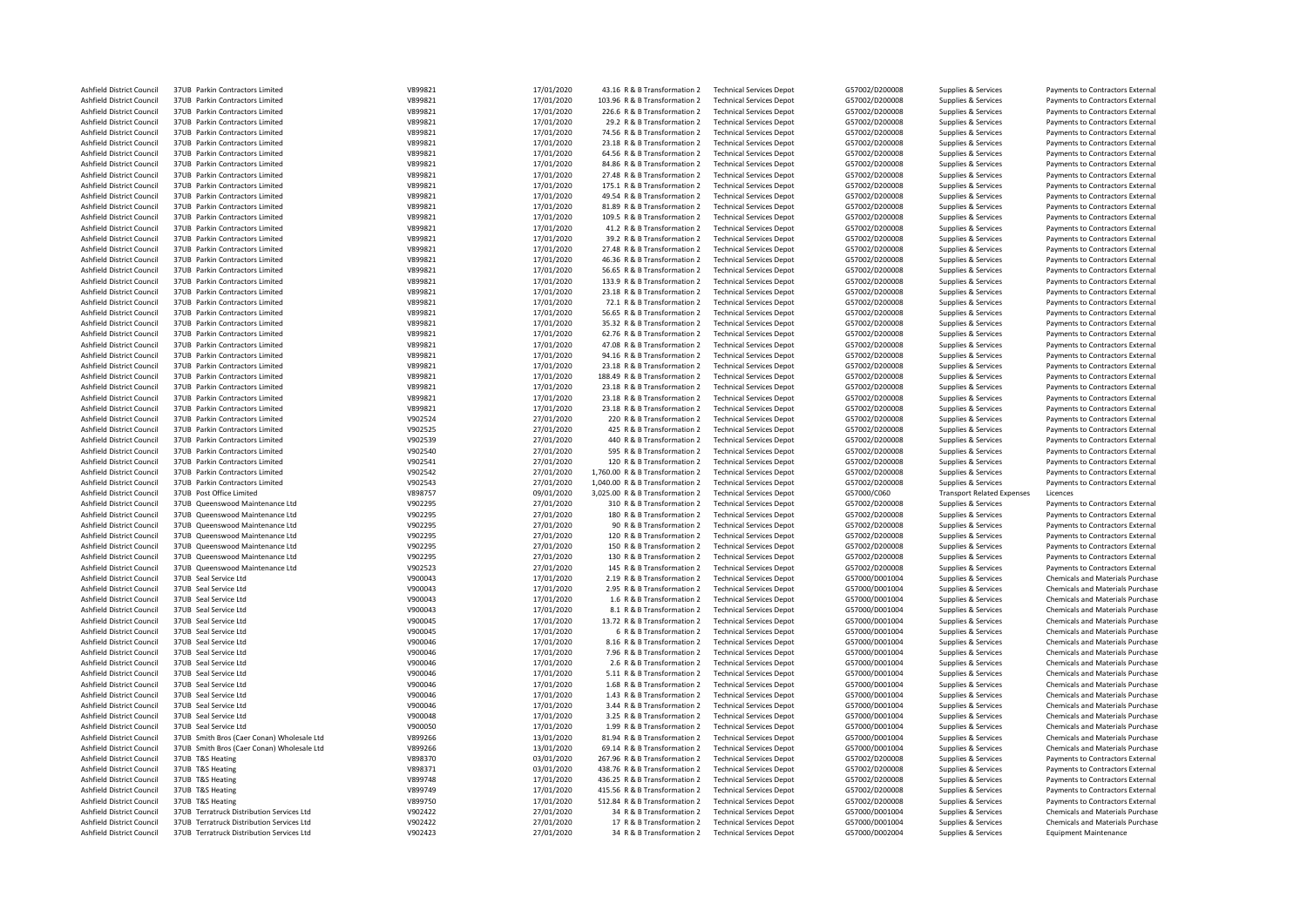| Ashfield District Council | 37UB Terratruck Distribution Services Ltd | V902423 | 27/01/2020 | 17 R & B Transformation 2       | <b>Technical Services Depot</b>      | G57000/D002004 | Supplies & Services      | <b>Equipment Maintenance</b>            |
|---------------------------|-------------------------------------------|---------|------------|---------------------------------|--------------------------------------|----------------|--------------------------|-----------------------------------------|
| Ashfield District Council | 37UB Terratruck Distribution Services Ltd | V902425 | 27/01/2020 | 320 R & B Transformation 2      | <b>Technical Services Depot</b>      | G57000/D002004 | Supplies & Services      | <b>Equipment Maintenance</b>            |
| Ashfield District Council | 37UB Terratruck Distribution Services Ltd | V902425 | 27/01/2020 | 51.8 R & B Transformation 2     | <b>Technical Services Depot</b>      | G57000/D002004 | Supplies & Services      | <b>Equipment Maintenance</b>            |
| Ashfield District Council | 37UB Ward Cole Ltd                        | V899030 | 13/01/2020 | 491.47 R & B Transformation 2   | <b>Technical Services Depot</b>      | G57002/D200008 | Supplies & Services      | Payments to Contractors External        |
|                           |                                           |         |            |                                 |                                      |                |                          |                                         |
| Ashfield District Council | 37UB Wolseley UK Limited                  | V902435 | 27/01/2020 | 13.47 R & B Transformation 2    | <b>Technical Services Depot</b>      | G57000/D001004 | Supplies & Services      | Chemicals and Materials Purchase        |
| Ashfield District Council | 37UB Wolseley UK Limited                  | V902435 | 27/01/2020 | 1.58 R & B Transformation 2     | <b>Technical Services Depot</b>      | G57000/D001004 | Supplies & Services      | Chemicals and Materials Purchase        |
| Ashfield District Council | 37UB Wolseley UK Limited                  | V902435 | 27/01/2020 | 3.9 R & B Transformation 2      | <b>Technical Services Depot</b>      | G57000/D001004 | Supplies & Services      | Chemicals and Materials Purchase        |
| Ashfield District Council | 37UB Wolseley UK Limited                  | V902436 | 27/01/2020 | 42.39 R & B Transformation 2    | <b>Technical Services Depot</b>      | G57000/D001004 | Supplies & Services      | Chemicals and Materials Purchase        |
| Ashfield District Council | 37UB Wolseley UK Limited                  | V902437 | 27/01/2020 | 43.81 R & B Transformation 2    | <b>Technical Services Depot</b>      | G57000/D001004 | Supplies & Services      | Chemicals and Materials Purchase        |
| Ashfield District Council | 37UB Wolseley UK Limited                  | V902437 | 27/01/2020 | 120.53 R & B Transformation 2   | <b>Technical Services Depot</b>      | G57000/D001004 | Supplies & Services      | Chemicals and Materials Purchase        |
| Ashfield District Council | 37UB Wolseley UK Limited                  | V902437 | 27/01/2020 | 101.01 R & B Transformation 2   | <b>Technical Services Depot</b>      | G57000/D001004 | Supplies & Services      | Chemicals and Materials Purchase        |
|                           |                                           |         |            |                                 |                                      |                |                          |                                         |
| Ashfield District Council | 37UB Wolseley UK Limited                  | V902437 | 27/01/2020 | 28.93 R & B Transformation 2    | <b>Technical Services Depot</b>      | G57000/D001004 | Supplies & Services      | Chemicals and Materials Purchase        |
| Ashfield District Council | 37UB Wolseley UK Limited                  | V902437 | 27/01/2020 | 38.7 R & B Transformation 2     | <b>Technical Services Depot</b>      | G57000/D001004 | Supplies & Services      | Chemicals and Materials Purchase        |
| Ashfield District Council | 37UB Wolseley UK Limited                  | V902438 | 27/01/2020 | 30.54 R & B Transformation 2    | <b>Technical Services Depot</b>      | G57000/D001004 | Supplies & Services      | <b>Chemicals and Materials Purchase</b> |
| Ashfield District Council | 37UB Wolseley UK Limited                  | V902439 | 27/01/2020 | 9.03 R & B Transformation 2     | <b>Technical Services Depot</b>      | G57000/D001004 | Supplies & Services      | Chemicals and Materials Purchase        |
| Ashfield District Council | 37UB Wolseley UK Limited                  | V902439 | 27/01/2020 | 3.34 R & B Transformation 2     | <b>Technical Services Depot</b>      | G57000/D001004 | Supplies & Services      | <b>Chemicals and Materials Purchase</b> |
| Ashfield District Council | 37UB Wolseley UK Limited                  | V902439 | 27/01/2020 | 65 R & B Transformation 2       | <b>Technical Services Depot</b>      | G57000/D001004 | Supplies & Services      | Chemicals and Materials Purchase        |
| Ashfield District Council | 37UB Wolseley UK Limited                  | V902439 | 27/01/2020 | 65 R & B Transformation 2       | <b>Technical Services Depot</b>      | G57000/D001004 | Supplies & Services      | Chemicals and Materials Purchase        |
| Ashfield District Council |                                           | V902441 |            |                                 | <b>Technical Services Depot</b>      | G57000/D001004 |                          | <b>Chemicals and Materials Purchase</b> |
|                           | 37UB Wolseley UK Limited                  |         | 27/01/2020 | 23.93 R & B Transformation 2    |                                      |                | Supplies & Services      |                                         |
| Ashfield District Council | 37UB Wolseley UK Limited                  | V902442 | 27/01/2020 | 5.78 R & B Transformation 2     | <b>Technical Services Depot</b>      | G57000/D001004 | Supplies & Services      | Chemicals and Materials Purchase        |
| Ashfield District Council | 37UB Wolseley UK Limited                  | V902443 | 27/01/2020 | 2.3 R & B Transformation 2      | <b>Technical Services Depot</b>      | G57000/D001004 | Supplies & Services      | <b>Chemicals and Materials Purchase</b> |
| Ashfield District Council | 37UB Wolseley UK Limited                  | V902443 | 27/01/2020 | 1.27 R & B Transformation 2     | <b>Technical Services Depot</b>      | G57000/D001004 | Supplies & Services      | <b>Chemicals and Materials Purchase</b> |
| Ashfield District Council | 37UB Wolseley UK Limited                  | V902443 | 27/01/2020 | 7.99 R & B Transformation 2     | <b>Technical Services Depot</b>      | G57000/D001004 | Supplies & Services      | Chemicals and Materials Purchase        |
| Ashfield District Council | 37UB Wolseley UK Limited                  | V902444 | 27/01/2020 | 5.99 R & B Transformation 2     | <b>Technical Services Depot</b>      | G57000/D001004 | Supplies & Services      | <b>Chemicals and Materials Purchase</b> |
| Ashfield District Council | 37UB Wolseley UK Limited                  | V902445 | 27/01/2020 | 11 R & B Transformation 2       | <b>Technical Services Depot</b>      | G57000/D001004 | Supplies & Services      | Chemicals and Materials Purchase        |
|                           |                                           |         |            |                                 |                                      |                |                          |                                         |
| Ashfield District Council | 37UB Wolseley UK Limited                  | V902446 | 27/01/2020 | 8.89 R & B Transformation 2     | <b>Technical Services Depot</b>      | G57000/D001004 | Supplies & Services      | <b>Chemicals and Materials Purchase</b> |
| Ashfield District Council | 37UB Wolseley UK Limited                  | V902447 | 27/01/2020 | 13.42 R & B Transformation 2    | <b>Technical Services Depot</b>      | G57000/D001004 | Supplies & Services      | <b>Chemicals and Materials Purchase</b> |
| Ashfield District Council | 37UB Wolseley UK Limited                  | V902447 | 27/01/2020 | 26.63 R & B Transformation 2    | <b>Technical Services Depot</b>      | G57000/D001004 | Supplies & Services      | Chemicals and Materials Purchase        |
| Ashfield District Council | 37UB Wolseley UK Limited                  | V902448 | 27/01/2020 | 5 R & B Transformation 2        | <b>Technical Services Depot</b>      | G57000/D001004 | Supplies & Services      | Chemicals and Materials Purchase        |
| Ashfield District Council | 37UB Wolseley UK Limited                  | V902448 | 27/01/2020 | 13.93 R & B Transformation 2    | <b>Technical Services Depot</b>      | G57000/D001004 | Supplies & Services      | <b>Chemicals and Materials Purchase</b> |
| Ashfield District Council | 37UB Wolseley UK Limited                  | V902449 | 27/01/2020 | 57.96 R & B Transformation 2    | <b>Technical Services Depot</b>      | G57000/D001004 | Supplies & Services      | <b>Chemicals and Materials Purchase</b> |
| Ashfield District Council | 37UB Wolseley UK Limited                  | V902450 | 27/01/2020 | 7.33 R & B Transformation 2     | <b>Technical Services Depot</b>      | G57000/D001004 | Supplies & Services      | Chemicals and Materials Purchase        |
|                           |                                           |         |            |                                 |                                      |                |                          |                                         |
| Ashfield District Council | 37UB Wolseley UK Limited                  | V902451 | 27/01/2020 | 2.9 R & B Transformation 2      | <b>Technical Services Depot</b>      | G57000/D001004 | Supplies & Services      | Chemicals and Materials Purchase        |
| Ashfield District Council | 37UB Wolseley UK Limited                  | V902452 | 27/01/2020 | 36.11 R & B Transformation 2    | <b>Technical Services Depot</b>      | G57000/D001004 | Supplies & Services      | Chemicals and Materials Purchase        |
| Ashfield District Council | 37UB Wolseley UK Limited                  | V902453 | 27/01/2020 | 0.42 R & B Transformation 2     | <b>Technical Services Depot</b>      | G57000/D001004 | Supplies & Services      | <b>Chemicals and Materials Purchase</b> |
| Ashfield District Council | 37UB Wolseley UK Limited                  | V902454 | 27/01/2020 | 65.22 R & B Transformation 2    | <b>Technical Services Depot</b>      | G57000/D001004 | Supplies & Services      | Chemicals and Materials Purchase        |
| Ashfield District Council | 37UB Wolseley UK Limited                  | V902455 | 27/01/2020 | 91.68 R & B Transformation 2    | <b>Technical Services Depot</b>      | G57000/D001004 | Supplies & Services      | Chemicals and Materials Purchase        |
| Ashfield District Council | 37UB Wolseley UK Limited                  | V902455 | 27/01/2020 | 15 R & B Transformation 2       | <b>Technical Services Depot</b>      | G57000/D001004 | Supplies & Services      | Chemicals and Materials Purchase        |
| Ashfield District Council | 37UB Wolseley UK Limited                  | V902456 | 27/01/2020 | 42.39 R & B Transformation 2    | <b>Technical Services Depot</b>      | G57000/D001004 | Supplies & Services      | Chemicals and Materials Purchase        |
| Ashfield District Council | 37UB Wolseley UK Limited                  | V902457 | 27/01/2020 | 11.35 R & B Transformation 2    | <b>Technical Services Depot</b>      | G57000/D001004 | Supplies & Services      | <b>Chemicals and Materials Purchase</b> |
|                           |                                           |         |            |                                 |                                      |                |                          |                                         |
| Ashfield District Council | 37UB Wolseley UK Limited                  | V902458 | 27/01/2020 | 30 R & B Transformation 2       | <b>Technical Services Depot</b>      | G57000/D001004 | Supplies & Services      | Chemicals and Materials Purchase        |
| Ashfield District Council | 37UB Wolseley UK Limited                  | V902458 | 27/01/2020 | 20 R & B Transformation 2       | <b>Technical Services Depot</b>      | G57000/D001004 | Supplies & Services      | Chemicals and Materials Purchase        |
| Ashfield District Council | 37UB Wolseley UK Limited                  | V902458 | 27/01/2020 | 40 R & B Transformation 2       | <b>Technical Services Depot</b>      | G57000/D001004 | Supplies & Services      | <b>Chemicals and Materials Purchase</b> |
| Ashfield District Council | 37UB Wolseley UK Limited                  | V902458 | 27/01/2020 | 77.41 R & B Transformation 2    | <b>Technical Services Depot</b>      | G57000/D001004 | Supplies & Services      | Chemicals and Materials Purchase        |
| Ashfield District Council | 37UB Wolseley UK Limited                  | V902459 | 27/01/2020 | 1.16 R & B Transformation 2     | <b>Technical Services Depot</b>      | G57000/D001004 | Supplies & Services      | Chemicals and Materials Purchase        |
| Ashfield District Council | 37UB Wolseley UK Limited                  | V902459 | 27/01/2020 | 6.45 R & B Transformation 2     | <b>Technical Services Depot</b>      | G57000/D001004 | Supplies & Services      | Chemicals and Materials Purchase        |
|                           |                                           |         |            |                                 |                                      |                |                          |                                         |
| Ashfield District Council | 37UB Wolseley UK Limited                  | V902459 | 27/01/2020 | 2.32 R & B Transformation 2     | <b>Technical Services Depot</b>      | G57000/D001004 | Supplies & Services      | Chemicals and Materials Purchase        |
| Ashfield District Council | 37UB Wolseley UK Limited                  | V902460 | 27/01/2020 | 9.16 R & B Transformation 2     | <b>Technical Services Depot</b>      | G57000/D001004 | Supplies & Services      | Chemicals and Materials Purchase        |
| Ashfield District Council | 37UB Wolseley UK Limited                  | V902470 | 27/01/2020 | 0.59 R & B Transformation 2     | <b>Technical Services Depot</b>      | G57000/D001004 | Supplies & Services      | Chemicals and Materials Purchase        |
| Ashfield District Council | 37UB A B Waste Disposal                   | V899121 | 13/01/2020 | 235 R & B Transformation 2      | <b>Technical Services Management</b> | G55006/D003001 | Supplies & Services      | Skip Hire                               |
| Ashfield District Council | 37UB A B Waste Disposal                   | V899122 | 13/01/2020 | 235 R & B Transformation 2      | <b>Technical Services Management</b> | G55006/D003001 | Supplies & Services      | Skip Hire                               |
| Ashfield District Council | 37UB A B Waste Disposal                   | V899123 | 13/01/2020 | 235 R & B Transformation 2      | <b>Technical Services Management</b> | G55006/D003001 | Supplies & Services      | Skip Hire                               |
| Ashfield District Council | 37UB A B Waste Disposal                   | V899124 | 13/01/2020 | 235 R & B Transformation 2      | <b>Technical Services Management</b> | G55006/D003001 | Supplies & Services      | Skip Hire                               |
| Ashfield District Council | 37UB A B Waste Disposal                   | V899125 | 13/01/2020 | 185 R & B Transformation 2      | <b>Technical Services Management</b> | G55006/D003001 | Supplies & Services      | Skin Hire                               |
|                           |                                           |         |            |                                 |                                      |                |                          | Skip Hire                               |
| Ashfield District Council | 37UB A B Waste Disposal                   | V899126 | 13/01/2020 | 185 R & B Transformation 2      | <b>Technical Services Management</b> | G55006/D003001 | Supplies & Services      |                                         |
| Ashfield District Council | 37UB A B Waste Disposal                   | V899127 | 13/01/2020 | 235 R & B Transformation 2      | <b>Technical Services Management</b> | G55006/D003001 | Supplies & Services      | Skip Hire                               |
| Ashfield District Council | 37UB A B Waste Disposal                   | V899128 | 13/01/2020 | 235 R & B Transformation 2      | <b>Technical Services Management</b> | G55006/D003001 | Supplies & Services      | Skip Hire                               |
| Ashfield District Council | 37UB A B Waste Disposal                   | V899129 | 13/01/2020 | 550 R & B Transformation 2      | <b>Technical Services Management</b> | G55006/D003001 | Supplies & Services      | Skip Hire                               |
| Ashfield District Council | 37UB A B Waste Disposal                   | V899956 | 17/01/2020 | 235 R & B Transformation 2      | <b>Technical Services Management</b> | G55006/D003001 | Supplies & Services      | Skip Hire                               |
| Ashfield District Council | 37UB A B Waste Disposal                   | V899957 | 17/01/2020 | 185 R & B Transformation 2      | <b>Technical Services Management</b> | G55006/D003001 | Supplies & Services      | Skip Hire                               |
| Ashfield District Council | 37UB A B Waste Disposal                   | V899958 | 17/01/2020 | 145 R & B Transformation 2      | <b>Technical Services Management</b> | G55006/D003001 | Supplies & Services      | Skip Hire                               |
|                           |                                           | V902347 |            |                                 |                                      |                |                          |                                         |
| Ashfield District Council | 37UB A B Waste Disposal                   |         | 27/01/2020 | 235 R & B Transformation 2      | <b>Technical Services Management</b> | G55006/D003001 | Supplies & Services      | Skip Hire                               |
| Ashfield District Council | 37UB A B Waste Disposal                   | V902348 | 27/01/2020 | 235 R & B Transformation 2      | <b>Technical Services Management</b> | G55006/D003001 | Supplies & Services      | Skip Hire                               |
| Ashfield District Council | 37UB A B Waste Disposal                   | V902349 | 27/01/2020 | 235 R & B Transformation 2      | <b>Technical Services Management</b> | G55006/D003001 | Supplies & Services      | Skip Hire                               |
| Ashfield District Council | 37UB A B Waste Disposal                   | V902349 | 27/01/2020 | 185 R & B Transformation 2      | <b>Technical Services Management</b> | G55006/D003001 | Supplies & Services      | Skip Hire                               |
| Ashfield District Council | 37UB A B Waste Disposal                   | V902465 | 27/01/2020 | 470 R & B Transformation 2      | <b>Technical Services Management</b> | G55006/D003001 | Supplies & Services      | Skip Hire                               |
| Ashfield District Council | 37UB Capita Business Services Limited     | V895638 | 09/01/2020 | 2,625.00 R & B Transformation 2 | <b>Technical Services Management</b> | G55000/D302001 | Supplies & Services      | Purchase                                |
| Ashfield District Council | 37UB Daisy Telecoms Ltd                   | V898183 | 02/01/2020 | 29.03 R & B Transformation 2    | <b>Technical Services Management</b> | G55002/D301009 | Supplies & Services      | Repairs Call Handling & Online Tracking |
| Ashfield District Council | 37UB Daisy Telecoms Ltd                   | V899547 | 16/01/2020 | 29.03 R & B Transformation 2    | <b>Technical Services Management</b> | G55002/D301009 | Supplies & Services      | Repairs Call Handling & Online Tracking |
|                           |                                           |         |            |                                 |                                      |                |                          |                                         |
| Ashfield District Council | 37UB Draefern Ltd                         | V899106 | 13/01/2020 | 351.92 R & B Transformation 2   | <b>Technical Services Management</b> | G55006/A200004 | <b>Employee Expenses</b> | <b>Agency Staff</b>                     |
| Ashfield District Council | 37UB Draefern Ltd                         | V899107 | 13/01/2020 | 438.73 R & B Transformation 2   | <b>Technical Services Management</b> | G55006/A200004 | <b>Employee Expenses</b> | <b>Agency Staff</b>                     |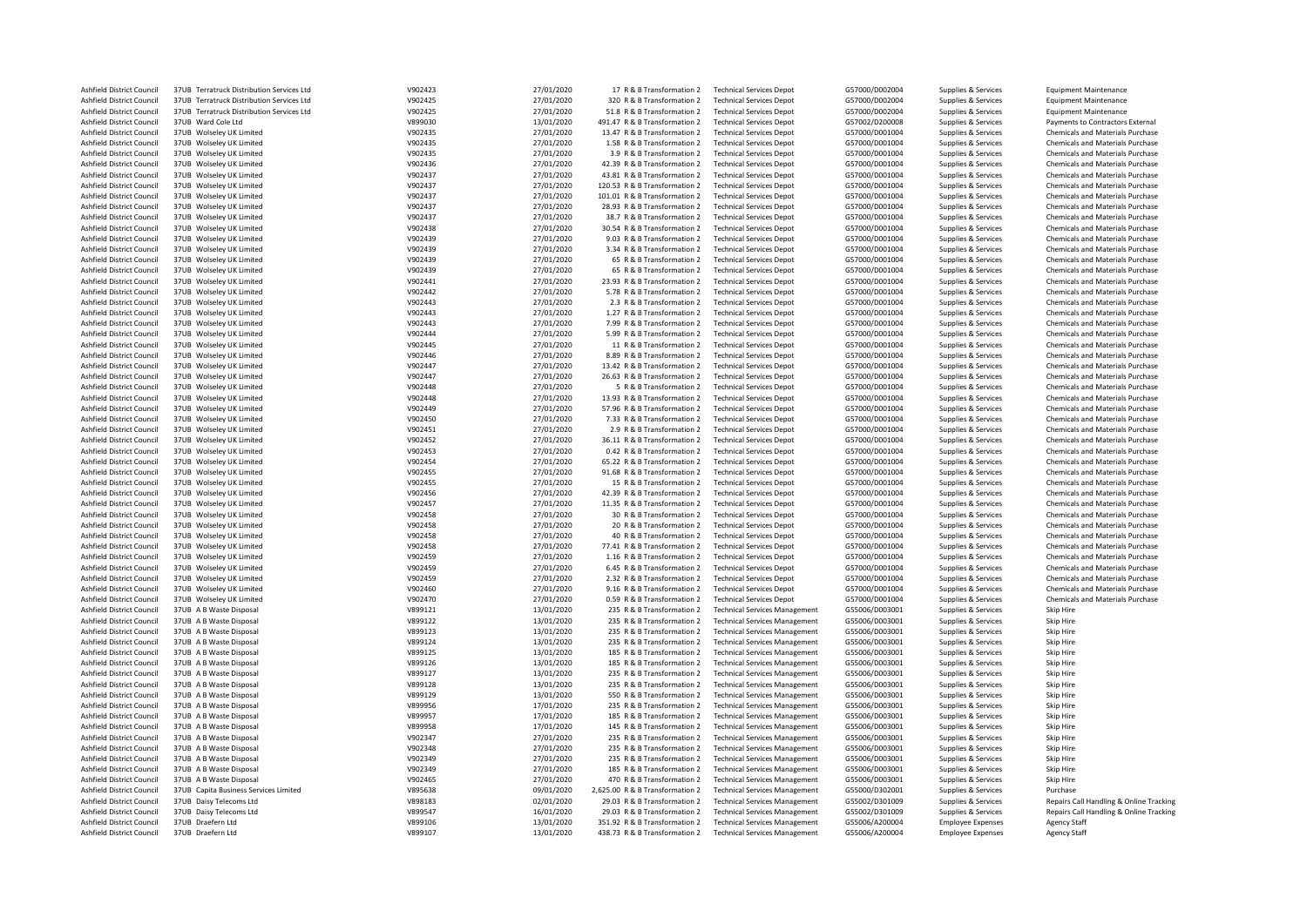| Ashfield District Council        | 37UB Draefern Ltd                        | V899108 | 13/01/2020 | 265.19 R & B Transformation 2     | <b>Technical Services Management</b> | G55006/A200004 | <b>Employee Expenses</b> | <b>Agency Staff</b>              |
|----------------------------------|------------------------------------------|---------|------------|-----------------------------------|--------------------------------------|----------------|--------------------------|----------------------------------|
| Ashfield District Council        | 37UB EE Limited                          | V898186 | 09/01/2020 | -3.45 R & B Transformation 2      | <b>Technical Services Management</b> | G55002/D301003 | Supplies & Services      | Mobiles                          |
| Ashfield District Council        | 37UB EE Limited                          | V898186 | 09/01/2020 | 60.48 R & B Transformation 2      | <b>Technical Services Management</b> | G55001/D301003 | Supplies & Services      | Mobiles                          |
| Ashfield District Council        | 37UB EE Limited                          | V898186 | 09/01/2020 | 26.5 R & B Transformation 2       | <b>Technical Services Management</b> | G55004/D301003 | Supplies & Services      | Mobiles                          |
| Ashfield District Council        | 37UB Kirona Solutions Limited            | V898722 | 09/01/2020 | 2,379.94 R & B Transformation 2   | <b>Technical Services Management</b> | G55000/D302001 | Supplies & Services      | Purchase                         |
| Ashfield District Council        | 37UB Kirona Solutions Limited            | V903650 | 30/01/2020 | 746.65 R & B Transformation 2     | <b>Technical Services Management</b> | G55000/D302001 | Supplies & Services      | Purchase                         |
| Ashfield District Council        | 37UB Michael Page UK Limited             | V899097 | 13/01/2020 | 585 R & B Transformation 2        | <b>Technical Services Management</b> | G55004/A200004 | <b>Employee Expenses</b> | <b>Agency Staff</b>              |
|                                  |                                          |         |            |                                   |                                      |                |                          |                                  |
| Ashfield District Council        | 37UB Michael Page UK Limited             | V899098 | 13/01/2020 | 585 R & B Transformation 2        | <b>Technical Services Management</b> | G55004/A200004 | <b>Employee Expenses</b> | <b>Agency Staff</b>              |
| Ashfield District Council        | 37UB Michael Page UK Limited             | V902379 | 27/01/2020 | 585 R & B Transformation 2        | <b>Technical Services Management</b> | G55004/A200004 | <b>Employee Expenses</b> | <b>Agency Staff</b>              |
| Ashfield District Council        | 37UB Michael Page UK Limited             | V902380 | 27/01/2020 | 585 R & B Transformation 2        | <b>Technical Services Management</b> | G55004/A200004 | <b>Employee Expenses</b> | <b>Agency Staff</b>              |
| Ashfield District Council        | 37UB Michael Page UK Limited             | V902381 | 27/01/2020 | 390 R & B Transformation 2        | <b>Technical Services Management</b> | G55004/A200004 | <b>Employee Expenses</b> | <b>Agency Staff</b>              |
| Ashfield District Council        | 37UB Michael Page UK Limited             | V902382 | 27/01/2020 | 40.95 R & B Transformation 2      | <b>Technical Services Management</b> | G55004/A200004 | <b>Employee Expenses</b> | <b>Agency Staff</b>              |
| Ashfield District Council        | 37UB Parkin Contractors Limited          | V899734 | 17/01/2020 | -1,249.06 R & B Transformation 2  | <b>Technical Services Management</b> | G55006/D003001 | Supplies & Services      | Skip Hire                        |
| Ashfield District Council        | 37UB Parkin Contractors Limited          | V899738 | 17/01/2020 | 2,498.12 R & B Transformation 2   | <b>Technical Services Management</b> | G55006/D003001 | Supplies & Services      | Skip Hire                        |
|                                  |                                          |         |            |                                   |                                      |                |                          |                                  |
| Ashfield District Council        | 37UB Parkin Contractors Limited          | V899738 | 17/01/2020 | 6,400.00 R & B Transformation 2   | <b>Technical Services Management</b> | G55004/A200004 | <b>Employee Expenses</b> | <b>Agency Staff</b>              |
| Ashfield District Council        | 37UB Parkin Contractors Limited          | V902388 | 27/01/2020 | 4,800.00 R & B Transformation 2   | <b>Technical Services Management</b> | G55004/A200004 | <b>Employee Expenses</b> | <b>Agency Staff</b>              |
| Ashfield District Council        | 37UB Parkin Contractors Limited          | V902388 | 27/01/2020 | 1,255.98 R & B Transformation 2   | <b>Technical Services Management</b> | G55006/D003001 | Supplies & Services      | Skip Hire                        |
| Ashfield District Council        | 37UB Phoenix Software Ltd                | V899635 | 16/01/2020 | 1.265.44 R & B Transformation 2   | <b>Technical Services Management</b> | G55000/D302001 | Supplies & Services      | Purchase                         |
| Ashfield District Council        | 37UB SF Recruitment Ltd                  | V899115 | 13/01/2020 | 522.72 R & B Transformation 2     | <b>Technical Services Management</b> | G55002/A200004 | <b>Employee Expenses</b> | <b>Agency Staff</b>              |
| Ashfield District Council        | 37UB SF Recruitment Ltd                  | V899116 | 13/01/2020 | 586.08 R & B Transformation 2     | <b>Technical Services Management</b> | G55004/A200004 | <b>Employee Expenses</b> | <b>Agency Staff</b>              |
| Ashfield District Council        | 37UB SF Recruitment Ltd                  | V899117 | 13/01/2020 | 578.16 R & B Transformation 2     | <b>Technical Services Management</b> | G55002/A200004 | <b>Employee Expenses</b> | <b>Agency Staff</b>              |
|                                  |                                          |         |            |                                   |                                      |                |                          |                                  |
| Ashfield District Council        | 37UB SF Recruitment Ltd                  | V899118 | 13/01/2020 | 419.76 R & B Transformation 2     | <b>Technical Services Management</b> | G55002/A200004 | <b>Employee Expenses</b> | <b>Agency Staff</b>              |
| Ashfield District Council        | 37UB SF Recruitment Ltd                  | V899119 | 13/01/2020 | 467.28 R & B Transformation 2     | <b>Technical Services Management</b> | G55002/A200004 | <b>Employee Expenses</b> | <b>Agency Staff</b>              |
| Ashfield District Council        | 37UB SF Recruitment Ltd                  | V899120 | 13/01/2020 | 348.48 R & B Transformation 2     | <b>Technical Services Management</b> | G55002/A200004 | <b>Employee Expenses</b> | <b>Agency Staff</b>              |
| Ashfield District Council        | 37UB SF Recruitment Ltd                  | V902337 | 27/01/2020 | 492.47 R & B Transformation 2     | <b>Technical Services Management</b> | G55002/A200004 | <b>Employee Expenses</b> | <b>Agency Staff</b>              |
| Ashfield District Council        | 37UB SF Recruitment Ltd                  | V902338 | 27/01/2020 | 586.08 R & B Transformation 2     | <b>Technical Services Management</b> | G55002/A200004 | <b>Employee Expenses</b> | <b>Agency Staff</b>              |
| Ashfield District Council        | 37UB SF Recruitment Ltd                  | V902339 | 27/01/2020 | 467.28 R & B Transformation 2     | <b>Technical Services Management</b> | G55002/A200004 | <b>Employee Expenses</b> | <b>Agency Staff</b>              |
| Ashfield District Council        | 37UB SF Recruitment Ltd                  | V902340 | 27/01/2020 | 427.68 R & B Transformation 2     | <b>Technical Services Management</b> | G55002/A200004 | <b>Employee Expenses</b> | <b>Agency Staff</b>              |
|                                  |                                          |         | 27/01/2020 |                                   |                                      |                |                          |                                  |
| Ashfield District Council        | 37UB SF Recruitment Ltd                  | V902341 |            | 586.08 R & B Transformation 2     | <b>Technical Services Management</b> | G55002/A200004 | <b>Employee Expenses</b> | <b>Agency Staff</b>              |
| Ashfield District Council        | 37UB Venn Group Limited                  | V899109 | 13/01/2020 | 390 R & B Transformation 2        | <b>Technical Services Management</b> | G55004/A200004 | <b>Employee Expenses</b> | <b>Agency Staff</b>              |
| Ashfield District Council        | 37UB Venn Group Limited                  | V899110 | 13/01/2020 | 962 R & B Transformation 2        | <b>Technical Services Management</b> | G55004/A200004 | <b>Employee Expenses</b> | <b>Agency Staff</b>              |
| Ashfield District Council        | 37UB Venn Group Limited                  | V899111 | 13/01/2020 | 962 R & B Transformation 2        | <b>Technical Services Management</b> | G55004/A200004 | <b>Employee Expenses</b> | <b>Agency Staff</b>              |
| Ashfield District Council        | 37UB Venn Group Limited                  | V899112 | 13/01/2020 | 962 R & B Transformation 2        | <b>Technical Services Management</b> | G55004/A200004 | <b>Employee Expenses</b> | <b>Agency Staff</b>              |
| Ashfield District Council        | 37UB Venn Group Limited                  | V902462 | 27/01/2020 | 78.03 R & B Transformation 2      | <b>Technical Services Management</b> | G55004/A200004 | <b>Employee Expenses</b> | <b>Agency Staff</b>              |
| Ashfield District Council        | 37UB Venn Group Limited                  | V902463 | 27/01/2020 | 780 R & B Transformation 2        | <b>Technical Services Management</b> | G55004/A200004 | <b>Employee Expenses</b> | <b>Agency Staff</b>              |
| Ashfield District Council        | 37UB Venn Group Limited                  | V902464 | 27/01/2020 | 962 R & B Transformation 2        | <b>Technical Services Management</b> | G55004/A200004 | <b>Employee Expenses</b> | <b>Agency Staff</b>              |
| Ashfield District Council        |                                          | V898070 |            | 433.84 Housing & Assets 2         | <b>Tenancy Services</b>              |                |                          |                                  |
|                                  | 37UB Bibby Factors (Leicester) Ltd       |         | 02/01/2020 |                                   |                                      | G52000/A200004 | <b>Employee Expenses</b> | <b>Agency Staff</b>              |
| Ashfield District Council        | 37UB Bibby Factors (Leicester) Ltd       | V898556 | 09/01/2020 | 269.28 Housing & Assets 2         | <b>Tenancy Services</b>              | G52000/A200004 | <b>Employee Expenses</b> | <b>Agency Staff</b>              |
| Ashfield District Council        | 37UB Bibby Factors (Leicester) Ltd       | V898768 | 09/01/2020 | 548.25 Housing & Assets 2         | <b>Tenancy Services</b>              | G52000/A200004 | <b>Employee Expenses</b> | <b>Agency Staff</b>              |
| Ashfield District Council        | 37UB Bibby Factors (Leicester) Ltd       | V898772 | 09/01/2020 | 179.52 Housing & Assets 2         | <b>Tenancy Services</b>              | G52000/A200004 | <b>Employee Expenses</b> | <b>Agency Staff</b>              |
| Ashfield District Council        | 37UB Bibby Factors (Leicester) Ltd       | V899576 | 16/01/2020 | 763.6 Housing & Assets 2          | <b>Tenancy Services</b>              | G52000/A200004 | <b>Employee Expenses</b> | <b>Agency Staff</b>              |
| Ashfield District Council        | 37UB Bibby Factors (Leicester) Ltd       | V899578 | 16/01/2020 | 607.72 Housing & Assets 2         | <b>Tenancy Services</b>              | G52000/A200004 | <b>Employee Expenses</b> | <b>Agency Staff</b>              |
| Ashfield District Council        | 37UB Bibby Factors (Leicester) Ltd       | V903180 | 30/01/2020 | 776.54 Housing & Assets 2         | <b>Tenancy Services</b>              | G52000/A200004 | <b>Employee Expenses</b> | <b>Agency Staff</b>              |
| Ashfield District Council        | 37UB Bibby Factors (Leicester) Ltd       | V903181 | 30/01/2020 | 607.72 Housing & Assets 2         | <b>Tenancy Services</b>              | G52000/A200004 | <b>Employee Expenses</b> | <b>Agency Staff</b>              |
| Ashfield District Council        | 37UB Bibby Factors (Leicester) Ltd       | V902116 | 23/01/2020 | 732.68 R & B Transformation 2     | <b>Tenancy Services</b>              | G52000/A200004 |                          | <b>Agency Staff</b>              |
|                                  |                                          |         |            |                                   |                                      |                | <b>Employee Expenses</b> |                                  |
| Ashfield District Council        | 37UB Bibby Factors (Leicester) Ltd       | V902118 | 23/01/2020 | 602.7 R & B Transformation 2      | <b>Tenancy Services</b>              | G52000/A200004 | <b>Employee Expenses</b> | <b>Agency Staff</b>              |
| Ashfield District Council        | 37UB EE Limited                          | V898186 | 09/01/2020 | 213 R & B Transformation 2        | <b>Tenancy Services</b>              | G52000/D301003 | Supplies & Services      | Mobiles                          |
| Ashfield District Council        | 37UB Nottinghamshire County Council      | V898551 | 09/01/2020 | 652,745.00 R & B Transformation 2 | <b>Fund Accounts</b>                 | T15029024/J102 | Income                   | Contributions                    |
| Ashfield District Council        | 37UB Nottinghamshire County Council      | V900329 | 23/01/2020 | 231,390.00 R & B Transformation 2 | <b>Fund Accounts</b>                 | T15029024/J102 | Income                   | Contributions                    |
| Ashfield District Council        | 37UB Arden Winch & Co Ltd                | V899131 | 13/01/2020 | 546 R & B Transformation 2        | <b>Housing Stock Accounts</b>        | T35026/D200008 | Supplies & Services      | Payments to Contractors External |
| Ashfield District Council        | 37UB Arden Winch & Co Ltd                | V900090 | 17/01/2020 | 702 R & B Transformation 2        | <b>Housing Stock Accounts</b>        | T35026/D200008 | Supplies & Services      | Payments to Contractors External |
| Ashfield District Council        | 37UB City Plumbing Supplies Holdings Ltd | V899206 | 13/01/2020 | 991.3 R & B Transformation 2      | <b>Housing Stock Accounts</b>        | T35026/D200008 | Supplies & Services      | Payments to Contractors External |
| Ashfield District Council        | 37UB City Plumbing Supplies Holdings Ltd | V899206 | 13/01/2020 | 1,063.10 R & B Transformation 2   | <b>Housing Stock Accounts</b>        | T35026/D200008 | Supplies & Services      | Payments to Contractors External |
| Ashfield District Council        | 37UB City Plumbing Supplies Holdings Ltd | V899208 | 13/01/2020 | 80.4 R & B Transformation 2       | <b>Housing Stock Accounts</b>        | T35026/D200008 |                          | Payments to Contractors External |
|                                  |                                          |         |            |                                   |                                      |                | Supplies & Services      |                                  |
| Ashfield District Council        | 37UB City Plumbing Supplies Holdings Ltd | V899208 | 13/01/2020 | 186.4 R & B Transformation 2      | <b>Housing Stock Accounts</b>        | T35026/D200008 | Supplies & Services      | Payments to Contractors External |
| Ashfield District Council        | 37UB City Plumbing Supplies Holdings Ltd | V899208 | 13/01/2020 | 50.22 R & B Transformation 2      | <b>Housing Stock Accounts</b>        | T35026/D200008 | Supplies & Services      | Payments to Contractors External |
| Ashfield District Council        | 37UB City Plumbing Supplies Holdings Ltd | V899208 | 13/01/2020 | 181.44 R & B Transformation 2     | <b>Housing Stock Accounts</b>        | T35026/D200008 | Supplies & Services      | Payments to Contractors External |
| Ashfield District Council        | 37UB City Plumbing Supplies Holdings Ltd | V899208 | 13/01/2020 | 203.2 R & B Transformation 2      | <b>Housing Stock Accounts</b>        | T35026/D200008 | Supplies & Services      | Payments to Contractors External |
| Ashfield District Council        | 37UB City Plumbing Supplies Holdings Ltd | V899208 | 13/01/2020 | 279.3 R & B Transformation 2      | <b>Housing Stock Accounts</b>        | T35026/D200008 | Supplies & Services      | Payments to Contractors External |
| Ashfield District Council        | 37UB City Plumbing Supplies Holdings Ltd | V899208 | 13/01/2020 | 23 R & B Transformation 2         | <b>Housing Stock Accounts</b>        | T35026/D200008 | Supplies & Services      | Payments to Contractors External |
| Ashfield District Council        | 37UB City Plumbing Supplies Holdings Ltd | V899208 | 13/01/2020 | 14.7 R & B Transformation 2       | <b>Housing Stock Accounts</b>        | T35026/D200008 | Supplies & Services      | Payments to Contractors External |
| Ashfield District Council        | 37UB City Plumbing Supplies Holdings Ltd | V899208 | 13/01/2020 | 12.65 R & B Transformation 2      | <b>Housing Stock Accounts</b>        | T35026/D200008 | Supplies & Services      | Payments to Contractors External |
|                                  |                                          |         |            |                                   |                                      |                |                          |                                  |
| Ashfield District Council        | 37UB City Plumbing Supplies Holdings Ltd | V899209 | 13/01/2020 | 83.3 R & B Transformation 2       | <b>Housing Stock Accounts</b>        | T35026/D200008 | Supplies & Services      | Payments to Contractors External |
| Ashfield District Council        | 37UB City Plumbing Supplies Holdings Ltd | V899209 | 13/01/2020 | 13.65 R & B Transformation 2      | <b>Housing Stock Accounts</b>        | T35026/D200008 | Supplies & Services      | Payments to Contractors External |
| Ashfield District Council        | 37UB City Plumbing Supplies Holdings Ltd | V899209 | 13/01/2020 | 104.76 R & B Transformation 2     | <b>Housing Stock Accounts</b>        | T35026/D200008 | Supplies & Services      | Payments to Contractors External |
| Ashfield District Council        | 37UB City Plumbing Supplies Holdings Ltd | V899209 | 13/01/2020 | 66.84 R & B Transformation 2      | <b>Housing Stock Accounts</b>        | T35026/D200008 | Supplies & Services      | Payments to Contractors External |
| Ashfield District Council        | 37UB City Plumbing Supplies Holdings Ltd | V899209 | 13/01/2020 | 48.6 R & B Transformation 2       | <b>Housing Stock Accounts</b>        | T35026/D200008 | Supplies & Services      | Payments to Contractors External |
| <b>Ashfield District Council</b> | 37UB City Plumbing Supplies Holdings Ltd | V899209 | 13/01/2020 | 122.1 R & B Transformation 2      | <b>Housing Stock Accounts</b>        | T35026/D200008 | Supplies & Services      | Payments to Contractors External |
| Ashfield District Council        | 37UB City Plumbing Supplies Holdings Ltd | V899209 | 13/01/2020 | 67.58 R & B Transformation 2      | <b>Housing Stock Accounts</b>        | T35026/D200008 | Supplies & Services      | Payments to Contractors External |
| Ashfield District Council        |                                          | V899209 | 13/01/2020 |                                   |                                      | T35026/D200008 |                          |                                  |
|                                  | 37UB City Plumbing Supplies Holdings Ltd |         |            | 155.2 R & B Transformation 2      | <b>Housing Stock Accounts</b>        |                | Supplies & Services      | Payments to Contractors External |
| Ashfield District Council        | 37UB City Plumbing Supplies Holdings Ltd | V899209 | 13/01/2020 | 355.22 R & B Transformation 2     | <b>Housing Stock Accounts</b>        | T35026/D200008 | Supplies & Services      | Payments to Contractors External |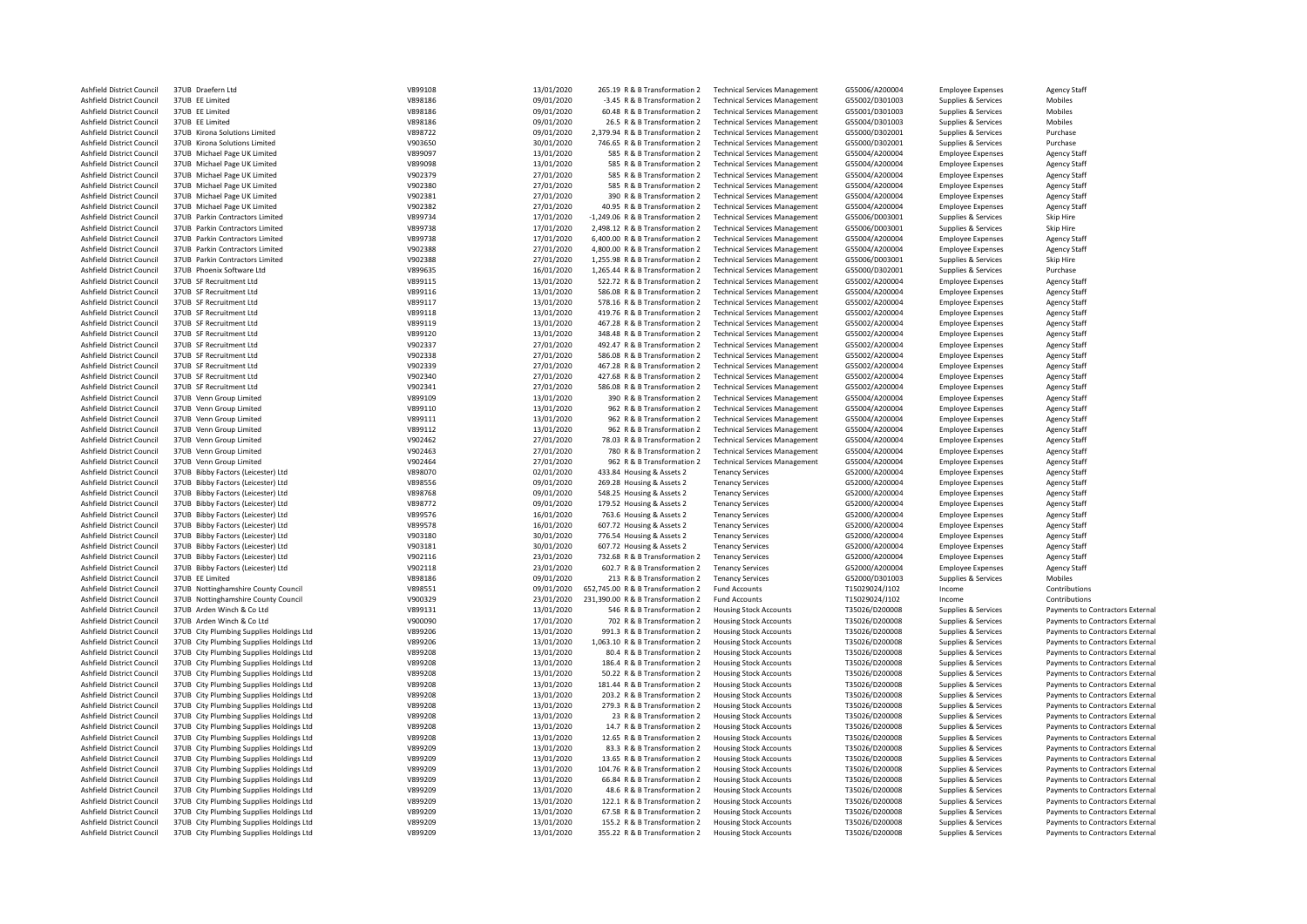| Ashfield District Council | 37UB City Plumbing Supplies Holdings Ltd | V899209 | 13/01/2020 | 314.02 R & B Transformation 2 | <b>Housing Stock Accounts</b> | T35026/D200008 | Supplies & Services | Payments to Contractors External |
|---------------------------|------------------------------------------|---------|------------|-------------------------------|-------------------------------|----------------|---------------------|----------------------------------|
| Ashfield District Council | 37UB City Plumbing Supplies Holdings Ltd | V899209 | 13/01/2020 | 116.46 R & B Transformation 2 | Housing Stock Accounts        | T35026/D200008 | Supplies & Services | Payments to Contractors External |
| Ashfield District Council | 37UB City Plumbing Supplies Holdings Ltd | V899209 | 13/01/2020 | 206.04 R & B Transformation 2 | <b>Housing Stock Accounts</b> | T35026/D200008 | Supplies & Services | Payments to Contractors External |
| Ashfield District Council | 37UB City Plumbing Supplies Holdings Ltd | V899209 | 13/01/2020 | 259.2 R & B Transformation 2  | <b>Housing Stock Accounts</b> | T35026/D200008 | Supplies & Services | Payments to Contractors External |
| Ashfield District Council | 37UB City Plumbing Supplies Holdings Ltd | V899209 | 13/01/2020 | 130.33 R & B Transformation 2 | <b>Housing Stock Accounts</b> | T35026/D200008 |                     | Payments to Contractors External |
|                           |                                          |         |            |                               |                               |                | Supplies & Services |                                  |
| Ashfield District Council | 37UB City Plumbing Supplies Holdings Ltd | V899209 | 13/01/2020 | 369.52 R & B Transformation 2 | <b>Housing Stock Accounts</b> | T35026/D200008 | Supplies & Services | Payments to Contractors External |
| Ashfield District Council | 37UB City Plumbing Supplies Holdings Ltd | V899209 | 13/01/2020 | 40.9 R & B Transformation 2   | <b>Housing Stock Accounts</b> | T35026/D200008 | Supplies & Services | Payments to Contractors External |
| Ashfield District Council | 37UB City Plumbing Supplies Holdings Ltd | V899209 | 13/01/2020 | 92.7 R & B Transformation 2   | <b>Housing Stock Accounts</b> | T35026/D200008 | Supplies & Services | Payments to Contractors External |
| Ashfield District Council | 37UB City Plumbing Supplies Holdings Ltd | V899210 | 13/01/2020 | 49.4 R & B Transformation 2   | <b>Housing Stock Accounts</b> | T35026/D200008 | Supplies & Services | Payments to Contractors External |
| Ashfield District Council | 37UB City Plumbing Supplies Holdings Ltd | V899210 | 13/01/2020 | 83.48 R & B Transformation 2  | <b>Housing Stock Accounts</b> | T35026/D200008 | Supplies & Services | Payments to Contractors External |
| Ashfield District Council | 37UB City Plumbing Supplies Holdings Ltd | V899210 | 13/01/2020 | 5.2 R & B Transformation 2    | <b>Housing Stock Accounts</b> | T35026/D200008 |                     | Payments to Contractors External |
|                           |                                          |         |            |                               |                               |                | Supplies & Services |                                  |
| Ashfield District Council | 37UB City Plumbing Supplies Holdings Ltd | V899210 | 13/01/2020 | 118.8 R & B Transformation 2  | <b>Housing Stock Accounts</b> | T35026/D200008 | Supplies & Services | Payments to Contractors External |
| Ashfield District Council | 37UB City Plumbing Supplies Holdings Ltd | V899211 | 13/01/2020 | 5.94 R & B Transformation 2   | <b>Housing Stock Accounts</b> | T35026/D200008 | Supplies & Services | Payments to Contractors External |
| Ashfield District Council | 37UB City Plumbing Supplies Holdings Ltd | V899211 | 13/01/2020 | 9.9 R & B Transformation 2    | <b>Housing Stock Accounts</b> | T35026/D200008 | Supplies & Services | Payments to Contractors External |
| Ashfield District Council | 37UB City Plumbing Supplies Holdings Ltd | V899211 | 13/01/2020 | 11.58 R & B Transformation 2  | <b>Housing Stock Accounts</b> | T35026/D200008 | Supplies & Services | Payments to Contractors External |
| Ashfield District Council | 37UB City Plumbing Supplies Holdings Ltd | V899211 | 13/01/2020 | 29.56 R & B Transformation 2  | <b>Housing Stock Accounts</b> | T35026/D200008 | Supplies & Services | Payments to Contractors External |
|                           |                                          |         |            |                               |                               |                |                     |                                  |
| Ashfield District Council | 37UB City Plumbing Supplies Holdings Ltd | V899214 | 13/01/2020 | 100 R & B Transformation 2    | <b>Housing Stock Accounts</b> | T35026/D200008 | Supplies & Services | Payments to Contractors External |
| Ashfield District Council | 37UB City Plumbing Supplies Holdings Ltd | V899215 | 13/01/2020 | 12.65 R & B Transformation 2  | <b>Housing Stock Accounts</b> | T35026/D200008 | Supplies & Services | Payments to Contractors External |
| Ashfield District Council | 37UB City Plumbing Supplies Holdings Ltd | V899215 | 13/01/2020 | 14.7 R & B Transformation 2   | <b>Housing Stock Accounts</b> | T35026/D200008 | Supplies & Services | Payments to Contractors External |
| Ashfield District Council | 37UB City Plumbing Supplies Holdings Ltd | V899216 | 13/01/2020 | 93.2 R & B Transformation 2   | <b>Housing Stock Accounts</b> | T35026/D200008 | Supplies & Services | Payments to Contractors External |
| Ashfield District Council | 37UB City Plumbing Supplies Holdings Ltd | V899216 | 13/01/2020 | 181.56 R & B Transformation 2 | <b>Housing Stock Accounts</b> | T35026/D200008 | Supplies & Services | Payments to Contractors External |
| Ashfield District Council | 37UB City Plumbing Supplies Holdings Ltd | V899219 | 13/01/2020 | 28 R & B Transformation 2     | <b>Housing Stock Accounts</b> | T35026/D200008 | Supplies & Services | Payments to Contractors External |
|                           |                                          |         |            |                               |                               |                |                     |                                  |
| Ashfield District Council | 37UB City Plumbing Supplies Holdings Ltd | V899220 | 13/01/2020 | 514.32 R & B Transformation 2 | <b>Housing Stock Accounts</b> | T35026/D200008 | Supplies & Services | Payments to Contractors External |
| Ashfield District Council | 37UB City Plumbing Supplies Holdings Ltd | V899220 | 13/01/2020 | 59.76 R & B Transformation 2  | <b>Housing Stock Accounts</b> | T35026/D200008 | Supplies & Services | Payments to Contractors External |
| Ashfield District Council | 37UB City Plumbing Supplies Holdings Ltd | V899220 | 13/01/2020 | 101.4 R & B Transformation 2  | <b>Housing Stock Accounts</b> | T35026/D200008 | Supplies & Services | Payments to Contractors External |
| Ashfield District Council | 37UB City Plumbing Supplies Holdings Ltd | V899220 | 13/01/2020 | 637.86 R & B Transformation 2 | <b>Housing Stock Accounts</b> | T35026/D200008 | Supplies & Services | Payments to Contractors External |
| Ashfield District Council | 37UB City Plumbing Supplies Holdings Ltd | V899222 | 13/01/2020 | 44.94 R & B Transformation 2  | <b>Housing Stock Accounts</b> | T35026/D200008 | Supplies & Services | Payments to Contractors External |
| Ashfield District Council | 37UB City Plumbing Supplies Holdings Ltd | V899223 | 13/01/2020 | 22.02 R & B Transformation 2  | <b>Housing Stock Accounts</b> | T35026/D200008 | Supplies & Services | Payments to Contractors External |
|                           |                                          |         |            |                               |                               |                |                     |                                  |
| Ashfield District Council | 37UB City Plumbing Supplies Holdings Ltd | V899224 | 13/01/2020 | 556.7 R & B Transformation 2  | <b>Housing Stock Accounts</b> | T35026/D200008 | Supplies & Services | Payments to Contractors External |
| Ashfield District Council | 37UB City Plumbing Supplies Holdings Ltd | V899225 | 13/01/2020 | 257.16 R & B Transformation 2 | <b>Housing Stock Accounts</b> | T35026/D200008 | Supplies & Services | Payments to Contractors External |
| Ashfield District Council | 37UB City Plumbing Supplies Holdings Ltd | V899225 | 13/01/2020 | 556.7 R & B Transformation 2  | <b>Housing Stock Accounts</b> | T35026/D200008 | Supplies & Services | Payments to Contractors External |
| Ashfield District Council | 37UB City Plumbing Supplies Holdings Ltd | V899226 | 13/01/2020 | 150.18 R & B Transformation 2 | <b>Housing Stock Accounts</b> | T35026/D200008 | Supplies & Services | Payments to Contractors External |
| Ashfield District Council | 37UB City Plumbing Supplies Holdings Ltd | V899228 | 13/01/2020 | 0.01 R & B Transformation 2   | <b>Housing Stock Accounts</b> | T35026/D200008 | Supplies & Services | Payments to Contractors External |
| Ashfield District Council |                                          | V899228 | 13/01/2020 | 3.59 R & B Transformation 2   |                               | T35026/D200008 |                     |                                  |
|                           | 37UB City Plumbing Supplies Holdings Ltd |         |            |                               | <b>Housing Stock Accounts</b> |                | Supplies & Services | Payments to Contractors External |
| Ashfield District Council | 37UB City Plumbing Supplies Holdings Ltd | V899229 | 13/01/2020 | 637.86 R & B Transformation 2 | <b>Housing Stock Accounts</b> | T35026/D200008 | Supplies & Services | Payments to Contractors External |
| Ashfield District Council | 37UB City Plumbing Supplies Holdings Ltd | V899229 | 13/01/2020 | 793.04 R & B Transformation 2 | <b>Housing Stock Accounts</b> | T35026/D200008 | Supplies & Services | Payments to Contractors External |
| Ashfield District Council | 37UB City Plumbing Supplies Holdings Ltd | V899232 | 13/01/2020 | 120.24 R & B Transformation 2 | <b>Housing Stock Accounts</b> | T35026/D200008 | Supplies & Services | Payments to Contractors External |
| Ashfield District Council | 37UB City Plumbing Supplies Holdings Ltd | V899234 | 13/01/2020 | 3.18 R & B Transformation 2   | <b>Housing Stock Accounts</b> | T35026/D200008 | Supplies & Services | Payments to Contractors External |
| Ashfield District Council | 37UB City Plumbing Supplies Holdings Ltd | V899235 | 13/01/2020 | 133.96 R & B Transformation 2 | <b>Housing Stock Accounts</b> | T35026/D200008 | Supplies & Services | Payments to Contractors External |
|                           |                                          | V899235 | 13/01/2020 |                               |                               |                |                     |                                  |
| Ashfield District Council | 37UB City Plumbing Supplies Holdings Ltd |         |            | 100.26 R & B Transformation 2 | <b>Housing Stock Accounts</b> | T35026/D200008 | Supplies & Services | Payments to Contractors External |
| Ashfield District Council | 37UB City Plumbing Supplies Holdings Ltd | V899235 | 13/01/2020 | 124.16 R & B Transformation 2 | <b>Housing Stock Accounts</b> | T35026/D200008 | Supplies & Services | Payments to Contractors External |
| Ashfield District Council | 37UB City Plumbing Supplies Holdings Ltd | V899235 | 13/01/2020 | 82.5 R & B Transformation 2   | <b>Housing Stock Accounts</b> | T35026/D200008 | Supplies & Services | Payments to Contractors External |
| Ashfield District Council | 37UB City Plumbing Supplies Holdings Ltd | V899235 | 13/01/2020 | 314.02 R & B Transformation 2 | <b>Housing Stock Accounts</b> | T35026/D200008 | Supplies & Services | Payments to Contractors External |
| Ashfield District Council | 37UB City Plumbing Supplies Holdings Ltd | V899235 | 13/01/2020 | 41.08 R & B Transformation 2  | <b>Housing Stock Accounts</b> | T35026/D200008 | Supplies & Services | Payments to Contractors External |
| Ashfield District Council | 37UB City Plumbing Supplies Holdings Ltd | V899235 | 13/01/2020 | 336.66 R & B Transformation 2 | <b>Housing Stock Accounts</b> | T35026/D200008 | Supplies & Services | Payments to Contractors External |
|                           |                                          |         |            |                               |                               |                |                     |                                  |
| Ashfield District Council | 37UB City Plumbing Supplies Holdings Ltd | V899235 | 13/01/2020 | 74.7 R & B Transformation 2   | <b>Housing Stock Accounts</b> | T35026/D200008 | Supplies & Services | Payments to Contractors External |
| Ashfield District Council | 37UB City Plumbing Supplies Holdings Ltd | V899235 | 13/01/2020 | 225.38 R & B Transformation 2 | <b>Housing Stock Accounts</b> | T35026/D200008 | Supplies & Services | Payments to Contractors External |
| Ashfield District Council | 37UB City Plumbing Supplies Holdings Ltd | V899235 | 13/01/2020 | 167.24 R & B Transformation 2 | <b>Housing Stock Accounts</b> | T35026/D200008 | Supplies & Services | Payments to Contractors External |
| Ashfield District Council | 37UB City Plumbing Supplies Holdings Ltd | V899235 | 13/01/2020 | 78.57 R & B Transformation 2  | <b>Housing Stock Accounts</b> | T35026/D200008 | Supplies & Services | Payments to Contractors External |
| Ashfield District Council | 37UB City Plumbing Supplies Holdings Ltd | V899235 | 13/01/2020 | 116.44 R & B Transformation 2 | <b>Housing Stock Accounts</b> | T35026/D200008 | Supplies & Services | Payments to Contractors External |
| Ashfield District Council | 37UB City Plumbing Supplies Holdings Ltd | V899235 | 13/01/2020 | 68.52 R & B Transformation 2  | <b>Housing Stock Accounts</b> | T35026/D200008 | Supplies & Services | Payments to Contractors External |
|                           |                                          |         |            |                               |                               |                |                     |                                  |
| Ashfield District Council | 37UB City Plumbing Supplies Holdings Ltd | V899235 | 13/01/2020 | 36.08 R & B Transformation 2  | <b>Housing Stock Accounts</b> | T35026/D200008 | Supplies & Services | Payments to Contractors External |
| Ashfield District Council | 37UB City Plumbing Supplies Holdings Ltd | V899236 | 13/01/2020 | 93.2 R & B Transformation 2   | <b>Housing Stock Accounts</b> | T35026/D200008 | Supplies & Services | Payments to Contractors External |
| Ashfield District Council | 37UB City Plumbing Supplies Holdings Ltd | V899240 | 13/01/2020 | 850.48 R & B Transformation 2 | <b>Housing Stock Accounts</b> | T35026/D200008 | Supplies & Services | Payments to Contractors External |
| Ashfield District Council | 37UB City Plumbing Supplies Holdings Ltd | V899240 | 13/01/2020 | 257.16 R & B Transformation 2 | <b>Housing Stock Accounts</b> | T35026/D200008 | Supplies & Services | Payments to Contractors External |
| Ashfield District Council | 37UB City Plumbing Supplies Holdings Ltd | V899240 | 13/01/2020 | 495.65 R & B Transformation 2 | <b>Housing Stock Accounts</b> | T35026/D200008 | Supplies & Services | Payments to Contractors External |
| Ashfield District Council | 37UB City Plumbing Supplies Holdings Ltd | V899241 | 13/01/2020 | 91.2 R & B Transformation 2   | <b>Housing Stock Accounts</b> | T35026/D200008 | Supplies & Services | Payments to Contractors External |
|                           |                                          |         |            |                               |                               |                |                     |                                  |
| Ashfield District Council | 37UB City Plumbing Supplies Holdings Ltd | V899242 | 13/01/2020 | 294 R & B Transformation 2    | <b>Housing Stock Accounts</b> | T35026/D200008 | Supplies & Services | Payments to Contractors External |
| Ashfield District Council | 37UB City Plumbing Supplies Holdings Ltd | V899242 | 13/01/2020 | 41.74 R & B Transformation 2  | <b>Housing Stock Accounts</b> | T35026/D200008 | Supplies & Services | Payments to Contractors External |
| Ashfield District Council | 37UB City Plumbing Supplies Holdings Ltd | V899242 | 13/01/2020 | 171.7 R & B Transformation 2  | <b>Housing Stock Accounts</b> | T35026/D200008 | Supplies & Services | Payments to Contractors External |
| Ashfield District Council | 37UB City Plumbing Supplies Holdings Ltd | V899242 | 13/01/2020 | 56 R & B Transformation 2     | <b>Housing Stock Accounts</b> | T35026/D200008 | Supplies & Services | Payments to Contractors External |
| Ashfield District Council | 37UB City Plumbing Supplies Holdings Ltd | V899242 | 13/01/2020 | 72.9 R & B Transformation 2   | <b>Housing Stock Accounts</b> | T35026/D200008 | Supplies & Services | Payments to Contractors External |
|                           |                                          | V899242 |            |                               |                               |                |                     |                                  |
| Ashfield District Council | 37UB City Plumbing Supplies Holdings Ltd |         | 13/01/2020 | 82.5 R & B Transformation 2   | <b>Housing Stock Accounts</b> | T35026/D200008 | Supplies & Services | Payments to Contractors External |
| Ashfield District Council | 37UB City Plumbing Supplies Holdings Ltd | V899242 | 13/01/2020 | 49.26 R & B Transformation 2  | <b>Housing Stock Accounts</b> | T35026/D200008 | Supplies & Services | Payments to Contractors External |
| Ashfield District Council | 37UB City Plumbing Supplies Holdings Ltd | V899242 | 13/01/2020 | 198.92 R & B Transformation 2 | <b>Housing Stock Accounts</b> | T35026/D200008 | Supplies & Services | Payments to Contractors External |
| Ashfield District Council | 37UB City Plumbing Supplies Holdings Ltd | V899242 | 13/01/2020 | 5.5 R & B Transformation 2    | <b>Housing Stock Accounts</b> | T35026/D200008 | Supplies & Services | Payments to Contractors External |
| Ashfield District Council | 37UB City Plumbing Supplies Holdings Ltd | V899242 | 13/01/2020 | 199.75 R & B Transformation 2 | <b>Housing Stock Accounts</b> | T35026/D200008 | Supplies & Services | Payments to Contractors External |
| Ashfield District Council | 37UB City Plumbing Supplies Holdings Ltd | V899242 | 13/01/2020 | 14.7 R & B Transformation 2   | <b>Housing Stock Accounts</b> | T35026/D200008 | Supplies & Services | Payments to Contractors External |
| Ashfield District Council |                                          | V899242 | 13/01/2020 |                               |                               |                |                     |                                  |
|                           | 37UB City Plumbing Supplies Holdings Ltd |         |            | 61.2 R & B Transformation 2   | <b>Housing Stock Accounts</b> | T35026/D200008 | Supplies & Services | Payments to Contractors External |
| Ashfield District Council | 37UB City Plumbing Supplies Holdings Ltd | V899242 | 13/01/2020 | 45.63 R & B Transformation 2  | <b>Housing Stock Accounts</b> | T35026/D200008 | Supplies & Services | Payments to Contractors External |
| Ashfield District Council | 37UB City Plumbing Supplies Holdings Ltd | V899242 | 13/01/2020 | 59.5 R & B Transformation 2   | <b>Housing Stock Accounts</b> | T35026/D200008 | Supplies & Services | Payments to Contractors External |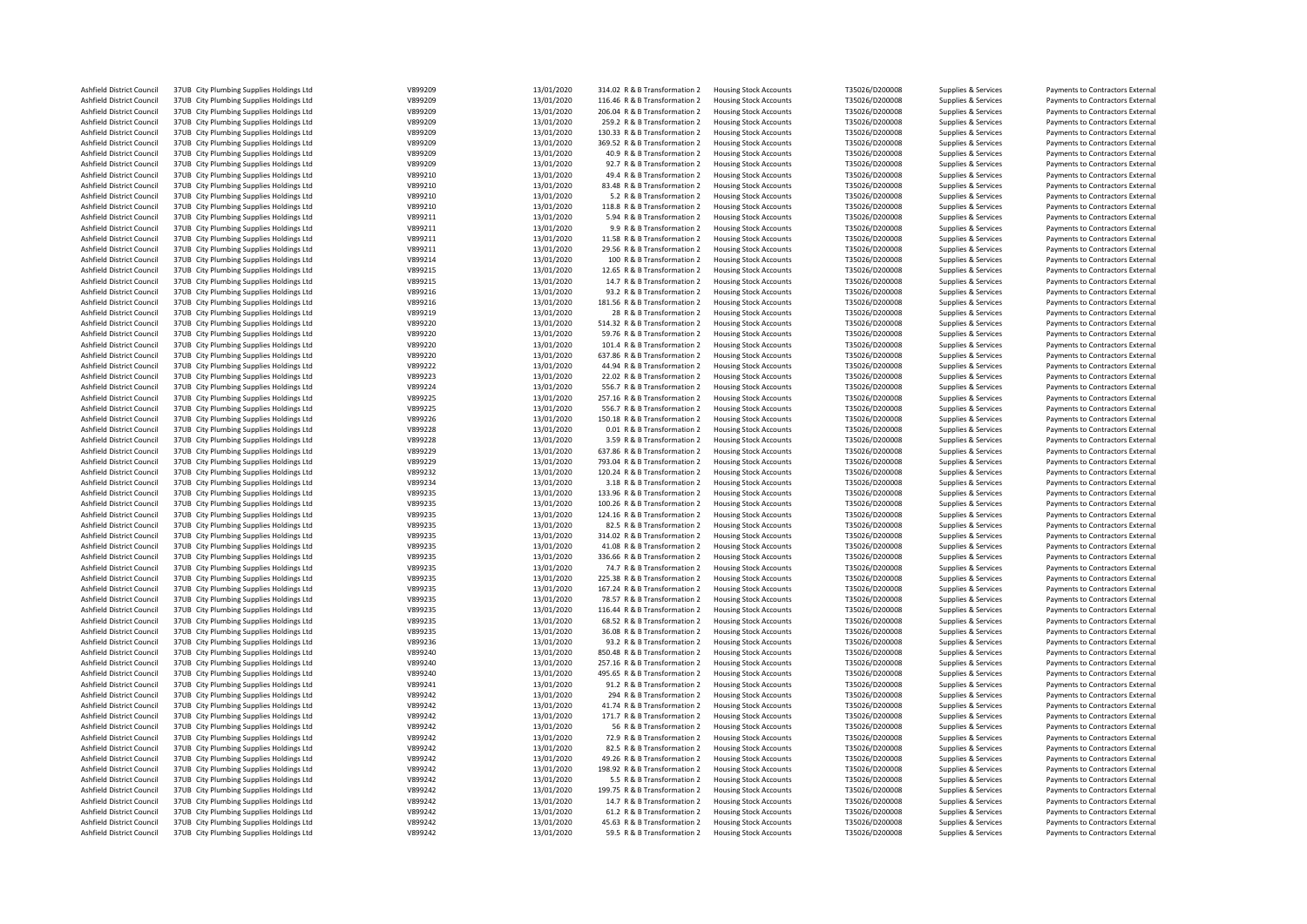| Ashfield District Council | 37UB City Plumbing Supplies Holdings Ltd | V899242 | 13/01/2020 | 48.99 R & B Transformation 2  | <b>Housing Stock Accounts</b> | T35026/D200008 | Supplies & Services | Payments to Contractors External |
|---------------------------|------------------------------------------|---------|------------|-------------------------------|-------------------------------|----------------|---------------------|----------------------------------|
| Ashfield District Council | 37UB City Plumbing Supplies Holdings Ltd | V899242 | 13/01/2020 | 40 R & B Transformation 2     | <b>Housing Stock Accounts</b> | T35026/D200008 | Supplies & Services | Payments to Contractors External |
| Ashfield District Council | 37UB City Plumbing Supplies Holdings Ltd | V899242 | 13/01/2020 | 72.75 R & B Transformation 2  | <b>Housing Stock Accounts</b> | T35026/D200008 | Supplies & Services | Payments to Contractors External |
| Ashfield District Council | 37UB City Plumbing Supplies Holdings Ltd | V899243 | 13/01/2020 | 17 R & B Transformation 2     | <b>Housing Stock Accounts</b> | T35026/D200008 | Supplies & Services | Payments to Contractors External |
| Ashfield District Council | 37UB City Plumbing Supplies Holdings Ltd | V899243 | 13/01/2020 | 101.2 R & B Transformation 2  | <b>Housing Stock Accounts</b> | T35026/D200008 |                     | Payments to Contractors External |
|                           |                                          |         |            |                               |                               |                | Supplies & Services |                                  |
| Ashfield District Council | 37UB City Plumbing Supplies Holdings Ltd | V899243 | 13/01/2020 | 101.2 R & B Transformation 2  | <b>Housing Stock Accounts</b> | T35026/D200008 | Supplies & Services | Payments to Contractors External |
| Ashfield District Council | 37UB City Plumbing Supplies Holdings Ltd | V899243 | 13/01/2020 | 149 R & B Transformation 2    | <b>Housing Stock Accounts</b> | T35026/D200008 | Supplies & Services | Payments to Contractors External |
| Ashfield District Council | 37UB City Plumbing Supplies Holdings Ltd | V899243 | 13/01/2020 | 173.92 R & B Transformation 2 | <b>Housing Stock Accounts</b> | T35026/D200008 | Supplies & Services | Payments to Contractors External |
| Ashfield District Council | 37UB City Plumbing Supplies Holdings Ltd | V899243 | 13/01/2020 | 67.58 R & B Transformation 2  | <b>Housing Stock Accounts</b> | T35026/D200008 | Supplies & Services | Payments to Contractors External |
| Ashfield District Council | 37UB City Plumbing Supplies Holdings Ltd | V899243 | 13/01/2020 | 186.3 R & B Transformation 2  | <b>Housing Stock Accounts</b> | T35026/D200008 | Supplies & Services | Payments to Contractors External |
| Ashfield District Council | 37UB City Plumbing Supplies Holdings Ltd | V899243 | 13/01/2020 | 171.7 R & B Transformation 2  | <b>Housing Stock Accounts</b> | T35026/D200008 |                     | Payments to Contractors External |
|                           |                                          |         |            |                               |                               |                | Supplies & Services |                                  |
| Ashfield District Council | 37UB City Plumbing Supplies Holdings Ltd | V899243 | 13/01/2020 | 314.02 R & B Transformation 2 | <b>Housing Stock Accounts</b> | T35026/D200008 | Supplies & Services | Payments to Contractors External |
| Ashfield District Council | 37UB City Plumbing Supplies Holdings Ltd | V899243 | 13/01/2020 | 66.06 R & B Transformation 2  | <b>Housing Stock Accounts</b> | T35026/D200008 | Supplies & Services | Payments to Contractors External |
| Ashfield District Council | 37UB City Plumbing Supplies Holdings Ltd | V899243 | 13/01/2020 | 68.98 R & B Transformation 2  | <b>Housing Stock Accounts</b> | T35026/D200008 | Supplies & Services | Payments to Contractors External |
| Ashfield District Council | 37UB City Plumbing Supplies Holdings Ltd | V899243 | 13/01/2020 | 627.64 R & B Transformation 2 | <b>Housing Stock Accounts</b> | T35026/D200008 | Supplies & Services | Payments to Contractors External |
| Ashfield District Council | 37UB City Plumbing Supplies Holdings Ltd | V899243 | 13/01/2020 | 239.64 R & B Transformation 2 | <b>Housing Stock Accounts</b> | T35026/D200008 | Supplies & Services | Payments to Contractors External |
|                           |                                          |         |            |                               |                               |                |                     |                                  |
| Ashfield District Council | 37UB City Plumbing Supplies Holdings Ltd | V899243 | 13/01/2020 | 59.4 R & B Transformation 2   | <b>Housing Stock Accounts</b> | T35026/D200008 | Supplies & Services | Payments to Contractors External |
| Ashfield District Council | 37UB City Plumbing Supplies Holdings Ltd | V899243 | 13/01/2020 | 418.1 R & B Transformation 2  | <b>Housing Stock Accounts</b> | T35026/D200008 | Supplies & Services | Payments to Contractors External |
| Ashfield District Council | 37UB City Plumbing Supplies Holdings Ltd | V899243 | 13/01/2020 | 141.5 R & B Transformation 2  | <b>Housing Stock Accounts</b> | T35026/D200008 | Supplies & Services | Payments to Contractors External |
| Ashfield District Council | 37UB City Plumbing Supplies Holdings Ltd | V899243 | 13/01/2020 | 141.5 R & B Transformation 2  | <b>Housing Stock Accounts</b> | T35026/D200008 | Supplies & Services | Payments to Contractors External |
| Ashfield District Council | 37UB City Plumbing Supplies Holdings Ltd | V899243 | 13/01/2020 | 504.99 R & B Transformation 2 | <b>Housing Stock Accounts</b> | T35026/D200008 | Supplies & Services | Payments to Contractors External |
| Ashfield District Council | 37UB City Plumbing Supplies Holdings Ltd | V899243 | 13/01/2020 | 37.8 R & B Transformation 2   | <b>Housing Stock Accounts</b> | T35026/D200008 | Supplies & Services | Payments to Contractors External |
|                           |                                          |         |            |                               |                               |                |                     |                                  |
| Ashfield District Council | 37UB City Plumbing Supplies Holdings Ltd | V899243 | 13/01/2020 | 177.61 R & B Transformation 2 | <b>Housing Stock Accounts</b> | T35026/D200008 | Supplies & Services | Payments to Contractors External |
| Ashfield District Council | 37UB City Plumbing Supplies Holdings Ltd | V899243 | 13/01/2020 | 68.59 R & B Transformation 2  | <b>Housing Stock Accounts</b> | T35026/D200008 | Supplies & Services | Payments to Contractors External |
| Ashfield District Council | 37UB City Plumbing Supplies Holdings Ltd | V899243 | 13/01/2020 | 75.7 R & B Transformation 2   | <b>Housing Stock Accounts</b> | T35026/D200008 | Supplies & Services | Payments to Contractors External |
| Ashfield District Council | 37UB City Plumbing Supplies Holdings Ltd | V899243 | 13/01/2020 | 77.64 R & B Transformation 2  | <b>Housing Stock Accounts</b> | T35026/D200008 | Supplies & Services | Payments to Contractors External |
| Ashfield District Council | 37UB City Plumbing Supplies Holdings Ltd | V899243 | 13/01/2020 | 518.4 R & B Transformation 2  | <b>Housing Stock Accounts</b> | T35026/D200008 | Supplies & Services | Payments to Contractors External |
| Ashfield District Council | 37UB City Plumbing Supplies Holdings Ltd | V899243 | 13/01/2020 | 130.33 R & B Transformation 2 | <b>Housing Stock Accounts</b> | T35026/D200008 | Supplies & Services | Payments to Contractors External |
|                           |                                          |         |            |                               |                               |                |                     |                                  |
| Ashfield District Council | 37UB City Plumbing Supplies Holdings Ltd | V899244 | 13/01/2020 | 46.8 R & B Transformation 2   | <b>Housing Stock Accounts</b> | T35026/D200008 | Supplies & Services | Payments to Contractors External |
| Ashfield District Council | 37UB City Plumbing Supplies Holdings Ltd | V899244 | 13/01/2020 | 8.48 R & B Transformation 2   | <b>Housing Stock Accounts</b> | T35026/D200008 | Supplies & Services | Payments to Contractors External |
| Ashfield District Council | 37UB City Plumbing Supplies Holdings Ltd | V899244 | 13/01/2020 | 31.65 R & B Transformation 2  | <b>Housing Stock Accounts</b> | T35026/D200008 | Supplies & Services | Payments to Contractors External |
| Ashfield District Council | 37UB City Plumbing Supplies Holdings Ltd | V899244 | 13/01/2020 | 68.52 R & B Transformation 2  | <b>Housing Stock Accounts</b> | T35026/D200008 | Supplies & Services | Payments to Contractors External |
| Ashfield District Council | 37UB City Plumbing Supplies Holdings Ltd | V899244 | 13/01/2020 | 28.5 R & B Transformation 2   | <b>Housing Stock Accounts</b> | T35026/D200008 | Supplies & Services | Payments to Contractors External |
| Ashfield District Council |                                          | V899244 | 13/01/2020 | 213.9 R & B Transformation 2  |                               | T35026/D200008 |                     |                                  |
|                           | 37UB City Plumbing Supplies Holdings Ltd |         |            |                               | <b>Housing Stock Accounts</b> |                | Supplies & Services | Payments to Contractors External |
| Ashfield District Council | 37UB City Plumbing Supplies Holdings Ltd | V899244 | 13/01/2020 | 130.8 R & B Transformation 2  | <b>Housing Stock Accounts</b> | T35026/D200008 | Supplies & Services | Payments to Contractors External |
| Ashfield District Council | 37UB City Plumbing Supplies Holdings Ltd | V899244 | 13/01/2020 | 43.74 R & B Transformation 2  | <b>Housing Stock Accounts</b> | T35026/D200008 | Supplies & Services | Payments to Contractors External |
| Ashfield District Council | 37UB City Plumbing Supplies Holdings Ltd | V899244 | 13/01/2020 | 45.63 R & B Transformation 2  | <b>Housing Stock Accounts</b> | T35026/D200008 | Supplies & Services | Payments to Contractors External |
| Ashfield District Council | 37UB City Plumbing Supplies Holdings Ltd | V899244 | 13/01/2020 | 59.5 R & B Transformation 2   | <b>Housing Stock Accounts</b> | T35026/D200008 | Supplies & Services | Payments to Contractors External |
| Ashfield District Council | 37UB City Plumbing Supplies Holdings Ltd | V899244 | 13/01/2020 | 190.6 R & B Transformation 2  | <b>Housing Stock Accounts</b> | T35026/D200008 | Supplies & Services | Payments to Contractors External |
|                           |                                          | V899245 | 13/01/2020 |                               |                               |                |                     |                                  |
| Ashfield District Council | 37UB City Plumbing Supplies Holdings Ltd |         |            | 83.2 R & B Transformation 2   | <b>Housing Stock Accounts</b> | T35026/D200008 | Supplies & Services | Payments to Contractors External |
| Ashfield District Council | 37UB City Plumbing Supplies Holdings Ltd | V899246 | 13/01/2020 | 13.2 R & B Transformation 2   | <b>Housing Stock Accounts</b> | T35026/D200008 | Supplies & Services | Payments to Contractors External |
| Ashfield District Council | 37UB City Plumbing Supplies Holdings Ltd | V899247 | 13/01/2020 | 334.48 R & B Transformation 2 | <b>Housing Stock Accounts</b> | T35026/D200008 | Supplies & Services | Payments to Contractors External |
| Ashfield District Council | 37UB City Plumbing Supplies Holdings Ltd | V899247 | 13/01/2020 | 83.3 R & B Transformation 2   | <b>Housing Stock Accounts</b> | T35026/D200008 | Supplies & Services | Payments to Contractors External |
| Ashfield District Council | 37UB City Plumbing Supplies Holdings Ltd | V899247 | 13/01/2020 | 144.66 R & B Transformation 2 | <b>Housing Stock Accounts</b> | T35026/D200008 | Supplies & Services | Payments to Contractors External |
| Ashfield District Council | 37UB City Plumbing Supplies Holdings Ltd | V899247 | 13/01/2020 | 86.96 R & B Transformation 2  | <b>Housing Stock Accounts</b> | T35026/D200008 | Supplies & Services | Payments to Contractors External |
|                           |                                          |         |            |                               |                               |                |                     |                                  |
| Ashfield District Council | 37UB City Plumbing Supplies Holdings Ltd | V899247 | 13/01/2020 | 52.29 R & B Transformation 2  | <b>Housing Stock Accounts</b> | T35026/D200008 | Supplies & Services | Payments to Contractors External |
| Ashfield District Council | 37UB City Plumbing Supplies Holdings Ltd | V899247 | 13/01/2020 | 517.62 R & B Transformation 2 | <b>Housing Stock Accounts</b> | T35026/D200008 | Supplies & Services | Payments to Contractors External |
| Ashfield District Council | 37UB City Plumbing Supplies Holdings Ltd | V899247 | 13/01/2020 | 260.66 R & B Transformation 2 | <b>Housing Stock Accounts</b> | T35026/D200008 | Supplies & Services | Payments to Contractors External |
| Ashfield District Council | 37UB City Plumbing Supplies Holdings Ltd | V899247 | 13/01/2020 | 54.1 R & B Transformation 2   | <b>Housing Stock Accounts</b> | T35026/D200008 | Supplies & Services | Payments to Contractors External |
| Ashfield District Council | 37UB City Plumbing Supplies Holdings Ltd | V899247 | 13/01/2020 | 471.03 R & B Transformation 2 | <b>Housing Stock Accounts</b> | T35026/D200008 | Supplies & Services | Payments to Contractors External |
| Ashfield District Council | 37UB City Plumbing Supplies Holdings Ltd | V899247 | 13/01/2020 | 304.8 R & B Transformation 2  | <b>Housing Stock Accounts</b> | T35026/D200008 | Supplies & Services | Payments to Contractors External |
|                           |                                          |         |            |                               |                               |                |                     |                                  |
| Ashfield District Council | 37UB City Plumbing Supplies Holdings Ltd | V899247 | 13/01/2020 | 80.4 R & B Transformation 2   | <b>Housing Stock Accounts</b> | T35026/D200008 | Supplies & Services | Payments to Contractors External |
| Ashfield District Council | 37UB City Plumbing Supplies Holdings Ltd | V899247 | 13/01/2020 | 313.82 R & B Transformation 2 | <b>Housing Stock Accounts</b> | T35026/D200008 | Supplies & Services | Payments to Contractors External |
| Ashfield District Council | 37UB City Plumbing Supplies Holdings Ltd | V899247 | 13/01/2020 | 14.6 R & B Transformation 2   | <b>Housing Stock Accounts</b> | T35026/D200008 | Supplies & Services | Payments to Contractors External |
| Ashfield District Council | 37UB City Plumbing Supplies Holdings Ltd | V899247 | 13/01/2020 | 31.5 R & B Transformation 2   | <b>Housing Stock Accounts</b> | T35026/D200008 | Supplies & Services | Payments to Contractors External |
| Ashfield District Council | 37UB City Plumbing Supplies Holdings Ltd | V899247 | 13/01/2020 | 166.14 R & B Transformation 2 | <b>Housing Stock Accounts</b> | T35026/D200008 | Supplies & Services | Payments to Contractors External |
| Ashfield District Council | 37UB City Plumbing Supplies Holdings Ltd | V899247 | 13/01/2020 | 33.7 R & B Transformation 2   | <b>Housing Stock Accounts</b> | T35026/D200008 | Supplies & Services | Payments to Contractors External |
|                           |                                          |         |            |                               |                               |                |                     |                                  |
| Ashfield District Council | 37UB City Plumbing Supplies Holdings Ltd | V899247 | 13/01/2020 | 50.4 R & B Transformation 2   | <b>Housing Stock Accounts</b> | T35026/D200008 | Supplies & Services | Payments to Contractors External |
| Ashfield District Council | 37UB City Plumbing Supplies Holdings Ltd | V899248 | 13/01/2020 | 19.89 R & B Transformation 2  | <b>Housing Stock Accounts</b> | T35026/D200008 | Supplies & Services | Payments to Contractors External |
| Ashfield District Council | 37UB City Plumbing Supplies Holdings Ltd | V899248 | 13/01/2020 | 10.48 R & B Transformation 2  | <b>Housing Stock Accounts</b> | T35026/D200008 | Supplies & Services | Payments to Contractors External |
| Ashfield District Council | 37UB City Plumbing Supplies Holdings Ltd | V899248 | 13/01/2020 | 2.2 R & B Transformation 2    | <b>Housing Stock Accounts</b> | T35026/D200008 | Supplies & Services | Payments to Contractors External |
| Ashfield District Council | 37UB City Plumbing Supplies Holdings Ltd | V899249 | 13/01/2020 | 48.6 R & B Transformation 2   | <b>Housing Stock Accounts</b> | T35026/D200008 | Supplies & Services | Payments to Contractors External |
|                           |                                          | V899249 |            |                               |                               |                |                     |                                  |
| Ashfield District Council | 37UB City Plumbing Supplies Holdings Ltd |         | 13/01/2020 | 8 R & B Transformation 2      | <b>Housing Stock Accounts</b> | T35026/D200008 | Supplies & Services | Payments to Contractors External |
| Ashfield District Council | 37UB City Plumbing Supplies Holdings Ltd | V899249 | 13/01/2020 | 8 R & B Transformation 2      | <b>Housing Stock Accounts</b> | T35026/D200008 | Supplies & Services | Payments to Contractors External |
| Ashfield District Council | 37UB City Plumbing Supplies Holdings Ltd | V899249 | 13/01/2020 | 20.6 R & B Transformation 2   | <b>Housing Stock Accounts</b> | T35026/D200008 | Supplies & Services | Payments to Contractors External |
| Ashfield District Council | 37UB City Plumbing Supplies Holdings Ltd | V899249 | 13/01/2020 | 6 R & B Transformation 2      | <b>Housing Stock Accounts</b> | T35026/D200008 | Supplies & Services | Payments to Contractors External |
| Ashfield District Council | 37UB City Plumbing Supplies Holdings Ltd | V899249 | 13/01/2020 | 9.6 R & B Transformation 2    | <b>Housing Stock Accounts</b> | T35026/D200008 | Supplies & Services | Payments to Contractors External |
| Ashfield District Council | 37UB City Plumbing Supplies Holdings Ltd | V899249 | 13/01/2020 | 19.2 R & B Transformation 2   | <b>Housing Stock Accounts</b> | T35026/D200008 | Supplies & Services | Payments to Contractors External |
| Ashfield District Council |                                          | V899249 | 13/01/2020 |                               |                               |                |                     |                                  |
|                           | 37UB City Plumbing Supplies Holdings Ltd |         |            | 5.9 R & B Transformation 2    | <b>Housing Stock Accounts</b> | T35026/D200008 | Supplies & Services | Payments to Contractors External |
| Ashfield District Council | 37UB City Plumbing Supplies Holdings Ltd | V899249 | 13/01/2020 | 495.65 R & B Transformation 2 | <b>Housing Stock Accounts</b> | T35026/D200008 | Supplies & Services | Payments to Contractors External |
| Ashfield District Council | 37UB City Plumbing Supplies Holdings Ltd | V899249 | 13/01/2020 | 20.5 R & B Transformation 2   | <b>Housing Stock Accounts</b> | T35026/D200008 | Supplies & Services | Payments to Contractors External |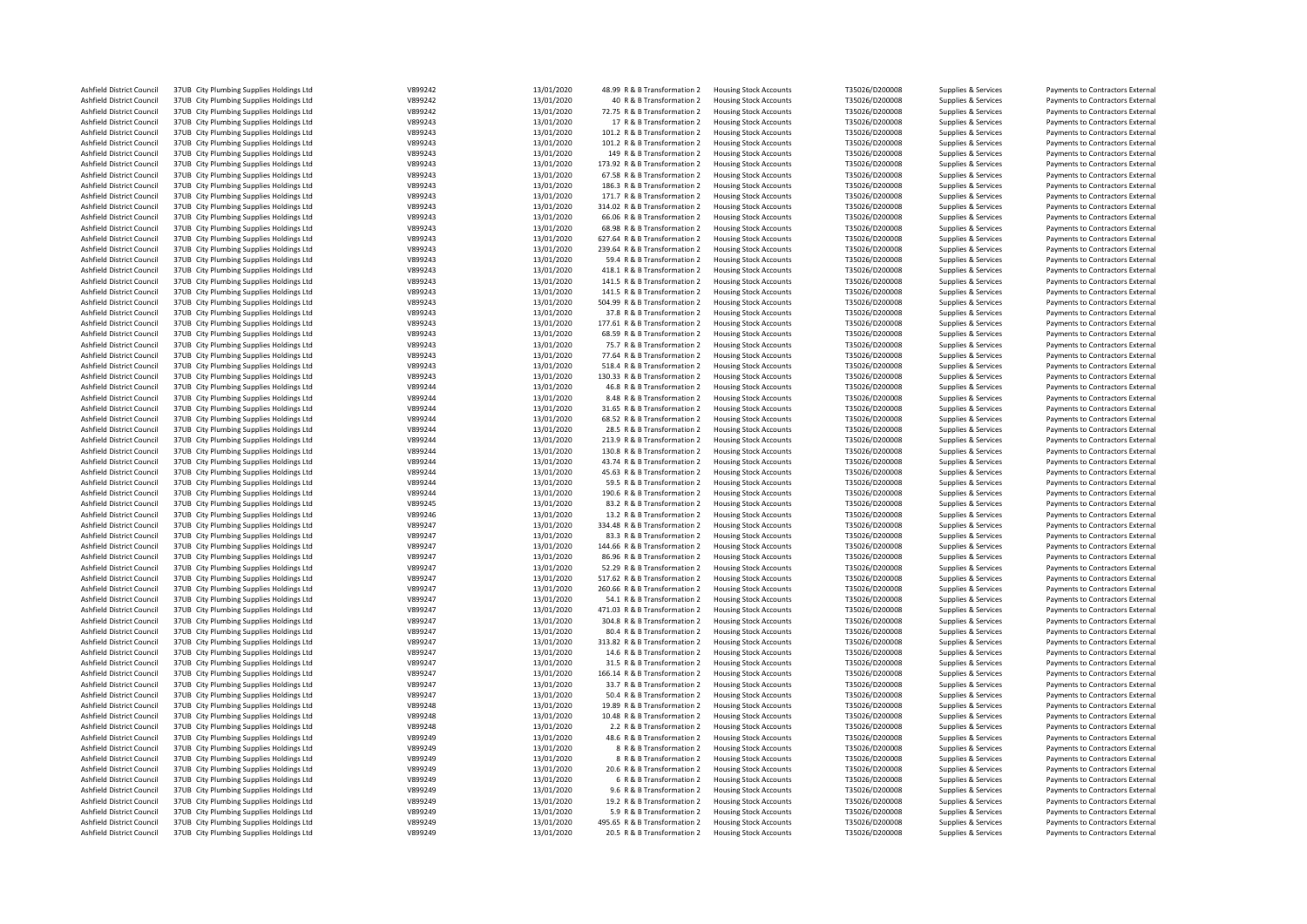| Ashfield District Council | 37UB City Plumbing Supplies Holdings Ltd | V899249 | 13/01/2020 | 22.4 R & B Transformation 2   | <b>Housing Stock Accounts</b> | T35026/D200008 | Supplies & Services | Payments to Contractors External |
|---------------------------|------------------------------------------|---------|------------|-------------------------------|-------------------------------|----------------|---------------------|----------------------------------|
| Ashfield District Council | 37UB City Plumbing Supplies Holdings Ltd | V899250 | 13/01/2020 | 22.08 R & B Transformation 2  | <b>Housing Stock Accounts</b> | T35026/D200008 | Supplies & Services | Payments to Contractors External |
| Ashfield District Council | 37UB City Plumbing Supplies Holdings Ltd | V899735 | 27/01/2020 | -25.74 R & B Transformation 2 | <b>Housing Stock Accounts</b> | T35026/D200008 | Supplies & Services | Payments to Contractors External |
| Ashfield District Council | 37UB City Plumbing Supplies Holdings Ltd | V902180 | 27/01/2020 | -46.14 R & B Transformation 2 | <b>Housing Stock Accounts</b> | T35026/D200008 | Supplies & Services | Payments to Contractors External |
|                           |                                          |         |            |                               |                               |                |                     |                                  |
| Ashfield District Council | 37UB City Plumbing Supplies Holdings Ltd | V902389 | 27/01/2020 | 96 R & B Transformation 2     | <b>Housing Stock Accounts</b> | T35026/D200008 | Supplies & Services | Payments to Contractors External |
| Ashfield District Council | 37UB City Plumbing Supplies Holdings Ltd | V902390 | 27/01/2020 | 37.4 R & B Transformation 2   | <b>Housing Stock Accounts</b> | T35026/D200008 | Supplies & Services | Payments to Contractors External |
| Ashfield District Council | 37UB City Plumbing Supplies Holdings Ltd | V902390 | 27/01/2020 | 13.92 R & B Transformation 2  | <b>Housing Stock Accounts</b> | T35026/D200008 | Supplies & Services | Payments to Contractors External |
| Ashfield District Council | 37UB City Plumbing Supplies Holdings Ltd | V902390 | 27/01/2020 | 20.8 R & B Transformation 2   | <b>Housing Stock Accounts</b> | T35026/D200008 | Supplies & Services | Payments to Contractors External |
| Ashfield District Council | 37UB City Plumbing Supplies Holdings Ltd | V902390 | 27/01/2020 | 2.2 R & B Transformation 2    | <b>Housing Stock Accounts</b> | T35026/D200008 | Supplies & Services | Payments to Contractors External |
| Ashfield District Council | 37UB City Plumbing Supplies Holdings Ltd | V902390 | 27/01/2020 | 1.04 R & B Transformation 2   | <b>Housing Stock Accounts</b> | T35026/D200008 | Supplies & Services | Payments to Contractors External |
|                           |                                          |         |            |                               |                               |                |                     |                                  |
| Ashfield District Council | 37UB City Plumbing Supplies Holdings Ltd | V902391 | 27/01/2020 | 39 R & B Transformation 2     | <b>Housing Stock Accounts</b> | T35026/D200008 | Supplies & Services | Payments to Contractors External |
| Ashfield District Council | 37UB City Plumbing Supplies Holdings Ltd | V902392 | 27/01/2020 | 47.34 R & B Transformation 2  | <b>Housing Stock Accounts</b> | T35026/D200008 | Supplies & Services | Payments to Contractors External |
| Ashfield District Council | 37UB City Plumbing Supplies Holdings Ltd | V902393 | 27/01/2020 | 25.35 R & B Transformation 2  | <b>Housing Stock Accounts</b> | T35026/D200008 | Supplies & Services | Payments to Contractors External |
| Ashfield District Council | 37UB City Plumbing Supplies Holdings Ltd | V902394 | 27/01/2020 | 233.19 R & B Transformation 2 | <b>Housing Stock Accounts</b> | T35026/D200008 | Supplies & Services | Payments to Contractors External |
| Ashfield District Council | 37UB City Plumbing Supplies Holdings Ltd | V902395 | 27/01/2020 | 49.2 R & B Transformation 2   | <b>Housing Stock Accounts</b> | T35026/D200008 | Supplies & Services | Payments to Contractors External |
|                           |                                          |         |            |                               |                               |                |                     |                                  |
| Ashfield District Council | 37UB City Plumbing Supplies Holdings Ltd | V902395 | 27/01/2020 | 991.3 R & B Transformation 2  | <b>Housing Stock Accounts</b> | T35026/D200008 | Supplies & Services | Payments to Contractors External |
| Ashfield District Council | 37UB City Plumbing Supplies Holdings Ltd | V902396 | 27/01/2020 | 11.1 R & B Transformation 2   | <b>Housing Stock Accounts</b> | T35026/D200008 | Supplies & Services | Payments to Contractors External |
| Ashfield District Council | 37UB City Plumbing Supplies Holdings Ltd | V902396 | 27/01/2020 | 10.8 R & B Transformation 2   | <b>Housing Stock Accounts</b> | T35026/D200008 | Supplies & Services | Payments to Contractors External |
| Ashfield District Council | 37UB City Plumbing Supplies Holdings Ltd | V902397 | 27/01/2020 | 91.4 R & B Transformation 2   | <b>Housing Stock Accounts</b> | T35026/D200008 | Supplies & Services | Payments to Contractors External |
| Ashfield District Council | 37UB City Plumbing Supplies Holdings Ltd | V902398 | 27/01/2020 | 108.24 R & B Transformation 2 | <b>Housing Stock Accounts</b> | T35026/D200008 | Supplies & Services | Payments to Contractors External |
|                           |                                          |         |            |                               |                               |                |                     |                                  |
| Ashfield District Council | 37UB City Plumbing Supplies Holdings Ltd | V902399 | 27/01/2020 | 2.08 R & B Transformation 2   | <b>Housing Stock Accounts</b> | T35026/D200008 | Supplies & Services | Payments to Contractors External |
| Ashfield District Council | 37UB City Plumbing Supplies Holdings Ltd | V902399 | 27/01/2020 | 20.88 R & B Transformation 2  | <b>Housing Stock Accounts</b> | T35026/D200008 | Supplies & Services | Payments to Contractors External |
| Ashfield District Council | 37UB City Plumbing Supplies Holdings Ltd | V902400 | 27/01/2020 | 1.04 R & B Transformation 2   | <b>Housing Stock Accounts</b> | T35026/D200008 | Supplies & Services | Payments to Contractors External |
| Ashfield District Council | 37UB City Plumbing Supplies Holdings Ltd | V902401 | 27/01/2020 | 119.9 R & B Transformation 2  | <b>Housing Stock Accounts</b> | T35026/D200008 | Supplies & Services | Payments to Contractors External |
| Ashfield District Council | 37UB City Plumbing Supplies Holdings Ltd | V902401 | 27/01/2020 | 334.48 R & B Transformation 2 | <b>Housing Stock Accounts</b> | T35026/D200008 | Supplies & Services | Payments to Contractors External |
|                           |                                          |         |            |                               |                               |                |                     |                                  |
| Ashfield District Council | 37UB City Plumbing Supplies Holdings Ltd | V902401 | 27/01/2020 | 133.96 R & B Transformation 2 | <b>Housing Stock Accounts</b> | T35026/D200008 | Supplies & Services | Payments to Contractors External |
| Ashfield District Council | 37UB City Plumbing Supplies Holdings Ltd | V902401 | 27/01/2020 | 518.4 R & B Transformation 2  | <b>Housing Stock Accounts</b> | T35026/D200008 | Supplies & Services | Payments to Contractors External |
| Ashfield District Council | 37UB High Park Industries Ltd            | V899260 | 13/01/2020 | 200 R & B Transformation 2    | <b>Housing Stock Accounts</b> | T35026/D200008 | Supplies & Services | Payments to Contractors External |
| Ashfield District Council | 37UB High Park Industries Ltd            | V899260 | 13/01/2020 | 766.8 R & B Transformation 2  | <b>Housing Stock Accounts</b> | T35026/D200008 | Supplies & Services | Payments to Contractors External |
| Ashfield District Council | 37UB High Park Industries Ltd            | V899260 | 13/01/2020 | 213.6 R & B Transformation 2  | <b>Housing Stock Accounts</b> | T35026/D200008 | Supplies & Services | Payments to Contractors External |
|                           |                                          |         |            |                               |                               |                |                     |                                  |
| Ashfield District Council | 37UB High Park Industries Ltd            | V899261 | 13/01/2020 | 213.6 R & B Transformation 2  | <b>Housing Stock Accounts</b> | T35026/D200008 | Supplies & Services | Payments to Contractors External |
| Ashfield District Council | 37UB High Park Industries Ltd            | V902414 | 27/01/2020 | 213.6 R & B Transformation 2  | <b>Housing Stock Accounts</b> | T35026/D200008 | Supplies & Services | Payments to Contractors External |
| Ashfield District Council | 37UB High Park Industries Ltd            | V902415 | 27/01/2020 | 172.3 R & B Transformation 2  | <b>Housing Stock Accounts</b> | T35026/D200008 | Supplies & Services | Payments to Contractors External |
| Ashfield District Council | 37UB High Park Industries Ltd            | V902415 | 27/01/2020 | 300.8 R & B Transformation 2  | <b>Housing Stock Accounts</b> | T35026/D200008 | Supplies & Services | Payments to Contractors External |
| Ashfield District Council | 37UB Jackson Building Centres Ltd        | V899156 | 13/01/2020 | 67.6 R & B Transformation 2   | <b>Housing Stock Accounts</b> | T35026/D200008 | Supplies & Services | Payments to Contractors External |
|                           |                                          |         |            |                               |                               |                |                     |                                  |
| Ashfield District Council | 37UB Jackson Building Centres Ltd        | V899157 | 13/01/2020 | 265.8 R & B Transformation 2  | <b>Housing Stock Accounts</b> | T35026/D200008 | Supplies & Services | Payments to Contractors External |
| Ashfield District Council | 37UB Jackson Building Centres Ltd        | V899157 | 13/01/2020 | 66 R & B Transformation 2     | <b>Housing Stock Accounts</b> | T35026/D200008 | Supplies & Services | Payments to Contractors External |
| Ashfield District Council | 37UB Jackson Building Centres Ltd        | V899157 | 13/01/2020 | 41 R & B Transformation 2     | <b>Housing Stock Accounts</b> | T35026/D200008 | Supplies & Services | Payments to Contractors External |
| Ashfield District Council | 37UB Jackson Building Centres Ltd        | V899157 | 13/01/2020 | 10.35 R & B Transformation 2  | <b>Housing Stock Accounts</b> | T35026/D200008 | Supplies & Services | Payments to Contractors External |
| Ashfield District Council | 37UB Jackson Building Centres Ltd        | V899157 | 13/01/2020 | 79.9 R & B Transformation 2   | <b>Housing Stock Accounts</b> | T35026/D200008 |                     | Payments to Contractors External |
|                           |                                          |         |            |                               |                               |                | Supplies & Services |                                  |
| Ashfield District Council | 37UB Jackson Building Centres Ltd        | V899157 | 13/01/2020 | 265.8 R & B Transformation 2  | <b>Housing Stock Accounts</b> | T35026/D200008 | Supplies & Services | Payments to Contractors External |
| Ashfield District Council | 37UB Jackson Building Centres Ltd        | V899157 | 13/01/2020 | 227.36 R & B Transformation 2 | <b>Housing Stock Accounts</b> | T35026/D200008 | Supplies & Services | Payments to Contractors External |
| Ashfield District Council | 37UB Jackson Building Centres Ltd        | V899157 | 13/01/2020 | 185.3 R & B Transformation 2  | <b>Housing Stock Accounts</b> | T35026/D200008 | Supplies & Services | Payments to Contractors External |
| Ashfield District Council | 37UB Jackson Building Centres Ltd        | V899158 | 13/01/2020 | 53.16 R & B Transformation 2  | <b>Housing Stock Accounts</b> | T35026/D200008 | Supplies & Services | Payments to Contractors External |
|                           |                                          | V899158 | 13/01/2020 |                               |                               |                |                     |                                  |
| Ashfield District Council | 37UB Jackson Building Centres Ltd        |         |            | 11.76 R & B Transformation 2  | <b>Housing Stock Accounts</b> | T35026/D200008 | Supplies & Services | Payments to Contractors External |
| Ashfield District Council | 37UB Jackson Building Centres Ltd        | V899158 | 13/01/2020 | 106.32 R & B Transformation 2 | <b>Housing Stock Accounts</b> | T35026/D200008 | Supplies & Services | Payments to Contractors External |
| Ashfield District Council | 37UB Jackson Building Centres Ltd        | V899161 | 13/01/2020 | 86.4 R & B Transformation 2   | <b>Housing Stock Accounts</b> | T35026/D200008 | Supplies & Services | Payments to Contractors External |
| Ashfield District Council | 37UB Jackson Building Centres Ltd        | V899162 | 13/01/2020 | 172 R & B Transformation 2    | <b>Housing Stock Accounts</b> | T35026/D200008 | Supplies & Services | Payments to Contractors External |
| Ashfield District Council | 37UB Jackson Building Centres Ltd        | V899163 | 13/01/2020 | 194.4 R & B Transformation 2  | <b>Housing Stock Accounts</b> | T35026/D200008 | Supplies & Services | Payments to Contractors External |
| Ashfield District Council | 37UB Jackson Building Centres Ltd        | V899165 | 13/01/2020 | 70.07 R & B Transformation 2  | <b>Housing Stock Accounts</b> | T35026/D200008 | Supplies & Services | Payments to Contractors External |
|                           |                                          |         |            |                               |                               |                |                     |                                  |
| Ashfield District Council | 37UB Jackson Building Centres Ltd        | V899168 | 13/01/2020 | 116.75 R & B Transformation 2 | <b>Housing Stock Accounts</b> | T35026/D200008 | Supplies & Services | Payments to Contractors External |
| Ashfield District Council | 37UB Jackson Building Centres Ltd        | V899173 | 13/01/2020 | 520 R & B Transformation 2    | <b>Housing Stock Accounts</b> | T35026/D200008 | Supplies & Services | Payments to Contractors External |
| Ashfield District Council | 37UB Jackson Building Centres Ltd        | V899176 | 13/01/2020 | 20.5 R & B Transformation 2   | <b>Housing Stock Accounts</b> | T35026/D200008 | Supplies & Services | Payments to Contractors External |
| Ashfield District Council | 37UB Jackson Building Centres Ltd        | V899177 | 13/01/2020 | 15 R & B Transformation 2     | <b>Housing Stock Accounts</b> | T35026/D200008 | Supplies & Services | Payments to Contractors External |
| Ashfield District Council | 37UB Jackson Building Centres Ltd        | V899179 | 13/01/2020 | 30.03 R & B Transformation 2  | <b>Housing Stock Accounts</b> | T35026/D200008 | Supplies & Services | Payments to Contractors External |
|                           |                                          |         |            |                               |                               |                |                     |                                  |
| Ashfield District Council | 37UB Jackson Building Centres Ltd        | V899179 | 13/01/2020 | 85.7 R & B Transformation 2   | <b>Housing Stock Accounts</b> | T35026/D200008 | Supplies & Services | Payments to Contractors External |
| Ashfield District Council | 37UB Jackson Building Centres Ltd        | V899179 | 13/01/2020 | 224 R & B Transformation 2    | <b>Housing Stock Accounts</b> | T35026/D200008 | Supplies & Services | Payments to Contractors External |
| Ashfield District Council | 37UB Jackson Building Centres Ltd        | V899180 | 13/01/2020 | 160.8 R & B Transformation 2  | <b>Housing Stock Accounts</b> | T35026/D200008 | Supplies & Services | Payments to Contractors External |
| Ashfield District Council | 37UB Jackson Building Centres Ltd        | V899185 | 13/01/2020 | 33 R & B Transformation 2     | <b>Housing Stock Accounts</b> | T35026/D200008 | Supplies & Services | Payments to Contractors External |
| Ashfield District Council | 37UB Jackson Building Centres Ltd        | V899189 | 13/01/2020 | 134.96 R & B Transformation 2 | <b>Housing Stock Accounts</b> | T35026/D200008 | Supplies & Services | Payments to Contractors External |
|                           |                                          |         |            |                               |                               |                |                     |                                  |
| Ashfield District Council | 37UB Jackson Building Centres Ltd        | V899190 | 13/01/2020 | 172.96 R & B Transformation 2 | <b>Housing Stock Accounts</b> | T35026/D200008 | Supplies & Services | Payments to Contractors External |
| Ashfield District Council | 37UB Jackson Building Centres Ltd        | V899190 | 13/01/2020 | 316.3 R & B Transformation 2  | <b>Housing Stock Accounts</b> | T35026/D200008 | Supplies & Services | Payments to Contractors External |
| Ashfield District Council | 37UB Jackson Building Centres Ltd        | V899190 | 13/01/2020 | 227.8 R & B Transformation 2  | <b>Housing Stock Accounts</b> | T35026/D200008 | Supplies & Services | Payments to Contractors External |
| Ashfield District Council | 37UB Jackson Building Centres Ltd        | V899251 | 13/01/2020 | 281 R & B Transformation 2    | <b>Housing Stock Accounts</b> | T35026/D200008 | Supplies & Services | Payments to Contractors External |
| Ashfield District Council | 37UB Jackson Building Centres Ltd        | V899251 | 13/01/2020 | 665 R & B Transformation 2    | <b>Housing Stock Accounts</b> | T35026/D200008 | Supplies & Services | Payments to Contractors External |
|                           |                                          | V899286 | 13/01/2020 |                               |                               |                |                     |                                  |
| Ashfield District Council | 37UB Jackson Building Centres Ltd        |         |            | 41.2 R & B Transformation 2   | <b>Housing Stock Accounts</b> | T35026/D200008 | Supplies & Services | Payments to Contractors External |
| Ashfield District Council | 37UB Jackson Building Centres Ltd        | V899727 | 17/01/2020 | -33 R & B Transformation 2    | <b>Housing Stock Accounts</b> | T35026/D200008 | Supplies & Services | Payments to Contractors External |
| Ashfield District Council | 37UB Jackson Building Centres Ltd        | V899728 | 17/01/2020 | -16.15 R & B Transformation 2 | <b>Housing Stock Accounts</b> | T35026/D200008 | Supplies & Services | Payments to Contractors External |
| Ashfield District Council | 37UB Jackson Building Centres Ltd        | V899729 | 17/01/2020 | -16.48 R & B Transformation 2 | <b>Housing Stock Accounts</b> | T35026/D200008 | Supplies & Services | Payments to Contractors External |
| Ashfield District Council | 37UB Jackson Building Centres Ltd        | V899730 | 17/01/2020 | -41.2 R & B Transformation 2  | <b>Housing Stock Accounts</b> | T35026/D200008 | Supplies & Services | Payments to Contractors External |
|                           |                                          |         |            |                               |                               |                |                     |                                  |
| Ashfield District Council | 37UB Jackson Building Centres Ltd        | V899743 | 17/01/2020 | 99.25 R & B Transformation 2  | <b>Housing Stock Accounts</b> | T35026/D200008 | Supplies & Services | Payments to Contractors External |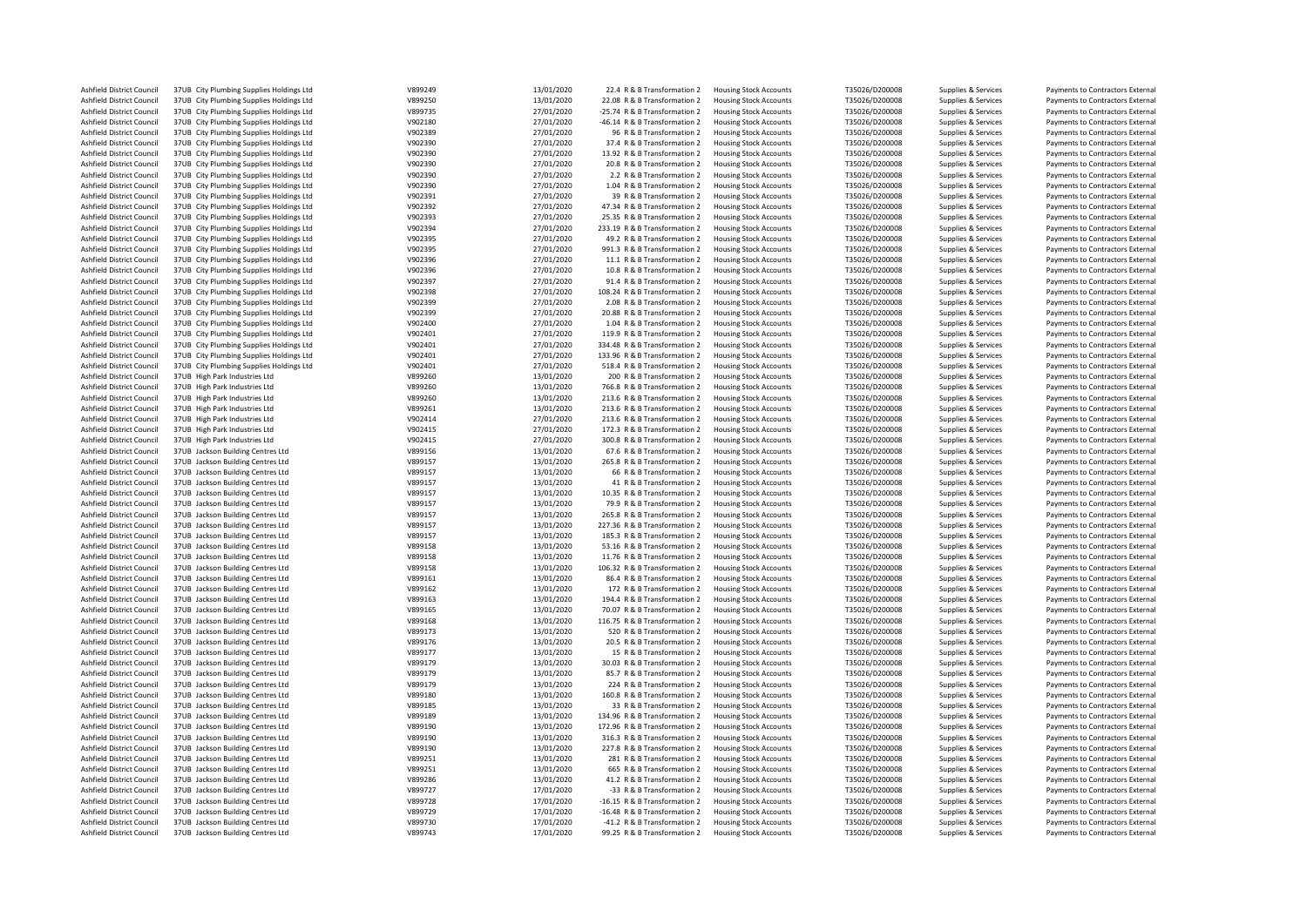| Ashfield District Council                              | 37UB Jackson Building Centres Ltd                                                          | V899745            | 17/01/2020               | 423.38 R & B Transformation 2                                | <b>Housing Stock Accounts</b>                                  | T35026/D200008                   | Supplies & Services                        | Payments to Contractors External                                     |
|--------------------------------------------------------|--------------------------------------------------------------------------------------------|--------------------|--------------------------|--------------------------------------------------------------|----------------------------------------------------------------|----------------------------------|--------------------------------------------|----------------------------------------------------------------------|
| Ashfield District Council                              | 37UB Jackson Building Centres Ltd                                                          | V899746            | 17/01/2020               | 277.98 R & B Transformation 2                                | <b>Housing Stock Accounts</b>                                  | T35026/D200008                   | Supplies & Services                        | Payments to Contractors External                                     |
| Ashfield District Council                              | 37UB Jackson Building Centres Ltd                                                          | V899746            | 17/01/2020               | 79.9 R & B Transformation 2                                  | <b>Housing Stock Accounts</b>                                  | T35026/D200008                   | Supplies & Services                        | Payments to Contractors External                                     |
| Ashfield District Council                              | 37UB Jackson Building Centres Ltd                                                          | V899746            | 17/01/2020               | 139.35 R & B Transformation 2                                | <b>Housing Stock Accounts</b>                                  | T35026/D200008                   | Supplies & Services                        | Payments to Contractors External                                     |
| Ashfield District Council                              |                                                                                            |                    | 27/01/2020               |                                                              |                                                                |                                  |                                            |                                                                      |
|                                                        | 37UB Jackson Building Centres Ltd                                                          | V902179            |                          | -28.9 R & B Transformation 2                                 | <b>Housing Stock Accounts</b>                                  | T35026/D200008                   | Supplies & Services                        | Payments to Contractors External                                     |
| Ashfield District Council                              | 37UB Jackson Building Centres Ltd                                                          | V902316            | 27/01/2020               | 52.92 R & B Transformation 2                                 | <b>Housing Stock Accounts</b>                                  | T35026/D200008                   | Supplies & Services                        | Payments to Contractors External                                     |
| Ashfield District Council                              | 37UB Jackson Building Centres Ltd                                                          | V902316            | 27/01/2020               | 17.27 R & B Transformation 2                                 | <b>Housing Stock Accounts</b>                                  | T35026/D200008                   | Supplies & Services                        | Payments to Contractors External                                     |
| Ashfield District Council                              | 37UB Jackson Building Centres Ltd                                                          | V902316            | 27/01/2020               | 107.54 R & B Transformation 2                                | <b>Housing Stock Accounts</b>                                  | T35026/D200008                   | Supplies & Services                        | Payments to Contractors External                                     |
| Ashfield District Council                              | 37UB Jackson Building Centres Ltd                                                          | V902317            | 27/01/2020               | 177.66 R & B Transformation 2                                | <b>Housing Stock Accounts</b>                                  | T35026/D200008                   | Supplies & Services                        | Payments to Contractors External                                     |
|                                                        |                                                                                            |                    |                          |                                                              |                                                                |                                  |                                            |                                                                      |
| Ashfield District Council                              | 37UB Jackson Building Centres Ltd                                                          | V902318            | 27/01/2020               | 6.7 R & B Transformation 2                                   | <b>Housing Stock Accounts</b>                                  | T35026/D200008                   | Supplies & Services                        | Payments to Contractors External                                     |
| Ashfield District Council                              | 37UB Jackson Building Centres Ltd                                                          | V902318            | 27/01/2020               | 20.58 R & B Transformation 2                                 | <b>Housing Stock Accounts</b>                                  | T35026/D200008                   | Supplies & Services                        | Payments to Contractors External                                     |
| Ashfield District Council                              | 37UB Jackson Building Centres Ltd                                                          | V902321            | 27/01/2020               | 219.1 R & B Transformation 2                                 | <b>Housing Stock Accounts</b>                                  | T35026/D200008                   | Supplies & Services                        | Payments to Contractors External                                     |
| Ashfield District Council                              | 37UB Jackson Building Centres Ltd                                                          | V902322            | 27/01/2020               | 42.5 R & B Transformation 2                                  | <b>Housing Stock Accounts</b>                                  | T35026/D200008                   | Supplies & Services                        | Payments to Contractors External                                     |
|                                                        |                                                                                            |                    |                          |                                                              |                                                                |                                  |                                            |                                                                      |
| Ashfield District Council                              | 37UB Jackson Building Centres Ltd                                                          | V902323            | 27/01/2020               | 19.6 R & B Transformation 2                                  | <b>Housing Stock Accounts</b>                                  | T35026/D200008                   | Supplies & Services                        | Payments to Contractors External                                     |
| Ashfield District Council                              | 37UB Jackson Building Centres Ltd                                                          | V902324            | 27/01/2020               | 9.74 R & B Transformation 2                                  | <b>Housing Stock Accounts</b>                                  | T35026/D200008                   | Supplies & Services                        | Payments to Contractors External                                     |
| Ashfield District Council                              | 37UB Jackson Building Centres Ltd                                                          | V902325            | 27/01/2020               | 29.04 R & B Transformation 2                                 | <b>Housing Stock Accounts</b>                                  | T35026/D200008                   | Supplies & Services                        | Payments to Contractors External                                     |
| Ashfield District Council                              | 37UB Jackson Building Centres Ltd                                                          | V902325            | 27/01/2020               | 52.92 R & B Transformation 2                                 | <b>Housing Stock Accounts</b>                                  | T35026/D200008                   | Supplies & Services                        | Payments to Contractors External                                     |
| Ashfield District Council                              | 37UB Jackson Building Centres Ltd                                                          | V902358            | 27/01/2020               | 130.13 R & B Transformation 2                                | <b>Housing Stock Accounts</b>                                  | T35026/D200008                   | Supplies & Services                        | Payments to Contractors External                                     |
|                                                        |                                                                                            |                    |                          |                                                              |                                                                |                                  |                                            |                                                                      |
| Ashfield District Council                              | 37UB Jackson Building Centres Ltd                                                          | V902359            | 27/01/2020               | 20.02 R & B Transformation 2                                 | <b>Housing Stock Accounts</b>                                  | T35026/D200008                   | Supplies & Services                        | Payments to Contractors External                                     |
| Ashfield District Council                              | 37UB Jackson Building Centres Ltd                                                          | V902360            | 27/01/2020               | 521.76 R & B Transformation 2                                | <b>Housing Stock Accounts</b>                                  | T35026/D200008                   | Supplies & Services                        | Payments to Contractors External                                     |
| Ashfield District Council                              | 37UB Jackson Building Centres Ltd                                                          | V902361            | 27/01/2020               | 65.12 R & B Transformation 2                                 | <b>Housing Stock Accounts</b>                                  | T35026/D200008                   | Supplies & Services                        | Payments to Contractors External                                     |
| Ashfield District Council                              | 37UB Jackson Building Centres Ltd                                                          | V902361            | 27/01/2020               | 37.68 R & B Transformation 2                                 | <b>Housing Stock Accounts</b>                                  | T35026/D200008                   | Supplies & Services                        | Payments to Contractors External                                     |
|                                                        |                                                                                            | V902361            |                          |                                                              |                                                                |                                  |                                            |                                                                      |
| Ashfield District Council                              | 37UB Jackson Building Centres Ltd                                                          |                    | 27/01/2020               | 312.48 R & B Transformation 2                                | <b>Housing Stock Accounts</b>                                  | T35026/D200008                   | Supplies & Services                        | Payments to Contractors External                                     |
| Ashfield District Council                              | 37UB Jackson Building Centres Ltd                                                          | V902361            | 27/01/2020               | 29.2 R & B Transformation 2                                  | <b>Housing Stock Accounts</b>                                  | T35026/D200008                   | Supplies & Services                        | Payments to Contractors External                                     |
| Ashfield District Council                              | 37UB Jackson Building Centres Ltd                                                          | V902361            | 27/01/2020               | 26.19 R & B Transformation 2                                 | <b>Housing Stock Accounts</b>                                  | T35026/D200008                   | Supplies & Services                        | Payments to Contractors External                                     |
| Ashfield District Council                              | 37UB Jackson Building Centres Ltd                                                          | V902361            | 27/01/2020               | 40.86 R & B Transformation 2                                 | <b>Housing Stock Accounts</b>                                  | T35026/D200008                   | Supplies & Services                        | Payments to Contractors External                                     |
| Ashfield District Council                              | 37UB Jackson Building Centres Ltd                                                          | V902363            | 27/01/2020               | 96.8 R & B Transformation 2                                  | <b>Housing Stock Accounts</b>                                  | T35026/D200008                   | Supplies & Services                        | Payments to Contractors External                                     |
|                                                        |                                                                                            |                    |                          |                                                              |                                                                |                                  |                                            |                                                                      |
| Ashfield District Council                              | 37UB Jackson Building Centres Ltd                                                          | V902365            | 27/01/2020               | 37.5 R & B Transformation 2                                  | <b>Housing Stock Accounts</b>                                  | T35026/D200008                   | Supplies & Services                        | Payments to Contractors External                                     |
| Ashfield District Council                              | 37UB Jackson Building Centres Ltd                                                          | V902366            | 27/01/2020               | 81.4 R & B Transformation 2                                  | <b>Housing Stock Accounts</b>                                  | T35026/D200008                   | Supplies & Services                        | Payments to Contractors External                                     |
| Ashfield District Council                              | 37UB Jackson Building Centres Ltd                                                          | V902366            | 27/01/2020               | 59.76 R & B Transformation 2                                 | <b>Housing Stock Accounts</b>                                  | T35026/D200008                   | Supplies & Services                        | Payments to Contractors External                                     |
| Ashfield District Council                              | 37UB Jackson Building Centres Ltd                                                          | V902367            | 27/01/2020               | 52.92 R & B Transformation 2                                 | <b>Housing Stock Accounts</b>                                  | T35026/D200008                   | Supplies & Services                        | Payments to Contractors External                                     |
|                                                        |                                                                                            | V902367            |                          |                                                              |                                                                |                                  |                                            |                                                                      |
| Ashfield District Council                              | 37UB Jackson Building Centres Ltd                                                          |                    | 27/01/2020               | 16.8 R & B Transformation 2                                  | <b>Housing Stock Accounts</b>                                  | T35026/D200008                   | Supplies & Services                        | Payments to Contractors External                                     |
| Ashfield District Council                              | 37UB Jackson Building Centres Ltd                                                          | V902367            | 27/01/2020               | 19.9 R & B Transformation 2                                  | <b>Housing Stock Accounts</b>                                  | T35026/D200008                   | Supplies & Services                        | Payments to Contractors External                                     |
| Ashfield District Council                              | 37UB Jackson Building Centres Ltd                                                          | V902368            | 27/01/2020               | 150.15 R & B Transformation 2                                | <b>Housing Stock Accounts</b>                                  | T35026/D200008                   | Supplies & Services                        | Payments to Contractors External                                     |
| Ashfield District Council                              | 37UB Jackson Building Centres Ltd                                                          | V902369            | 27/01/2020               | 400 R & B Transformation 2                                   | <b>Housing Stock Accounts</b>                                  | T35026/D200008                   | Supplies & Services                        | Payments to Contractors External                                     |
| Ashfield District Council                              | 37UB Jackson Building Centres Ltd                                                          | V902373            | 27/01/2020               | 265.8 R & B Transformation 2                                 |                                                                | T35026/D200008                   |                                            |                                                                      |
|                                                        |                                                                                            |                    |                          |                                                              | <b>Housing Stock Accounts</b>                                  |                                  | Supplies & Services                        | Payments to Contractors External                                     |
| Ashfield District Council                              | 37UB Jackson Building Centres Ltd                                                          | V902373            | 27/01/2020               | 50.24 R & B Transformation 2                                 | <b>Housing Stock Accounts</b>                                  | T35026/D200008                   | Supplies & Services                        | Payments to Contractors External                                     |
| Ashfield District Council                              | 37UB Jackson Building Centres Ltd                                                          | V902373            | 27/01/2020               | 29.2 R & B Transformation 2                                  | <b>Housing Stock Accounts</b>                                  | T35026/D200008                   | Supplies & Services                        | Payments to Contractors External                                     |
| Ashfield District Council                              | 37UB Jackson Building Centres Ltd                                                          | V902373            | 27/01/2020               | 312.48 R & B Transformation 2                                | <b>Housing Stock Accounts</b>                                  | T35026/D200008                   | Supplies & Services                        | Payments to Contractors External                                     |
| Ashfield District Council                              | 37UB Jackson Building Centres Ltd                                                          | V902374            | 27/01/2020               | 160.8 R & B Transformation 2                                 | <b>Housing Stock Accounts</b>                                  | T35026/D200008                   | Supplies & Services                        | Payments to Contractors External                                     |
|                                                        |                                                                                            |                    |                          |                                                              |                                                                |                                  |                                            |                                                                      |
| Ashfield District Council                              | 37UB Jackson Building Centres Ltd                                                          | V902374            | 27/01/2020               | 516.96 R & B Transformation 2                                | <b>Housing Stock Accounts</b>                                  | T35026/D200008                   | Supplies & Services                        | Payments to Contractors External                                     |
| Ashfield District Council                              | 37UB JWL (Architectural Ironmongers) Ltd                                                   | V899191            | 13/01/2020               | 175 R & B Transformation 2                                   | <b>Housing Stock Accounts</b>                                  | T35026/D200008                   | Supplies & Services                        | Payments to Contractors External                                     |
| Ashfield District Council                              | 37UB JWL (Architectural Ironmongers) Ltd                                                   | V899192            | 13/01/2020               | 43.1 R & B Transformation 2                                  | <b>Housing Stock Accounts</b>                                  | T35026/D200008                   | Supplies & Services                        | Payments to Contractors External                                     |
| Ashfield District Council                              | 37UB JWL (Architectural Ironmongers) Ltd                                                   | V899193            | 13/01/2020               | 40.8 R & B Transformation 2                                  | <b>Housing Stock Accounts</b>                                  | T35026/D200008                   | Supplies & Services                        | Payments to Contractors External                                     |
| Ashfield District Council                              | 37UB JWL (Architectural Ironmongers) Ltd                                                   | V899193            | 13/01/2020               |                                                              |                                                                |                                  |                                            |                                                                      |
|                                                        |                                                                                            |                    |                          | 29.6 R & B Transformation 2                                  | <b>Housing Stock Accounts</b>                                  | T35026/D200008                   | Supplies & Services                        | Payments to Contractors External                                     |
| Ashfield District Council                              | 37UB JWL (Architectural Ironmongers) Ltd                                                   | V899193            | 13/01/2020               | 87.5 R & B Transformation 2                                  | <b>Housing Stock Accounts</b>                                  | T35026/D200008                   | Supplies & Services                        | Payments to Contractors External                                     |
| Ashfield District Council                              | 37UB JWL (Architectural Ironmongers) Ltd                                                   | V899194            | 13/01/2020               | 38 R & B Transformation 2                                    | <b>Housing Stock Accounts</b>                                  | T35026/D200008                   | Supplies & Services                        | Payments to Contractors External                                     |
| Ashfield District Council                              | 37UB JWL (Architectural Ironmongers) Ltd                                                   | V899194            | 13/01/2020               | 165 R & B Transformation 2                                   | <b>Housing Stock Accounts</b>                                  | T35026/D200008                   | Supplies & Services                        | Payments to Contractors External                                     |
| Ashfield District Council                              | 37UB JWL (Architectural Ironmongers) Ltd                                                   | V899194            | 13/01/2020               | 38.2 R & B Transformation 2                                  | <b>Housing Stock Accounts</b>                                  | T35026/D200008                   | Supplies & Services                        | Payments to Contractors External                                     |
|                                                        |                                                                                            |                    |                          |                                                              |                                                                |                                  |                                            |                                                                      |
| Ashfield District Council                              | 37UB JWL (Architectural Ironmongers) Ltd                                                   | V899195            | 13/01/2020               | 175 R & B Transformation 2                                   | <b>Housing Stock Accounts</b>                                  | T35026/D200008                   | Supplies & Services                        | Payments to Contractors External                                     |
| Ashfield District Council                              | 37UB JWL (Architectural Ironmongers) Ltd                                                   | V899195            | 13/01/2020               | 28.8 R & B Transformation 2                                  | <b>Housing Stock Accounts</b>                                  | T35026/D200008                   | Supplies & Services                        | Payments to Contractors External                                     |
| Ashfield District Council                              | 37UB JWL (Architectural Ironmongers) Ltd                                                   | V899196            | 13/01/2020               | 20.2 R & B Transformation 2                                  | <b>Housing Stock Accounts</b>                                  | T35026/D200008                   | Supplies & Services                        | Payments to Contractors External                                     |
| Ashfield District Council                              | 37UB JWL (Architectural Ironmongers) Ltd                                                   | V899196            | 13/01/2020               | 24.4 R & B Transformation 2                                  | <b>Housing Stock Accounts</b>                                  | T35026/D200008                   | Supplies & Services                        | Payments to Contractors External                                     |
| Ashfield District Council                              | 37UB JWL (Architectural Ironmongers) Ltd                                                   | V899196            | 13/01/2020               | 179.2 R & B Transformation 2                                 | <b>Housing Stock Accounts</b>                                  | T35026/D200008                   | Supplies & Services                        | Payments to Contractors External                                     |
|                                                        |                                                                                            |                    |                          |                                                              |                                                                |                                  |                                            |                                                                      |
| Ashfield District Council                              | 37UB JWL (Architectural Ironmongers) Ltd                                                   | V899196            | 13/01/2020               | 29.6 R & B Transformation 2                                  | <b>Housing Stock Accounts</b>                                  | T35026/D200008                   | Supplies & Services                        | Payments to Contractors External                                     |
| Ashfield District Council                              | 37UB JWL (Architectural Ironmongers) Ltd                                                   | V899197            | 13/01/2020               | 99 R & B Transformation 2                                    | <b>Housing Stock Accounts</b>                                  | T35026/D200008                   | Supplies & Services                        | Payments to Contractors External                                     |
| Ashfield District Council                              | 37UB JWL (Architectural Ironmongers) Ltd                                                   | V899197            | 13/01/2020               | 84.8 R & B Transformation 2                                  | <b>Housing Stock Accounts</b>                                  | T35026/D200008                   | Supplies & Services                        | Payments to Contractors External                                     |
| Ashfield District Council                              | 37UB JWL (Architectural Ironmongers) Ltd                                                   | V899197            | 13/01/2020               | 2.5 R & B Transformation 2                                   | <b>Housing Stock Accounts</b>                                  | T35026/D200008                   | Supplies & Services                        | Payments to Contractors External                                     |
| Ashfield District Council                              | 37UB JWL (Architectural Ironmongers) Ltd                                                   | V899198            | 13/01/2020               | 84.8 R & B Transformation 2                                  | <b>Housing Stock Accounts</b>                                  | T35026/D200008                   |                                            | Payments to Contractors External                                     |
|                                                        |                                                                                            |                    |                          |                                                              |                                                                |                                  | Supplies & Services                        |                                                                      |
| Ashfield District Council                              | 37UB Permadoor                                                                             | V899203            | 13/01/2020               | 1,061.97 R & B Transformation 2                              | <b>Housing Stock Accounts</b>                                  | T35026/D200008                   | Supplies & Services                        | Payments to Contractors External                                     |
| Ashfield District Council                              | 37UB Permadoor                                                                             | V899204            | 13/01/2020               | 353.99 R & B Transformation 2                                | <b>Housing Stock Accounts</b>                                  | T35026/D200008                   | Supplies & Services                        | Payments to Contractors External                                     |
| Ashfield District Council                              | 37UB Permadoor                                                                             | V899977            | 17/01/2020               | 359.96 R & B Transformation 2                                | <b>Housing Stock Accounts</b>                                  | T35026/D200008                   | Supplies & Services                        | Payments to Contractors External                                     |
| Ashfield District Council                              | 37UB Permadoo                                                                              | V899978            | 17/01/2020               | 681.41 R & B Transformation 2                                | <b>Housing Stock Accounts</b>                                  | T35026/D200008                   | Supplies & Services                        | Payments to Contractors External                                     |
|                                                        |                                                                                            |                    |                          |                                                              |                                                                |                                  |                                            |                                                                      |
| Ashfield District Council                              | 37UB Permadoor                                                                             | V902330            | 27/01/2020               | 681.41 R & B Transformation 2                                | <b>Housing Stock Accounts</b>                                  | T35026/D200008                   | Supplies & Services                        | Payments to Contractors External                                     |
| Ashfield District Council                              | 37UB Permadoo                                                                              | V902331            | 27/01/2020               | 681.41 R & B Transformation 2                                | <b>Housing Stock Accounts</b>                                  | T35026/D200008                   | Supplies & Services                        | Payments to Contractors External                                     |
| Ashfield District Council                              | 37UB Permadoo                                                                              | V902332            | 27/01/2020               | 191.88 R & B Transformation 2                                | <b>Housing Stock Accounts</b>                                  | T35026/D200008                   | Supplies & Services                        | Payments to Contractors External                                     |
|                                                        |                                                                                            |                    |                          |                                                              |                                                                |                                  |                                            |                                                                      |
| Ashfield District Council                              | 37UB Permadoor                                                                             | V902332            |                          | 62.5 R & B Transformation 2                                  |                                                                |                                  |                                            | Payments to Contractors External                                     |
|                                                        |                                                                                            |                    | 27/01/2020               |                                                              | <b>Housing Stock Accounts</b>                                  | T35026/D200008                   | Supplies & Services                        |                                                                      |
| Ashfield District Council                              | 37UB Permadoor                                                                             | V902332            | 27/01/2020               | 283.75 R & B Transformation 2                                | <b>Housing Stock Accounts</b>                                  | T35026/D200008                   | Supplies & Services                        | Payments to Contractors External                                     |
| Ashfield District Council                              | 37UB PWS (Protective Wear Supplies) Limited                                                | V899252            | 13/01/2020               | 194.7 R & B Transformation 2                                 | <b>Housing Stock Accounts</b>                                  | T35026/D200008                   | Supplies & Services                        | Payments to Contractors External                                     |
| Ashfield District Council<br>Ashfield District Council | 37UB PWS (Protective Wear Supplies) Limited<br>37UB PWS (Protective Wear Supplies) Limited | V899253<br>V899253 | 13/01/2020<br>13/01/2020 | 19.47 R & B Transformation 2<br>194.7 R & B Transformation 2 | <b>Housing Stock Accounts</b><br><b>Housing Stock Accounts</b> | T35026/D200008<br>T35026/D200008 | Supplies & Services<br>Supplies & Services | Payments to Contractors External<br>Payments to Contractors External |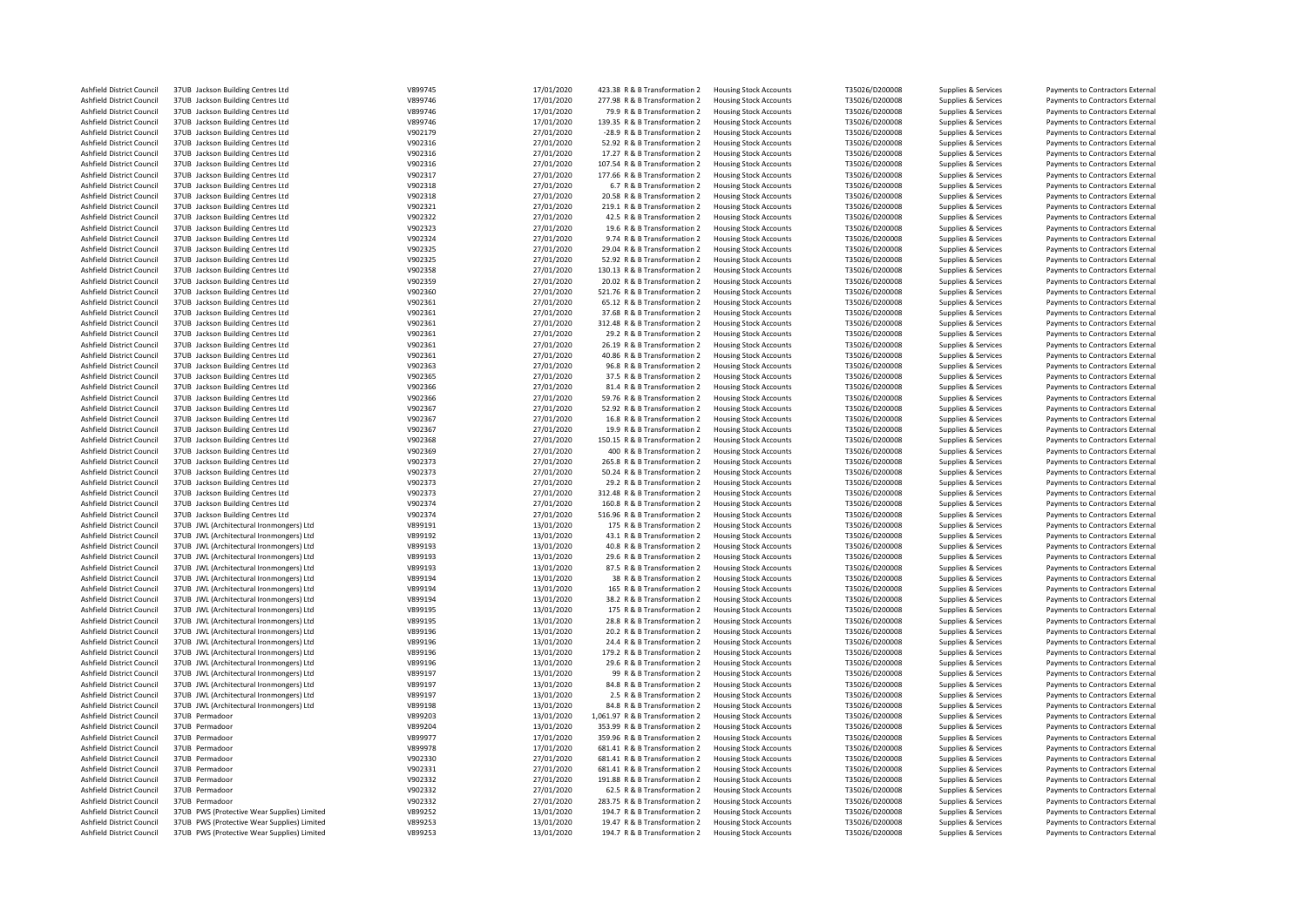| Ashfield District Council | 37UB PWS (Protective Wear Supplies) Limited | V899254 | 13/01/2020 | 97.35 R & B Transformation 2    | <b>Housing Stock Accounts</b> | T35026/D200008 | Supplies & Services | Payments to Contractors External |
|---------------------------|---------------------------------------------|---------|------------|---------------------------------|-------------------------------|----------------|---------------------|----------------------------------|
| Ashfield District Council | 37UB PWS (Protective Wear Supplies) Limited | V899255 | 13/01/2020 | 97.1 R & B Transformation 2     | <b>Housing Stock Accounts</b> | T35026/D200008 | Supplies & Services | Payments to Contractors External |
| Ashfield District Council | 37UB PWS (Protective Wear Supplies) Limited | V899256 | 13/01/2020 | 20.45 R & B Transformation 2    | <b>Housing Stock Accounts</b> | T35026/D200008 | Supplies & Services | Payments to Contractors External |
| Ashfield District Council | 37UB PWS (Protective Wear Supplies) Limited | V899256 | 13/01/2020 | 14.68 R & B Transformation 2    | <b>Housing Stock Accounts</b> | T35026/D200008 | Supplies & Services | Payments to Contractors External |
|                           |                                             |         | 13/01/2020 |                                 |                               |                |                     |                                  |
| Ashfield District Council | 37UB PWS (Protective Wear Supplies) Limited | V899256 |            | 35.04 R & B Transformation 2    | <b>Housing Stock Accounts</b> | T35026/D200008 | Supplies & Services | Payments to Contractors External |
| Ashfield District Council | 37UB PWS (Protective Wear Supplies) Limited | V899257 | 13/01/2020 | 34.72 R & B Transformation 2    | <b>Housing Stock Accounts</b> | T35026/D200008 | Supplies & Services | Payments to Contractors External |
| Ashfield District Council | 37UB PWS (Protective Wear Supplies) Limited | V899257 | 13/01/2020 | 30.02 R & B Transformation 2    | <b>Housing Stock Accounts</b> | T35026/D200008 | Supplies & Services | Payments to Contractors External |
| Ashfield District Council | 37UB PWS (Protective Wear Supplies) Limited | V899258 | 13/01/2020 | 130.56 R & B Transformation 2   | <b>Housing Stock Accounts</b> | T35026/D200008 | Supplies & Services | Payments to Contractors External |
| Ashfield District Council | 37UB PWS (Protective Wear Supplies) Limited | V899258 | 13/01/2020 | 87.78 R & B Transformation 2    | <b>Housing Stock Accounts</b> | T35026/D200008 | Supplies & Services | Payments to Contractors External |
| Ashfield District Council | 37UB PWS (Protective Wear Supplies) Limited | V899258 | 13/01/2020 | 261.12 R & B Transformation 2   | <b>Housing Stock Accounts</b> | T35026/D200008 | Supplies & Services | Payments to Contractors External |
| Ashfield District Council | 37UB PWS (Protective Wear Supplies) Limited | V899258 | 13/01/2020 | 261.12 R & B Transformation 2   | <b>Housing Stock Accounts</b> | T35026/D200008 | Supplies & Services | Payments to Contractors External |
| Ashfield District Council | 37UB PWS (Protective Wear Supplies) Limited | V899259 | 13/01/2020 | 240 R & B Transformation 2      | <b>Housing Stock Accounts</b> | T35026/D200008 | Supplies & Services | Payments to Contractors External |
|                           |                                             |         |            |                                 |                               |                |                     |                                  |
| Ashfield District Council | 37UB PWS (Protective Wear Supplies) Limited | V899980 | 17/01/2020 | 7.2 R & B Transformation 2      | <b>Housing Stock Accounts</b> | T35026/D200008 | Supplies & Services | Payments to Contractors External |
| Ashfield District Council | 37UB PWS (Protective Wear Supplies) Limited | V899980 | 17/01/2020 | 177.6 R & B Transformation 2    | <b>Housing Stock Accounts</b> | T35026/D200008 | Supplies & Services | Payments to Contractors External |
| Ashfield District Council | 37UB PWS (Protective Wear Supplies) Limited | V899981 | 17/01/2020 | 85.2 R & B Transformation 2     | <b>Housing Stock Accounts</b> | T35026/D200008 | Supplies & Services | Payments to Contractors External |
| Ashfield District Council | 37UB PWS (Protective Wear Supplies) Limited | V899981 | 17/01/2020 | 17.5 R & B Transformation 2     | <b>Housing Stock Accounts</b> | T35026/D200008 | Supplies & Services | Payments to Contractors External |
| Ashfield District Council | 37UB PWS (Protective Wear Supplies) Limited | V899981 | 17/01/2020 | 36.48 R & B Transformation 2    | <b>Housing Stock Accounts</b> | T35026/D200008 | Supplies & Services | Payments to Contractors External |
| Ashfield District Council | 37UB PWS (Protective Wear Supplies) Limited | V899981 | 17/01/2020 | 75.3 R & B Transformation 2     | <b>Housing Stock Accounts</b> | T35026/D200008 | Supplies & Services | Payments to Contractors External |
| Ashfield District Council | 37UB PWS (Protective Wear Supplies) Limited | V899982 | 17/01/2020 | 16.8 R & B Transformation 2     | <b>Housing Stock Accounts</b> | T35026/D200008 | Supplies & Services | Payments to Contractors External |
|                           |                                             |         |            |                                 |                               |                |                     |                                  |
| Ashfield District Council | 37UB PWS (Protective Wear Supplies) Limited | V899982 | 17/01/2020 | 217.6 R & B Transformation 2    | <b>Housing Stock Accounts</b> | T35026/D200008 | Supplies & Services | Payments to Contractors External |
| Ashfield District Council | 37UB PWS (Protective Wear Supplies) Limited | V899983 | 17/01/2020 | 34.08 R & B Transformation 2    | <b>Housing Stock Accounts</b> | T35026/D200008 | Supplies & Services | Payments to Contractors External |
| Ashfield District Council | 37UB PWS (Protective Wear Supplies) Limited | V899983 | 17/01/2020 | 22.76 R & B Transformation 2    | <b>Housing Stock Accounts</b> | T35026/D200008 | Supplies & Services | Payments to Contractors External |
| Ashfield District Council | 37UB PWS (Protective Wear Supplies) Limited | V899984 | 17/01/2020 | 11.64 R & B Transformation 2    | <b>Housing Stock Accounts</b> | T35026/D200008 | Supplies & Services | Payments to Contractors External |
| Ashfield District Council | 37UB PWS (Protective Wear Supplies) Limited | V899985 | 17/01/2020 | 19.7 R & B Transformation 2     | <b>Housing Stock Accounts</b> | T35026/D200008 | Supplies & Services | Payments to Contractors External |
| Ashfield District Council | 37UB PWS (Protective Wear Supplies) Limited | V899985 | 17/01/2020 | 16.3 R & B Transformation 2     | <b>Housing Stock Accounts</b> | T35026/D200008 | Supplies & Services | Payments to Contractors External |
| Ashfield District Council | 37UB PWS (Protective Wear Supplies) Limited | V899985 | 17/01/2020 | 29.52 R & B Transformation 2    | <b>Housing Stock Accounts</b> | T35026/D200008 | Supplies & Services | Payments to Contractors External |
|                           |                                             |         |            |                                 |                               |                |                     |                                  |
| Ashfield District Council | 37UB PWS (Protective Wear Supplies) Limited | V899985 | 17/01/2020 | 52.2 R & B Transformation 2     | <b>Housing Stock Accounts</b> | T35026/D200008 | Supplies & Services | Payments to Contractors External |
| Ashfield District Council | 37UB PWS (Protective Wear Supplies) Limited | V899987 | 17/01/2020 | 72.48 R & B Transformation 2    | <b>Housing Stock Accounts</b> | T35026/D200008 | Supplies & Services | Payments to Contractors External |
| Ashfield District Council | 37UB PWS (Protective Wear Supplies) Limited | V899994 | 17/01/2020 | 84.9 R & B Transformation 2     | <b>Housing Stock Accounts</b> | T35026/D200008 | Supplies & Services | Payments to Contractors External |
| Ashfield District Council | 37UB PWS (Protective Wear Supplies) Limited | V899999 | 17/01/2020 | 195.84 R & B Transformation 2   | <b>Housing Stock Accounts</b> | T35026/D200008 | Supplies & Services | Payments to Contractors External |
| Ashfield District Council | 37UB PWS (Protective Wear Supplies) Limited | V899999 | 17/01/2020 | 87.78 R & B Transformation 2    | <b>Housing Stock Accounts</b> | T35026/D200008 | Supplies & Services | Payments to Contractors External |
| Ashfield District Council | 37UB PWS (Protective Wear Supplies) Limited | V902333 | 27/01/2020 | 52.6 R & B Transformation 2     | <b>Housing Stock Accounts</b> | T35026/D200008 | Supplies & Services | Payments to Contractors External |
|                           |                                             |         |            |                                 |                               |                |                     |                                  |
| Ashfield District Council | 37UB PWS (Protective Wear Supplies) Limited | V902334 | 27/01/2020 | 39.4 R & B Transformation 2     | <b>Housing Stock Accounts</b> | T35026/D200008 | Supplies & Services | Payments to Contractors External |
| Ashfield District Council | 37UB PWS (Protective Wear Supplies) Limited | V902334 | 27/01/2020 | 22.02 R & B Transformation 2    | <b>Housing Stock Accounts</b> | T35026/D200008 | Supplies & Services | Payments to Contractors External |
| Ashfield District Council | 37UB PWS (Protective Wear Supplies) Limited | V902335 | 27/01/2020 | 9.6 R & B Transformation 2      | <b>Housing Stock Accounts</b> | T35026/D200008 | Supplies & Services | Payments to Contractors External |
| Ashfield District Council | 37UB PWS (Protective Wear Supplies) Limited | V902412 | 27/01/2020 | 278.4 R & B Transformation 2    | <b>Housing Stock Accounts</b> | T35026/D200008 | Supplies & Services | Payments to Contractors External |
| Ashfield District Council | 37UB PWS (Protective Wear Supplies) Limited | V902412 | 27/01/2020 | 111.36 R & B Transformation 2   | <b>Housing Stock Accounts</b> | T35026/D200008 | Supplies & Services | Payments to Contractors External |
| Ashfield District Council | 37UB PWS (Protective Wear Supplies) Limited | V902412 | 27/01/2020 | 222.72 R & B Transformation 2   | <b>Housing Stock Accounts</b> | T35026/D200008 | Supplies & Services | Payments to Contractors External |
| Ashfield District Council | 37UB PWS (Protective Wear Supplies) Limited | V902412 | 27/01/2020 | 19.42 R & B Transformation 2    | <b>Housing Stock Accounts</b> | T35026/D200008 | Supplies & Services | Payments to Contractors External |
| Ashfield District Council | 37UB PWS (Protective Wear Supplies) Limited | V902413 | 27/01/2020 | 111.36 R & B Transformation 2   | <b>Housing Stock Accounts</b> | T35026/D200008 | Supplies & Services | Payments to Contractors External |
|                           |                                             |         |            |                                 |                               |                |                     |                                  |
| Ashfield District Council | 37UB PWS (Protective Wear Supplies) Limited | V902413 | 27/01/2020 | 55.68 R & B Transformation 2    | <b>Housing Stock Accounts</b> | T35026/D200008 | Supplies & Services | Payments to Contractors External |
| Ashfield District Council | 37UB PWS (Protective Wear Supplies) Limited | V902413 | 27/01/2020 | 222.72 R & B Transformation 2   | <b>Housing Stock Accounts</b> | T35026/D200008 | Supplies & Services | Payments to Contractors External |
| Ashfield District Council | 37UB PWS (Protective Wear Supplies) Limited | V902413 | 27/01/2020 | 19.42 R & B Transformation 2    | <b>Housing Stock Accounts</b> | T35026/D200008 | Supplies & Services | Payments to Contractors External |
| Ashfield District Council | 37UB PWS (Protective Wear Supplies) Limited | V902413 | 27/01/2020 | 222.72 R & B Transformation 2   | <b>Housing Stock Accounts</b> | T35026/D200008 | Supplies & Services | Payments to Contractors External |
| Ashfield District Council | 37UB PWS (Protective Wear Supplies) Limited | V902413 | 27/01/2020 | 114.39 R & B Transformation 2   | <b>Housing Stock Accounts</b> | T35026/D200008 | Supplies & Services | Payments to Contractors External |
| Ashfield District Council | 37UB PWS (Protective Wear Supplies) Limited | V902413 | 27/01/2020 | 5.8 R & B Transformation 2      | <b>Housing Stock Accounts</b> | T35026/D200008 | Supplies & Services | Payments to Contractors External |
|                           |                                             |         |            |                                 |                               |                |                     |                                  |
| Ashfield District Council | 37UB Ritherdon & Co Ltd                     | V900001 | 17/01/2020 | 1,086.20 R & B Transformation 2 | <b>Housing Stock Accounts</b> | T35026/D200008 | Supplies & Services | Payments to Contractors External |
| Ashfield District Council | 37UB Seal Service Ltd                       | V900051 | 17/01/2020 | 150.5 R & B Transformation 2    | <b>Housing Stock Accounts</b> | T35026/D200008 | Supplies & Services | Payments to Contractors External |
| Ashfield District Council | 37UB Seal Service Ltd                       | V900051 | 17/01/2020 | 29.6 R & B Transformation 2     | <b>Housing Stock Accounts</b> | T35026/D200008 | Supplies & Services | Payments to Contractors External |
| Ashfield District Council | 37UB Seal Service Ltd                       | V900051 | 17/01/2020 | 32.08 R & B Transformation 2    | <b>Housing Stock Accounts</b> | T35026/D200008 | Supplies & Services | Payments to Contractors External |
| Ashfield District Council | 37UB Seal Service Ltd                       | V900051 | 17/01/2020 | 175.5 R & B Transformation 2    | <b>Housing Stock Accounts</b> | T35026/D200008 | Supplies & Services | Payments to Contractors External |
| Ashfield District Council | 37UB Smith Bros (Caer Conan) Wholesale Ltd  | V899265 | 13/01/2020 | 56.82 R & B Transformation 2    | <b>Housing Stock Accounts</b> | T35026/D200008 | Supplies & Services | Payments to Contractors External |
| Ashfield District Council | 37UB Smith Bros (Caer Conan) Wholesale Ltd  | V899265 | 13/01/2020 | 8 R & B Transformation 2        | <b>Housing Stock Accounts</b> | T35026/D200008 | Supplies & Services | Payments to Contractors External |
| Ashfield District Council | 37UB Smith Bros (Caer Conan) Wholesale Ltd  | V899265 | 13/01/2020 | 77.44 R & B Transformation 2    |                               | T35026/D200008 | Supplies & Services |                                  |
|                           |                                             |         |            |                                 | <b>Housing Stock Accounts</b> |                |                     | Payments to Contractors External |
| Ashfield District Council | 37UB Smith Bros (Caer Conan) Wholesale Ltd  | V899265 | 13/01/2020 | 44.02 R & B Transformation 2    | <b>Housing Stock Accounts</b> | T35026/D200008 | Supplies & Services | Payments to Contractors External |
| Ashfield District Council | 37UB Smith Bros (Caer Conan) Wholesale Ltd  | V899265 | 13/01/2020 | 69.08 R & B Transformation 2    | <b>Housing Stock Accounts</b> | T35026/D200008 | Supplies & Services | Payments to Contractors External |
| Ashfield District Council | 37UB Smith Bros (Caer Conan) Wholesale Ltd  | V899265 | 13/01/2020 | 22.62 R & B Transformation 2    | <b>Housing Stock Accounts</b> | T35026/D200008 | Supplies & Services | Payments to Contractors External |
| Ashfield District Council | 37UB Smith Bros (Caer Conan) Wholesale Ltd  | V899265 | 13/01/2020 | 35.56 R & B Transformation 2    | <b>Housing Stock Accounts</b> | T35026/D200008 | Supplies & Services | Payments to Contractors External |
| Ashfield District Council | 37UB Smith Bros (Caer Conan) Wholesale Ltd  | V899265 | 13/01/2020 | 11.83 R & B Transformation 2    | <b>Housing Stock Accounts</b> | T35026/D200008 | Supplies & Services | Payments to Contractors External |
| Ashfield District Council | 37UB Smith Bros (Caer Conan) Wholesale Ltd  | V899265 | 13/01/2020 | 14.52 R & B Transformation 2    | <b>Housing Stock Accounts</b> | T35026/D200008 | Supplies & Services | Payments to Contractors External |
|                           |                                             |         |            |                                 |                               |                |                     |                                  |
| Ashfield District Council | 37UB Smith Bros (Caer Conan) Wholesale Ltd  | V899265 | 13/01/2020 | 11.74 R & B Transformation 2    | <b>Housing Stock Accounts</b> | T35026/D200008 | Supplies & Services | Payments to Contractors External |
| Ashfield District Council | 37UB Smith Bros (Caer Conan) Wholesale Ltd  | V899265 | 13/01/2020 | 60.66 R & B Transformation 2    | <b>Housing Stock Accounts</b> | T35026/D200008 | Supplies & Services | Payments to Contractors External |
| Ashfield District Council | 37UB Smith Bros (Caer Conan) Wholesale Ltd  | V899265 | 13/01/2020 | 9.8 R & B Transformation 2      | <b>Housing Stock Accounts</b> | T35026/D200008 | Supplies & Services | Payments to Contractors External |
| Ashfield District Council | 37UB Smith Bros (Caer Conan) Wholesale Ltd  | V899267 | 13/01/2020 | 238.35 R & B Transformation 2   | <b>Housing Stock Accounts</b> | T35026/D200008 | Supplies & Services | Payments to Contractors External |
| Ashfield District Council | 37UB Smith Bros (Caer Conan) Wholesale Ltd  | V899268 | 13/01/2020 | 1,638.84 R & B Transformation 2 | <b>Housing Stock Accounts</b> | T35026/D200008 | Supplies & Services | Payments to Contractors External |
| Ashfield District Council | 37UB Smith Bros (Caer Conan) Wholesale Ltd  | V899269 | 13/01/2020 | 476.7 R & B Transformation 2    | <b>Housing Stock Accounts</b> | T35026/D200008 | Supplies & Services | Payments to Contractors External |
| Ashfield District Council | 37UB Smith Bros (Caer Conan) Wholesale Ltd  | V899270 | 13/01/2020 | 1,589.00 R & B Transformation 2 | <b>Housing Stock Accounts</b> | T35026/D200008 | Supplies & Services | Payments to Contractors External |
| Ashfield District Council | 37UB Smith Bros (Caer Conan) Wholesale Ltd  | V899271 | 13/01/2020 | 146.2 R & B Transformation 2    |                               | T35026/D200008 |                     |                                  |
|                           |                                             |         |            |                                 | <b>Housing Stock Accounts</b> |                | Supplies & Services | Payments to Contractors External |
| Ashfield District Council | 37UB Smith Bros (Caer Conan) Wholesale Ltd  | V899271 | 13/01/2020 | 184.1 R & B Transformation 2    | <b>Housing Stock Accounts</b> | T35026/D200008 | Supplies & Services | Payments to Contractors External |
| Ashfield District Council | 37UB Smith Bros (Caer Conan) Wholesale Ltd  | V899271 | 13/01/2020 | 184.1 R & B Transformation 2    | <b>Housing Stock Accounts</b> | T35026/D200008 | Supplies & Services | Payments to Contractors External |
| Ashfield District Council | 37UB Smith Bros (Caer Conan) Wholesale Ltd  | V899271 | 13/01/2020 | 124.52 R & B Transformation 2   | <b>Housing Stock Accounts</b> | T35026/D200008 | Supplies & Services | Payments to Contractors External |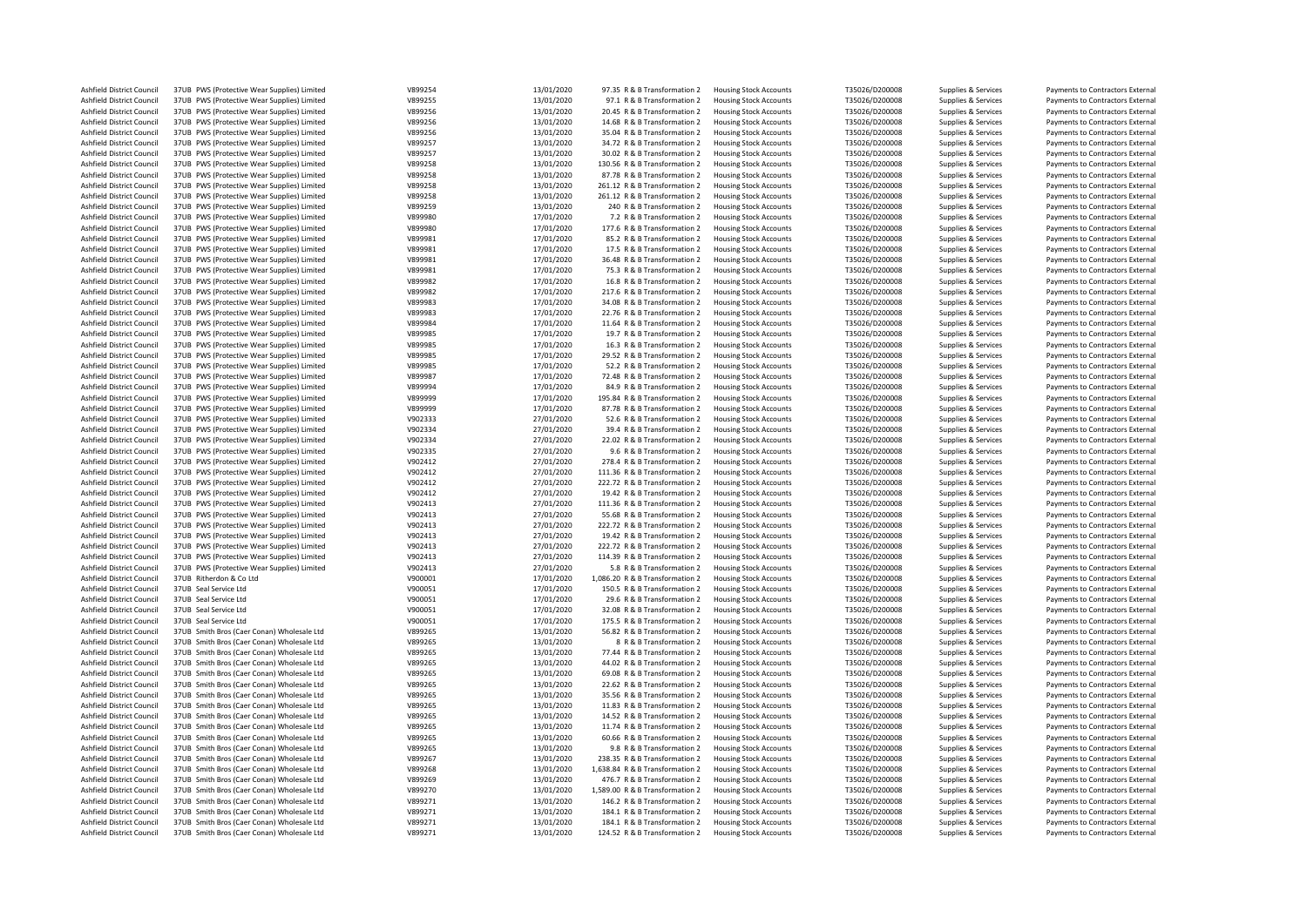| Ashfield District Council                              | 37UB Smith Bros (Caer Conan) Wholesale Ltd             | V899271            | 13/01/2020               | 1,161.72 R & B Transformation 2                            | <b>Housing Stock Accounts</b>                | T35026/D200008             | Supplies & Services                                                    | Payments to Contractors External        |
|--------------------------------------------------------|--------------------------------------------------------|--------------------|--------------------------|------------------------------------------------------------|----------------------------------------------|----------------------------|------------------------------------------------------------------------|-----------------------------------------|
| Ashfield District Council                              | 37UB Smith Bros (Caer Conan) Wholesale Ltd             | V899271            | 13/01/2020               | 29.4 R & B Transformation 2                                | <b>Housing Stock Accounts</b>                | T35026/D200008             | Supplies & Services                                                    | Payments to Contractors External        |
| Ashfield District Council                              | 37UB Smith Bros (Caer Conan) Wholesale Ltd             | V899271            | 13/01/2020               | 18.77 R & B Transformation 2                               | <b>Housing Stock Accounts</b>                | T35026/D200008             | Supplies & Services                                                    | Payments to Contractors External        |
| Ashfield District Council                              | 37UB Smith Bros (Caer Conan) Wholesale Ltd             | V899271            | 13/01/2020               | 9.8 R & B Transformation 2                                 | <b>Housing Stock Accounts</b>                | T35026/D200008             | Supplies & Services                                                    | Payments to Contractors External        |
| Ashfield District Council                              | 37UB Smith Bros (Caer Conan) Wholesale Ltd             | V899271            | 13/01/2020               | 138.2 R & B Transformation 2                               | <b>Housing Stock Accounts</b>                | T35026/D200008             | Supplies & Services                                                    | Payments to Contractors External        |
| Ashfield District Council                              | 37UB Smith Bros (Caer Conan) Wholesale Ltd             | V899271            | 13/01/2020               | 100.8 R & B Transformation 2                               | <b>Housing Stock Accounts</b>                | T35026/D200008             | Supplies & Services                                                    | Payments to Contractors External        |
| Ashfield District Council                              | 37UB Smith Bros (Caer Conan) Wholesale Ltd             | V899271            | 13/01/2020               | 44 R & B Transformation 2                                  | <b>Housing Stock Accounts</b>                | T35026/D200008             | Supplies & Services                                                    | Payments to Contractors External        |
| Ashfield District Council                              | 37UB Smith Bros (Caer Conan) Wholesale Ltd             | V899271            | 13/01/2020               | 11.56 R & B Transformation 2                               | <b>Housing Stock Accounts</b>                | T35026/D200008             | Supplies & Services                                                    | Payments to Contractors External        |
| Ashfield District Council                              | 37UB Smith Bros (Caer Conan) Wholesale Ltd             | V899271            | 13/01/2020               | 34.6 R & B Transformation 2                                | <b>Housing Stock Accounts</b>                | T35026/D200008             | Supplies & Services                                                    | Payments to Contractors External        |
| Ashfield District Council                              | 37UB Smith Bros (Caer Conan) Wholesale Ltd             | V899271            | 13/01/2020               | 33.3 R & B Transformation 2                                | <b>Housing Stock Accounts</b>                | T35026/D200008             | Supplies & Services                                                    | Payments to Contractors External        |
| Ashfield District Council                              | 37UB Smith Bros (Caer Conan) Wholesale Ltd             | V899271            | 13/01/2020               | 184.1 R & B Transformation 2                               | <b>Housing Stock Accounts</b>                | T35026/D200008             | Supplies & Services                                                    | Payments to Contractors External        |
|                                                        |                                                        |                    |                          |                                                            |                                              |                            |                                                                        |                                         |
| Ashfield District Council                              | 37UB Smith Bros (Caer Conan) Wholesale Ltd             | V900009            | 17/01/2020               | 60.66 R & B Transformation 2                               | <b>Housing Stock Accounts</b>                | T35026/D200008             | Supplies & Services                                                    | Payments to Contractors External        |
| Ashfield District Council                              | 37UB Smith Bros (Caer Conan) Wholesale Ltd             | V900010            | 17/01/2020               | 797.4 R & B Transformation 2                               | <b>Housing Stock Accounts</b>                | T35026/D200008             | Supplies & Services                                                    | Payments to Contractors External        |
| Ashfield District Council                              | 37UB Smith Bros (Caer Conan) Wholesale Ltd             | V900011            | 17/01/2020               | 8.35 R & B Transformation 2                                | <b>Housing Stock Accounts</b>                | T35026/D200008             | Supplies & Services                                                    | Payments to Contractors External        |
| Ashfield District Council                              | 37UB Smith Bros (Caer Conan) Wholesale Ltd             | V900011            | 17/01/2020               | 5.55 R & B Transformation 2                                | <b>Housing Stock Accounts</b>                | T35026/D200008             | Supplies & Services                                                    | Payments to Contractors External        |
| Ashfield District Council                              | 37UB Smith Bros (Caer Conan) Wholesale Ltd             | V900011            | 17/01/2020               | 9.6 R & B Transformation 2                                 | <b>Housing Stock Accounts</b>                | T35026/D200008             | Supplies & Services                                                    | Payments to Contractors External        |
| Ashfield District Council                              | 37UB Smith Bros (Caer Conan) Wholesale Ltd             | V900011            | 17/01/2020               | 7 R & B Transformation 2                                   | <b>Housing Stock Accounts</b>                | T35026/D200008             | Supplies & Services                                                    | Payments to Contractors External        |
| Ashfield District Council                              | 37UB Smith Bros (Caer Conan) Wholesale Ltd             | V900011            | 17/01/2020               | 11.2 R & B Transformation 2                                | <b>Housing Stock Accounts</b>                | T35026/D200008             | Supplies & Services                                                    | Payments to Contractors External        |
| Ashfield District Council                              | 37UB Smith Bros (Caer Conan) Wholesale Ltd             | V900011            | 17/01/2020               | 4.65 R & B Transformation 2                                | <b>Housing Stock Accounts</b>                | T35026/D200008             | Supplies & Services                                                    | Payments to Contractors External        |
| Ashfield District Council                              | 37UB Smith Bros (Caer Conan) Wholesale Ltd             | V900013            | 17/01/2020               | 86.26 R & B Transformation 2                               | <b>Housing Stock Accounts</b>                | T35026/D200008             | Supplies & Services                                                    | Payments to Contractors External        |
| Ashfield District Council                              | 37UB Smith Bros (Caer Conan) Wholesale Ltd             | V902418            | 27/01/2020               | 43.73 R & B Transformation 2                               | <b>Housing Stock Accounts</b>                | T35026/D200008             | Supplies & Services                                                    | Payments to Contractors External        |
| Ashfield District Council                              | 37UB Smith Bros (Caer Conan) Wholesale Ltd             | V902419            | 27/01/2020               | 27.24 R & B Transformation 2                               | <b>Housing Stock Accounts</b>                | T35026/D200008             | Supplies & Services                                                    | Payments to Contractors External        |
| Ashfield District Council                              | 37UB Smith Bros (Caer Conan) Wholesale Ltd             | V902420            | 27/01/2020               | 87.46 R & B Transformation 2                               | <b>Housing Stock Accounts</b>                | T35026/D200008             | Supplies & Services                                                    | Payments to Contractors External        |
|                                                        |                                                        | V902421            |                          |                                                            |                                              |                            |                                                                        |                                         |
| Ashfield District Council                              | 37UB Smith Bros (Caer Conan) Wholesale Ltd             |                    | 27/01/2020               | 87.46 R & B Transformation 2                               | <b>Housing Stock Accounts</b>                | T35026/D200008             | Supplies & Services                                                    | Payments to Contractors External        |
| Ashfield District Council                              | 37UB Smith Bros (Caer Conan) Wholesale Ltd             | V902469            | 27/01/2020               | 1,528.65 R & B Transformation 2                            | <b>Housing Stock Accounts</b>                | T35026/D200008             | Supplies & Services                                                    | Payments to Contractors External        |
| Ashfield District Council                              | 37UB Symphony Group                                    | V899272            | 13/01/2020               | 327.6 R & B Transformation 2                               | <b>Housing Stock Accounts</b>                | T35026/D200008             | Supplies & Services                                                    | Payments to Contractors External        |
| Ashfield District Council                              | 37UB Symphony Group                                    | V899272            | 13/01/2020               | 160.8 R & B Transformation 2                               | <b>Housing Stock Accounts</b>                | T35026/D200008             | Supplies & Services                                                    | Payments to Contractors External        |
| Ashfield District Council                              | 37UB Terratruck Distribution Services Ltd              | V902424            | 27/01/2020               | 37.68 R & B Transformation 2                               | <b>Housing Stock Accounts</b>                | T35026/D200008             | Supplies & Services                                                    | Payments to Contractors External        |
| Ashfield District Council                              | 37UB Wolseley UK Limited                               | V902440            | 27/01/2020               | 69.8 R & B Transformation 2                                | <b>Housing Stock Accounts</b>                | T35026/D200008             | Supplies & Services                                                    | Payments to Contractors External        |
| Ashfield District Council                              | 37UB Eversheds Sutherland (International) LLP          | V899551            | 16/01/2020               | 0 R & B Transformation 2                                   | Other Balances                               | T24012/J102                | Income                                                                 | Contributions                           |
| Ashfield District Council                              | 37UB B & B Tractors                                    | V899344            | 09/01/2020               | 436.77 Place & Communities 2                               | <b>Stock Account</b>                         | T35002/C011                | <b>Transport Related Expenses</b>                                      | Parts                                   |
| Ashfield District Council                              | 37UB B & B Tractors                                    | V899344            | 09/01/2020               | 6.41 Place & Communities 2                                 | <b>Stock Account</b>                         | T35002/C011                | <b>Transport Related Expenses</b>                                      | Parts                                   |
| Ashfield District Council                              | 37UB B & B Tractors                                    | V899344            | 09/01/2020               | 204 Place & Communities 2                                  | <b>Stock Account</b>                         | T35002/C011                | <b>Transport Related Expenses</b>                                      | Parts                                   |
| Ashfield District Council                              | 37UB Burrows Recovery                                  | V898748            | 09/01/2020               | 127.5 Place & Communities 2                                | <b>Stock Account</b>                         | T35002/C011                | <b>Transport Related Expenses</b>                                      | Parts                                   |
| Ashfield District Council                              | 37UB Burrows Recovery                                  | V899363            | 09/01/2020               | 242.5 Place & Communities 2                                | <b>Stock Account</b>                         | T35002/C011                | <b>Transport Related Expenses</b>                                      | Parts                                   |
| Ashfield District Council                              | 37UB Burrows Recovery                                  | V899374            | 09/01/2020               | 270 Place & Communities 2                                  | <b>Stock Account</b>                         | T35002/C011                | <b>Transport Related Expenses</b>                                      | Parts                                   |
|                                                        |                                                        |                    |                          |                                                            |                                              |                            |                                                                        |                                         |
|                                                        |                                                        |                    |                          |                                                            |                                              |                            |                                                                        |                                         |
| Ashfield District Council                              | 37UB Burrows Recovery                                  | V899383            | 09/01/2020               | 120 Place & Communities 2                                  | <b>Stock Account</b>                         | T35002/C011                | <b>Transport Related Expenses</b>                                      | Parts                                   |
| Ashfield District Council                              | 37UB Certas Energy UK Ltd t/a Pace Fuelcare            | V896125            | 02/01/2020               | 17,223.71 Place & Communities 2                            | <b>Stock Account</b>                         | T35001/D001004             | Supplies & Services                                                    | Chemicals and Materials Purchase        |
| Ashfield District Council                              | 37UB Certas Energy UK Ltd t/a Pace Fuelcare            | V896127            | 02/01/2020               | 327.96 Place & Communities 2                               | <b>Stock Account</b>                         | T35001/D001004             | Supplies & Services                                                    | Chemicals and Materials Purchase        |
| Ashfield District Council                              | 37UB Certas Energy UK Ltd t/a Pace Fuelcare            | V900152            | 23/01/2020               | 19,826.56 Place & Communities 2                            | <b>Stock Account</b>                         | T35001/D001004             | Supplies & Services                                                    | Chemicals and Materials Purchase        |
| Ashfield District Council                              | 37UB Certas Energy UK Ltd t/a Pace Fuelcare            | V903079            | 30/01/2020               | 18,369.00 Place & Communities 2                            | <b>Stock Account</b>                         | T35001/D001004             | Supplies & Services                                                    | <b>Chemicals and Materials Purchase</b> |
| Ashfield District Council                              | 37UB Certas Energy UK Ltd t/a Pace Fuelcare            | V903089            | 30/01/2020               | 443.75 Place & Communities 2                               | <b>Stock Account</b>                         | T35001/D001004             | Supplies & Services                                                    | <b>Chemicals and Materials Purchase</b> |
| Ashfield District Council                              | 37UB Chemodex Ltd                                      | V900172            | 30/01/2020               | 707.94 Place & Communities 2                               | <b>Stock Account</b>                         | T35004/C005                | <b>Transport Related Expenses</b>                                      | Lubricants                              |
| Ashfield District Council                              | 37UB Chemodex Ltd                                      | V900172            | 30/01/2020               | 272.65 Place & Communities 2                               | <b>Stock Account</b>                         | T35004/C005                | <b>Transport Related Expenses</b>                                      | Lubricants                              |
| Ashfield District Council                              | 37UB Davenport Accident Repair Centre                  | V903002            | 30/01/2020               | 1,326.21 Place & Communities 2                             | <b>Stock Account</b>                         | T35002/C011                | <b>Transport Related Expenses</b>                                      | Parts                                   |
| Ashfield District Council                              |                                                        |                    |                          |                                                            | <b>Stock Account</b>                         |                            |                                                                        |                                         |
|                                                        | 37UB Davenport Accident Repair Centre                  | V903002            | 30/01/2020               | 256 Place & Communities 2                                  |                                              | T35002/C011                | <b>Transport Related Expenses</b>                                      | Parts                                   |
| Ashfield District Council                              | 37UB Davenport Accident Repair Centre                  | V903003            | 30/01/2020               | 10 Place & Communities 2                                   | <b>Stock Account</b>                         | T35002/C011                | <b>Transport Related Expenses</b>                                      | Parts                                   |
| Ashfield District Council                              | 37UB Davmac Spares Ltd                                 | V896080            | 02/01/2020               | -74.26 Place & Communities 2                               | <b>Stock Account</b>                         | T35002/C011                | <b>Transport Related Expenses</b>                                      | Parts                                   |
| Ashfield District Council                              | 37UB Davmac Spares Ltd                                 | V896081            | 02/01/2020               | 74.26 Place & Communities 2                                | <b>Stock Account</b>                         | T35002/C011                | <b>Transport Related Expenses</b>                                      | Parts                                   |
| Ashfield District Council                              | 37UB Daymac Spares Ltd                                 | V896081            | 02/01/2020               | 51.74 Place & Communities 2                                | <b>Stock Account</b>                         | T35002/C011                | <b>Transport Related Expenses</b>                                      | Parts                                   |
| Ashfield District Council                              | 37UB Davmac Spares Ltd                                 | V896081            | 02/01/2020               | 5.96 Place & Communities 2                                 | <b>Stock Account</b>                         | T35002/C011                | <b>Transport Related Expenses</b>                                      | Parts                                   |
| Ashfield District Council                              | 37UB Davmac Spares Ltd                                 | V896082            | 02/01/2020               | 85.58 Place & Communities 2                                | <b>Stock Account</b>                         | T35002/C011                | <b>Transport Related Expenses</b>                                      | Parts                                   |
| Ashfield District Council                              | 37UB Davmac Spares Ltd                                 | V896084            | 02/01/2020               | 51.74 Place & Communities 2                                | <b>Stock Account</b>                         | T35002/C011                | <b>Transport Related Expenses</b>                                      | Parts                                   |
| Ashfield District Council                              | 37UB Davmac Spares Ltd                                 | V896086            | 02/01/2020               | 26.78 Place & Communities 2                                | <b>Stock Account</b>                         | T35002/C011                | <b>Transport Related Expenses</b>                                      | Parts                                   |
| Ashfield District Council                              | 37UB Davmac Spares Ltd                                 | V896086            | 02/01/2020               | 5.91 Place & Communities 2                                 | <b>Stock Account</b>                         | T35002/C011                | <b>Transport Related Expenses</b>                                      | Parts                                   |
| Ashfield District Council                              | 37UB Davmac Spares Ltd                                 | V896087            | 02/01/2020               | 33.12 Place & Communities 2                                | <b>Stock Account</b>                         | T35002/C011                | <b>Transport Related Expenses</b>                                      | Parts                                   |
| Ashfield District Council                              | 37UB Davmac Spares Ltd                                 | V896088            | 02/01/2020               | -16.56 Place & Communities 2                               | <b>Stock Account</b>                         | T35002/C011                | <b>Transport Related Expenses</b>                                      | Parts                                   |
| Ashfield District Council                              | 37UB Davmac Spares Ltd                                 | V896095            | 02/01/2020               | 90.37 Place & Communities 2                                | <b>Stock Account</b>                         | T35002/C011                | <b>Transport Related Expenses</b>                                      | Parts                                   |
| Ashfield District Council                              | 37UB Daymac Spares Ltd                                 | V898219            | 02/01/2020               | 156.78 Place & Communities 2                               | <b>Stock Account</b>                         | T35002/C011                | <b>Transport Related Expenses</b>                                      | Parts                                   |
| Ashfield District Council                              | 37UB Daymac Spares Ltd                                 | V898220            | 02/01/2020               | 19.22 Place & Communities 2                                | <b>Stock Account</b>                         | T35002/C011                | <b>Transport Related Expenses</b>                                      | Parts                                   |
| Ashfield District Council                              | 37UB Davmac Spares Ltd                                 | V898230            | 02/01/2020               | 115.49 Place & Communities 2                               | <b>Stock Account</b>                         | T35002/C011                | <b>Transport Related Expenses</b>                                      | Parts                                   |
| Ashfield District Council                              | 37UB Dennis Eagle Limited                              | V898156            | 02/01/2020               | 22.64 Place & Communities 2                                | <b>Stock Account</b>                         | T35002/C011                | <b>Transport Related Expenses</b>                                      | Parts                                   |
|                                                        | 37UB Dennis Eagle Limited                              | V898156            |                          |                                                            |                                              |                            |                                                                        | Parts                                   |
| Ashfield District Council                              |                                                        |                    | 02/01/2020               | 568.29 Place & Communities 2                               | <b>Stock Account</b>                         | T35002/C011                | <b>Transport Related Expenses</b>                                      |                                         |
| Ashfield District Council                              | 37UB Dennis Eagle Limited                              | V898164            | 02/01/2020               | 3.29 Place & Communities 2                                 | <b>Stock Account</b>                         | T35002/C011                | <b>Transport Related Expenses</b>                                      | Parts                                   |
| Ashfield District Council                              | 37UB Dennis Eagle Limited                              | V898164            | 02/01/2020               | 14.44 Place & Communities 2                                | <b>Stock Account</b>                         | T35002/C011                | <b>Transport Related Expenses</b>                                      | Parts                                   |
| Ashfield District Council                              | 37UB Dennis Eagle Limited                              | V898164            | 02/01/2020               | 59.63 Place & Communities 2                                | <b>Stock Account</b>                         | T35002/C011                | <b>Transport Related Expenses</b>                                      | Parts                                   |
| Ashfield District Council                              | 37UB Dennis Eagle Limited                              | V898164            | 02/01/2020               | 22 Place & Communities 2                                   | <b>Stock Account</b>                         | T35002/C011                | <b>Transport Related Expenses</b>                                      | Parts                                   |
| Ashfield District Council                              | 37UB Dennis Eagle Limited                              | V898164            | 02/01/2020               | 7.34 Place & Communities 2                                 | <b>Stock Account</b>                         | T35002/C011                | <b>Transport Related Expenses</b>                                      | Parts                                   |
| Ashfield District Council                              | 37UB Dennis Eagle Limited                              | V898207            | 09/01/2020               | 64.43 Place & Communities 2                                | <b>Stock Account</b>                         | T35002/C011                | <b>Transport Related Expenses</b>                                      | Parts                                   |
| Ashfield District Council<br>Ashfield District Council | 37UB Dennis Eagle Limited<br>37UB Dennis Eagle Limited | V898207<br>V898207 | 09/01/2020<br>09/01/2020 | 23.99 Place & Communities 2<br>41.59 Place & Communities 2 | <b>Stock Account</b><br><b>Stock Account</b> | T35002/C011<br>T35002/C011 | <b>Transport Related Expenses</b><br><b>Transport Related Expenses</b> | Parts<br>Parts                          |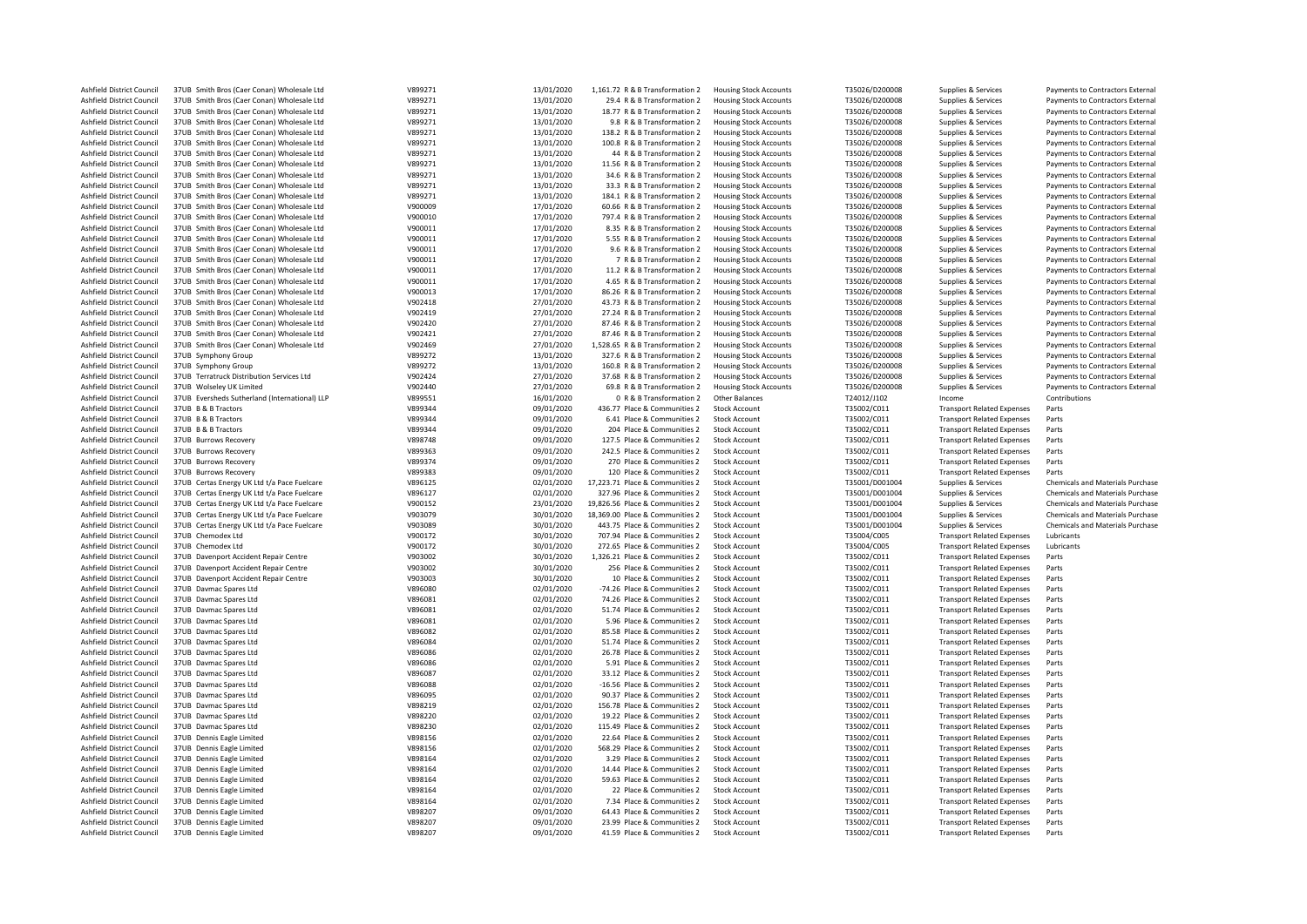| Ashfield District Council | 37UB Dennis Eagle Limited       | V898552 | 09/01/2020 | 194.98 Place & Communities 2   | <b>Stock Account</b> | T35002/C011 | <b>Transport Related Expenses</b> | Parts      |
|---------------------------|---------------------------------|---------|------------|--------------------------------|----------------------|-------------|-----------------------------------|------------|
| Ashfield District Council | 37UB Dennis Eagle Limited       | V898552 | 09/01/2020 | 7.66 Place & Communities 2     | <b>Stock Account</b> | T35002/C011 | <b>Transport Related Expenses</b> | Parts      |
| Ashfield District Council | 37UB Dennis Eagle Limited       | V898578 | 09/01/2020 | 112.15 Place & Communities 2   | <b>Stock Account</b> | T35002/C011 | <b>Transport Related Expenses</b> | Parts      |
| Ashfield District Council | 37UB Dennis Eagle Limited       | V898578 | 09/01/2020 | 50.37 Place & Communities 2    | <b>Stock Account</b> | T35002/C011 | <b>Transport Related Expenses</b> | Parts      |
| Ashfield District Council | 37UB Dennis Eagle Limited       | V898591 | 09/01/2020 | 110.94 Place & Communities 2   | <b>Stock Account</b> | T35002/C011 | <b>Transport Related Expenses</b> | Parts      |
|                           |                                 |         |            |                                |                      |             |                                   |            |
| Ashfield District Council | 37UB Dennis Eagle Limited       | V898723 | 09/01/2020 | 168.39 Place & Communities 2   | <b>Stock Account</b> | T35002/C011 | <b>Transport Related Expenses</b> | Parts      |
| Ashfield District Council | 37UB Dennis Eagle Limited       | V899365 | 09/01/2020 | 154.7 Place & Communities 2    | <b>Stock Account</b> | T35002/C011 | <b>Transport Related Expenses</b> | Parts      |
| Ashfield District Council | 37UB Dennis Eagle Limited       | V899318 | 16/01/2020 | 1,079.68 Place & Communities 2 | <b>Stock Account</b> | T35002/C011 | <b>Transport Related Expenses</b> | Parts      |
| Ashfield District Council | 37UB Dennis Eagle Limited       | V899535 | 16/01/2020 | 265.2 Place & Communities 2    | <b>Stock Account</b> | T35002/C011 | <b>Transport Related Expenses</b> | Parts      |
| Ashfield District Council | 37UB Dennis Eagle Limited       | V899723 | 16/01/2020 | 176.9 Place & Communities 2    | <b>Stock Account</b> | T35002/C011 | <b>Transport Related Expenses</b> | Parts      |
|                           |                                 |         |            |                                |                      |             |                                   |            |
| Ashfield District Council | 37UB Dennis Eagle Limited       | V900155 | 30/01/2020 | 67.84 Place & Communities 2    | <b>Stock Account</b> | T35002/C011 | <b>Transport Related Expenses</b> | Parts      |
| Ashfield District Council | 37UB Dennis Eagle Limited       | V903024 | 30/01/2020 | 47.66 Place & Communities 2    | <b>Stock Account</b> | T35002/C011 | <b>Transport Related Expenses</b> | Parts      |
| Ashfield District Council | 37UB Dennis Eagle Limited       | V903024 | 30/01/2020 | 120.71 Place & Communities 2   | <b>Stock Account</b> | T35002/C011 | <b>Transport Related Expenses</b> | Parts      |
| Ashfield District Council | 37UB Dennis Eagle Limited       | V903025 | 30/01/2020 | 62.47 Place & Communities 2    | <b>Stock Account</b> | T35002/C011 | <b>Transport Related Expenses</b> | Parts      |
| Ashfield District Council | 37UB Dennis Eagle Limited       | V903025 | 30/01/2020 | 190.95 Place & Communities 2   | <b>Stock Account</b> | T35002/C011 | <b>Transport Related Expenses</b> | Parts      |
|                           |                                 |         |            |                                |                      |             |                                   |            |
| Ashfield District Council | 37UB Dennis Eagle Limited       | V903186 | 30/01/2020 | 331.5 Place & Communities 2    | <b>Stock Account</b> | T35002/C011 | <b>Transport Related Expenses</b> | Parts      |
| Ashfield District Council | 37UB Dennis Eagle Limited       | V903186 | 30/01/2020 | 89.96 Place & Communities 2    | <b>Stock Account</b> | T35002/C011 | <b>Transport Related Expenses</b> | Parts      |
| Ashfield District Council | 37UB Dennis Eagle Limited       | V903186 | 30/01/2020 | 72.36 Place & Communities 2    | <b>Stock Account</b> | T35002/C011 | <b>Transport Related Expenses</b> | Parts      |
| Ashfield District Council | 37UB Dennis Eagle Limited       | V903287 | 30/01/2020 | 124.34 Place & Communities 2   | <b>Stock Account</b> | T35002/C011 | <b>Transport Related Expenses</b> | Parts      |
| Ashfield District Council | 37UB G K Group T/A Perrys       | V896085 | 02/01/2020 | 23.72 Place & Communities 2    | <b>Stock Account</b> | T35002/C011 | <b>Transport Related Expenses</b> | Parts      |
| Ashfield District Council | 37UB G K Group T/A Perrys       | V896085 | 02/01/2020 | 26.53 Place & Communities 2    | <b>Stock Account</b> | T35002/C011 | <b>Transport Related Expenses</b> | Parts      |
|                           |                                 |         |            |                                |                      |             |                                   |            |
| Ashfield District Council | 37UB G K Group T/A Perrys       | V896085 | 02/01/2020 | 23.4 Place & Communities 2     | <b>Stock Account</b> | T35004/C005 | <b>Transport Related Expenses</b> | Lubricants |
| Ashfield District Council | 37UB G K Group T/A Perrys       | V896085 | 02/01/2020 | 67.56 Place & Communities 2    | <b>Stock Account</b> | T35002/C011 | <b>Transport Related Expenses</b> | Parts      |
| Ashfield District Council | 37UB G K Group T/A Perrys       | V896085 | 02/01/2020 | 30 Place & Communities 2       | <b>Stock Account</b> | T35004/C005 | <b>Transport Related Expenses</b> | Lubricants |
| Ashfield District Council | 37UB G K Group T/A Perrys       | V896085 | 02/01/2020 | 12.82 Place & Communities 2    | <b>Stock Account</b> | T35002/C011 | <b>Transport Related Expenses</b> | Parts      |
| Ashfield District Council | 37UB G K Group T/A Perrys       | V897976 | 02/01/2020 | 28.84 Place & Communities 2    | <b>Stock Account</b> | T35002/C011 | <b>Transport Related Expenses</b> | Parts      |
|                           |                                 |         |            |                                |                      |             |                                   |            |
| Ashfield District Council | 37UB G K Group T/A Perrys       | V897976 | 02/01/2020 | 22.54 Place & Communities 2    | <b>Stock Account</b> | T35002/C011 | <b>Transport Related Expenses</b> | Parts      |
| Ashfield District Council | 37UB G K Group T/A Perrys       | V897976 | 02/01/2020 | 23.72 Place & Communities 2    | <b>Stock Account</b> | T35002/C011 | <b>Transport Related Expenses</b> | Parts      |
| Ashfield District Council | 37UB G K Group T/A Perrys       | V897976 | 02/01/2020 | 12.82 Place & Communities 2    | <b>Stock Account</b> | T35002/C011 | <b>Transport Related Expenses</b> | Parts      |
| Ashfield District Council | 37UB G K Group T/A Perrys       | V897976 | 02/01/2020 | 7.52 Place & Communities 2     | <b>Stock Account</b> | T35002/C011 | <b>Transport Related Expenses</b> | Parts      |
| Ashfield District Council | 37UB G K Group T/A Perrys       | V898061 | 02/01/2020 | 309.05 Place & Communities 2   | <b>Stock Account</b> | T35002/C011 | <b>Transport Related Expenses</b> | Parts      |
|                           |                                 |         |            |                                |                      |             |                                   |            |
| Ashfield District Council | 37UB G K Group T/A Perrys       | V898221 | 02/01/2020 | 67.56 Place & Communities 2    | <b>Stock Account</b> | T35002/C011 | <b>Transport Related Expenses</b> | Parts      |
| Ashfield District Council | 37UB G K Group T/A Perrys       | V898224 | 02/01/2020 | 27.33 Place & Communities 2    | <b>Stock Account</b> | T35002/C011 | <b>Transport Related Expenses</b> | Parts      |
| Ashfield District Council | 37UB G K Group T/A Perrys       | V898231 | 02/01/2020 | 67.56 Place & Communities 2    | <b>Stock Account</b> | T35002/C011 | <b>Transport Related Expenses</b> | Parts      |
| Ashfield District Council | 37UB G K Group T/A Perrys       | V898231 | 02/01/2020 | 67.56 Place & Communities 2    | <b>Stock Account</b> | T35002/C011 | <b>Transport Related Expenses</b> | Parts      |
| Ashfield District Council | 37UB G K Group T/A Perrys       | V899533 | 16/01/2020 | 15.49 Place & Communities 2    | <b>Stock Account</b> | T35002/C011 | <b>Transport Related Expenses</b> | Parts      |
|                           |                                 |         |            |                                |                      |             |                                   |            |
| Ashfield District Council | 37UB G K Group T/A Perrys       | V899533 | 16/01/2020 | 17.24 Place & Communities 2    | <b>Stock Account</b> | T35002/C011 | <b>Transport Related Expenses</b> | Parts      |
| Ashfield District Council | 37UB G K Group T/A Perrys       | V899533 | 16/01/2020 | 7.75 Place & Communities 2     | <b>Stock Account</b> | T35002/C011 | <b>Transport Related Expenses</b> | Parts      |
| Ashfield District Council | 37UB G K Group T/A Perrys       | V899533 | 16/01/2020 | 7.75 Place & Communities 2     | <b>Stock Account</b> | T35002/C011 | <b>Transport Related Expenses</b> | Parts      |
| Ashfield District Council | 37UB G K Group T/A Perrys       | V899533 | 16/01/2020 | 17.4 Place & Communities 2     | <b>Stock Account</b> | T35002/C011 | <b>Transport Related Expenses</b> | Parts      |
| Ashfield District Council | 37UB G K Group T/A Perrys       | V899533 | 16/01/2020 | 6.6 Place & Communities 2      | <b>Stock Account</b> | T35002/C011 | <b>Transport Related Expenses</b> | Parts      |
|                           |                                 |         |            |                                |                      |             |                                   |            |
| Ashfield District Council | 37UB G K Group T/A Perrys       | V899533 | 16/01/2020 | 40.2 Place & Communities 2     | <b>Stock Account</b> | T35002/C011 | <b>Transport Related Expenses</b> | Parts      |
| Ashfield District Council | 37UB G K Group T/A Perrys       | V899533 | 16/01/2020 | 11.6 Place & Communities 2     | <b>Stock Account</b> | T35002/C011 | <b>Transport Related Expenses</b> | Parts      |
| Ashfield District Council | 37UB G K Group T/A Perrys       | V899534 | 16/01/2020 | 53.28 Place & Communities 2    | <b>Stock Account</b> | T35002/C011 | <b>Transport Related Expenses</b> | Parts      |
| Ashfield District Council | 37UB G K Group T/A Perrys       | V899567 | 16/01/2020 | 70.39 Place & Communities 2    | <b>Stock Account</b> | T35002/C011 | <b>Transport Related Expenses</b> | Parts      |
| Ashfield District Council | 37UB G K Group T/A Perrys       | V899674 | 16/01/2020 | 55.23 Place & Communities 2    | <b>Stock Account</b> | T35002/C011 | <b>Transport Related Expenses</b> | Parts      |
|                           |                                 |         |            |                                |                      |             |                                   |            |
| Ashfield District Council | 37UB G K Group T/A Perrys       | V900141 | 16/01/2020 | 15.49 Place & Communities 2    | <b>Stock Account</b> | T35002/C011 | <b>Transport Related Expenses</b> | Parts      |
| Ashfield District Council | 37UB G K Group T/A Perrys       | V900141 | 16/01/2020 | 15.2 Place & Communities 2     | <b>Stock Account</b> | T35004/C005 | <b>Transport Related Expenses</b> | Lubricants |
| Ashfield District Council | 37UB G K Group T/A Perrys       | V900141 | 16/01/2020 | 11.6 Place & Communities 2     | <b>Stock Account</b> | T35002/C011 | <b>Transport Related Expenses</b> | Parts      |
| Ashfield District Council | 37UB G K Group T/A Perrys       | V900213 | 23/01/2020 | 379 Place & Communities 2      | <b>Stock Account</b> | T35004/C005 | <b>Transport Related Expenses</b> | Lubricants |
| Ashfield District Council | 37UB G K Group T/A Perrys       | V902963 | 23/01/2020 | 13.03 Place & Communities 2    | <b>Stock Account</b> | T35002/C011 | <b>Transport Related Expenses</b> | Parts      |
| Ashfield District Council | 37UB G K Group T/A Perrys       | V902963 | 23/01/2020 | 78.09 Place & Communities 2    | <b>Stock Account</b> | T35002/C011 | <b>Transport Related Expenses</b> | Parts      |
|                           |                                 |         |            |                                |                      |             |                                   |            |
| Ashfield District Council | 37UB G K Group T/A Perrys       | V902963 | 23/01/2020 | 19.91 Place & Communities 2    | <b>Stock Account</b> | T35002/C011 | <b>Transport Related Expenses</b> | Parts      |
| Ashfield District Council | 37UB G K Group T/A Perrys       | V902963 | 23/01/2020 | 15.12 Place & Communities 2    | <b>Stock Account</b> | T35002/C011 | <b>Transport Related Expenses</b> | Parts      |
| Ashfield District Council | 37UB G K Group T/A Perrys       | V902965 | 23/01/2020 | 84.79 Place & Communities 2    | <b>Stock Account</b> | T35002/C011 | <b>Transport Related Expenses</b> | Parts      |
| Ashfield District Council | 37UB H W Martin (Plant) Limited | V898786 | 09/01/2020 | 74.24 Place & Communities 2    | <b>Stock Account</b> | T35002/C011 | <b>Transport Related Expenses</b> | Parts      |
| Ashfield District Council | 37UB H W Martin (Plant) Limited | V898786 | 09/01/2020 | 8.75 Place & Communities 2     | <b>Stock Account</b> | T35002/C011 | <b>Transport Related Expenses</b> | Parts      |
|                           |                                 |         |            |                                |                      |             |                                   |            |
| Ashfield District Council | 37UB H W Martin (Plant) Limited | V898787 | 09/01/2020 | 8.75 Place & Communities 2     | <b>Stock Account</b> | T35002/C011 | <b>Transport Related Expenses</b> | Parts      |
| Ashfield District Council | 37UB H W Martin (Plant) Limited | V898787 | 09/01/2020 | 66.7 Place & Communities 2     | <b>Stock Account</b> | T35002/C011 | <b>Transport Related Expenses</b> | Parts      |
| Ashfield District Council | 37UB H W Martin (Plant) Limited | V899369 | 09/01/2020 | 426.3 Place & Communities 2    | <b>Stock Account</b> | T35002/C011 | <b>Transport Related Expenses</b> | Parts      |
| Ashfield District Council | 37UB H W Martin (Plant) Limited | V899369 | 09/01/2020 | 8.75 Place & Communities 2     | <b>Stock Account</b> | T35002/C011 | <b>Transport Related Expenses</b> | Parts      |
| Ashfield District Council | 37UB H W Martin (Plant) Limited | V899369 | 09/01/2020 | 3.52 Place & Communities 2     | <b>Stock Account</b> | T35002/C011 | <b>Transport Related Expenses</b> | Parts      |
|                           |                                 |         |            |                                |                      |             |                                   |            |
| Ashfield District Council | 37UB H W Martin (Plant) Limited | V899369 | 09/01/2020 | 17.1 Place & Communities 2     | <b>Stock Account</b> | T35002/C011 | <b>Transport Related Expenses</b> | Parts      |
| Ashfield District Council | 37UB H W Martin (Plant) Limited | V903661 | 30/01/2020 | 8.75 Place & Communities 2     | <b>Stock Account</b> | T35002/C011 | <b>Transport Related Expenses</b> | Parts      |
| Ashfield District Council | 37UB H W Martin (Plant) Limited | V903661 | 30/01/2020 | 1.33 Place & Communities 2     | <b>Stock Account</b> | T35002/C011 | <b>Transport Related Expenses</b> | Parts      |
| Ashfield District Council | 37UB H W Martin (Plant) Limited | V903661 | 30/01/2020 | 5.89 Place & Communities 2     | <b>Stock Account</b> | T35002/C011 | <b>Transport Related Expenses</b> | Parts      |
| Ashfield District Council | 37UB H W Martin (Plant) Limited | V903661 | 30/01/2020 | 7.13 Place & Communities 2     | <b>Stock Account</b> | T35002/C011 | <b>Transport Related Expenses</b> | Parts      |
|                           |                                 |         |            |                                |                      |             |                                   |            |
| Ashfield District Council | 37UB H W Martin (Plant) Limited | V903661 | 30/01/2020 | 1.87 Place & Communities 2     | <b>Stock Account</b> | T35002/C011 | <b>Transport Related Expenses</b> | Parts      |
| Ashfield District Council | 37UB H W Martin (Plant) Limited | V903661 | 30/01/2020 | 135.72 Place & Communities 2   | <b>Stock Account</b> | T35002/C011 | <b>Transport Related Expenses</b> | Parts      |
| Ashfield District Council | 37UB Johnston Sweepers Limited  | V898734 | 09/01/2020 | 121.08 Place & Communities 2   | <b>Stock Account</b> | T35002/C011 | <b>Transport Related Expenses</b> | Parts      |
| Ashfield District Council | 37UB Johnston Sweepers Limited  | V898734 | 09/01/2020 | 44.82 Place & Communities 2    | <b>Stock Account</b> | T35002/C011 | <b>Transport Related Expenses</b> | Parts      |
|                           |                                 |         |            |                                |                      |             |                                   |            |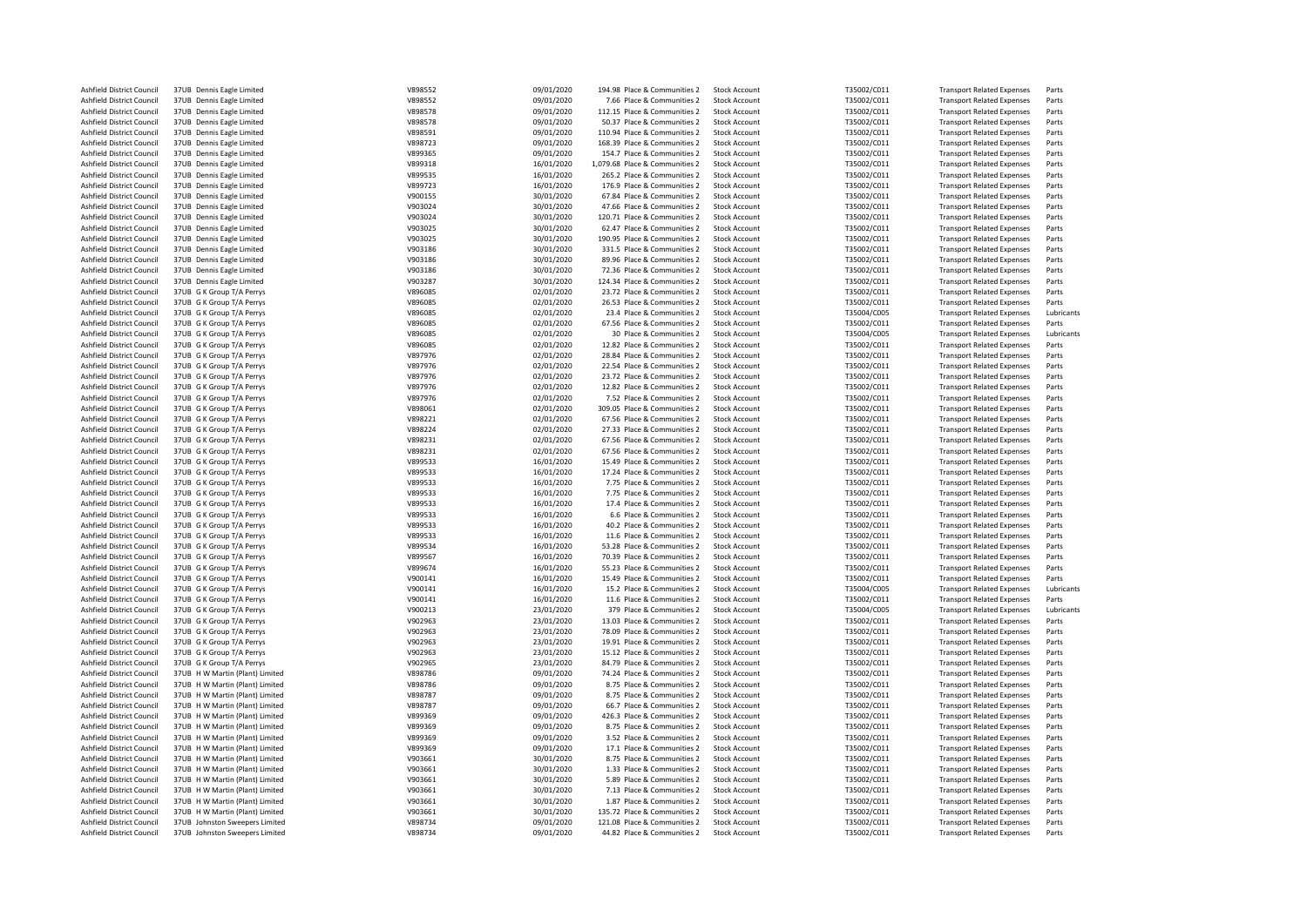| Ashfield District Council | 37UB Johnston Sweepers Limited           | V898734 | 09/01/2020 | 9.56 Place & Communities 2    | <b>Stock Account</b> | T35002/C011 | <b>Transport Related Expenses</b> | Parts |
|---------------------------|------------------------------------------|---------|------------|-------------------------------|----------------------|-------------|-----------------------------------|-------|
| Ashfield District Council | 37UB Johnston Sweepers Limited           | V898734 | 09/01/2020 | 52.54 Place & Communities 2   | <b>Stock Account</b> | T35002/C011 | <b>Transport Related Expenses</b> | Parts |
| Ashfield District Council | 37UB Johnston Sweepers Limited           | V898734 | 09/01/2020 | 16.48 Place & Communities 2   | <b>Stock Account</b> | T35002/C011 | <b>Transport Related Expenses</b> | Parts |
| Ashfield District Council | 37UB Johnston Sweepers Limited           | V898734 | 09/01/2020 | 61.62 Place & Communities 2   | <b>Stock Account</b> | T35002/C011 | <b>Transport Related Expenses</b> | Parts |
| Ashfield District Council | 37UB Johnston Sweepers Limited           | V899368 | 09/01/2020 | 596.1 Place & Communities 2   | <b>Stock Account</b> | T35002/C011 | <b>Transport Related Expenses</b> | Parts |
|                           |                                          |         |            |                               |                      |             |                                   |       |
| Ashfield District Council | 37UB Lodge Tyre Co Ltd                   | V898746 | 09/01/2020 | 60 Place & Communities 2      | <b>Stock Account</b> | T35003/C070 | <b>Transport Related Expenses</b> | Tyres |
| Ashfield District Council | 37UB Lodge Tyre Co Ltd                   | V898746 | 09/01/2020 | 420 Place & Communities 2     | <b>Stock Account</b> | T35003/C070 | <b>Transport Related Expenses</b> | Tyres |
| Ashfield District Council | 37UB Lodge Tyre Co Ltd                   | V898746 | 09/01/2020 | 15 Place & Communities 2      | <b>Stock Account</b> | T35003/C070 | <b>Transport Related Expenses</b> | Tyres |
| Ashfield District Council | 37UB Lodge Tyre Co Ltd                   | V898746 | 09/01/2020 | 64 Place & Communities 2      | Stock Account        | T35003/C070 | <b>Transport Related Expenses</b> | Tyres |
| Ashfield District Council | 37UB Lodge Tyre Co Ltd                   | V898746 | 09/01/2020 | 25 Place & Communities 2      | <b>Stock Account</b> | T35003/C070 | <b>Transport Related Expenses</b> | Tyres |
|                           |                                          |         |            |                               |                      |             |                                   |       |
| Ashfield District Council | 37UB Lodge Tyre Co Ltd                   | V898746 | 09/01/2020 | 60 Place & Communities 2      | <b>Stock Account</b> | T35003/C070 | <b>Transport Related Expenses</b> | Tyres |
| Ashfield District Council | 37UB Lodge Tyre Co Ltd                   | V898746 | 09/01/2020 | 50 Place & Communities 2      | <b>Stock Account</b> | T35003/C070 | <b>Transport Related Expenses</b> | Tyres |
| Ashfield District Council | 37UB Lodge Tyre Co Ltd                   | V898746 | 09/01/2020 | 70 Place & Communities 2      | <b>Stock Account</b> | T35003/C070 | <b>Transport Related Expenses</b> | Tyres |
| Ashfield District Council | 37UB Lodge Tyre Co Ltd                   | V898746 | 09/01/2020 | 25 Place & Communities 2      | <b>Stock Account</b> | T35003/C070 | <b>Transport Related Expenses</b> | Tyres |
| Ashfield District Council | 37UB Lodge Tyre Co Ltd                   | V898746 | 09/01/2020 | 15 Place & Communities 2      | <b>Stock Account</b> | T35003/C070 | <b>Transport Related Expenses</b> | Tyres |
| Ashfield District Council | 37UB Lodge Tyre Co Ltd                   | V898746 | 09/01/2020 | 210 Place & Communities 2     | <b>Stock Account</b> | T35003/C070 | <b>Transport Related Expenses</b> | Tyres |
|                           |                                          |         |            |                               |                      |             |                                   |       |
| Ashfield District Council | 37UB Lodge Tyre Co Ltd                   | V898746 | 09/01/2020 | 10 Place & Communities 2      | <b>Stock Account</b> | T35003/C070 | <b>Transport Related Expenses</b> | Tyres |
| Ashfield District Council | 37UB Lodge Tyre Co Ltd                   | V898746 | 09/01/2020 | 20 Place & Communities 2      | <b>Stock Account</b> | T35003/C070 | <b>Transport Related Expenses</b> | Tyres |
| Ashfield District Council | 37UB Lodge Tyre Co Ltd                   | V898746 | 09/01/2020 | 50 Place & Communities 2      | <b>Stock Account</b> | T35003/C070 | <b>Transport Related Expenses</b> | Tyres |
| Ashfield District Council | 37UB Lodge Tyre Co Ltd                   | V898746 | 09/01/2020 | 210 Place & Communities 2     | <b>Stock Account</b> | T35003/C070 | <b>Transport Related Expenses</b> | Tyres |
| Ashfield District Council | 37UB Lodge Tyre Co Ltd                   | V898746 | 09/01/2020 | 10 Place & Communities 2      | <b>Stock Account</b> | T35003/C070 | <b>Transport Related Expenses</b> | Tyres |
| Ashfield District Council | 37UB Lodge Tyre Co Ltd                   | V898746 | 09/01/2020 | 350 Place & Communities 2     | <b>Stock Account</b> | T35003/C070 | <b>Transport Related Expenses</b> | Tyres |
|                           |                                          |         |            |                               |                      |             |                                   |       |
| Ashfield District Council | 37UB Lodge Tyre Co Ltd                   | V898746 | 09/01/2020 | 25 Place & Communities 2      | <b>Stock Account</b> | T35003/C070 | <b>Transport Related Expenses</b> | Tyres |
| Ashfield District Council | 37UB Lodge Tyre Co Ltd                   | V898746 | 09/01/2020 | 50 Place & Communities 2      | <b>Stock Account</b> | T35003/C070 | <b>Transport Related Expenses</b> | Tyres |
| Ashfield District Council | 37UB Lodge Tyre Co Ltd                   | V898746 | 09/01/2020 | 50 Place & Communities 2      | <b>Stock Account</b> | T35003/C070 | <b>Transport Related Expenses</b> | Tyres |
| Ashfield District Council | 37UB Lodge Tyre Co Ltd                   | V898746 | 09/01/2020 | 50 Place & Communities 2      | <b>Stock Account</b> | T35003/C070 | <b>Transport Related Expenses</b> | Tyres |
| Ashfield District Council | 37UB Lodge Tyre Co Ltd                   | V898747 | 09/01/2020 | 120 Place & Communities 2     | <b>Stock Account</b> | T35003/C070 | <b>Transport Related Expenses</b> | Tyres |
|                           |                                          | V898747 |            |                               |                      |             |                                   |       |
| Ashfield District Council | 37UB Lodge Tyre Co Ltd                   |         | 09/01/2020 | 15 Place & Communities 2      | <b>Stock Account</b> | T35003/C070 | <b>Transport Related Expenses</b> | Tyres |
| Ashfield District Council | 37UB PS Marsden (Lawnmower Services) Ltd | V898589 | 09/01/2020 | 6.72 Place & Communities 2    | <b>Stock Account</b> | T35002/C011 | <b>Transport Related Expenses</b> | Parts |
| Ashfield District Council | 37UB PS Marsden (Lawnmower Services) Ltd | V898590 | 09/01/2020 | 111.4 Place & Communities 2   | <b>Stock Account</b> | T35002/C011 | <b>Transport Related Expenses</b> | Parts |
| Ashfield District Council | 37UB PS Marsden (Lawnmower Services) Ltd | V898778 | 09/01/2020 | 143.38 Place & Communities 2  | <b>Stock Account</b> | T35002/C011 | <b>Transport Related Expenses</b> | Parts |
| Ashfield District Council | 37UB PS Marsden (Lawnmower Services) Ltd | V898778 | 09/01/2020 | 175 Place & Communities 2     | <b>Stock Account</b> | T35002/C011 | <b>Transport Related Expenses</b> | Parts |
| Ashfield District Council | 37UB PS Marsden (Lawnmower Services) Ltd | V898779 | 09/01/2020 | 250.06 Place & Communities 2  | <b>Stock Account</b> | T35002/C011 | <b>Transport Related Expenses</b> | Parts |
|                           |                                          |         |            |                               |                      |             |                                   |       |
| Ashfield District Council | 37UB PS Marsden (Lawnmower Services) Ltd | V898779 | 09/01/2020 | 297.5 Place & Communities 2   | <b>Stock Account</b> | T35002/C011 | <b>Transport Related Expenses</b> | Parts |
| Ashfield District Council | 37UB PS Marsden (Lawnmower Services) Ltd | V896096 | 30/01/2020 | 127.72 Place & Communities 2  | <b>Stock Account</b> | T35002/C011 | <b>Transport Related Expenses</b> | Parts |
| Ashfield District Council | 37UB PS Marsden (Lawnmower Services) Ltd | V900168 | 30/01/2020 | -118.21 Place & Communities 2 | <b>Stock Account</b> | T35002/C011 | <b>Transport Related Expenses</b> | Parts |
| Ashfield District Council | 37UB PS Marsden (Lawnmower Services) Ltd | V900169 | 30/01/2020 | 84.49 Place & Communities 2   | <b>Stock Account</b> | T35002/C011 | <b>Transport Related Expenses</b> | Parts |
| Ashfield District Council | 37UB PS Marsden (Lawnmower Services) Ltd | V903050 | 30/01/2020 | 248.5 Place & Communities 2   | <b>Stock Account</b> | T35002/C011 | <b>Transport Related Expenses</b> | Parts |
|                           |                                          |         |            |                               |                      |             |                                   |       |
| Ashfield District Council | 37UB PS Marsden (Lawnmower Services) Ltd | V903050 | 30/01/2020 | 574.9 Place & Communities 2   | <b>Stock Account</b> | T35002/C011 | <b>Transport Related Expenses</b> | Parts |
| Ashfield District Council | 37UB PB Auto Electrics                   | V900324 | 30/01/2020 | 133.14 Place & Communities 2  | <b>Stock Account</b> | T35002/C011 | <b>Transport Related Expenses</b> | Parts |
| Ashfield District Council | 37UB PB Auto Electrics                   | V903011 | 30/01/2020 | 196.34 Place & Communities 2  | <b>Stock Account</b> | T35002/C011 | <b>Transport Related Expenses</b> | Parts |
| Ashfield District Council | 37UB PB Auto Electrics                   | V903012 | 30/01/2020 | 251.34 Place & Communities 2  | <b>Stock Account</b> | T35002/C011 | <b>Transport Related Expenses</b> | Parts |
| Ashfield District Council | 37UB PB Auto Electrics                   | V903013 | 30/01/2020 | 196.34 Place & Communities 2  | <b>Stock Account</b> | T35002/C011 | <b>Transport Related Expenses</b> | Parts |
|                           |                                          | V903014 | 30/01/2020 |                               |                      | T35002/C011 |                                   | Parts |
| Ashfield District Council | 37UB PB Auto Electrics                   |         |            | 84.5 Place & Communities 2    | <b>Stock Account</b> |             | <b>Transport Related Expenses</b> |       |
| Ashfield District Council | 37UB PB Auto Electrics                   | V903015 | 30/01/2020 | 223.84 Place & Communities 2  | <b>Stock Account</b> | T35002/C011 | <b>Transport Related Expenses</b> | Parts |
| Ashfield District Council | 37UB PB Auto Electrics                   | V903016 | 30/01/2020 | 223.84 Place & Communities 2  | <b>Stock Account</b> | T35002/C011 | <b>Transport Related Expenses</b> | Parts |
| Ashfield District Council | 37UB PB Auto Electrics                   | V903017 | 30/01/2020 | 29.5 Place & Communities 2    | <b>Stock Account</b> | T35002/C011 | <b>Transport Related Expenses</b> | Parts |
| Ashfield District Council | 37UB PB Auto Electrics                   | V903018 | 30/01/2020 | 112 Place & Communities 2     | <b>Stock Account</b> | T35002/C011 | <b>Transport Related Expenses</b> | Parts |
| Ashfield District Council | 37UB PB Auto Electrics                   | V903019 | 30/01/2020 | 55 Place & Communities 2      | <b>Stock Account</b> | T35002/C011 | <b>Transport Related Expenses</b> | Parts |
|                           |                                          |         |            |                               |                      |             |                                   |       |
| Ashfield District Council | 37UB PB Auto Electrics                   | V903020 | 30/01/2020 | 251.34 Place & Communities 2  | <b>Stock Account</b> | T35002/C011 | <b>Transport Related Expenses</b> | Parts |
| Ashfield District Council | 37UB PB Auto Electrics                   | V903021 | 30/01/2020 | 249.34 Place & Communities 2  | <b>Stock Account</b> | T35002/C011 | <b>Transport Related Expenses</b> | Parts |
| Ashfield District Council | 37UB PB Auto Electrics                   | V903022 | 30/01/2020 | 59.5 Place & Communities 2    | <b>Stock Account</b> | T35002/C011 | <b>Transport Related Expenses</b> | Parts |
| Ashfield District Council | 37UB PB Auto Electrics                   | V903023 | 30/01/2020 | 112 Place & Communities 2     | <b>Stock Account</b> | T35002/C011 | <b>Transport Related Expenses</b> | Parts |
| Ashfield District Council | 37UB PB Auto Electrics                   | V903040 | 30/01/2020 | 70 Place & Communities 2      | <b>Stock Account</b> | T35002/C011 | <b>Transport Related Expenses</b> | Parts |
| Ashfield District Council | 37UB PB Auto Electrics                   | V903040 | 30/01/2020 | 4.2 Place & Communities 2     | <b>Stock Account</b> | T35002/C011 | <b>Transport Related Expenses</b> | Parts |
|                           |                                          |         |            |                               |                      |             |                                   |       |
| Ashfield District Council | 37UB PB Auto Electrics                   | V903255 | 30/01/2020 | 2.1 Place & Communities 2     | <b>Stock Account</b> | T35002/C011 | <b>Transport Related Expenses</b> | Parts |
| Ashfield District Council | 37UB Shepshed Auto Spares Ltd            | V902969 | 23/01/2020 | 450 Place & Communities 2     | <b>Stock Account</b> | T35002/C011 | <b>Transport Related Expenses</b> | Parts |
| Ashfield District Council | 37UB Shepshed Auto Spares Ltd            | V902969 | 23/01/2020 | 0.97 Place & Communities 2    | <b>Stock Account</b> | T35002/C011 | <b>Transport Related Expenses</b> | Parts |
| Ashfield District Council | 37UB Shepshed Auto Spares Ltd            | V902969 | 23/01/2020 | 2 Place & Communities 2       | <b>Stock Account</b> | T35002/C011 | <b>Transport Related Expenses</b> | Parts |
| Ashfield District Council | 37UB Shepshed Auto Spares Ltd            | V902969 | 31/01/2020 | -0.97 Place & Communities 2   | <b>Stock Account</b> | T35002/C011 | <b>Transport Related Expenses</b> | Parts |
| Ashfield District Council | 37UB Shepshed Auto Spares Ltd            | V902969 |            | -450 Place & Communities 2    | <b>Stock Account</b> | T35002/C011 | <b>Transport Related Expenses</b> | Parts |
|                           |                                          |         | 31/01/2020 |                               |                      |             |                                   |       |
| Ashfield District Council | 37UB Shepshed Auto Spares Ltd            | V902969 | 31/01/2020 | -2 Place & Communities 2      | <b>Stock Account</b> | T35002/C011 | <b>Transport Related Expenses</b> | Parts |
| Ashfield District Council | 37UB Sherwood Truck & Van Itd            | V899367 | 09/01/2020 | 347.28 Place & Communities 2  | Stock Account        | T35002/C011 | <b>Transport Related Expenses</b> | Parts |
| Ashfield District Council | 37UB Sherwood Truck & Van Ltd            | V899375 | 09/01/2020 | 66.85 Place & Communities 2   | <b>Stock Account</b> | T35002/C011 | <b>Transport Related Expenses</b> | Parts |
| Ashfield District Council | 37UB Sherwood Truck & Van Ltd            | V899375 | 09/01/2020 | 39.75 Place & Communities 2   | <b>Stock Account</b> | T35002/C011 | <b>Transport Related Expenses</b> | Parts |
| Ashfield District Council | 37UB Sherwood Truck & Van Ltd            | V903066 | 30/01/2020 | 196 Place & Communities 2     | <b>Stock Account</b> | T35002/C011 | <b>Transport Related Expenses</b> | Parts |
|                           |                                          |         |            |                               |                      |             |                                   |       |
| Ashfield District Council | 37UB Sherwood Truck & Van Ltd            | V903066 | 30/01/2020 | 205.8 Place & Communities 2   | <b>Stock Account</b> | T35002/C011 | <b>Transport Related Expenses</b> | Parts |
| Ashfield District Council | 37UB Sherwood Truck & Van Ltd            | V903066 | 30/01/2020 | 44.8 Place & Communities 2    | <b>Stock Account</b> | T35002/C011 | <b>Transport Related Expenses</b> | Parts |
| Ashfield District Council | 37UB Sherwood Truck & Van Ltd            | V903066 | 30/01/2020 | 8.03 Place & Communities 2    | <b>Stock Account</b> | T35002/C011 | <b>Transport Related Expenses</b> | Parts |
| Ashfield District Council | 37UB Sherwood Truck & Van Ltd            | V903066 | 30/01/2020 | 22.6 Place & Communities 2    | <b>Stock Account</b> | T35002/C011 | <b>Transport Related Expenses</b> | Parts |
| Ashfield District Council | 37UB Sherwood Truck & Van Ltd            | V903066 | 30/01/2020 | 8.34 Place & Communities 2    | <b>Stock Account</b> | T35002/C011 | <b>Transport Related Expenses</b> | Parts |
|                           |                                          |         |            |                               |                      |             |                                   |       |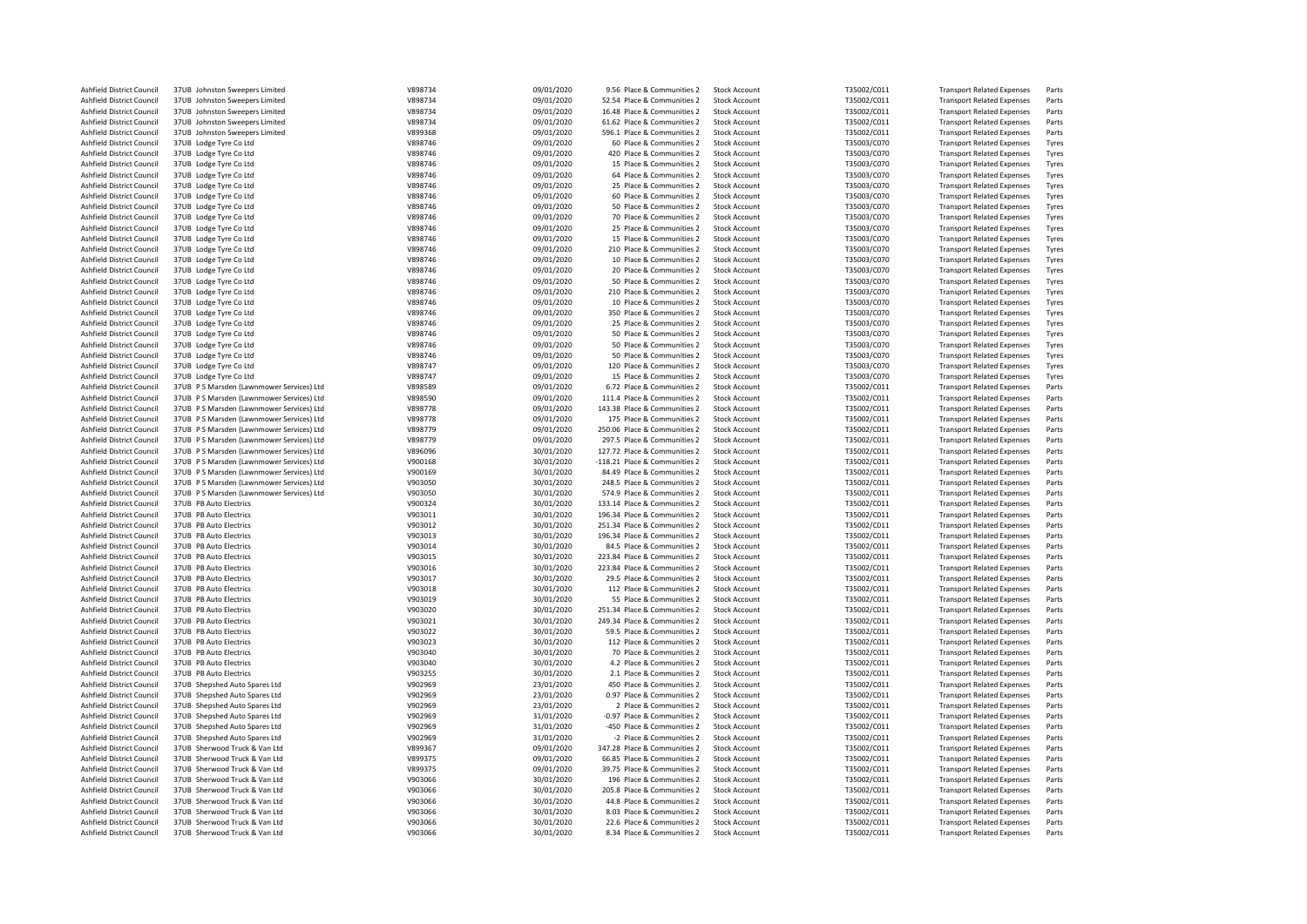| Ashfield District Council | 37UB Sherwood Truck & Van Ltd       | V903066  | 30/01/2020 | 147.5 Place & Communities 2                    | <b>Stock Account</b>           | T35002/C011       | <b>Transport Related Expenses</b> | Parts                                       |
|---------------------------|-------------------------------------|----------|------------|------------------------------------------------|--------------------------------|-------------------|-----------------------------------|---------------------------------------------|
| Ashfield District Council | 37UB Sherwood Truck & Van Ltd       | V903066  | 30/01/2020 | 39.2 Place & Communities 2                     | <b>Stock Account</b>           | T35002/C011       | <b>Transport Related Expenses</b> | Parts                                       |
| Ashfield District Council | 37UB Sherwood Truck & Van Ltd       | V903066  | 30/01/2020 | 2.31 Place & Communities 2                     | <b>Stock Account</b>           | T35002/C011       | <b>Transport Related Expenses</b> | Parts                                       |
| Ashfield District Council | 37UB Sherwood Truck & Van Ltd       | V903067  | 30/01/2020 | 65 Place & Communities 2                       | <b>Stock Account</b>           | T35002/C011       | <b>Transport Related Expenses</b> | Parts                                       |
|                           | 37UB Sherwood Truck & Van Itd       |          |            |                                                |                                |                   |                                   |                                             |
| Ashfield District Council |                                     | V903067  | 30/01/2020 | 100 Place & Communities 2                      | <b>Stock Account</b>           | T35002/C011       | <b>Transport Related Expenses</b> | Parts                                       |
| Ashfield District Council | 37UB Sherwood Truck & Van Ltd       | V903067  | 30/01/2020 | 468 Place & Communities 2                      | <b>Stock Account</b>           | T35002/C011       | <b>Transport Related Expenses</b> | Parts                                       |
| Ashfield District Council | 37UB Spaldings UK Ltd               | V899389  | 16/01/2020 | 81 Place & Communities 2                       | <b>Stock Account</b>           | T35002/C011       | <b>Transport Related Expenses</b> | Parts                                       |
| Ashfield District Council | 37UB Spaldings UK Ltd               | V899389  | 16/01/2020 | 153.3 Place & Communities 2                    | <b>Stock Account</b>           | T35002/C011       | <b>Transport Related Expenses</b> | Parts                                       |
|                           |                                     |          |            |                                                |                                |                   |                                   |                                             |
| Ashfield District Council | 37UB Spaldings UK Ltd               | V899389  | 16/01/2020 | 155.25 Place & Communities 2                   | Stock Account                  | T35002/C011       | <b>Transport Related Expenses</b> | Parts                                       |
| Ashfield District Council | 37UB Spaldings UK Ltd               | V899389  | 16/01/2020 | 26.55 Place & Communities 2                    | <b>Stock Account</b>           | T35002/C011       | <b>Transport Related Expenses</b> | Parts                                       |
| Ashfield District Council | 37UB Spaldings UK Ltd               | V899389  | 16/01/2020 | 36.05 Place & Communities 2                    | <b>Stock Account</b>           | T35002/C011       | <b>Transport Related Expenses</b> | Parts                                       |
| Ashfield District Council | 37UB Spaldings UK Ltd               | V899389  | 16/01/2020 | 38.34 Place & Communities 2                    | <b>Stock Account</b>           | T35002/C011       | <b>Transport Related Expenses</b> | Parts                                       |
|                           |                                     |          |            |                                                |                                |                   |                                   |                                             |
| Ashfield District Council | 37UB Spaldings UK Ltd               | V899389  | 16/01/2020 | 107.2 Place & Communities 2                    | <b>Stock Account</b>           | T35002/C011       | <b>Transport Related Expenses</b> | Parts                                       |
| Ashfield District Council | 37UB Spaldings UK Ltd               | V899389  | 16/01/2020 | 11.27 Place & Communities 2                    | <b>Stock Account</b>           | T35002/C011       | <b>Transport Related Expenses</b> | Parts                                       |
| Ashfield District Council | 37UB Spaldings UK Ltd               | V899389  | 16/01/2020 | 30.84 Place & Communities 2                    | <b>Stock Account</b>           | T35002/C011       | <b>Transport Related Expenses</b> | Parts                                       |
| Ashfield District Council | 37UB Spaldings UK Ltd               | V899389  | 16/01/2020 | 88.5 Place & Communities 2                     | <b>Stock Account</b>           | T35002/C011       | <b>Transport Related Expenses</b> | Parts                                       |
|                           |                                     |          |            |                                                |                                |                   |                                   |                                             |
| Ashfield District Council | 37UB Spaldings UK Ltd               | V899402  | 16/01/2020 | 2.95 Place & Communities 2                     | <b>Stock Account</b>           | T35002/C011       | <b>Transport Related Expenses</b> | Parts                                       |
| Ashfield District Council | 37UB Spaldings UK Ltd               | V899406  | 16/01/2020 | 25.56 Place & Communities 2                    | <b>Stock Account</b>           | T35002/C011       | <b>Transport Related Expenses</b> | Parts                                       |
| Ashfield District Council | 37UB Spaldings UK Ltd               | V899537  | 16/01/2020 | 66 Place & Communities 2                       | <b>Stock Account</b>           | T35002/C011       | <b>Transport Related Expenses</b> | Parts                                       |
| Ashfield District Council | 37UB Spaldings UK Ltd               | V899537  | 16/01/2020 | 9.73 Place & Communities 2                     | <b>Stock Account</b>           | T35002/C011       | <b>Transport Related Expenses</b> | Parts                                       |
|                           |                                     |          |            |                                                |                                |                   |                                   |                                             |
| Ashfield District Council | 37UB Spaldings UK Ltd               | V899537  | 16/01/2020 | 81 Place & Communities 2                       | <b>Stock Account</b>           | T35002/C011       | <b>Transport Related Expenses</b> | Parts                                       |
| Ashfield District Council | 37UB Spaldings UK Ltd               | V899629  | 16/01/2020 | 189.75 Place & Communities 2                   | <b>Stock Account</b>           | T35002/C011       | <b>Transport Related Expenses</b> | Parts                                       |
| Ashfield District Council | 37UB Spaldings UK Ltd               | V899675  | 16/01/2020 | 5.15 Place & Communities 2                     | Stock Account                  | T35002/C011       | <b>Transport Related Expenses</b> | Parts                                       |
| Ashfield District Council | 37UB Terberg Matec UK               | V899348  | 16/01/2020 | 38.56 Place & Communities 2                    | <b>Stock Account</b>           | T35002/C011       | <b>Transport Related Expenses</b> | Parts                                       |
|                           |                                     |          |            |                                                |                                |                   |                                   |                                             |
| Ashfield District Council | 37UB Terberg Matec UK               | V899348  | 16/01/2020 | -3.86 Place & Communities 2                    | <b>Stock Account</b>           | T35002/C011       | <b>Transport Related Expenses</b> | Parts                                       |
| Ashfield District Council | 37UB Terberg Matec UK               | V899348  | 16/01/2020 | 11.8 Place & Communities 2                     | <b>Stock Account</b>           | T35002/C011       | <b>Transport Related Expenses</b> | Parts                                       |
| Ashfield District Council | 37UB Terberg Matec UK               | V900175  | 23/01/2020 | 14.53 Place & Communities 2                    | <b>Stock Account</b>           | T35002/C011       | <b>Transport Related Expenses</b> | Parts                                       |
| Ashfield District Council | 37UB Terberg Matec UK               | V900320  | 23/01/2020 | 65 Place & Communities 2                       | <b>Stock Account</b>           | T35002/C011       | <b>Transport Related Expenses</b> | Parts                                       |
|                           |                                     |          |            |                                                |                                |                   |                                   |                                             |
| Ashfield District Council | 37UB Terberg Matec UK               | V902972  | 23/01/2020 | 87 Place & Communities 2                       | <b>Stock Account</b>           | T35002/C011       | <b>Transport Related Expenses</b> | Parts                                       |
| Ashfield District Council | 37UB Terberg Matec UK               | V902972  | 23/01/2020 | 27.23 Place & Communities 2                    | <b>Stock Account</b>           | T35002/C011       | <b>Transport Related Expenses</b> | Parts                                       |
| Ashfield District Council | 37UB Terberg Matec UK               | V902972  | 23/01/2020 | 266.95 Place & Communities 2                   | <b>Stock Account</b>           | T35002/C011       | <b>Transport Related Expenses</b> | Parts                                       |
| Ashfield District Council | 37UB Terberg Matec UK               | V899705  | 30/01/2020 | 266.52 Place & Communities 2                   | <b>Stock Account</b>           | T35002/C011       | <b>Transport Related Expenses</b> | Parts                                       |
|                           |                                     |          |            |                                                |                                |                   |                                   |                                             |
| Ashfield District Council | 37UB Terberg Matec UK               | V899705  | 30/01/2020 | 239.98 Place & Communities 2                   | <b>Stock Account</b>           | T35002/C011       | <b>Transport Related Expenses</b> | Parts                                       |
| Ashfield District Council | 37UB Terberg Matec UK               | V899705  | 30/01/2020 | 133.26 Place & Communities 2                   | <b>Stock Account</b>           | T35002/C011       | <b>Transport Related Expenses</b> | Parts                                       |
| Ashfield District Council | 37UB Terberg Matec UK               | V899705  | 30/01/2020 | 16.26 Place & Communities 2                    | <b>Stock Account</b>           | T35002/C011       | <b>Transport Related Expenses</b> | Parts                                       |
| Ashfield District Council | 37UB Terberg Matec UK               | V902973  | 30/01/2020 | 102.82 Place & Communities 2                   | <b>Stock Account</b>           | T35002/C011       | <b>Transport Related Expenses</b> | Parts                                       |
|                           |                                     |          |            |                                                |                                |                   |                                   |                                             |
| Ashfield District Council | 37UB Terberg Matec UK               | V903054  | 30/01/2020 | 135.78 Place & Communities 2                   | <b>Stock Account</b>           | T35002/C011       | <b>Transport Related Expenses</b> | Parts                                       |
| Ashfield District Council | 37UB Terberg Matec UK               | V903055  | 30/01/2020 | 65 Place & Communities 2                       | <b>Stock Account</b>           | T35002/C011       | <b>Transport Related Expenses</b> | Parts                                       |
| Ashfield District Council | 37UB Express Hose & Fittings Ltd    | V896122  | 02/01/2020 | 598.35 R & B Transformation 2                  | <b>Stock Account</b>           | T35002/C011       | <b>Transport Related Expenses</b> | Parts                                       |
| Ashfield District Council | 37UB Prudential Local Government    | V898537  | 06/01/2020 | 1,313.73 R & B Transformation 2                | Sundry Creditors Total Account | T06021/D400       | Supplies & Services               | Internal Expenses                           |
|                           |                                     |          |            |                                                |                                |                   |                                   |                                             |
| Ashfield District Council | 37UB                                | JV240785 | 07/01/2020 | 736,455.00 R & B Transformation 2              | Sundry Debtors Total Account   | T07018/D600002    | Supplies & Services               | Reimbursements                              |
| Ashfield District Council | 37UB                                | JV240785 | 07/01/2020 | 267,975.00 R & B Transformation 2              | Sundry Debtors Total Account   | T07020/D600002    | Supplies & Services               | Reimbursements                              |
| Ashfield District Council | 37UB                                | JV240875 |            | 08/01/2020 4,956,643.10 R & B Transformation 2 | Sundry Debtors Total Account   | T07015/D600002    | Supplies & Services               | Reimbursements                              |
| Ashfield District Council | 37UB British Gas Business           | V896106  | 02/01/2020 | 104.13 R & B Transformation 2                  | <b>Community Centres</b>       | C25020/B102       | <b>Premises Expenses</b>          | Electricity                                 |
|                           |                                     |          |            |                                                |                                |                   |                                   |                                             |
| Ashfield District Council | 37UB British Gas Business           | V896106  | 02/01/2020 | 562.73 R & B Transformation 2                  | <b>Community Centres</b>       | C25027/B102       | <b>Premises Expenses</b>          | Electricity                                 |
| Ashfield District Council | 37UB British Gas Business           | V896106  | 02/01/2020 | 98.87 R & B Transformation 2                   | <b>Community Centres</b>       | C25022/B102       | <b>Premises Expenses</b>          | Electricity                                 |
| Ashfield District Council | 37UB British Gas Business           | V902940  | 30/01/2020 | 102.99 R & B Transformation 2                  | <b>Community Centres</b>       | C25020/B102       | <b>Premises Expenses</b>          | Electricity                                 |
| Ashfield District Council | 37UB British Gas Business           | V902940  | 30/01/2020 | 94.73 R & B Transformation 2                   | <b>Community Centres</b>       | C25022/B102       | <b>Premises Expenses</b>          | Electricity                                 |
|                           |                                     |          |            |                                                |                                |                   |                                   |                                             |
| Ashfield District Council | 37UB British Gas Business           | V902940  | 30/01/2020 | 566.57 R & B Transformation 2                  | <b>Community Centres</b>       | C25027/B102       | <b>Premises Expenses</b>          | Electricity                                 |
| Ashfield District Council | 37UB Corona Energy Retail 4 Limited | V903007  | 30/01/2020 | 427.1 R & B Transformation 2                   | <b>Community Centres</b>       | C25020/B101       | <b>Premises Expenses</b>          | Gas                                         |
| Ashfield District Council | 37UB Corona Energy Retail 4 Limited | V903007  | 30/01/2020 | 204.01 R & B Transformation 2                  | <b>Community Centres</b>       | C25022/B101       | <b>Premises Expenses</b>          | Gas                                         |
| Ashfield District Council | 37UB Water Plus Limited             | V899599  | 23/01/2020 | 41.35 R & B Transformation 2                   | <b>Community Centres</b>       | C25020/B401       | <b>Premises Expenses</b>          | Water rates                                 |
|                           |                                     |          |            |                                                |                                |                   |                                   |                                             |
| Ashfield District Council | 37UB Water Plus Limited             | V899599  | 23/01/2020 | 9.39 R & B Transformation 2                    | <b>Community Centres</b>       | C25027/B401       | <b>Premises Expenses</b>          | Water rates                                 |
| Ashfield District Council | 37UB Water Plus Limited             | V899599  | 23/01/2020 | 44.35 R & B Transformation 2                   | <b>Community Centres</b>       | C25022/B401       | <b>Premises Expenses</b>          | Water rates                                 |
| Ashfield District Council | 37UB 2bm                            | V899395  | 16/01/2020 | 2,388.15 Housing & Assets 2                    | <b>Asset Maintenance</b>       | D35100001/B001002 | <b>Premises Expenses</b>          | <b>Electrical Repairs Asset Maintenance</b> |
| Ashfield District Council | 37UB Cockell Electrical Ltd         | V896005  | 02/01/2020 | 99.95 Housing & Assets 2                       | Asset Maintenance              | D35825001/B002004 | <b>Premises Expenses</b>          | <b>Fire Fighting Equipment</b>              |
|                           |                                     |          |            |                                                |                                |                   |                                   |                                             |
| Ashfield District Council | 37UB Cockell Electrical Ltd         | V896128  | 02/01/2020 | 74.95 Housing & Assets 2                       | <b>Asset Maintenance</b>       | D35840001/B001002 | <b>Premises Expenses</b>          | <b>Electrical Repairs Asset Maintenance</b> |
| Ashfield District Council | 37UB Cockell Electrical Ltd         | V896129  | 02/01/2020 | 97.25 Housing & Assets 2                       | Asset Maintenance              | D35600004/B001002 | Premises Expenses                 | <b>Electrical Repairs Asset Maintenance</b> |
| Ashfield District Council | 37UB Cockell Electrical Ltd         | V896130  | 02/01/2020 | 103.07 Housing & Assets 2                      | <b>Asset Maintenance</b>       | D35895/B001002    | <b>Premises Expenses</b>          | <b>Electrical Repairs Asset Maintenance</b> |
| Ashfield District Council | 37UB Cockell Electrical Ltd         |          |            |                                                | <b>Asset Maintenance</b>       | D35600003/B001002 |                                   |                                             |
|                           |                                     | V896131  | 02/01/2020 | 156.56 Housing & Assets 2                      |                                |                   | <b>Premises Expenses</b>          | Electrical Repairs Asset Maintenance        |
| Ashfield District Council | 37UB Cockell Electrical Ltd         | V896132  | 02/01/2020 | 60.45 Housing & Assets 2                       | Asset Maintenance              | D35100005/B001002 | <b>Premises Expenses</b>          | <b>Electrical Repairs Asset Maintenance</b> |
| Ashfield District Council | 37UB Cockell Electrical Ltd         | V896133  | 02/01/2020 | 294.25 Housing & Assets 2                      | Asset Maintenance              | D35100005/B001002 | <b>Premises Expenses</b>          | <b>Electrical Repairs Asset Maintenance</b> |
| Ashfield District Council | 37UB Cockell Electrical Ltd         | V896134  | 02/01/2020 | 70 Housing & Assets 2                          | <b>Asset Maintenance</b>       | D35825/B001002    | <b>Premises Expenses</b>          | <b>Electrical Repairs Asset Maintenance</b> |
| Ashfield District Council | 37UB FuturA RooF Ltd                | V896137  | 02/01/2020 | 670 Housing & Assets 2                         | Asset Maintenance              | D35600003/B001001 | <b>Premises Expenses</b>          | General Repairs Asset Maintenance           |
|                           |                                     |          |            |                                                |                                |                   |                                   |                                             |
| Ashfield District Council | 37UB Hoot Fire & Security Ltd       | V898056  | 02/01/2020 | 360 Housing & Assets 2                         | Asset Maintenance              | D35600003/B002002 | <b>Premises Expenses</b>          | Fire, Intruder, CCTV, Access Control        |
| Ashfield District Council | 37UB Hoot Fire & Security Ltd       | V898059  | 02/01/2020 | 511 Housing & Assets 2                         | Asset Maintenance              | D35892/B002002    | <b>Premises Expenses</b>          | Fire, Intruder, CCTV, Access Control        |
| Ashfield District Council | 37UB Hoot Fire & Security Ltd       | V898077  | 02/01/2020 | 40 Housing & Assets 2                          | Asset Maintenance              | D35895/B002002    | <b>Premises Expenses</b>          | Fire, Intruder, CCTV, Access Control        |
| Ashfield District Council | 37UB Hoot Fire & Security Ltd       | V899394  | 16/01/2020 | 183.5 Housing & Assets 2                       | <b>Asset Maintenance</b>       | D35100001/B002002 | <b>Premises Expenses</b>          | Fire.Intruder.CCTV .Access Control          |
|                           |                                     |          |            |                                                |                                |                   |                                   |                                             |
| Ashfield District Council | 37UB Hoot Fire & Security Ltd       | V899426  | 16/01/2020 | 395 Housing & Assets 2                         | <b>Asset Maintenance</b>       | D35100005/B002002 | <b>Premises Expenses</b>          | Fire, Intruder, CCTV, Access Control        |
| Ashfield District Council | 37UB Intellipower (Nottingham)      | V902177  | 23/01/2020 | 3,750.00 Housing & Assets 2                    | <b>Asset Maintenance</b>       | D35100005/B001002 | <b>Premises Expenses</b>          | <b>Electrical Repairs Asset Maintenance</b> |
| Ashfield District Council | 37UB Johnson Surfacing Ltd          | V903284  | 30/01/2020 | 1,540.00 Housing & Assets 2                    | Asset Maintenance              | D35100005/B001001 | <b>Premises Expenses</b>          | General Repairs Asset Maintenance           |
|                           |                                     |          |            |                                                |                                |                   |                                   |                                             |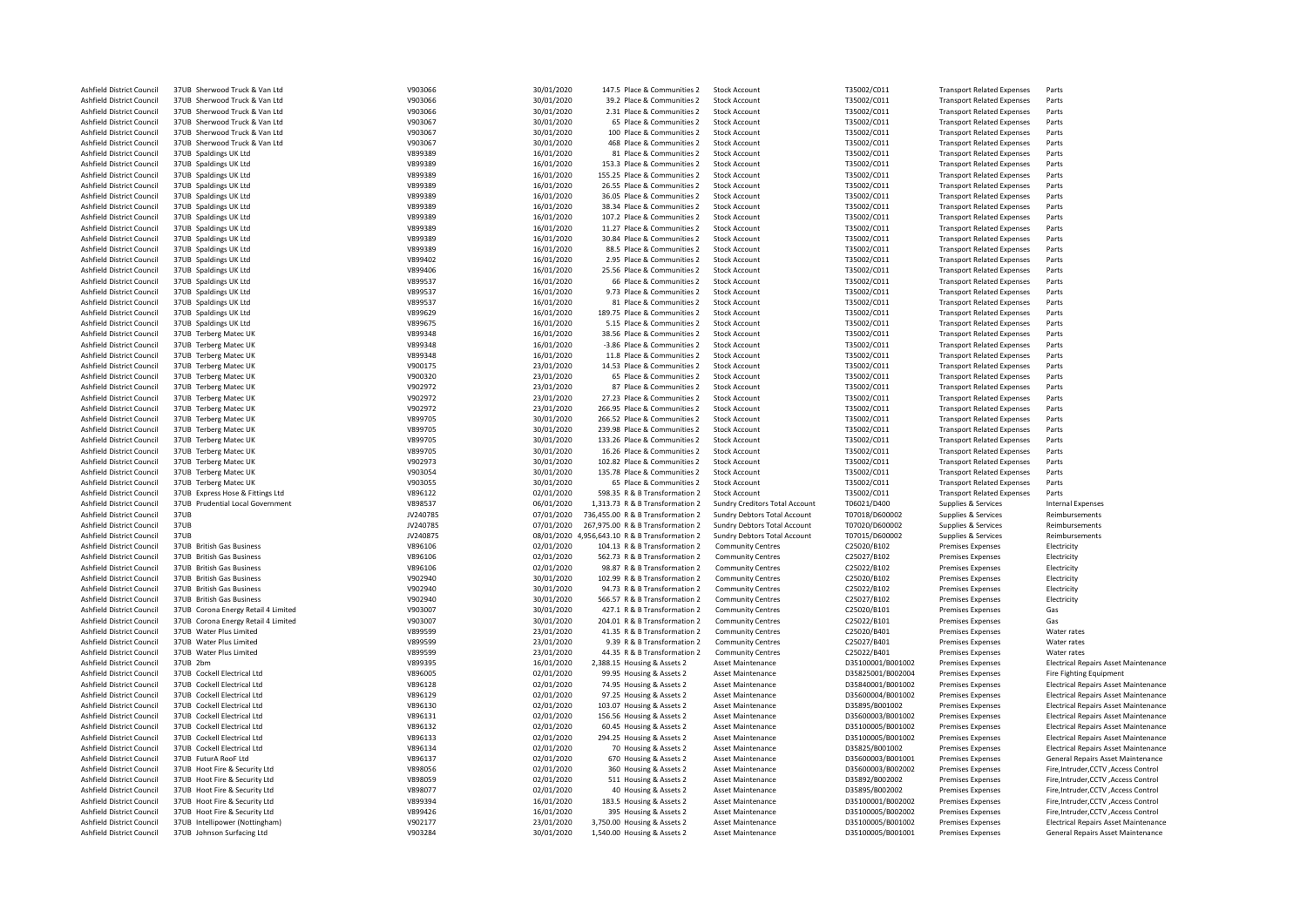| Ashfield District Council | 37UB Johnson Surfacing Ltd                      | V903285 | 30/01/2020 | 4,950.00 Housing & Assets 2 | Asset Maintenance        | D35100005/B001001 | <b>Premises Expenses</b> | General Repairs Asset Maintenance               |
|---------------------------|-------------------------------------------------|---------|------------|-----------------------------|--------------------------|-------------------|--------------------------|-------------------------------------------------|
| Ashfield District Council | 37UB Johnson Surfacing Ltd                      | V903286 | 30/01/2020 | 1,650.00 Housing & Assets 2 | <b>Asset Maintenance</b> | D35100005/B001001 | <b>Premises Expenses</b> | General Repairs Asset Maintenance               |
| Ashfield District Council | 37UB Ken Burrows Ltd                            | V899390 | 16/01/2020 | 143.25 Housing & Assets 2   | Asset Maintenance        | D35400009/B001002 | <b>Premises Expenses</b> | <b>Electrical Repairs Asset Maintenance</b>     |
| Ashfield District Council | 37UB Ken Burrows Ltd                            | V899391 | 16/01/2020 | 97.43 Housing & Assets 2    | <b>Asset Maintenance</b> | D35100001/B001002 | <b>Premises Expenses</b> | <b>Electrical Repairs Asset Maintenance</b>     |
| Ashfield District Council | 37UB Ken Burrows Ltd                            | V899392 | 16/01/2020 | 227.29 Housing & Assets 2   | Asset Maintenance        | D35100001/B001002 | <b>Premises Expenses</b> | <b>Electrical Repairs Asset Maintenance</b>     |
| Ashfield District Council | 37UB Ken Burrows Ltd                            | V899422 | 16/01/2020 | 44.25 Housing & Assets 2    | Asset Maintenance        | D35815001/B001002 | Premises Expenses        | <b>Electrical Repairs Asset Maintenance</b>     |
|                           | 37UB Ken Burrows Itd                            | V899424 |            |                             | <b>Asset Maintenance</b> |                   |                          |                                                 |
| Ashfield District Council |                                                 |         | 16/01/2020 | 986 Housing & Assets 2      |                          | D35600003/B001002 | Premises Expenses        | <b>Electrical Repairs Asset Maintenance</b>     |
| Ashfield District Council | 37UB Lantei Ltd                                 | V895704 | 09/01/2020 | 162.5 Housing & Assets 2    | <b>Asset Maintenance</b> | D35400010/B002010 | <b>Premises Expenses</b> | <b>Fixed Electrical Testing</b>                 |
| Ashfield District Council | 37UB Lantei Ltd                                 | V895705 | 09/01/2020 | 253.5 Housing & Assets 2    | <b>Asset Maintenance</b> | D35400009/B002010 | Premises Expenses        | <b>Fixed Electrical Testing</b>                 |
| Ashfield District Council | 37UB Lantei Itd                                 | V899300 | 09/01/2020 | 513.5 Housing & Assets 2    | Asset Maintenance        | D35825002/B002010 | <b>Premises Expenses</b> | <b>Fixed Electrical Testing</b>                 |
| Ashfield District Council | 37UB Lantei Ltd                                 | V899301 | 09/01/2020 | 19.5 Housing & Assets 2     | Asset Maintenance        | D35855/B002010    | <b>Premises Expenses</b> | <b>Fixed Electrical Testing</b>                 |
| Ashfield District Council | 37UB Lantei Ltd                                 | V899302 | 09/01/2020 | 136.5 Housing & Assets 2    | Asset Maintenance        | D35885/B002010    | <b>Premises Expenses</b> | <b>Fixed Electrical Testing</b>                 |
| Ashfield District Council | 37UB Lantei Ltd                                 | V899303 | 09/01/2020 | 91 Housing & Assets 2       | <b>Asset Maintenance</b> | D35830003/B002010 | <b>Premises Expenses</b> | <b>Fixed Electrical Testing</b>                 |
| Ashfield District Council | 37UB Lantei Ltd                                 | V899304 | 09/01/2020 | 266.5 Housing & Assets 2    | Asset Maintenance        | D35805002/B002010 | <b>Premises Expenses</b> | <b>Fixed Electrical Testing</b>                 |
| Ashfield District Council | 37UB Lantei Ltd                                 | V899305 | 09/01/2020 | 344.5 Housing & Assets 2    | Asset Maintenance        | D35820001/B002010 | Premises Expenses        | <b>Fixed Electrical Testing</b>                 |
| Ashfield District Council | 37UB Lantei Ltd                                 | V899306 | 09/01/2020 | 65 Housing & Assets 2       |                          | D35825001/B002010 |                          |                                                 |
|                           |                                                 |         |            |                             | <b>Asset Maintenance</b> |                   | Premises Expenses        | <b>Fixed Electrical Testing</b>                 |
| Ashfield District Council | 37UB Lantei Ltd                                 | V899307 | 09/01/2020 | 117 Housing & Assets 2      | Asset Maintenance        | D35820004/B002010 | <b>Premises Expenses</b> | <b>Fixed Electrical Testing</b>                 |
| Ashfield District Council | 37UB Lantei Ltd                                 | V899308 | 09/01/2020 | 32.5 Housing & Assets 2     | <b>Asset Maintenance</b> | D35820003/B002010 | Premises Expenses        | <b>Fixed Electrical Testing</b>                 |
| Ashfield District Council | 37UB Lantei Ltd                                 | V899309 | 09/01/2020 | 156 Housing & Assets 2      | <b>Asset Maintenance</b> | D35815002/B002010 | <b>Premises Expenses</b> | <b>Fixed Electrical Testing</b>                 |
| Ashfield District Council | 37UB Lantei Ltd                                 | V899310 | 09/01/2020 | 312 Housing & Assets 2      | <b>Asset Maintenance</b> | D35815001/B002010 | <b>Premises Expenses</b> | <b>Fixed Electrical Testing</b>                 |
| Ashfield District Council | 37UB Lantei Ltd                                 | V899314 | 09/01/2020 | 97.5 Housing & Assets 2     | Asset Maintenance        | D35890/B002010    | <b>Premises Expenses</b> | <b>Fixed Electrical Testing</b>                 |
| Ashfield District Council | 37UB Lantei Ltd                                 | V903203 | 30/01/2020 | 273 Housing & Assets 2      | <b>Asset Maintenance</b> | D35810002/B002010 | <b>Premises Expenses</b> | <b>Fixed Electrical Testing</b>                 |
| Ashfield District Council | 37UB Lantei Ltd                                 | V903301 | 30/01/2020 | 188.5 Housing & Assets 2    | Asset Maintenance        | D35100005/B002010 | <b>Premises Expenses</b> | <b>Fixed Electrical Testing</b>                 |
| Ashfield District Council | 37UB M Shooter Electrical Engineer & Contractor | V895954 | 23/01/2020 | 95.78 Housing & Assets 2    | Asset Maintenance        | D35100005/B001002 | <b>Premises Expenses</b> | <b>Electrical Repairs Asset Maintenance</b>     |
|                           |                                                 |         |            |                             |                          |                   |                          |                                                 |
| Ashfield District Council | 37UB M Shooter Electrical Engineer & Contractor | V895955 | 23/01/2020 | 256.23 Housing & Assets 2   | Asset Maintenance        | D35100005/B001002 | Premises Expenses        | <b>Electrical Repairs Asset Maintenance</b>     |
| Ashfield District Council | 37UB M Shooter Electrical Engineer & Contractor | V896042 | 23/01/2020 | 426.6 Housing & Assets 2    | Asset Maintenance        | D35100001/B001002 | <b>Premises Expenses</b> | <b>Electrical Repairs Asset Maintenance</b>     |
| Ashfield District Council | 37UB M Shooter Electrical Engineer & Contractor | V902172 | 23/01/2020 | 128.57 Housing & Assets 2   | <b>Asset Maintenance</b> | D35820/B001002    | Premises Expenses        | <b>Electrical Repairs Asset Maintenance</b>     |
| Ashfield District Council | 37UB M Shooter Electrical Engineer & Contractor | V902173 | 23/01/2020 | 297.24 Housing & Assets 2   | Asset Maintenance        | D35100005/B001002 | <b>Premises Expenses</b> | <b>Electrical Repairs Asset Maintenance</b>     |
| Ashfield District Council | 37UB M Shooter Electrical Engineer & Contractor | V902174 | 23/01/2020 | 53.33 Housing & Assets 2    | Asset Maintenance        | D35100005/B001002 | <b>Premises Expenses</b> | <b>Electrical Repairs Asset Maintenance</b>     |
| Ashfield District Council | 37UB M Shooter Electrical Engineer & Contractor | V902175 | 23/01/2020 | 158.21 Housing & Assets 2   | Asset Maintenance        | D35100005/B001002 | Premises Expenses        | <b>Electrical Repairs Asset Maintenance</b>     |
| Ashfield District Council | 37UB M Shooter Electrical Engineer & Contractor | V902176 | 23/01/2020 | 85 Housing & Assets 2       | Asset Maintenance        | D35100005/B001002 | Premises Expenses        | <b>Electrical Repairs Asset Maintenance</b>     |
| Ashfield District Council | 37UB Mansfield District Council                 | V895620 | 02/01/2020 | 150 Housing & Assets 2      | Asset Maintenance        | D35250008/B001002 | Premises Expenses        | <b>Electrical Repairs Asset Maintenance</b>     |
| Ashfield District Council | 37UB Mansfield District Council                 | V896136 | 02/01/2020 | 556.8 Housing & Assets 2    | <b>Asset Maintenance</b> | D35250013/B001002 | Premises Expenses        | <b>Electrical Repairs Asset Maintenance</b>     |
|                           |                                                 |         |            |                             |                          |                   |                          |                                                 |
| Ashfield District Council | 37UB Morris Vermaport Ltd                       | V895624 | 02/01/2020 | 93.5 Housing & Assets 2     | <b>Asset Maintenance</b> | D35100001/B002003 | <b>Premises Expenses</b> | Lift Maintenance                                |
| Ashfield District Council | 37UB Morris Vermaport Ltd                       | V895624 | 02/01/2020 | 93.5 Housing & Assets 2     | Asset Maintenance        | D35600003/B002003 | <b>Premises Expenses</b> | Lift Maintenance                                |
| Ashfield District Council | 37UB Morris Vermaport Ltd                       | V895624 | 02/01/2020 | 28 Housing & Assets 2       | Asset Maintenance        | D35100001/B002003 | <b>Premises Expenses</b> | Lift Maintenance                                |
| Ashfield District Council | 37UB Newgate (Newark Ltd)                       | V903085 | 30/01/2020 | 929 Housing & Assets 2      | Asset Maintenance        | D35100005/B002005 | Premises Expenses        | Car Park Barriers                               |
| Ashfield District Council | 37UB Newgate (Newark Ltd)                       | V903208 | 30/01/2020 | 711 Housing & Assets 2      | <b>Asset Maintenance</b> | D35100005/B002005 | <b>Premises Expenses</b> | Car Park Barriers                               |
| Ashfield District Council | 37UB Nisbets Plc                                | V898765 | 09/01/2020 | 464.99 Housing & Assets 2   | Asset Maintenance        | D35820001/B001001 | <b>Premises Expenses</b> | General Repairs Asset Maintenance               |
| Ashfield District Council | 37UB Nisbets Plc                                | V903209 | 30/01/2020 | 467.99 Housing & Assets 2   | Asset Maintenance        | D35100001/B001001 | Premises Expenses        | General Repairs Asset Maintenance               |
| Ashfield District Council | 37UB Pete Burton Building Contractors Ltd       | V896032 | 02/01/2020 | 99.5 Housing & Assets 2     | <b>Asset Maintenance</b> | D35830001/B001003 | <b>Premises Expenses</b> | Vandalism Repairs Asset Maintenance             |
| Ashfield District Council | 37UB Pete Burton Building Contractors Ltd       | V896138 | 02/01/2020 | 53 Housing & Assets 2       | Asset Maintenance        | D35880/B001004    | Premises Expenses        | Insurance Repairs Asset Maintenance             |
|                           |                                                 |         |            |                             |                          |                   |                          |                                                 |
| Ashfield District Council | 37UB Pete Burton Building Contractors Ltd       | V896139 | 02/01/2020 | 205 Housing & Assets 2      | Asset Maintenance        | D35250013/B001001 | Premises Expenses        | General Repairs Asset Maintenance               |
| Ashfield District Council | 37UB Pete Burton Building Contractors Ltd       | V896140 | 02/01/2020 | 53 Housing & Assets 2       | Asset Maintenance        | D35815001/B001001 | <b>Premises Expenses</b> | General Repairs Asset Maintenance               |
| Ashfield District Council | 37UB Pete Burton Building Contractors Ltd       | V896141 | 02/01/2020 | 52.75 Housing & Assets 2    | Asset Maintenance        | D35820002/B001003 | Premises Expenses        | Vandalism Repairs Asset Maintenance             |
| Ashfield District Council | 37UB Pete Burton Building Contractors Ltd       | V896142 | 02/01/2020 | 382.5 Housing & Assets 2    | Asset Maintenance        | D35100003/B001001 | <b>Premises Expenses</b> | General Repairs Asset Maintenance               |
| Ashfield District Council | 37UB Pete Burton Building Contractors Ltd       | V895711 | 23/01/2020 | 606 Housing & Assets 2      | <b>Asset Maintenance</b> | D35100001/B001001 | <b>Premises Expenses</b> | General Repairs Asset Maintenance               |
| Ashfield District Council | 37UB Pete Burton Building Contractors Ltd       | V902976 | 30/01/2020 | 93 Housing & Assets 2       | Asset Maintenance        | D35400011/B001001 | <b>Premises Expenses</b> | General Repairs Asset Maintenance               |
| Ashfield District Council | 37UB Pete Burton Building Contractors Ltd       | V903205 | 30/01/2020 | 33.75 Housing & Assets 2    | Asset Maintenance        | D35400009/B001001 | Premises Expenses        | General Repairs Asset Maintenance               |
| Ashfield District Council | 37UB Pete Burton Building Contractors Ltd       | V903206 | 30/01/2020 | 610 Housing & Assets 2      | <b>Asset Maintenance</b> | D35600003/B001001 | Premises Expenses        | General Repairs Asset Maintenance               |
| Ashfield District Council | 37UB Pete Burton Building Contractors Ltd       | V903207 | 30/01/2020 | 1,280.00 Housing & Assets 2 | <b>Asset Maintenance</b> | D35600003/B001001 | Premises Expenses        | General Repairs Asset Maintenance               |
|                           |                                                 | V894061 |            |                             |                          | D35500004/B001001 |                          |                                                 |
| Ashfield District Council | 37UB Sports & Leisure Management Ltd            |         | 02/01/2020 | 3,595.30 Housing & Assets 2 | Asset Maintenance        |                   | <b>Premises Expenses</b> | General Repairs Asset Maintenance               |
| Ashfield District Council | 37UB Swiftclean UK Ltd                          | V896033 | 30/01/2020 | 690 Housing & Assets 2      | <b>Asset Maintenance</b> | D35600003/B002001 | <b>Premises Expenses</b> | Mechanical Ventilation Asset Maintenance        |
| Ashfield District Council | 37UB Swiftclean UK Ltd                          | V898624 | 30/01/2020 | 345 Housing & Assets 2      | Asset Maintenance        | D35815001/B002001 | Premises Expenses        | Mechanical Ventilation Asset Maintenance        |
| Ashfield District Council | 37UB Swiftclean UK Itd                          | V898624 | 30/01/2020 | 345 Housing & Assets 2      | <b>Asset Maintenance</b> | D35825002/B002001 | <b>Premises Expenses</b> | Mechanical Ventilation Asset Maintenance        |
| Ashfield District Council | 37UB Swiftclean UK Ltd                          | V898625 | 30/01/2020 | 345 Housing & Assets 2      | <b>Asset Maintenance</b> | D35820001/B002001 | <b>Premises Expenses</b> | <b>Mechanical Ventilation Asset Maintenance</b> |
| Ashfield District Council | 37UB Swiftclean UK Ltd                          | V898625 | 30/01/2020 | 345 Housing & Assets 2      | Asset Maintenance        | D35805002/B002001 | <b>Premises Expenses</b> | Mechanical Ventilation Asset Maintenance        |
| Ashfield District Council | 37UB Taft Plumbing and Heating LLP              | V895710 | 23/01/2020 | 248 Housing & Assets 2      | Asset Maintenance        | D35825002/B002001 | Premises Expenses        | Mechanical Ventilation Asset Maintenance        |
| Ashfield District Council | 37UB Taft Plumbing and Heating LLP              | V900192 | 23/01/2020 | 152 Housing & Assets 2      | Asset Maintenance        | D35100005/B002001 | Premises Expenses        | <b>Mechanical Ventilation Asset Maintenance</b> |
| Ashfield District Council | 37UB Taft Plumbing and Heating LLP              | V900194 | 23/01/2020 | 148 Housing & Assets 2      | <b>Asset Maintenance</b> | D35820001/B002001 | <b>Premises Expenses</b> | Mechanical Ventilation Asset Maintenance        |
|                           | 37UB Total Hire & Sales Ltd                     |         |            |                             |                          |                   |                          |                                                 |
| Ashfield District Council |                                                 | V898728 | 09/01/2020 | 28 Housing & Assets 2       | Asset Maintenance        | D35100005/B001002 | Premises Expenses        | <b>Electrical Repairs Asset Maintenance</b>     |
| Ashfield District Council | 37UB Total Hire & Sales Ltd                     | V898783 | 09/01/2020 | 588 Housing & Assets 2      | <b>Asset Maintenance</b> | D35100005/B001002 | <b>Premises Expenses</b> | <b>Electrical Repairs Asset Maintenance</b>     |
| Ashfield District Council | 37UB Total Hire & Sales Ltd                     | V898818 | 09/01/2020 | 616 Housing & Assets 2      | Asset Maintenance        | D35100005/B001002 | <b>Premises Expenses</b> | <b>Electrical Repairs Asset Maintenance</b>     |
| Ashfield District Council | 37UB Via East Midlands Ltd                      | V900332 | 23/01/2020 | 2,715.23 Housing & Assets 2 | Asset Maintenance        | D35100005/B001002 | <b>Premises Expenses</b> | <b>Electrical Repairs Asset Maintenance</b>     |
| Ashfield District Council | 37UB VPS (UK) Ltd                               | V898740 | 16/01/2020 | 472.45 Housing & Assets 2   | <b>Asset Maintenance</b> | D35500001/B001001 | Premises Expenses        | General Repairs Asset Maintenance               |
| Ashfield District Council | 37UB WCS Group Ltd                              | V895120 | 02/01/2020 | 43.67 Housing & Assets 2    | Asset Maintenance        | D35830002/B002008 | Premises Expenses        | <b>Legionella Monitoring</b>                    |
| Ashfield District Council | 37UB WCS Group Ltd                              | V896053 | 02/01/2020 | 43.67 Housing & Assets 2    | Asset Maintenance        | D35300005/B002008 | Premises Expenses        | Legionella Monitoring                           |
| Ashfield District Council | 37UB WCS Group Ltd                              | V896101 | 02/01/2020 | -87.33 Housing & Assets 2   | Asset Maintenance        | D35810/B002008    | Premises Expenses        | Legionella Monitoring                           |
| Ashfield District Council | 37UB WCS Group Ltd                              | V896102 | 02/01/2020 | 43.67 Housing & Assets 2    | <b>Asset Maintenance</b> | D35810/B002008    | <b>Premises Expenses</b> | Legionella Monitoring                           |
|                           |                                                 |         |            |                             |                          |                   |                          |                                                 |
| Ashfield District Council | 37UB WCS Group Ltd                              | V898084 | 02/01/2020 | 43.67 Housing & Assets 2    | Asset Maintenance        | D35820001/B002008 | Premises Expenses        | Legionella Monitoring                           |
| Ashfield District Council | 37UB WCS Group Ltd                              | V898085 | 02/01/2020 | 50.33 Housing & Assets 2    | Asset Maintenance        | D35820002/B002008 | Premises Expenses        | Legionella Monitoring                           |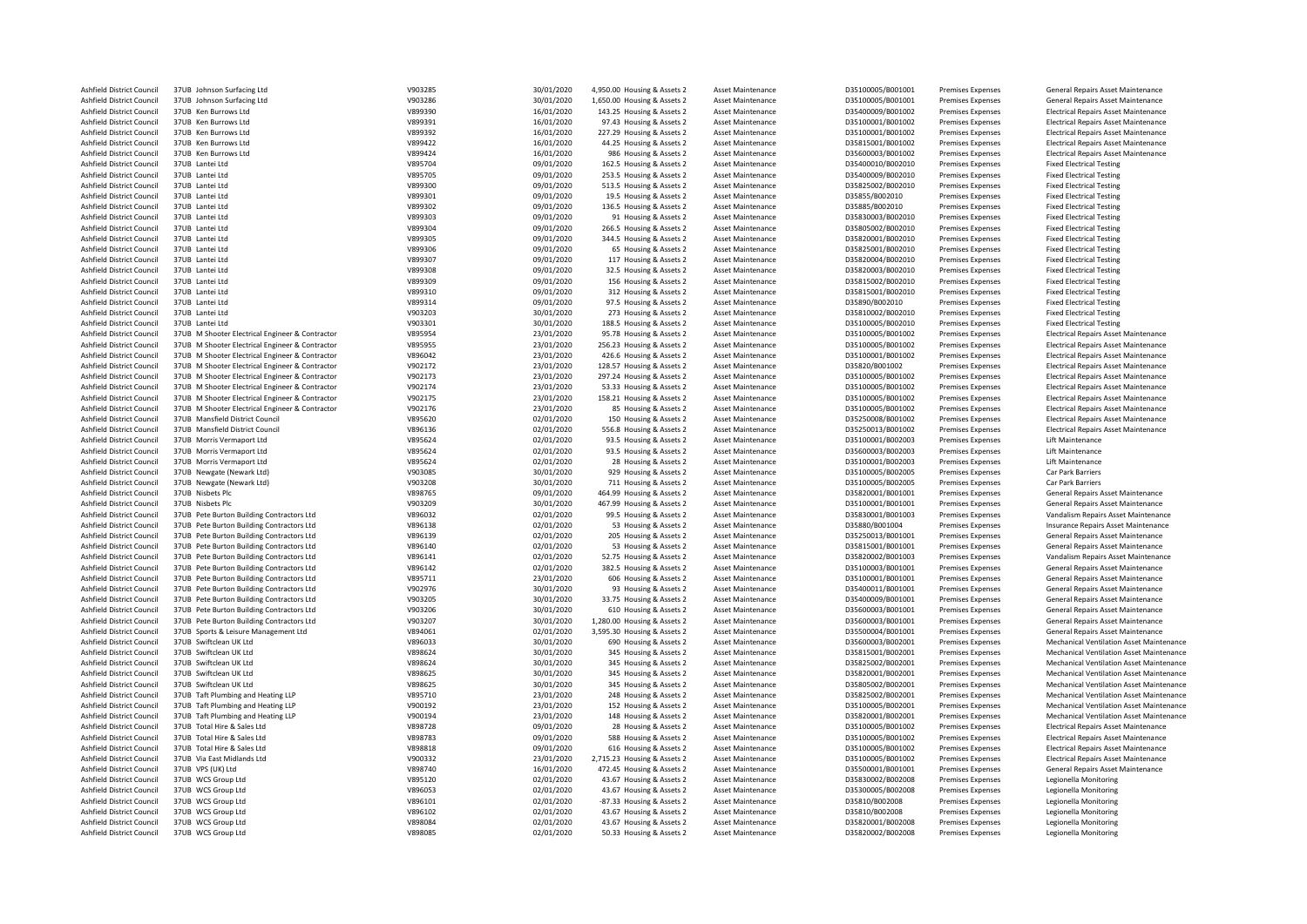| Ashfield District Council | 37UB WCS Group Ltd                       | V898086 | 02/01/2020 | 43.67 Housing & Assets 2        | Asset Maintenance        | D35835/B002008    | <b>Premises Expenses</b> | Legionella Monitoring                   |
|---------------------------|------------------------------------------|---------|------------|---------------------------------|--------------------------|-------------------|--------------------------|-----------------------------------------|
| Ashfield District Council | 37UB WCS Group Ltd                       | V898088 | 02/01/2020 | 71.67 Housing & Assets 2        | Asset Maintenance        | D35600003/B002008 | <b>Premises Expenses</b> | Legionella Monitoring                   |
| Ashfield District Council | 37UB WCS Group Ltd                       | V898089 | 02/01/2020 | 141.67 Housing & Assets 2       | Asset Maintenance        | D35100005/B002008 | <b>Premises Expenses</b> | Legionella Monitoring                   |
| Ashfield District Council | 37UB WCS Group Ltd                       | V898090 | 02/01/2020 | 141.67 Housing & Assets 2       | Asset Maintenance        | D35100001/B002008 | <b>Premises Expenses</b> | Legionella Monitoring                   |
| Ashfield District Council | 37UB WCS Group Ltd                       | V898094 | 02/01/2020 | 43.67 Housing & Assets 2        | Asset Maintenance        | D35400001/B002008 | Premises Expenses        | Legionella Monitoring                   |
| Ashfield District Council | 37UB WCS Group Ltd                       | V898096 | 02/01/2020 | 45.33 Housing & Assets 2        | Asset Maintenance        | D35400010/B002008 | <b>Premises Expenses</b> | Legionella Monitoring                   |
| Ashfield District Council | 37UB WCS Group Ltd                       | V898101 | 02/01/2020 | 38.67 Housing & Assets 2        | Asset Maintenance        | D35870/B002008    | <b>Premises Expenses</b> | Legionella Monitoring                   |
| Ashfield District Council | 37UB WCS Group Ltd                       | V898102 | 02/01/2020 | 45.33 Housing & Assets 2        | <b>Asset Maintenance</b> | D35830003/B002008 | <b>Premises Expenses</b> | Legionella Monitoring                   |
|                           |                                          |         |            |                                 |                          |                   |                          |                                         |
| Ashfield District Council | 37UB WCS Group Ltd                       | V898103 | 02/01/2020 | 45.33 Housing & Assets 2        | Asset Maintenance        | D35880/B002008    | <b>Premises Expenses</b> | Legionella Monitoring                   |
| Ashfield District Council | 37UB WCS Group Ltd                       | V898104 | 02/01/2020 | 38.67 Housing & Assets 2        | Asset Maintenance        | D35855/B002008    | <b>Premises Expenses</b> | Legionella Monitorina                   |
| Ashfield District Council | 37UB WCS Group Ltd                       | V898105 | 02/01/2020 | 45.33 Housing & Assets 2        | Asset Maintenance        | D35850/B002008    | <b>Premises Expenses</b> | Legionella Monitoring                   |
| Ashfield District Council | 37UB WCS Group Ltd                       | V898106 | 02/01/2020 | 43.67 Housing & Assets 2        | Asset Maintenance        | D35300003/B002008 | <b>Premises Expenses</b> | Legionella Monitoring                   |
| Ashfield District Council | 37UB WCS Group Ltd                       | V898107 | 02/01/2020 | 119 Housing & Assets 2          | Asset Maintenance        | D35891/B002008    | <b>Premises Expenses</b> | Legionella Monitoring                   |
| Ashfield District Council | 37UB WCS Group Ltd                       | V898108 | 02/01/2020 | 43.67 Housing & Assets 2        | Asset Maintenance        | D35805/B002008    | <b>Premises Expenses</b> | Legionella Monitoring                   |
| Ashfield District Council | 37UB WCS Group Ltd                       | V898109 | 02/01/2020 | 50.33 Housing & Assets 2        | Asset Maintenance        | D35840/B002008    | Premises Expenses        | Legionella Monitoring                   |
| Ashfield District Council | 37UB WCS Group Ltd                       | V898110 | 02/01/2020 | 50.33 Housing & Assets 2        | Asset Maintenance        | D35815001/B002008 | <b>Premises Expenses</b> | Legionella Monitoring                   |
| Ashfield District Council | 37UB WCS Group Ltd                       | V898111 | 02/01/2020 | 43.67 Housing & Assets 2        | <b>Asset Maintenance</b> | D35815002/B002008 | <b>Premises Expenses</b> | Legionella Monitoring                   |
| Ashfield District Council | 37UB WCS Group Ltd                       | V898112 | 02/01/2020 | 43.67 Housing & Assets 2        | Asset Maintenance        | D35810002/B002008 | <b>Premises Expenses</b> | Legionella Monitoring                   |
| Ashfield District Council | 37UB WCS Group Ltd                       | V898113 | 02/01/2020 | 43.67 Housing & Assets 2        | Asset Maintenance        | D35810/B002008    | <b>Premises Expenses</b> | Legionella Monitoring                   |
| Ashfield District Council | 37UB WCS Group Ltd                       | V898114 | 02/01/2020 | 78.33 Housing & Assets 2        | Asset Maintenance        | D35825002/B002008 | <b>Premises Expenses</b> | Legionella Monitoring                   |
| Ashfield District Council | 37UB WCS Group Ltd                       | V898116 | 02/01/2020 | 45.33 Housing & Assets 2        | Asset Maintenance        | D35600004/B002008 | <b>Premises Expenses</b> | Legionella Monitoring                   |
| Ashfield District Council | 37UB WCS Group Ltd                       | V898117 |            |                                 | <b>Asset Maintenance</b> | D35100003/B002008 |                          |                                         |
|                           |                                          |         | 02/01/2020 | 43.67 Housing & Assets 2        |                          |                   | <b>Premises Expenses</b> | Legionella Monitoring                   |
| Ashfield District Council | 37UB WCS Group Ltd                       | V898118 | 02/01/2020 | 43.67 Housing & Assets 2        | <b>Asset Maintenance</b> | D35400009/B002008 | <b>Premises Expenses</b> | Legionella Monitoring                   |
| Ashfield District Council | 37UB WCS Group Ltd                       | V898121 | 02/01/2020 | 45.33 Housing & Assets 2        | Asset Maintenance        | D35885/B002008    | <b>Premises Expenses</b> | Legionella Monitoring                   |
| Ashfield District Council | 37UB WCS Group Ltd                       | V898122 | 02/01/2020 | 45.33 Housing & Assets 2        | Asset Maintenance        | D35895/B002008    | <b>Premises Expenses</b> | Legionella Monitoring                   |
| Ashfield District Council | 37UB WCS Group Ltd                       | V898125 | 02/01/2020 | 43.67 Housing & Assets 2        | Asset Maintenance        | D35830002/B002008 | <b>Premises Expenses</b> | Legionella Monitoring                   |
| Ashfield District Council | 37UB WCS Group Ltd                       | V898126 | 02/01/2020 | 43.67 Housing & Assets 2        | Asset Maintenance        | D35300002/B002008 | <b>Premises Expenses</b> | Legionella Monitoring                   |
| Ashfield District Council | 37UB WCS Group Ltd                       | V898540 | 02/01/2020 | 43.67 Housing & Assets 2        | Asset Maintenance        | D35300005/B002008 | Premises Expenses        | Legionella Monitoring                   |
| Ashfield District Council | 37UB Arc Building Consultancy            | V899564 | 16/01/2020 | 1,200.00 R & B Transformation 2 | Asset Maintenance        | D35000/D200008    | Supplies & Services      | Payments to Contractors External        |
| Ashfield District Council | 37UB British Gas Business                | V896106 | 02/01/2020 | 112.2 R & B Transformation 2    | <b>Asset Maintenance</b> | D35011/B102       | <b>Premises Expenses</b> | Electricity                             |
| Ashfield District Council | 37UB Bunzl Cleaning and Hygiene Supplies | V894064 | 02/01/2020 | 22.44 Housing & Assets 2        | <b>Building Cleaning</b> | N70000/D001004    | Supplies & Services      | Chemicals and Materials Purchase        |
| Ashfield District Council | 37UB Bunzl Cleaning and Hygiene Supplies | V894065 | 02/01/2020 | 19.32 Housing & Assets 2        | <b>Building Cleaning</b> | N70000/D001004    | Supplies & Services      | Chemicals and Materials Purchase        |
| Ashfield District Council | 37UB Bunzl Cleaning and Hygiene Supplies | V894065 | 02/01/2020 | 28.76 Housing & Assets 2        | <b>Building Cleaning</b> | N70000/D001004    | Supplies & Services      | Chemicals and Materials Purchase        |
| Ashfield District Council | 37UB Bunzl Cleaning and Hygiene Supplies | V894065 | 02/01/2020 | 73.76 Housing & Assets 2        | <b>Building Cleaning</b> | N70000/D001004    | Supplies & Services      | Chemicals and Materials Purchase        |
| Ashfield District Council | 37UB Bunzl Cleaning and Hygiene Supplies | V894065 | 02/01/2020 | 26.52 Housing & Assets 2        | <b>Building Cleaning</b> | N70000/D001004    | Supplies & Services      | Chemicals and Materials Purchase        |
| Ashfield District Council | 37UB Bunzl Cleaning and Hygiene Supplies | V894065 | 02/01/2020 | 15.6 Housing & Assets 2         | <b>Building Cleaning</b> | N70000/D001004    | Supplies & Services      | Chemicals and Materials Purchase        |
|                           |                                          | V894065 |            |                                 |                          |                   |                          |                                         |
| Ashfield District Council | 37UB Bunzl Cleaning and Hygiene Supplies |         | 02/01/2020 | 15.5 Housing & Assets 2         | <b>Building Cleaning</b> | N70000/D001004    | Supplies & Services      | Chemicals and Materials Purchase        |
| Ashfield District Council | 37UB Bunzl Cleaning and Hygiene Supplies | V894065 | 02/01/2020 | 13.6 Housing & Assets 2         | <b>Building Cleaning</b> | N70000/D001001    | Supplies & Services      | <b>Equipment Purchase</b>               |
| Ashfield District Council | 37UB Bunzl Cleaning and Hygiene Supplies | V894065 | 02/01/2020 | 30.48 Housing & Assets 2        | <b>Building Cleaning</b> | N70000/D001004    | Supplies & Services      | Chemicals and Materials Purchase        |
| Ashfield District Council | 37UB Bunzl Cleaning and Hygiene Supplies | V894065 | 02/01/2020 | 43.65 Housing & Assets 2        | <b>Building Cleaning</b> | N70000/D001004    | Supplies & Services      | Chemicals and Materials Purchase        |
| Ashfield District Council | 37UB Bunzl Cleaning and Hygiene Supplies | V894065 | 02/01/2020 | 6.76 Housing & Assets 2         | <b>Building Cleaning</b> | N70000/D001004    | Supplies & Services      | Chemicals and Materials Purchase        |
| Ashfield District Council | 37UB Bunzl Cleaning and Hygiene Supplies | V894065 | 02/01/2020 | 35.16 Housing & Assets 2        | <b>Building Cleaning</b> | N70000/D001004    | Supplies & Services      | <b>Chemicals and Materials Purchase</b> |
| Ashfield District Council | 37UB Bunzl Cleaning and Hygiene Supplies | V894065 | 02/01/2020 | 15.6 Housing & Assets 2         | <b>Building Cleaning</b> | N70000/D001004    | Supplies & Services      | <b>Chemicals and Materials Purchase</b> |
| Ashfield District Council | 37UB Bunzl Cleaning and Hygiene Supplies | V894065 | 02/01/2020 | 56.7 Housing & Assets 2         | <b>Building Cleaning</b> | N70000/D001004    | Supplies & Services      | Chemicals and Materials Purchase        |
| Ashfield District Council | 37UB Bunzl Cleaning and Hygiene Supplies | V894065 | 02/01/2020 | 27.4 Housing & Assets 2         | <b>Building Cleaning</b> | N70000/D001004    | Supplies & Services      | Chemicals and Materials Purchase        |
| Ashfield District Council | 37UB Bunzl Cleaning and Hygiene Supplies | V894065 | 02/01/2020 | 83.28 Housing & Assets 2        | <b>Building Cleaning</b> | N70000/D001004    | Supplies & Services      | Chemicals and Materials Purchase        |
| Ashfield District Council | 37UB Bunzl Cleaning and Hygiene Supplies | V894065 | 02/01/2020 | 26.88 Housing & Assets 2        | <b>Building Cleaning</b> | N70000/D001004    | Supplies & Services      | Chemicals and Materials Purchase        |
| Ashfield District Council | 37UB Bunzl Cleaning and Hygiene Supplies | V895811 | 02/01/2020 | 15.14 Housing & Assets 2        | <b>Building Cleaning</b> | N70000/D001004    | Supplies & Services      | Chemicals and Materials Purchase        |
| Ashfield District Council | 37UB Bunzl Cleaning and Hygiene Supplies | V895811 | 02/01/2020 | 19.48 Housing & Assets 2        | <b>Building Cleaning</b> | N70000/D001004    | Supplies & Services      | Chemicals and Materials Purchase        |
| Ashfield District Council | 37UB Bunzl Cleaning and Hygiene Supplies | V895811 | 02/01/2020 | 7.57 Housing & Assets 2         | <b>Building Cleaning</b> | N70000/D001004    | Supplies & Services      | Chemicals and Materials Purchase        |
| Ashfield District Council | 37UB Bunzl Cleaning and Hygiene Supplies | V895811 | 02/01/2020 | 10.62 Housing & Assets 2        | <b>Building Cleaning</b> | N70000/D001004    | Supplies & Services      | <b>Chemicals and Materials Purchase</b> |
| Ashfield District Council | 37UB Bunzl Cleaning and Hygiene Supplies | V895811 | 02/01/2020 | 15.6 Housing & Assets 2         | <b>Building Cleaning</b> | N70000/D001004    | Supplies & Services      | Chemicals and Materials Purchase        |
| Ashfield District Council |                                          | V895811 | 02/01/2020 | 5.67 Housing & Assets 2         | <b>Building Cleaning</b> | N70000/D001004    |                          | Chemicals and Materials Purchase        |
|                           | 37UB Bunzl Cleaning and Hygiene Supplies |         |            |                                 |                          |                   | Supplies & Services      |                                         |
| Ashfield District Council | 37UB Bunzl Cleaning and Hygiene Supplies | V895811 | 02/01/2020 | 66.3 Housing & Assets 2         | <b>Building Cleaning</b> | N70000/D001004    | Supplies & Services      | Chemicals and Materials Purchase        |
| Ashfield District Council | 37UB Bunzl Cleaning and Hygiene Supplies | V895811 | 02/01/2020 | 55.5 Housing & Assets 2         | <b>Building Cleaning</b> | N70000/D001004    | Supplies & Services      | Chemicals and Materials Purchase        |
| Ashfield District Council | 37UB Bunzl Cleaning and Hygiene Supplies | V895811 | 02/01/2020 | 3.22 Housing & Assets 2         | <b>Building Cleaning</b> | N70000/D001004    | Supplies & Services      | Chemicals and Materials Purchase        |
| Ashfield District Council | 37UB Bunzl Cleaning and Hygiene Supplies | V895811 | 02/01/2020 | 7.52 Housing & Assets 2         | <b>Building Cleaning</b> | N70000/D001004    | Supplies & Services      | Chemicals and Materials Purchase        |
| Ashfield District Council | 37UB Bunzl Cleaning and Hygiene Supplies | V895811 | 02/01/2020 | 28.76 Housing & Assets 2        | <b>Building Cleaning</b> | N70000/D001004    | Supplies & Services      | <b>Chemicals and Materials Purchase</b> |
| Ashfield District Council | 37UB Bunzl Cleaning and Hygiene Supplies | V895811 | 02/01/2020 | 9.66 Housing & Assets 2         | <b>Building Cleaning</b> | N70000/D001004    | Supplies & Services      | <b>Chemicals and Materials Purchase</b> |
| Ashfield District Council | 37UB Bunzl Cleaning and Hygiene Supplies | V895811 | 02/01/2020 | 104.1 Housing & Assets 2        | <b>Building Cleaning</b> | N70000/D001004    | Supplies & Services      | <b>Chemicals and Materials Purchase</b> |
| Ashfield District Council | 37UB Bunzl Cleaning and Hygiene Supplies | V895811 | 02/01/2020 | 55.5 Housing & Assets 2         | <b>Building Cleaning</b> | N70000/D001004    | Supplies & Services      | Chemicals and Materials Purchase        |
| Ashfield District Council | 37UB Bunzl Cleaning and Hygiene Supplies | V895811 | 02/01/2020 | 41.1 Housing & Assets 2         | <b>Building Cleaning</b> | N70000/D001004    | Supplies & Services      | <b>Chemicals and Materials Purchase</b> |
| Ashfield District Council | 37UB Bunzl Cleaning and Hygiene Supplies | V895811 | 02/01/2020 | 17.92 Housing & Assets 2        | <b>Building Cleaning</b> | N70000/D001004    | Supplies & Services      | Chemicals and Materials Purchase        |
| Ashfield District Council | 37UB Bunzl Cleaning and Hygiene Supplies | V895811 | 02/01/2020 | 56.7 Housing & Assets 2         | <b>Building Cleaning</b> | N70000/D001004    | Supplies & Services      | Chemicals and Materials Purchase        |
| Ashfield District Council | 37UB Bunzl Cleaning and Hygiene Supplies | V895811 | 02/01/2020 | 15.5 Housing & Assets 2         | <b>Building Cleaning</b> | N70000/D001004    | Supplies & Services      | Chemicals and Materials Purchase        |
| Ashfield District Council | 37UB Bunzl Cleaning and Hygiene Supplies | V895811 | 02/01/2020 | 15.69 Housing & Assets 2        | <b>Building Cleaning</b> | N70000/D001004    | Supplies & Services      | Chemicals and Materials Purchase        |
| Ashfield District Council | 37UB Bunzl Cleaning and Hygiene Supplies | V895811 | 02/01/2020 | 36.6 Housing & Assets 2         | <b>Building Cleaning</b> | N70000/D001004    |                          | <b>Chemicals and Materials Purchase</b> |
|                           |                                          |         |            |                                 |                          |                   | Supplies & Services      |                                         |
| Ashfield District Council | 37UB Bunzl Cleaning and Hygiene Supplies | V895811 | 02/01/2020 | 76.2 Housing & Assets 2         | <b>Building Cleaning</b> | N70000/D001004    | Supplies & Services      | <b>Chemicals and Materials Purchase</b> |
| Ashfield District Council | 37UB Bunzl Cleaning and Hygiene Supplies | V897967 | 02/01/2020 | 6.84 Housing & Assets 2         | <b>Building Cleaning</b> | N70000/D001004    | Supplies & Services      | Chemicals and Materials Purchase        |
| Ashfield District Council | 37UB Security Plus + Ltd                 | V890070 | 16/01/2020 | 105.66 Housing & Assets 2       | Car Parks                | N10000/D200008    | Supplies & Services      | Payments to Contractors External        |
| Ashfield District Council | 37UB Security Plus + Ltd                 | V895054 | 16/01/2020 | 94.74 Housing & Assets 2        | Car Parks                | N10000/D200008    | Supplies & Services      | Payments to Contractors External        |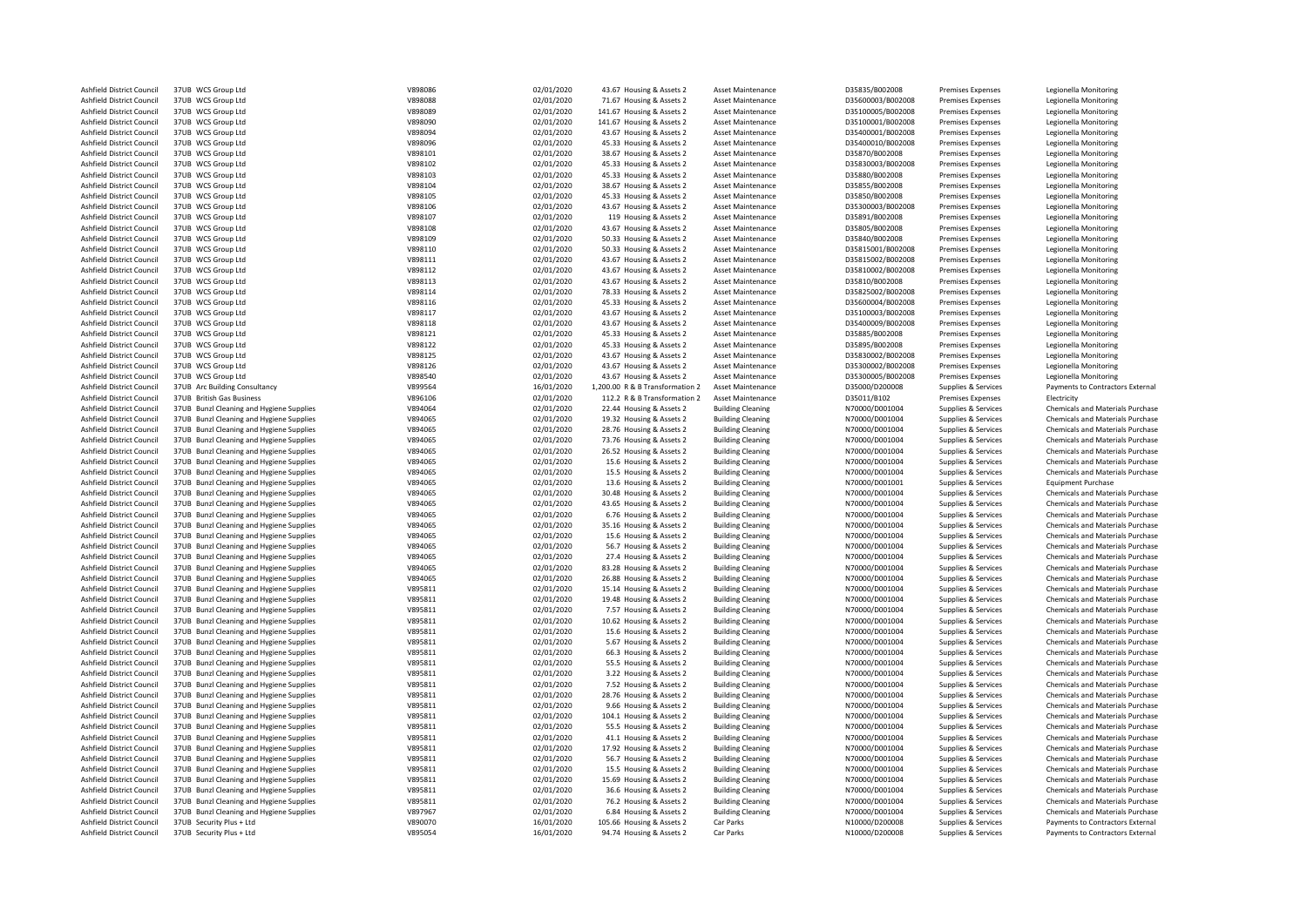| Ashfield District Council | 37UB Security Plus + Ltd             | V899345 | 16/01/2020 | 636 Housing & Assets 2          | Car Parks                         | N10000/D200008 | Supplies & Services                        | Payments to Contractors External     |
|---------------------------|--------------------------------------|---------|------------|---------------------------------|-----------------------------------|----------------|--------------------------------------------|--------------------------------------|
| Ashfield District Council | 37UB British Gas Business            | V896106 | 02/01/2020 | 235.14 R & B Transformation 2   | Car Parks                         | N10000/B102    | <b>Premises Expenses</b>                   | Electricity                          |
| Ashfield District Council | 37UB British Gas Business            | V898823 | 16/01/2020 | 43.28 R & B Transformation 2    | Car Parks                         | N10000/B102    | Premises Expenses                          | Electricity                          |
| Ashfield District Council | 37UB British Gas Business            | V902940 | 30/01/2020 | 245.91 R & B Transformation 2   | Car Parks                         | N10000/B102    | Premises Expenses                          | Electricity                          |
| Ashfield District Council | 37UB CCM SUPPLIES                    | V902984 | 30/01/2020 | 135 R & B Transformation 2      | Car Parks                         | N10000/D002004 | Supplies & Services                        | <b>Equipment Maintenance</b>         |
| Ashfield District Council | 37UB EDF Energy 1 Ltd                | V898827 | 09/01/2020 | 734.98 R & B Transformation 2   | Car Parks                         | N10000/B102    | Premises Expenses                          | Electricity                          |
| Ashfield District Council | 37UB Water Plus Limited              | V898703 | 09/01/2020 | 215.9 R & B Transformation 2    | Car Parks                         | N10000/B401    | <b>Premises Expenses</b>                   | Water rates                          |
| Ashfield District Council | 37UB Water Plus Limited              | V898704 | 09/01/2020 | 37.9 R & B Transformation 2     | Car Parks                         | N10000/B401    | <b>Premises Expenses</b>                   | Water rates                          |
| Ashfield District Council | 37UB Water Plus Limited              | V899599 | 23/01/2020 | 51.6 R & B Transformation 2     | Car Parks                         | N10000/B401    | <b>Premises Expenses</b>                   | Water rates                          |
| Ashfield District Council | 37UB Water Plus Limited              | V899599 | 23/01/2020 | 37.5 R & B Transformation 2     | Car Parks                         | N10000/B401    | Premises Expenses                          | Water rates                          |
| Ashfield District Council | 37UB Water Plus Limited              | V899599 | 23/01/2020 | 100.92 R & B Transformation 2   | Car Parks                         | N10000/B401    | Premises Expenses                          | Water rates                          |
| Ashfield District Council | 37UB Water Plus Limited              |         |            | 100.92 R & B Transformation 2   | Car Parks                         | N10000/B401    | <b>Premises Expenses</b>                   | Water rates                          |
|                           |                                      | V899599 | 23/01/2020 |                                 |                                   |                |                                            |                                      |
| Ashfield District Council | 37UB Water Plus Limited              | V899599 | 23/01/2020 | 100.92 R & B Transformation 2   | Car Parks                         | N10000/B401    | Premises Expenses                          | Water rates                          |
| Ashfield District Council | 37UB Water Plus Limited              | V899599 | 23/01/2020 | 333.05 R & B Transformation 2   | Car Parks                         | N10000/B401    | <b>Premises Expenses</b>                   | Water rates                          |
| Ashfield District Council | 37UB Hi-Spec Facilities Services PLC | V900105 | 23/01/2020 | 206.5 Housing & Assets 2        | Centralised Offices Kirkby        | N20000/B003005 | Premises Expenses                          | <b>Window Cleaning</b>               |
| Ashfield District Council | 37UB Corona Energy Retail 4 Limited  | V903007 | 30/01/2020 | 3,274.36 R & B Transformation 2 | <b>Centralised Offices Kirkby</b> | N20000/B101    | <b>Premises Expenses</b>                   | Gas                                  |
| Ashfield District Council | 37UB Daisy Telecoms Ltd              | V894836 | 02/01/2020 | 71.04 R & B Transformation 2    | Centralised Offices Kirkby        | N20000/D301002 | Supplies & Services                        | Telephones                           |
| Ashfield District Council | 37UB EDF Energy 1 Ltd                | V898827 | 09/01/2020 | 4,358.21 R & B Transformation 2 | Centralised Offices Kirkby        | N20000/B102    | <b>Premises Expenses</b>                   | Electricity                          |
| Ashfield District Council | 37UB Water Plus Limited              | V899599 | 23/01/2020 | 936.56 R & B Transformation 2   | Centralised Offices Kirkby        | N20000/B401    | <b>Premises Expenses</b>                   | Water rates                          |
| Ashfield District Council | 37UB Enable Finance                  | V902944 | 23/01/2020 | 1,836.16 Housing & Assets 2     | Homeless Assistance               | G25100/D200008 | Supplies & Services                        | Payments to Contractors External     |
| Ashfield District Council | 37UB Enable Finance                  | V902987 | 30/01/2020 | 1,522.12 Housing & Assets 2     | <b>Homeless Assistance</b>        | G25100/D200008 | Supplies & Services                        | Payments to Contractors External     |
| Ashfield District Council | 37UB Mansfield District Council      | V897974 | 02/01/2020 | 25,000.00 Housing & Assets 2    | <b>Homeless Assistance</b>        | G25014/D200008 | Supplies & Services                        | Payments to Contractors External     |
| Ashfield District Council | 37UB The Oyster Partnership limited  | V900101 | 16/01/2020 | 980 Housing & Assets 2          | <b>Homeless Assistance</b>        | G25000/A200004 | <b>Employee Expenses</b>                   | <b>Agency Staff</b>                  |
| Ashfield District Council | 37UB The Oyster Partnership limited  | V902132 | 23/01/2020 | 805 Housing & Assets 2          | <b>Homeless Assistance</b>        | G25000/A200004 | <b>Employee Expenses</b>                   | <b>Agency Staff</b>                  |
| Ashfield District Council | 37UB The Oyster Partnership limited  | V903638 |            | 1,040.76 Housing & Assets 2     | <b>Homeless Assistance</b>        | G25000/A200004 | <b>Employee Expenses</b>                   | <b>Agency Staff</b>                  |
|                           |                                      |         | 30/01/2020 |                                 |                                   |                |                                            |                                      |
| Ashfield District Council | 37UB The Tudor Lodge Hotel           | V897971 | 02/01/2020 | 291.67 Housing & Assets 2       | <b>Homeless Assistance</b>        | G25002/D200008 | Supplies & Services                        | Payments to Contractors External     |
| Ashfield District Council | 37UB The Tudor Lodge Hotel           | V898071 | 02/01/2020 | 250 Housing & Assets 2          | <b>Homeless Assistance</b>        | G25002/D200008 | Supplies & Services                        | Payments to Contractors External     |
| Ashfield District Council | 37UB Tuntum Housing Association      | V898227 | 02/01/2020 | 12,500.00 Housing & Assets 2    | <b>Homeless Assistance</b>        | G25014/D200008 | Supplies & Services                        | Payments to Contractors External     |
| Ashfield District Council | 37UB TurnerFox Recruitment Limited   | V897979 | 02/01/2020 | 562.89 Housing & Assets 2       | <b>Homeless Assistance</b>        | G25000/A200004 | <b>Employee Expenses</b>                   | <b>Agency Staff</b>                  |
| Ashfield District Council | 37UB TurnerFox Recruitment Limited   | V899298 | 09/01/2020 | 479.4 Housing & Assets 2        | <b>Homeless Assistance</b>        | G25000/A200004 | <b>Employee Expenses</b>                   | <b>Agency Staff</b>                  |
| Ashfield District Council | 37UB TurnerFox Recruitment Limited   | V902170 | 23/01/2020 | 574.71 Housing & Assets 2       | <b>Homeless Assistance</b>        | G25000/A200004 | <b>Employee Expenses</b>                   | <b>Agency Staff</b>                  |
| Ashfield District Council | 37UB TurnerFox Recruitment Limited   | V902171 | 23/01/2020 | 508.13 Housing & Assets 2       | <b>Homeless Assistance</b>        | G25000/A200004 | <b>Employee Expenses</b>                   | <b>Agency Staff</b>                  |
| Ashfield District Council | 37UB TurnerFox Recruitment Limited   | V903637 | 30/01/2020 | 584.45 Housing & Assets 2       | <b>Homeless Assistance</b>        | G25000/A200004 | <b>Employee Expenses</b>                   | <b>Agency Staff</b>                  |
| Ashfield District Council | 37UB TurnerFox Recruitment Limited   | V903639 | 30/01/2020 | 494.58 Housing & Assets 2       | <b>Homeless Assistance</b>        | G25000/A200004 | <b>Employee Expenses</b>                   | <b>Agency Staff</b>                  |
| Ashfield District Council | 37UB Ashfield District Council       | V903176 | 30/01/2020 | 1,586.00 R & B Transformation 2 | <b>Homeless Assistance</b>        | G25002/J102004 | Income                                     | <b>Housing Benefit Contributions</b> |
| Ashfield District Council | 37UB CCM SUPPLIES                    | V903210 | 30/01/2020 | 56.37 R & B Transformation 2    | <b>Homeless Assistance</b>        | G25000/D103    | Supplies & Services                        | Printing & stationery                |
| Ashfield District Council | 37UB TurnerFox Recruitment Limited   | V899718 | 23/01/2020 | 579.83 R & B Transformation 2   | Homeless Assistance               | G25000/A200004 | <b>Employee Expenses</b>                   | <b>Agency Staff</b>                  |
| Ashfield District Council | 37UB TurnerFox Recruitment Limited   | V899720 | 30/01/2020 | 189.7 R & B Transformation 2    | <b>Homeless Assistance</b>        | G25000/A200004 | <b>Employee Expenses</b>                   | <b>Agency Staff</b>                  |
| Ashfield District Council | 37UB Bibby Factors (Leicester) Ltd   | V898068 | 02/01/2020 | 393.9 Housing & Assets 2        | <b>Housing Administration</b>     | G61000/A200004 | <b>Employee Expenses</b>                   | <b>Agency Staff</b>                  |
|                           | 37UB Bibby Factors (Leicester) Ltd   | V898069 |            | 485.7 Housing & Assets 2        |                                   | G61000/A200004 |                                            |                                      |
| Ashfield District Council |                                      |         | 02/01/2020 |                                 | <b>Housing Administration</b>     |                | <b>Employee Expenses</b>                   | <b>Agency Staff</b>                  |
| Ashfield District Council | 37UB Bibby Factors (Leicester) Ltd   | V898555 | 09/01/2020 | 194.28 Housing & Assets 2       | <b>Housing Administration</b>     | G61000/A200004 | <b>Employee Expenses</b>                   | <b>Agency Staff</b>                  |
| Ashfield District Council | 37UB Bibby Factors (Leicester) Ltd   | V898559 | 09/01/2020 | 291.42 Housing & Assets 2       | <b>Housing Administration</b>     | G61000/A200004 | <b>Employee Expenses</b>                   | <b>Agency Staff</b>                  |
| Ashfield District Council | 37UB Bibby Factors (Leicester) Ltd   | V898770 | 09/01/2020 | 194.28 Housing & Assets 2       | <b>Housing Administration</b>     | G61000/A200004 | <b>Employee Expenses</b>                   | <b>Agency Staff</b>                  |
| Ashfield District Council | 37UB Bibby Factors (Leicester) Ltd   | V898771 | 09/01/2020 | 97.14 Housing & Assets 2        | <b>Housing Administration</b>     | G61000/A200004 | <b>Employee Expenses</b>                   | <b>Agency Staff</b>                  |
| Ashfield District Council | 37UB Fresh Start Recruitment         | V898195 | 02/01/2020 | 435 Housing & Assets 2          | <b>Supported Housing Services</b> | G63000/A200004 | <b>Employee Expenses</b>                   | <b>Agency Staff</b>                  |
| Ashfield District Council | 37UB Fresh Start Recruitment         | V898554 | 09/01/2020 | 174 Housing & Assets 2          | <b>Supported Housing Services</b> | G63000/A200004 | <b>Employee Expenses</b>                   | <b>Agency Staff</b>                  |
| Ashfield District Council | 37UB Fresh Start Recruitment         | V898833 | 09/01/2020 | 261 Housing & Assets 2          | <b>Supported Housing Services</b> | G63000/A200004 | <b>Employee Expenses</b>                   | <b>Agency Staff</b>                  |
| Ashfield District Council | 37UB Fresh Start Recruitment         | V899721 | 16/01/2020 | 181.25 Housing & Assets 2       | <b>Supported Housing Services</b> | G63000/A200004 | <b>Employee Expenses</b>                   | <b>Agency Staff</b>                  |
| Ashfield District Council | 37UB Fresh Start Recruitment         | V902932 | 23/01/2020 | 435 Housing & Assets 2          | <b>Supported Housing Services</b> | G63000/A200004 | <b>Employee Expenses</b>                   | <b>Agency Staff</b>                  |
| Ashfield District Council | 37UB Fresh Start Recruitment         | V903263 | 30/01/2020 | 261 Housing & Assets 2          | <b>Supported Housing Services</b> | G63000/A200004 | <b>Employee Expenses</b>                   | <b>Agency Staff</b>                  |
| Ashfield District Council | 37UB Legrand Electric T/A Tynetec    | V902169 | 23/01/2020 | 8,999.00 Housing & Assets 2     | <b>Supported Housing Services</b> | G63000/D001001 | Supplies & Services                        | <b>Equipment Purchase</b>            |
| Ashfield District Council | 37UB British Telecom PLC             | V898853 | 16/01/2020 | 4,060.17 R & B Transformation 2 | <b>Supported Housing Services</b> | G63000/D301002 | Supplies & Services                        | Telephones                           |
| Ashfield District Council | 37UB Daisy Telecoms Ltd              | V898183 | 02/01/2020 | 15.4 R & B Transformation 2     | <b>Supported Housing Services</b> | G63000/D301002 | Supplies & Services                        | Telephones                           |
| Ashfield District Council | 37UB Daisy Telecoms Ltd              | V898181 | 09/01/2020 | 25.2 R & B Transformation 2     | <b>Supported Housing Services</b> | G63000/B003026 | Premises Expenses                          | Radio Controlled / Radio Equipment   |
| Ashfield District Council | 37UB Daisy Telecoms Ltd              | V898181 | 09/01/2020 | 76.49 R & B Transformation 2    | <b>Supported Housing Services</b> | G63000/D301002 | Supplies & Services                        | Telephones                           |
|                           |                                      |         |            |                                 |                                   |                |                                            |                                      |
| Ashfield District Council | 37UB Daisy Telecoms Ltd              | V898581 | 16/01/2020 | 72.8 R & B Transformation 2     | <b>Supported Housing Services</b> | G63000/D301002 | Supplies & Services                        | Telephones                           |
| Ashfield District Council | 37UB Daisy Telecoms Ltd              | V898581 | 16/01/2020 | 25.2 R & B Transformation 2     | <b>Supported Housing Services</b> | G63000/B003026 | Premises Expenses                          | Radio Controlled / Radio Equipment   |
| Ashfield District Council | 37UB Daisy Telecoms Ltd              | V899547 | 16/01/2020 | 167.74 R & B Transformation 2   | <b>Supported Housing Services</b> | G63000/D301002 | Supplies & Services                        | Telephones                           |
| Ashfield District Council | 37UB EE Limited                      | V898186 | 09/01/2020 | 2 R & B Transformation 2        | Supported Housing Services        | G63000/D301003 | Supplies & Services                        | Mobiles                              |
| Ashfield District Council | 37UB EE Limited                      | V898186 | 09/01/2020 | 3.5 R & B Transformation 2      | <b>Supported Housing Services</b> | G63001/D301003 | Supplies & Services                        | Mobiles                              |
| Ashfield District Council | 37UB British Gas Business            | V896106 | 02/01/2020 | 356.15 R & B Transformation 2   | Watnall Road Offices Hucknall     | N21000/B102    | <b>Premises Expenses</b>                   | Electricity                          |
| Ashfield District Council | 37UB British Gas Business            | V896106 | 02/01/2020 | 704.96 R & B Transformation 2   | Watnall Road Offices Hucknall     | N21000/B102    | <b>Premises Expenses</b>                   | Electricity                          |
| Ashfield District Council | 37UB British Gas Business            | V902940 | 30/01/2020 | 737.6 R & B Transformation 2    | Watnall Road Offices Hucknall     | N21000/B102    | <b>Premises Expenses</b>                   | Electricity                          |
| Ashfield District Council | 37UB British Gas Business            | V902940 | 30/01/2020 | 452.66 R & B Transformation 2   | Watnall Road Offices Hucknall     | N21000/B102    | Premises Expenses                          | Electricity                          |
| Ashfield District Council | 37UB Daisy Telecoms Ltd              | V894836 | 02/01/2020 | 16.86 R & B Transformation 2    | Watnall Road Offices Hucknall     | N21000/D301002 | Supplies & Services                        | Telephones                           |
| Ashfield District Council | 37UB Water Plus Limited              | V899599 | 23/01/2020 | 16.32 R & B Transformation 2    | Watnall Road Offices Hucknall     | N21000/B401    | <b>Premises Expenses</b>                   | Water rates                          |
| Ashfield District Council | 37UB Water Plus Limited              | V899599 | 23/01/2020 | 60.3 R & B Transformation 2     | Watnall Road Offices Hucknall     | N21000/B401    | <b>Premises Expenses</b>                   | Water rates                          |
| Ashfield District Council | 37UB Royal Mail Courier Services Ltd | V899289 | 09/01/2020 | 121.5 Legal & Governance 2      | Administration                    | B40006/D301001 | Supplies & Services                        | Postages                             |
| Ashfield District Council | 37UB Royal Mail Courier Services Ltd | V899289 | 09/01/2020 | 81 Legal & Governance 2         | Administration                    | B40006/D301001 | Supplies & Services                        | Postages                             |
| Ashfield District Council | 37UB Royal Mail Courier Services Ltd | V899289 | 09/01/2020 | 121.5 Legal & Governance 2      | Administration                    | B40006/D301001 |                                            |                                      |
| Ashfield District Council | 37UB Royal Mail Courier Services Ltd | V899289 | 09/01/2020 | 121.5 Legal & Governance 2      | Administration                    | B40006/D301001 | Supplies & Services<br>Supplies & Services | Postages<br>Postages                 |
|                           |                                      |         |            |                                 |                                   |                |                                            |                                      |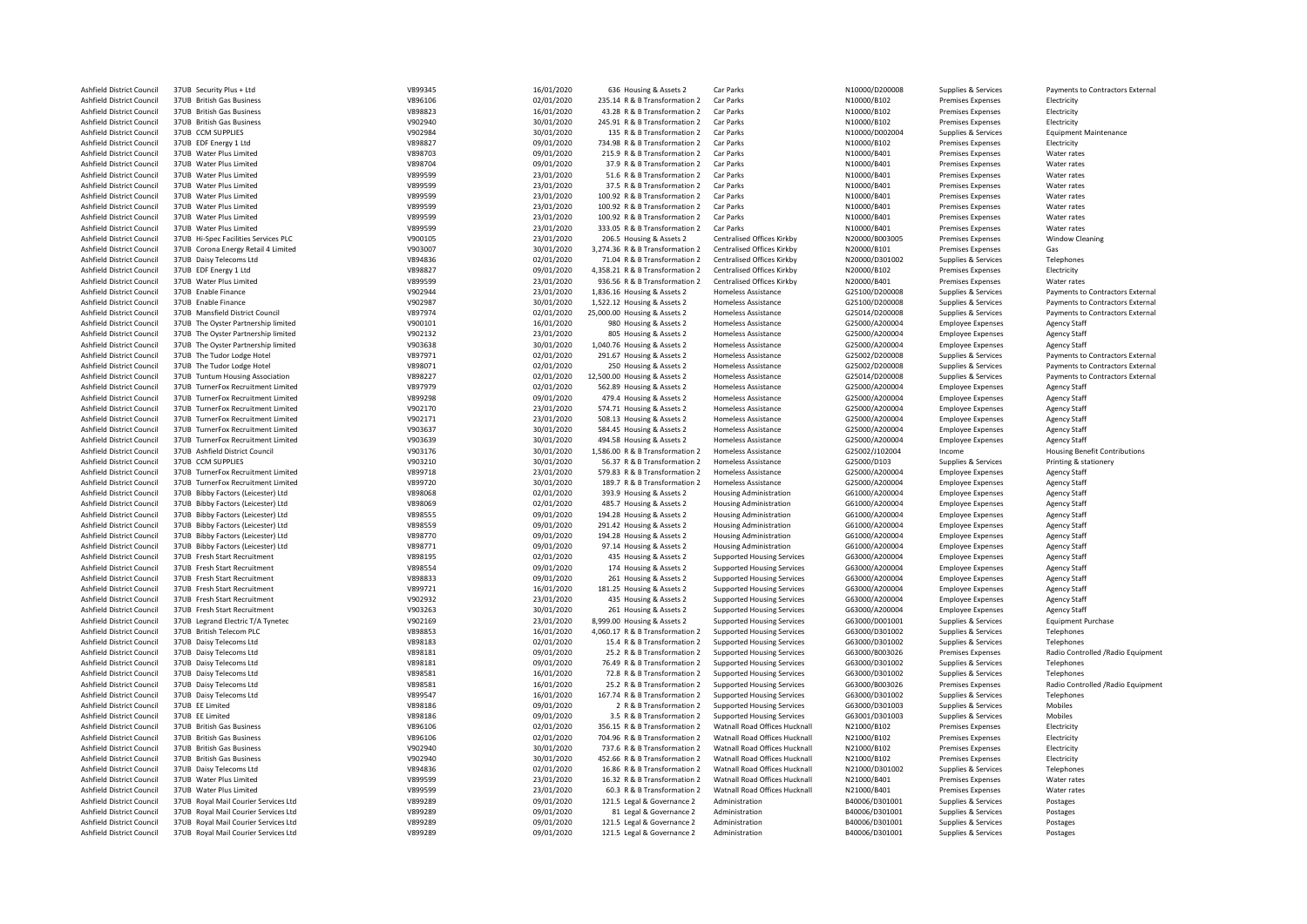| Ashfield District Council | 37UB Royal Mail                                 | V896093 | 02/01/2020 | 449.81 R & B Transformation 2   | Administration                  | B40006/D301001    | Supplies & Services      | Postages                              |
|---------------------------|-------------------------------------------------|---------|------------|---------------------------------|---------------------------------|-------------------|--------------------------|---------------------------------------|
| Ashfield District Council | 37UB Royal Mail                                 | V898074 | 09/01/2020 | 623.38 R & B Transformation 2   | Administration                  | B40006/D301001    | Supplies & Services      | Postages                              |
| Ashfield District Council | 37UB Royal Mail                                 | V898822 | 30/01/2020 | 1.25 R & B Transformation 2     | Administration                  | B40006/D301001    | Supplies & Services      | Postages                              |
| Ashfield District Council | 37UB Royal Mail                                 | V898822 | 30/01/2020 | 600.4 R & B Transformation 2    | Administration                  | B40006/D301001    | Supplies & Services      | Postages                              |
| Ashfield District Council | 37UB Royal Mail                                 | V900145 | 30/01/2020 | 728.17 R & B Transformation 2   | Administration                  | B40006/D301001    | Supplies & Services      | Postages                              |
| Ashfield District Council | 37UB Royal Mail                                 | V902131 | 30/01/2020 | 0.85 R & B Transformation 2     | Administration                  | B40006/D301001    | Supplies & Services      | Postages                              |
| Ashfield District Council | 37UB Royal Mail                                 | V902131 | 30/01/2020 | 432.37 R & B Transformation 2   | Administration                  | B40006/D301001    | Supplies & Services      | Postages                              |
|                           |                                                 |         |            |                                 |                                 |                   |                          |                                       |
| Ashfield District Council | 37UB Royal Mail                                 | V903266 | 30/01/2020 | 682.33 R & B Transformation 2   | Administration                  | B40006/D301001    | Supplies & Services      | Postages                              |
| Ashfield District Council | 37UB Nottinghamshire County Council             | V899716 | 16/01/2020 | 100 Legal & Governance 2        | Elections                       | A07001/B204       | Premises Expenses        | Rent of rooms                         |
| Ashfield District Council | 37UB EE Limited                                 | V898186 | 09/01/2020 | 2 R & B Transformation 2        | <b>Housing Risk Management</b>  | G62000/D301003    | Supplies & Services      | Mobiles                               |
| Ashfield District Council | 37UB Bevan Brittan                              | V894058 | 16/01/2020 | 4,064.00 Legal & Governance 2   | <b>Legal Services</b>           | B41200/D200004    | Supplies & Services      | Legal Expenses                        |
| Ashfield District Council | 37UB Browne Jacobson LLP                        | V898201 | 09/01/2020 | 1,366.50 Legal & Governance 2   | Legal Services                  | B41000/D201010    | Supplies & Services      | Professional and Consultancy Services |
| Ashfield District Council | 37UB Browne Jacobson UP                         | V898202 | 09/01/2020 | 4,107.52 Legal & Governance 2   | <b>Legal Services</b>           | B41000/D201010    | Supplies & Services      | Professional and Consultancy Services |
| Ashfield District Council | 37UB Broomhill Inn                              | V898573 | 09/01/2020 | 458.33 Legal & Governance 2     | <b>Registration of Electors</b> | A06000005/B204    | Premises Expenses        | Rent of rooms                         |
| Ashfield District Council | 37UB EKMW Summit Centre                         | V898180 | 02/01/2020 | 450 Legal & Governance 2        | <b>Registration of Electors</b> | A06000005/B204    | Premises Expenses        | Rent of rooms                         |
| Ashfield District Council | 37UB Nottinghamshire County Council             | V900328 | 30/01/2020 | 280 Legal & Governance 2        | <b>Registration of Electors</b> | A06000005/b204    | Premises Expenses        | Rent of rooms                         |
| Ashfield District Council | 37UB Print Image Network Ltd                    | V898065 | 02/01/2020 | 746 Legal & Governance 2        | <b>Registration of Electors</b> | A06000005/d103    | Supplies & Services      | Printing & stationery                 |
|                           |                                                 | V898066 |            |                                 |                                 |                   |                          |                                       |
| Ashfield District Council | 37UB Print Image Network Ltd                    |         | 02/01/2020 | 496 Legal & Governance 2        | <b>Registration of Electors</b> | A06000005/d103    | Supplies & Services      | Printing & stationery                 |
| Ashfield District Council | 37UB Print Image Network Ltd                    | V898066 | 02/01/2020 | 15,486.00 Legal & Governance 2  | <b>Registration of Electors</b> | A06000005/d103    | Supplies & Services      | Printing & stationery                 |
| Ashfield District Council | 37UB Print Image Network Ltd                    | V898582 | 09/01/2020 | 7,982.00 Legal & Governance 2   | <b>Registration of Electors</b> | A06000005/d103    | Supplies & Services      | Printing & stationery                 |
| Ashfield District Council | 37UB Print Image Network Ltd                    | V898582 | 09/01/2020 | 822 Legal & Governance 2        | <b>Registration of Electors</b> | A06000005/d103    | Supplies & Services      | Printing & stationery                 |
| Ashfield District Council | 37UB Print Image Network Ltd                    | V898583 | 09/01/2020 | 274 Legal & Governance 2        | <b>Registration of Electors</b> | A06000005/d103    | Supplies & Services      | Printing & stationery                 |
| Ashfield District Council | 37UB Print Image Network Ltd                    | V898583 | 09/01/2020 | 1,606.00 Legal & Governance 2   | <b>Registration of Electors</b> | A06000005/d103    | Supplies & Services      | Printing & stationery                 |
| Ashfield District Council | 37UB Print Image Network Ltd                    | V898583 | 09/01/2020 | 55 Legal & Governance 2         | <b>Registration of Electors</b> | A06000005/d103    | Supplies & Services      | Printing & stationery                 |
| Ashfield District Council | 37UB Selston Parish Council                     | V898175 | 02/01/2020 | 176 Legal & Governance 2        | <b>Registration of Electors</b> | A06000005/B204    | Premises Expenses        | Rent of rooms                         |
| Ashfield District Council | 37UB Selston Parish Council                     | V898175 | 02/01/2020 | 192 Legal & Governance 2        | <b>Registration of Electors</b> | A06000005/B204    | Premises Expenses        | Rent of rooms                         |
| Ashfield District Council | 37UB Selston Parish Council                     | V898175 | 02/01/2020 | 176 Legal & Governance 2        | <b>Registration of Electors</b> | A06000005/B204    | Premises Expenses        | Rent of rooms                         |
| Ashfield District Council | 37UB Selston Parish Council                     | V898175 | 02/01/2020 | 176 Legal & Governance 2        | <b>Registration of Electors</b> | A06000005/B204    | Premises Expenses        | Rent of rooms                         |
| Ashfield District Council | 37UB SIM                                        | V900209 | 23/01/2020 | 2,500.00 Legal & Governance 2   | <b>Registration of Electors</b> | A06000005/b204    | Premises Expenses        | Rent of rooms                         |
|                           |                                                 |         |            |                                 |                                 |                   |                          |                                       |
| Ashfield District Council | 37UB Park Lane Self Drive Ltd                   | V895889 | 02/01/2020 | 43.18 Place & Communities 2     | <b>Registration of Electors</b> | A06000005/D200008 | Supplies & Services      | Payments to Contractors External      |
| Ashfield District Council | 37UB Park Lane Self Drive Ltd.                  | V898215 | 02/01/2020 | 380.2 Place & Communities 2     | <b>Registration of Electors</b> | A06000005/D200008 | Supplies & Services      | Payments to Contractors External      |
| Ashfield District Council | 37UB JPIMedia Publishing                        | V900216 | 30/01/2020 | 117.67 R & B Transformation 2   | <b>Registration of Electors</b> | A06000/D200015    | Supplies & Services      | Advertising                           |
| Ashfield District Council | 37UB Royal Mail                                 | V895801 | 02/01/2020 | 3,446.39 R & B Transformation 2 | <b>Registration of Electors</b> | A06000005/D301001 | Supplies & Services      | Postages                              |
| Ashfield District Council | 37UB Royal Mail                                 | V896089 | 02/01/2020 | 1,363.22 R & B Transformation 2 | <b>Registration of Electors</b> | A06000005/D301001 | Supplies & Services      | Postages                              |
| Ashfield District Council | 37UB Royal Mail                                 | V896093 | 02/01/2020 | 14.11 R & B Transformation 2    | <b>Registration of Electors</b> | A06000005/D301001 | Supplies & Services      | Postages                              |
| Ashfield District Council | 37UB Royal Mail                                 | V898562 | 09/01/2020 | 66.07 R & B Transformation 2    | <b>Registration of Electors</b> | A06000005/D301001 | Supplies & Services      | Postages                              |
| Ashfield District Council | 37UB Royal Mail                                 | V898562 | 09/01/2020 | 4.17 R & B Transformation 2     | <b>Registration of Electors</b> | A06000005/D301001 | Supplies & Services      | Postages                              |
| Ashfield District Council | 37UB Royal Mail                                 | V903004 | 30/01/2020 | 705.2 R & B Transformation 2    | <b>Registration of Electors</b> | A06000/D301001    | Supplies & Services      | Postages                              |
| Ashfield District Council | 37UB Johnson Surfacing Ltd                      | V898058 | 02/01/2020 | 770 Housing & Assets 2          | <b>Teversal Grange</b>          | C18000/B001001    | Premises Expenses        | General Repairs Asset Maintenance     |
| Ashfield District Council | 37UB WCS Group Ltd                              | V898087 | 02/01/2020 | 50.33 Housing & Assets 2        | <b>Teversal Grange</b>          | C18000/B002008    | Premises Expenses        | Legionella Monitoring                 |
|                           |                                                 |         |            |                                 |                                 |                   |                          |                                       |
| Ashfield District Council | 37UB WCS Group Ltd                              | V898115 | 02/01/2020 | 43.67 Housing & Assets 2        | <b>Teversal Grange</b>          | C18000/B002008    | Premises Expenses        | Legionella Monitoring                 |
| Ashfield District Council | 37UB Water Plus Limited                         | V898226 | 09/01/2020 | 4.7 R & B Transformation 2      | <b>Teversal Grange</b>          | C18000/B401       | <b>Premises Expenses</b> | Water rates                           |
| Ashfield District Council | 37UB Water Plus Limited                         | V898708 | 16/01/2020 | 111.29 R & B Transformation 2   | <b>Teversal Grange</b>          | C18000/B401       | <b>Premises Expenses</b> | Water rates                           |
| Ashfield District Council | 37UB Equation Nottinghamshire                   | V902128 | 23/01/2020 | 9,750.00 Place & Communities 2  | APAC                            | C14010/D200008    | Supplies & Services      | Payments to Contractors External      |
| Ashfield District Council | 37UB Nottinghamshire Healthcare NHS Trust       | V898199 | 09/01/2020 | 3,460.59 Place & Communities 2  | APAC                            | C14010/K002       | Recharges                | <b>Direct Work Recharges</b>          |
| Ashfield District Council | 37UB Pete Burton Building Contractors Ltd       | V896144 | 02/01/2020 | 44 Place & Communities 2        | Allotments                      | D19000/D200008    | Supplies & Services      | Payments to Contractors External      |
| Ashfield District Council | 37UB Water Plus Limited                         | V898208 | 16/01/2020 | 102.75 R & B Transformation 2   | Allotments                      | D19000/B401       | Premises Expenses        | Water rates                           |
| Ashfield District Council | 37UB Water Plus Limited                         | V899599 | 23/01/2020 | 30.5 R & B Transformation 2     | Allotments                      | D19000/B401       | Premises Expenses        | Water rates                           |
| Ashfield District Council | 37UB Water Plus Limited                         | V899599 | 23/01/2020 | 4.87 R & B Transformation 2     | Allotments                      | D19000/B401       | Premises Expenses        | Water rates                           |
| Ashfield District Council | 37UB Water Plus Limited                         | V899599 | 23/01/2020 | 253.61 R & B Transformation 2   | Allotments                      | D19000/B401       | Premises Expenses        | Water rates                           |
| Ashfield District Council | 37UB Water Plus Limited                         | V899599 | 23/01/2020 | 152.61 R & B Transformation 2   | Allotments                      | D19000/B401       | <b>Premises Expenses</b> | Water rates                           |
| Ashfield District Council | 37UB Water Plus Limited                         | V899599 | 23/01/2020 | 24.47 R & B Transformation 2    | Allotments                      | D19000/B401       | Premises Expenses        | Water rates                           |
|                           |                                                 |         |            |                                 | Allotments                      |                   |                          |                                       |
| Ashfield District Council | 37UB Water Plus Limited                         | V899599 | 23/01/2020 | 47.08 R & B Transformation 2    |                                 | D19000/B401       | Premises Expenses        | Water rates                           |
| Ashfield District Council | 37UB Water Plus Limited                         | V903044 | 30/01/2020 | 276.46 R & B Transformation 2   | Allotments                      | D19000/B401       | <b>Premises Expenses</b> | Water rates                           |
| Ashfield District Council | 37UB Water Plus Limited                         | V903045 | 30/01/2020 | 102.59 R & B Transformation 2   | Allotments                      | D19000/B401       | <b>Premises Expenses</b> | Water rates                           |
| Ashfield District Council | 37UB Water Plus Limited                         | V903046 | 30/01/2020 | 386.79 R & B Transformation 2   | Allotments                      | D19000/B401       | <b>Premises Expenses</b> | Water rates                           |
| Ashfield District Council | 37UB Water Plus Limited                         | V903175 | 30/01/2020 | 359.37 R & B Transformation 2   | Allotments                      | D19000/B401       | Premises Expenses        | Water rates                           |
| Ashfield District Council | 37UB WCS Group Ltd                              | V898097 | 02/01/2020 | 14 Housing & Assets 2           | Area Support Teams              | C13008/D200008    | Supplies & Services      | Payments to Contractors External      |
| Ashfield District Council | 37UB British Gas Business                       | V896106 | 02/01/2020 | 22.89 R & B Transformation 2    | Area Support Teams              | C13008/B102       | Premises Expenses        | Electricity                           |
| Ashfield District Council | 37UB British Gas Business                       | V902940 | 30/01/2020 | 24.66 R & B Transformation 2    | Area Support Teams              | C13008/B102       | Premises Expenses        | Electricity                           |
| Ashfield District Council | 37UB British Gas Business                       | V902940 | 30/01/2020 | 23.57 R & B Transformation 2    | Area Support Teams              | C13008/B102       | <b>Premises Expenses</b> | Electricity                           |
| Ashfield District Council | 37UB Corona Energy Retail 4 Limited             | V903007 | 30/01/2020 | 56.15 R & B Transformation 2    | Area Support Teams              | C13008/B101       | <b>Premises Expenses</b> | Gas                                   |
| Ashfield District Council | 37UB Daisy Telecoms Ltd                         | V894836 | 02/01/2020 | 16.86 R & B Transformation 2    | Area Support Teams              | C13008/D301002    | Supplies & Services      | Telephones                            |
|                           |                                                 |         |            |                                 |                                 |                   |                          |                                       |
| Ashfield District Council | 37UB Water Plus Limited                         | V898706 | 09/01/2020 | 50.78 R & B Transformation 2    | Area Support Teams              | C13008/B401       | Premises Expenses        | Water rates                           |
| Ashfield District Council | 37UB Delta-Simons Environmental Consultants Ltd | V898756 | 09/01/2020 | 1,300.00 Place & Communities 2  | <b>Building Control</b>         | D42000/D201011    | Supplies & Services      | General Fees and Charges              |
| Ashfield District Council | 37UB JNP Group                                  | V899416 | 16/01/2020 | 70 Place & Communities 2        | <b>Building Control</b>         | D42000/D201011    | Supplies & Services      | General Fees and Charges              |
| Ashfield District Council | 37UB JNP Group                                  | V899416 | 16/01/2020 | 70 Place & Communities 2        | <b>Building Control</b>         | D42000/D201011    | Supplies & Services      | General Fees and Charges              |
| Ashfield District Council | 37UB JNP Group                                  | V899416 | 16/01/2020 | 70 Place & Communities 2        | <b>Building Control</b>         | D42000/D201011    | Supplies & Services      | General Fees and Charges              |
| Ashfield District Council | 37UB JNP Group                                  | V899416 | 16/01/2020 | 70 Place & Communities 2        | <b>Building Control</b>         | D42000/D201011    | Supplies & Services      | General Fees and Charges              |
| Ashfield District Council | 37UB JNP Group                                  | V899416 | 16/01/2020 | 70 Place & Communities 2        | <b>Building Control</b>         | D42000/D201011    | Supplies & Services      | General Fees and Charges              |
| Ashfield District Council | 37UB The Oyster Partnership limited             | V902133 | 23/01/2020 | 746.55 Place & Communities 2    | <b>Building Control</b>         | D42000/A200004    | <b>Employee Expenses</b> | <b>Agency Staff</b>                   |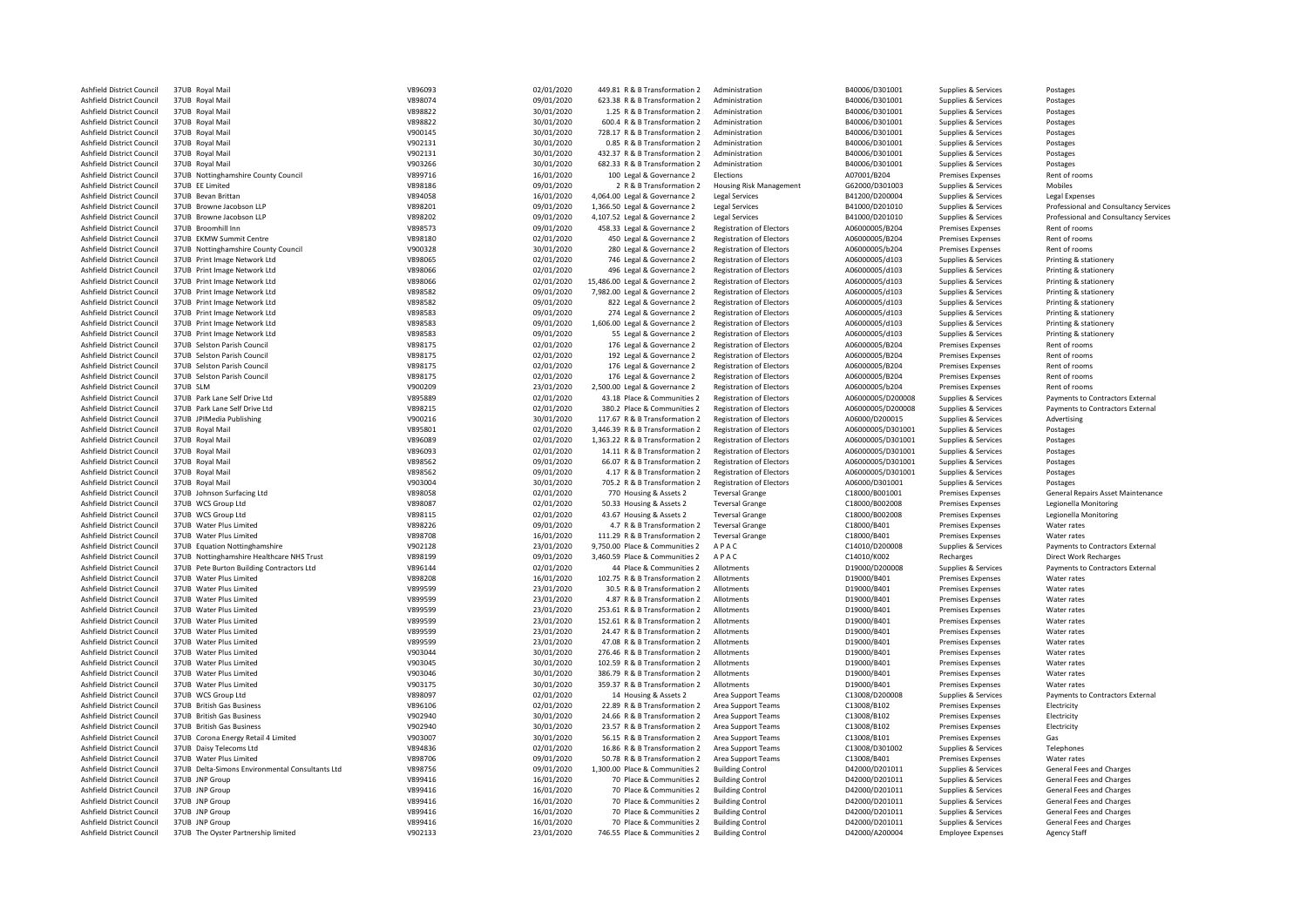|                           | 37UB JNP Group                       | V890095 | 16/01/2020 | 70 R & B Transformation 2       | <b>Building Control</b>          | D42000/D201011 | Supplies & Services      | General Fees and Charges              |
|---------------------------|--------------------------------------|---------|------------|---------------------------------|----------------------------------|----------------|--------------------------|---------------------------------------|
| Ashfield District Council |                                      |         |            |                                 |                                  |                |                          |                                       |
| Ashfield District Council | 37UB JNP Group                       | V890095 | 16/01/2020 | 70 R & B Transformation 2       | <b>Building Control</b>          | D42000/D201011 | Supplies & Services      | General Fees and Charges              |
| Ashfield District Council | 37UB JNP Group                       | V890095 | 16/01/2020 | 70 R & B Transformation 2       | <b>Building Control</b>          | D42000/D201011 | Supplies & Services      | General Fees and Charges              |
| Ashfield District Council | 37UB JNP Group                       | V890095 | 16/01/2020 | 70 R & B Transformation 2       | <b>Building Control</b>          | D42000/D201011 | Supplies & Services      | General Fees and Charges              |
| Ashfield District Council | 37UB JNP Group                       | V890095 | 16/01/2020 | 70 R & B Transformation 2       | <b>Building Control</b>          | D42000/D201011 |                          | General Fees and Charges              |
|                           |                                      |         |            |                                 |                                  |                | Supplies & Services      |                                       |
| Ashfield District Council | 37UB JNP Group                       | V890095 | 16/01/2020 | 70 R & B Transformation 2       | <b>Building Control</b>          | D42000/D201011 | Supplies & Services      | General Fees and Charges              |
| Ashfield District Council | 37UB JNP Group                       | V890095 | 16/01/2020 | 70 R & B Transformation 2       | <b>Building Control</b>          | D42000/D201011 | Supplies & Services      | General Fees and Charges              |
| Ashfield District Council | 37UB JNP Group                       | V890095 | 16/01/2020 | 70 R & B Transformation 2       | <b>Building Control</b>          | D42000/D201011 | Supplies & Services      | General Fees and Charges              |
|                           |                                      |         |            |                                 |                                  |                |                          |                                       |
| Ashfield District Council | 37UB JNP Group                       | V890095 | 16/01/2020 | 70 R & B Transformation 2       | <b>Building Control</b>          | D42000/D201011 | Supplies & Services      | General Fees and Charges              |
| Ashfield District Council | 37UB JNP Group                       | V890095 | 16/01/2020 | 70 R & B Transformation 2       | <b>Building Control</b>          | D42000/D201011 | Supplies & Services      | General Fees and Charges              |
| Ashfield District Council | 37UB The Oyster Partnership limited  | V896016 | 02/01/2020 | 1,665.00 R & B Transformation 2 | <b>Building Control</b>          | D42000/A200004 | <b>Employee Expenses</b> | <b>Agency Staff</b>                   |
| Ashfield District Council | 37UB Bonsers (Nottingham) Limited    | V903292 |            | 3,744.75 Place & Communities 2  | Cemeteries & Burial Grounds Gr   | N17000/D200008 |                          | Payments to Contractors External      |
|                           |                                      |         | 30/01/2020 |                                 |                                  |                | Supplies & Services      |                                       |
| Ashfield District Council | 37UB Fresh Start Recruitment         | V903262 | 30/01/2020 | 377.77 Place & Communities 2    | Cemeteries & Burial Grounds Gr   | N17000/a200004 | <b>Employee Expenses</b> | <b>Agency Staff</b>                   |
| Ashfield District Council | 37UB R Smith (Contractors)           | V898549 | 09/01/2020 | 120 Place & Communities 2       | Cemeteries & Burial Grounds Gr   | N17000/D001004 | Supplies & Services      | Chemicals and Materials Purchase      |
| Ashfield District Council | 37UB R Smith (Contractors)           | V898550 | 09/01/2020 | 200 Place & Communities 2       | Cemeteries & Burial Grounds Gr   | N17000/D200008 | Supplies & Services      | Payments to Contractors External      |
|                           |                                      |         |            |                                 |                                  |                |                          |                                       |
| Ashfield District Council | 37UB R Smith (Contractors)           | V898568 | 09/01/2020 | 400 Place & Communities 2       | Cemeteries & Burial Grounds Gr   | N17000/D200008 | Supplies & Services      | Payments to Contractors External      |
| Ashfield District Council | 37UB British Gas Business            | V896106 | 02/01/2020 | 10.28 R & B Transformation 2    | Cemeteries & Burial Grounds Gr   | N17000/B102    | <b>Premises Expenses</b> | Electricity                           |
| Ashfield District Council | 37UB British Gas Business            | V896106 | 02/01/2020 | 680.76 R & B Transformation 2   | Cemeteries & Burial Grounds Gr   | N17000/B102    | <b>Premises Expenses</b> | Electricity                           |
|                           |                                      |         |            |                                 |                                  |                |                          |                                       |
| Ashfield District Council | 37UB British Gas Business            | V896106 | 02/01/2020 | 31.17 R & B Transformation 2    | Cemeteries & Burial Grounds Gr   | N17000/B102    | <b>Premises Expenses</b> | Electricity                           |
| Ashfield District Council | 37UB British Gas Business            | V896106 | 02/01/2020 | 99.02 R & B Transformation 2    | Cemeteries & Burial Grounds Gr   | N17000/B102    | <b>Premises Expenses</b> | Electricity                           |
| Ashfield District Council | 37UB British Gas Business            | V896106 | 02/01/2020 | 197.47 R & B Transformation 2   | Cemeteries & Burial Grounds Gr   | N17000/B102    | <b>Premises Expenses</b> | Electricity                           |
|                           |                                      |         |            |                                 | Cemeteries & Burial Grounds Gr   |                |                          |                                       |
| Ashfield District Council | 37UB British Gas Business            | V902940 | 30/01/2020 | 48.91 R & B Transformation 2    |                                  | N17000/B102    | <b>Premises Expenses</b> | Electricity                           |
| Ashfield District Council | 37UB British Gas Business            | V902940 | 30/01/2020 | 10.12 R & B Transformation 2    | Cemeteries & Burial Grounds Gr   | N17000/B102    | <b>Premises Expenses</b> | Electricity                           |
| Ashfield District Council | 37UB British Gas Business            | V902940 | 30/01/2020 | 666.26 R & B Transformation 2   | Cemeteries & Burial Grounds Gr   | N17000/B102    | <b>Premises Expenses</b> | Electricity                           |
| Ashfield District Council | 37UB British Gas Business            | V902940 | 30/01/2020 | 188.02 R & B Transformation 2   | Cemeteries & Burial Grounds Gr   | N17000/B102    | <b>Premises Expenses</b> | Electricity                           |
|                           |                                      |         |            |                                 |                                  |                |                          |                                       |
| Ashfield District Council | 37UB British Gas Business            | V902940 | 30/01/2020 | 36.16 R & B Transformation 2    | Cemeteries & Burial Grounds Gr   | N17000/B102    | <b>Premises Expenses</b> | Electricity                           |
| Ashfield District Council | 37UB Corona Energy Retail 4 Limited  | V903007 | 30/01/2020 | 100.01 R & B Transformation 2   | Cemeteries & Burial Grounds Gr   | N17000/B101    | <b>Premises Expenses</b> | Gas                                   |
| Ashfield District Council | 37UB Water Plus Limited              | V895599 | 23/01/2020 | -57.69 R & B Transformation 2   | Cemeteries & Burial Grounds Gr   | N17000/B401    | <b>Premises Expenses</b> | Water rates                           |
|                           |                                      |         |            |                                 |                                  |                |                          |                                       |
| Ashfield District Council | 37UB Water Plus Limited              | V899599 | 23/01/2020 | 7.89 R & B Transformation 2     | Cemeteries & Burial Grounds Gr   | N17000/B401    | <b>Premises Expenses</b> | Water rates                           |
| Ashfield District Council | 37UB Water Plus Limited              | V899599 | 23/01/2020 | 29.27 R & B Transformation 2    | Cemeteries & Burial Grounds Gr   | N17000/B401    | Premises Expenses        | Water rates                           |
| Ashfield District Council | 37UB Water Plus Limited              | V899599 | 23/01/2020 | 59.8 R & B Transformation 2     | Cemeteries & Burial Grounds Gr   | N17000/B401    | <b>Premises Expenses</b> | Water rates                           |
|                           |                                      |         |            |                                 |                                  |                |                          |                                       |
| Ashfield District Council | 37UB Water Plus Limited              | V899599 | 23/01/2020 | 44.62 R & B Transformation 2    | Cemeteries & Burial Grounds Gr   | N17000/B401    | <b>Premises Expenses</b> | Water rates                           |
| Ashfield District Council | 37UB Water Plus Limited              | V899599 | 23/01/2020 | 48.94 R & B Transformation 2    | Cemeteries & Burial Grounds Gr   | N17000/B401    | Premises Expenses        | Water rates                           |
| Ashfield District Council | 37UB Quadrant Security Group Ltd     | V899338 | 09/01/2020 | 1,805.00 Place & Communities 2  | <b>Community Protection</b>      | C13002/D200008 | Supplies & Services      | Payments to Contractors External      |
| Ashfield District Council | 37UB Quadrant Security Group Ltd     | V899339 | 09/01/2020 | 1,811.75 Place & Communities 2  | <b>Community Protection</b>      | C13002/D200008 | Supplies & Services      | Payments to Contractors External      |
|                           |                                      |         |            |                                 |                                  |                |                          |                                       |
| Ashfield District Council | 37UB EDF Energy 1 Ltd                | V898827 | 09/01/2020 | 66.86 R & B Transformation 2    | <b>Community Protection</b>      | C13002/B102    | <b>Premises Expenses</b> | Electricity                           |
| Ashfield District Council | 37UB CCM SUPPLIES                    | V903293 | 30/01/2020 | 55 R & B Transformation 2       | <b>Community Wellbeing</b>       | C22000/B204    | <b>Premises Expenses</b> | Rent of rooms                         |
| Ashfield District Council | 37UB Ashfield Citizens Advice Bureau | V898569 | 09/01/2020 | 9,800.00 Place & Communities 2  | Corporate Grants                 | C10000/D500001 | Supplies & Services      | Grants                                |
|                           |                                      |         |            |                                 |                                  |                |                          |                                       |
| Ashfield District Council | 37UB TRI.X                           | V900170 | 23/01/2020 | 4,200.00 Chief Executive 2      | Culture Leisure and Community    | C48000/D201010 | Supplies & Services      | Professional and Consultancy Services |
| Ashfield District Council | 37UB CCM SUPPLIES                    | V902986 | 30/01/2020 | 175 Housing & Assets 2          | Culture Leisure and Community    | C48000/D201010 | Supplies & Services      | Professional and Consultancy Services |
| Ashfield District Council | 37UB CCM SUPPLIES                    | V902986 | 30/01/2020 | 135 Housing & Assets 2          | Culture Leisure and Community    | C48000/D201010 | Supplies & Services      | Professional and Consultancy Services |
|                           |                                      |         |            |                                 |                                  |                |                          |                                       |
| Ashfield District Council | 37UB CCM SUPPLIES                    | V902986 | 30/01/2020 | 225 Housing & Assets 2          | Culture Leisure and Community    | C48000/D201010 | Supplies & Services      | Professional and Consultancy Services |
| Ashfield District Council | 37UB 4D Tree Survey                  | V899552 | 16/01/2020 | 1,890.00 Place & Communities 2  | Development Advice & Control     | D40000/D201010 | Supplies & Services      | Professional and Consultancy Services |
| Ashfield District Council | 37UB CP Viability Ltd                | V899550 | 16/01/2020 | 2,100.00 Place & Communities 2  | Development Advice & Control     | D40000/D201010 | Supplies & Services      | Professional and Consultancy Services |
|                           |                                      |         |            |                                 |                                  |                |                          |                                       |
| Ashfield District Council | 37UB JPIMedia Publishing             |         |            |                                 |                                  |                |                          |                                       |
| Ashfield District Council |                                      | V899386 | 16/01/2020 | 150.24 Place & Communities 2    | Development Advice & Control     | D40000/D200015 | Supplies & Services      | Advertising                           |
| Ashfield District Council | 37UB JPIMedia Publishing             | V899387 | 16/01/2020 | 150.24 Place & Communities 2    | Development Advice & Control     | D40000/D200015 | Supplies & Services      | Advertising                           |
|                           |                                      |         |            |                                 |                                  |                |                          |                                       |
|                           | 37UB JPIMedia Publishing             | V899388 | 16/01/2020 | 162.76 Place & Communities 2    | Development Advice & Control     | D40000/D200015 | Supplies & Services      | Advertising                           |
| Ashfield District Council | 37UB JPIMedia Publishing             | V899420 | 16/01/2020 | 189.65 Place & Communities 2    | Development Advice & Control     | D40000/D200015 | Supplies & Services      | Advertising                           |
| Ashfield District Council | 37UB JPIMedia Publishing             | V902980 | 30/01/2020 | 150.24 Place & Communities 2    | Development Advice & Control     | D40000/D200015 | Supplies & Services      | Advertising                           |
| Ashfield District Council | 37UB JPIMedia Publishing             | V903039 | 30/01/2020 | 85.1 Place & Communities 2      | Development Advice & Control     | D40000/D200015 | Supplies & Services      | Advertising                           |
|                           |                                      |         |            |                                 |                                  |                |                          |                                       |
| Ashfield District Council | 37UB JPIMedia Publishing             | V903278 | 30/01/2020 | 150.24 Place & Communities 2    | Development Advice & Control     | D40000/D200015 | Supplies & Services      | Advertising                           |
| Ashfield District Council | 37UB JPIMedia Publishing             | V903279 | 30/01/2020 | 162.76 Place & Communities 2    | Development Advice & Control     | D40000/D200015 | Supplies & Services      | Advertising                           |
| Ashfield District Council | 37UB The Oyster Partnership limited  | V900102 | 23/01/2020 | 731.7 Place & Communities 2     | Development Advice & Control     | D40000/A200004 | <b>Employee Expenses</b> | <b>Agency Staff</b>                   |
| Ashfield District Council | 37UB G2 Recruitment Solutions        | V896059 | 02/01/2020 | 1,209.00 Place & Communities 2  | <b>Environmental Control</b>     | G21000/A200004 |                          | <b>Agency Staff</b>                   |
|                           |                                      |         |            |                                 |                                  |                | <b>Employee Expenses</b> |                                       |
| Ashfield District Council | 37UB G2 Recruitment Solutions        | V898197 | 02/01/2020 | 1,173.12 Place & Communities 2  | <b>Environmental Control</b>     | G21000/A200004 | <b>Employee Expenses</b> | <b>Agency Staff</b>                   |
| Ashfield District Council | 37UB G2 Recruitment Solutions        | V899317 | 09/01/2020 | 1,170.00 Place & Communities 2  | <b>Environmental Control</b>     | G21000/A200004 | <b>Employee Expenses</b> | <b>Agency Staff</b>                   |
| Ashfield District Council | 37UB G2 Recruitment Solutions        | V898577 | 16/01/2020 | 1,131.39 Place & Communities 2  | <b>Environmental Control</b>     | G21000/A200004 | <b>Employee Expenses</b> | <b>Agency Staff</b>                   |
| Ashfield District Council | 37UB G2 Recruitment Solutions        |         |            | 1.131.00 Place & Communities 2  | <b>Environmental Control</b>     |                |                          |                                       |
|                           |                                      | V900104 | 23/01/2020 |                                 |                                  | G21000/A200004 | <b>Employee Expenses</b> | <b>Agency Staff</b>                   |
| Ashfield District Council | 37UB G2 Recruitment Solutions        | V902930 | 23/01/2020 | 1,150.11 Place & Communities 2  | <b>Environmental Control</b>     | G21000/A200004 | <b>Employee Expenses</b> | <b>Agency Staff</b>                   |
| Ashfield District Council | 37UB The Oyster Partnership limited  | V898067 | 16/01/2020 | 936 Place & Communities 2       | <b>Environmental Control</b>     | G21000/A200004 | <b>Employee Expenses</b> | <b>Agency Staff</b>                   |
|                           |                                      |         |            |                                 |                                  |                |                          |                                       |
| Ashfield District Council | 37UB The Oyster Partnership limited  | V899340 | 16/01/2020 | 1,098.63 Place & Communities 2  | <b>Environmental Control</b>     | g21000/A200004 | <b>Employee Expenses</b> | <b>Agency Staff</b>                   |
| Ashfield District Council | 37UB The Oyster Partnership limited  | V900103 | 23/01/2020 | 1,179.75 Place & Communities 2  | <b>Environmental Control</b>     | G21000/A200004 | <b>Employee Expenses</b> | <b>Agency Staff</b>                   |
| Ashfield District Council | 37UB The Oyster Partnership limited  | V902134 | 23/01/2020 | 1,185.60 Place & Communities 2  | <b>Environmental Control</b>     | G21000/A200004 | <b>Employee Expenses</b> | <b>Agency Staff</b>                   |
| Ashfield District Council | 37UB The Oyster Partnership limited  | V896017 |            | 1,248.00 R & B Transformation 2 | <b>Environmental Control</b>     | G21000/A200004 |                          | <b>Agency Staff</b>                   |
|                           |                                      |         | 02/01/2020 |                                 |                                  |                | <b>Employee Expenses</b> |                                       |
| Ashfield District Council | 37UB Mansfield District Council      | V895620 | 02/01/2020 | 168.74 Housing & Assets 2       | <b>Environmental Maintenance</b> | N80100/D200008 | Supplies & Services      | Payments to Contractors External      |
| Ashfield District Council | 37UB Barcham Trees PLC               | V891505 | 16/01/2020 | 139 Place & Communities 2       | <b>Environmental Maintenance</b> | N80200/D001002 | Supplies & Services      | Horticultural Supplies Purchase       |
| Ashfield District Council | 37UB Barcham Trees PLC               | V891505 | 16/01/2020 | 450 Place & Communities 2       | <b>Environmental Maintenance</b> | N80200/D001002 | Supplies & Services      | Horticultural Supplies Purchase       |
|                           | 37UB Draefern Itd                    |         |            |                                 | <b>Environmental Maintenance</b> |                |                          |                                       |
| Ashfield District Council |                                      | V898063 | 02/01/2020 | 409.48 Place & Communities 2    |                                  | N80000/a200004 | <b>Employee Expenses</b> | <b>Agency Staff</b>                   |
| Ashfield District Council | 37UB Fresh Start Recruitment         | V903262 | 30/01/2020 | 755.54 Place & Communities 2    | <b>Environmental Maintenance</b> | n80000/a200004 | <b>Employee Expenses</b> | <b>Agency Staff</b>                   |
| Ashfield District Council | 37UB H W Martin (Plant) Limited      | V898781 | 09/01/2020 | 1,228.31 Place & Communities 2  | <b>Environmental Maintenance</b> | N80000/D201004 | Supplies & Services      | <b>Trade Refuse Disposal</b>          |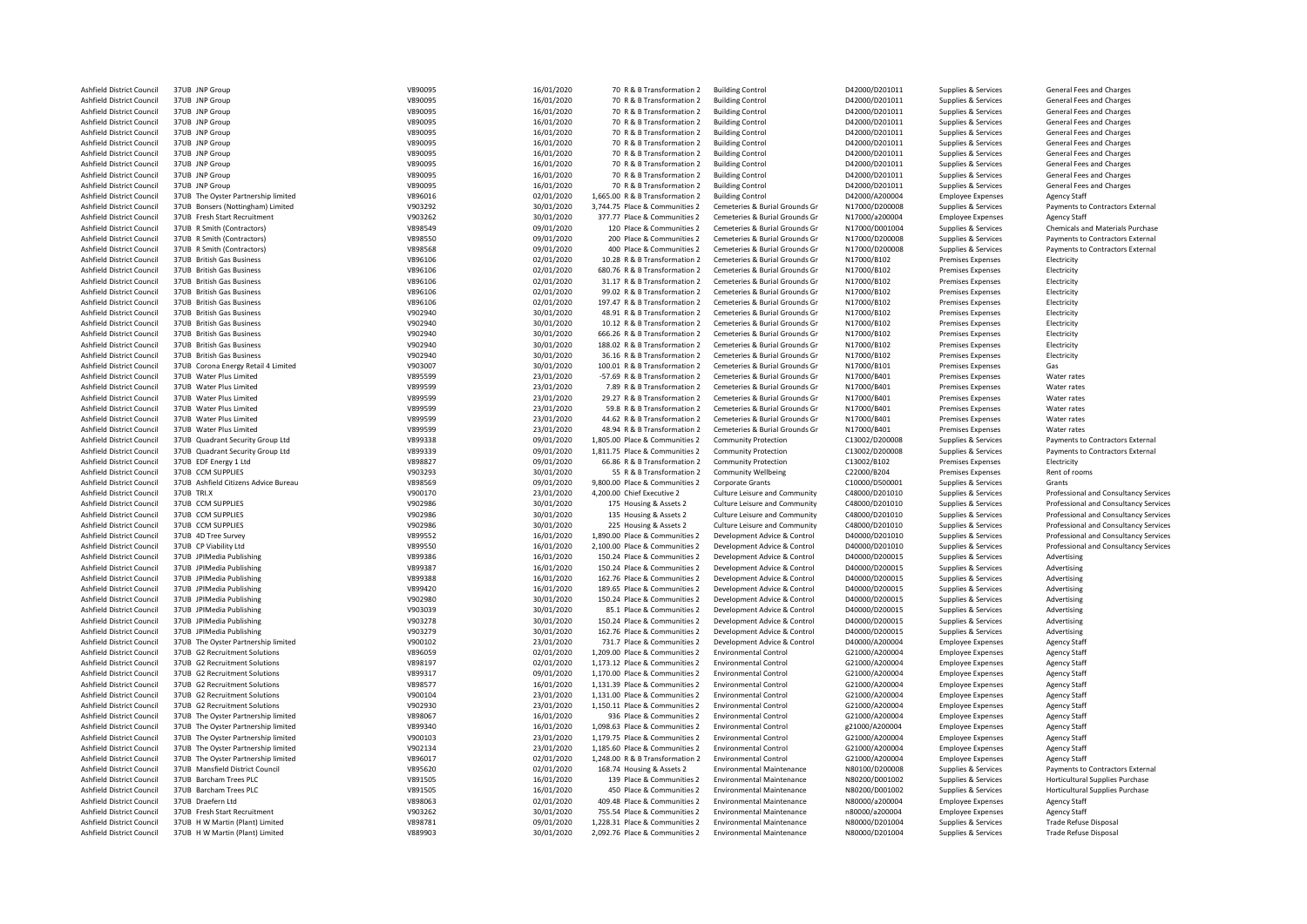| Ashfield District Council        | 37UB H W Martin (Plant) Limited                              | V894333            | 30/01/2020 | 1,704.61 Place & Communities 2                               | <b>Environmental Maintenance</b>                                     | N80000/D201004                   | Supplies & Services               | Trade Refuse Disposal                      |
|----------------------------------|--------------------------------------------------------------|--------------------|------------|--------------------------------------------------------------|----------------------------------------------------------------------|----------------------------------|-----------------------------------|--------------------------------------------|
| Ashfield District Council        | 37UB Maxwell Amenity Ltd                                     | V894071            | 09/01/2020 | 231.19 Place & Communities 2                                 | <b>Environmental Maintenance</b>                                     | N80100/D001004                   | Supplies & Services               | Chemicals and Materials Purchase           |
| Ashfield District Council        | 37UB Maxwell Amenity Ltd                                     | V894071            | 09/01/2020 | 111.81 Place & Communities 2                                 | <b>Environmental Maintenance</b>                                     | N80200/D001004                   | Supplies & Services               | Chemicals and Materials Purchase           |
| Ashfield District Council        | 37UB Maxwell Amenity Ltd                                     | V894071            | 09/01/2020 | 195.9 Place & Communities 2                                  | <b>Environmental Maintenance</b>                                     | N80300/D001004                   | Supplies & Services               | <b>Chemicals and Materials Purchase</b>    |
| Ashfield District Council        | 37UB Midlands Asbestos Solutions Ltd                         | V898763            | 09/01/2020 | 800 Place & Communities 2                                    | <b>Environmental Maintenance</b>                                     | N80300/D200008                   | Supplies & Services               | Payments to Contractors External           |
| Ashfield District Council        | 37UB PS Marsden (Lawnmower Services) Ltd                     | V903256            | 30/01/2020 | 2,700.00 Place & Communities 2                               | <b>Environmental Maintenance</b>                                     | N80200/D001001                   | Supplies & Services               | <b>Equipment Purchase</b>                  |
| Ashfield District Council        | 37UB Total Hire & Sales Ltd                                  | V898727            | 09/01/2020 | 29.58 Place & Communities 2                                  | <b>Environmental Maintenance</b>                                     | N80100/D200008                   | Supplies & Services               | Payments to Contractors External           |
| Ashfield District Council        | 37UB Total Hire & Sales Ltd                                  | V898782            | 09/01/2020 | 39.38 Place & Communities 2                                  | <b>Environmental Maintenance</b>                                     | N80100/D200008                   | Supplies & Services               | Payments to Contractors External           |
|                                  |                                                              |                    |            |                                                              |                                                                      |                                  |                                   |                                            |
| Ashfield District Council        | 37UB Total Hire & Sales Ltd                                  | V890214            | 23/01/2020 | 276 Place & Communities 2                                    | <b>Environmental Maintenance</b>                                     | N80000/D002004                   | Supplies & Services               | <b>Equipment Maintenance</b>               |
| Ashfield District Council        | 37UB Total Hire & Sales Ltd                                  | V898724            | 23/01/2020 | 252 Place & Communities 2                                    | <b>Environmental Maintenance</b>                                     | N80000/D002004                   | Supplies & Services               | <b>Equipment Maintenance</b>               |
| Ashfield District Council        | 37UB Total Hire & Sales Ltd                                  | V898725            | 23/01/2020 | 252 Place & Communities 2                                    | <b>Environmental Maintenance</b>                                     | N80000/D002004                   | Supplies & Services               | <b>Equipment Maintenance</b>               |
| Ashfield District Council        | 37UB Ulyett Landscapes Ltd                                   | V896143            | 02/01/2020 | 6,666.00 Place & Communities 2                               | <b>Environmental Maintenance</b>                                     | N80045/D200008                   | Supplies & Services               | Payments to Contractors External           |
| Ashfield District Council        | 37UB British Gas Business                                    | V896106            | 02/01/2020 | 58.43 R & B Transformation 2                                 | <b>Environmental Maintenance</b>                                     | N80000/B102                      | Premises Expenses                 | Electricity                                |
| Ashfield District Council        | 37UB British Gas Business                                    | V896106            | 02/01/2020 | 187 R & B Transformation 2                                   | <b>Environmental Maintenance</b>                                     | N80000/B102                      | Premises Expenses                 | Electricity                                |
| Ashfield District Council        | 37UB British Gas Business                                    | V896106            | 02/01/2020 | 23.46 R & B Transformation 2                                 | <b>Environmental Maintenance</b>                                     | N80000/B102                      | Premises Expenses                 | Electricity                                |
| Ashfield District Council        | 37UB British Gas Business                                    | V896106            | 02/01/2020 | 9.31 R & B Transformation 2                                  | <b>Environmental Maintenance</b>                                     | N80000/B102                      | Premises Expenses                 | Electricity                                |
| Ashfield District Council        | 37UB British Gas Business                                    | V902940            | 30/01/2020 | 17.93 R & B Transformation 2                                 | <b>Environmental Maintenance</b>                                     | N80000/B102                      | <b>Premises Expenses</b>          | Electricity                                |
| Ashfield District Council        | 37UB British Gas Business                                    | V902940            | 30/01/2020 | 62.73 R & B Transformation 2                                 | <b>Environmental Maintenance</b>                                     | N80000/B102                      | <b>Premises Expenses</b>          | Electricity                                |
| Ashfield District Council        | 37UB British Gas Business                                    | V902940            | 30/01/2020 | 9.01 R & B Transformation 2                                  | <b>Environmental Maintenance</b>                                     | N80000/B102                      | Premises Expenses                 | Electricity                                |
| Ashfield District Council        | 37UB British Gas Business                                    | V902940            | 30/01/2020 | 75.84 R & B Transformation 2                                 | <b>Environmental Maintenance</b>                                     | N80000/B102                      | Premises Expenses                 | Electricity                                |
| Ashfield District Council        | 37UB British Gas Business                                    | V902940            | 30/01/2020 | 52.41 R & B Transformation 2                                 | <b>Environmental Maintenance</b>                                     | N80000/B102                      | <b>Premises Expenses</b>          | Electricity                                |
| Ashfield District Council        | 37UB British Gas Business                                    | V902940            | 30/01/2020 | 142.97 R & B Transformation 2                                | <b>Environmental Maintenance</b>                                     | N80000/B102                      | Premises Expenses                 | Electricity                                |
| Ashfield District Council        | 37UB CCM SUPPLIES                                            | V903173            | 30/01/2020 | 61.2 R & B Transformation 2                                  | <b>Environmental Maintenance</b>                                     | N80000/D200008                   | Supplies & Services               | Payments to Contractors External           |
| Ashfield District Council        | 37UB Cooleraid Ltd                                           | V885426            | 23/01/2020 | 166.4 R & B Transformation 2                                 | <b>Environmental Maintenance</b>                                     | N80000/D200008                   | Supplies & Services               | Payments to Contractors External           |
| Ashfield District Council        | 37UB Cooleraid Ltd                                           | V885426            | 23/01/2020 | 166.4 R & B Transformation 2                                 | <b>Environmental Maintenance</b>                                     | N80000/D200008                   | Supplies & Services               | Payments to Contractors External           |
| Ashfield District Council        | 37UB Cooleraid Ltd                                           | V885426            | 23/01/2020 | 166.4 R & B Transformation 2                                 | <b>Environmental Maintenance</b>                                     | N80000/D200008                   | Supplies & Services               | Payments to Contractors External           |
| Ashfield District Council        | 37UB Daisy Telecoms Ltd                                      | V894836            | 02/01/2020 | 231.22 R & B Transformation 2                                | <b>Environmental Maintenance</b>                                     | N80000/D301002                   | Supplies & Services               | Telephones                                 |
| Ashfield District Council        | 37UB Draefern Ltd                                            | V896028            | 02/01/2020 | 522.44 R & B Transformation 2                                | <b>Environmental Maintenance</b>                                     | N80000/a200004                   | <b>Employee Expenses</b>          | <b>Agency Staff</b>                        |
|                                  |                                                              |                    |            |                                                              |                                                                      |                                  |                                   |                                            |
| Ashfield District Council        | 37UB Draefern Ltd                                            | V899715            | 16/01/2020 | 522.44 R & B Transformation 2                                | <b>Environmental Maintenance</b>                                     | N80000/a200004                   | <b>Employee Expenses</b>          | <b>Agency Staff</b>                        |
| Ashfield District Council        | 37UB EDF Energy 1 Ltd                                        | V898827            | 09/01/2020 | 1,391.15 R & B Transformation 2                              | <b>Environmental Maintenance</b><br><b>Environmental Maintenance</b> | N80000/B102                      | Premises Expenses                 | Electricity                                |
| Ashfield District Council        | 37UB EDF Energy 1 Ltd                                        | V898827            | 09/01/2020 | 8.48 R & B Transformation 2                                  |                                                                      | N80000/B102                      | Premises Expenses                 | Electricity                                |
| Ashfield District Council        | 37UB EDF Energy 1 Ltd                                        | V898827            | 09/01/2020 | 47.8 R & B Transformation 2                                  | <b>Environmental Maintenance</b>                                     | N80000/B102                      | <b>Premises Expenses</b>          | Electricity                                |
| Ashfield District Council        | 37UB EDF Energy 1 Ltd                                        | V898827            | 09/01/2020 | 494.03 R & B Transformation 2                                | <b>Environmental Maintenance</b>                                     | N80000/B102                      | Premises Expenses                 | Electricity                                |
| Ashfield District Council        | 37UB Fresh Start Recruitment                                 | V891233            | 02/01/2020 | 840.64 R & B Transformation 2                                | <b>Environmental Maintenance</b>                                     | n80000/a200004                   | <b>Employee Expenses</b>          | <b>Agency Staff</b>                        |
| Ashfield District Council        | 37UB Fresh Start Recruitment                                 | V896012            | 02/01/2020 | 377.77 R & B Transformation 2                                | <b>Environmental Maintenance</b>                                     | N80000/a200004                   | <b>Employee Expenses</b>          | <b>Agency Staff</b>                        |
| Ashfield District Council        | 37UB Fresh Start Recruitment                                 | V895105            | 16/01/2020 | 296.09 R & B Transformation 2                                | <b>Environmental Maintenance</b>                                     | n80000/a200004                   | <b>Employee Expenses</b>          | <b>Agency Staff</b>                        |
| Ashfield District Council        | 37UB Fresh Start Recruitment                                 | V898194            | 16/01/2020 | 377.77 R & B Transformation 2                                | <b>Environmental Maintenance</b>                                     | n80000/a200004                   | <b>Employee Expenses</b>          | <b>Agency Staff</b>                        |
| Ashfield District Council        | 37UB Fresh Start Recruitment                                 | V898553            | 16/01/2020 | 204.2 R & B Transformation 2                                 | <b>Environmental Maintenance</b>                                     | n80000/a200004                   | <b>Employee Expenses</b>          | <b>Agency Staff</b>                        |
| Ashfield District Council        | 37UB Fresh Start Recruitment                                 | V898832            | 16/01/2020 | 296.09 R & B Transformation 2                                | <b>Environmental Maintenance</b>                                     | n80000/a200004                   | <b>Employee Expenses</b>          | <b>Agency Staff</b>                        |
| <b>Ashfield District Council</b> | 37UB Fresh Start Recruitment                                 | V899712            | 23/01/2020 | 377.77 R & B Transformation 2                                | <b>Environmental Maintenance</b>                                     | n80000/a200004                   | <b>Employee Expenses</b>          | <b>Agency Staff</b>                        |
| Ashfield District Council        | 37UB Jackson Building Centres Ltd                            | V899166            | 13/01/2020 | 13.09 R & B Transformation 2                                 | <b>Environmental Maintenance</b>                                     | N80000/D001004                   | Supplies & Services               | Chemicals and Materials Purchase           |
| Ashfield District Council        | 37UB PWS (Protective Wear Supplies) Limited                  | V899997            | 17/01/2020 | 45.03 R & B Transformation 2                                 | <b>Environmental Maintenance</b>                                     | N80000/D001004                   | Supplies & Services               | Chemicals and Materials Purchase           |
| Ashfield District Council        | 37UB PWS (Protective Wear Supplies) Limited                  | V899997            | 17/01/2020 | 11.72 R & B Transformation 2                                 | <b>Environmental Maintenance</b>                                     | N80000/D001004                   | Supplies & Services               | <b>Chemicals and Materials Purchase</b>    |
| Ashfield District Council        | 37UB Water Plus Limited                                      | V898159            | 09/01/2020 | 25.58 R & B Transformation 2                                 | <b>Environmental Maintenance</b>                                     | N80000/B401                      | <b>Premises Expenses</b>          | Water rates                                |
| Ashfield District Council        | 37UB Water Plus Limited                                      | V899319            | 16/01/2020 | 438.52 R & B Transformation 2                                | <b>Environmental Maintenance</b>                                     | N80000/B401                      | Premises Expenses                 | Water rates                                |
| Ashfield District Council        | 37UB Water Plus Limited                                      | V899593            | 16/01/2020 | 104.12 R & B Transformation 2                                | <b>Environmental Maintenance</b>                                     | N80000/B401                      | Premises Expenses                 | Water rates                                |
| Ashfield District Council        | 37UB Water Plus Limited                                      | V899599            | 23/01/2020 | 33.5 R & B Transformation 2                                  | <b>Environmental Maintenance</b>                                     | N80000/B401                      | Premises Expenses                 | Water rates                                |
| Ashfield District Council        | 37UB Water Plus Limited                                      | V899599            | 23/01/2020 | 25.99 R & B Transformation 2                                 | <b>Environmental Maintenance</b>                                     | N80000/B401                      | Premises Expenses                 | Water rates                                |
| Ashfield District Council        | 37UB Water Plus Limited                                      | V899599            | 23/01/2020 | 4.87 R & B Transformation 2                                  | <b>Environmental Maintenance</b>                                     | N80000/B401                      | <b>Premises Expenses</b>          | Water rates                                |
|                                  |                                                              |                    |            |                                                              |                                                                      | G90000/C011                      |                                   | Parts                                      |
| Ashfield District Council        | 37UB Davenport Accident Repair Centre                        | V899291            | 09/01/2020 | 716 Place & Communities 2                                    | Garage Workshop                                                      |                                  | <b>Transport Related Expenses</b> |                                            |
| Ashfield District Council        | 37UB Fresh Start Recruitment<br>37UB Fresh Start Recruitment | V898523<br>V898701 | 02/01/2020 | 799.94 Place & Communities 2<br>313.49 Place & Communities 2 | Garage Workshop                                                      | G90000/A200004<br>G90000/A200004 | <b>Employee Expenses</b>          | <b>Agency Staff</b><br><b>Agency Staff</b> |
| Ashfield District Council        |                                                              |                    | 09/01/2020 |                                                              | Garage Workshop                                                      |                                  | <b>Employee Expenses</b>          |                                            |
| Ashfield District Council        | 37UB G K Group T/A Perrys                                    | V900165            | 23/01/2020 | 565.5 Place & Communities 2                                  | Garage Workshop                                                      | G90000/C101                      | <b>Transport Related Expenses</b> | Use of transport & plant                   |
| Ashfield District Council        | 37UB G K Group T/A Perrys                                    | V900166            | 23/01/2020 | 565.5 Place & Communities 2                                  | Garage Workshop                                                      | G90000/C101                      | <b>Transport Related Expenses</b> | Use of transport & plant                   |
| Ashfield District Council        | 37UB Safety-Kleen UK Ltd                                     | V899364            | 09/01/2020 | 140 Place & Communities 2                                    | Garage Workshop                                                      | G90000/D002004                   | Supplies & Services               | <b>Equipment Maintenance</b>               |
| Ashfield District Council        | 37UB Terberg Matec UK                                        | V899630            | 23/01/2020 | 670 Place & Communities 2                                    | Garage Workshop                                                      | G90000/C060                      | <b>Transport Related Expenses</b> | Licences                                   |
| Ashfield District Council        | 37UB Terberg Matec UK                                        | V899631            | 23/01/2020 | 717 Place & Communities 2                                    | Garage Workshop                                                      | G90000/C060                      | <b>Transport Related Expenses</b> | Licences                                   |
| Ashfield District Council        | 37UB Terberg Matec UK                                        | V899632            | 23/01/2020 | 717 Place & Communities 2                                    | Garage Workshop                                                      | G90000/C060                      | <b>Transport Related Expenses</b> | Licences                                   |
| Ashfield District Council        | 37UB Terberg Matec UK                                        | V899633            | 23/01/2020 | 1,191.00 Place & Communities 2                               | Garage Workshop                                                      | G90000/C060                      | <b>Transport Related Expenses</b> | Licences                                   |
| Ashfield District Council        | 37UB Terberg Matec UK                                        | V899686            | 23/01/2020 | 1,284.00 Place & Communities 2                               | Garage Workshop                                                      | G90000/C060                      | <b>Transport Related Expenses</b> | Licences                                   |
| Ashfield District Council        | 37UB Terberg Matec UK                                        | V899707            | 23/01/2020 | 1,284.00 Place & Communities 2                               | Garage Workshop                                                      | G90000/C060                      | <b>Transport Related Expenses</b> | Licences                                   |
| Ashfield District Council        | 37UB Terberg Matec UK                                        | V899709            | 23/01/2020 | 1,284.00 Place & Communities 2                               | Garage Workshop                                                      | G90000/C060                      | <b>Transport Related Expenses</b> | Licences                                   |
| Ashfield District Council        | 37UB Whitespace Work Software Ltd                            | V891452            | 09/01/2020 | 868 Place & Communities 2                                    | Garage Workshop                                                      | G90000/D001001                   | Supplies & Services               | <b>Equipment Purchase</b>                  |
| Ashfield District Council        | 37UB Whitespace Work Software Ltd                            | V899382            | 09/01/2020 | 650 Place & Communities 2                                    | Garage Workshop                                                      | G90000/D001001                   | Supplies & Services               | <b>Equipment Purchase</b>                  |
| Ashfield District Council        | 37UB Fresh Start Recruitment                                 | V899713            | 23/01/2020 | 799.94 R & B Transformation 2                                | Garage Workshop                                                      | G90000/A200004                   | <b>Employee Expenses</b>          | <b>Agency Staff</b>                        |
| Ashfield District Council        | 37UB Fresh Start Recruitment                                 | V898834            | 30/01/2020 | 464.83 R & B Transformation 2                                | Garage Workshop                                                      | G90000/A200004                   | <b>Employee Expenses</b>          | <b>Agency Staff</b>                        |
| Ashfield District Council        | 37UB Phase Print Limited                                     | V896119            | 02/01/2020 | 696 Place & Communities 2                                    | <b>Hire Vehicle Licencing</b>                                        | G14002/D001001                   | Supplies & Services               | <b>Equipment Purchase</b>                  |
| Ashfield District Council        | 37UB Nottinghamshire County Council                          | V903037            | 30/01/2020 | 1.506.75 Place & Communities 2                               | <b>Land Charges</b>                                                  | D14000/D200008                   | Supplies & Services               | Payments to Contractors External           |
| Ashfield District Council        | 37UB Via East Midlands Ltd                                   | V903269            | 30/01/2020 | 2,533.00 Place & Communities 2                               | <b>Land Charges</b>                                                  | D14000/D200008                   | Supplies & Services               | Payments to Contractors External           |
| Ashfield District Council        | 37UB Sports & Leisure Management Ltd                         | V900319            | 23/01/2020 | 50,960.00 Place & Communities 2                              | Leisure Centres                                                      | C24000/D200008                   | Supplies & Services               | Payments to Contractors External           |
| Ashfield District Council        | 37UB EKMW Summit Centre                                      | V896110            | 02/01/2020 | 200 Chief Executive 2                                        | Locality                                                             | C21010/D400002                   | Supplies & Services               | Refreshments and Hospitality               |
|                                  |                                                              |                    |            |                                                              |                                                                      |                                  |                                   |                                            |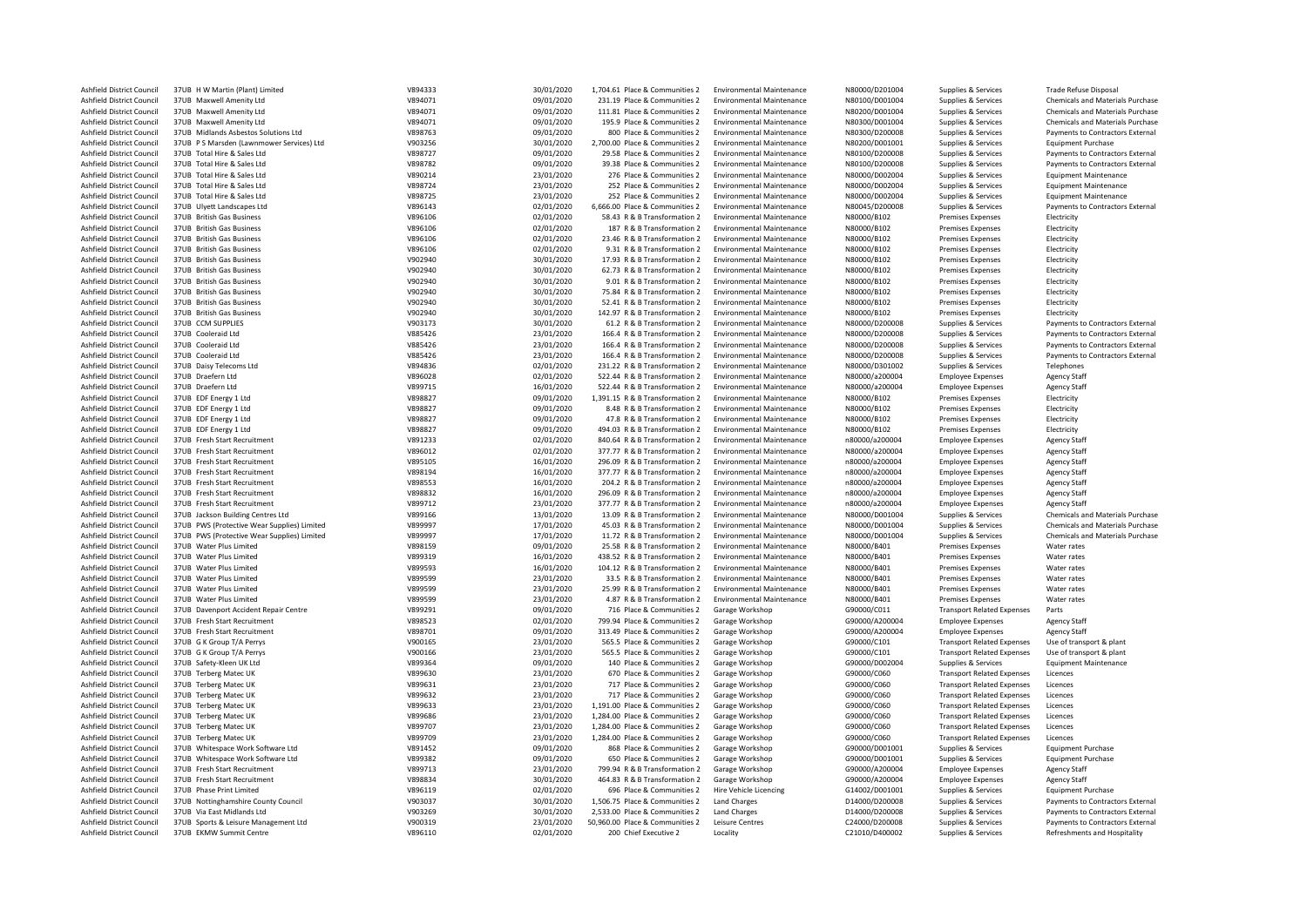| Ashfield District Council | 37UB EKMW Summit Centre              | V896110 | 02/01/2020 | 64 Chief Executive 2             | Locality                        | C21010/D400002 | Supplies & Services      | Refreshments and Hospitality         |
|---------------------------|--------------------------------------|---------|------------|----------------------------------|---------------------------------|----------------|--------------------------|--------------------------------------|
| Ashfield District Council | 37UB Gleeds Advisory Ltd             | V899410 | 16/01/2020 | 8,000.00 Place & Communities 2   | Locality                        | C21009/D200008 | Supplies & Services      | Payments to Contractors External     |
| Ashfield District Council | 37UB The Art Department              | V899724 | 16/01/2020 | 1,860.00 Place & Communities 2   | Locality                        | C21008/D201011 | Supplies & Services      | General Fees and Charges             |
| Ashfield District Council | 37UB APSE                            | V900164 | 23/01/2020 | 1,273.00 Place & Communities 2   | Markets                         | D16000/D200008 | Supplies & Services      | Payments to Contractors External     |
| Ashfield District Council | 37UB Speedy Asset Services Ltd       | V880258 | 23/01/2020 | 50.92 Place & Communities 2      | Markets                         | D16204/D200008 | Supplies & Services      | Payments to Contractors External     |
| Ashfield District Council | 37UB Speedy Asset Services Ltd       | V880258 | 23/01/2020 | 460 Place & Communities 2        | Markets                         | D16000/D200008 | Supplies & Services      | Payments to Contractors External     |
| Ashfield District Council | 37UB Speedy Asset Services Ltd       | V880258 | 23/01/2020 | 49.2 Place & Communities 2       | Markets                         | D16204/D200008 | Supplies & Services      | Payments to Contractors External     |
| Ashfield District Council | 37UB Speedy Asset Services Ltd       | V893363 | 23/01/2020 | 10 Place & Communities 2         | Markets                         | D16000/D200008 | Supplies & Services      | Payments to Contractors External     |
|                           |                                      |         | 23/01/2020 |                                  | Markets                         | D16000/D200008 |                          |                                      |
| Ashfield District Council | 37UB Speedy Asset Services Ltd       | V895092 |            | -12.64 Place & Communities 2     |                                 |                | Supplies & Services      | Payments to Contractors External     |
| Ashfield District Council | 37UB Ashdown Phillips & Partners Ltd | V898144 | 09/01/2020 | 12,698.78 R & B Transformation 2 | Markets                         | D16204/B210    | <b>Premises Expenses</b> | Service Charge                       |
| Ashfield District Council | 37UB British Gas Business            | V896106 | 02/01/2020 | 15.99 R & B Transformation 2     | Markets                         | D16200/B102    | <b>Premises Expenses</b> | Electricity                          |
| Ashfield District Council | 37UB British Gas Business            | V896106 | 02/01/2020 | 10.7 R & B Transformation 2      | Markets                         | D16100/B102    | <b>Premises Expenses</b> | Electricity                          |
| Ashfield District Council | 37UB British Gas Business            | V896106 | 02/01/2020 | 60.53 R & B Transformation 2     | Markets                         | D16200/B102    | <b>Premises Expenses</b> | Electricity                          |
| Ashfield District Council | 37UB British Gas Business            | V896106 | 02/01/2020 | 147.01 R & B Transformation 2    | Markets                         | D16300/B102    | <b>Premises Expenses</b> | Electricity                          |
| Ashfield District Council | 37UB British Gas Business            | V896106 | 02/01/2020 | 9.31 R & B Transformation 2      | Markets                         | D16200/B102    | <b>Premises Expenses</b> | Electricity                          |
| Ashfield District Council | 37UB British Gas Business            | V896106 | 02/01/2020 | 57.62 R & B Transformation 2     | Markets                         | D16300/B102    | <b>Premises Expenses</b> | Electricity                          |
| Ashfield District Council | 37UB British Gas Business            | V898710 | 09/01/2020 | 9.15 R & B Transformation 2      | Markets                         | D16100/B102    | <b>Premises Expenses</b> | Electricity                          |
| Ashfield District Council | 37UB British Gas Business            | V902940 | 30/01/2020 | 19.17 R & B Transformation 2     | Markets                         | D16200/B102    | <b>Premises Expenses</b> | Electricity                          |
| Ashfield District Council | 37UB British Gas Business            | V902940 | 30/01/2020 | 50.8 R & B Transformation 2      | Markets                         | D16200/B102    | <b>Premises Expenses</b> | Electricity                          |
| Ashfield District Council | 37UB British Gas Business            | V902940 | 30/01/2020 | 12.77 R & B Transformation 2     | Markets                         | D16100/B102    | Premises Expenses        | Electricity                          |
| Ashfield District Council | 37UB British Gas Business            | V902940 | 30/01/2020 | 9.01 R & B Transformation 2      | Markets                         | D16200/B102    | <b>Premises Expenses</b> | Electricity                          |
| Ashfield District Council | 37UB British Gas Business            | V902940 | 30/01/2020 | 209.14 R & B Transformation 2    | Markets                         | D16300/B102    | <b>Premises Expenses</b> | Electricity                          |
| Ashfield District Council | 37UB British Gas Business            | V902940 | 30/01/2020 | 55.51 R & B Transformation 2     | Markets                         | D16300/B102    | Premises Expenses        | Electricity                          |
| Ashfield District Council | 37UB British Telecom PLC             | V899714 | 16/01/2020 | 55.89 R & B Transformation 2     | Markets                         | D16204/D301002 | Supplies & Services      | Telephones                           |
| Ashfield District Council | 37UB Corona Energy Retail 4 Limited  | V903007 | 30/01/2020 | 787.14 R & B Transformation 2    | Markets                         | D16204/B101    | <b>Premises Expenses</b> | Gas                                  |
| Ashfield District Council | 37UB Daisy Telecoms Ltd              | V894836 | 02/01/2020 | 37.32 R & B Transformation 2     | Markets                         | D16204/D301002 | Supplies & Services      | Telephones                           |
| Ashfield District Council | 37UB EDF Energy 1 Ltd                | V898827 | 09/01/2020 | 2,185.31 R & B Transformation 2  | Markets                         | D16204/B102    | Premises Expenses        | Electricity                          |
| Ashfield District Council | 37UB Water Plus Limited              | V898707 | 16/01/2020 | 31.81 R & B Transformation 2     | Markets                         | D16100/B401    |                          | Water rates                          |
| Ashfield District Council | 37UB Water Plus Limited              | V899599 |            | 58.72 R & B Transformation 2     | Markets                         |                | <b>Premises Expenses</b> | Water rates                          |
|                           |                                      |         | 23/01/2020 |                                  |                                 | D16200/B401    | <b>Premises Expenses</b> |                                      |
| Ashfield District Council | 37UB Water Plus Limited              | V899599 | 23/01/2020 | 12.77 R & B Transformation 2     | Markets                         | D16300/B401    | <b>Premises Expenses</b> | Water rates                          |
| Ashfield District Council | 37UB Water Plus Limited              | V899599 | 23/01/2020 | 13.59 R & B Transformation 2     | Markets                         | D16100/B401    | <b>Premises Expenses</b> | Water rates                          |
| Ashfield District Council | 37UB Water Plus Limited              | V899599 | 23/01/2020 | 260.19 R & B Transformation 2    | Markets                         | D16204/B401    | <b>Premises Expenses</b> | Water rates                          |
| Ashfield District Council | 37UB Security Plus + Ltd             | V899346 | 16/01/2020 | 57.5 Housing & Assets 2          | Northern Depot                  | N45000/D200008 | Supplies & Services      | Payments to Contractors External     |
| Ashfield District Council | 37UB Isgus UK Ltd                    | V898750 | 09/01/2020 | 2,129.00 Place & Communities 2   | Northern Depot                  | N45000/D302005 | Supplies & Services      | Applications Software                |
| Ashfield District Council | 37UB Lodge Tyre Co Ltd               | V898746 | 09/01/2020 | 3 Place & Communities 2          | Northern Depot                  | N45000/D201004 | Supplies & Services      | <b>Trade Refuse Disposal</b>         |
| Ashfield District Council | 37UB Technology Solutions Ltd        | V898196 | 02/01/2020 | 2,176.96 Place & Communities 2   | Northern Depot                  | N45000/B002002 | <b>Premises Expenses</b> | Fire, Intruder, CCTV, Access Control |
| Ashfield District Council | 37UB Corona Energy Retail 4 Limited  | V903007 | 30/01/2020 | 2,786.59 R & B Transformation 2  | Northern Depot                  | N45000/B101    | <b>Premises Expenses</b> | Gas                                  |
| Ashfield District Council | 37UB Daisy Telecoms Ltd              | V894836 | 02/01/2020 | 68.21 R & B Transformation 2     | Northern Depot                  | N45000/D301002 | Supplies & Services      | Telephones                           |
| Ashfield District Council | 37UB EDF Energy 1 Ltd                | V898827 | 09/01/2020 | 5,199.49 R & B Transformation 2  | Northern Depot                  | N45000/B102    | <b>Premises Expenses</b> | Electricity                          |
| Ashfield District Council | 37UB Virgin Media Payments Ltd       | V899553 | 16/01/2020 | 5,236.00 R & B Transformation 2  | Northern Depot                  | N45000/D302004 | Supplies & Services      | Internet & Website                   |
| Ashfield District Council | 37UB Water Plus Limited              | V899599 | 23/01/2020 | 617.17 R & B Transformation 2    | Northern Depot                  | N45000/B401    | <b>Premises Expenses</b> | Water rates                          |
| Ashfield District Council | 37UB Hi-Spec Facilities Services PLC | V900105 | 23/01/2020 | 10 Housing & Assets 2            | <b>Outdoor Recreation Cafes</b> | N15500/D200008 | Supplies & Services      | Payments to Contractors External     |
| Ashfield District Council | 37UB British Gas Business            | V896106 | 02/01/2020 | 58.04 R & B Transformation 2     | <b>Outdoor Recreation Cafes</b> | N15000/B102    | <b>Premises Expenses</b> | Electricity                          |
| Ashfield District Council | 37UB British Gas Business            | V896106 | 02/01/2020 | 29.5 R & B Transformation 2      | <b>Outdoor Recreation Cafes</b> | N15000/B102    | <b>Premises Expenses</b> | Electricity                          |
| Ashfield District Council | 37UB British Gas Business            | V896106 | 02/01/2020 | 114.24 R & B Transformation 2    | <b>Outdoor Recreation Cafes</b> | N15000/B102    | <b>Premises Expenses</b> | Electricity                          |
| Ashfield District Council | 37UB British Gas Business            | V896106 | 02/01/2020 | 75.17 R & B Transformation 2     | <b>Outdoor Recreation Cafes</b> | N15000/B102    | <b>Premises Expenses</b> | Electricity                          |
| Ashfield District Council | 37UB British Gas Business            | V896106 | 02/01/2020 | 9.31 R & B Transformation 2      | <b>Outdoor Recreation Cafes</b> | N15000/B102    | <b>Premises Expenses</b> | Electricity                          |
| Ashfield District Council | 37UB British Gas Business            | V896106 | 02/01/2020 | 198.65 R & B Transformation 2    | <b>Outdoor Recreation Cafes</b> | N15000/B102    | <b>Premises Expenses</b> | Electricity                          |
| Ashfield District Council | 37UB British Gas Business            | V896106 | 02/01/2020 | 208.72 R & B Transformation 2    | Outdoor Recreation Cafes        | N15500/B102    | <b>Premises Expenses</b> | Electricity                          |
| Ashfield District Council | 37UB British Gas Business            | V896106 | 02/01/2020 | 106.34 R & B Transformation 2    | <b>Outdoor Recreation Cafes</b> | N15000/B102    | <b>Premises Expenses</b> | Electricity                          |
|                           |                                      |         |            |                                  |                                 |                |                          |                                      |
| Ashfield District Council | 37UB British Gas Business            | V896106 | 02/01/2020 | 9.59 R & B Transformation 2      | <b>Outdoor Recreation Cafes</b> | N15000/B102    | <b>Premises Expenses</b> | Electricity                          |
| Ashfield District Council | 37UB British Gas Business            | V896106 | 02/01/2020 | 11.68 R & B Transformation 2     | <b>Outdoor Recreation Cafes</b> | N15000/B102    | <b>Premises Expenses</b> | Electricity                          |
| Ashfield District Council | 37UB British Gas Business            | V896106 | 02/01/2020 | 234.4 R & B Transformation 2     | <b>Outdoor Recreation Cafes</b> | N15000/B102    | <b>Premises Expenses</b> | Electricity                          |
| Ashfield District Council | 37UB British Gas Business            | V896106 | 02/01/2020 | 505.13 R & B Transformation 2    | <b>Outdoor Recreation Cafes</b> | N15000/B102    | <b>Premises Expenses</b> | Electricity                          |
| Ashfield District Council | 37UB British Gas Business            | V896106 | 02/01/2020 | 15.58 R & B Transformation 2     | <b>Outdoor Recreation Cafes</b> | N15000/B102    | <b>Premises Expenses</b> | Electricity                          |
| Ashfield District Council | 37UB British Gas Business            | V902940 | 30/01/2020 | 74.59 R & B Transformation 2     | <b>Outdoor Recreation Cafes</b> | N15000/B102    | <b>Premises Expenses</b> | Electricity                          |
| Ashfield District Council | 37UB British Gas Business            | V902940 | 30/01/2020 | 18.96 R & B Transformation 2     | <b>Outdoor Recreation Cafes</b> | N15000/B102    | <b>Premises Expenses</b> | Electricity                          |
| Ashfield District Council | 37UB British Gas Business            | V902940 | 30/01/2020 | 10.68 R & B Transformation 2     | <b>Outdoor Recreation Cafes</b> | N15000/B102    | <b>Premises Expenses</b> | Electricity                          |
| Ashfield District Council | 37UB British Gas Business            | V902940 | 30/01/2020 | 120.28 R & B Transformation 2    | <b>Outdoor Recreation Cafes</b> | N15000/B102    | <b>Premises Expenses</b> | Electricity                          |
| Ashfield District Council | 37UB British Gas Business            | V902940 | 30/01/2020 | 265.26 R & B Transformation 2    | <b>Outdoor Recreation Cafes</b> | N15000/B102    | <b>Premises Expenses</b> | Electricity                          |
| Ashfield District Council | 37UB British Gas Business            | V902940 | 30/01/2020 | 534.19 R & B Transformation 2    | <b>Outdoor Recreation Cafes</b> | N15000/B102    | <b>Premises Expenses</b> | Electricity                          |
| Ashfield District Council | 37UB British Gas Business            | V902940 | 30/01/2020 | 220.43 R & B Transformation 2    | <b>Outdoor Recreation Cafes</b> | N15500/B102    | <b>Premises Expenses</b> | Electricity                          |
| Ashfield District Council | 37UB British Gas Business            | V902940 | 30/01/2020 | 59.13 R & B Transformation 2     | Outdoor Recreation Cafes        | N15000/B102    | <b>Premises Expenses</b> | Electricity                          |
| Ashfield District Council | 37UB British Gas Business            | V902940 | 30/01/2020 | 99.25 R & B Transformation 2     | <b>Outdoor Recreation Cafes</b> | N15000/B102    | Premises Expenses        | Electricity                          |
| Ashfield District Council | 37UB British Gas Business            | V902940 | 30/01/2020 | 9.01 R & B Transformation 2      | <b>Outdoor Recreation Cafes</b> | N15000/B102    | <b>Premises Expenses</b> | Electricity                          |
| Ashfield District Council | 37UB British Gas Business            | V902940 | 30/01/2020 | 15.69 R & B Transformation 2     | <b>Outdoor Recreation Cafes</b> | N15000/B102    | <b>Premises Expenses</b> | Electricity                          |
| Ashfield District Council | 37UB British Gas Business            | V902940 | 30/01/2020 | 14.16 R & B Transformation 2     | <b>Outdoor Recreation Cafes</b> | N15000/B102    | <b>Premises Expenses</b> | Electricity                          |
| Ashfield District Council | 37UB British Gas Business            | V902940 | 30/01/2020 | 15 R & B Transformation 2        | Outdoor Recreation Cafes        | N15000/B102    | <b>Premises Expenses</b> | Electricity                          |
| Ashfield District Council | 37UB Corona Energy Retail 4 Limited  | V903007 | 30/01/2020 | 43.09 R & B Transformation 2     | <b>Outdoor Recreation Cafes</b> | N15000/B101    | <b>Premises Expenses</b> | Gas                                  |
| Ashfield District Council | 37UB Corona Energy Retail 4 Limited  | V903007 | 30/01/2020 | 103.12 R & B Transformation 2    | <b>Outdoor Recreation Cafes</b> | N15000/B101    | <b>Premises Expenses</b> | Gas                                  |
| Ashfield District Council | 37UB Daisy Telecoms Ltd              | V894836 | 02/01/2020 | 16.86 R & B Transformation 2     | <b>Outdoor Recreation Cafes</b> | N15000/D301002 | Supplies & Services      | Telephones                           |
|                           |                                      |         |            |                                  |                                 |                |                          |                                      |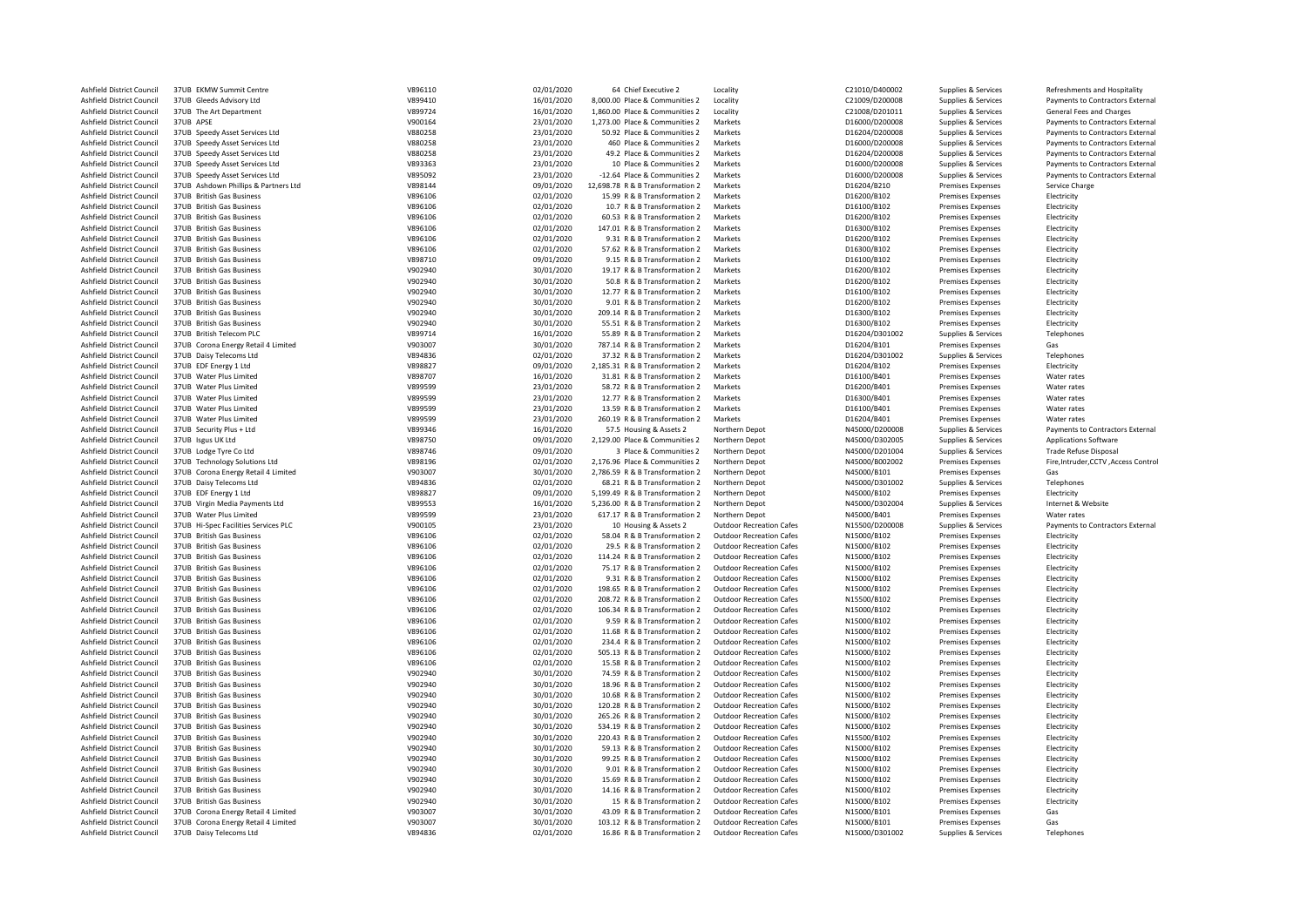| Ashfield District Council                              |                                                              |                    |                          |                                                                     |                                 |                                  |                                            |                                                                 |
|--------------------------------------------------------|--------------------------------------------------------------|--------------------|--------------------------|---------------------------------------------------------------------|---------------------------------|----------------------------------|--------------------------------------------|-----------------------------------------------------------------|
|                                                        | 37UB Daisy Telecoms Ltd                                      | V894836            | 02/01/2020               | 33.72 R & B Transformation 2                                        | <b>Outdoor Recreation Cafes</b> | N15400/D301002                   | Supplies & Services                        | Telephones                                                      |
| Ashfield District Council                              | 37UB Daisy Telecoms Ltd                                      | V894836            | 02/01/2020               | 49.12 R & B Transformation 2                                        | <b>Outdoor Recreation Cafes</b> | N15500/D301002                   | Supplies & Services                        | Telephones                                                      |
| Ashfield District Council                              | 37UB EDF Energy 1 Ltd                                        | V898827            | 09/01/2020               | 165.3 R & B Transformation 2                                        | <b>Outdoor Recreation Cafes</b> | N15000/B102                      | Premises Expenses                          | Electricity                                                     |
| Ashfield District Council                              | 37UB EDF Energy 1 Ltd                                        | V898827            | 09/01/2020               | 1,047.81 R & B Transformation 2                                     | <b>Outdoor Recreation Cafes</b> | N15100/B102                      | Premises Expenses                          | Electricity                                                     |
|                                                        |                                                              |                    |                          |                                                                     |                                 |                                  |                                            |                                                                 |
| Ashfield District Council                              | 37UB EDF Energy 1 Ltd                                        | V898827            | 09/01/2020               | 89.8 R & B Transformation 2                                         | <b>Outdoor Recreation Cafes</b> | N15000/B102                      | <b>Premises Expenses</b>                   | Electricity                                                     |
| Ashfield District Council                              | 37UB Water Plus Limited                                      | V899599            | 23/01/2020               | 4.87 R & B Transformation 2                                         | <b>Outdoor Recreation Cafes</b> | N15000/B401                      | Premises Expenses                          | Water rates                                                     |
| Ashfield District Council                              | 37UB Water Plus Limited                                      | V899599            | 23/01/2020               | 17.57 R & B Transformation 2                                        | <b>Outdoor Recreation Cafes</b> | N15000/B401                      | <b>Premises Expenses</b>                   | Water rates                                                     |
| Ashfield District Council                              | 37UB Water Plus Limited                                      | V899599            | 23/01/2020               | 7.12 R & B Transformation 2                                         | <b>Outdoor Recreation Cafes</b> | N15000/B401                      | Premises Expenses                          | Water rates                                                     |
|                                                        |                                                              |                    |                          |                                                                     |                                 |                                  |                                            |                                                                 |
| Ashfield District Council                              | 37UB Water Plus Limited                                      | V899599            | 23/01/2020               | 48.93 R & B Transformation 2                                        | <b>Outdoor Recreation Cafes</b> | N15000/B401                      | Premises Expenses                          | Water rates                                                     |
| Ashfield District Council                              | 37UB Water Plus Limited                                      | V899599            | 23/01/2020               | 10.32 R & B Transformation 2                                        | <b>Outdoor Recreation Cafes</b> | N15000/B401                      | Premises Expenses                          | Water rates                                                     |
| Ashfield District Council                              | 37UB Water Plus Limited                                      | V899599            | 23/01/2020               | 46.32 R & B Transformation 2                                        | <b>Outdoor Recreation Cafes</b> | N15000/B401                      | Premises Expenses                          | Water rates                                                     |
| Ashfield District Council                              | 37UB Water Plus Limited                                      | V899599            | 23/01/2020               | 7.12 R & B Transformation 2                                         | <b>Outdoor Recreation Cafes</b> | N15000/B401                      | Premises Expenses                          | Water rates                                                     |
|                                                        |                                                              |                    |                          |                                                                     |                                 |                                  |                                            |                                                                 |
| Ashfield District Council                              | 37UB Water Plus Limited                                      | V899599            | 23/01/2020               | 125.3 R & B Transformation 2                                        | <b>Outdoor Recreation Cafes</b> | N15000/B401                      | <b>Premises Expenses</b>                   | Water rates                                                     |
| Ashfield District Council                              | 37UB Water Plus Limited                                      | V899599            | 23/01/2020               | 13.59 R & B Transformation 2                                        | <b>Outdoor Recreation Cafes</b> | N15000/B401                      | Premises Expenses                          | Water rates                                                     |
| Ashfield District Council                              | 37UB Water Plus Limited                                      | V899599            | 23/01/2020               | 115.75 R & B Transformation 2                                       | <b>Outdoor Recreation Cafes</b> | N15000/B401                      | Premises Expenses                          | Water rates                                                     |
|                                                        |                                                              |                    |                          |                                                                     |                                 |                                  |                                            |                                                                 |
| Ashfield District Council                              | 37UB Water Plus Limited                                      | V899599            | 23/01/2020               | 10.9 R & B Transformation 2                                         | <b>Outdoor Recreation Cafes</b> | N15500/B401                      | Premises Expenses                          | Water rates                                                     |
| Ashfield District Council                              | 37UB Water Plus Limited                                      | V899599            | 23/01/2020               | 65.2 R & B Transformation 2                                         | <b>Outdoor Recreation Cafes</b> | N15000/B401                      | Premises Expenses                          | Water rates                                                     |
| Ashfield District Council                              | 37UB Killgerm Chemicals Ltd                                  | V902988            | 30/01/2020               | 13.38 Place & Communities 2                                         | Pest Control                    | G30000/D001004                   | Supplies & Services                        | Chemicals and Materials Purchase                                |
| Ashfield District Council                              | 37UB Killgerm Chemicals Ltd                                  | V902988            | 30/01/2020               | 207.36 Place & Communities 2                                        | Pest Control                    | G30000/D001004                   | Supplies & Services                        | Chemicals and Materials Purchase                                |
|                                                        |                                                              |                    |                          |                                                                     |                                 |                                  |                                            |                                                                 |
| Ashfield District Council                              | 37UB Killgerm Chemicals Ltd                                  | V902988            | 30/01/2020               | 171 Place & Communities 2                                           | Pest Control                    | G30000/D001004                   | Supplies & Services                        | Chemicals and Materials Purchase                                |
| <b>Ashfield District Council</b>                       | 37UB Killgerm Chemicals Ltd                                  | V902988            | 30/01/2020               | 104.22 Place & Communities 2                                        | Pest Control                    | G30000/D001004                   | Supplies & Services                        | <b>Chemicals and Materials Purchase</b>                         |
| Ashfield District Council                              | 37UB Killgerm Chemicals Ltd                                  | V902988            | 30/01/2020               | 56.16 Place & Communities 2                                         | Pest Control                    | G30000/D001004                   | Supplies & Services                        | <b>Chemicals and Materials Purchase</b>                         |
| Ashfield District Council                              | 37UB Killgerm Chemicals Ltd                                  | V902988            | 30/01/2020               | 35.73 Place & Communities 2                                         | Pest Control                    | G30000/D001004                   | Supplies & Services                        | <b>Chemicals and Materials Purchase</b>                         |
|                                                        |                                                              |                    |                          |                                                                     |                                 |                                  |                                            |                                                                 |
| Ashfield District Council                              | 37UB Killgerm Chemicals Ltd                                  | V902988            | 30/01/2020               | 186.84 Place & Communities 2                                        | Pest Control                    | G30000/D001004                   | Supplies & Services                        | Chemicals and Materials Purchase                                |
| Ashfield District Council                              | 37UB Killgerm Chemicals Ltd                                  | V902988            | 30/01/2020               | 372.96 Place & Communities 2                                        | Pest Control                    | G30000/D001004                   | Supplies & Services                        | Chemicals and Materials Purchase                                |
| Ashfield District Council                              | 37UB Killgerm Chemicals Ltd                                  | V902988            | 30/01/2020               | 12.69 Place & Communities 2                                         | Pest Control                    | G30000/D001004                   | Supplies & Services                        | <b>Chemicals and Materials Purchase</b>                         |
|                                                        |                                                              |                    |                          |                                                                     |                                 |                                  |                                            |                                                                 |
| Ashfield District Council                              | 37UB Killgerm Chemicals Ltd                                  | V902988            | 30/01/2020               | 36.72 Place & Communities 2                                         | Pest Control                    | G30000/D001004                   | Supplies & Services                        | Chemicals and Materials Purchase                                |
| Ashfield District Council                              | 37UB CCM SUPPLIES                                            | V902982            | 30/01/2020               | 36 R & B Transformation 2                                           | Pest Control                    | G30000/D103                      | Supplies & Services                        | Printing & stationery                                           |
| Ashfield District Council                              | 37UB Lichfields                                              | V898751            | 16/01/2020               | 18,600.00 Place & Communities 2                                     | Planning Policy & Projects      | D41000/D201010                   | Supplies & Services                        | Professional and Consultancy Services                           |
| Ashfield District Council                              | 37UB Mansfield District Council                              | V895620            | 02/01/2020               | 76.64 Housing & Assets 2                                            | Promotions                      | C27400/D200008                   | Supplies & Services                        | Payments to Contractors External                                |
| Ashfield District Council                              | 37UB LITE                                                    | V898830            |                          | 11,250.00 Place & Communities 2                                     | Promotions                      | C27400/D200008                   |                                            | Payments to Contractors External                                |
|                                                        |                                                              |                    | 16/01/2020               |                                                                     |                                 |                                  | Supplies & Services                        |                                                                 |
| Ashfield District Council                              | 37UB LITE                                                    | V899351            | 16/01/2020               | 3,750.00 Place & Communities 2                                      | Promotions                      | C27400/D200008                   | Supplies & Services                        | Payments to Contractors External                                |
| Ashfield District Council                              | 37UB Mansfield District Council                              | V903056            | 30/01/2020               | 959.38 Place & Communities 2                                        | Promotions                      | C27400/D200008                   | Supplies & Services                        | Payments to Contractors External                                |
| Ashfield District Council                              | 37UB EDF Energy 1 Ltd                                        | V898827            | 09/01/2020               | 0.17 R & B Transformation 2                                         | Promotions                      | C27400/B102                      | Premises Expenses                          | Electricity                                                     |
| Ashfield District Council                              | 37UB LITE                                                    | V899684            |                          | 5,000.00 R & B Transformation 2                                     | Promotions                      | C27400/D200008                   |                                            | Payments to Contractors External                                |
|                                                        |                                                              |                    | 16/01/2020               |                                                                     |                                 |                                  | Supplies & Services                        |                                                                 |
| Ashfield District Council                              | 37UB Fresh Start Recruitment                                 | V903261            | 30/01/2020               | 76.58 Place & Communities 2                                         | <b>Waste Collection</b>         | G60001/a200004                   | <b>Employee Expenses</b>                   | <b>Agency Staff</b>                                             |
| Ashfield District Council                              | 37UB PB Auto Electrics                                       | V902168            | 23/01/2020               | 475 Place & Communities 2                                           | <b>Waste Collection</b>         | G60001/C101                      | <b>Transport Related Expenses</b>          | Use of transport & plant                                        |
| Ashfield District Council                              | 37UB Draefern Ltd                                            | V896028            | 02/01/2020               | 324.97 R & B Transformation 2                                       | <b>Waste Collection</b>         | G60001/a200004                   | <b>Employee Expenses</b>                   | <b>Agency Staff</b>                                             |
|                                                        |                                                              |                    |                          |                                                                     |                                 |                                  |                                            |                                                                 |
| Ashfield District Council                              | 37UB Post Office Limited                                     | V898757            | 09/01/2020               | 720 R & B Transformation 2                                          | <b>Waste Collection</b>         | G60001/C060                      | <b>Transport Related Expenses</b>          | Licences                                                        |
| <b>Ashfield District Council</b>                       | 37UB Virgin Media Payments Ltd                               | V899555            | 16/01/2020               | 162.79 R & B Transformation 2                                       | Waste Collection                | G60001/D301002                   | Supplies & Services                        | Telephones                                                      |
|                                                        |                                                              |                    | 23/01/2020               | 1,324.50 Place & Communities 2                                      | Waste Management/Minimisation   | G02001/d200007                   | Supplies & Services                        | Publicity                                                       |
|                                                        |                                                              |                    |                          |                                                                     |                                 |                                  |                                            |                                                                 |
| Ashfield District Council                              | 37UB Cross Media Print and Digital Solutions Limited         | V900310            |                          |                                                                     |                                 |                                  |                                            |                                                                 |
| Ashfield District Council                              | 37UB Nottinghamshire County Council                          | V898821            | 16/01/2020               | 29,699.48 Place & Communities 2                                     | Waste Management/Minimisation   | G02002/D201004                   | Supplies & Services                        | <b>Trade Refuse Disposal</b>                                    |
| Ashfield District Council                              | 37UB Hi-Spec Facilities Services PLC                         | V900105            | 23/01/2020               | 26 Housing & Assets 2                                               | Ashfield Business Centre Idlew  | D02004/B003005                   | Premises Expenses                          | <b>Window Cleaning</b>                                          |
| Ashfield District Council                              | 37UB Hoot Fire & Security Ltd                                | V898075            | 02/01/2020               | 75 Housing & Assets 2                                               | Ashfield Business Centre Idlew  | D02001/B002002                   | Premises Expenses                          | Fire, Intruder, CCTV, Access Control                            |
|                                                        |                                                              |                    |                          |                                                                     |                                 |                                  |                                            |                                                                 |
| Ashfield District Council                              | 37UB Ken Burrows Ltd                                         | V899423            | 16/01/2020               | 61.46 Housing & Assets 2                                            | Ashfield Business Centre Idlew  | D02003/B001002                   | Premises Expenses                          | <b>Electrical Repairs Asset Maintenance</b>                     |
| Ashfield District Council                              | 37UB Morris Vermaport Ltd                                    | V895624            | 02/01/2020               | 93.5 Housing & Assets 2                                             | Ashfield Business Centre Idlew  | D02001/B002003                   | Premises Expenses                          | Lift Maintenance                                                |
| Ashfield District Council                              | 37UB Safety-Kleen UK Ltd                                     | V898542            | 09/01/2020               | 335 Housing & Assets 2                                              | Ashfield Business Centre Idlew  | D02004/B001001                   | Premises Expenses                          | General Repairs Asset Maintenance                               |
| Ashfield District Council                              | 37UB WCS Group Ltd                                           | V898119            | 02/01/2020               | 43.67 Housing & Assets 2                                            | Ashfield Business Centre Idlew  | D02004/B002008                   | Premises Expenses                          | Legionella Monitoring                                           |
|                                                        |                                                              |                    |                          |                                                                     |                                 |                                  |                                            |                                                                 |
| Ashfield District Council                              | 37UB WCS Group Ltd                                           | V898123            | 02/01/2020               | 45.33 Housing & Assets 2                                            | Ashfield Business Centre Idlew  | D02003/B002008                   | Premises Expenses                          | Legionella Monitoring                                           |
| Ashfield District Council                              | 37UB British Gas Business                                    | V896078            | 02/01/2020               | 173.24 R & B Transformation 2                                       | Ashfield Business Centre Idlew  | D02003/B102                      | <b>Premises Expenses</b>                   | Electricity                                                     |
| Ashfield District Council                              | 37UB British Gas Business                                    | V896106            | 02/01/2020               | 216.08 R & B Transformation 2                                       | Ashfield Business Centre Idlew  | D02004/B102                      | <b>Premises Expenses</b>                   | Electricity                                                     |
| Ashfield District Council                              | 37UB British Gas Business                                    | V899530            | 16/01/2020               | 10.01 R & B Transformation 2                                        | Ashfield Business Centre Idlew  | D02003/B102                      | Premises Expenses                          | Electricity                                                     |
| Ashfield District Council                              | 37UB British Gas Business                                    | V902940            | 30/01/2020               | 201.31 R & B Transformation 2                                       | Ashfield Business Centre Idlew  | D02004/B102                      | <b>Premises Expenses</b>                   | Electricity                                                     |
|                                                        |                                                              |                    |                          |                                                                     |                                 |                                  |                                            |                                                                 |
| Ashfield District Council                              | 37UB Corona Energy Retail 4 Limited                          | V903007            | 30/01/2020               | 182.41 R & B Transformation 2                                       | Ashfield Business Centre Idlew  | D02004/B101                      | Premises Expenses                          | Gas                                                             |
| Ashfield District Council                              | 37UB Corona Energy Retail 4 Limited                          | V903007            | 30/01/2020               | 309.13 R & B Transformation 2                                       | Ashfield Business Centre Idlew  | D02003/B101                      | Premises Expenses                          | Gas                                                             |
| Ashfield District Council                              | 37UB Daisy Telecoms Ltd                                      | V894836            | 02/01/2020               | 33.72 R & B Transformation 2                                        | Ashfield Business Centre Idlew  | D02001/D301002                   | Supplies & Services                        | Telephones                                                      |
|                                                        |                                                              |                    |                          |                                                                     | Ashfield Business Centre Idlew  |                                  |                                            |                                                                 |
| Ashfield District Council                              | 37UB EDF Energy 1 Ltd                                        | V898827            | 09/01/2020               | 618.95 R & B Transformation 2                                       |                                 | D02001/B102                      | Premises Expenses                          | Electricity                                                     |
| <b>Ashfield District Council</b>                       | 37UB EDF Energy 1 Ltd                                        | V898827            | 09/01/2020               | 309.48 R & B Transformation 2                                       | Ashfield Business Centre Idlew  | D02002/B102                      | <b>Premises Expenses</b>                   | Flectricity                                                     |
| Ashfield District Council                              | 37UB Morris Vermaport Ltd                                    | V896049            | 02/01/2020               | 150 R & B Transformation 2                                          | Ashfield Business Centre Idlew  | D02001/B002003                   | <b>Premises Expenses</b>                   | Lift Maintenance                                                |
| Ashfield District Council                              | 37UB Water Plus Limited                                      | V899599            | 23/01/2020               | 7.12 R & B Transformation 2                                         | Ashfield Business Centre Idlew  | D02004/B401                      | <b>Premises Expenses</b>                   | Water rates                                                     |
|                                                        |                                                              |                    |                          |                                                                     |                                 |                                  |                                            |                                                                 |
| Ashfield District Council                              | 37UB Water Plus Limited                                      | V899599            | 23/01/2020               | 303.43 R & B Transformation 2                                       | Ashfield Business Centre Idlew  | D02001/B401                      | Premises Expenses                          | Water rates                                                     |
| Ashfield District Council                              | 37UB Water Plus Limited                                      | V899599            | 23/01/2020               | 151.72 R & B Transformation 2                                       | Ashfield Business Centre Idlew  | D02002/B401                      | <b>Premises Expenses</b>                   | Water rates                                                     |
| Ashfield District Council                              | 37UB Water Plus Limited                                      | V899600            | 23/01/2020               | -357.59 R & B Transformation 2                                      | Ashfield Business Centre Idlew  | D02001/B401                      | <b>Premises Expenses</b>                   | Water rates                                                     |
| Ashfield District Council                              | 37UB Water Plus Limited                                      | V899600            | 23/01/2020               | -178.79 R & B Transformation 2                                      | Ashfield Business Centre Idlew  | D02002/B401                      |                                            | Water rates                                                     |
|                                                        |                                                              |                    |                          |                                                                     | Ashfield Business Centre Idlew  |                                  | Premises Expenses                          |                                                                 |
| Ashfield District Council                              | 37UB Water Plus Limited                                      | V903281            | 30/01/2020               | 652.22 R & B Transformation 2                                       |                                 | D02003/B401                      | <b>Premises Expenses</b>                   | Water rates                                                     |
| Ashfield District Council                              | 37UB FF Limited                                              | V898186            | 09/01/2020               | 13.36 R & B Transformation 2                                        | Communications                  | J47000/D301003                   | Supplies & Services                        | Mobiles                                                         |
| Ashfield District Council                              | 37UB Johnson Surfacing Ltd                                   | V903282            | 30/01/2020               | 1,685.00 Housing & Assets 2                                         | <b>Council Shops</b>            | D20000/B001001                   | Premises Expenses                          | General Repairs Asset Maintenance                               |
| Ashfield District Council                              | 37UB Pete Burton Building Contractors Ltd                    | V899572            | 30/01/2020               | 1,780.00 Housing & Assets 2                                         | Council Shops                   | D20000/B003014                   |                                            | Rubbish Clearance                                               |
|                                                        |                                                              |                    |                          |                                                                     |                                 |                                  | Premises Expenses                          |                                                                 |
| Ashfield District Council                              | 37UB Daisy Telecoms Ltd                                      | V894836            | 02/01/2020               | 50.24 R & B Transformation 2                                        | <b>Customer Services</b>        | L49000/D301002                   | Supplies & Services                        | Telephones                                                      |
| Ashfield District Council<br>Ashfield District Council | 37UB Nottingham City Council<br>37UB Nottingham City Council | V899541<br>V899542 | 16/01/2020<br>16/01/2020 | 8,925.00 R & B Transformation 2<br>10,000.00 R & B Transformation 2 | Estates<br>Estates              | D43000/D200030<br>D43000/D201010 | Supplies & Services<br>Supplies & Services | <b>Shared Services</b><br>Professional and Consultancy Services |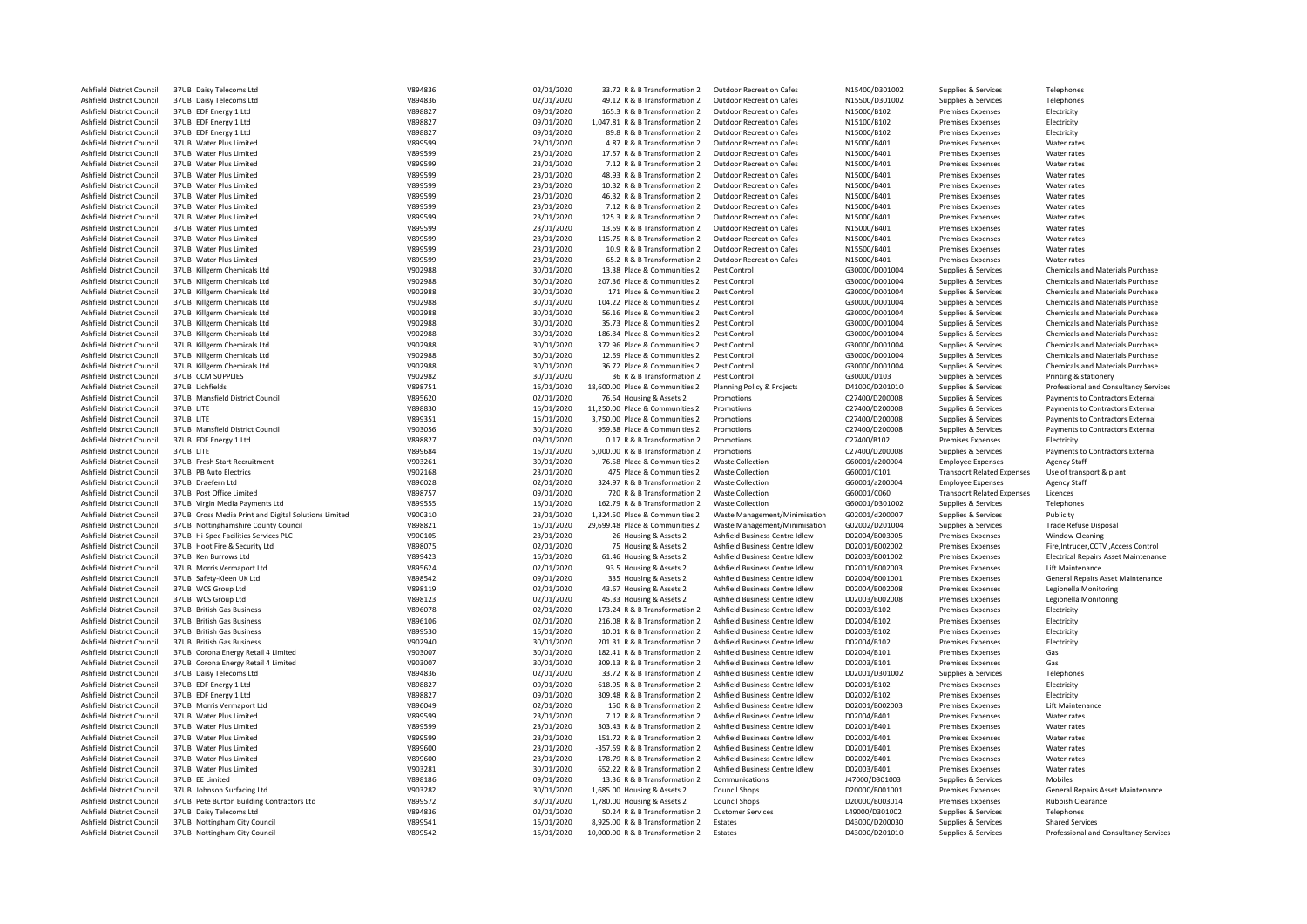| Ashfield District Council        | 37UB Civica UK Ltd                                      | V894072 | 16/01/2020 | 2.850.00 R & B Transformation 2  | <b>Financial Management</b>    | M40000/d200008 | Supplies & Services      | Payments to Contractors External            |
|----------------------------------|---------------------------------------------------------|---------|------------|----------------------------------|--------------------------------|----------------|--------------------------|---------------------------------------------|
| Ashfield District Council        | 37UB Civica UK Ltd                                      | V899685 | 16/01/2020 | -270 R & B Transformation 2      | <b>Financial Management</b>    | M40000/D200008 | Supplies & Services      | Payments to Contractors External            |
| Ashfield District Council        | 37UB Marsh UK Ltd                                       | V900179 | 23/01/2020 | -987.21 R & B Transformation 2   | <b>Financial Management</b>    | M40000/J202005 | Income                   | Commission                                  |
| Ashfield District Council        | 37UB Sodexo                                             | V898627 | 09/01/2020 | 5.52 R & B Transformation 2      | Human Resources                | J43000/D200021 | Supplies & Services      | Child Care Vouchers                         |
| Ashfield District Council        | 37UB Sodexo                                             | V898627 | 09/01/2020 | 1,105.35 R & B Transformation 2  | Human Resources                | J43000/D200021 | Supplies & Services      | <b>Child Care Vouchers</b>                  |
| <b>Ashfield District Council</b> | 37UB Capita Business Services Limited                   | V903251 | 30/01/2020 | 12.000.00 R & B Transformation 2 | <b>IT Services</b>             | L47000/D200014 | Supplies & Services      | Licences                                    |
| Ashfield District Council        | 37UB Daisy Telecoms Ltd                                 | V894836 | 02/01/2020 | 76.08 R & B Transformation 2     | I T Services                   | L47000/D301002 | Supplies & Services      | Telephones                                  |
| Ashfield District Council        | 37UB Konica Minolta Business Solutions East Ltd         | V894904 | 02/01/2020 | 106.08 R & B Transformation 2    | I T Services                   | L47001/D003002 | Supplies & Services      | Leasing                                     |
| Ashfield District Council        | 37UB Konica Minolta Business Solutions East Ltd         | V895805 | 02/01/2020 | 802.99 R & B Transformation 2    | <b>IT Services</b>             | L47001/D103    | Supplies & Services      | Printing & stationery                       |
| Ashfield District Council        | 37UB Konica Minolta Business Solutions East Ltd         | V895806 | 02/01/2020 | 122.14 R & B Transformation 2    | I T Services                   | L47001/D103    | Supplies & Services      | Printing & stationery                       |
| Ashfield District Council        | 37UB Konica Minolta Business Solutions East Ltd         | V896113 | 02/01/2020 | 1,236.39 R & B Transformation 2  | <b>IT Services</b>             | L47001/D103    | Supplies & Services      | Printing & stationery                       |
| Ashfield District Council        | 37UB Konica Minolta Business Solutions East Ltd         | V898072 | 02/01/2020 | 4,731.39 R & B Transformation 2  | <b>IT Services</b>             | L47001/D003002 | Supplies & Services      | Leasing                                     |
|                                  |                                                         |         |            |                                  |                                |                |                          |                                             |
| Ashfield District Council        | 37UB Konica Minolta Business Solutions East Ltd         | V898073 | 02/01/2020 | 1,619.52 R & B Transformation 2  | <b>I T Services</b>            | L47001/D003002 | Supplies & Services      | Leasing                                     |
| Ashfield District Council        | 37UB Phoenix Software Ltd                               | V899635 | 16/01/2020 | 1,921.92 R & B Transformation 2  | I T Services                   | L47000/D001001 | Supplies & Services      | <b>Equipment Purchase</b>                   |
| Ashfield District Council        | 37UB Premier Paper Group                                | V900109 | 16/01/2020 | 526 R & B Transformation 2       | I T Services                   | L47001/D103    | Supplies & Services      | Printing & stationery                       |
| Ashfield District Council        | 37UB The Royal Bank of Scotland Commercial Services Ltd | V902993 | 30/01/2020 | 13,998.00 R & B Transformation 2 | I T Services                   | L47000/D302006 | Supplies & Services      | System Software                             |
| Ashfield District Council        | 37UB Virgin Media Payments Ltd                          | V898191 | 09/01/2020 | 1,347.60 R & B Transformation 2  | I T Services                   | L47000/D301002 | Supplies & Services      | Telephones                                  |
| Ashfield District Council        | 37UB Virgin Media Payments Ltd                          | V899554 | 16/01/2020 | 5,870.00 R & B Transformation 2  | <b>IT Services</b>             | L47000/D001001 | Supplies & Services      | <b>Equipment Purchase</b>                   |
| Ashfield District Council        | 37UB Virgin Media Payments Ltd                          | V899556 | 16/01/2020 | 20 R & B Transformation 2        | I T Services                   | L47000/D302004 | Supplies & Services      | Internet & Website                          |
| Ashfield District Council        | 37UB Arc Building Consultancy                           | V898715 | 09/01/2020 | 522 Housing & Assets 2           | <b>Industrial Estates</b>      | D01400/D200008 | Supplies & Services      | Payments to Contractors External            |
| Ashfield District Council        | 37UB Attenborough Doors Ltd                             | V898057 | 02/01/2020 | 1,833.00 Housing & Assets 2      | <b>Industrial Estates</b>      | D01450/B002012 | Premises Expenses        | <b>Roller Shutter Doors</b>                 |
| Ashfield District Council        | 37UB Hi-Spec Facilities Services PLC                    | V900105 | 23/01/2020 | 19.84 Housing & Assets 2         | <b>Industrial Estates</b>      | D01550/B003005 | Premises Expenses        | <b>Window Cleaning</b>                      |
| Ashfield District Council        | 37UB Hoot Fire & Security Ltd                           | V898079 | 02/01/2020 | 80 Housing & Assets 2            | <b>Industrial Estates</b>      | D01550/B002002 | <b>Premises Expenses</b> | Fire, Intruder, CCTV, Access Control        |
| Ashfield District Council        | 37UB Hoot Fire & Security Ltd                           | V898081 | 02/01/2020 | 22 Housing & Assets 2            | <b>Industrial Estates</b>      | D01550/B002002 | <b>Premises Expenses</b> | Fire, Intruder, CCTV, Access Control        |
| Ashfield District Council        | 37UB Mansfield District Council                         | V896135 | 02/01/2020 | 54.06 Housing & Assets 2         | <b>Industrial Estates</b>      | D01300/B001002 | Premises Expenses        | <b>Electrical Repairs Asset Maintenance</b> |
| Ashfield District Council        | 37UB Pete Burton Building Contractors Ltd               | V902992 | 30/01/2020 | 52 Housing & Assets 2            | <b>Industrial Estates</b>      | D01202/B001003 | <b>Premises Expenses</b> | Vandalism Repairs Asset Maintenance         |
| Ashfield District Council        | 37UB WCS Group Ltd                                      | V898124 | 02/01/2020 | 43.67 Housing & Assets 2         | <b>Industrial Estates</b>      | D01550/B002008 | <b>Premises Expenses</b> | Legionella Monitoring                       |
| Ashfield District Council        | 37UB British Gas Business                               | V896106 | 02/01/2020 | 10.15 R & B Transformation 2     | <b>Industrial Estates</b>      | D01250/B102    | <b>Premises Expenses</b> | Electricity                                 |
|                                  |                                                         |         |            |                                  |                                |                |                          |                                             |
| Ashfield District Council        | 37UB British Gas Business                               | V896106 | 02/01/2020 | 154.02 R & B Transformation 2    | <b>Industrial Estates</b>      | D01550/B102    | <b>Premises Expenses</b> | Electricity                                 |
| Ashfield District Council        | 37UB British Gas Business                               | V896106 | 02/01/2020 | 9.31 R & B Transformation 2      | <b>Industrial Estates</b>      | D01250/B102    | <b>Premises Expenses</b> | Electricity                                 |
| Ashfield District Council        | 37UB British Gas Business                               | V902940 | 30/01/2020 | 9.01 R & B Transformation 2      | <b>Industrial Estates</b>      | D01250/B102    | <b>Premises Expenses</b> | Electricity                                 |
| Ashfield District Council        | 37UB British Gas Business                               | V902940 | 30/01/2020 | 9.85 R & B Transformation 2      | <b>Industrial Estates</b>      | D01250/B102    | Premises Expenses        | Electricity                                 |
| Ashfield District Council        | 37UB British Gas Business                               | V902940 | 30/01/2020 | 161.93 R & B Transformation 2    | <b>Industrial Estates</b>      | D01550/B102    | Premises Expenses        | Electricity                                 |
| Ashfield District Council        | 37UB British Gas Business                               | V902940 | 30/01/2020 | 154.31 R & B Transformation 2    | <b>Industrial Estates</b>      | D01550/B102    | Premises Expenses        | Electricity                                 |
| Ashfield District Council        | 37UB Daisy Telecoms Ltd                                 | V894836 | 02/01/2020 | 16.86 R & B Transformation 2     | <b>Industrial Estates</b>      | D01550/D301002 | Supplies & Services      | Telephones                                  |
| Ashfield District Council        | 37UB The Trustees of the MAP Pension Plan               | V895636 | 16/01/2020 | 13,490.00 R & B Transformation 2 | <b>Industrial Estates</b>      | D01202/D200017 | Supplies & Services      | Rent Guarantee                              |
| Ashfield District Council        | 37UB Water Plus Limited                                 | V899599 | 23/01/2020 | 28.61 R & B Transformation 2     | <b>Industrial Estates</b>      | D01201/B401    | <b>Premises Expenses</b> | Water rates                                 |
| Ashfield District Council        | 37UB Water Plus Limited                                 | V899599 | 23/01/2020 | 6.38 R & B Transformation 2      | <b>Industrial Estates</b>      | D01550/B401    | <b>Premises Expenses</b> | Water rates                                 |
| Ashfield District Council        | 37UB Travelers Insurance Ltd                            | V900184 | 23/01/2020 | 19,603.08 R & B Transformation 2 | <b>Insurance Premiums</b>      | M43006/D200008 | Supplies & Services      | Payments to Contractors External            |
| Ashfield District Council        | 37UB Travelers Insurance Ltd                            | V900185 | 23/01/2020 | 18,821.00 R & B Transformation 2 | <b>Insurance Premiums</b>      | M43006/D200008 | Supplies & Services      | Payments to Contractors External            |
| Ashfield District Council        | 37UB Virgin Media Payments Ltd                          | V899553 | 16/01/2020 | 6,800.00 R & B Transformation 2  | Internet Ethernet and Phones   | J45005/D302004 | Supplies & Services      | Internet & Website                          |
| Ashfield District Council        | 37UB Belfor UK Ltd                                      | V899722 | 16/01/2020 | 463.23 R & B Transformation 2    | <b>Investment Properties</b>   | D28008/D200008 | Supplies & Services      | Payments to Contractors External            |
|                                  | 37UB Cadline Ltd                                        | V898060 |            | 750 R & B Transformation 2       | Performance Planning Informati |                | Supplies & Services      |                                             |
| Ashfield District Council        |                                                         |         | 02/01/2020 |                                  |                                | J44004/D302005 |                          | Applications Software                       |
| Ashfield District Council        | 37UB CCM SUPPLIES                                       | V902985 | 30/01/2020 | 51 R & B Transformation 2        | Performance Planning Informati | J44001/D001001 | Supplies & Services      | <b>Equipment Purchase</b>                   |
| Ashfield District Council        | 37UB Citizens Online                                    | V899290 | 09/01/2020 | 20,000.00 R & B Transformation 2 | Performance Planning Informati | J44001/D201010 | Supplies & Services      | Professional and Consultancy Services       |
| Ashfield District Council        | 37UB Contract Data Research Limited                     | V899710 | 16/01/2020 | 479 R & B Transformation 2       | Performance Planning Informati | J44004/D302005 | Supplies & Services      | Applications Software                       |
| Ashfield District Council        | 37UB Hortor Ltd                                         | V899316 | 09/01/2020 | 9,025.00 R & B Transformation 2  | Performance Planning Informati | J44001/D201010 | Supplies & Services      | Professional and Consultancy Services       |
| Ashfield District Council        | 37UB Permanent Futures Ltd                              | V896003 | 09/01/2020 | 1,550.00 R & B Transformation 2  | Performance Planning Informati | J44001/D201010 | Supplies & Services      | Professional and Consultancy Services       |
| Ashfield District Council        | 37UB Permanent Futures Ltd                              | V896004 | 09/01/2020 | 4,000.00 R & B Transformation 2  | Performance Planning Informati | J44001/D201010 | Supplies & Services      | Professional and Consultancy Services       |
| Ashfield District Council        | 37UB Permanent Futures Ltd                              | V898192 | 09/01/2020 | 1,550.00 R & B Transformation 2  | Performance Planning Informati | J44001/D201010 | Supplies & Services      | Professional and Consultancy Services       |
| Ashfield District Council        | 37UB Permanent Futures Ltd                              | V898193 | 09/01/2020 | 1,750.00 R & B Transformation 2  | Performance Planning Informati | J44001/D201010 | Supplies & Services      | Professional and Consultancy Services       |
| Ashfield District Council        | 37UB Permanent Futures Ltd                              | V898856 | 23/01/2020 | 620 R & B Transformation 2       | Performance Planning Informati | J44001/D201010 | Supplies & Services      | Professional and Consultancy Services       |
| Ashfield District Council        | 37UB Permanent Futures Ltd                              | V900171 | 30/01/2020 | 1,500.00 R & B Transformation 2  | Performance Planning Informati | J44001/D201010 | Supplies & Services      | Professional and Consultancy Services       |
| Ashfield District Council        | 37UB DTE Demolition                                     | V900162 | 23/01/2020 | 2,950.00 Housing & Assets 2      | Property                       | D07100/D200008 | Supplies & Services      | Payments to Contractors External            |
| Ashfield District Council        | 37UB Morris Vermaport Ltd                               | V895624 | 02/01/2020 | 86.46 Housing & Assets 2         | Property                       | D07000/B002003 | <b>Premises Expenses</b> | Lift Maintenance                            |
| Ashfield District Council        | 37UB WCS Group Ltd                                      | V898099 | 02/01/2020 | 43.67 Housing & Assets 2         | Property                       | D07001/B002008 | <b>Premises Expenses</b> | Legionella Monitoring                       |
| Ashfield District Council        | 37UB Water Plus Limited                                 | V899599 | 23/01/2020 | 54.16 R & B Transformation 2     | Property                       | D07000/B401    | <b>Premises Expenses</b> | Water rates                                 |
| Ashfield District Council        | 37UB DSI Billing Services Ltd                           | V896107 | 02/01/2020 | 724.39 R & B Transformation 2    | Revenues                       | L45000/D301001 | Supplies & Services      | Postages                                    |
| Ashfield District Council        | 37UB DSI Billing Services Ltd                           | V898579 | 09/01/2020 | 257.53 R & B Transformation 2    | Revenues                       | L45000/D301001 | Supplies & Services      | Postages                                    |
|                                  |                                                         | V898760 |            |                                  |                                |                |                          |                                             |
| Ashfield District Council        | 37UB DSI Billing Services Ltd                           |         | 09/01/2020 | 262.95 R & B Transformation 2    | Revenues                       | L45000/D301001 | Supplies & Services      | Postages                                    |
| Ashfield District Council        | 37UB DSI Billing Services Ltd                           | V898831 | 09/01/2020 | 178.82 R & B Transformation 2    | Revenues                       | L45000/D301001 | Supplies & Services      | Postages                                    |
| Ashfield District Council        | 37UB DSI Billing Services Ltd                           | V903257 | 30/01/2020 | 792.14 R & B Transformation 2    | Revenues                       | L45000/D301001 | Supplies & Services      | Postages                                    |
| Ashfield District Council        | 37UB KPMG IIP                                           | V899681 | 16/01/2020 | 16,895.00 R & B Transformation 2 | Revenues                       | L45000/d201008 | Supplies & Services      | <b>Audit Fees</b>                           |
| Ashfield District Council        | 37UB National Westminster Bank PLC                      | V899678 | 16/01/2020 | 4,194.00 R & B Transformation 2  | Revenues                       | L45000/D200003 | Supplies & Services      | <b>Security Services</b>                    |
| Ashfield District Council        | 37UB National Westminster Bank PLC                      | V890096 | 23/01/2020 | 5,137.65 R & B Transformation 2  | Revenues                       | L45000/D200003 | Supplies & Services      | <b>Security Services</b>                    |
| Ashfield District Council        | 37UB National Westminster Bank PLC                      | V902941 | 23/01/2020 | 4,403.70 R & B Transformation 2  | Revenues                       | L45000/D200003 | Supplies & Services      | <b>Security Services</b>                    |
| Ashfield District Council        | 37UB Royal Mail                                         | V896093 | 02/01/2020 | 1.25 R & B Transformation 2      | Revenues                       | L45000/D301001 | Supplies & Services      | Postages                                    |
| Ashfield District Council        | 37UB Royal Mail                                         | V896093 | 02/01/2020 | 5.75 R & B Transformation 2      | Revenues                       | L45000/D301001 | Supplies & Services      | Postages                                    |
| Ashfield District Council        | 37UB Royal Mail                                         | V896093 | 02/01/2020 | 544.68 R & B Transformation 2    | Revenues                       | L45000/D301001 | Supplies & Services      | Postages                                    |
| Ashfield District Council        | 37UB Royal Mail                                         | V898074 | 09/01/2020 | 4.35 R & B Transformation 2      | Revenues                       | L45000/D301001 | Supplies & Services      | Postages                                    |
| Ashfield District Council        | 37UB Royal Mail                                         | V898074 | 09/01/2020 | 369.93 R & B Transformation 2    | Revenues                       | L45000/D301001 | Supplies & Services      | Postages                                    |
|                                  |                                                         |         |            |                                  |                                |                |                          |                                             |